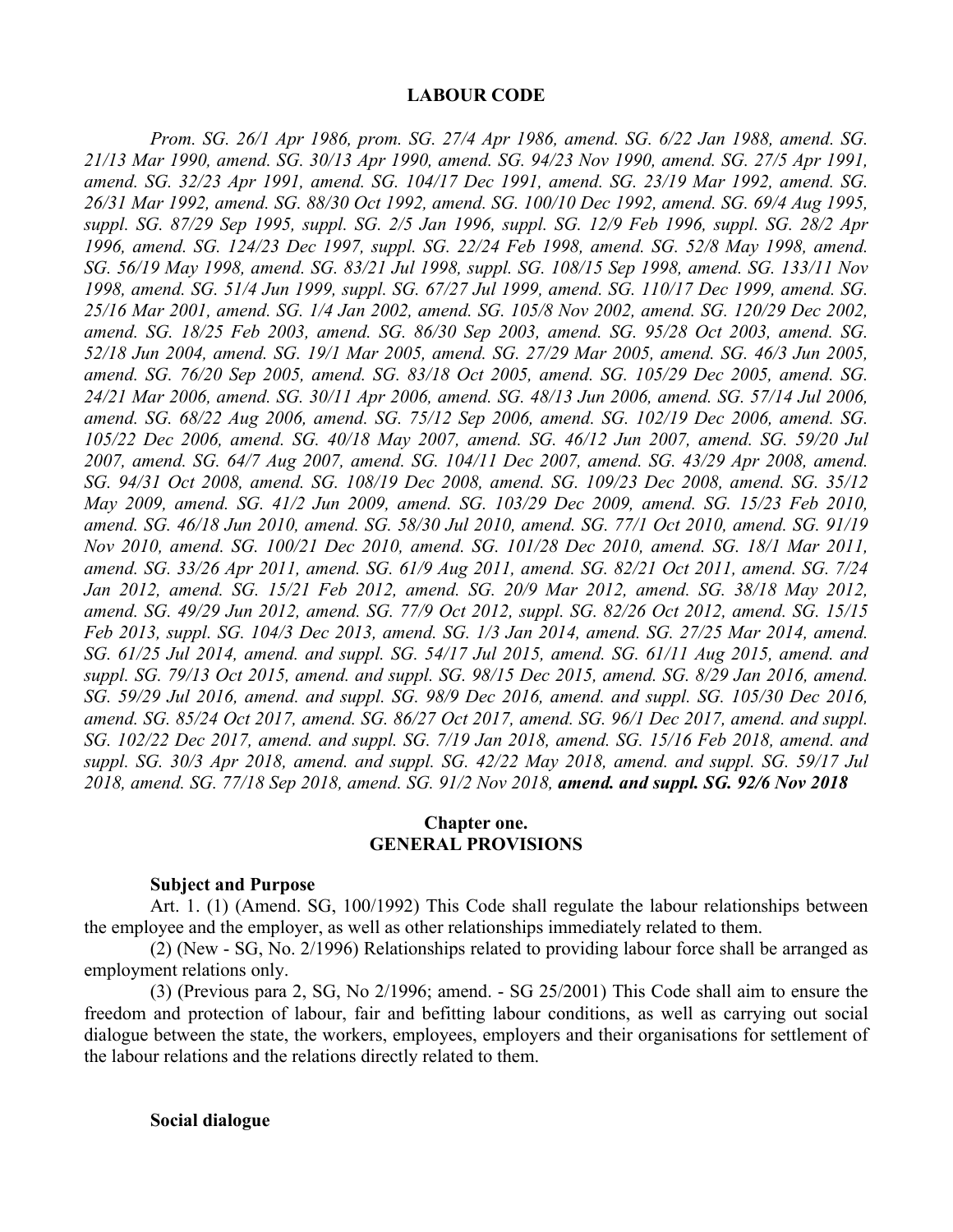Art. 2. (new, SG 25/2001) The state shall regulate the labour and the directly related relations, the insurance relations and the issues of the living standard upon consultations and dialogue with the workers, employees, employers and their organisations in the spirit of cooperation, mutual concessions and respect of the interests of each of the parties.

### **Tripartite partnership**

Art. 3. (amend. - No 100/1992; amend., SG 25/2001) (1) (Suppl. SG 120/02) The State shall carry out the regulation of labour and the directly related relations, the insurance relations, as well as the living standard issues, in cooperation and after consultations with the employees' and the employers' representative organisations. The scope of the issues of the living standard, subject to consultations, shall be determined with act of the Council of Ministers upon proposal of the National council for tripartite partnership.

(2) (Amend. SG 120/02) The partnership and the consultations shall obligatory be done during the approval of normative acts about the relations and issues pointed out in Para 1.

(3) (new – SG, 54/2015, in force from 17.7.2015) On issues in the scope of Para. 1, agreements may be signed between the representative organizations of the workers and the employees and employers for adoption of normative acts, where:

1. the agreement has been signed upon their request after consideration of the state;

2. the state has proposed signing of the agreement.

(4) (new – SG, 54/2015, in force from 17.7.2015) The fulfilment of the agreements under Para. 3 shall be performed by the state.

#### **National Council for tripartite partnership**

Art. 3a. (new, SG 25/2001) (1) The partnership and the consultations under Art. 3 on national level shall be carried out by the National Council for tripartite partnership.

(2) The National Council for tripartite partnership shall consist of two representatives each of the Council of Ministers, of the representative organisations of the workers and employees and of the employers. The Council of Ministers shall appoint its representatives, and the representatives of the representative organisations of the workers and employees and of the employers shall be appointed by their management bodies according to their statutes.

(3) The National Council for tripartite partnership shall be headed by a deputy prime minister.

(4) (new – SG 120/02) The National Council for tripartite partnership shall elect among the persons, representing under law the organisations of the workers and the employees and of the employers, applying the principle of rotation, one deputy chairperson of the Council for a term of one year.

(5) At absence of the chairperson of the National Council for tripartite partnership, the sessions shall be chaired by a deputy chairperson, pointed out by him

# **Sector, branch, district and municipal councils for tripartite partnership**

Art. 3b. (new, SG 25/2001; amend. – SG 15/10) (1) The cooperation and the consultations under Art. 3 in sectors, branches, districts and municipalities shall be carried out by sector, branch, district and municipal councils for tripartite partnership.

(2) The sector, branch, district and municipal councils for tripartite partnership shall consist of two representatives each of the respective ministry, other administrative body or municipal administration, of the representative organisations of the workers and employees and of the employers.

(3) The representatives of the ministries, of the other administrative bodies and of the district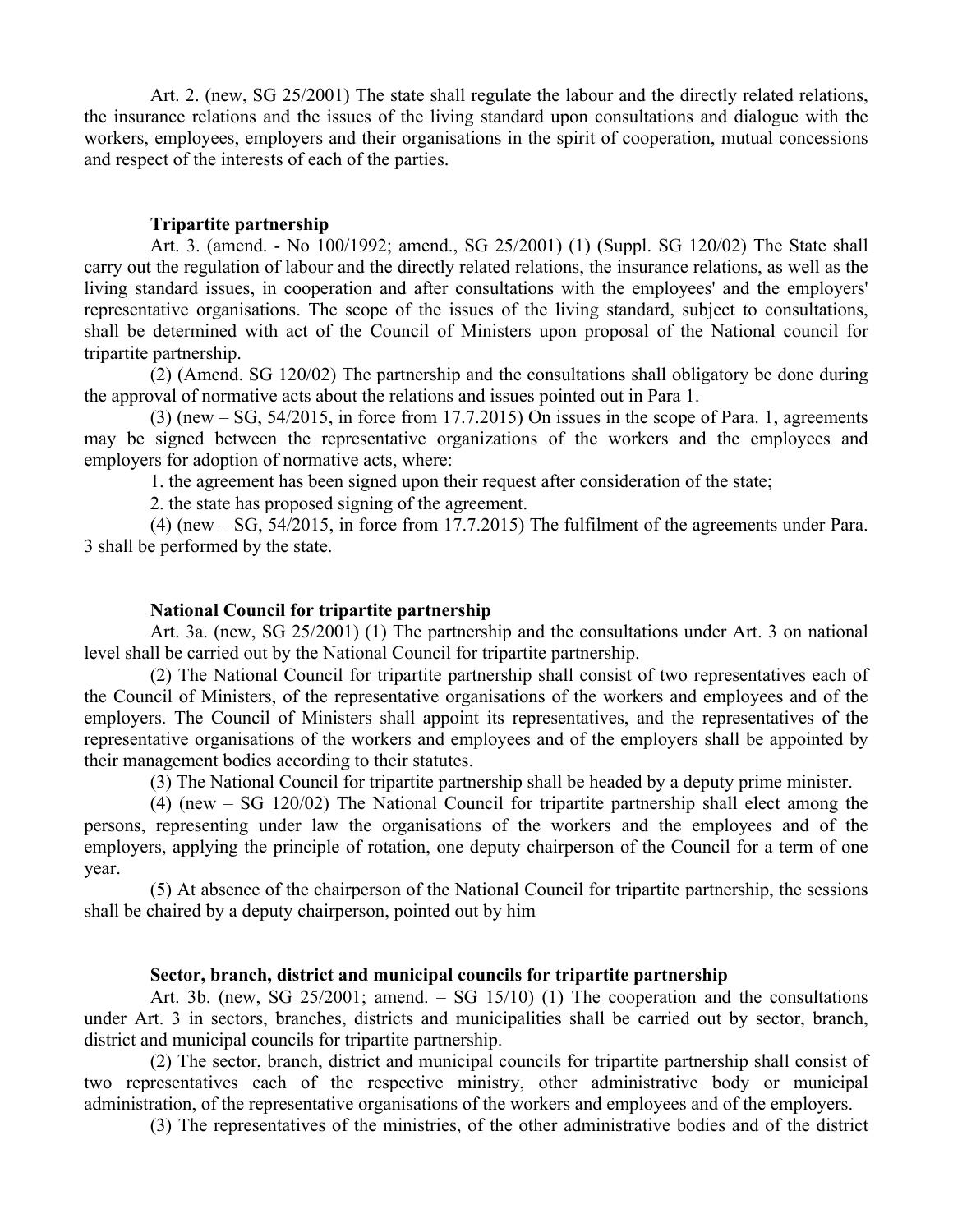and municipal administrations shall be appointed by the respective minister, head of another administrative body or mayor of municipality, and those of the representative organisations of the workers and employees and of the employers - by their management bodies according to their statutes.

(4) The chairmen of the sector, branch, district and municipal councils for tripartite partnership shall be appointed by the respective Minister, Head of another administrative body, district Governor or mayor of municipality upon consultation with the representative organisations of the workers and employees and of the employers in the respective councils for tripartite partnership.

#### **Functions of the councils for tripartite partnership**

Art. 3c. (new, SG 25/2001) (1) The National Council for tripartite partnership shall consider and give opinion on draft laws, draft acts of secondary legislation and decisions of the Council of Ministers under Art. 3.

(2) Statement by the National Council for tripartite partnership under Para. 1 can be requested by:

1. the President of the Republic;

2. the Chairperson of the National Assembly and the chairmen of standing commissions of the National Assembly;

3. the Prime minister;

(3) (amend. – SG 15/10) The sector, branch, district and municipal councils for tripartite cooperation shall consider and give opinion for the settlement of the specific issues under art. 3 for the respective sector, branch, district or municipality.

(4) (amend. – SG 15/10) Opinion under Para. 3 shall be given upon request of the state body which settles the respective issues, or at the initiative of the sector, branch, district and municipal councils for tripartite partnership.

# **Meetings of the councils for tripartite partnership**

Art. 3d. (new, SG 25/2001) (1) The councils for tripartite partnership shall be convened for a meeting by their chairmen who are to determine the agenda of the meeting.

(2) The councils for tripartite partnership shall also be convened for a meeting upon request of the representatives of each of the organisations of the workers and employees or of the employers, who shall also propose the agenda of the meeting.

# **Organising the activity and adopting decisions of the councils for tripartite partnership**

Art. 3e. (new, SG 25/2001) (1) The chairmen of the councils for tripartite partnership shall chair their meetings, shall organise and direct their activity in the spirit of cooperation, mutual concessions and respect for the interest of each of the parties.

(2) (amend. SG 120/02) The meetings of the councils shall be deemed validly held, when representatives of the three participating parties are present.

(3) (new – SG 120/02) The sessions shall also be deemed regular when authorised representatives of some of the participants on behalf of the representative organisations of the workers and the employees and of the employers are absent in case they have been notified.

(3) (prev. para 3 – SG 120/02) The councils shall adopt their decisions by a general consent.

(5) (prev. para  $4 - SG \ 120/02$ ) The decisions adopted by the councils for tripartite partnership shall be submitted to the respective bodies as follows:

1. the decisions of the National Council for tripartite partnership - to the Prime minister or to the respective Minister or Head of other administrative body;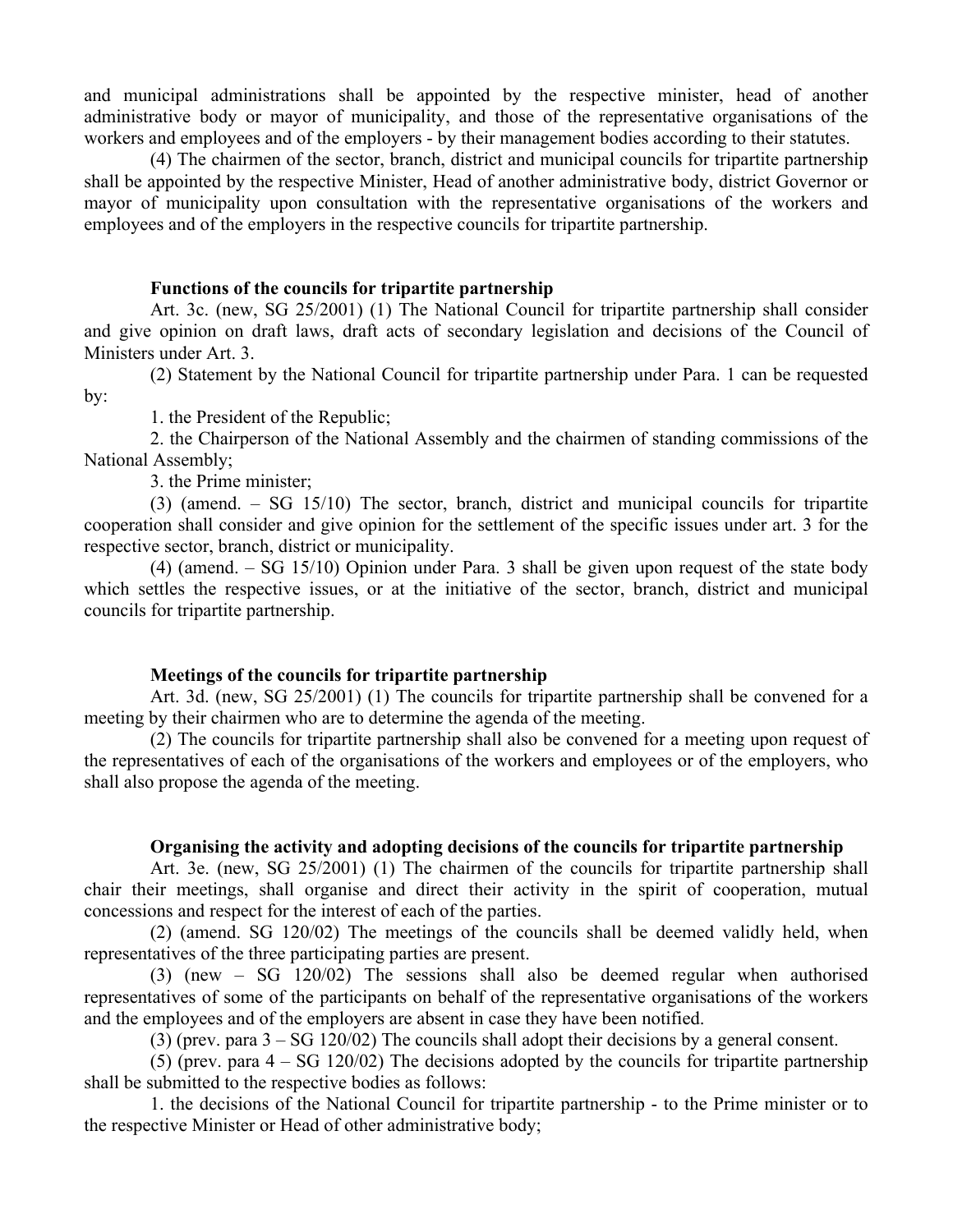2. the decisions of the sector and branch councils for tripartite partnership - to the respective Minister or Head of other administrative body;

3. (amend. – SG 15/10) the decisions of the municipal, district council for tripartite partnership - to the District Governor and the mayor of the municipality, or to the chairman of the municipal council, according to the competence for adopting a final act on the discussed issues.

(6) (prev. para  $5 - SG \ 120/02$ ; amend.  $-SG \ 15/10$ ) The state, district and municipal bodies, to whom opinion of a council for tripartite partnership has been given, shall be obliged to discuss them while adopting decisions within the scope of their competence.

## **Settlement and financing of the activity of the councils for tripartite partnership**

Art. 3f. (new, SG 25/2001) (1) The organisation and the activity of the councils for tripartite partnership shall be settled by regulations adopted by the National Council for tripartite partnership.

(2) The expenses related to the activity of the councils for tripartite partnership shall be at the expense of the respective state and municipal bodies participating in them.

#### **Association of Workers and Employees**

Art. 4. (amend. - No 100/1992) (1) Workers and employees are entitled, with no prior permission, to freely form, by their own choice, trade union organisations; to join and leave them on a voluntary basis, showing consideration for their statutes only.

(2) Trade union organisations shall represent and protect employees' interests before government agencies and employers as regards the issues of labour and social security relations and living standards through collective bargaining, participation in the tripartite cooperation, organisation of strikes and other actions, pursuant to the law.

#### **Association of Employers**

Art. 5. (amend. - No 100/1992) (1) Employers are entitled, with no prior permission, to freely form, by their own choice, organisations to represent and protect them, as well as to join and leave them on a voluntary basis, showing consideration for their statutes only.

(2) (amend., SG 25/2001) The employers' organisations under the preceding paragraph shall represent and protect their interests through collective bargaining, participation in the tripartite cooperation, and through other actions, pursuant to the law.

### **General Meeting of the workers and employees**

Art. 6. (amend. - No 100/1992; amend., SG 25/2001) (1) The general meeting shall consist of all workers and employees of the enterprise.

(2) When the labour organisation or other reasons do not allow the functioning of a general meeting established, at the initiative of workers and employees, can be meeting of the proxies. It shall consist of representatives of the workers and employees elected for a period determined by the general meetings of the structural units of the enterprise. The norm of representation shall be determined by the workers and employees and shall be equal for the whole enterprise.

(3) The rules with respect to the general meeting of workers and employees shall apply for the convening of proxies, their activity and rights of association.

## **Order of work of the General Meeting (amend,. SG 25/2001)**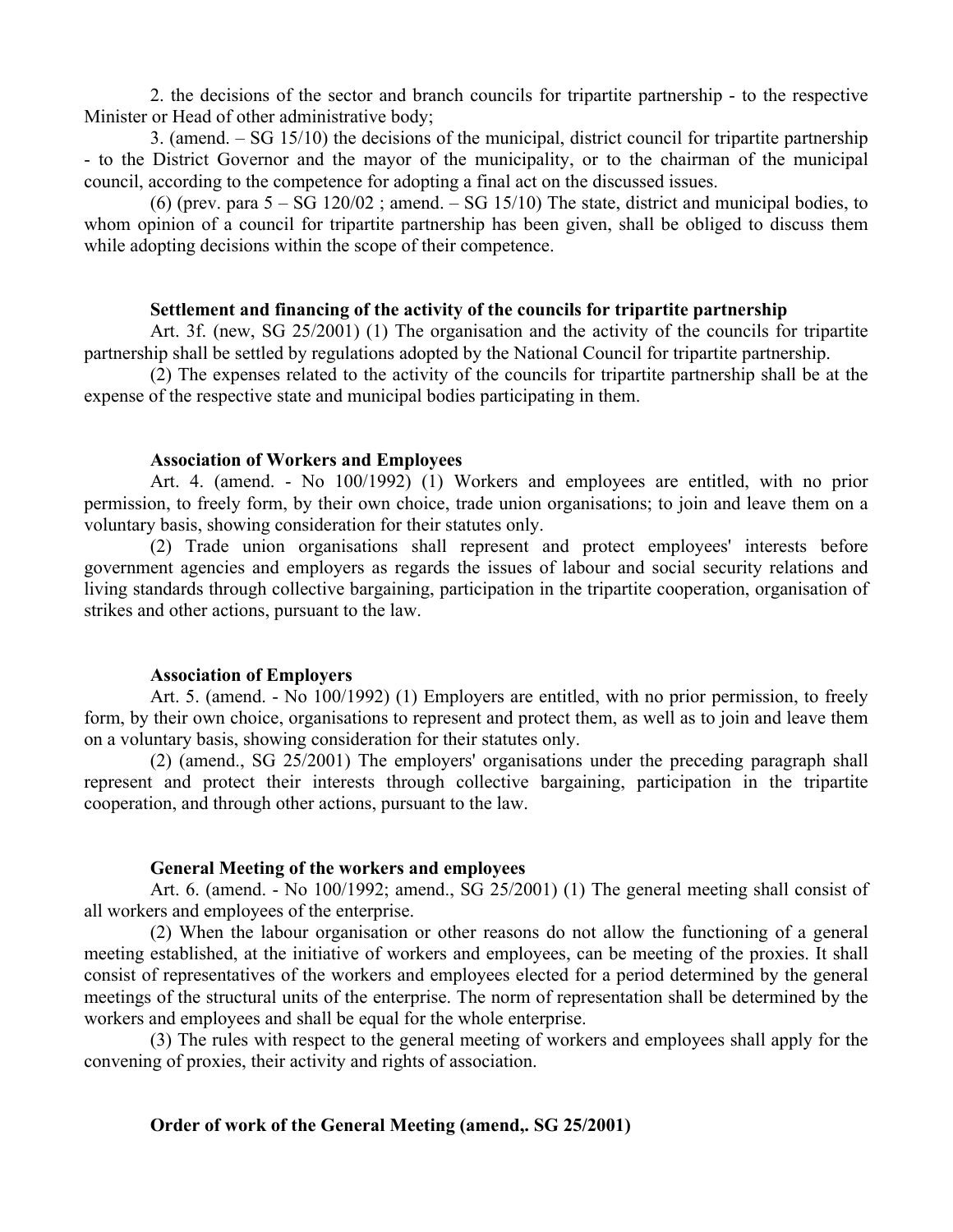Art. 6a. (New - SG, No. 2/1996) (1) (new, SG 25/2001) The general meeting of the workers and employees shall determine on its own the order of its work.

(2) (prev. para 1 - SG 25/2001) The general meeting (the meeting of proxies) at the enterprise shall be convened by the employer, by the management of a trade union organisation, as well as upon the initiative of one-tenth of the number of employees (proxies) in the enterprise.

(3) (prev. para 2 - SG 25/2001) The general meeting (the meeting of proxies) may conduct business provided it is attended by more than half of the workers and employees (proxies).

(4) (prev. para 3 - amend., SG 25/2001) The general meeting shall take decisions by a simple majority of the attending employees, unless otherwise provided by this Code, by another law or statutes.

# **Workers' and Employees' Participation in the Management of the Enterprise**

Art. 7. (amend. - SG, No 100/1992) (1) (prev. art 7. - SG 25/2001; amend. - SG 48/06, in force from 01.07.2006) The workers and employees shall participate, through representatives elected by the general meeting of the workers and employees, in the discussion of, and resolving on enterprise management issues only when provided by law.

(2) (new, SG 25/2001) The workers and employees can elect at a general meeting their representatives who will represent their common interests on the issues of the working and insurance relations before their employer and before the state bodies. The representatives shall be elected by a majority of more than two thirds of the members of the general meeting.

(3) (revoked - SG 48/06, in force from 01.07.2006).

# **Information and Consultation Representatives of Workers and Employees**

Art. 7a. (\*) (new - SG 48/06, in force from 01.07.2006) (1) (suppl. – SG 7/12) In enterprises, including temporary work agencies, with 50 and more workers and employees, as well as in organizationally and economically separated units of enterprises with 20 and more workers and employees, the general meeting shall elect among its members representatives of the workers and employees for performing the informing and consulting under Art. 130c and 130d.

(2) The general meeting may assign the functions under Para. 1 to representatives, determined by the governing bodies of the trade union organisations, or to the representatives of the workers and employees under Art. 7, Para. 2.

(3) (suppl. – SG 7/12) The number of the staff under Para. 1 shall be determined from the average number of the monthly list of the workers and employees for the precedent 12 months. In it shall be included all workers and employees who are or have been in legal terms of employment with the employer, regardless of its term and the duration of their work time, including the workers and employees, sent by an undertaking that provides temporary work.

(4) The number of the representatives of the workers and employees shall be determined in advance by the general meeting, as follows:

1. regarding enterprises with 50 to 250 workers and employees – from 3 to 5;

2. regarding enterprises with more than 250 workers and employees – from 5 to 9;

3. regarding organizationally and economically separated units - from 1 to 3.

(5) Candidatures for selection for representatives of the workers and employees under Para. 1 may be proposed by individual employees, groups of employees, as well as by trade union organisations

(6) The general meeting shall determine the order for conducting the selection under Para. 5, including the way of voting.

(7) The general meeting shall adopt its decisions under Para. 1, 2 and 4 by simple majority of the present members.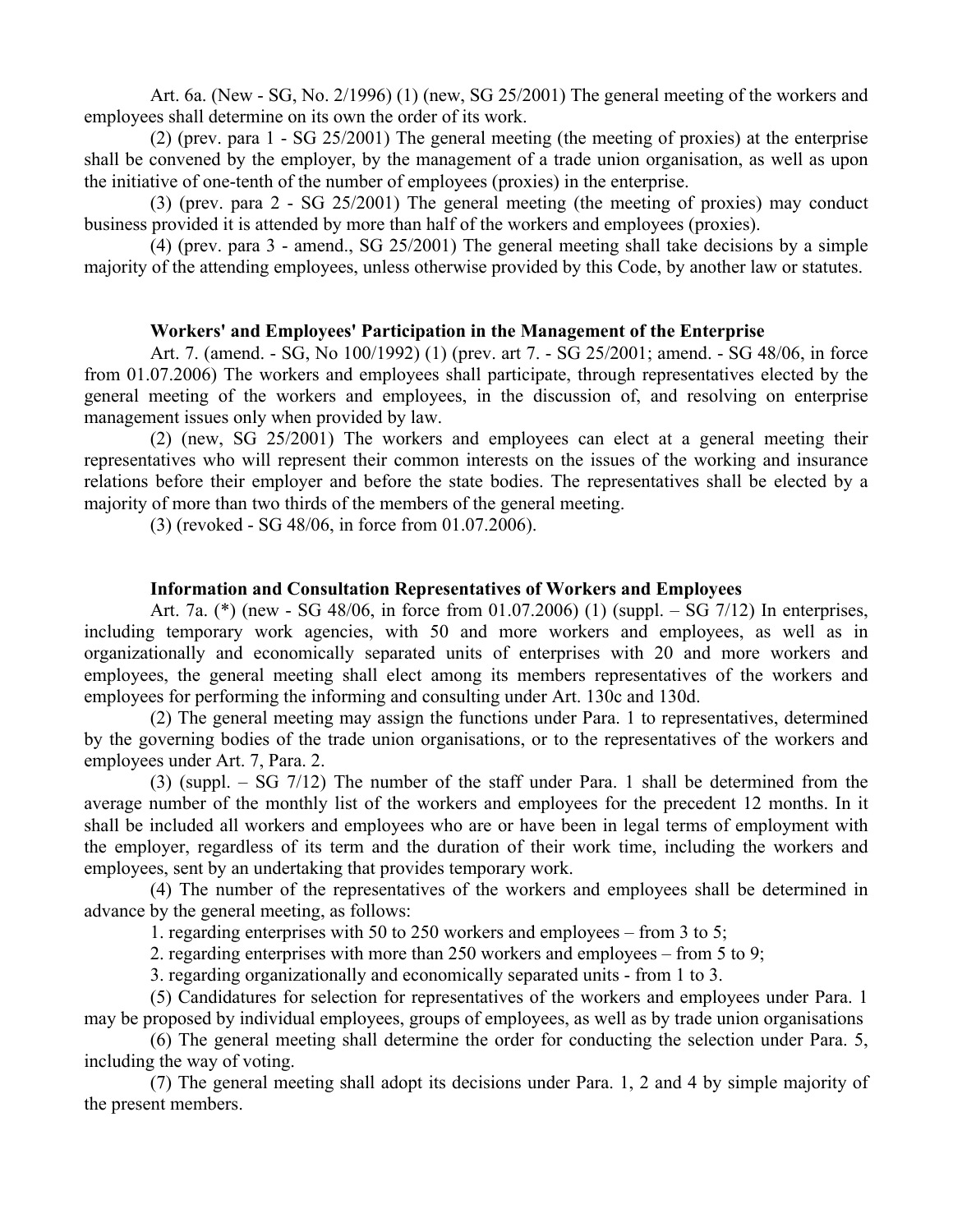## **Mandate of the Representatives of the Workers and Employees**

Art. 7b. (new – SG 48/06, in force from 01.07.2006) (1) The representatives of the workers and employees under Art. 7, Para. 2 and Art. 7a shall be elected for a period from one to three years. They shall be dismissed ahead of due term:

1. in case they are convicted of deliberate crime of general nature;

2. upon systematic non-fulfilment of their functions;

3. upon objective incapability to perform their functions for more than 6 months;

4. upon their request.

(2) (suppl. – SG 108/08) In the cases under Art. 123, Para. 1, if the enterprise, the activity or part of the enterprise or the activity, preserves its independence, the representatives of the workers and employees under Art. 7, Para. 2 and Art. 7a shall maintain their status and functions after the change under the same conditions, form and size, which they have had before the change, till the selection of new representatives, for not more than a year from the date of the change. If, after the change of the enterprise, the activity or part of the enterprise or the activity does not preserve its independence, the mandate of the elected representatives of workers and employees shall be terminated, provided that the workers and employees, transferred to the new employer, be represented by the representatives of the workers and employees in the enterprise where they have been transferred to work.

# **Rights and Obligations of the Representatives of the Workers and Employees**

Art. 7c. (new – SG 48/06, in force from 01.07.2006) (1) The representatives of the workers and employees shall be entitled:

1. to be informed by the employer in a way, allowing them to evaluate the possible influence of the measures, provided for by the competent bodies;

2. to require from the employer to provide them with the necessary information, in case this has not been done within the fixed terms;

3. to participate in procedures of consulting with the employer and to express their opinion on the measures, provided for by the competent bodies, which shall be considered when taking a decision;

4. to require meetings with the employer in the cases when it is necessary to inform him/her of the questions, raised by the workers and the employees;

5. to access to all working places at the enterprise or the unit;

6. to participate in training related to the fulfillment of their functions.

(2) The representatives of the workers and employees shall be obliged:

1. to inform the workers and the employees of the information received under Para. 1, item 1 and 2, and of the results from the consultations and meetings conducted under Para. 1, item 3 and 4;

2. not to disclose and use at their own expense or at the expense of third persons the information under Para. 1, item 1 and 2, which is provided to them, requiring confidentiality, till they are representatives of the workers and employees, as well as after termination of their functions.

(3) The representatives of the workers and employees shall establish the order for their work. They may appoint one or several persons from their members to conclude an agreement with the employer in the cases, stipulated by the law.

(4) By a collective employment contract or an individual agreement with the employer may be settled that, where necessary with respect to their obligations, the representatives of the workers and employees can use reduced duration of the working hours, additional leave and others.

# **Responsibility at Disclosure of Confidential Information**

Art. 7d. (new – SG 48/06, in force from 01.07.2006) The persons, who were provided with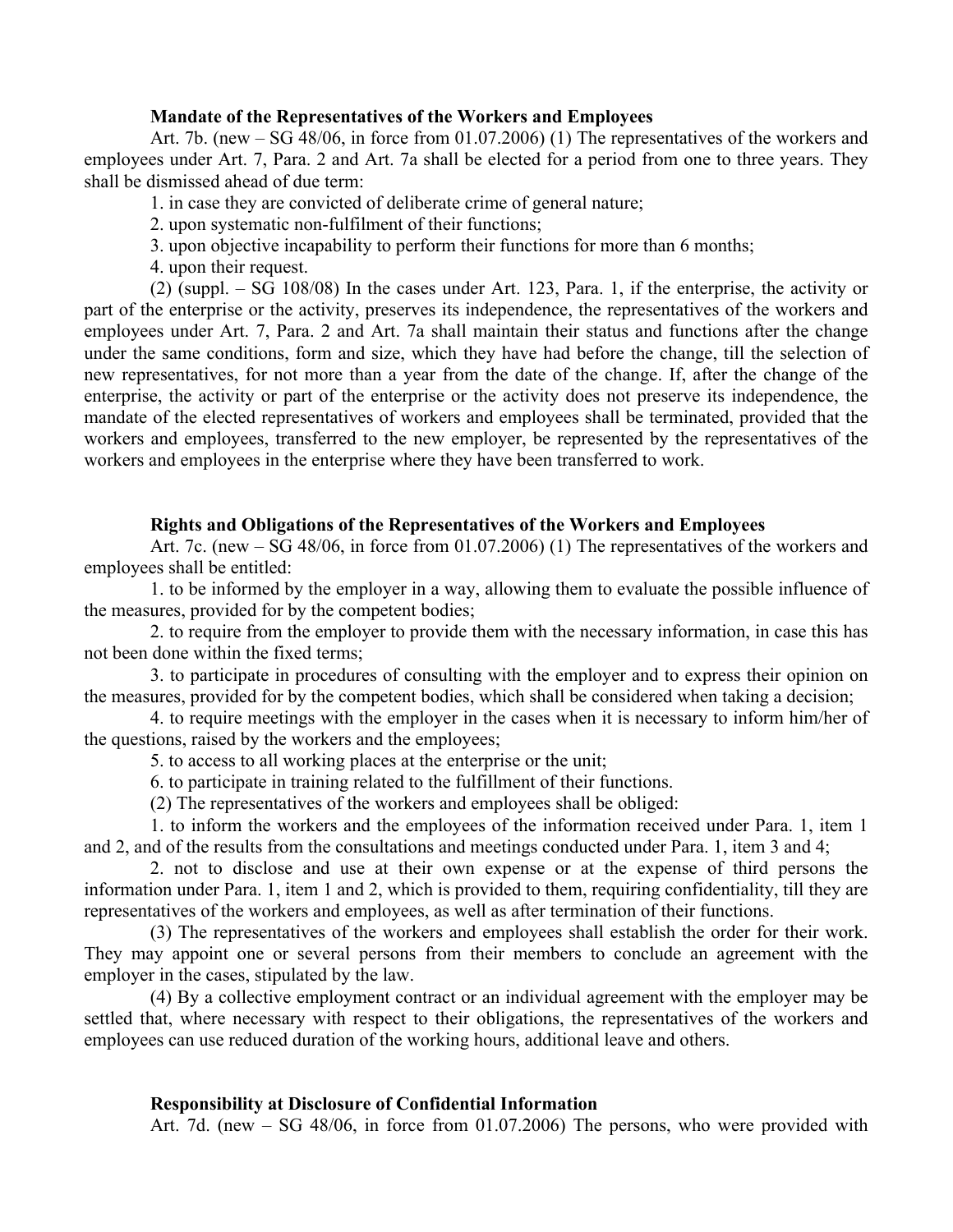information requiring confidentiality, shall be liable for the damages caused to the employer from nonfulfillment of the duty of secrecy.

# **Exercise of Labour Rights and Duties**

Art. 8. (1) Labour rights and duties shall be exercised in good faith, pursuant to the requirements of the law.

(2) Good faith in the exercise of labour rights and duties shall be presumed until the contrary has been proved.

(3) (amend. - SG, No 100/1992; amend., SG 25/2001; amend., SG 52/04, In force from 1st of August 2004) In exercising labour rights and duties, no direct or indirect discrimination shall be allowed on grounds of nationality, origin, sex, sexual orientation, race, skin colour, age, political and religious convictions, affiliation to trade union and other public organisations and movements, family and material status, presence of mental or physical disabilities, as well as differences in the term of the contract and the duration of the working time.

(4) Labour rights and obligations are personal. Any renunciation of labour rights, as well as any transfer of labour rights and obligations, shall be considered null and void.

Art. 9. (Revoked SG, No 100/1992)

# **Law Applicable to Employment Relationships**

Art. 10. (amend. - SG, No 100/1992; amend. – SG 48/06, in force from 01.07.2006; amend. – SG 108/08) (1) This Code shall apply to employment relationships of Bulgarian citizens, nationals of Member States of the European Union, of states – parties to the Agreement on the European Economic Area or of the Swiss Confederation with employers in Bulgaria, as well as with Bulgarian employers abroad, insofar as not provided otherwise in a law or a treaty in force for the Republic of Bulgaria.

(2) This Code shall apply also to employment relationships of Bulgarian citizens, of nationals of Member States of the European Union, of states – parties to the Agreement on the European Economic Area or of the Swiss Confederation, sent by Bulgarian employers to work in a foreign state in a foreign or mixed enterprise, and also of foreign nationals working in Bulgaria, insofar as not provided otherwise in a law or in an international treaty in force for the Republic of Bulgaria.

(3) The provisions of Para. 1 and 2 shall not apply to employment relationships with an international component, if the parties have chosen the legislation of another country to regulate their employment relationship.

(4) The application of Para. 1, 2 and 3 shall not deprive the employee of the protection granted by the imperative norms of the legislation of a Member State of the European Union, of a state – party to the Agreement on the European Economic Area or of the Swiss Confederation, on the territory of which the labour is provided, if they are more favourable for the employee.

# **Recognition of Labour Rights Acquired Abroad**

Art. 11. (amend. - SG, No 100/1992) Labour rights acquired abroad shall be recognised in the Republic of Bulgaria by virtue of a law, an act of the Council of Ministers, or a treaty, to which the Republic of Bulgaria is a party.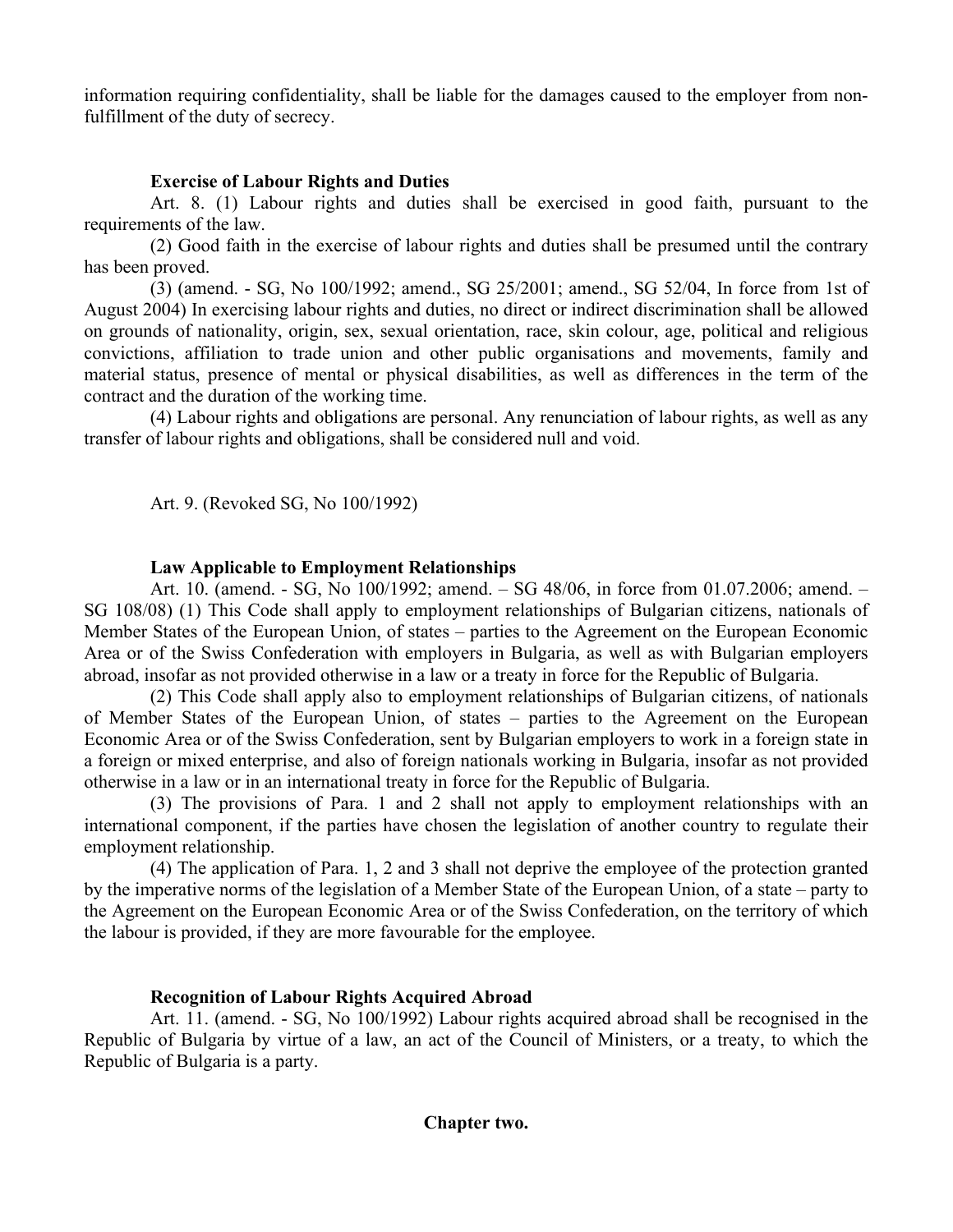#### **WORKING COLLECTIVE**

Art. 12-32. (revoked, SG, No 100/1992)

# **Chapter three. TRADE UNION ORGANISATIONS AND EMPLOYERS' ORGANISATIONS (Title amend. - SG 100/1992)**

#### **Autonomy**

Art. 33. (amend. - SG No 100/1992) (1) Trade union organisations and employers' organisations are entitled, within the bounds of the law, to autonomously draw up and adopt their statutes and rules, to freely elect their bodies and representatives, to organise their leadership, as well as to adopt programmes of action.

(2) Trade union organisations and employers' organisations shall define their functions freely, and shall perform them pursuant to their statutes and the law.

### **Representative organisations of the workers and employees**

Art. 34. (new, SG 25/2001; amend. – SG 40/07; amend. – SG 7/12) As a representative organisation of the workers and employees on national level shall be recognised an organisation meeting the following requirements:

1. (amend. - SG 08/16, in force from 29.01.2016) to have at least 50 thousand members;

2. to have workers 'and employees' organizations in more than a quarter of the activities defined by a code till the second digit of the Classification of Economic Activities, approved by the National Statistical Institute, provided that at least 5 % of the employed persons in each of the economic activities are members, or at least 50 organisations with no less than 5 members in each of the economic activities;

3. to have local bodies in more than a quarter of the municipalities in the country and a national leadership body;

4. to have the capacity of a legal person acquired by the order of Art. 49, Para 1, at least three years prior to submitting the request for recognition of representativeness.

# **Representative organisations of the employers**

Art. 35. (new, SG 25/2001; amend. – SG 40/07; amend. – SG 7/12) As a representative organisation of the employers on national level shall be recognised an organisation meeting the following requirements:

1. (declared unconstitutional by a decision of the Constitutional Court No 7 of 2012 - SG 49/12; amend. - SG 08/16, in force from 29.01.2016) to include at least:

a) 1500 members and a total of at least 50 000 workers and employees in all members of the employers' organisation, or

b) 100 000 workers and employees hired under an employment contract in all members of the employers' organisation;

2. to have organisations of the employers in more than a quarter of the activities defined by a code up to the second digit from the Classification of Economic Activities approved by the National Statistical Institute, with no less than 5 % of the insured persons under employment contract in each of the economic activities or 10 members in each economic activity;

3. to have local bodies in more than a quarter of the municipalities in the country and a national leadership body;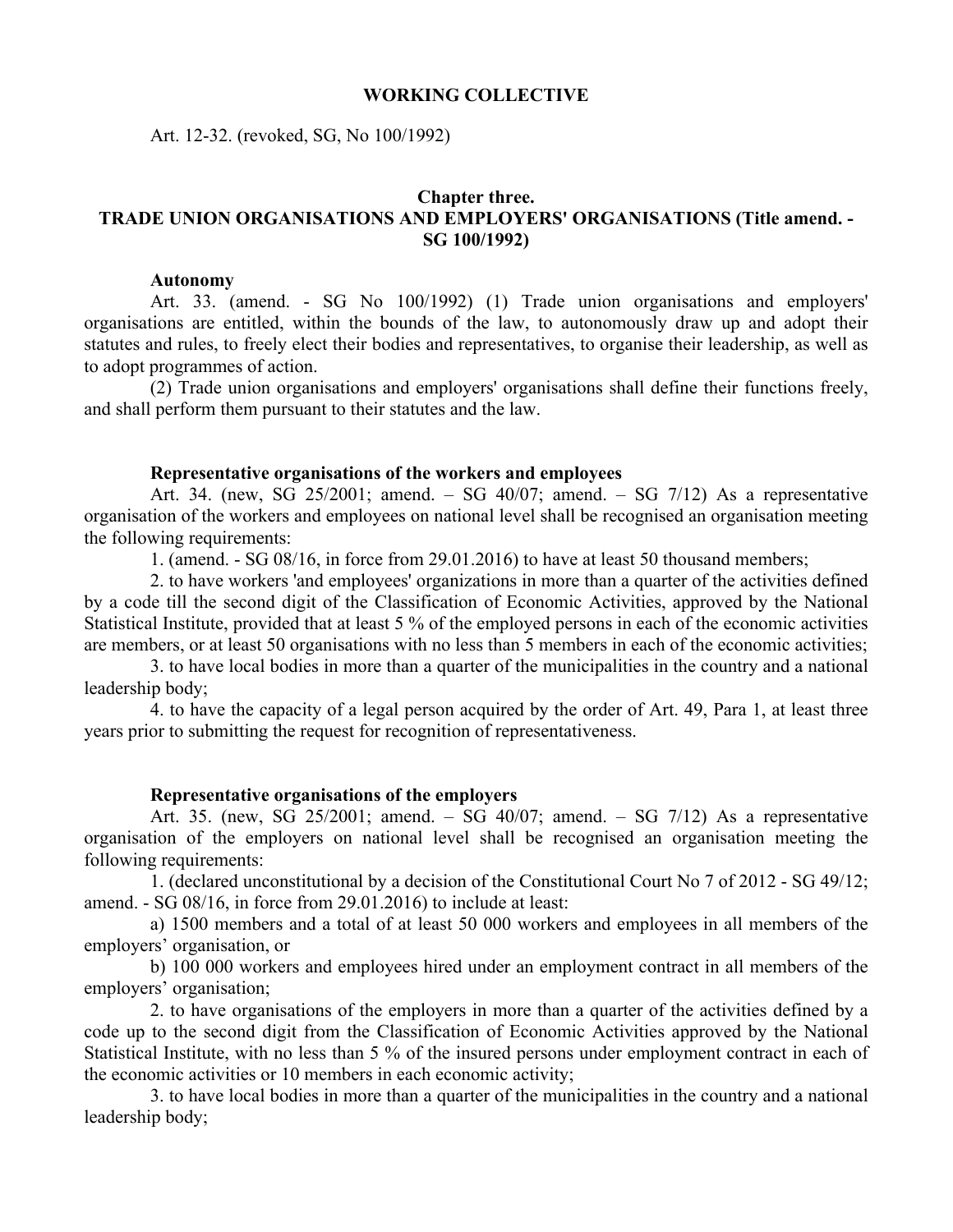4. to have the capacity of a legal person acquired by the order of Art. 49, Para. 1, at least three years prior to submitting the request for recognition of representativeness;

5. (declared unconstitutional by a decision of the Constitutional Court No 7 of 2012 - SG 49/12) not to carry out activities explicitly assigned solely to the organization by an Act or a statutory instrument.

(2) In those cases where an employer, directly or through a branch or sectoral organization, is a member in two or more national organizations of employers, when deciding whether representation criteria under Para.1, item 1 are available with respect to the membership, the employer shall have the following options:

1. to authorize by an explicit Power of attorney one of the national organizations, in which is a member;

2. to authorize by an explicit Power of attorney the branch or sectoral organization, in which is a member;

(3) In those cases where one branch or sectoral organisation of employers is a member of one or more national organisations of employers, at ascertaining the members as per Para. 1, item 2, with respect to the presence of the representativeness conditions, it shall be included in the list of the organisation, which has been explicitly authorised to represent it.

# **Recognition of representative organisations**

Art. 36. (new, SG 25/2001; amend. – SG 40/07) (1) The organisations of the workers and employees shall be recognised as representative on national level, upon their request, by the Council of Ministers for a period of 4 years.

(2) Once in every four years the Council of Ministers shall conduct a procedure for recognition of the workers' and employees' organizations and those of the employers as representative on a national level.

(3) The chairman of the National Council for Tripartite Partnership shall announce in the State Gazette the initiation of the procedure for recognition of representativeness 6 months prior to the expiry of the term under Para. 1.

(4) (amend. – SG 61/11) The organisations of the workers and employees and of the employers, wishing to be recognised as representative, shall submit their requests within four months from the date of promulgation of the announcement under Para. 3.

(5) The Council of Ministers shall determine the procedure for ascertaining the presence of the representativeness conditions referred to in art. 34 and 35, observing the following principles:

1. equality at assessment of the representativeness conditions and of the presence of a social mandate;

2. transparency of the procedure for ascertaining of the presence of the representativeness conditions referred to in art. 34 and 35;

3. ensuring the authenticity of the primary information;

4. mutual control at ascertaining the presence of representativeness conditions.

(6) (amend. – SG 61/11) The Council of Ministers shall take decision within two months from the regular filing of the request of the interested organisation.

(7) (amend. - SG 77/18, in force from 01.01.2019) The refusal of the Council of Ministers to recognise a representative organisation of the workers and employees or of the employers shall be motivated and announced to the interested organisation within 7 days from its adoption. The interested organisation can contest the refusal before the relevant administrative court in accordance with the Administrative Procedure Code.

(8) Recognised as representative shall be all divisions of organisations recognised as representative on national level.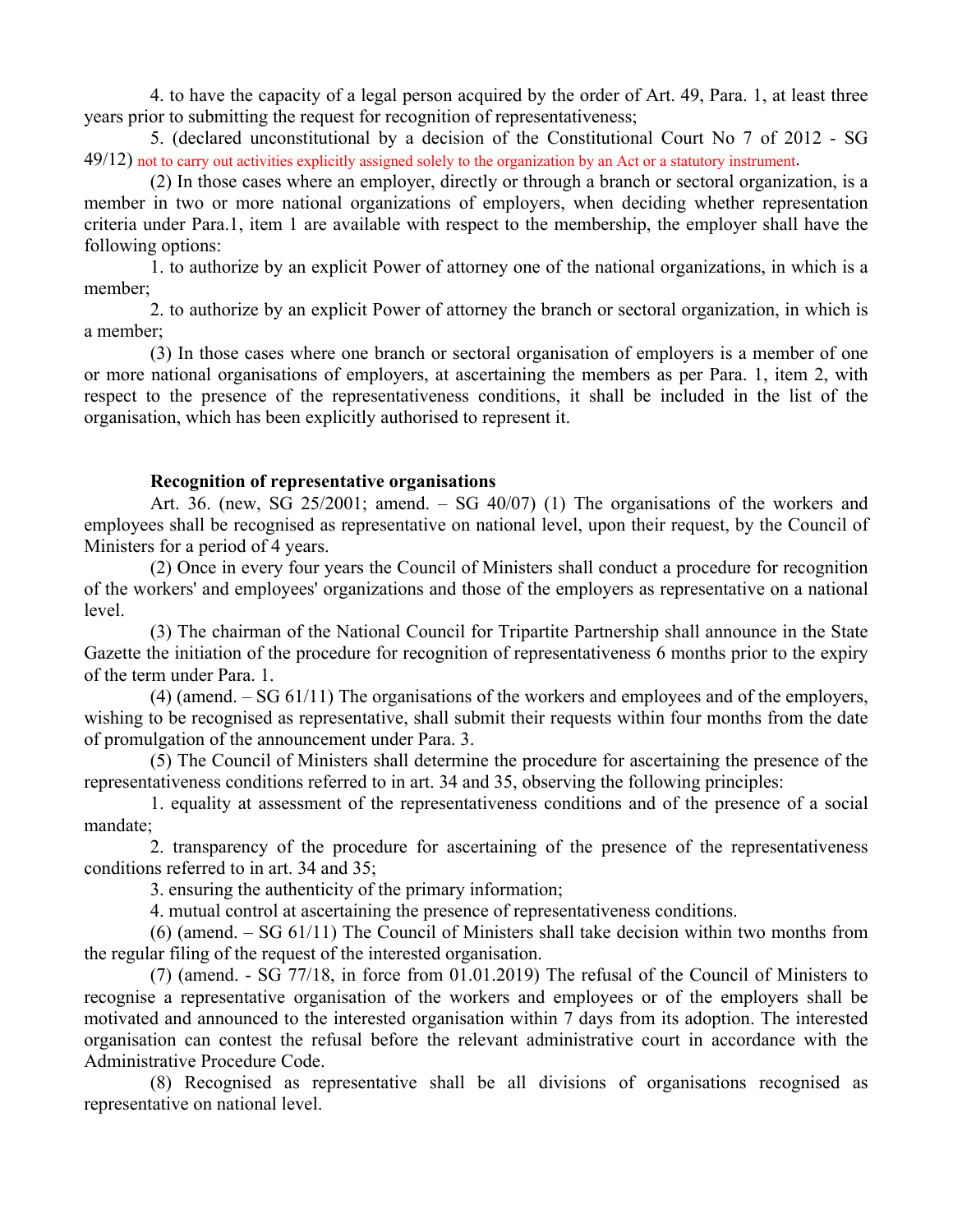### **Inspection of the requirements for representation**

Art. 36a. (new, SG 25/2001; amend. – SG 40/07) (1) On its own initiative the Council of Ministers may carry out inspection with respect to the presence of the representativeness conditions referred to in Art. 34 or Art. 35 of each of the organisations of the workers and employees and of the employers.

(2) Depending on the results of the inspection, the Council of Ministers shall take a decision, with which it may:

1. deprive the representative organisation of the workers and employees and of the employers on national level of its capacity as such;

2. confirm its representativeness as per Art. 36, para 5 and 6.

(3) The decision under para 2, item 1 shall be subject to appeal following the procedure of art. 36, para 7.

## **Participation in the Preparation of Internal Regulations of the Enterprise**

Art. 37. (amend. - SG, No 100/1992) Trade union organisation organs in the enterprise shall be entitled to participate in drafting all internal rules and regulations which pertain to labour relations, the employer being bound to invite them to do so.

Art. 38 - 41. (Revoked, SG, No 100/1992)

# **Participation in the Discussion of Labour and Security Issues**

Art. 42. (amend. - SG, No 100/1992) The national leaderships of trade union organisations and employers' organisations, or organs or persons they have authorised, are entitled to participate in the discussion of issues referring to the labour and security relations of employees of ministries, other institutions, enterprises and local government bodies.

Art. 43. (Revoked, SG, No 100/1992)

Art. 44. (Revoked, SG, No 100/1992)

## **Representation before the Court**

Art. 45. (amend. - SG No 100/1992, former text of Art. 45 – SG, 105/16, in force from 30.12.2016) (1) Trade union organizations and their divisions are entitled, upon the request of employees, to represent them as attorney before the Court. They shall not be entitled to conclude agreements, to recognize claims, to renounce, withdraw, or reduce the claims of employees, and to collect amounts on behalf of the represented persons unless they have been expressly authorized to do so.

(2) (New – SG, 105/16, in force from 30.12.2016) Para. 1 shall also apply in relation to workers and employees under Art. 121a.

# **Cooperation to Further the Activities of Trade Union Organisations and of the**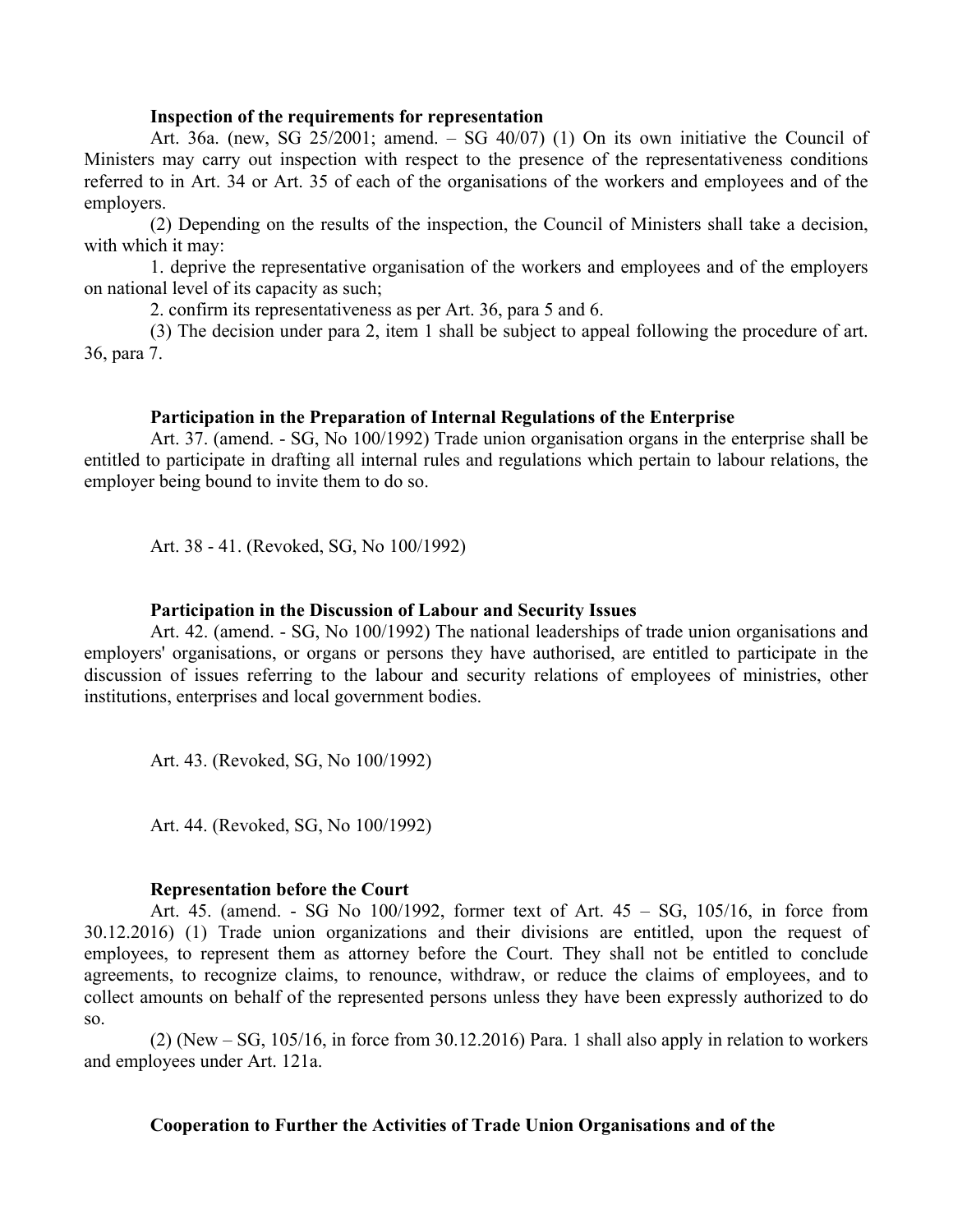# **Representatives of the Workers and the Employees (Title amend. - SG 48/06, in force from 01.07.2006)**

Art. 46. (1) (amend. - SG, No 100/1992; prev. text of art. 46 - SG 48/06, in force from 01.07.2006; suppl.  $-$  SG 58/10, in force from 30.07.2010) State agencies, local authorities and employers shall provide conditions for, and cooperate with, trade union organisations to further their activities. The former shall make available to the latter, for gratuitous use, real estate and chattel, buildings, premises, and other facilities required for the performance of their functions.

(2) (new – SG 48/06, in force from 01.07.2006) The employer shall be obliged to cooperate with the representatives of the workers and the employees on fulfilment of their functions and to create conditions for implementation of their activity.

Art. 47. (Revoked SG, No 100/1992)

Art. 48. (Revoked SG, No 100/1992)

# **Legal Entity**

Art. 49. (1) (Amended - SG, No 100/1992, No. 2/1996, amend. – SG 59/18) Trade union organizations and employers' organizations shall acquire the status of legal entity upon registration in a register of trade union and employers' organizations with the respective District Court at their headquarters.

(2) (Amend. – SG 59/18) Any division of an organisation which has been registered under the preceding paragraph shall acquire the status of a legal entity, pursuant to its statute.

(3) (New – SG 59/18) Entries shall be made under the conditions and procedure of Chapter fifty-five of the Civil Procedure Code.

(4) (New – SG 59/18) The following circumstances shall be recorded in the register of trade unions and employers' organizations:

1. the type and the name of the organization;

2. the seat and the address;

3. the Statutes of the organization;

4. the bodies, the names of the members of the management body, the names and positions of the persons representing the organization;

5. the termination of the organization;

6. the transformation;

7. the names, respectively the name and the address of the liquidators;

8. the deletion of the organization.

(5) (New – SG 59/18) Also entered shall be the changes in the circumstances under Para. 4.

(6) (New – SG 59/18) The circumstances and the acts under Para. 4 shall be filed for registration, respectively for announcement in the register of trade union and employers' organizations at the respective District Court, within one month from the day of their occurrence, respectively of their change.

(7) (Previous Para. 3 - SG 59/18) Property relations between the members of a trade union organization which has been wound up, as well as of an employers' organizations which has been wound up, shall be settled in accordance with the provisions set forth in their respective Statutes.

# **Chapter four. COLLECTIVE EMPLOYMENT CONTRACT**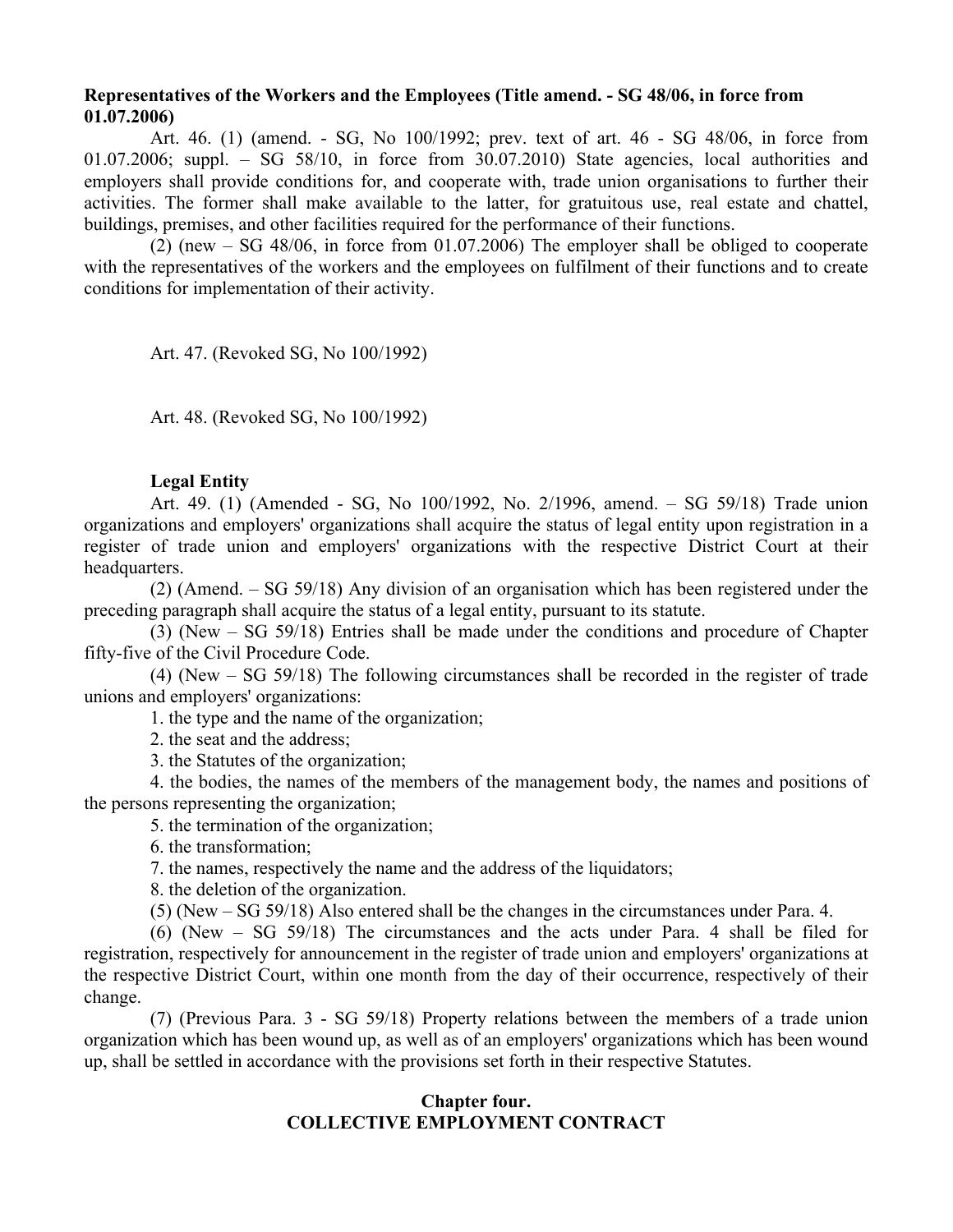#### **Subject**

Art. 50. (amend. - SG, No 100/1992) (1) The collective employment contract shall regulate issues of the labour and social security relations of employees which are not regulated by mandatory provisions of the law.

(2) (amend. - SG, No 100/1992, No 2/1996; suppl., SG 25/2001) The collective employment contract shall not contain clauses which are less favorable to workers and employees than those provided for by law or in a collective employment contract, with which the employer has been bound.

#### **Levels of collective bargaining**

Art. 51. (Amended - SG, No. 2/1996; amend., SG 25/2001) (1) Collective employment contracts shall be concluded by enterprises, industries, branches and municipalities.

(2) Only one collective employment contract can be concluded on a level of enterprise, industry and branch.

#### **Collective employment contract in enterprises**

Art. 51a. (new, SG 25/2001) (1) Collective employment contract in the enterprise shall be concluded between the employer and the trade union organisation.

(2) The draft collective employment contract shall be worked out and presented by the trade union organisation. When there is more than one trade union organisation in the enterprise, they shall present a joint draft.

(3) When trade union organisations cannot present a joint draft, the employer shall conclude a collective employment contract with the trade union organisation whose draft has been adopted by the general meeting of the workers and employees (meeting of the proxies) by a majority of more than half of its members.

#### **Collective employment contract on an industrial and branch level**

Art. 51b. (new, SG 25/2001) (1) (amend. – SG 108/08) Collective employment contract in industries and branches shall be concluded between the respective representative organisations of workers and employees and of the employers.

(2) (new – SG 120/02; amend. – SG 58/10, in force from 30.07.2010) The collective employment negotiating at sector or branch level for an agreement between the parties may cover one or several activities from the Classification of Economic Activities.

(3) (prev.  $(2)$  – SG 120/02) The representative organisations of the workers and employees shall work out and present to the representative organisations of the employers a joint draft.

(4) (prev. (2) – SG 120/02) When the collective employment contract on an industrial or branch level is concluded between all representative organisations of the workers and employees and of the employers of the industry or branch, upon their joint request the Minister of Labour and Social Policy can spread the implementation of the contract, or its individual clauses, on all enterprises of the industry or branch.

#### **Collective employment contracts in municipalities**

Art. 51c. (new, SG 25/2001) (1) Collective employment contracts in municipalities for activities financed by the municipal budget shall be concluded between the representative organisations of the workers, employees and of the employers.

(2) The local divisions of the representative organisations of the workers and employees shall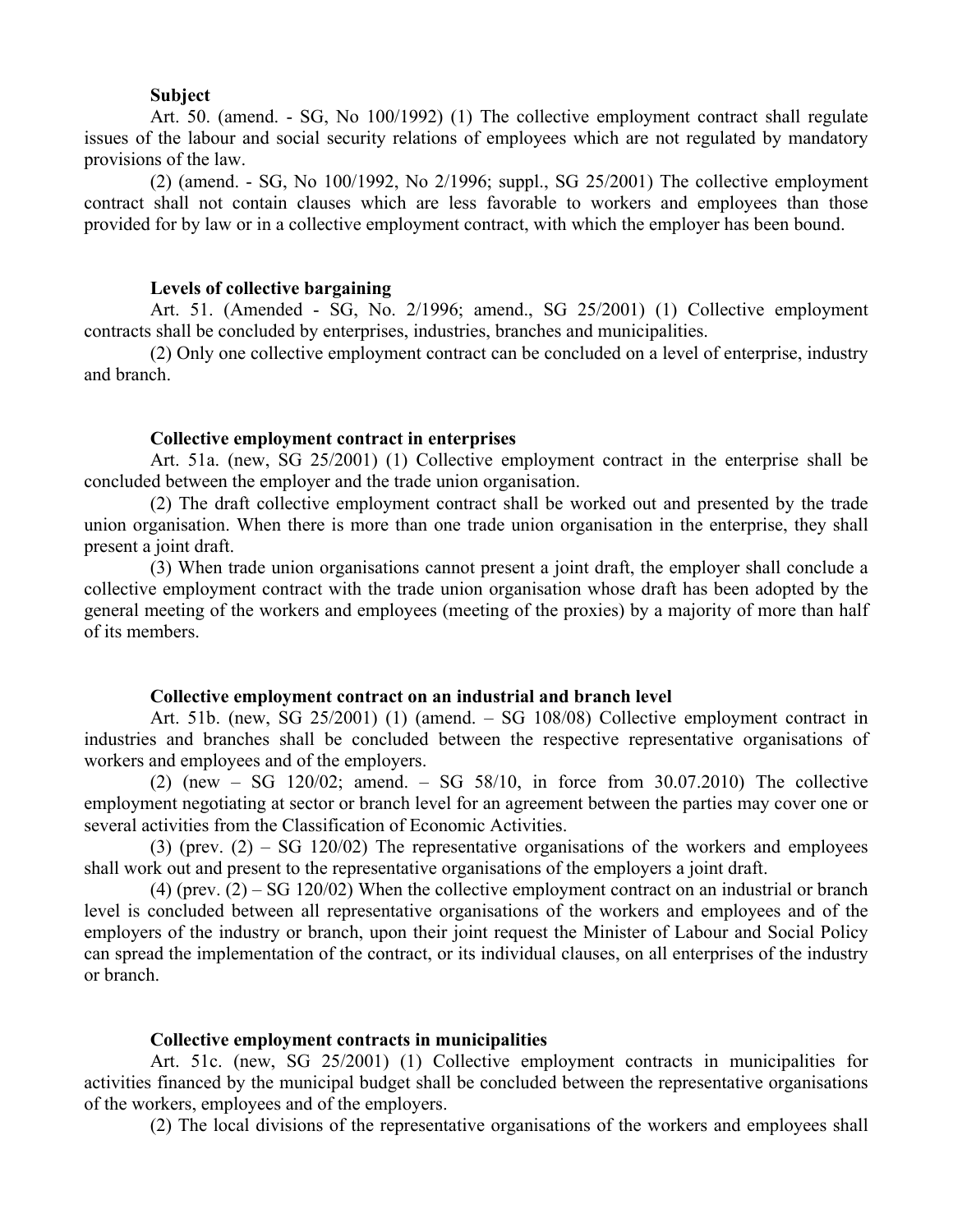present joint drafts of collective employment contracts to the local divisions of the representative organisations of the employers.

## **Obligations to Negotiate and to Provide Information (amend,. SG 25/2001)**

Art. 52. (amend. - SG, No 100/1992) (1) The individual employer, the group of employers, and their organisations shall be obliged to:

1. negotiate with the employees' representatives to conclude a collective contract;

2. make available to the employees' representatives:

a) the collective contracts concluded which bind the parties on the basis of sectoral, regional or organisational affiliation;

b) (amend., SG 25/2001) timely, reliable and comprehensive information for the economic and financial position which is significant for the conclusion of the collective contract; submitting information whose spreading could harm the employer, can be refused or made with a request for confidentiality.

(2) In case of failure to perform the obligation under the preceding paragraph, the employers in default shall owe indemnity for damages inflicted.

(3) The employer shall be deemed to be in delay, if he does not fulfil his obligation under para 1, item 1 within one month, and under para 1, item 2 within 15 days after the notice.

(4) (new, SG 25/2001) Upon request of the employer, at the start of the bargaining for conclusion of collective employment contract, the trade union organisations in the enterprise shall submit information for the actual number of their members.

# **Conclusion and Registration**

Art. 53. (amend. - SG, No 100/1992) (1) The collective contract shall be concluded in writing in three copies - one for each of the parties, and one for the respective labour inspection, and shall be signed by the representatives of the parties.

(2) The written form is a requisite for the validity of the collective contract.

(3) The collective employment contract shall be registered in a special register with the labour inspection in the area where the employers' seat is located. In case the employers have seats in various areas, the registration shall be registered with one of the inspections. Collective contracts of a sectional or national significance shall be registered with the General Labour Inspection. Disputes as to the competent inspection shall be settled by the Minister of Labour and Social Policy.

(4) (amend. – SG 108/08) The registration shall be entered on the grounds of an application in writing of each of the parties within one month after the labour inspection has received the application. A copy of the agreement signed by the parties and an electronic image of the document shall be attached to the application.

(5) (new – SG 108/08) Copies of the registered employment contracts shall be provided ex officio, under order determined by the Minister of Labour and Social Policy, to the National Institute for Conciliation and Arbitration, which shall create and maintain an information system for the collective employment contracts.

(6) (prev. text of Para 05 – SG 108/08) Should a dispute as to the text of the contract arise, the registered text shall be deemed authentic.

# **Entry into Force and Duration**

Art. 54. (amend. - SG, No 100/1992) (1) The collective contract shall come into force as from the date of its conclusion, insofar as it does not provide otherwise.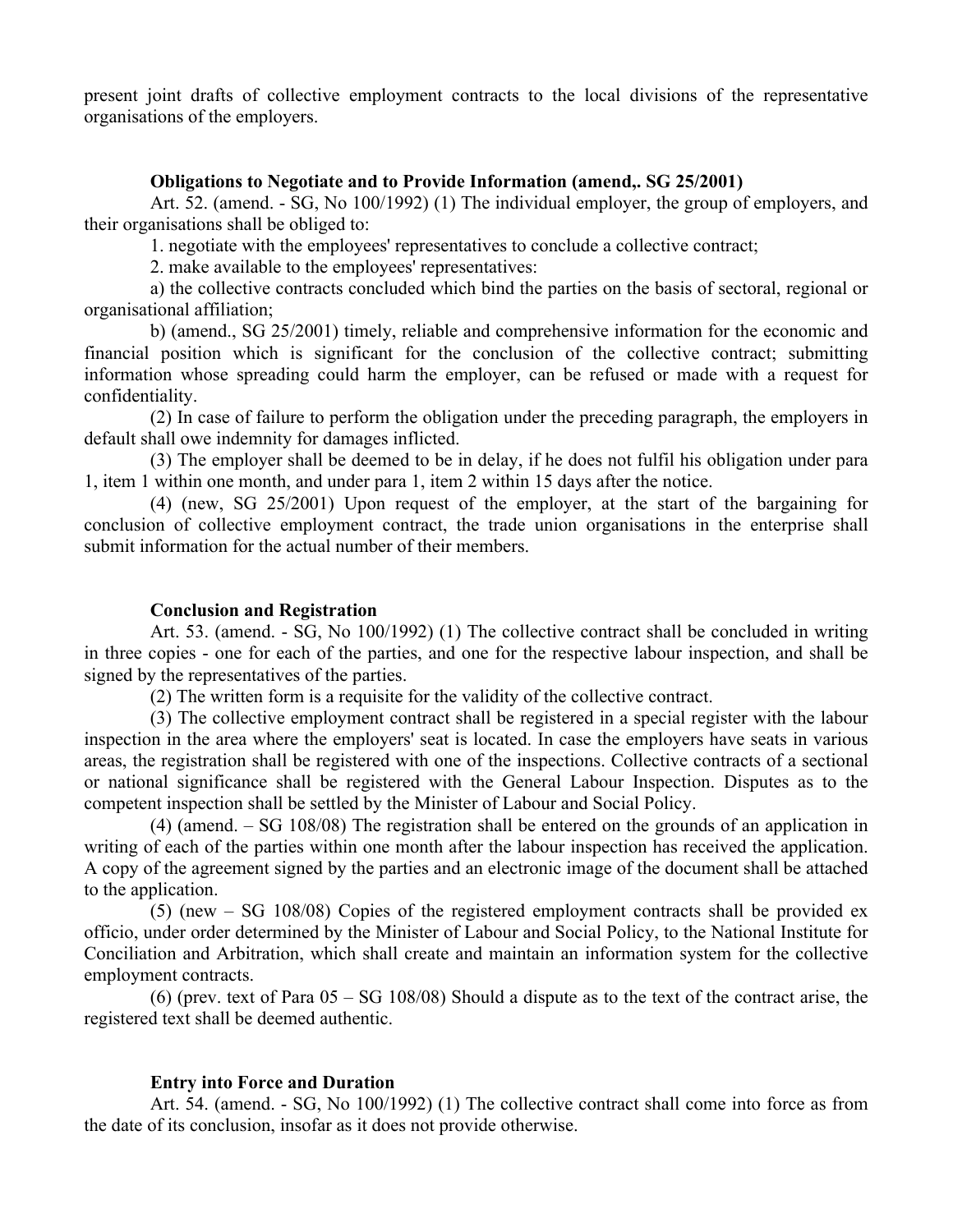(2) (amend. - SG 25/2001) The collective contract shall be deemed concluded for a term of one year, insofar as it does not provide otherwise, but for no longer than two years. The parties can agree upon a shorter term of validity of its individual clauses.

(3) (new, SG 25/2001) The negotiations for conclusion of a new collective employment contract shall start not later than three months before the expiration of the term of the current collective employment contract.

## **Extension of the Effect of the Collective contract**

Art. 55. (amend. - SG, No 100/1992) (1) (prev. art. 55 - SG 25/2001) The effect of the collective contract concluded between an employers' organisation and trade union organisations shall not be terminated with regard to an employer who terminates his membership in it after the contract has been concluded.

 $(2)$  (new, SG 25/2001; suppl.  $-$  SG 108/08) In the cases under Art. 123 and 123a, the collective employment contract already in place shall remain in effect until the conclusion of a new collective employment contract, but for no longer than one year from the date of the change of the employer.

#### **Amendment**

Art. 56. (amend. - SG, No 100/1992) (1) The collective contract may be amended at any time with the parties' mutual consent, under the terms and procedures under which it has been concluded.

(2) Articles 53 and 55 shall apply to amendments to the collective contract.

#### **Effect with Regard to Persons**

Art. 57. (amend. - SG, No 100/1992) (1) The collective contract shall have effect for the workers and employees who are members of the trade union organisation signatory to the agreement.

(2) (Suppl. - SG, No. 2/1996; amend., SG 25/2001) The workers and employees who are not members of a trade union organisation, party to the contract, may accede to the collective contract concluded by their employer by applications in writing submitted to him or to the leadership of the trade union organisation which has concluded the agreement, under conditions and by an order determined by the parties to the contract, so that they do not contradict the law or evade it, or harm the good morals.

#### **Obligation for Information**

Art. 58. (amend. - SG, No 100/1992; amend. – SG 48/06, in force from 01.07.2006) The employer shall be obliged to inform all workers and employees of the collective contracts, with which he/she is bound, concluded at the enterprise, by sectors, branches or municipalities and to keep the texts of the collective contract at the disposal of the workers and employees.

#### **Actions in Case of Default**

Art. 59. (amend. - No 100/1992; amend., SG 25/2001) For failure to fulfil the obligations under the collective employment contract, claims can be lodged before the court by the parties to it, as well as by every worker or employee regarding whom the collective employment contract applies.

#### **Claim for declaring invalidity**

Art. 60. (new, SG 25/2001) Each of the parties to the collective employment contract, as well as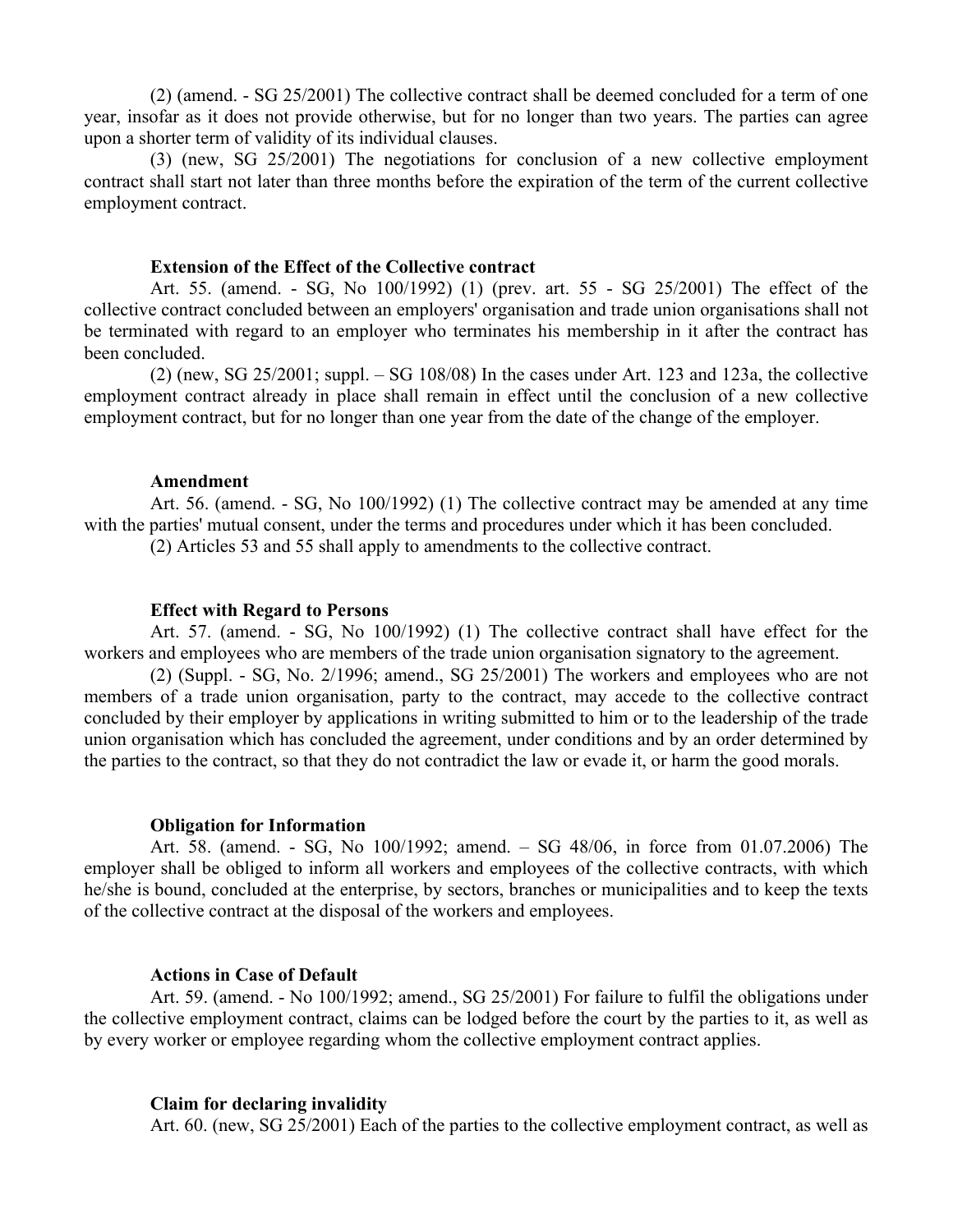each worker or employee regarding whom the collective employment contract is applied, shall have the right to lay claim before the court for declaring invalidity of the collective employment contract or of individual clauses thereof, if they contradict the law or evade it.

# **Chapter five. FORMATION AND AMENDMENT OF EMPLOYMENT CONTRACT RELATIONSHIPS**

# **Section I. EMPLOYMENT CONTRACT**

#### **Conclusion**

Art. 61. (amend. - SG, No 100/1992) (1) (suppl. SG 120/02) The employment contract shall be concluded between the worker or employee and the employer before the start of the work.

(2) For positions specified by law or by an act of the Council of Ministers, the employment contract shall be concluded by the body superior to the employer. In such cases, the employment contract relationship shall be established with the enterprise where the relevant position is.

(3) An employment contract may also be concluded with a group of persons, either directly or through a representative they have authorised. In this case, the same rights and duties for the employer and for each person from the group shall arise as would have, had the contract been concluded with each one of them individually.

### **Form**

Art. 62. (amend. - SG, No 100/1992) (1) (Amended - SG, No. 2/1996) The employment contract shall be concluded in writing.

(2) (New - SG, No. 2/1996, revoked – SG 120/02)

(3) (New – SG 120/02; amend. - SG 105/05, in force from 01.01.2006; suppl. – SG 108/08) Within three days of concluding or amending the employment contract, and within seven days of its termination, the employer, or the person empowered by him, shall be obliged to send notification about this to the respective territorial directorate of the National Revenue Agency. The National Revenue Agency shall grant persons authorised by Directorates "Labour Inspection" real-time electronic access to the register of employment contracts and, if requested, shall send a copy of the specified certified notification within three working days.

(4) (new – SG 100/10, in force from 01.01.2011) After the term of Para 3, notification of a concluded labour contract shall be sent only after an obligatory prescription of the control bodies of the labour inspection has become effective.

(5) (New – SG 120/02; amend. - SG 105/05, in force from 01.01.2006; previous Para 4 – SG 100/10, in force from 01.01.2011) The data contained in the notification and the order for its sending shall be determined with an ordinance of the Minister of Labour and Social Policy, co-ordinated with the Executive Director of the National Revenue Agency and the chairman of the National statistics institute.

(6) (New - SG, No. 2/1996, prev. (3) – SG 120/02; previous Para 5 – SG 100/10, in force from 01.01.2011) Upon conclusion of the employment contract, the employer shall introduce the worker or employee to the labour obligations ensuing from the position occupied or the nature of the work performed.

(7) (Previous - SG, No 2/1996, prev. (4) – SG 120/02; previous Para 6 – SG 100/10, in force from 01.01.2011) The documents required for the conclusion of the employment contract shall be specified by the Minister of Labour and Social Policy.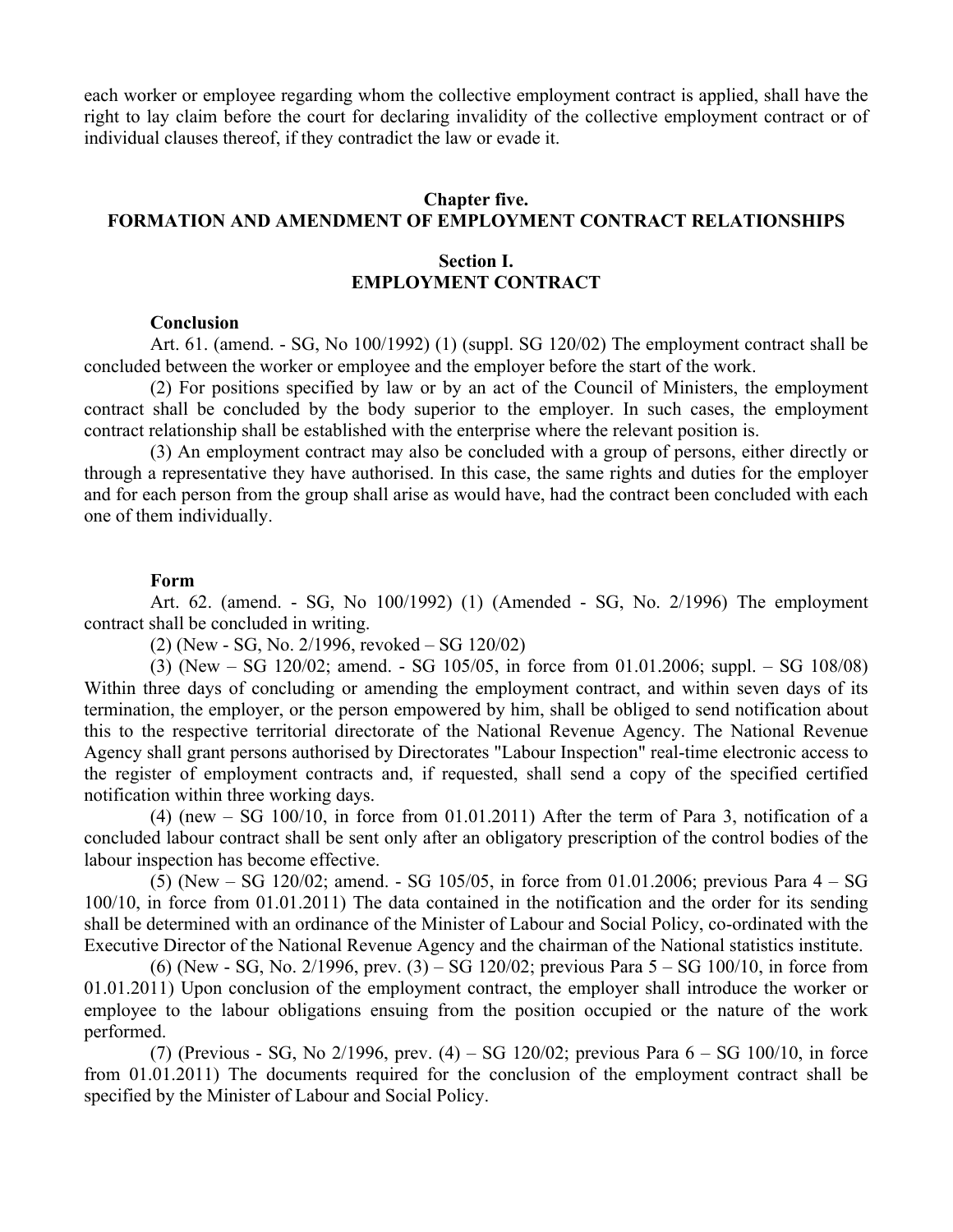#### **Beginning of Performance**

Art. 63. (1) (new – SG 120/02; amend. - SG 105/05, in force from 01.01.2006) The employer shall be obliged to give to the worker or the employee before the start of the work a copy of the concluded employment contract, signed by both parties, and a copy of the notification of Art. 62, Para. 3, certified by the territorial directorate of the National Revenue Agency.

(2) (new – SG 120/02) The employer shall not have the right to admit to work the worker or the employee before providing to him the documents of Para. 1.

(3) (Revoked previous para 2, amend., SG, No 100/1992, previous para 1, amend. SG 120/02) The worker or employee shall begin work within one week after the receiving of the documents of para 1, unless the parties have negotiated another deadline. In case the employee does not begin work within this period, the employment contract relationship shall be deemed as never formed, unless the failure is due to reasons beyond the employee's control, of which he has notified the employer before the expiry of the deadline.

(4) (Previous para 2, amend., SG, No  $100/1992$ , previous para  $2 - SG 120/02$ ) The fulfillment of the obligations under the employment contract shall start with the worker or employee beginning work, which is to be certified in writing.

Art. 64. (Amend. SG, No 21/1990; revoked, No 100/1992)

Art. 65. (Revoked SG, No 21/1990)

#### **Content**

Art. 66. (amend. - SG, No 100/1992) (1) (amend., SG 52/04, In force from 1st of August 2004) The employment contract shall contain data for the parties and shall determine:

1. the place of work;

2. the name of the position and the nature of the work;

- 3. the date of its conclusion and the beginning of its fulfilment;
- 4. the duration of the employment contract;

5. the size of the basic and extended paid annual leave and of the additional paid annual leaves;

6. equal term of notice for both parties on termination of the employment contract;

7. the basic and the extra remuneration of permanent nature, as well as the periodicity of their payment;

8. duration of the working day or week.

(2) Other terms and conditions may also be negotiated in the employment contract pertaining to the provision of labour which are not regulated by mandatory provisions of the law, as well as terms and conditions which are more favourable for the employee than those established by the collective contract.

(3) The registered office of the enterprise with which the employment contract has been concluded shall be deemed as the place of work, unless otherwise agreed or ensuing from the nature of the job.

(4) (new – SG 58/10, in force from 30.07.2010) The names of the positions shall be given according to the National classification of the professions and positions, adopted by the Minister of Labour and Social Policy following an agreement with the chairperson of the National Statistical Institute.

(5) (new  $-$  SG 48/06, in force from 01.07.2006; prev. text of para  $4 -$  SG 58/10, in force from 30.07.2010) Upon each amendment to the employment contract relationship, at the earliest possibility or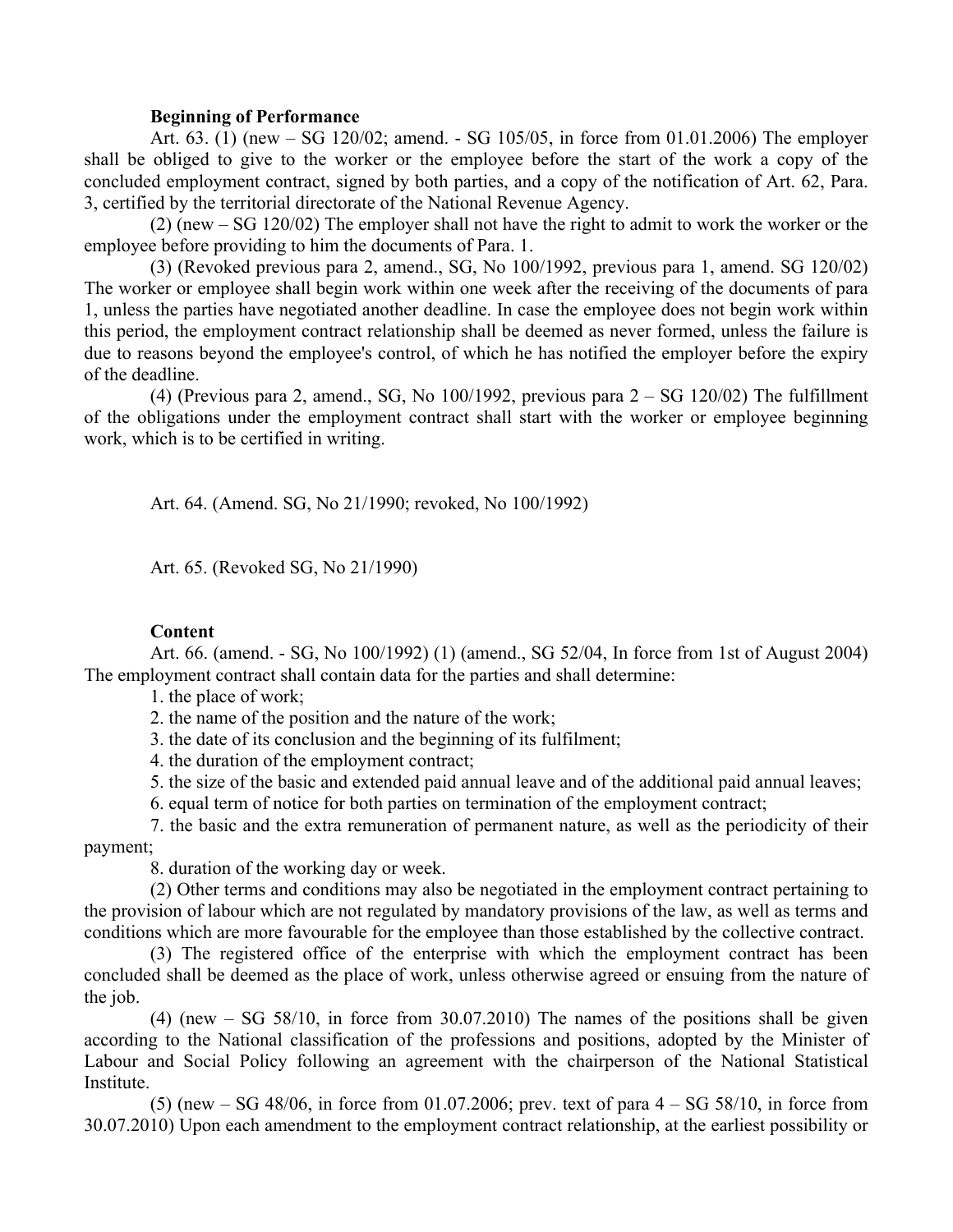at latest within one month after the entry into force of the change, the employer shall be obliged to provide the worker or employee with the necessary information in writing, containing data on the implemented amendments.

## **Duration**

Art. 67. (1) (amend. - SG, No 100/1992) The employment contract may be concluded:

1. for an indefinite period of time;

2. as an employment contract for a fixed term.

(2) The employment contract shall be considered concluded for an indefinite period, unless expressly agreed otherwise.

(3) (new, SG 25/2001) The employment contract for indefinite term cannot be transformed into a contract for a definite term, except at the explicit wish of the worker or employee, expressed in writing.

## **Employment Contract for a Fixed Term**

Art. 68. (1) (amend. - SG 100/1992; prev. art. 68 - SG 25/2001) An employment contract for a fixed term shall be concluded:

1. (amend. - SG 100/1992) for a definite period which cannot be longer than 3 years, insofar as a law or an act of the Council of Ministers do not provide otherwise;

2. (amend. - SG 100/1992) until completion of some specified work;

3. (amend. - SG 100/1992) for substitution of an employee who is absent from work;

4. (Deleted previous item 5, amend. - SG 100/1992) for working at a position which is to be taken through a competitive examination - for the time until it is taken on the basis of the competitive examination.

5. (new, SG 25/2001) for a definite mandate when such is stipulated for the respective body.

(2) (new – SG 48/06, in force from 01.07.2006) Workers and employees on fixed-term employment contract under para. 1 shall have the same rights and obligations as have the workers and employees on employment contract for indefinite period. They shall not be put in less favourable position only because of the fixed-term nature of their employment relationship compared to the workers and employees on employment contract for indefinite period, who perform the same or similar work at the enterprise, unless the law stipulates the use of some rights as depending on the qualification or the skills acquired. In case there are no workers or employees employed at the same or similar work, the workers and the employees on fixed-term employment contract may not be put in less favourable position than the rest of the workers and the employees, working under employment contract for indefinite period.

(3) (new, SG 25/2001; prev. text of par. 2 - SG 48/06, in force from 01.07.2006) Employment contract for a fixed term under Para. 1, item 1 shall be concluded for fulfilment of temporary, seasonal or short-term works and activities, as well as with newly employed workers and employees in enterprises declared bankrupt or in liquidation.

(4) (new, SG 25/2001; prev. text of par. 3 - SG 48/06, in force from 01.07.2006) As an exception, an employment contract for a fixed term under Para.1, item 1, for a period of no less than one year, can be concluded for work and activities which have no temporary, seasonal or short-term nature. Such an employment contract can also be concluded for a shorter term upon written request of the worker or employee. In these cases the employment contract for a fixed term according to para 1, item 1 with the same worker or employee, for the same job, can be concluded again only once for a period of at least one year.

(5) (new, SG 25/2001; prev. text of par. 4, amend. - SG 48/06, in force from 01.07.2006)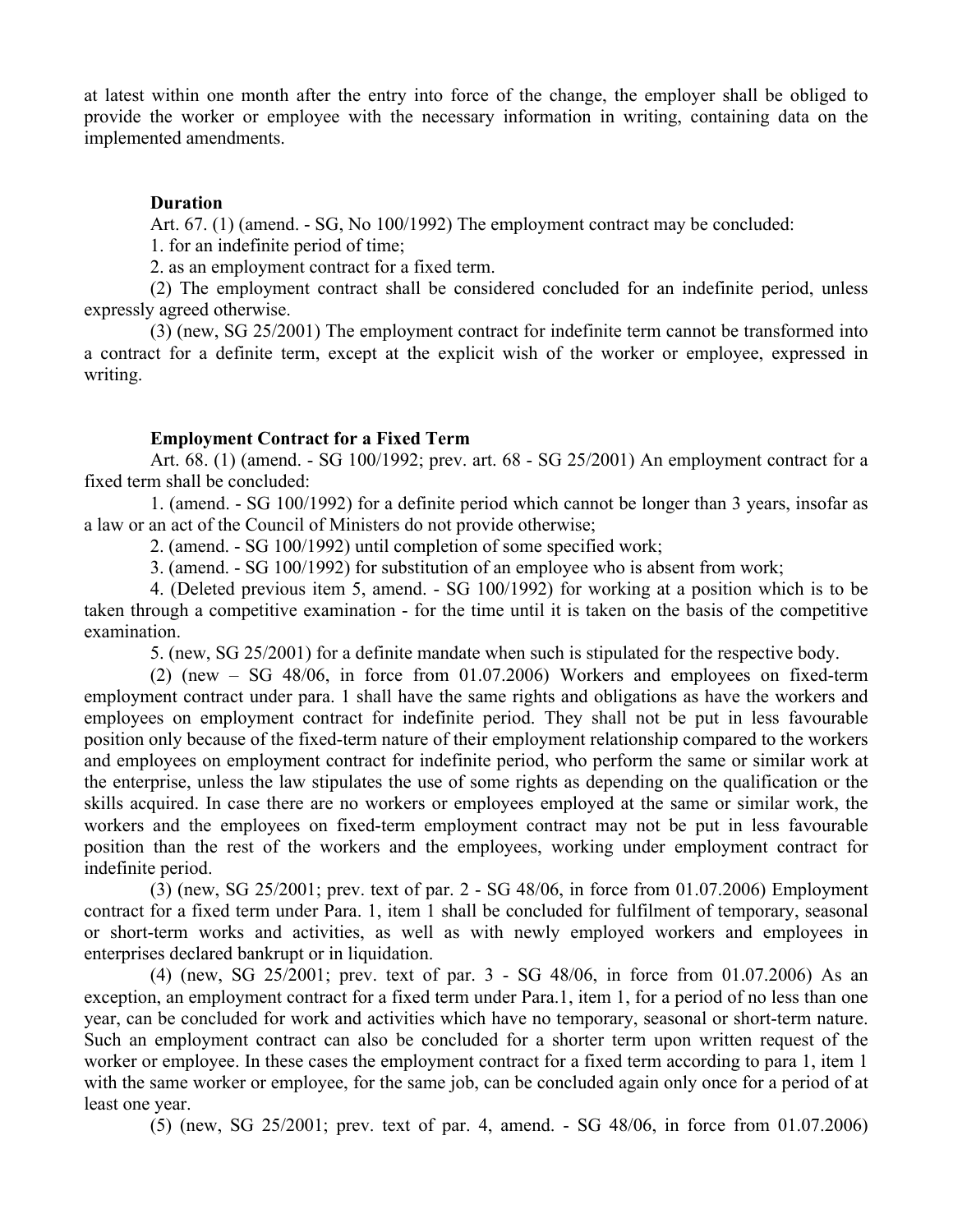Employment contract under Para. 1, item 1, concluded in violation of Para. 3 and 4 shall be considered concluded for an indefinite term.

(6) (new – SG 7/12) A temporary employment contract for the period of the long-term business trip may be concluded for a position designated for long-term business trip at a foreign representation of the Republic of Bulgaria abroad pursuant to the Diplomatic Service Act.

(7) (new  $-$  SG 48/06, in force from 01.07.2006; prev. text of para  $6 -$  SG 7/12) The employer shall provide the workers and employees on fixed-term employment contract with timely information in writing about the vacant working places and positions, which may be occupied under employment contract for non-determined period, at a suitable place in the enterprise, in order an opportunity for a permanent job to be provided. Such information he/she shall also provide to the representatives of the trade union organizations, as well as to the representatives of the workers and employees under Art. 7, Para. 2.

(8) (new  $-$  SG 48/06, in force from 01.07.2006; prev. text of para  $7 -$  SG 7/12) Where possible, the employer shall undertake measures for facilitating the access of the workers and employees on fixedterm employment contract to professional training for the purpose of improving their skills and opportunities for career progress, and for their moving to a different position.

# **Converting an Employment Contract for a Fixed Term into a Contract for an Indefinite Period**

Art. 69. (amend. - SG, No 100/1992) (1) The employment contract concluded for a fixed term shall be transformed into a contract for an indefinite period if the employee continues working for 5 or more working days after the expiry of the agreed period, without the written objection of the employer, provided the job is vacant.

(2) (Suppl., SG, No 100/ 1992) The preceding paragraph also applies to employment contracts for a fixed term to substitute for an absent employee, in case the employment contract with the person substituted for is terminated during this period of absence.

## **Employment Contract for a Trial Period**

Art. 70. (1) (amend. - SG, No 100/1992) In the event that the work requires the ability of the employee who will perform it to be tried, his final appointment may be preceded by a contract providing for a trial period of up to 6 months. Such a contract may also be concluded in case the worker or employee wants to make sure the job is suitable for him.

(2) (new, SG 25/2001) The contract under Para. 1 shall indicate in whose favour the trial period has been agreed upon. If this is not stipulated in the contract, it shall be accepted that the trial period has been agreed upon in favour of both parties.

(3) (prev., para 2 - SG 25/2001) During the trial period, the parties shall have all rights and duties they would have had under a final employment contract.

(4) (amend. - SG, No 100/1992 - prev. para 3 - SG 25/2001) The trial period shall not include the time during which the employee has been on a statutory leave, or has not done the contracted job for other valid reasons.

(5) (new, SG 25/2001) For one and the same job can be concluded employment contract for a trial period only once with the same worker or employee in one and the same enterprise.

## **Termination of the Contract with a Trial period**

Art. 71. (1) Prior to the expiration of the trial period, the party in whose favour it has been agreed upon may terminate the contract without notice.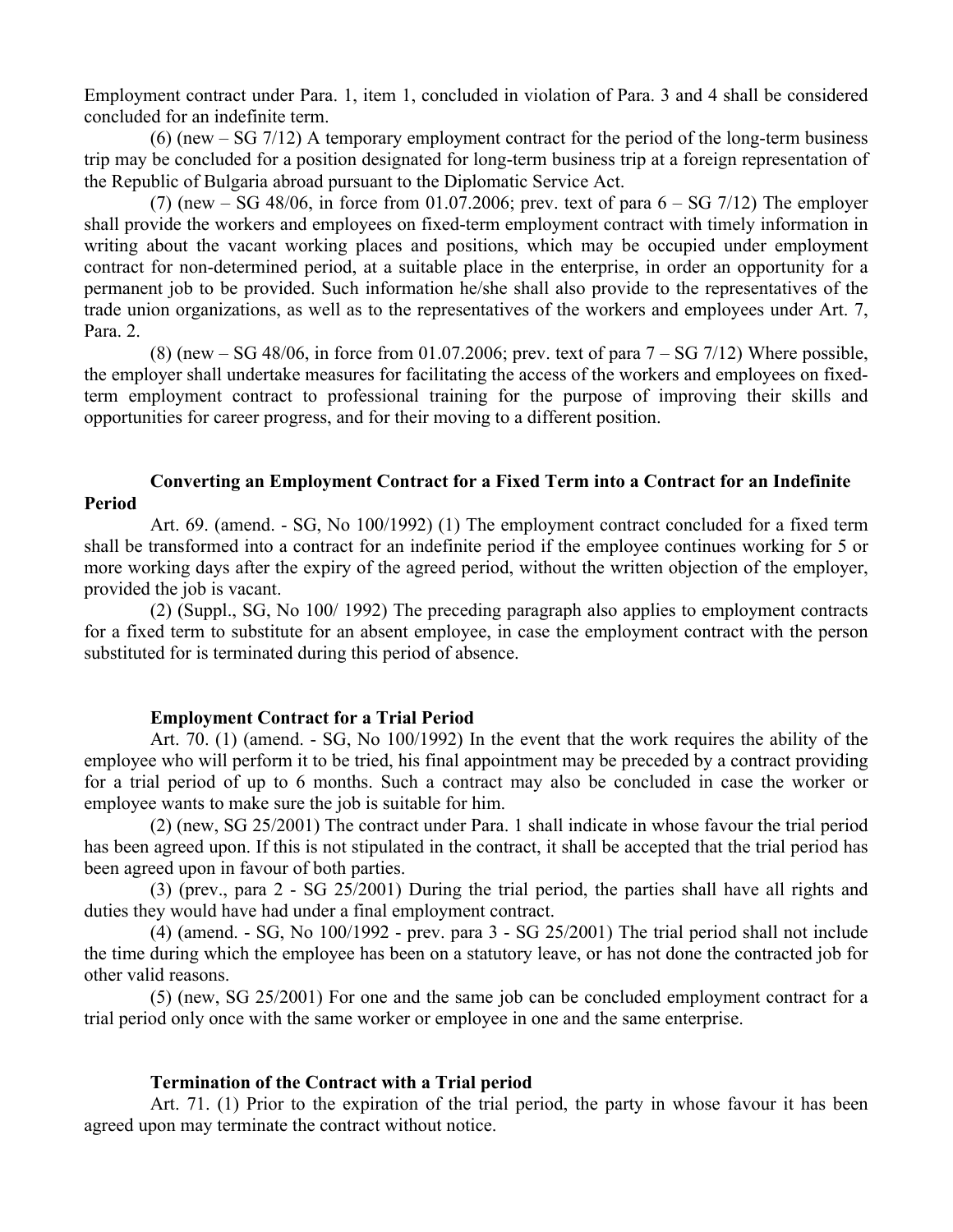(2) The employment contract shall be regarded as finalised in case it has not been terminated under the preceding paragraph prior to the expiration of the trial period.

(3) (Revoked, No 21/1990)

Art. 72. (revoked, SG 25/2001)

Art. 73. (Revoked, SG, No 100/1992)

# **Nullity**

Art. 74. (1) (amend. - SG, No 100/1992) Any employment contract which contravenes the law, or a collective contract, or circumvents them, shall be invalid.

(2) (amend. - SG, No 100/1992) The employment contract shall be declared invalid by the court pursuant to Chapter Eighteen. In case the employment contract is invalid due to the appointment of an employee or wroker who has not reached the age required under this Code, the nullity shall be declared by the labour inspection.

(3) (amend. - SG, No 100/1992) In case any control body or other competent body considers that the employment contract is invalid based on one of the grounds mentioned in Para. 1, it shall immediately refer it the Court to rule on the validity of the employment contract.

(4) Individual provisions of the employment contract may be declared invalid pursuant to Para. 2, sentence 1. The relevant mandatory provisions of the law or of the collective contract shall apply instead.

(5) The parties shall not invoke nullity of the employment contract or of individual provisions thereof prior to its declaration and the receipt of such by the parties.

(6) (amend. - SG, No 100/1992) The nullity shall not be declared in case the deficiency in the employment contract disappears or is removed. The employer shall not invoke a deficiency in the employment contract which can be removed.

(7) (amend. - SG, No 100/1992) The provisions of Art. 333 shall not apply where the nullity of an employment contract has been declared.

## **Relationship between the Parties in Case of an Invalid Employment Contract**

Art. 75. (amend. - SG, No 100/1999) (1) In the event that the employment contract is declared invalid and the worker or employee has acted in good faith when concluding it, the relationship between the parties to the contract prior to the moment of declaration of its nullity shall be regulated in the same manner as with a valid employment contract.

(2) The preceding paragraph shall also apply in case individual provisions of the employment contract are declared invalid.

# **Applicability of the Provisions on Nullity of an Employment Contract**

Art. 76. The rules on nullity of an employment contract shall apply mutatis mutandis to the other grounds for creation of an employment relationship as well.

Art. 77 - 82. (Revoked SG, No 100/1992)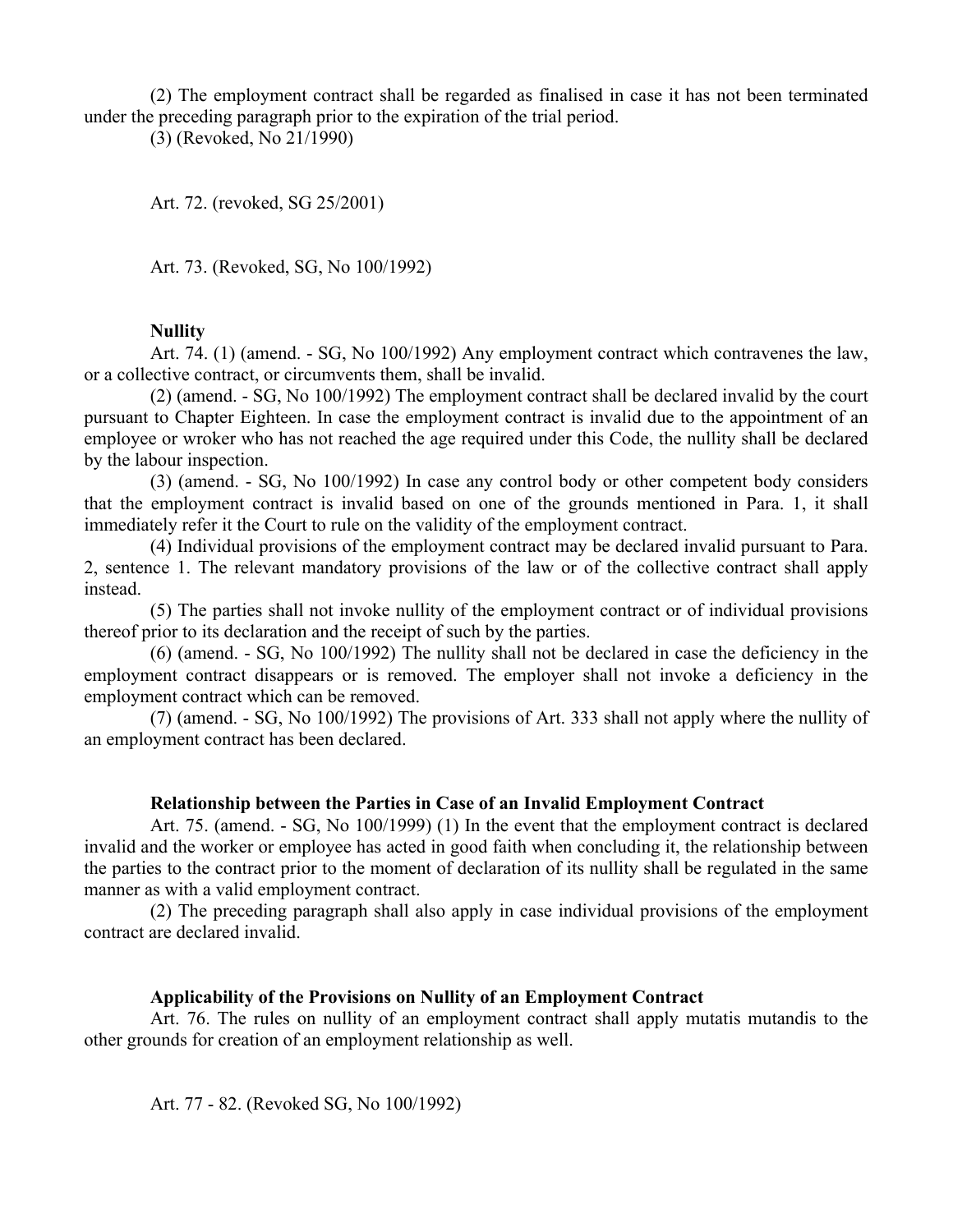# **Section III. ELECTION**

# **Appointment to Work on the Basis of an Election**

Art. 83. (amend. - SG, No 21/1990, No 100/1992) (1) The offices which are held on the basis of an election shall be specified by a law, an act of the Council of Ministers or in Articles.

(2) An election shall be held for an office which is vacant or is about to be vacated, as well as in case of a prolonged absence of the person holding it. The term for which the person is elected shall not be longer than 5 years.

# **Nomination of Candidates for Elective Office**

Art. 84. (Revoked SG, No 21/1990; New SG, No 100/1992) (1) The candidates for elective office shall be nominated by bodies and persons specified by a law, an act of the Council of Ministers or statutes. The candidate for an elective office may also nominate himself.

(2) An unlimited number of candidates may apply or be nominated for one and the same elective office.

(3) The election shall be held after the candidate has given his consent in writing.

(4) An election shall also be held in the event where there is only one candidate.

# **Holding an Election**

Art. 85. amend. - SG, No 21/1990) (1) (amend. - SG, No 100/1992) The election shall be held by an electoral body established by a law, a statute or an act of the Council of Ministers.

(2) (amend. - SG, No 100/1992) An election shall be held when more than half of the persons entitled to vote are present.

(3) (amend. - No 21/1990) The vote shall be open, unless the body which elects decides on a secret ballot.

(4) The candidates for the elective office who are members of the electoral body shall not be counted when establishing the number of those present under Para.2, and shall not vote.

(5) A separate vote shall be held for each elective office.

(6) (amend. - SG, No 21/1990; No 100/1992) The candidate who has won the greatest number of votes, but not less than half the number of those who have voted, shall be considered elected.

# **Creation of the Employment Relationship**

Art. 86. (1) The employment relationship shall be created from the moment of announcement of the elected candidate.

(2) (amend. - SG, No 100/1992) The person elected shall start work within 2 weeks after receiving the notification of the election result. In the presence of cogent reasons, this term may be up to 3 months.

(3) The performance of the obligations under the employment relationship shall begin with the assuming of duties by the elected person.

(4) The employment relationship created pursuant to an election shall remain in force after the expiration of the specified term until another person is elected.

(5) In case the new election leads to the electing of the same person, the employment relationship with him shall be extended for a new term.

(6) (Amend. SG, No 100/1992) In case the election has ended without electing any of the candidates, the employment relationship with the person holding the office for which the election is held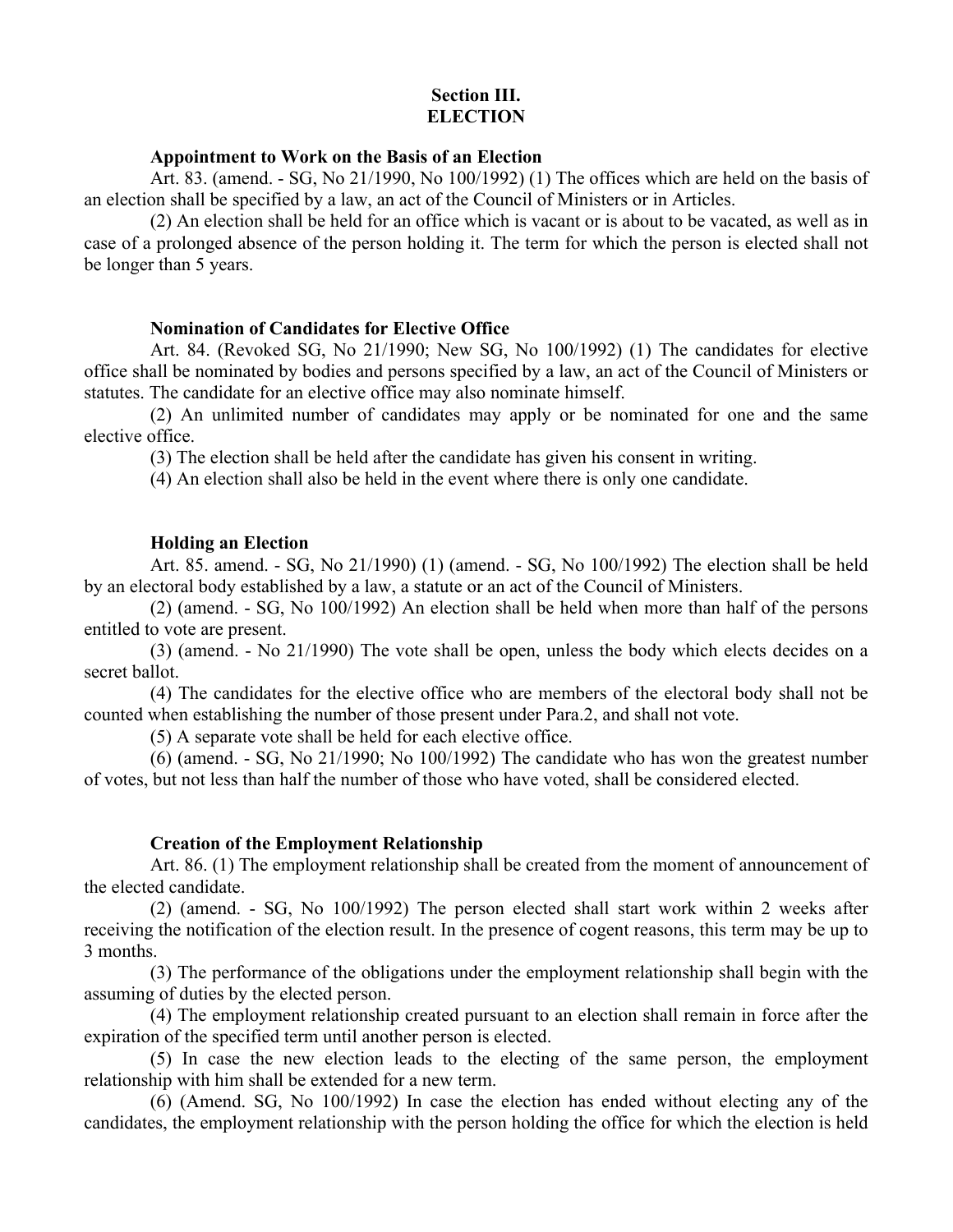shall continue until the successful outcome of the next election.

(7) The employment relationship with the elected person who has not started work within the period under Para. 2 shall be considered to not have arisen.

#### **Disputes as to the Legality of the Election**

Art. 87. (1) (amend. - SG, No 100/1992) The disputes as to the legality of the election shall be heard by the district court upon the request of any candidate or of the employer, within 2 weeks after receipt of the result.

(2) In case the Court finds the election to be legal, it shall sustain it, and the employment relationship is to be created pursuant to the election, and in case the court finds the election to be illegal, it shall overrule it and a new election shall be held.

#### **Application of Other Provisions to the Election**

Art. 88. (1) (amend. - SG, No 100/1992) The issues not regulated in this Section shall be regulated by the relevant act or instrument of the Council of Ministers, or the Statutes which provides that certain offices be held on the basis of an election.

(2) (amend. - SG, No 100/1992) The provisions of this Section shall apply, insofar as a law, an act of the Council of Ministers or statutes do not provide otherwise.

# **Section IV. COMPETITIVE EXAMINATION**

## **Holding Jobs on the Basis of a Competitive Examination**

Art. 89. (amend. - SG, No 100/1992) A competitive examination may be held for any job with the exception of a job which shall be held on the basis of an election.

### **Specifying the Jobs Requiring Competitive Examination**

Art. 90. (1) (amend. - SG, No 100/1992) The jobs requiring a competitive examination shall be specified by a law, an act of the Council of Ministers, a Minister or the Head of another institution, or by the employer.

(2) (Previous para 3 - SG, No 21/1990, amend., No 100/1992; amend., SG 25/2001) A competition shall be announced for a vacancy announced by a law to be held following a competition, or when the position is vacant or is about to be vacated, as well as in the event of a prolonged absence of the person holding it for the time up to his return.

(3) (Previous para 4 - SG, No 21/1990, amend., No 100/1992) The jobs specified to require a competitive examination shall be held only on the basis of a competitive examination. Prior to the competitive examination, the job may be held on an employment contract for a fixed term for the period until a person is appointed to it on the basis of a competitive examination.

#### **Announcement of a Competitive Examination**

Art. 91. (1) (amend. - SG, No 100/1992) The competitive examination shall be announced by the employer through the national or the local press. If necessary, the competitive examination may be announced in another appropriate way.

(2) The announcement for the competition shall contain: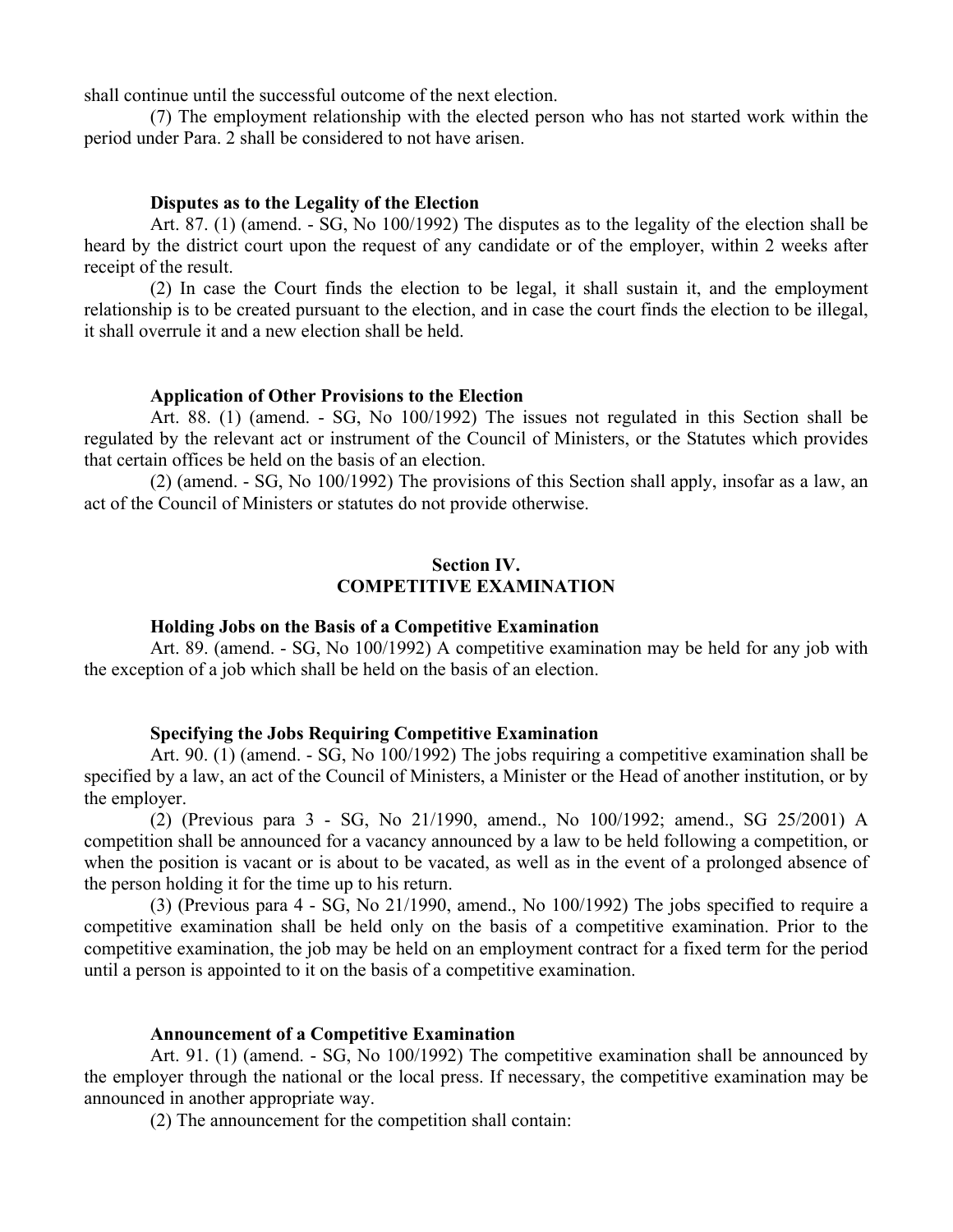1. the name of the enterprise, the place and nature of work, and the requirements for the job;

2. (amend. - SG, No 100/1992) the manner of holding the competitive examination;

3. (amend. - SG, No 100/1992) the required documents, the place and deadline for submitting them, which cannot be shorter than 1 month.

(3) The description of the job requiring a competitive examination shall be provided to the candidates in advance so that they can get familiar with it.

### **Participation in a Competitive Examination**

Art. 92. (1) (amend. - SG, No 100/1992) The consent of the employer, for whom the candidate works, shall not be required for his participation in a competitive examination.

(2) (Para 2 - revoked previous para 3, amend. - SG, No 100/92 г.) The candidate shall be entitled to an unpaid leave for the days when the competitive examination is held, and up to 2 days for travel, in case the competitive examination is held in another locality. This leave shall be recognised as length of service.

## **Admittance to a Competitive Examination**

Art. 93. (1) (amend. - SG, No 100/1992) Candidates shall be admitted to a competitive examination by a commission appointed by the employer.

(2) (amend. - SG, No 100/1992) The candidates who have not been admitted shall be informed in writing of the grounds for the rejection. Within 7 days after receiving the notification, they may place their objections with the employer who has announced the competitive examination. Within 3 days of receiving the objection, the employer shall settle the issue conclusively.

(3) (amend. - SG, No 100/1992) The candidates who have been admitted shall be notified in writing of the date, hour, and venue of holding the competitive examination.

#### **Commission to Conduct the Competitive Examination**

Art. 94. (amend. - SG, No 100/1992) The competitive examination shall be conducted by a commission appointed by the employer. The commission shall be composed of relevant experts.

## **Conducting a Competitive Examination**

Art. 95. (amend. - SG, No 100/1992) (1) The competitive examination commission shall conduct the competitive examination in the manner announced. It shall evaluate the professional training and the other qualities of the candidates required for holding the job, and shall rank only those who have successfully passed the competitive examination. A protocol shall be drawn up for the competitive examination conducted.

(2) (amend. - SG, No 100/1992) The result of the competitive examination shall be announced to the persons who have participated in it within 3 days after it has been held.

#### **Creation of the Employment Relationship**

Art. 96. (1) (amend. - SG, No 100/1992) The employment relationship shall be created with the person who has been ranked first, as of the day he has received the notification of the result.

(2) (amend. - SG, No 100/1992) The person with whom an employment relationship has been created shall start work within 2 weeks after receiving the notification under the preceding paragraph. In the presence of cogent reasons, this period shall be up to 3 months.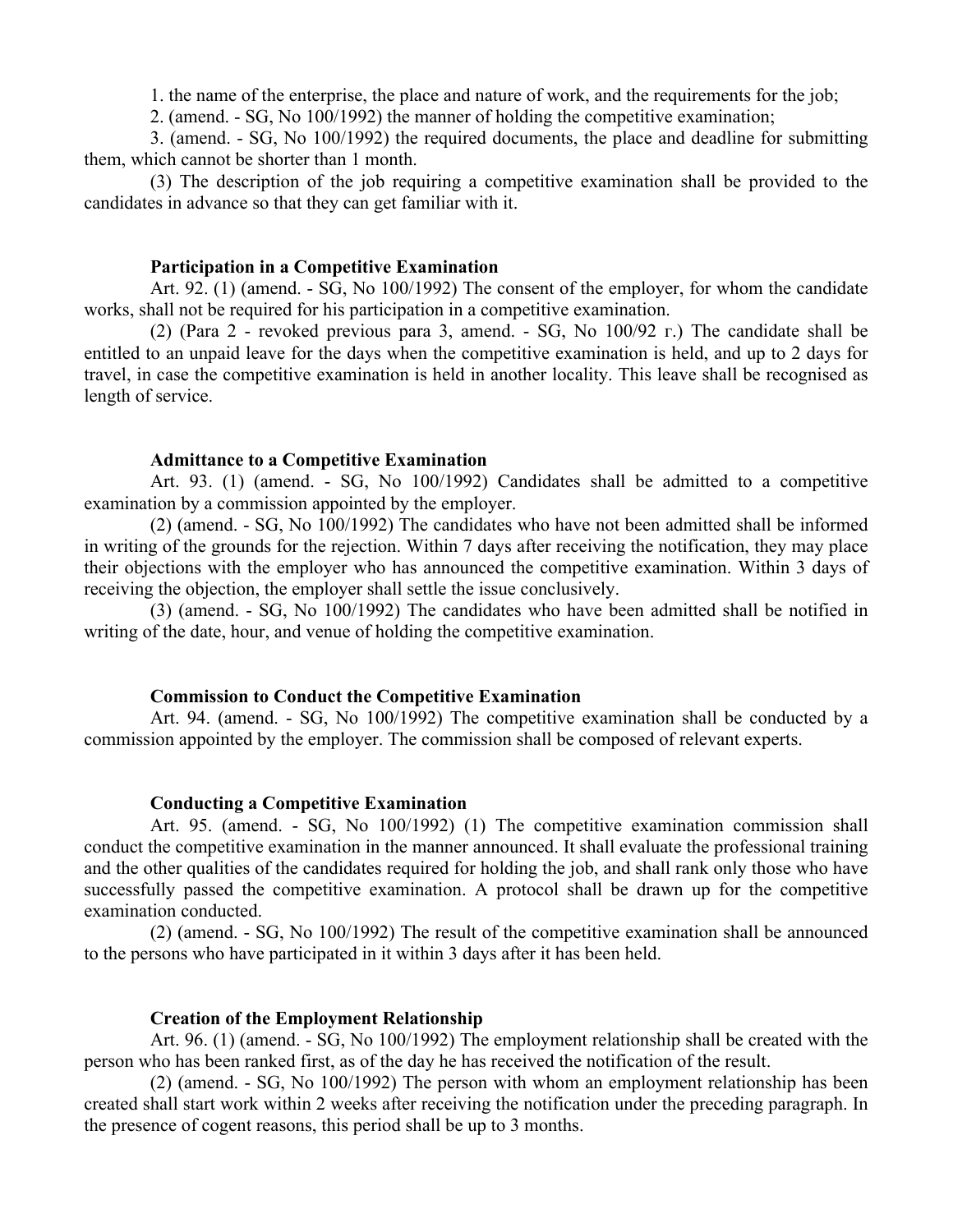(3) (amend. - SG, No 100/1992) The performance of the obligations under the employment relationship shall begin from the moment of assuming of the duties by the person.

(4) (amend. - SG, No 100/1992) In case the person does not assume his duties within the period under Para. 2, the employment relationship shall be considered to not have arisen. In this case, the employment relationship shall be created with the participant in the competitive examination who comes next in the ranking, of which he is to be notified in writing.

(5) (Revoked SG, No 100/1992)

### **Inapplicability to Competitive Examinations for Academic Titles**

Art. 97. (amend. – SG 101/10) This Section shall not apply to competitive examinations for holding academic positions.

Art. 98-102. (Revoked SG, No 100/1992)

Art. 103 and 104. (Revoked SG, No 100/1992)

Art. 105 and 106. (Revoked SG, No 100/1992)

# **Section VIII. ADDITIONAL PROVISIONS ON SOME EMPLOYMENT RELATIONSHIPS**

#### **Stipulating Additional Conditions in the Creation of an Employment Relationship**

Art. 107. (amend. - SG, No 100/1992) Where the employment relationship is created on the basis of an election or a competitive examination, before beginning work, the worker or employee and the employer shall negotiate the amount of the labour remuneration. They may also negotiate other terms of the employment relationship.

# **Additional conditions for the persons working with employment relationship in the state administration**

Art. 107a. (new – SG 95/03) (1) Employment contract for work in the state administration cannot be concluded with any person who:

1. (suppl. – SG 94/08, in force from 01.01.2009) would turn out to be in hierarchic connection of management and control with husband or wife, with a person with whom he/she is in legal cohabitation, with relatives in direct line without limitation, in lateral line up to forth degree inclusive or in marriage line up to forth degree inclusive;

2. (amend. – SG 94/08, in force from 01.01.2009) is a sole trader, unlimited liable partner in a commercial company, manager, commercial proxy, commercial representative, procurator, trade broker, liquidator or receiver, is a member of a managing or control body of a trade company or cooperation;

3. is a member of parliament;

4. is a councillor in municipal council – only for the respective municipal administration;

5. (amend. - SG 24/06) holds a managerial or control position at national level in a political party; this prohibition does not refer to the members of political offices, the advisers and experts thereto.

(2) (new– SG 94/08, in force from 01.01.2009; suppl. – SG 82/2012) The employee may take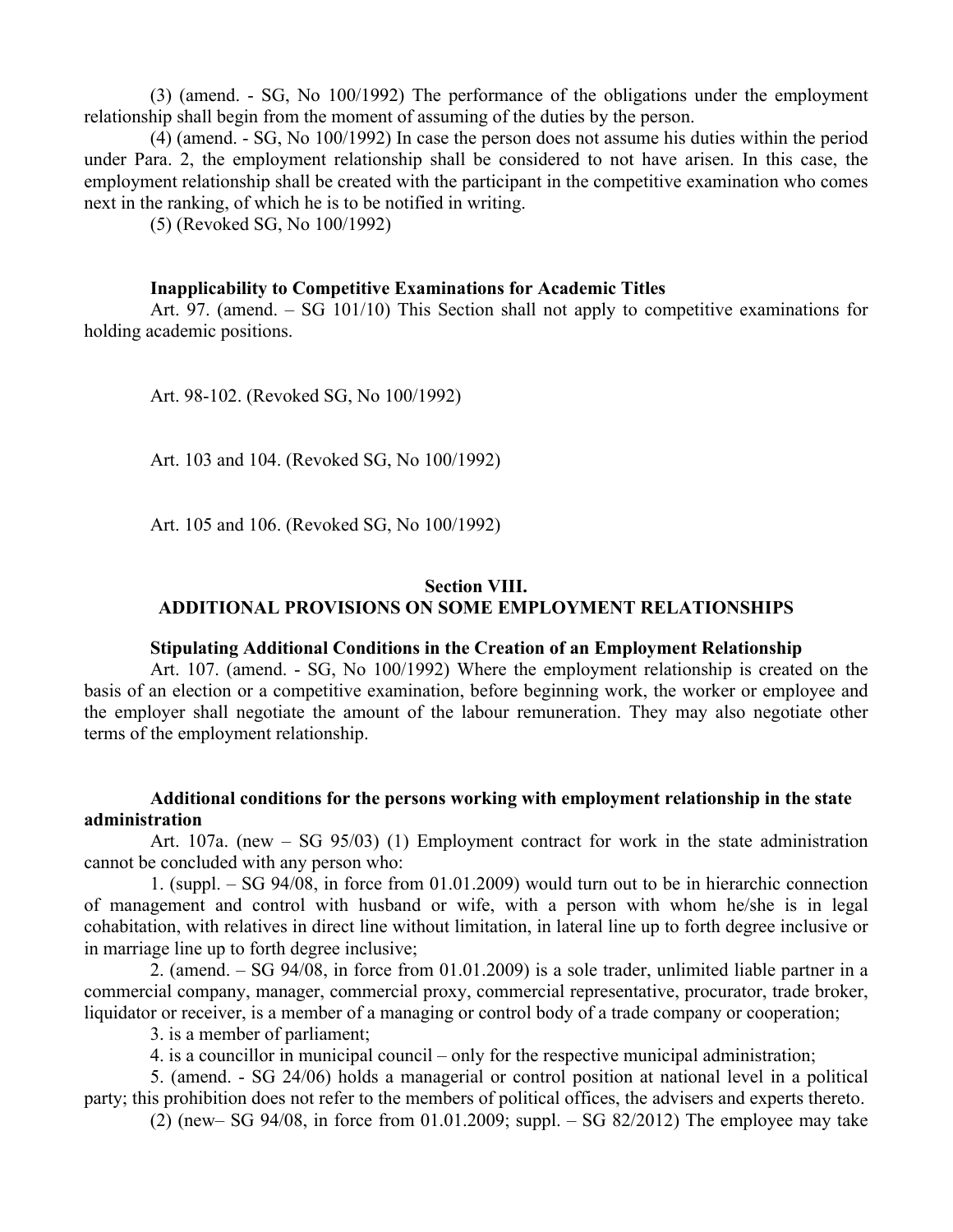part in the managing and control bodies of trade companies with state or municipal capital participation, or of legal entities established by a law, as well as in boards, committees, commissions, working or expert groups, bodies of management or control over funds, accounts etc, which are not legal persons, as a representative of the state or the municipality, provided that he/she is not entitled to remuneration.

(3) (new– SG 94/08, in force from 01.01.2009) Upon conclusion of an employment contract, persons shall sign a declaration concerning the circumstances under Para. 1.

(4) (new– SG 94/08, in force from 01.01.2009; amend. - SG 15/12) Upon conclusion of an employment contract, the employee shall be obliged to declare his property status before the person under Para. 6.

(5) (new - SG 15/12; amend. – SG 38/12, in force from 01.07.2012, amend. – SG 7/18) Upon taking up the employment, and every year by May 15, the employee shall be obliged to submit to the entity under Para. 6 a declaration for property and interests under Art. 35 of the Act On Counteracting Corruption And On Seizure Of Illegally Acquired Property. This obligation shall not apply to employees who occupy technical positions. Any employee who is a senior public officer shall submit a declaration of property and interests only under the provisions of the Act On Counteracting Corruption And On Seizure Of Illegally Acquired Property.

(6) (Amend. – SG 24/06; prev. para 2 - SG 94/08, in force from 01.01.2009; prev. Para. 5, suppl. - SG 15/12) The employment contract with the employee shall be concluded by the body of the state power or by a deputy authorized by him, or by the Chief Secretary, or by the Permanent Secretary of Defence or by the Permanent Secretary of the Ministry of Interior.

(7) (new - SG 24/06; prev. text of para  $3 - SG$  94/08, in force from 01.01.2009; prev. text of para 6 - SG 15/12) To the Heads of territorial units or territorial divisions, established by a normative act, powers in connection with the conclusion, amendment and termination of the employment relations with the employees in the units or divisions may be assigned.

(8) (Prev. par. 3 - SG 24/06; prev. text of para 4 – SG 94/08, in force from 01.01.2009; prev. text of para 7 - SG 15/12; amend. – SG 38/12, in force from 01.07.2012; amend. – SG 15/13, in force from 01.01.2014) Costs for basic salaries of employees under legal employment relation at the public administration and of civil servants under the Civil Servants Act, as well as the insurance installments due for them at the account of the insurer shall amount to no less than 70 % of the costs for salaries, remuneration and insurance installments under the budgets of the accounting officer.

(9) (New - SG 57/16) Employees working under employment contracts in the state administration, with their consent and against additional remuneration, may be ordered by the employer to be assigned additional obligations in connection with the execution and / or managing of:

1. projects co-financed with funds from the European structural and investment funds, under which the respective administration is a beneficiary, under the conditions of Art. 49, Para. 3 of the Act on Management of Funding from the European Structural and Investment Funds;

2. projects and programs funded by other international financial institutions and donors to which the respective administration is a beneficiary.

(10) (Prev. par. 4 - SG 24/06; prev. text of para 5 – SG 94/08, in force from 01.01.2009; prev. text of para  $8 - SG$  15/12; amend.  $- SG$  38/12, in force from 01.07.2012) The minimum and maximum amount of basic salaries by levels and degrees, the amount of additional labour remuneration of employees under Para. 14, items 1-5 working on employment relationship in the public administration, and the order of reveiving them, shall be determined with an Ordinance of the Council of Ministers.

(11) (new – SG 38/12, in force from 01.07.2012) The individual amount of the basic salary of an employee shall be determined with regards to the level of the position held, the qualification and professional experience.

 $(12)$  (new – SG 38/12, in force from 01.07.2012) The individual basic salary of the employee may be increased:

1. on the grounds of the annual job performance assessment;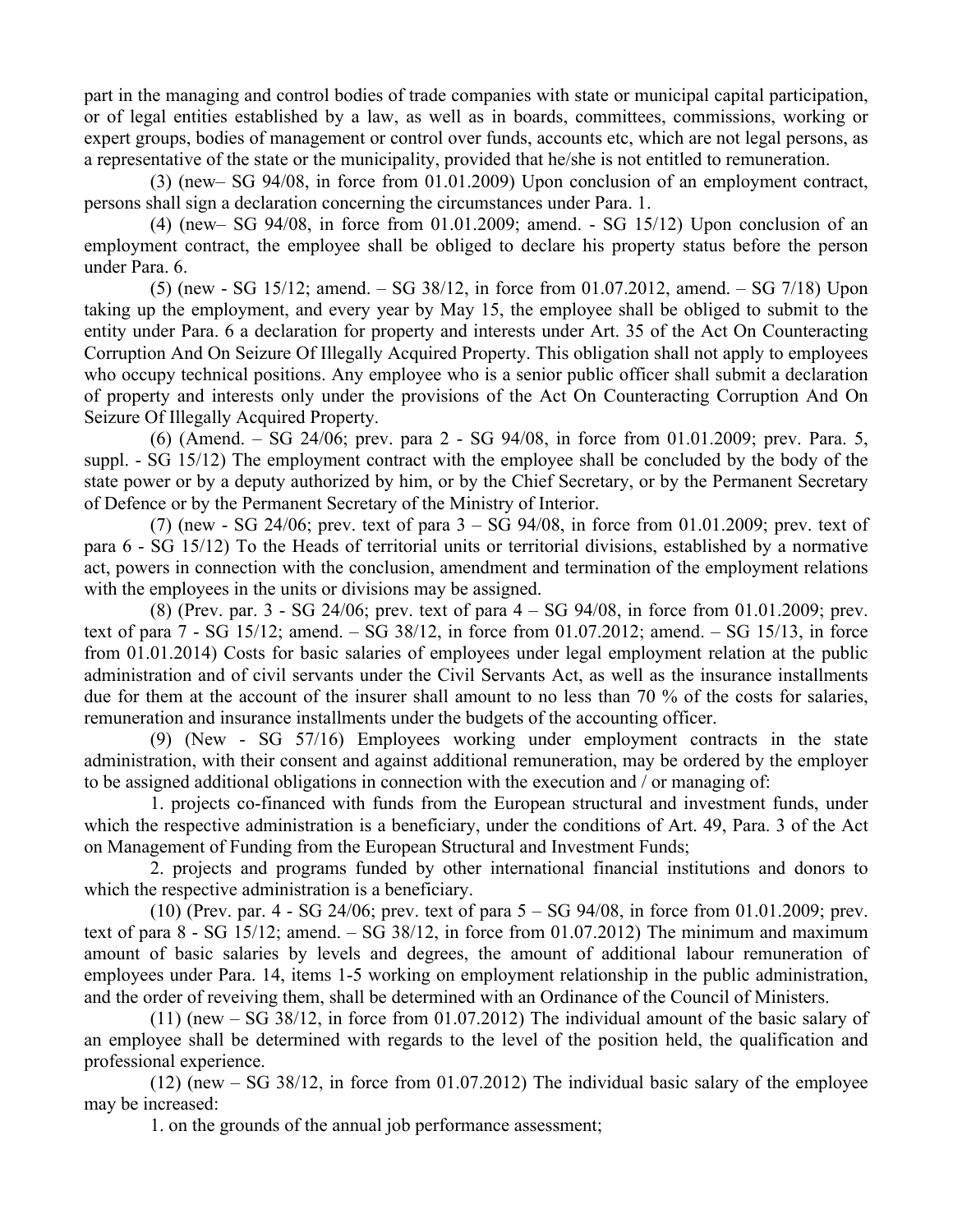2. upon return from pregnancy and childbirth leave or leave for raising a child;

3. after expiration of a probationary period;

4. upon return from leave or business trip lasting more than a year, or in the event of reinstating a dosmissed employee;

5. upon reassignment on another position at a higher level of basic salary.

(13) (new – SG 38/12, in force from 01.07.2012) Determination and increase of the individual amount of the basic salary of an employee shall be carried out according to the procedure laid down in the Ordinance under Para. 10.

(14) (new – SG 38/12, in force from 01.07.2012) Additional remuneration for employees working on employment relationship in the public administration shall be the following:

1. additional remuneration for night shift work;

2. additional remuneration for overtime;

3. additional remuneration for work during official holidays;

4. additional remuneration for the time spent on call;

5. additional remuneration for results achieved;

6. (new - SG 57/16) additional remuneration for the implementation and / or management of projects or programs under Para. 9.

(15) (new – SG 38/12, in force from 01.07.2012) The additional remuneration under Para.14, item 5 shall be determined for precise and timely performance of the assigned tasks and shall be paid up four times a year – in April, July and October during the current year and in January – for the preceding year, on the grounds of assessment made in the course of a procedure set out by the Ordinance under Para. 10. The amount of the additional remuneration under Para. 14, item 5, which may be received by the employee, shall not exceed 80 percent of the basic salaries calculated accrued to them during the respective year.

(16) (new – SG 38/12, in force from 01.07.2012; amend. – SG 15/13, in force from 01.01.2014) The costs for additional remunerations under Para. 14, items 1-5 shall amount to not more than 30 percent of the costs for salaries, remunerations and obligatory insurance installments under the budgets of accounting officers.

(17) (New - SG 57/16) The amount of the additional remuneration under Para. 14, item 6, as well as the terms and procedure for its receipt, shall be determined by a normative act of the Council of **Ministers** 

(18) (new – SG 38/12, in force from 01.07.2012, previous Para. 16 - SG 57/16) Employees on employment relation at the public administration may not be granted additional remunerations on grounds other than the ones specified in this Code. Additional remunerations for the said employees may not be defined in other acts.

(19) (new – SG 38/12, in force from 01.07.2012, previous Para. 17 - SG 57/16) The remuneration for paid annual leave and the compensations under this Code payable to employees on employment relation at the public administration shall be calculated on the basis of the individual basic monthly salary by the initial date of the leave or by the date of occurrence of the ground for the respective compensation.

(20) (Prev. para. 5 - SG 24/06; prev. Para. 6 – SG 94/08, in force from 01.01.2009; prev. Para. 9 - SG 15/12; prev. Para 10, amend. – SG 38/12, in force from 01.07.2012, previous Para. 18 - SG 57/16) The employees, working on employment relation in the public administration, shall be subject to job assessment annually under terms and following a procedure, determined by the Council of Ministers.

(21) (prev. Para. 6 – SG 24/06; prev. Para. 7 - SG 94/08, in force from 01.01.2009; prev. Para. 10 - SG 15/12; prev. Para. 11 – SG 38/12, in force from 01.07.2012, previous Para. 19 - SG 57/16) When performing their employment duties, employees must follow the rules laid down in the Code Of Conduct Of The Employees In The State Administration.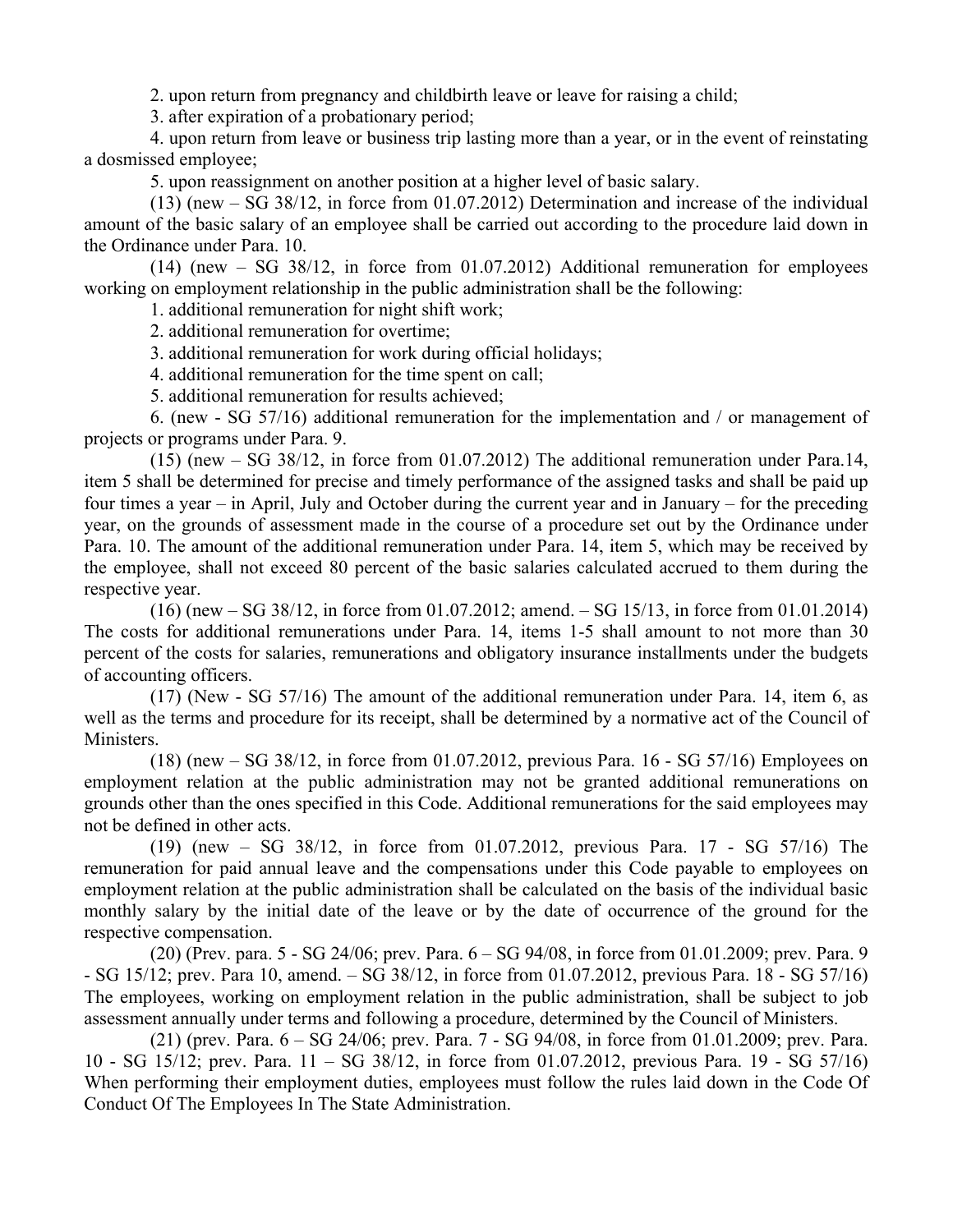## **Section VIII.**

# **"A" Additional conditions for home workers and employees (new - SG 33/11)**

### **Outwork**

Art. 107b. (new - SG 33/11) (1) In an employment contract may be provided that the employment obligations in relation to manufacturing a product and/or providing a service shall be carried out at the home of the worker or employee or in other premises chosen by them outside the working place of the employer against remuneration by means of equipment, materials and other aid provided either by the employer or the worker/employee.

(2) Workers and employees under Para. 1 shall be regarded as home workers and employees.

(3) Employers shall keep records of each home worker or employee performing such work.

(4) Employers shall provide the General Labour Inspectorate Executive Agency with the information under Para. 3 upon request thereof.

## **Outwork employment contract**

Art. 107c. (new - SG 33/11) (1) An outwork employment contract shall be concluded under the terms and following the procedure set out in Section I "Employment Contract" of the present Chapter.

(2) By the outwork employment contract under Para. 1 shall also be provided the following:

1. the location of the workplace;

2. the remuneration pursuant to the applied payment systems;

3. the procedures for awarding and reporting the outwork;

4. the manner of material supply and delivery of finished products;

5. the consumables for the workplace and the payment thereof;

6. other terms related to the specific requirements for outwork.

# **Employer's Obligations in Relation to Providing Outwork Conditions**

Art. 107d. (new - SG 33/11) Employers shall provide the following to home workers or employees:

1. conditions to perform the outwork as specified upon occurrence of the employment legal relation;

2. payment and equal treatment same as the one for the workers and employees working in the;

3. healthy and safe occupational conditions;

4. qualification, re-qualification and training;

5. social and health insurance under terms and following a procedure provided for in a law;

6. opportunity for union association, participation in the general meeting of workers and employees at the undertaking, informing, consulting and joining a collective agreement at the undertaking;

7. accommodation and catering, cultural services.

## **Home Workers' Obligations**

Art. 107e. (new - SG 33/11) When performing the outwork as agreed upon in the outwork contract, the worker or employee shall be obliged:

1. to observe the rules for occupational health and safety;

2. to provide access to the employer and the control bodies to the premises serving as workplace for inspection;

3. not to carry out actions or activities which would disturb the other owners and occupants to a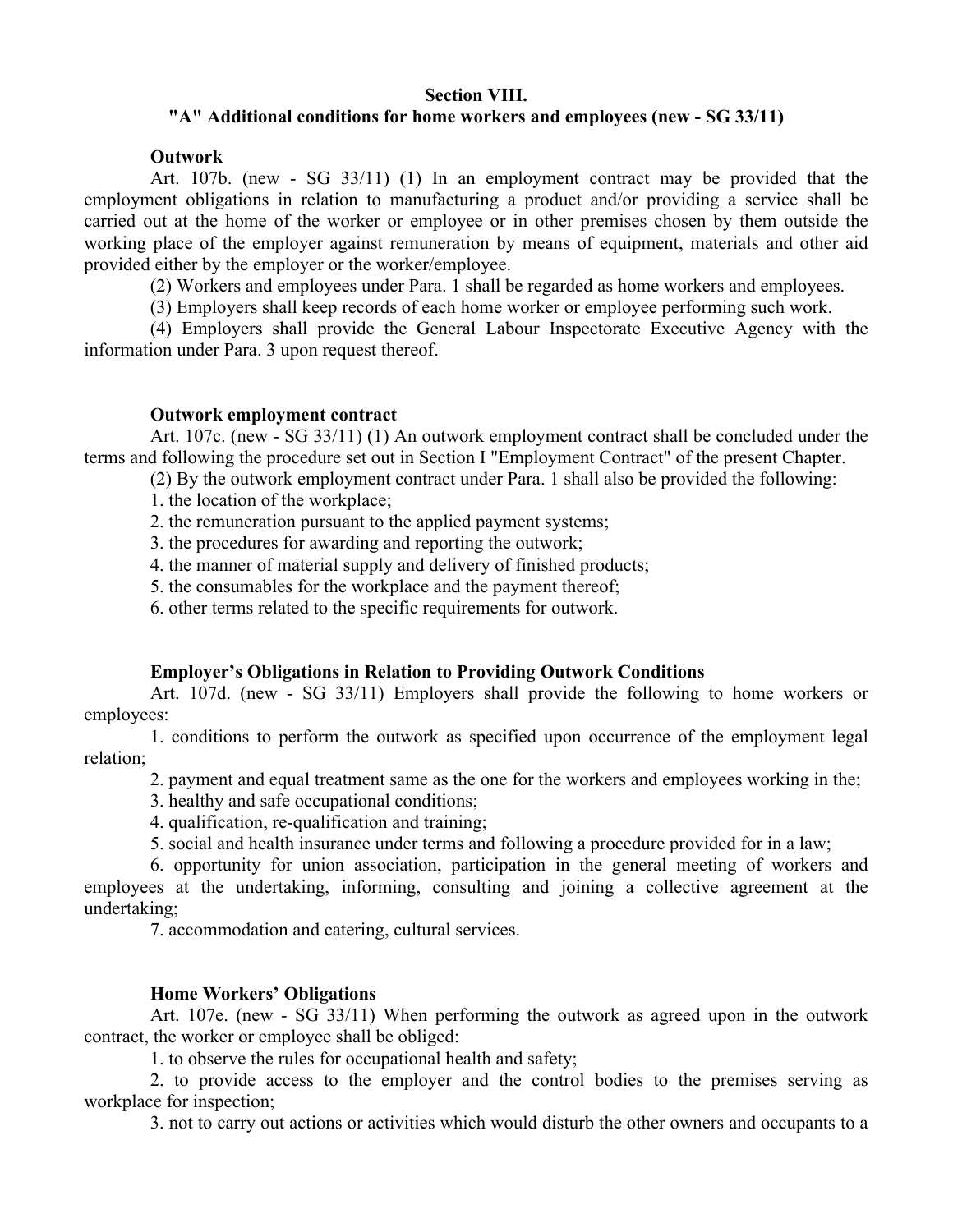greater extend, than the usual one according to the Condominium Ownership Management Act in those cases where the workplace is at a residential building or near such building.

#### **Working Hours and Rest**

Art. 107f. (new - SG 33/11) (1) Home workers and employees shall decide for themselves when to start and finfish their working hours, how to distribute the working time within the time limits set out by the law.

(2) Home workers and employees shall also decide for themselves when to rest during workdays as well as their daily and weekly rest.

(3) Open-ended working hours and overtime work shall not be allowed for home workers and employees.

(4) Home workers and employees shall notify in writing the employer of any of the circumstances mentioned in Para. 1 and 2 within 7 days from the conclusion of the employment contract.

## **Implementation of Other Provisions Regarding Outwork**

Art. 107g. (new - SG 33/11) For any unsettled issues in the this Section shall be applied the general provisions of this Code.

# **Section VIII.**

# **"b" Additional Conditions for Remote Work (New – SG 82/11)**

#### **Nature and Terms of Remote Work**

Art. 107h. (New – SG 82/11) (1) Remote work is a form of organization of work away from the employer's premises on employment relationship by using information technologies, provided that the said work was or could be performed at the employer's premises.

(2) Remote work shall be of voluntary nature.

(3) The terms and procedures for remote work shall be agreed upon in a collective or individual employment contract. In the individual employment contract shall be defined in detail all terms, rights and obligations of the parties thereto in relation to remote work and the performance thereof.

(4) Employers may offer workers or employees annexes to their individual employment contracts in order to switch from work carried out at the employer's premises to remote work. If the worker or employee does not agree thereto, his/her decision shall not lead to unfavourable consequences for him/her.

(5) The worker or employee may offer the employer to switch from work carried out at employer's premises to remote work.

(6) By way of collective or individual employment contract can be agreed the following:

1. mixed work modes and the terms and procedures for the application thereof;

2. opportunities and terms for switching from remote work to work at the employer's premises.

(7) The specific nature of the remote work, the terms and procedures for performance thereof shall be set out in the individual employment contract.

(8) By the individual and/or collective employment contract, or by internal regulations of the employer, may be adopted rules setting forth:

1. the manner of assigning and reporting the remote work;

2. the contents, volume, results achieved and other features of the remote work which are of importance for accounting what has been done.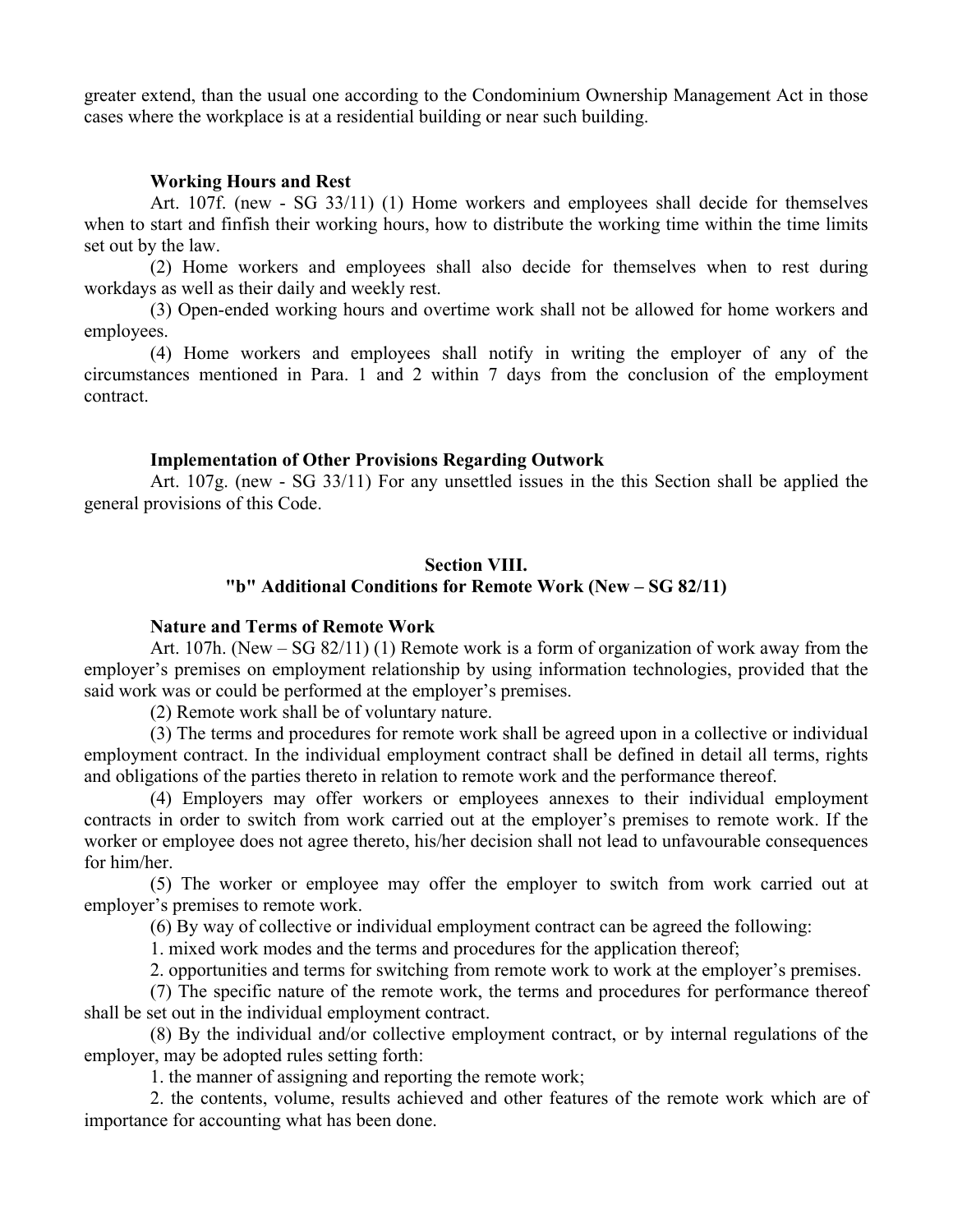## **Workplace. Technical equipment and workplace maintenance**

Art. 107i. (New – SG 82/11) (1) The worker or employee working remotely shall designate a specific area at their home or in another premises outside the undertaking to serve as a workplace.

(2) Issues related to technical and other equipment of the workplace, obligations and costs related to the maintenance thereof, other conditions for supply, replacement and maintenance of equipment, as well as provisions for acquisition of separate equipment items by the worker or employee working remotely, shall be agreed upon in the individual employment agreement.

(3) The employer shall provide at its own expense:

1. the equipment needed for the remote work, as well as supplies for the operation thereof;

2. programme (software) provision;

3. technical support and maintenance;

4. communication devices (employer – worker/employee communication), including internet connection;

5. data protection;

6. information and requirements for operation with the equipment and its maintenance, as well as information about the legal requirements and provisions, including internal regulations of the undertaking in the sphere of protection of data which is to be used in the course of remote work;

7. monitoring system, if necessary for the workplace, and consent has been obtained from the worker or employee in writing thereto; in such cases, their right of privacy shall always be respected;

8. other technical or documentary supplies according to the individual and/or collective employment contract.

(4) Workers or employees working remotely shall be liable for the proper storage and use of the equipment they are provided with. In case the equipment is damaged or the information and/or communication systems used collapse, they shall be obliged to inform the employer immediately in the manner agreed upon in advance.

(5) In the individual employment contract may be agreed upon that the worker or employee is to use his/her own equipment, together with all rights and obligations ensuing therefrom.

(6) In the individual and/or collective employment contract provisions shall be agreed upon for prevention of misuse of the equipment, internet and communication means provided to the worker or employee working remotely. Outside their immediate duties, workers or employees shall be allowed to use the abovementioned items in a reasonable manner and in good faith.

(7) The employer shall provide in advance the worker or employee with written information regarding the liability and the sanctions in case the latter fails to observe the established rules and requirements, including protection of business information, which is an integral part of the individual employment contract.

# **Organization of Remote Work and Health and Safety Conditions**

Art. 107j. (New – SG 82/11) (1) Workers or employees working remotely shall enjoy the same rights as the ones working at employer's premises in respect to organization of work and health and safety conditions provided in the Bulgarian legislation and in the collective employment contracts in effect at the undertaking.

(2) The employer shall, by the date of occurrence or amendment of the employment legal relation, ensure that remote workplaces meet the minimum health and safety requirements as defined in the Healthy and Safe Working Conditions Act and in the regulations implementing the said Act.

(3) The employer shall be responsible for the health and safety working conditions at remote workplaces and has to remote notify remote workers and employees of the organization of work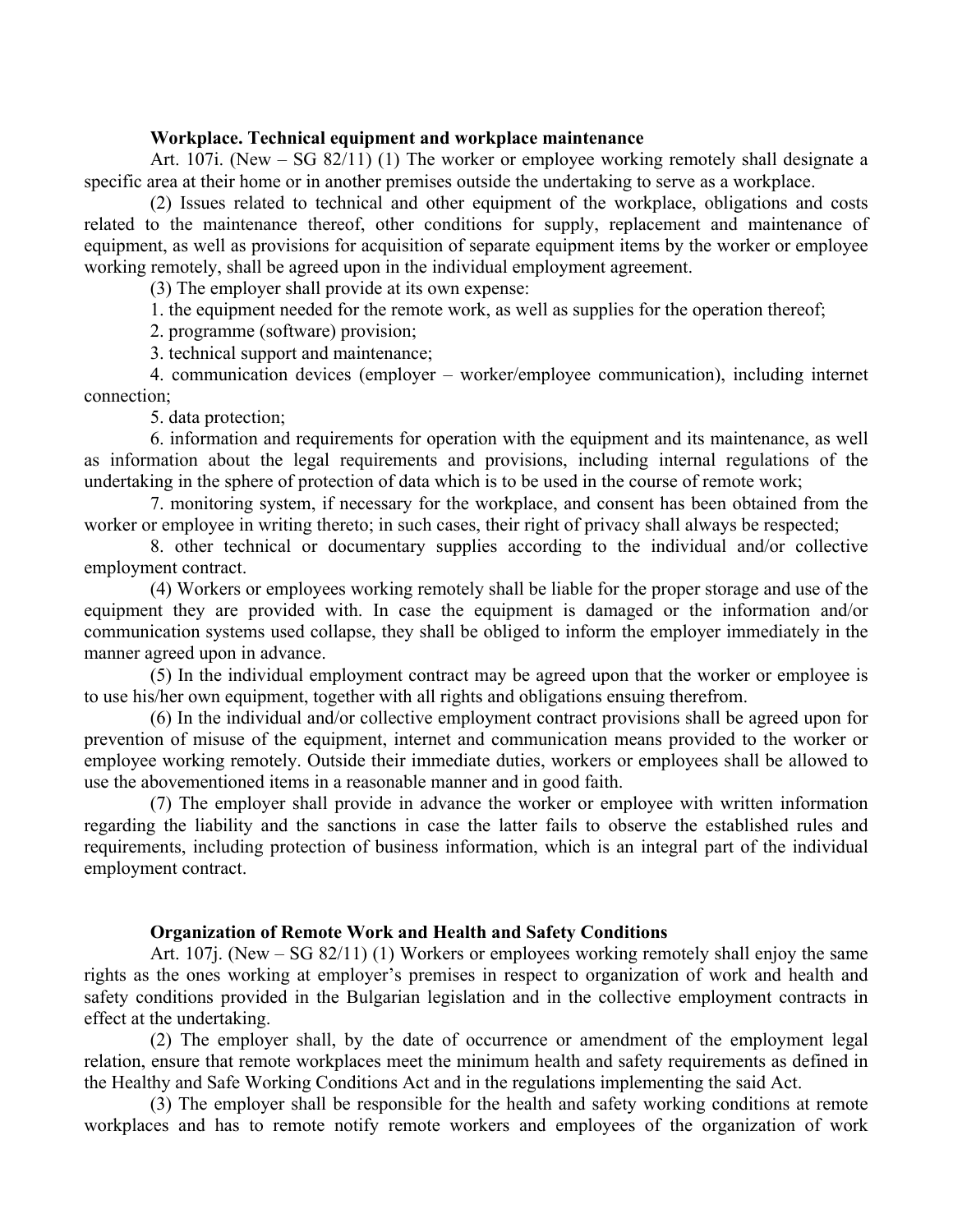requirements and of the health and safety measures at work as determined in the statutory instruments, the collective employment contracts applicable, the internal regulations of the undertaking, the policy on health and safety at work of the undertaking and of all requirements and rules in respect to organization of work and work with display screen equipment.

(4) Workers or employees carrying out remote work shall be liable for compliance with the company's policy on organization of work and health and safety at work, as well as for observing the regulations and rules related to health and safety working conditions.

(5) The monitoring of the proper implementation and compliance with the requirements and standards for health and safety at work shall be carried out in the following manner:

1. workers and employees working remotely shall be entitled to request themselves a visit at their workplace by filing an application at the respective Labour Inspection Directorate;

2. the employer and/or their authorized representative, representatives of trade union organizations, representatives of the workers and employees under Art. 7, Para. 2 and the supervisory bodies of the Labour Inspection shall have access to the remote workplace as agreed upon in the individual and/or collective employment contract, advance notification to the worker or employee working remotely and the consent of the latter being required.

(6) Workers or employees working remotely may not refuse access to their workplace without a valid ground thereof within the fixed working hours and/or according to the provisions agreed upon in the individual and/or collective employment agreement.

# **Working Time. Holidays and leave. Reporting working hours**

Art. 107k. (New – SG 82/11) (1) The working time of workers and employees working remotely shall:

1. be established in the individual employment contract in compliance with this Code, the collective employment contract and the of internal employment rules at the enterprise;

2. be defined in compliance with the inter-week and weekly rest set forth in this Code;

3. correspond in terms of duration to the working hours of workers and employees working at employers' premises.

(2) The individual employment contract may explicitly exclude the option for:

1. overtime;

2. night work;

3. working on national holidays.

(3) Under the terms of para 1 and para 2 workers and employees working remotely shall be free to arrange the organisation of their working time so as to be at disposal and to work when the employer and its business partners are communicating.

(4) Workload standards as regards to workers or employees working remotely shall be the same as the ones for workers and employees working at employers' premises.

(5) The actual time served shall be monthly reported in a form approved by the employer. The worker or employee working remotely shall be liable for the data accuracy.

(6) Workers and employees working remotely shall:

1. be free to determine breaks in their working hours in compliance with the provisions of this Code, the Healthy and Safe Working Conditions Act and the acts of secondary legislation related to the implementation thereof, and with the arrangements in the individual and/or collective employment contract;

2. use leave by types, procedures and in extent in compliance with the provisions of the Labour Code, the acts of secondary legislation and the arrangements in the individual and/or collective employment contract.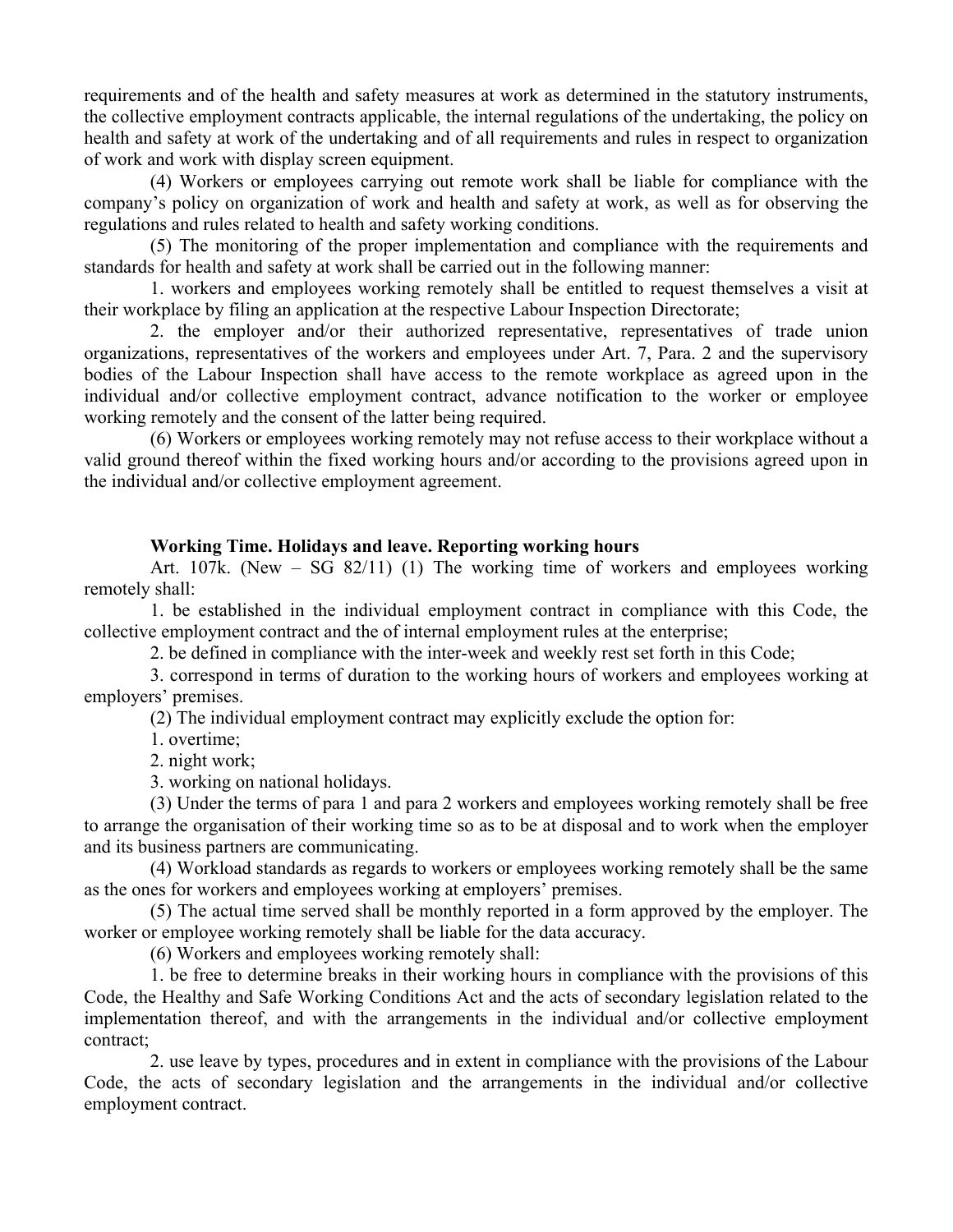### **Remuneration**

Art. 107l. (New – SG 82/11) (1) The amount of the remuneration shall be defined in the individual employment agreement pursuant to the provisions of the employment legislation and in compliance with the collective employment agreement and the internal regulations of the enterprise in respect of remuneration.

(2) Workers and employees working remotely shall be entitled to all extra remuneration provided in the legislation in force, in the internal regulations of the enterprise in respect of remuneration, and in the individual and/or collective employment agreement.

(3) Workers and employees working remotely shall use the social program of the enterprise on a common ground.

# **Collective rights of workers and employees working remotely. Integration with workers and employees working at the employers' premises**

Art. 107m. (New – SG 82/11) (1) A worker or employee working remotely shall enjoy equal employment and trade union rights as workers and employees working at the employer's premises.

(2) Workers and employees working remotel, may form a separate group to elect an individual information and consultation representative under Art. 7a, provided that their total number exceeds 20 workers.

(3) Workers and employees working remotely shall be entitled to take part in the organization and social life of the trade union organization at the enterprise in which they are members.

(4) The employer shall provide opportunities for:

1. prevention of isolation of workers and employees working remotely from the rest of the workers and employees working at the employer's premises, by:

a) creating opportunities for holding periodical workshops or social meetings at premises/offices of the employer;

b) creating a company virtual space – a chat, forum or other means providing opportunity for free communication for workers and employees working remotely and workers and employees working at the employer's premises

2. access to company and professional information of the enterprise in relation to remote work;

3. participation of workers and employees working remotely in the organization and social life of the trade union organization at the enterprise in which they are members.

(5) The conditions under which are provided the opportunities referred to in Para. 1 through 4 shall be agreed upon in the individual and/or collective employment contract or shall be set forth in the internal employment rules at the enterprise.

## **Qualification, re-training, training**

Art. 107n. (New – SG 82/11) (1) Workers or employees working remotely shall have the same possibilities for training and career development as the ones for workers and employees working at employers' premises, and are to be subject to the same evaluation policy.

(2) Workers or employees working remotely shall be entitled to appropriate training consistent with the technical equipment they have been provided with and with the features of the form of work organization.

(3) Where necessary, the manager of the workers and employees working remotely and other officials shall be entitled to training for this form of work and the management thereof.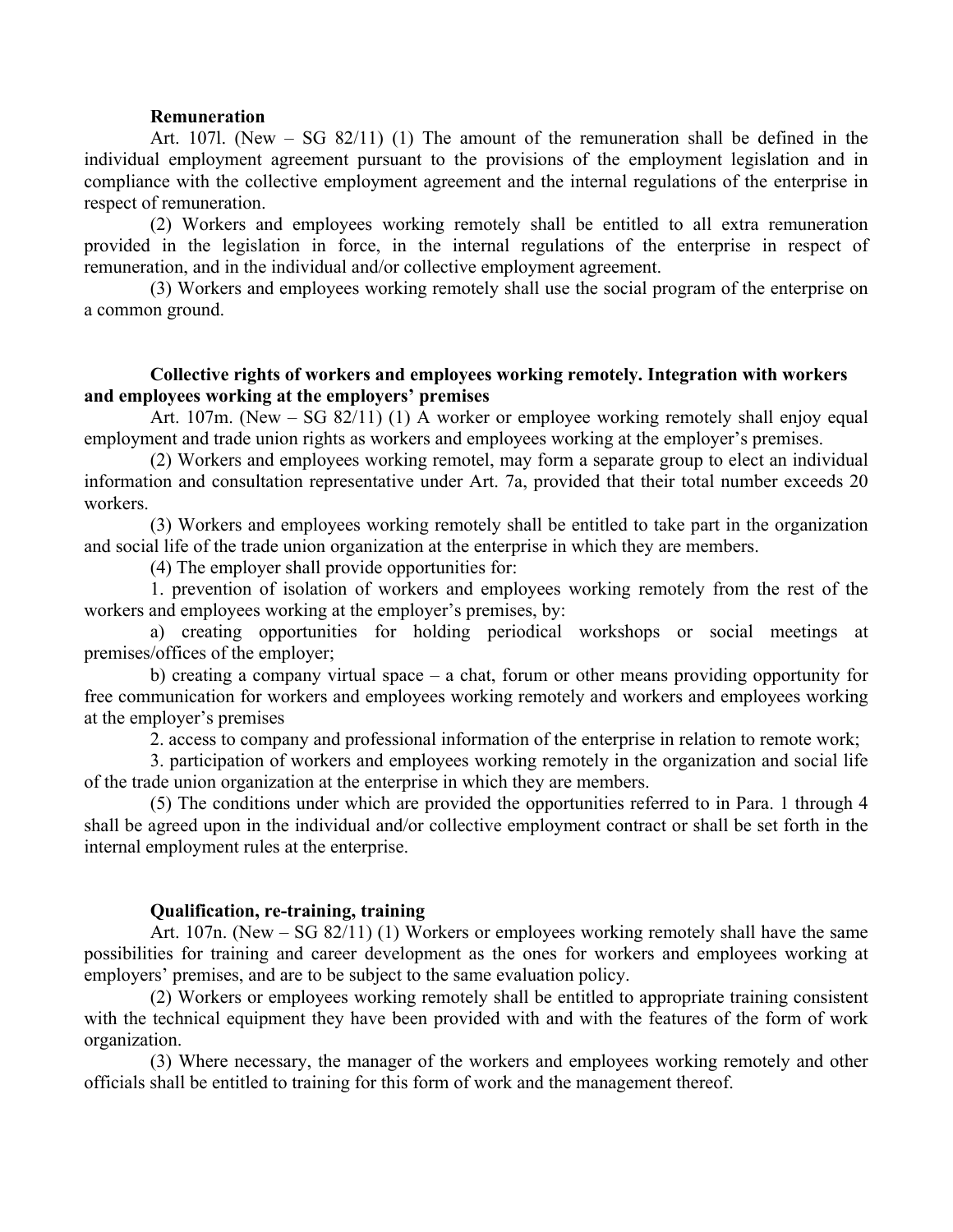## **Implementation of other provisions regarding remote work**

Art. 107o. (New – SG 82/11) Outstanding issues in this Section shall be regulated by the general provisions of this Code.

#### **Section VIII.**

# **"c" Additional terms for working through a temporary work agency (new – SG 7/12, in force from 05.12.2011)**

## **Employment contract with a temporary work agency**

Art. 107p. (new  $-$  SG 7/12, in force from 05.12.2011) (1) In the employment contract with a temporary work company shall be agreed that a worker or employee is to be sent to perform temporary work at a user enterprise under its guidance and control.

(2) The total number of workers and employees sent by a temporary work agency to a user enterprise may not exceed 30 % of the total number of workers and employees who work there.

(3) Employment contract under Para.1 for sending to work may not be concluded:

1. under the terms of first and second category of labour;

2. at enterprises related to national security and the defence of the country;

3. at enterprises where strike is conducted.

(4) Employment contracts under Para. 1 shall be concluded under the terms and following the procedure set out in Section I of the present Chapter, as follows:

1. till completing a specific job;

2. to replace an employee or worker who is absent from work.

(5) An employment contract under Para. 1 may not contain clauses prohibiting or leading to failure of occurrence of employment relationship between a user enterprise and a worker or employee during or after the expiry of time for which he/she was sent to work in a user enterprise.

(6) Temporary work agencies shall not be entitled to require payment of any fee from workers or employees for the provided assistance to start work at a user enterprise, as well as upon concluding an employment contract or upon creating an employment relationship with a user enterprise prior to, after or in the course of performance of the work with regards to which they have been sent there.

(7) Temporary work agencies shall carry out their activity following a registration at the National Employment Agency under terms and following a procedure set out in the Employment Promotion Act.

## **Obligations of temporary work agencies**

Art.  $107q$ . (new  $-$  SG  $7/12$ , in force from 05.12.2011) (1) Temporary work agencies shall send notifications to the respective territorial directorate of the National Revenue Agency pursuant to Art. 62, Para. 3.

(2) The sending referred to in Art. 107p, Para. 1 shall be carried out by a written statement of the temporary work agency, after the worker or employee or worker has been provided with a copy of the employment contract and a copy of the notification under Art. 62, Para. 3, verified by the territorial directorate of the National Revenue Agency. In the statement shall be indicated the date of appearance at the user enterprise, exact address of the user enterprise, place of work, workplace, name of the position, and the nature of the work at the user enterprise, as well as the official of the user enterprise before whom the worker or employee has to appear, the type of the initial training to be held at the user enterprise. The statement shall be delivered to the worker or employee against signature not later than one working day prior to the date fixed for starting work at the user enterprise, provided that the delivery date is indicated therein.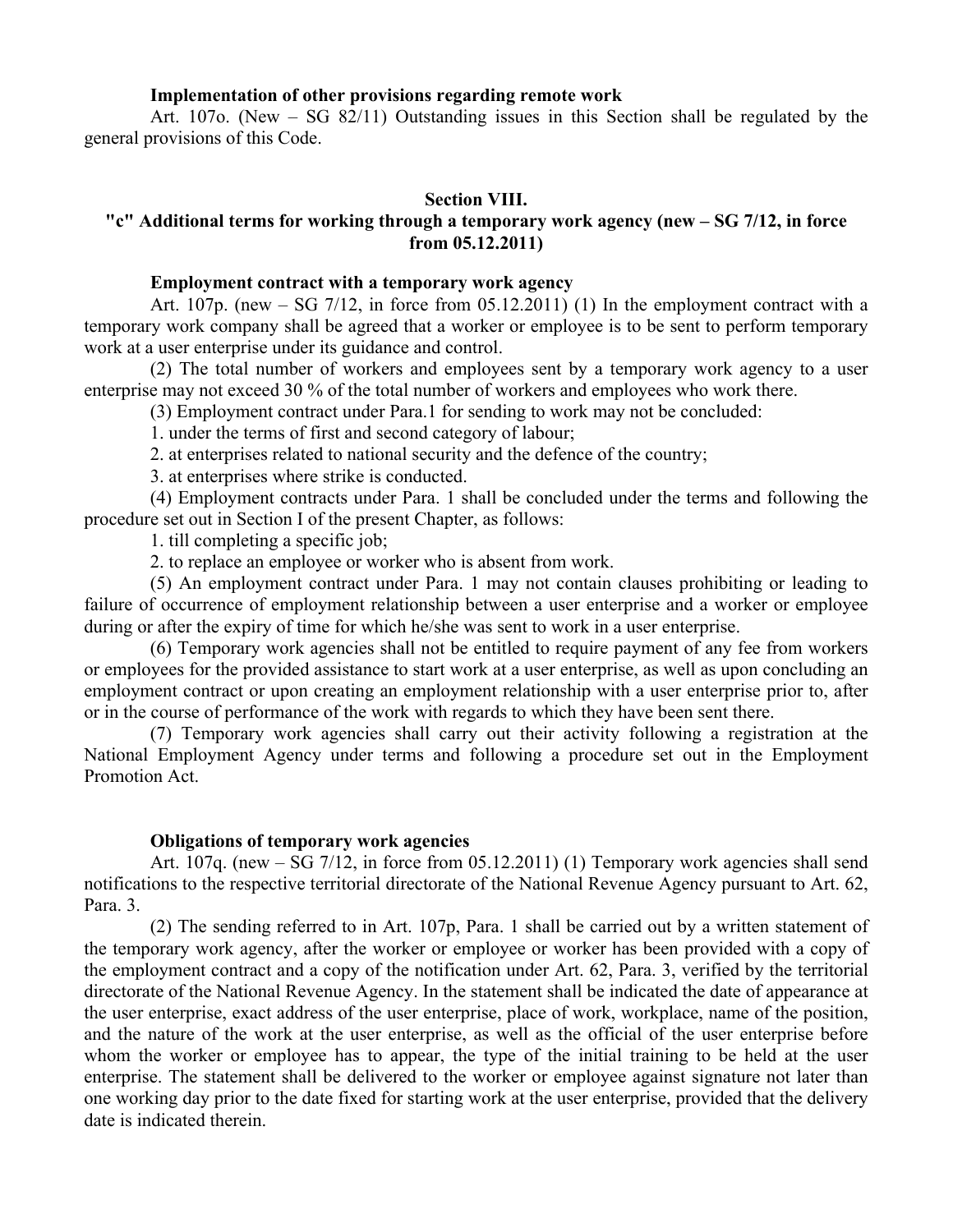(3) The worker or employee shall be entitled to refuse in writing to work in a user enterprise, if the job offered does not correspond to their professional qualification and health status, or is located in another settlement, provided that he/she notifies the temporary work agency thereof by the time the statement referred to in Para. 2 is delivered. In this case, it shall be deemed that the employment relationship has never occurred.

(4) A temporary work agency shall not be entitled to send a worker or employee to a user enterprise where strike is being conducted, regardless of the concluded agreements under Art. 107p and 107s.

(5) A temporary work agency shall be obliged:

1. to enter and calculate the remuneration of workers or employees in a payroll;

2. to pay workers or employees their remuneration due;

3. to issue an extract from the documents for paid or unpaid remuneration and compensation upon written request by the worker or employee;

4. to insure the workers and employees under terms and following a procedure set out in the Code of Social Insurance and in the Health Insurance Act;.

5. upon written request by the worker or employee, to issue and provide workers and employees with the required papers certifying facts related to the occurrence, implementation and termination of the employment relationship within 14 days from submission of the request;

6. upon termination of the employment relationship, to issue an order for dismissal or another document certifying termination of the employment relationship;

(6) A temporary work agency shall notify in writing the user enterprise of the names of workers and employees to be sent there, not later than one working day prior to commencement of work.

# **Obligations of the user enterprise**

Art. 107r. (new  $-$  SG 7/12, in force from 05.12.2011) (1) During performance of the work, for which the worker or employee is sent, the user enterprise shall:

1. specify the workplace where the work is to be performed:

2. deliver the job description to the worker or employee against signature and must specify the date of delivery therein;

3. instruct workers or employees on safe and healthy work performance;

4. calculate the time spent working and shall inform the temporary work agency and the worker or employee, against signature, thereof;

5. to determine the amount of the primary and supplementary remuneration due, including remuneration for overtime and night work and shall inform the temporary work agency and the worker or employee, against signature, thereof;

6. upon written request by the worker or employee, issue and provide workers and employees with the required papers certifying facts related to the occurrence, implementation and termination of the employment relationship within 14 days from submission of the request;

7. inform the temporary work agency of the terms under which the rest of workers and employees operate on the same or similar position, as well as upon any change in the said terms;

8. provide workers or employees with information on the requirements under the Healthy and Safe Working Conditions Act and the statutory instruments related to its implementation;

9. insure workers or employees at its own expense under the terms and following the procedure of Art. 52 of the Healthy and Safe Working Conditions Act;

10. provide in a timely manner and in a suitable place at the enterprise a written announcement on job vacancies and positions in order to facilitate the access of workers and employees to permanent jobs;

11. undertake measures to facilitate the access of workers and employees or training in order to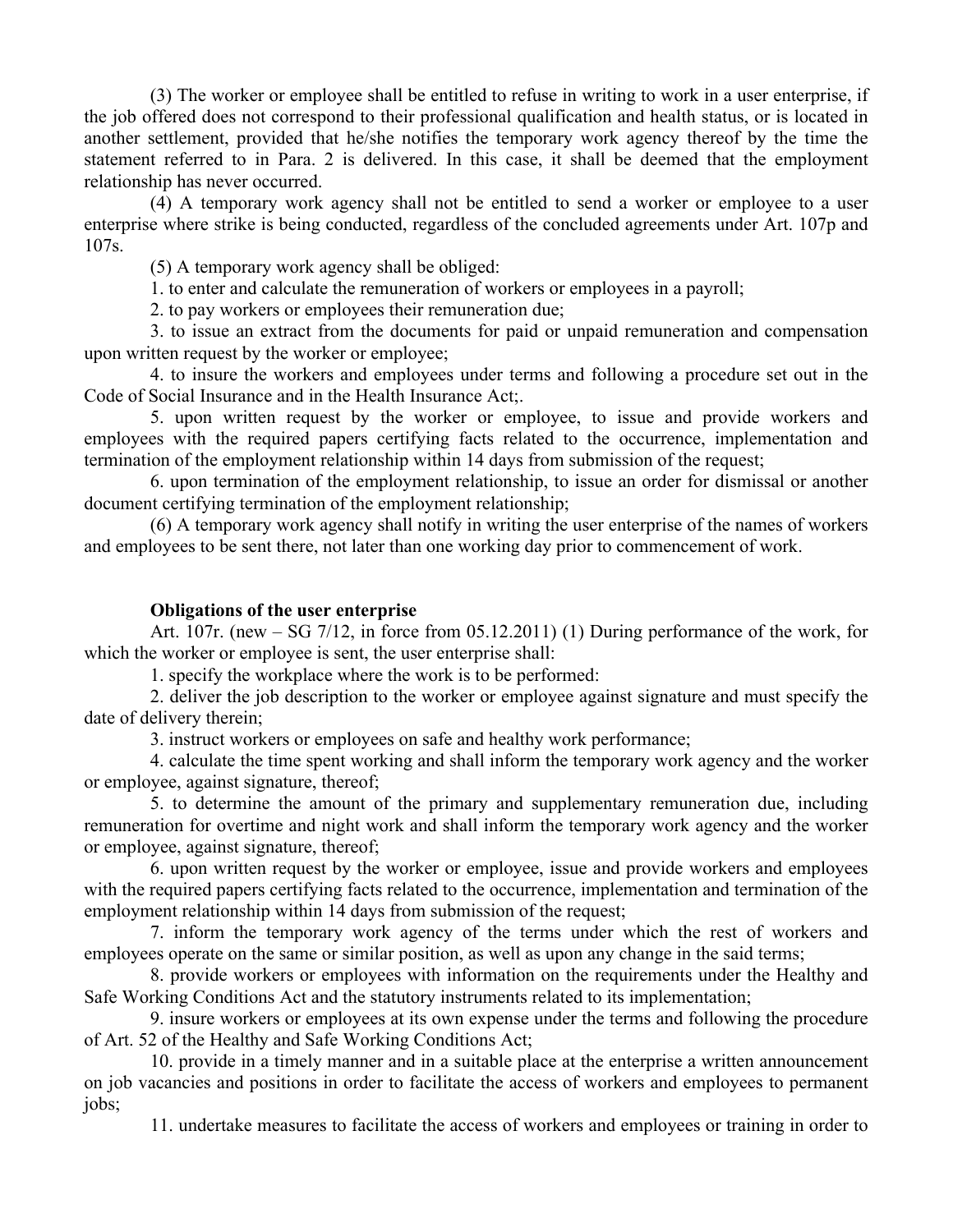ease their opportunities for career growth and professional mobility;

12. conduct initial and continuous training of workers and employees in accordance with the position held and the nature of work at the user enterprise.

(2) Upon performance of the job, for which a worker or employee has been sent at a user enterprise, the latter shall provide the same basic conditions of work and employment and equal treatment as to the rest of workers and employees employed there who hold the same or similar position, including health and safety working conditions.

(3) The user enterprise shall not have the right to change the position and the nature of work for which the worker or employee has been sent there.

(4) Where a worker or employee sent at a user enterprise commits disciplinary offence, the user enterprise shall immediately inform the temporary work agency thereof and shall record the time, place and the relevant circumstances whereunder it has been committed.

(5) The user enterprise may make a reasoned proposal to the temporary work agency for imposing disciplinary sanction to the worker or employee sent there, as well as for sending another one in his/her place.

# **Relations between enterprises**

Art. 107s. (new  $-$  SG 7/12, in force from 05.12.2011) (1) The relations between the temporary work agency and the user enterprise shall be settled by a written contract.

(2) The contract under Para. 1 shall define:

- 1. job titles and nature of work, for which the workers or employees are sent;
- 2. the time period during which workers or employees will be sent to the user enterprise;
- 3. the obligations of workers and employees towards the temporary work agency;
- 4. procedures for use of leaves;
- 5. the obligations of workers and employees to the user enterprise;

6. the information exchange procedure between the temporary work agency and the user enterprise regarding the structure and the organization of salaries, the various types of supplementary remunerations and the amounts thereof at the enterprise, as well as regarding the concluded collective agreement, if any;

7. the procedure and time limits within which the user enterprise shall notify the temporary work agency of the working hours recorded and the fixed amount of the primary and supplementary remunerations due, including the ones for overtime and night work performed by the worker or employee;

8. type of initial training required for the performance of temporary work;

9. liability for failure to perform;

10. other terms related to temporary work.

(3) The temporary work agency and the user enterprise shall be jointly responsible for their obligations to workers or employees that have occurred during, on occasion of or in relation to performance of the work assigned to them.

(4) The application of Para. 1 through 3 does not deprive workers or employees of the protection provided by the employment contract they concluded with the temporary work agency.

(5) User enterprise that has carried out mass dismissal may conclude a contract under Para, 1 not earlier than 6 months following the dismissal.

# **Obligations of workers or employees**

Art. 107t. (new – SG 7/12, in force from 05.12.2011) (1) Workers or employees shall perform the duties ensuing from the employment contract under Art. 107p to the temporary work agency, which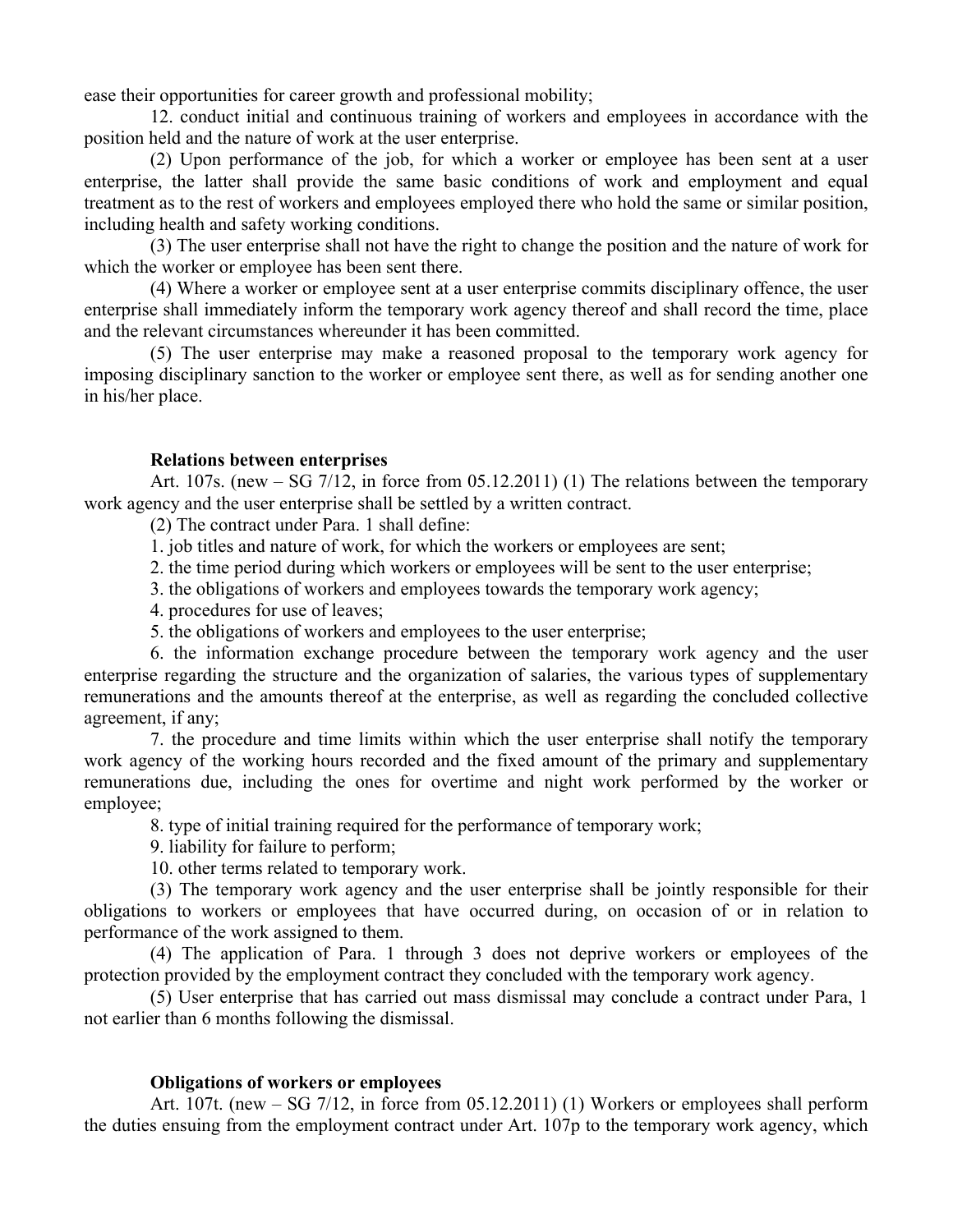are not related to the immediate fulfillment of their assignment at the user enterprise.

(2) Workers or employees shall perform the duties ensuing from the fulfillment of their assignment to the user enterprise.

# **Rights of workers or employees**

Art. 107u. (new – SG 7/12, in force from 05.12.2011) A worker or employee sent to work at a user enterprise shall, for the time of the assignment, be entitled to the following:

1. labour remuneration;

2. leaves laid down in this Code;

3. trade union associations;

4. participation in the general meetings of workers and employees at the enterprise;

5. information on all issues related to the assignment;

6. join a collective employment agreement;

7. settlement of collective labour disputes;

8. social and personal as well as cultural services;

9. healthy and safe working conditions;

10. initial and continuous training in accordance with the position and the nature of work in the user enterprise;

11. compensations under the terms and following the procedures in the Code of Social Insurance;

12. other rights directly related to performance of the assignment.

(2) Workers and employees referred to in Para. 1 may not be put in a less favourable position than the rest of the workers and employees holding the same or similar position at the user enterprise only due to the temporary nature of their work, unless the law stipulates that some rights depend on the qualifications or skills acquired. In the event that there are no workers or employees holding the same or similar position, the workers and employees sent to perform temporary work at a user enterprise shall not be put in a less favourable position than the rest of the workers and employees employed there.

# **Start and termination of the assignment**

Art. 107v. (new – SG 7/12, in force from 05.12.2011) (1) Workers or employees shall start to fulfil their duties to the user enterprise upon recruitment.

(2) ) Workers or employees shall discontinue to fulfil their duties at the user enterprise:

1. upon completion of the assignment;

2. if the person who has been replaced gets back to work;

3. upon termination of the employment contract between the worker or employee and the temporary work agency pursuant to this Code;

4. upon termination of the registration of the temporary work agency.

# **Application of other provisions concerning assignment via a temporary work agency**

Art. 107w. (new – SG 7/12, in force from 05.12.2011) The general provisions of this Code shall apply to all outstanding issues in this Section.

# **Section IX. ADDITIONAL WORK UNDER AN EMPLOYMENT CONTRACT**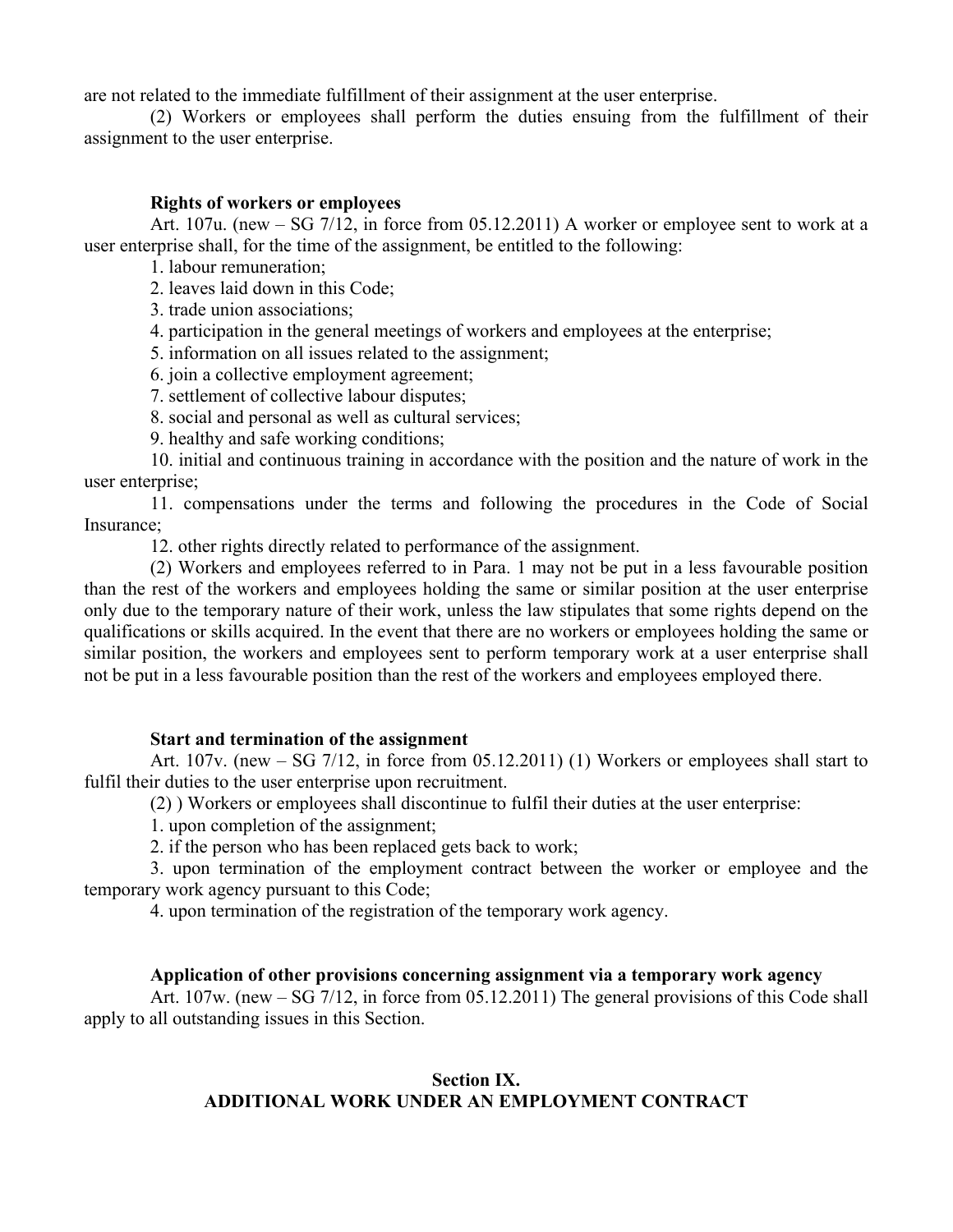Art. 108. (Revoked SG, No 100/1992)

Art. 109. (Revoked SG, No 100/1992)

# **Additional Work for the Same Employer**

Art. 110. (amend. - SG, No 100/1992) The employee or worker may conclude an employment contract with the employer, for whom he is already working, for the performance of work beyond the scope of his job description, outside his specified working hours.

# **Additional Work for Another Employer**

Art. 111. (amend. - SG, No 100/1992; amend., SG 25/2001, in force from 31.03.2001) The worker or employee may also conclude employment contracts with other employers for a job outside his working hours under his primary employment relationship (outside additional work), unless otherwise stipulated by his individual employment contract under his primary employment relationship.

# **Prohibition on Additional Work**

Art. 112. (amend. - SG, No 100/1992; amend. - SG 48/06, in force from 01.07.2006) Additional work shall be prohibited to employees or workers who:

1. work in specific conditions and hazards for their life and health may not be removed or reduced, regardless of the measures undertaken – for work under the same or other specific conditions;

2. are specified by a law or an act of the Council of Ministers.

# **Working Hours Under an Employment Contract for Additional Work**

Art. 113. (amend. – SG 52/04, in force from 1st of August 2004; amend. - SG 48/06, in force from 01.07.2006) (1) The maximum duration of the working hours under an employment contract for additional work, together with the duration of the working hours under the primary employment relationship at five days calculation, may not be more than:

1. 40 hours per week - regarding the workers and employees not having reached 18 years of age;

2. 48 hours per week - regarding the other workers and employees.

(2) Upon their explicit consent in writing, the workers and employees under Para. 1, item 2 may work for more than 48 hours.

(3) The worker or employee under Art. 110 and 111 shall give his written consent to work for more than 48 hours per week to the employer, with whom he works. In case the worker or employee does not give consent, he may not be obliged to work for more than 48 hours per week, whereby his refusal cannot lead to occurrence of harmful consequences for him.

(4) The written consent of the worker or employee under Art. 111 to work for more than 48 hours per week shall be handed over to the employer – party to the employment contract for additional work.

(5) In the cases under Para. 3 and 4, the duration of the working hours shall be calculated for a period not longer than 4 months.

(6) In all cases of additional work, the total duration of the working hours may not breach the uninterrupted minimum inter-day and inter-week rest, established by this code.

(7) The employers shall keep documentation for every worker or employee who works more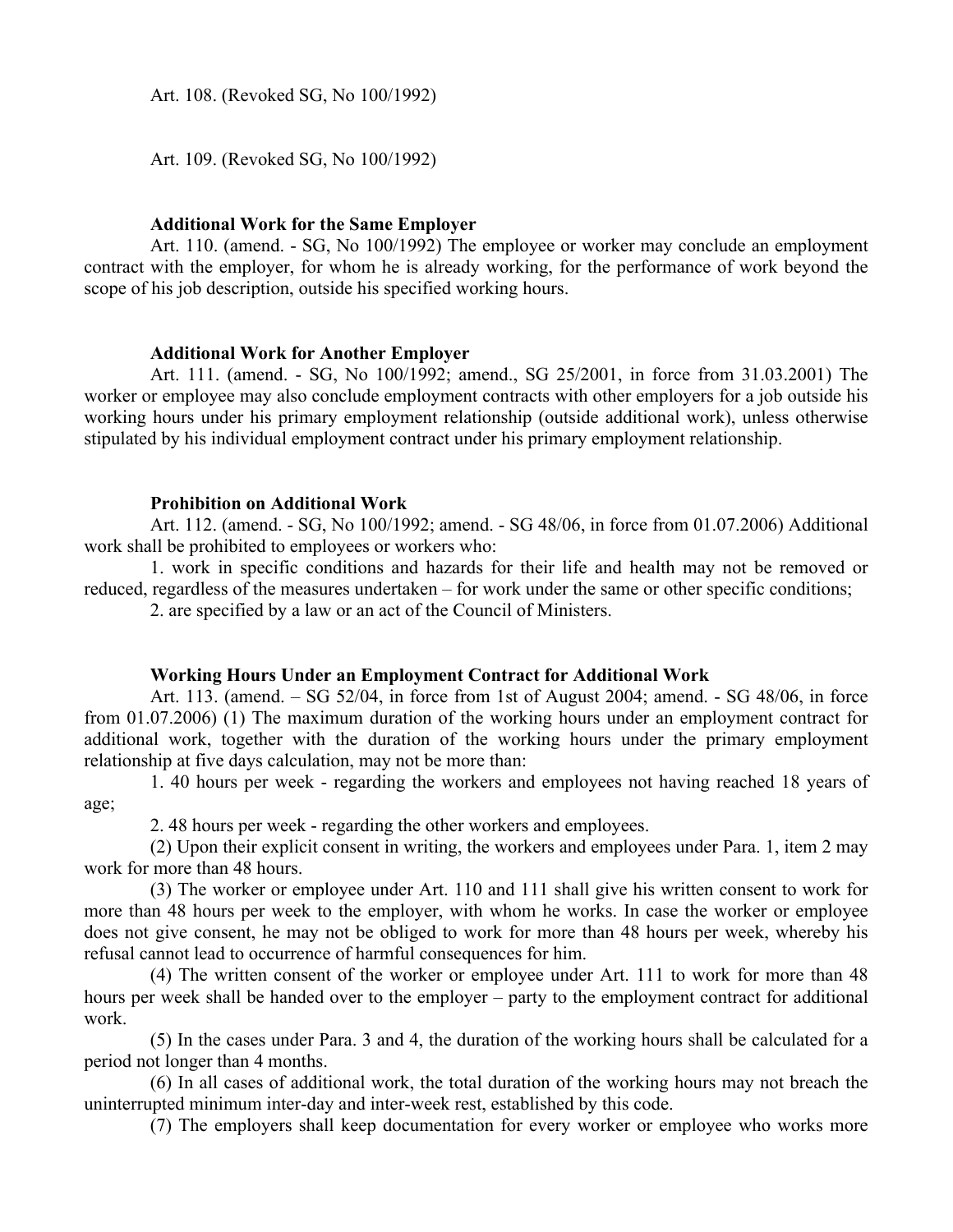than 48 hours per week. The documentation shall be kept at disposal for the Executive Agency "Chief labour inspectorate", which may, for reasons, connected to the safety and/or the health of the workers and employees, prohibit or restrict the possibility of excess of the weekly duration of the working hours.

(8) Upon request, the employers shall provide the Executive Agency "Chief labour inspectorate" with information about the cases, in which the workers and employees have given their consent to work for more than 48 hours per week.

## **Employment contract for fixed number of workdays per month (title amend. – SG 15/10)**

Art. 114. (new, SG 25/2001; amend. – SG 108/08, amend. and suppl. - SG 15/10) An employment contract can also be concluded for fixed number of workdays per month, provided that these days are to be considered as length of service.

# **Employment Contract for Short-term Seasonal Agricultural Work**

Art. 114a (new  $-$  SG, 54/2015, in force from 17.7.2015) (1) Employment contract for short term seasonal farm work may be signed between a worker and a registered farmer for work for 1 day, which time is not be recognized as length of service.

(2) With one worker may be signed employment contracts in total for not more than 90 days in one calendar year.

(3) The employment contract under Para. 1 may be signed for professions, not requesting special qualification in basic economic activity "plant growing" – only for processing of plants and collecting the harvest of fruits, vegetables, roses and lavender.

(4) (amend. SG 42/18) The employment contract under Para. 1 shall contain data for the parties, place of work, name of the position, amount of employment remuneration, date of fulfillment of the work, working time, start and end of the working day. The normal working time is 8 hours, and the parties to the employment contract can negotiate work for half of it.

(5) The employment remuneration shall be paid personally to the worker against a receipt at the end of the working day.

(6) With signing and termination of the employment contract under Para. 1, Art. 62, Para. 3 and 4, Art. 127, Para. 1, item 4 and Art. 128a, Para. 3 shall not apply.

(7) The terms and procedure for provision, registration and accounting of employment contracts before the labour inspection shall be defined by an ordinance of the Minister of Labour and Social Policy, in coordination with the manager of the National Social Security Institute and with the executive director of the National Revenue Agency. The ordinance shall also confirm a standard employment contract under Para. 1.

(8) The workers who work under Para. 1 shall be insured under conditions and procedure, established by the Code of Social Insurance and by the Health Insurance Act.

#### **Content**

Art. 115. (amend. - SG, No 100/1992) In addition to the provisions of Art. 66, Para. 1, the employment contracts under this Section shall also specify the duration and allocation of the working hours, and they may specify the periodicity of paying the labour remuneration as well.

Art. 116. (Revoked SG, No 100/1992)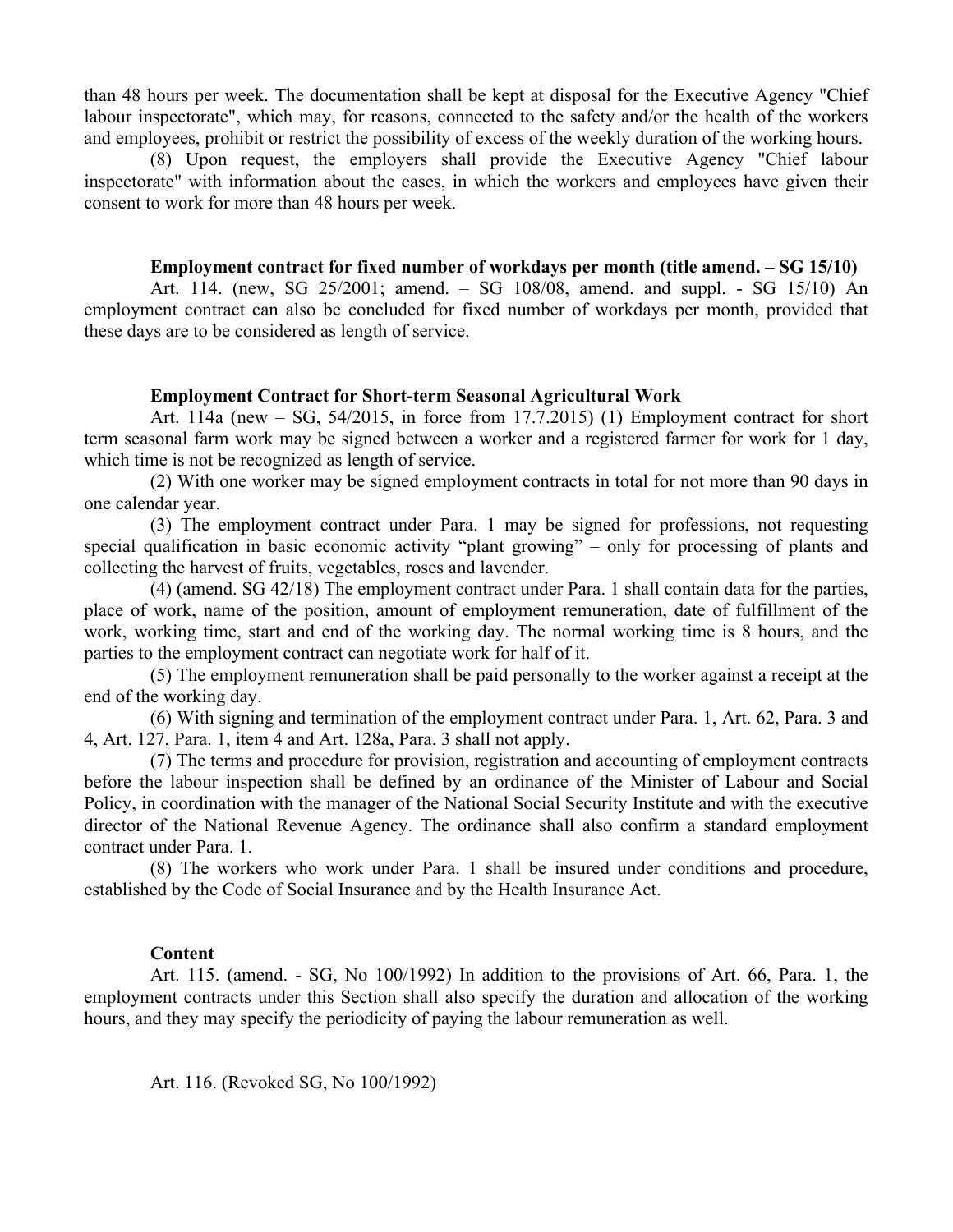## **Social Security**

Art. 117. (amend. - SG, No 100/1992) Employees and workers who perform additional work shall be entitled to social security under terms and procedures established by a separate law.

## **Section X. CHANGES IN THE EMPLOYMENT RELATIONSHIP**

## **Prohibition on Unilateral Changing of the Employment Relationship**

Art. 118. (1) (amend. - SG, No 100/1992) Neither the employer nor the employee or worker may change unilaterally the content of the employment relationship, with the exception of the cases and under the procedure established by law.

(2) (amend. - SG, No 100/1992) The moving of the employee or worker to another work place in the same enterprise without changing the specified place of work, the job, and the amount of the wage or salary of the employee, shall not be considered a change of the employment relationship.

(3) (new, SG 25/2001) The employer can unilaterally increase the labour remuneration of the worker or employee.

## **Changing the Employment Relationship by Mutual Consent**

Art. 119. The employment relationship may be changed by written agreement between the parties for a definite or an indefinite period.

### **Changing the Place and the Nature of Work by the Employer**

Art. 120. (1) (amend. - SG, No 100/1992) The employer may, in case of production necessity or idle time, assign to the employee, without his consent, to temporarily perform different work in the same, or in another enterprise, but in the same community or locality, for a period of up to 45 calendar days in one calendar year, and in the event of idle time - as long as such idle time continues.

(2) (amend. - SG, No 100/1992) The change under the preceding paragraph shall be done in accordance with the qualifications and the health condition of the employee.

(3) (amend. - SG, No 100/1992) The employer may assign to the employee or worker a job of different nature, even though it does not correspond to his qualifications, in case it is necessitated by insurmountable reasons.

### **Holding position in a European Union institution**

Art. 120а. (New - SG 43/08) (1) Workers and employees can be sent to hold positions in a European Union institution for a period of 4 years.

(2) (amend. – SG 15/10) While holding positions at a European Union institution, workers or employees shall retain their employment relationship and shall go on receiving their basic remuneration.

(3) When fulfilling their obligations, workers or employees shall only be guided by the interests of the institution they have been sent to, and shall not act on behalf of the employer.

(4) After the term for holding a position in a European Union institution expires and in the cases of early termination, workers or employees shall resume their previous positions within 15 days, and if it has been cut down – another equivalent position.

(5) The terms and procedure for sending workers and employees to hold positions in European Union institutions shall be set out by an ordinance of the Council of Ministers.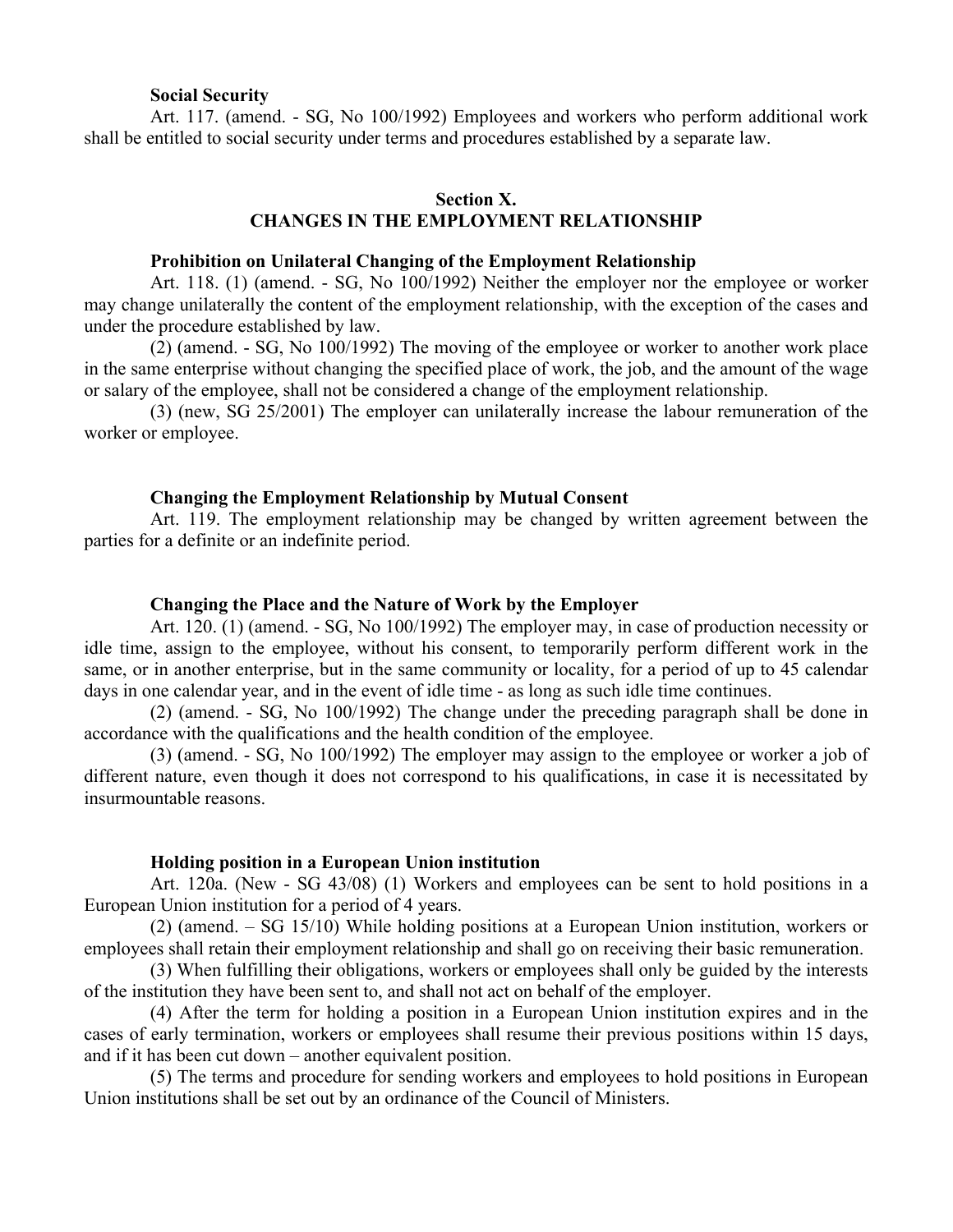## **Sending Employees on Business Trips**

Art. 121. (1) (amend. - SG, No 100/1992) In case the needs of the enterprise require it, the employer may send the employee on a business trip to perform his employment obligations outside his permanent place of work, but for not more than 30 calendar days at a stretch.

(2) (amend. - SG, No 100/1992) A business trip for a period longer than 30 calendar days shall require the employee's consent in writing.

(3) (new – SG 15/10, repealed – SG, 105/16, in force from 30.12.2016).

(4) (new – SG 7/12, repealed – SG, 105/16, in force from 30.12.2016).

(5) (new  $-$  SG 82/11; prev. text of para 4, suppl.  $-$  SG 7/12, repealed  $-$  SG, 105/16, in force from 30.12.2016).

## **Sending to business trips workers and employees in the frame of provision of services**

Art. 121a. (New – SG, 105/16, in force from 30.12.2016) (1) Sending workers or employees to business trips in the framework of the provision of services shall occur when:

1. a Bulgarian employer sends to business trip a worker or employee on the territory of another EU Member State, state – party to the EEA Agreement or Confederation Switzerland:

a) at his expense and under his management nased on a contract, signed between the employer and the user of the services;

b) to an undertaking in the same group of undertakings;

2. an employer, registered under the legislation of another EU Member State, state – party to the EEA Agreement, of Confederation Switzerland or of third country sends a worker or employee on a business trip on the territory of the Republic of Bulgaria:

a) at his expense and his management on the basis of a contract, signed between the employer and the user of services;

b) undertaking of the same group undertakings.

(2) Sending workers or employees in the framework of provision of services shall be present, where:

1. an undertaking registered under the Bulgarian legislation, which provides temporary work, sends a worker or employee to an undertaking – user on the territory of another EU Member State, state – party to the EEA Agreement or Confederation Switzerland;

2. an undertaking, which provides temporary work, registered under the legislation of another EU Member State, state – party to the EEA Agreement or Confederation Switzerland, or of a third country, sends a worker or employee to work in an undertaking – user on the territory of the Republic of Bulgaria.

(3) A worker or employee may be seconded or sent on a business trip under the conditions of Para. 1 and 2, where for the whole period of the business trip there is a labour legal relation between him and the sending employer.

(4) In the cases under Para. 1, p. 1 and Para. 2, p. 1 for the term of the business trip, the worker or employee shall be provided with at least the same minimal conditions of work, as for the workers and employees, fulfilling the same or similar work in the hosting state.

(5) In the cases under Para. 1, p. 2 and Para. 2, p. 2, for the term of the business trip of the worker or employee shall be provided at least the same minimal conditions of work, as those, established for the workers and employees, fulfilling the same of similar work in the Republic of Bulgaria.

(6) Where, in compliance with the requirements of Para. 5, the employer under Para. 1, p. 2 and the undertaking which provides temporary work under Para. 2, p. 2, fails to provide basic labour remuneration in the amount of at least the minimal work salary established for the country, and/or at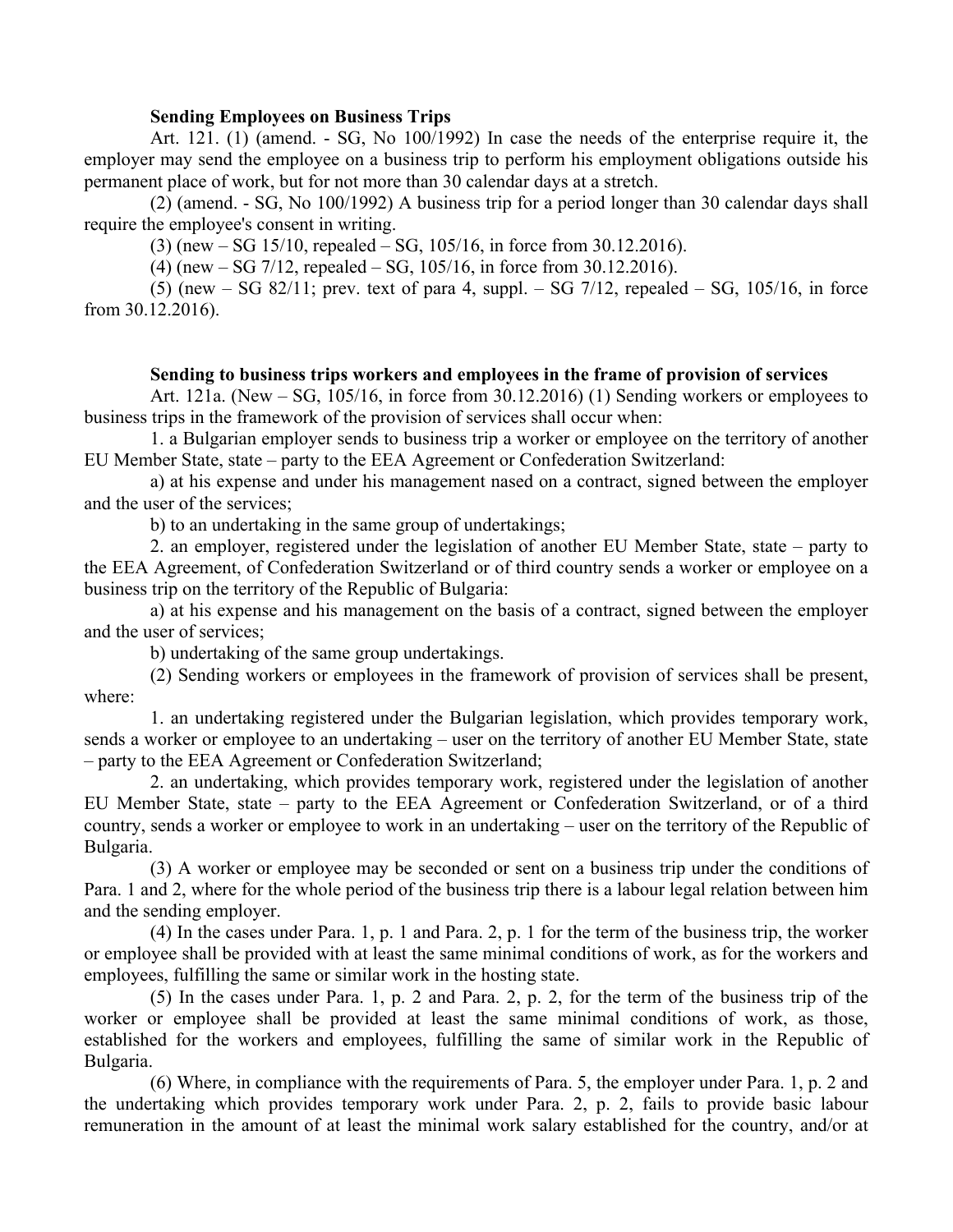least the minimal amount of the additional labour remunerations for additional and night labour, the worker or employee shall have the right to:

1. the non-paid labour remunerations, which are due while observing the conditions of Para. 5;

2. compensations or other receivables, related to the labour legal relation, due under the law;

3. recovery of unlawfully withheld taxes from the labour remuneration and/or security contributions;

4. recovery of extensively high costs to the labour remuneration or the quality of accommodation, withheld from the labour remuneration of the worker of employee for accommodation, provided by the employer.

(7) A worker or employee, who has claimed because of non-observance of the minimal conditions of work under Para. 4 or 5, shall not be treated unfavourably by the employer on this ground.

(8) The conditions and procedure for sending on a business trip under Para. 1 and 2 shall be provided by an Ordinance of the Council of Ministers.

Art. 122. (Revoked, SG, No 100/1992)

## **Retention of the Employment Relationship in Case of Change of Employer**

Art. 123. (1) (amend. - SG, No 100/1992; amend,. SG 25/2001; amend. - SG 48/06, in force from 01.07.2006) (1) The employment relationship with the worker or employee shall not be terminated in case of changing the employer as a result of:

1. merging enterprises;

2. incorporation of one enterprise by another;

3. distribution of the activity of one enterprise among two or more enterprises;

4. passing of a separate unit of one enterprise to another;

5. change of the legal-organizational form of the enterprise;

6. change of the owner of the enterprise or of a separate part thereof;

7. remission or transfer of activity from one the enterprise to another, including transfer of material assets.

(2) In the cases under Para.1, the rights and the obligations of the employer transferor before the change, which ensue from the employment relationships by the date of the change, shall be transferred to the new employer transferee.

(3) The rights, ensuing from the additional voluntary pension insurance of the workers and employees with the employer transferor, who have been in employment relationships with him by the date of the change under Para. 1, as well as the rights of the persons who, by the date of the change, were no longer workers and employees, shall be regulated by a separate law.

(4) Responsible for the obligations towards the worker or employee, having occurred before the change under Para. 1, shall be:

1. in case of merger or incorporation of enterprises, and change of legal and organizational form - the new employer;

2. in the remaining cases - the employer transferor and the employer transferee jointly.

(5) (new – SG 104/07) Paras 1 through 4 shall apply in case of establishment of a European company and European cooperative company by way of merger, as well as in case of merger or consolidation pursuant to section V of Chapter sixteen of the Commerce Act.

**Retention of the Employment Relationship in case of Renting Out the Enterprise, or a Separate Part Thereof, Leasing or Granting Concession (Title amend. – SG 96/17, in force from**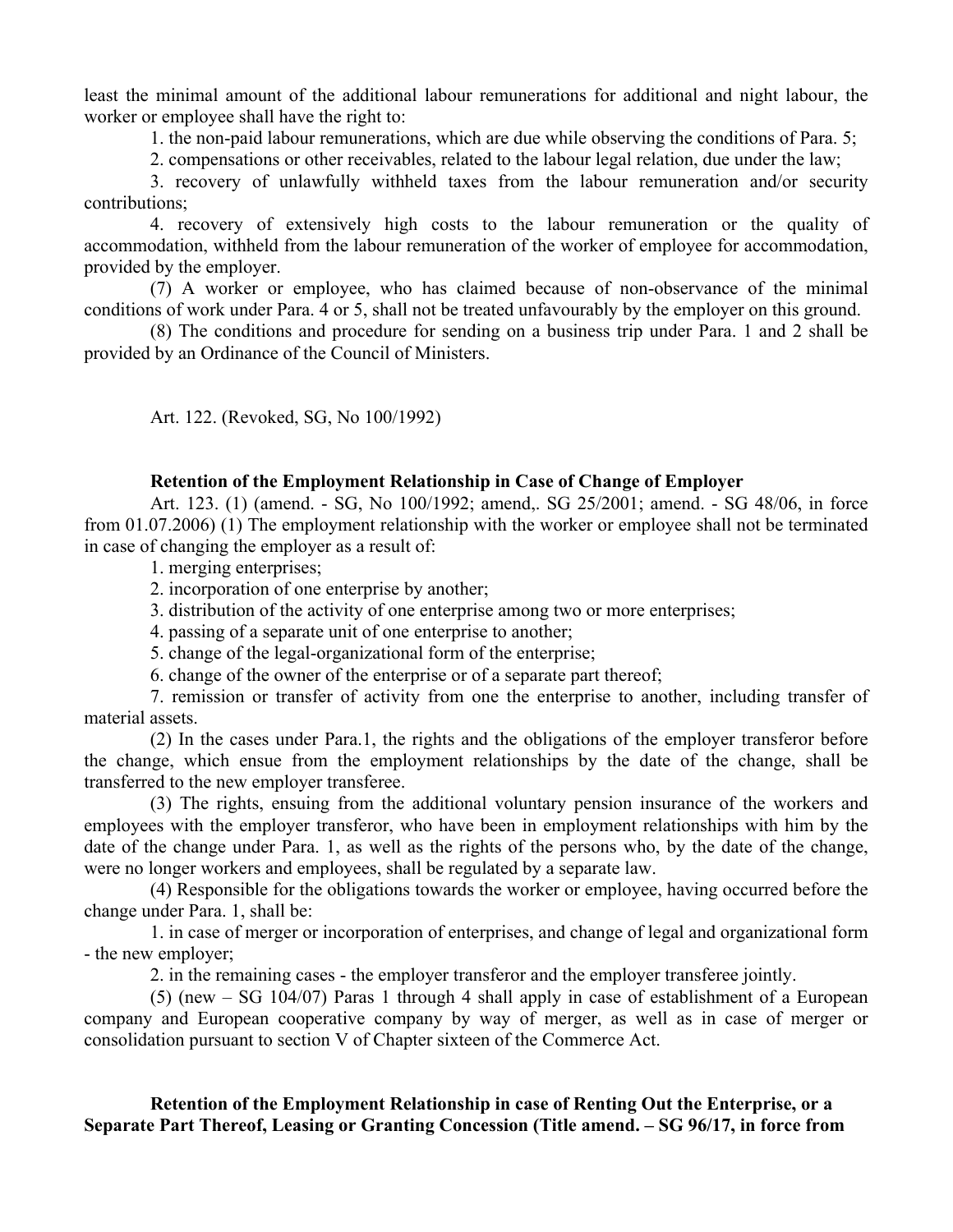### **02.01.2018)**

Art. 123a. (new - SG 48/06, in force from 01.07.2006) (1) (Amend. – SG 96/17, in force from 02.01.2018) The employment relationship with the worker or employee shall not be terminated at change of the employer in case of renting out, leasing or granting concession of the enterprise, or a separate part thereof. The employment relationship with the worker or the employee shall also not be terminated when granting concession, whose subject includes activities related to the nature of the work - the subject of the employment contract, or the site, where the work premises are located, is included in the site of the concession.

(2) In the cases under Para. 1, the rights and the obligations of the previous employer, ensuing from employment relationships, existing by the date of the change, shall be transferred to the new employer.

(3) Responsible for the obligations to the worker or employee, having occurred before the change under Para. 1, shall be the two employers jointly.

(4) (Amend. – SG 96/17, in force from 02.01.2018) After the expiration of the term of the contract for renting, leasing or of the concession contract, the employment relationships with the workers and employees shall not be terminated, they shall be transferred to their previous employer.

# **Chapter six.**

# **MAJOR OBLIGATIONS OF THE PARTIES TO THE EMPLOYMENT RELATIONSHIP (amend. - SG, No 100/1992)**

### **Section I.**

# **Major obligations at the provision of labour force (new - SG 48/06, in force from 01.07.2006)**

### **Content of the Employment Relationship**

Art. 124. (amend. - SG, No 100/1992) Under the employment relationship, the employee shall perform the work he has agreed to do and shall observe the established labour discipline, and the employer shall provide conditions to the employee so that he can perform his work, and shall pay him remuneration for the work done.

### **Obligation of Conscientiousness**

Art. 125. (amend. - SG, No 100/1992) The employee shall perform his duties accurately and conscientiously.

## **Obligations in the Performance of the Work Assigned**

Art. 126. (amend. - SG, No 100/1992) In doing the work he has agreed to perform, the employee shall:

1. come to work on time, and be at his working place up until the end of the working hours;

2. come to work in a condition enabling him to perform the tasks assigned to him, and shall not consume alcohol or other intoxicating substances during working hours;

- 3. utilise the entire working hours for the performance of the work assigned;
- 4. do his job in the required quantity and quality;
- 5. observe the technical and technological rules;
- 6. observe the rules for healthy and safe working conditions;
- 7. carry out the lawful instructions of the employer;
- 8. take attentive care of the property which is entrusted to him or with which he comes in touch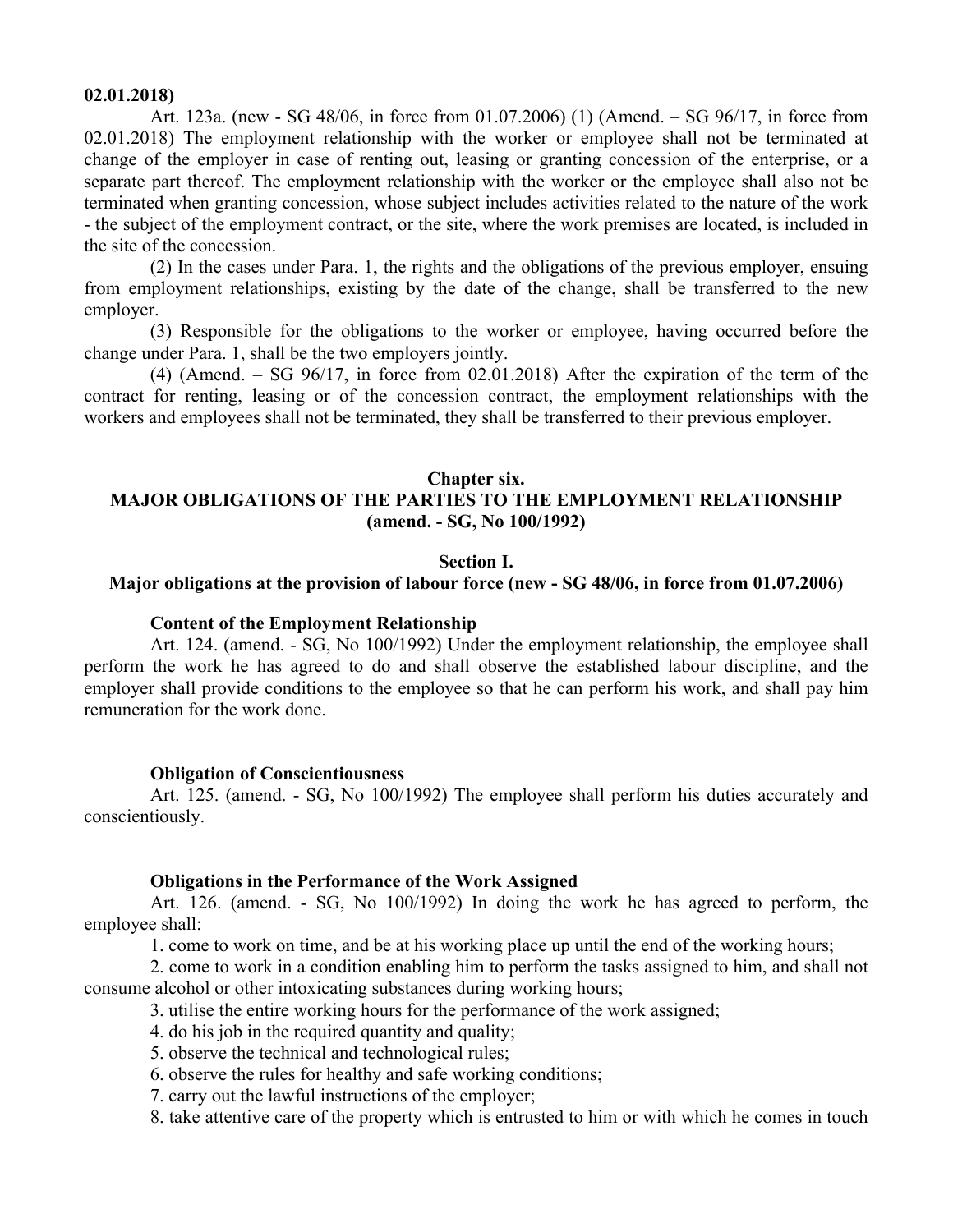in the course of performing the work assigned, as well as economise in the prime and raw materials, energy, cash funds, and other means provided to him to perform of his duties;

9. (amend., SG 25/2001) be loyal to the employer by not betraying the employer's trust, as well as not divulge confidential data on the employer, as well as keep the good name of the enterprise;

10. observe the internal rules existing in the enterprise, and not obstruct the other employees in the performance of their duties;

11. coordinate his work with the other employees, and render them assistance in conformity with the employer's instructions;

12. (new – SG 95/03) notify the employer about existing incompatibility with the performed work when, during its implementation, any of the grounds for inadmissibility under Art. 107a, Para. 1 has occured;

13. (prev. 12 – SG 95/03) performe any other duties deriving from a normative act, a collective contract, the employment contract, and the nature of the work.

# **Obligations of the Employer to Provide Working Conditions**

Art. 127. (amend. - SG, No 100/1992) (1) (prev. art. 127 - SG 25/2001) The employer shall provide to the employee or worker normal conditions to perform the job under the employment relationship he has agreed upon, providing namely:

1. the work specified upon creation of the employment relationship;

2. working place and conditions in accordance with the nature of work;

3. healthy and safe working conditions;

4. (new, SG 25/2001; amend., SG 52/04, In force from 1st of August 2004; suppl. – SG 108/08) job description, copy of which shall be handed to the worker or employee at the time of conclusion of the employment contract against signature, noting the date of delivery;

5. (prev. item 4 - amend., SG 25/2001) instructions on the order and the way of fulfilment of the labour obligations and exercising of the labour rights, including introduction to the rules for the internal work order and to the rules on healthy and safe working conditions.

(2) (new, SG 25/2001) The employer shall be obliged to observe the dignity of the worker or employee during the fulfilment of the job under the legal terms of employment.

(3) (new - SG 48/06, in force from 01.07.2006; revoked – SG 108/08)

(4) (new - SG 48/06, in force from 01.07.2006, amend. – SG, 105/16, in force from 30.12.2016) In case the employer sends a worker or employee abroad on a business trip for more than a month, prior to the departure the employer shall be obliged to inform him in writing of:

1. the duration of the work;

2. the currency, in which the remuneration is to be paid;

3. (amend. – SG 105/16, in force from 30.12.2016) the additional labour remunerations, which shall be paid in kind or money, connected to the sending to business trip abroad, if such are provided for;

4. the terms for returning in the country.

(5) (new – SG 7/12) In those cases where a worker or employee is sent to work abroad by a temporary work agency, the latter shall inform him/her in writing of:

1. the duration of work;

2. the currency in which remuneration will be paid;

3. supplementary remunerations to be paid in cash or in kind in relation to a sending abroad, if such have been envisaged;

4. the conditions for return to the country.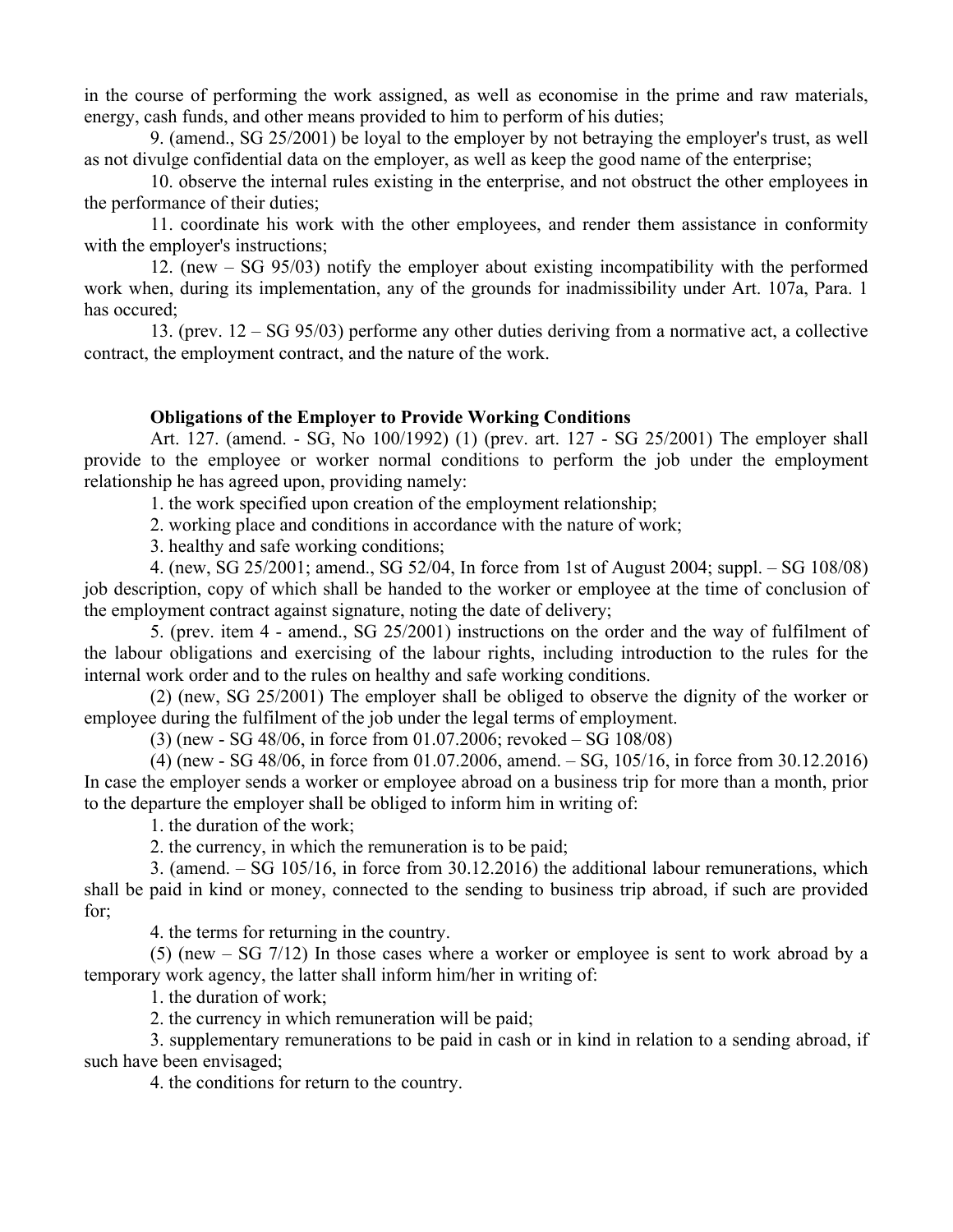## **Obligation of the Employer to Charge and Pay the Labour Remuneration (amend., SG 52/04)**

Art. 128. (amend. - SG, No 100/1992; amend., SG 52/04, In force from 1st of August 2004) The employer shall be obliged, within the specified periods:

1. to charge in payrolls for salaries the labour remuneration of the workers and employees for the work done by them;

2. to pay the specified labour remuneration for the work done;

3. to issue upon request by the worker or employee an abstract from the pay-rolls for salaries for the paid and unpaid labour remuneration and indemnification.

## **Employer's duty to issue documents**

Art. 128a. (new – SG 108/08) In case of a request in writing by the employee, the employer shall be obliged to issue and provide the necessary documents, certifying facts related to the employment relationship, within 14 days of the request.

(2) In case of a request in writing by the employee, the employer shall be obliged, within the term referred to in Para 1, to provide an unbiased and fair characteristic regarding his professional qualities and the results of his labour activity, or an unbiased and fair recommendation, where applying for job before another employer.

(3) In case of termination of the employment relationship, the employer shall be obliged to issue an order for discharge or another document to certify its termination.

## **Obligation of the Employer to Keep Employment File of the Worker or Employee**

Art. 128b. (new  $-$  SG,  $54/2015$ , in force from 17.7.2015) (1) The employer shall be obliged to keep employment file of every worker or employee.

(2) The employment file of the worker or employee shall be established after assuming the position and in it are to be kept the documents related to occurrence, existence, amendment and termination of the employment legal relation.

(3) (New – SG, 105/16, in force from 01.01.2017) Part of the documents under Para. 2 may be drawn up and stored as electronic documents. The type and requirements for their drawing up and storing shall be provided by a Council of Ministers act.

(4) (former Para.  $3 - SG$ ,  $105/16$ , in force from 01.01.2017) The worker or employee shall have the right to receive certified copies of the kept documents under Art. 128a.

# **Obligation of the Employer to Make Social Security Contributions for the Employee**

Art. 129. (amend. - SG 100/1992; amend. – SG 82/11) The employer shall pay social security contributions for the employee or worker under the terms and procedures specified in the Code of Social Insurance and the Health Insurance Act.

# **Section II.**

# **General rules for informing and consulting (new - SG 48/06, in force from 01.07.2006)**

# **Obligation of the Employer for Informing and Consulting (Title amend. - SG 48/06, in force from 01.07.2006)**

Art. 130. (new, SG 25/2001; new - SG 48/06, in force from 01.07.2006) (1) The employer shall be obliged to provide with the information, required by the law, the trade union organizations and the representatives of the workers and employees under Art. 7 and 7a at the enterprise, as well as to conduct consultations with them.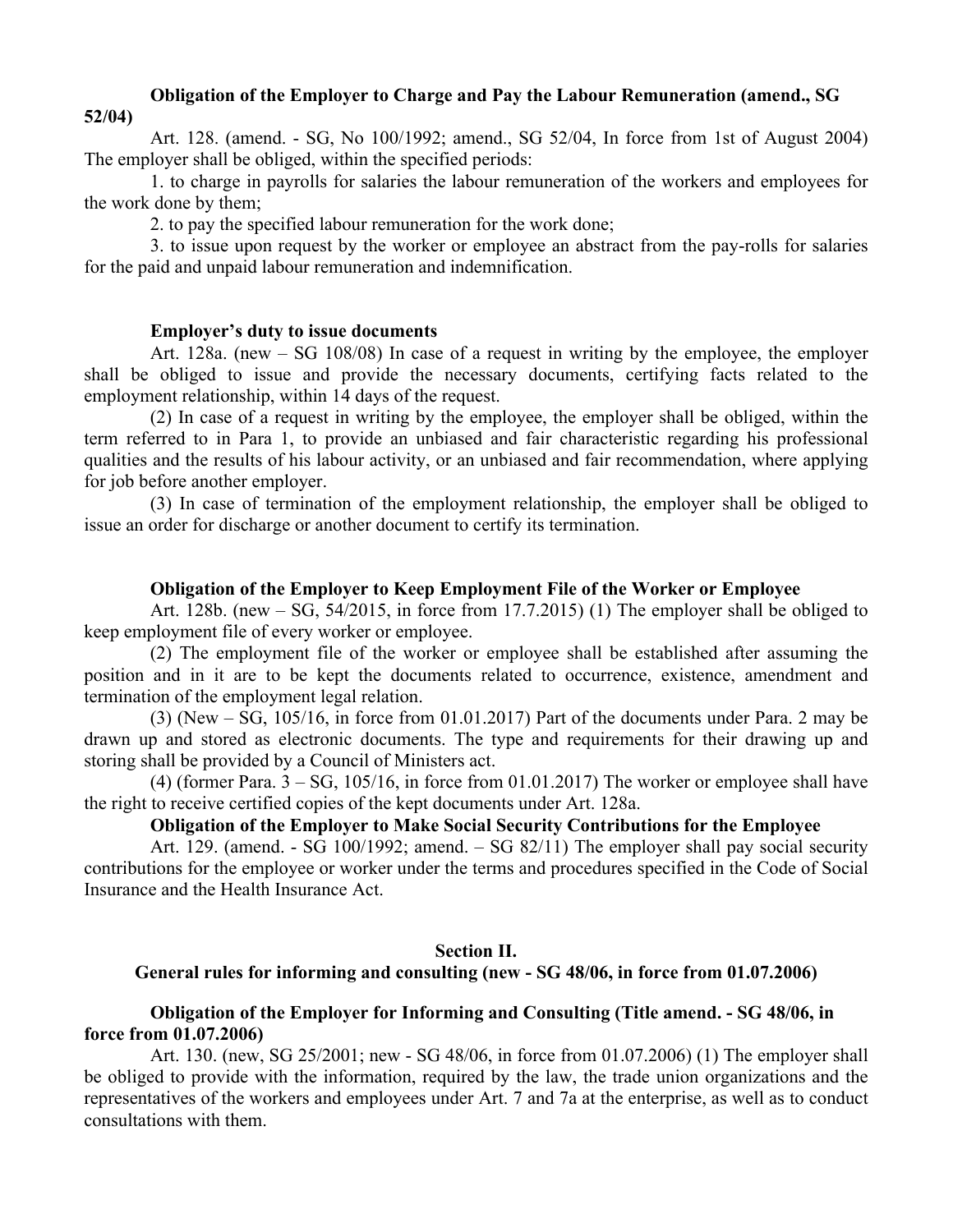(2) The employer shall provide information, conduct consultations and coordination only with the trade union organizations or only with the representatives of the workers and employees under Art. 7, Para. 2 in the cases, provided for by the law, in case there are no trade union organizations or no representatives under Art. 7, Para. 2 in the enterprise or some of them refuses to take part in the procedure for informing and/or consulting.

(3) The trade union organizations and the representatives of the workers and employees under Art. 7 and 7a shall be obliged to acquaint the workers and the employees with the information received from the employer, as well as to take into consideration their opinion at conducting the consultations.

(4) The workers and employees shall have the right to timely, reliable and understandable information about the economical and financial status of the employer, which is of significance for their labour rights and obligations.

(5) Via collective contract or an agreement, the employer and the representatives of the workers and employees under Art. 7a may also negotiate practical information and consultation measures for the workers and employees, other than the ones specified in the law.

# **Right to information and consultations in case of collective redundancies (amend., SG 52/04)**

Art. 130a. (new, SG 25/2001; amend., SG 52/04, In force from 1st of August 2004; amend. - SG 48/06, in force from 01.07.2006) (1) Where the employer intends to undertake collective redundancies, he shall be obliged to start consultations with the representatives of the trade union organizations and of workers and employees under Art. 7, Para. 2 in due time, but not later than 45 days before undertaking them, and to make efforts to achieve an agreement with them in order to avoid or restrict the collective redundancies and to ease the consequences of them. The order and the way for conducting the consultations shall be determined by the employer, the representatives of the trade union organizations and representatives of the workers and employees under Art. 7, Para. 2.

(2) Regardless of whether the employer or another legal entity has taken the decision leading to collective redundancies, before the beginning of the consultations under Para. 1, the employer shall be obliged to present written information to the representatives of the trade union organizations and to the representatives of the workers and employees under Art. 7, Para. 2, regarding:

1. the reasons for the envisaged redundancies;

2. the number of the workers and employees to be discharged, and the basic economic activities, groups of professions and positions to which they are referred;

3. the number of the workers and employees employed in the basic economic activities, groups of professions and positions in the enterprise;

4. the specific indicators for the application of the selection criteria under Art. 329 of the employees and workers about to be dismissed;

5. the period during which the dismissals shall take place;

6. the indemnities due related to the dismissals.

(3) After the provision of the information under Para. 2, the employer shall be obliged, within three working days, to send a copy thereof to the respective unit of the Employment Agency.

(4) The representatives of the trade unions and the representatives of the workers and employees under Art. 7, Para. 2 may send to the respective unit of the Employment Agency a statement on the information provided with respect to the collective redundancies envisaged.

(5) In case of non-fulfilment of the obligation of the employer under Para. 2, the representatives of the trade unions and the representatives of the workers and employees under Art. 7, Para, 2 shall be entitled to inform the Executive Agency "Chief labour inspection" of non-observance of the labour legislation.

(6) In case of non-fulfilment of his obligation under Para. 1, the employer may not refer to the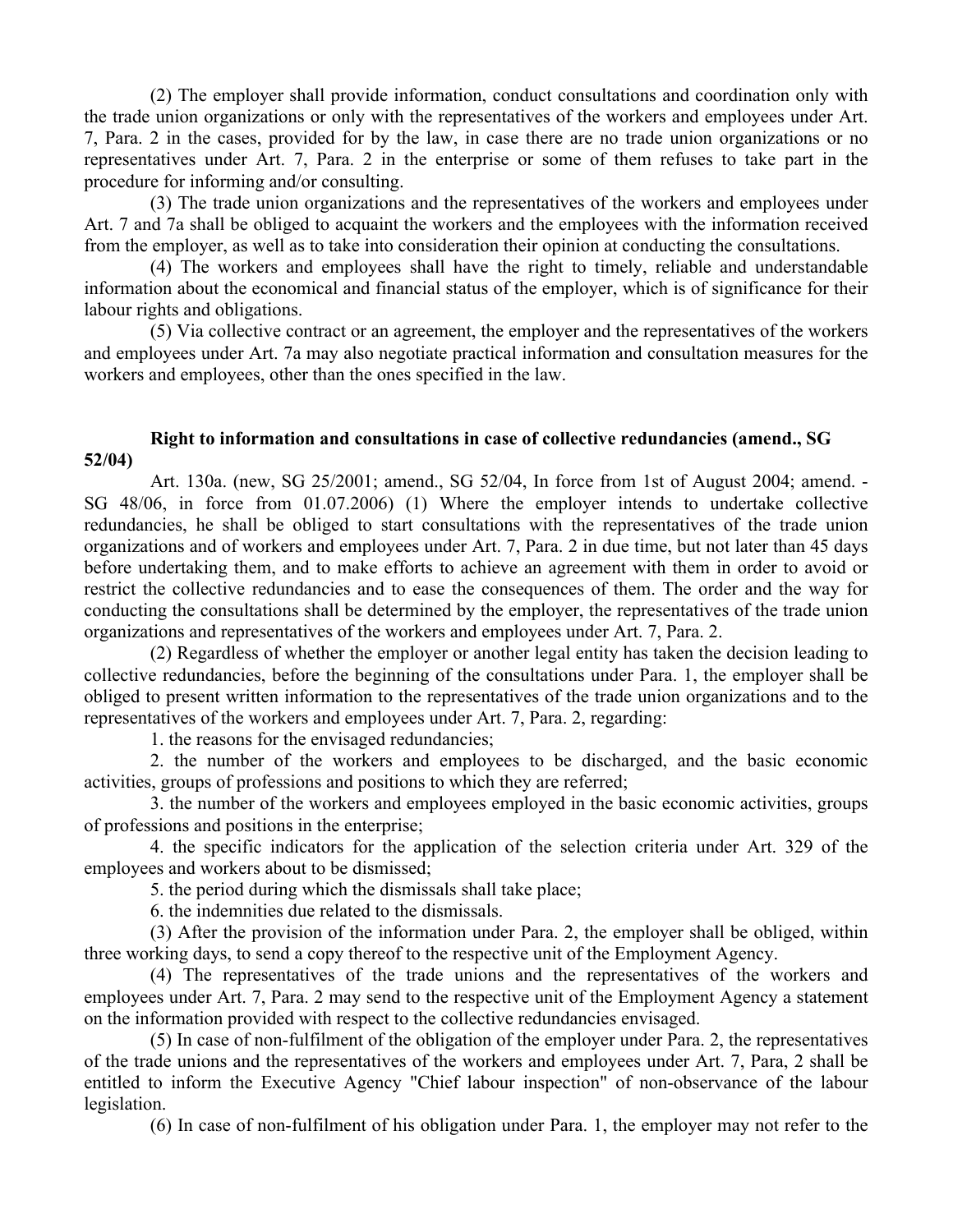circumstance that another authority has taken the decision for collective redundancies.

(7) The envisaged collective redundancies shall be implemented not earlier than 30 days after notification of the Employment Agency, regardless of the terms of notice.

# **Obligation for information and consultations in case of change of the employer**

Art. 130b. (new - SG 48/06, in force from 01.07.2006) (1) Prior to implementation of the change under Art. 123, Para. 1, the employer transferor and the employer transferee, and in the cases under Art. 123a, Para.  $1 -$  the previous and the new employer, shall be obliged to inform the representatives of the trade union organizations and the representatives of the workers and employees under Art. 7, Para. 2 from their enterprises about:

1. the envisaged change and the date for its implementation;

2. the reasons for the change;

3. the possible legal, economic and social consequences for the workers and employees from the change;

4. the stipulated measures regarding the workers and employees, including for the fulfilment of the obligations under Art. 123, Para. 4 and Art. 123a, Para. 3.

(2) The employer transferor under Art. 123 or the previous employer under Art. 123a shall be obliged to provide the information under Para. 1 within a period of at least two months prior to the implementation of the change.

(3) The employer transferee under Art. 123 or the new employer under Art. 123a shall be obliged to provide the information under Para. 1 on time, but in any case within a period of at least two months before the workers and employees be directly affected by the change with regard to conditions of labour and employment.

(4) If some of the employers envisages measures under Para. 1, item 4 regarding the workers and employees from his enterprise, prior to implementing the change, he shall be obliged to conduct consultations on time and to strive for achieving an agreement with the representatives of the trade union organizations and the representatives of the workers and employees under Art. 7, Para. 2 with respect to these measures.

(5) In the event where there are no trade union organizations and no representatives of the workers and employees under Art. 7, Para. 2, the employer shall provide the information under par. 1 to the respective workers and employees.

(6) Upon non-fulfilment of the obligation of the employer under Para. 1 or when he does not conduct the consultations under Para. 4, the representatives of the trade union organizations and the representatives of the workers and employees under Art. 7, Para. 2, or the workers and the employees, shall have the right to notify the Executive Agency "Chief labour inspection" of non-observance of the labour legislation.

(7) In case of non-fulfilment of the obligation under Para. 1, the employer may not invoke the circumstance that another authority has taken the decision for the change.

# **Obligation for informing in case of change of the activity, the economic status and the labour organisation of the enterprise**

Art. 130c. (new - SG 48/06, in force from 01.07.2006) In the case under Art. 7a, the employer shall be obliged to provide the elected representatives of the workers and employees with information regarding:

1. the last and the forthcoming alterations in the activity and the economic status of the enterprise;

2. the situation, the structure and the expected development of the employment at the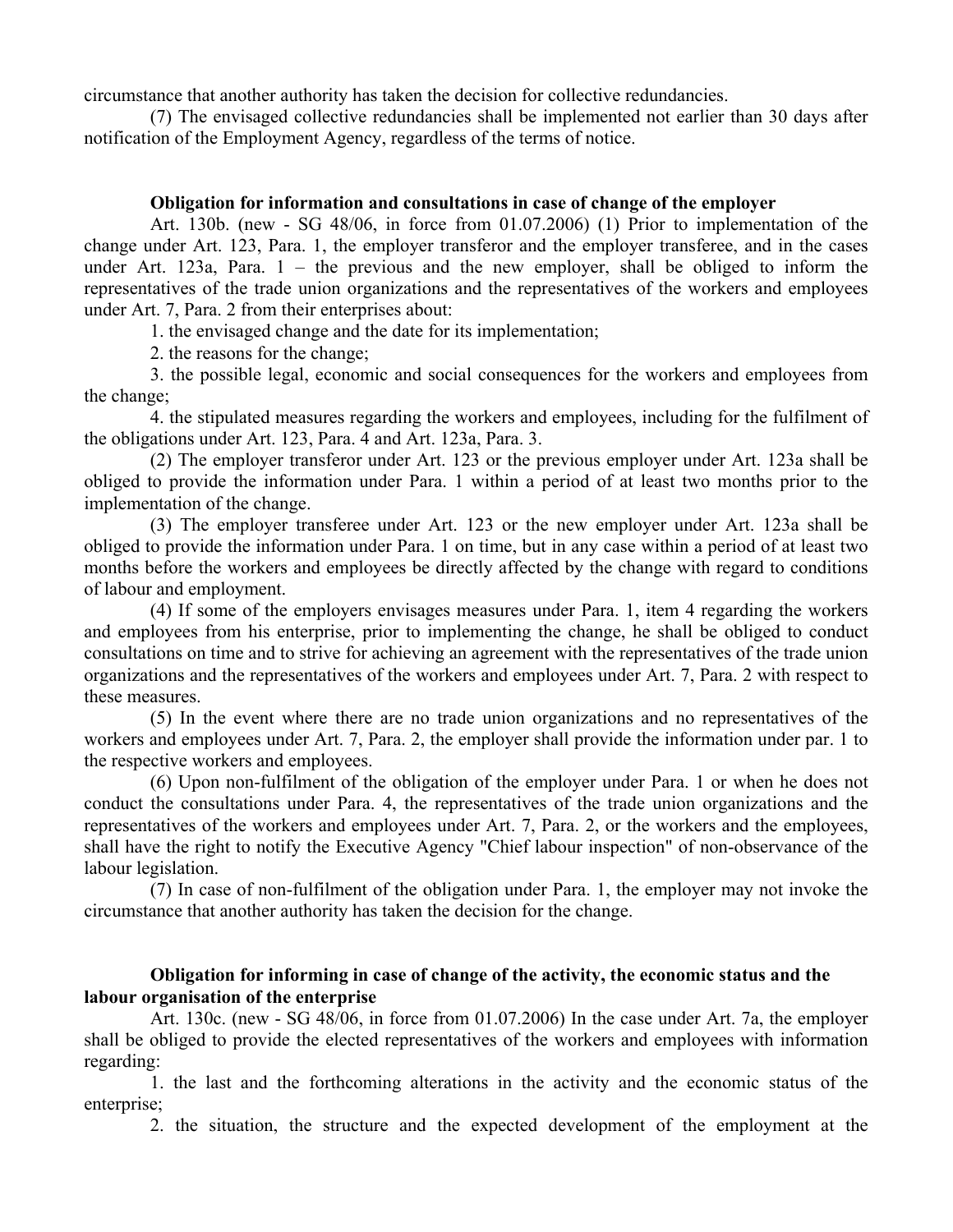enterprise, as well as regarding the preparatory measures stipulated, especially in the cases where there is a threat to the employment;

3. (new – SG 7/12) the number of workers and employees sent by a temporary work agency, or of his plans to employ such workers and employees;

4. (suppl.  $-$  SG 82/11; prev. text of item 3 – SG 7/12) the possible essential changes in the work organization, including in the cases of outwork and remote work.

(2) (amend. – SG 7/12) After the provision of the information under Para. 1, the employer shall be obliged to conduct consultations regarding the issues under Para. 1, items 2 - 4.

(3) Where the information under Para. 1 contains data, the disclosure of which may harm the lawful interests of the employer, the latter shall have the right to provide it with a stipulation of confidentiality.

(4) In the cases under Para. 3, the representatives of the workers and employees shall not be entitled to disclose the information under Para. 1 to the rest of the workers and employees, and to third parties.

(5) The employer may refuse the provision of information or the conducting of consultations, in case the nature of the information or of the consultations may seriously harm the functioning of the enterprise or the lawful interests of the employer.

(6) Upon refusal to provide information under Para. 5 and upon dispute occurred regarding its grounds, the parties may seek assistance to settle the dispute by means of mediation and/or voluntary arbitration by the National Institute for Reconciliation and Arbitration.

## **Terms for informing and consulting**

Art. 130d. (new - SG 48/06, in force from 01.07.2006) (1) The employer and the representatives of the workers and employees under Art. 7a shall specify in an agreement:

1. the contents of the information and the terms for its provision;

2. the terms for preparation of the statement on the information provided by the representatives of the workers and employees;

3. the terms and the subject of the consultations;

4. the representatives of the employer, appointed to provide information and to conduct consultations.

(2) In case agreement under Para. 1 has not been reached:

1. the information of the last and the forthcoming alterations in the activity and the economic status of the enterprise shall be provided within the terms for compiling the accountancy reports;

2. the information of the situation, structure and the development of the employment at the enterprise and the measures for its preservation shall be provided not later than one month prior to undertaking such;

3. the information regarding the decisions, which could lead to essential changes in the labour organization or the employment relationships shall be provided not later than one month prior to the respective changes;

4. (amend. – SG 7/12) the consultations under Art. 130c, Para. 1, items 2, 3 and 4 shall be conducted within a term of up to two weeks after providing the information.

(3) In the cases when the employer stipulates measures, leading to a change under Art. 123 or 123a, or to collective redundancies, the information and the consultations shall be conducted under the conditions, by the order and within the terms under Art. 130a and 130b.

(4) In case the employer does not provide the information within the terms under Para. 1 or 2, the representatives of the workers and employees shall have the right to require it in writing, and in case he refuses to provide it – to inform the Executive Agency "Chief labour inspection" of non-observance of the labour legislation.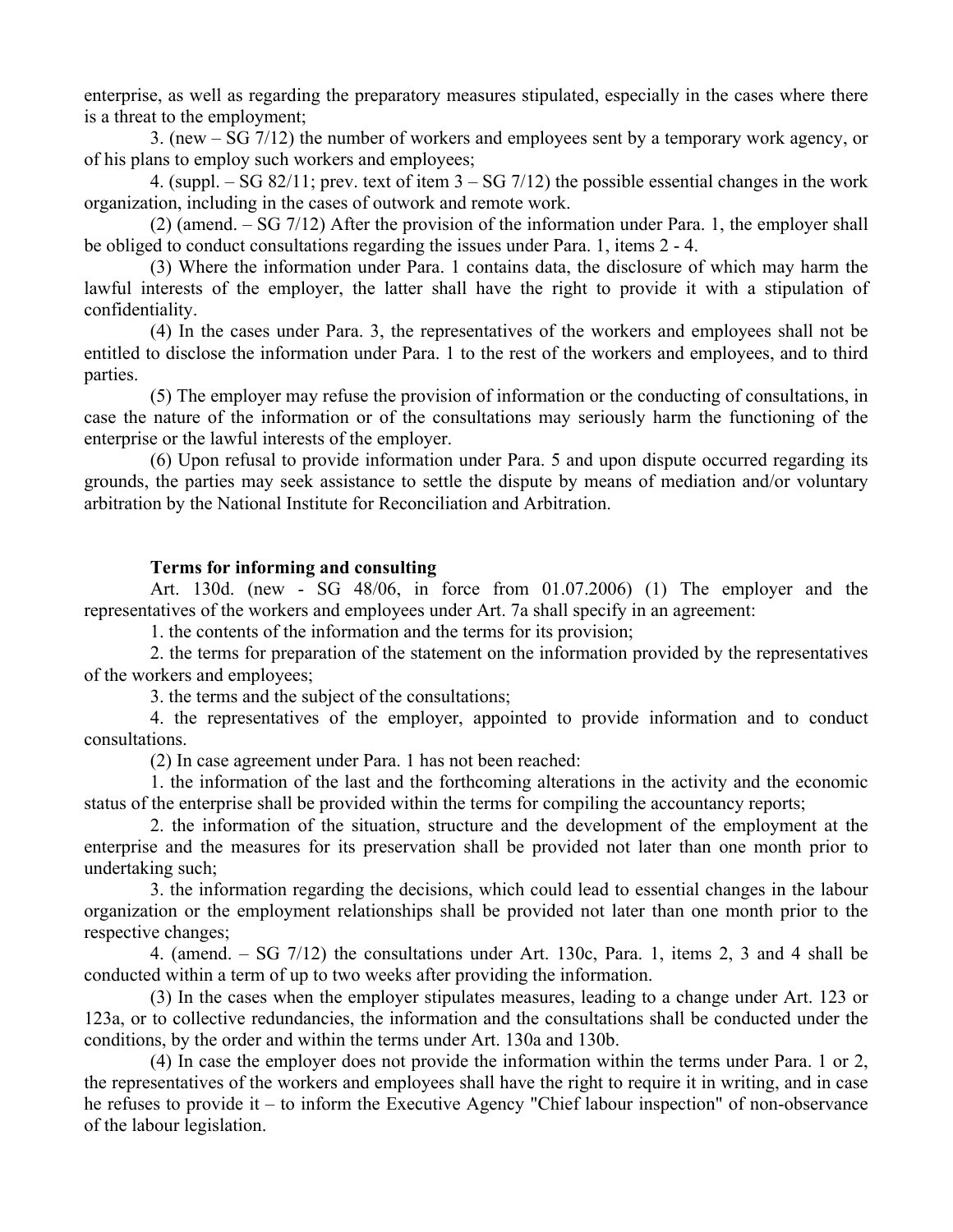Art. 131 - 135 (revoked - SG 100/1992)

# **Chapter seven. WORKING HOURS AND REST**

# **Section I. REGULAR WORKING HOURS**

## **Normal Duration of Working Hours**

Art. 136. (amend. - SG, No 100/1992) (1) (amend., SG 25/2001) The working week shall be a 5-day one, with a normal duration of the weekly working time up to 40 hours.

(2) (revoked, SG 25/2001)

(3) (amend., SG 25/2001) The normal duration of the working hours during the day shall be up to 8 hours.

(4) (suppl. SG 25/2001) The normal duration of the working hours under the preceding paragraph shall not be extended, except in the cases and in the order stipulated by this Code.

(5) (revoked, SG 25/2001)

## **Extension of the working time**

Art. 136a. (new, SG 25/2001) (1) (amend. - SG 48/06, in force from 01.07.2006, amend. – SG, 54/2015, in force from 17.7.2015) For industrial reasons, the employer can extend, by a written order, the working time during some working days, and compensate it through its respective reduction during others, upon preliminary consultations with the representatives of the trade union organizations and the representatives of the workers and employees under Art. 7, Para. 2.

(2) (suppl., SG 52/04, In force from 1st of August 2004) The duration of the extended working day, under the conditions of Para. 1, cannot exceed 10 hours, and for the workers and employees working under reduced hours - up to 1 hour in excess of their reduced working time. In these cases the duration of the working week may not exceed 48 hours, and for the workers and employees with reduced working time – 40 hours. The employer shall be obliged to keep a special book for accounting the extension, respectively the compensation of the working time.

(3) The extension of the working time under Para. 1 and 2 shall be allowed for a period of 60 working days during one calendar year, but for no longer than 20 working days consecutively.

(4) In the cases under Para. 1, the employer shall be obliged to compensate the extension of the working time by its respective reduction within 4 months for each extended working day. If the employer does not compensate the extension of the working time in the above period, the worker or employee shall have the right to determine himself the time during which the extension of the working time will be compensated by its respective reduction, informing about that the employer in writing at least two weeks in advance.

(5) In terminating the legal terms of employment before the compensation under Para. 4, the difference up to the normal working day shall be paid as an extra labour.

(6) For the workers and employees under Art. 147, any extension of the working hours shall be allowed under the conditions of this Article for extra labour.

## **Reduced Working Hours**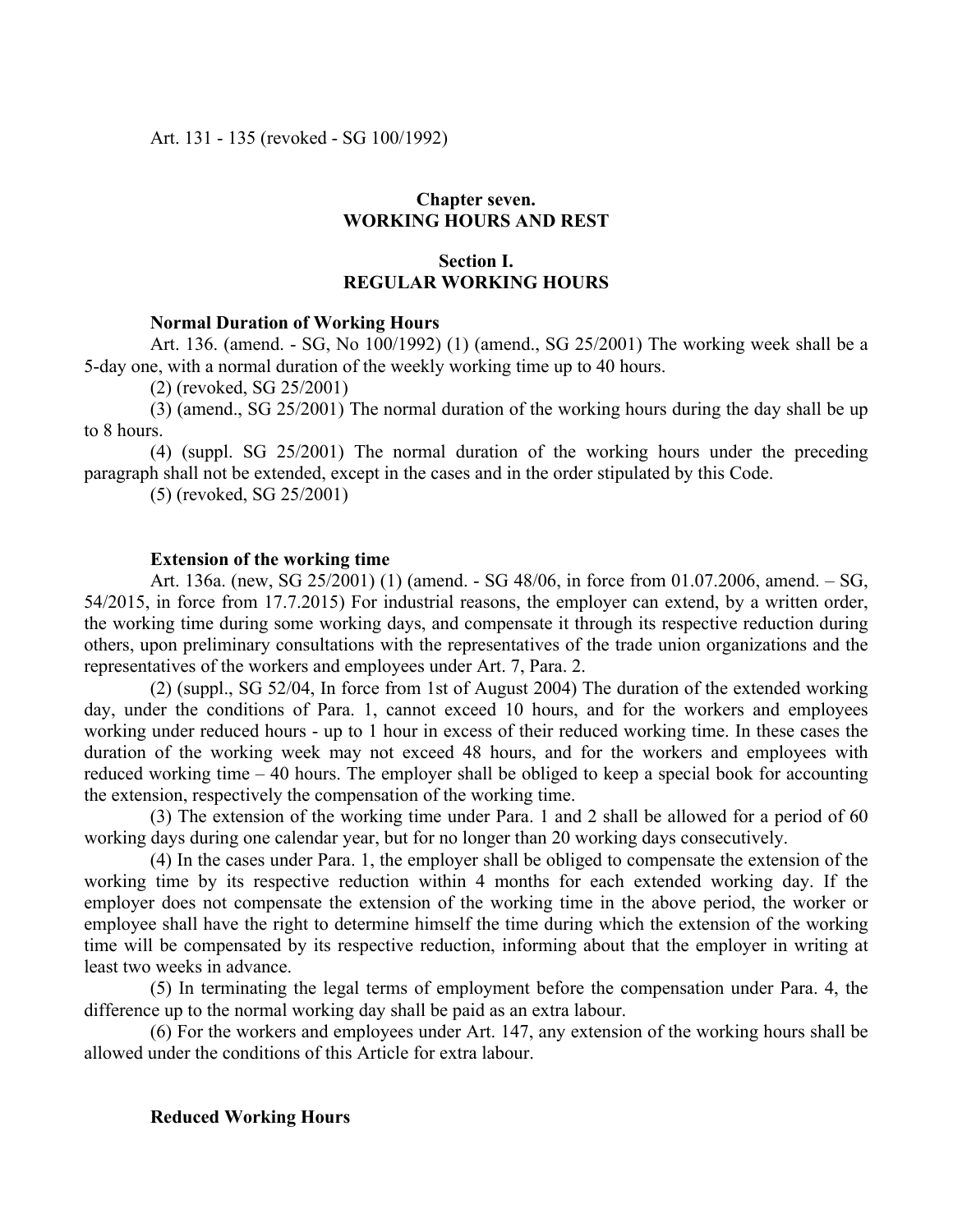Art. 137. (1) (prev. art. 137 - SG 25/2001) Reduced working hours shall be established for:

1. (amend. - SG 100/1992, amend. SG 83/05) workers and employees implementing work under specific conditions and the risks for their life and health cannot be removed or reduced regardless of the undertaken measures but the reduction of the duration of the working time leads to restriction of the risks for their health;

2. (amend. - SG, No 100/1992) employees who have not reached 18 years of age.

(2) (new - SG 83/05) The kinds of jobs, for which reduced working time is established, shall be determined with an ordinance of the Council of Ministers.

(3) (new - SG 25/2001, prev.  $(2)$  – SG 83/05) Right to reduced working time under Para. 1, item 1 shall have the workers and employees working in the respective conditions for a period of no less than half the legally established working time.

(4) (new, SG 25/2001, prev.  $(3)$  – SG 83/05) The labour remuneration and the other rights of the worker or employee under the legal terms of employment shall not be reduced for reduction of the working time under Para. 1 and 2.

## **Part-Time**

Art. 138. (amend. - SG, No 100/1992) (1) (prev. art. 138 - SG 25/2001) The parties to the employment contract may negotiate work for a part of the statutory working hours (part-time work). In this case, they shall specify the duration and allocation of the working hours.

(2) (new, SG 25/2001; amend. - SG 48/06, in force from 01.07.2006) In the cases under Para. 1, the monthly duration of the working hours of the workers and employees on part-time shall be shorter than monthly duration of the working hours of the workers and employees who work under legal terms of employment full-time in the same enterprise and perform the same or similar work. In case at the same or similar work there are no workers and employees, employed at full-time, the comparison shall be made only with respect to the duration of the monthly working time of the rest of the workers and employees at the enterprise.

(3) (new, SG 25/2001; amend. - SG 48/06, in force from 01.07.2006) The workers and employees under Para. 1 shall not be put in a less favourable position only because of the part-time duration of their working hours compared to the workers and the employees, party to a labour contract at full-time, performing the same or similar work at the enterprise. They shall use the same rights and have the same obligations, which have the workers and the employees, working at full time, unless the law stipulates the use of some rights as depending on the duration of the worked off working hours, the length of service, the qualification they have and others.

(4) (new – SG 7/12) An employment contract for part of the statutory working time shall be deemed as such with normal working hours, where permitted by law, in those cases where the control authorities find that the worker or employee party to the contract works outside his/her working hours, and the conditions for overtime work are not present.

### **Introduction of part-time by the employer**

Art. 138a. (new - SG 48/06, in force from 01.07.2006) (1) In case of reduction of the volume of the job, the employer can establish part-time for a period of three months in a calendar year for the workers and employees in the enterprise, or in its unit, upon preliminary coordination with the representatives of the trade union organizations and the representatives of the workers and employees under Art. 7, Para. 2.

(2) The duration of the working time under Para. 1 cannot be less than half of the legally established for the period of calculation of the working time.

(3) With respect to creating possibility of shifting from full-time to part-time or vice versa, the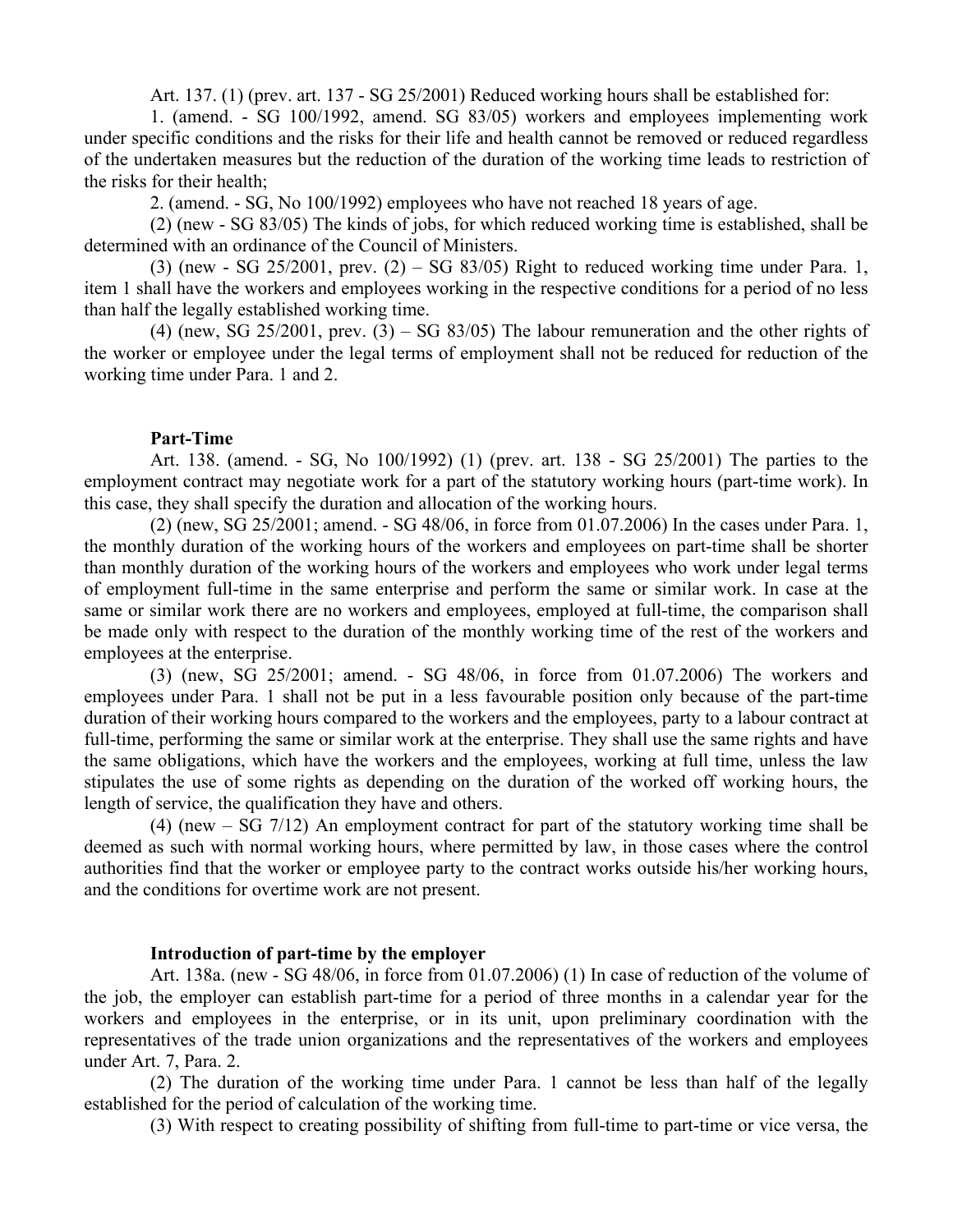employer shall:

1. take into consideration the requests of the workers and employees for shifting from full-time to part-time, regardless whether the requests refer to the same or another working place, in case such opportunity exists in the enterprise;

2. take into consideration the requests of the workers and employees for shifting from part-time to full-time job or for increasing the duration of the part-time, if such opportunity emerges;

3. provide timely at a proper place in the enterprise written information to the workers and employees regarding the vacant working places and positions at full-time and part-time in order to facilitate the shifting from full-time to part-time job or vice versa; this information shall be provided to the representatives of the trade union organizations and to the representatives of the workers and employees under Art. 7, Para. 2;

4. undertake measures for facilitating the access to part-time job at all levels in the enterprise, including the positions, which require qualification, and the managerial positions, and, where possible, for facilitating the access of the workers and employees working part-time to professional training with the purpose of increasing the opportunities for career progress and the professional mobility.

## **Allocation of Working Hours**

Art. 139. (1) The allocation of working hours shall be established by the internal rules of the enterprise.

(2) (amend. - SG, No 100/1992) In enterprises where the organisation of work allows it, flexible working hours may be established. The time during which the employee must be at work in the enterprise, as well as the manner of accounting for it, shall be specified by the employer. Outside the time of his compulsory presence, the worker or employee may determine the beginning of his working hours himself.

 $(3)$  (new  $-$  SG, 54/2015, in force from 17.7.2015) In the cases of Para. 2, out of the time for obligatory presence, the worker or employee may work the un-worked day working time in the following or other days of the same working week. The way of accounting the working time shall be provided by the Rules of the Internal Employment Procedure of the undertaking.

(4) (amend. – SG, 100/1992, amend. 25/2001, in force from 31. 3. 2001, repealed – SG, 48/2006, in force from 1 7 2006, former Para. 3 – SG, 54/2015, in force from 17.72015) Depending on the nature of work and the labour organisation, the working day may be divided into two or three parts.

(5) (amend. - SG, No 100/1992) For some categories of employees, due to the special nature of their work, an obligation may be established to be on duty or to stand by at the disposal of the employer during specified hours in a 24-hour period. The categories of employees, the maximum duration of the hours, and the terms and procedures of accounting for them shall be determined by the Minister of Labour and Social Policy.

# **Open-ended working hours**

Art. 139a. (new - SG 48/06, in force from 01.07.2006) (1) For some positions, due to the specific nature of the work, the employer may establish open-ended working hours after consultations with the representatives of the trade union organizations and the representatives of the workers and employees under Art. 7, Para. 2.

(2) (new – SG 108/08) An open-ended working day may not be established for workers and employers with reduced working time.

(3) (prev. text of Para 02 – SG 108/08) The list of the positions, for which open-ended working hours are established, shall be determined by an order of the employer.

(4) (prev. text of Para 03 – SG 108/08) The workers and employees on open-ended working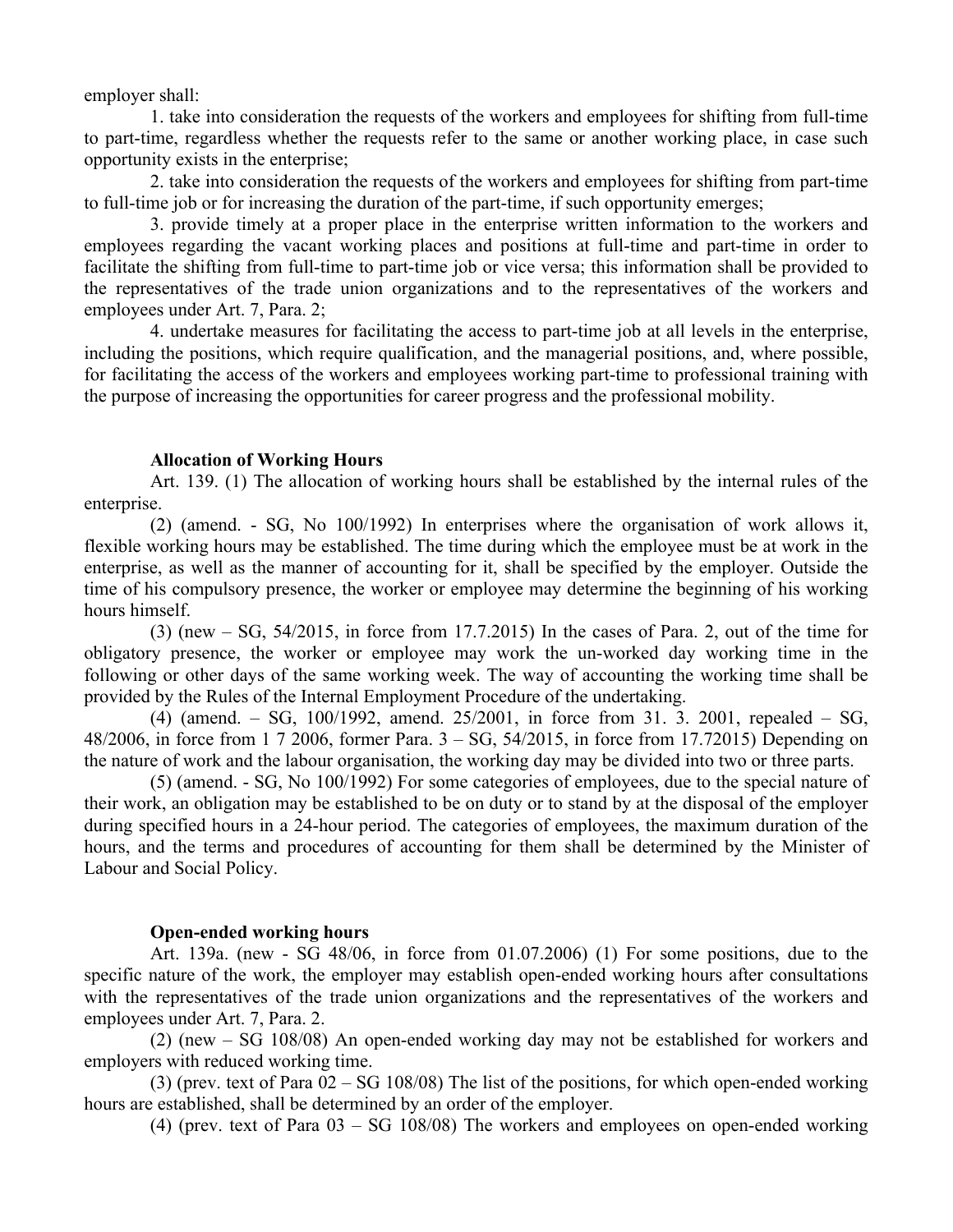hours shall, if necessary, perform their duties even after the expiry of the regular working hours.

(5) (prev. text of Para 04 – SG 108/08) In the cases under par. 3, except for the rests under Art. 151, the workers and employees shall have the right to a rest of at least 15 minutes after the expiration of the regular working hours.

(6) (prev. text of Para  $05 - SG$  108/08) In the cases under Para. 3, the total duration of the working hours may not breach the uninterrupted inter-day and inter-week rest, established by this Code.

(7) (prev. text of Para 06 – SG 108/08) The overtime on working days shall be compensated by an additional annual paid leave, and work on legal holidays - by an increased remuneration for overtime work.

## **Night Work**

Art. 140. (1) (amend., SG 25/2001) The normal duration of the weekly working hours at night for a five-day work week shall be 35 hours. The normal duration of the night working hours for a fiveday work week shall be 7 hours.

(2) (amend., SG 25/2001, amend. and suppl. – SG, 54/2015, in force from 17.7.2015) Night work shall be work performed between 10.00 p.m. and 6.00 a.m., and for underage workers and employees – not reached 16 years of age - from 8 p.m. to 6 a.m.

(3) (amend. - SG, No 100/1992) The employer shall be obliged to provide to the employees warm food, refreshments and other facilities for the effectiveness of the night work.

(4) (amend. - SG, No 100/1992) Night work shall be prohibited for:

1. employees and workers who have not reached 18 years of age;

2. (amend., SG 52/04, In force from 1st of August 2004; suppl. – SG 103/09, in force from 29.12.2009) pregnant female workers and employees, as well as female employees in advanced-stage of in-vitro fertilization procedure;

3. (amend., SG 52/04, In force from 1st of August 2004) mothers of children up to 6 years of age, as well as mothers raising disabled children regardless of the latter's age, except with their own consent;

4. reassigned employees, except with their own consent, and only when such employment will not be detrimental to their health in the opinion of the medical authorities;

5. employees who are continuing their education while under employment, except with their own consent.

(5) (new, SG 52/04, In force from 1st of August 2004; revoked - SG 48/06, in force from 01.07.2006)

## **Special regulations at night work**

Art. 140a. (new - SG 48/06, in force from 01.07.2006) (1) Workers and employees, in whose regular working time are included at least three hours of night work under Art. 140, Para. 2, as well as workers and employees who work in shifts, one of which includes at least three hours of night work, shall be considered workers and employees who work at night.

(2) Workers and employees who work at night shall be accepted to work only after a preliminary medical examination which is to be at the expense of the employer.

(3) Workers and employees who work at night shall be subject to periodical medical examinations under Art. 287.

(4) In case a health authority establishes that the health condition of a worker or employee has worsen as a result of working at night, he/she shall be transferred to appropriate day work or reassigned/provided with a suitable job.

(5) The employer, with whom the workers and employees work at night, shall be obliged upon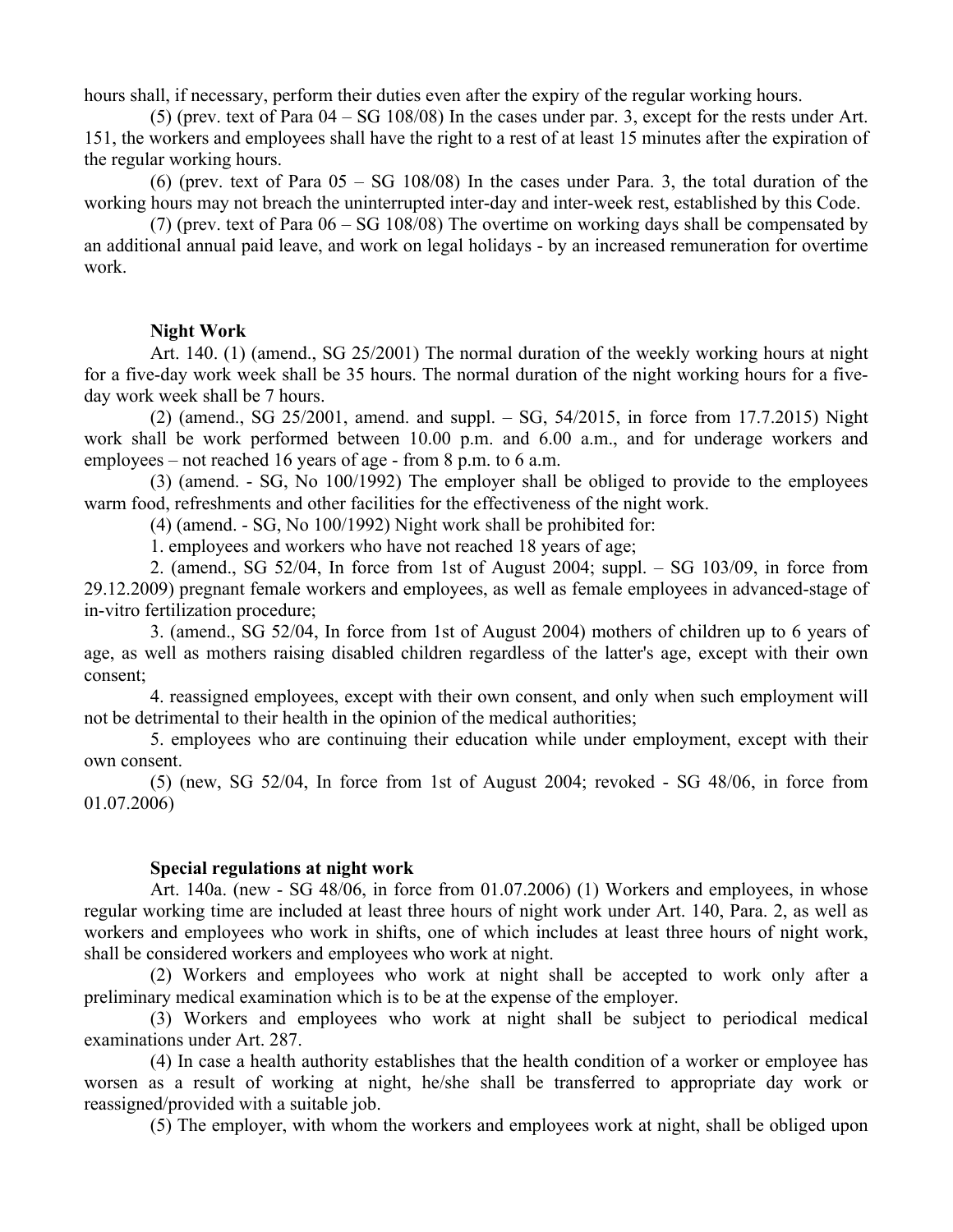request by the Executive Agency "Chief labour inspection" to provide information about their number, the night hours worked off, as well as about the measures undertaken for providing safe and healthy labour conditions.

#### **Work in Shifts**

Art. 141. (1) Where the nature of the production process necessitates it, the work in the enterprise shall be organised in two or more shifts.

(2) A work shift shall be mixed where it includes day and night work. A mixed work shift with 4 or more hours of night work shall be deemed a night shift and shall have the duration of a night shift, and if it covers less than 4 hours of night work, it shall be deemed a day shift and shall have the duration of a day shift.

(3) The rotation of shifts in the enterprise shall be specified by the internal rules.

(4) (amend. - SG 100/1992) The work shifts of the employees who are continuing their education while under employment, as well as of high-school students working in their free time, shall be specified depending on the organisation of their studies.

(5) It is prohibited to assign work for two consecutive work shifts.

(6) (amend. - SG, No 100/1992) For enterprises with a continuous working process the employee shall not discontinue work before the arrival of the respective employee on the next shift without the permission of his immediate superior. In such cases the immediate superior shall take the necessary measures to find a substitute.

## **Accounting for Working Hours**

Art. 142. (1) Working hours shall be calculated in working days, for each day.

(2) (amend. - SG, No 100/1992; amend., SG 25/201; amend. - SG 48/06, in force from 01.07.2006) The employer can establish a total calculation of the working time - weekly, monthly or for other calendar period which cannot be longer than 6 months.

(3) (amend. - SG, No 100/1992) The summarised calculation of working hours shall not be allowed for employees on open-ended working hours.

(4) (amend. - SG, No 100/1992; suppl., SG 52/04, In force from 1st of August 2004) The maximum duration of a work shift under a summarised calculation of working hours can be up to 12 hours, as the duration of the working week may not exceed 56 hours, and for employees at reduced working hours it can be up to one hour beyond their reduced working hours.

## **Section II. OVERTIME WORK**

### **Definition and Prohibition**

Art. 143. (1) (amend. - SG, No 100/1992; amend., SG 25/2001) Work done on the order of, or with the knowledge of and with no objection from, the employer or the respective superior, by a worker or employee outside of their agreed working hours, shall be considered overtime work.

(2) Overtime work shall be prohibited.

## **Admissibility as an Exception**

Art. 144. Overtime work shall be permitted as an exception in the following cases only: 1. for the performance of work related to the national defence;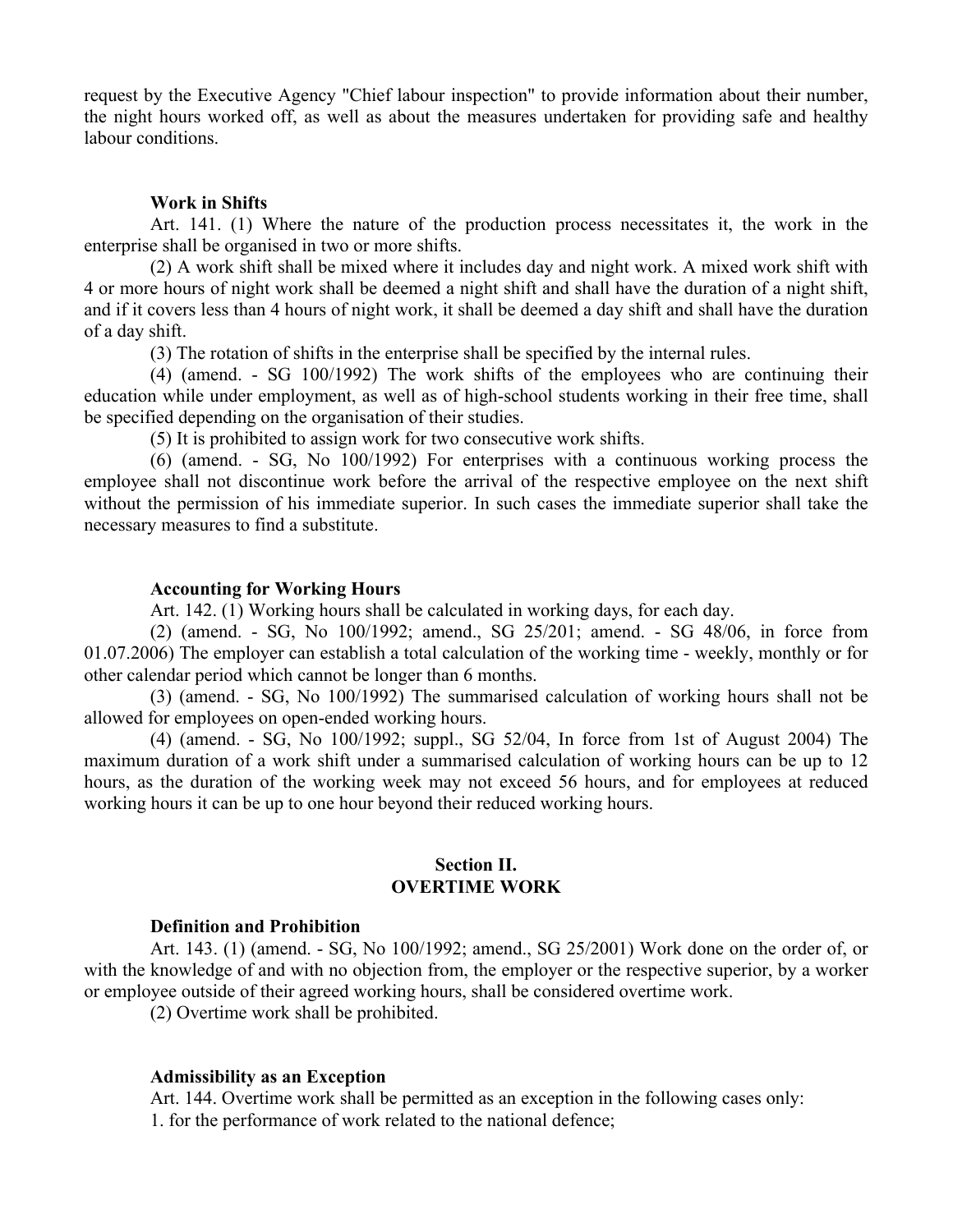2. (new - SG 41/18) to perform work by Ministry of Interior employees, related to elections activities, preparation of expertise and psychological assistance in operational and search activities and resolving critical situations as well as other work related to security and protection of public order;

3. (amend. - SG, No 100/1992, amend. SG 19/05; suppl. – SG 102/06; amend. – SG 35/09, in force from 12.05.2009, prev. para. 2 - SG 42/18) for prevention, control and overcoming of the consequences of disasters;

4. (amend. - SG, No 100/1992, prev. para. 3 - SG 42/18) for the performance of urgent publicly necessary work to restore water and electrical supply, heating, sewerage, transport and communication links, and for providing medical assistance;

5. (amend. - SG, No 100/1992, prev. para. 4 - SG 42/18) for doing emergency repairs in working premises, on machines and other equipment;

6. (amend. - SG, No 100/1992; amend. – SG 108/08, prev. para. 5 - SG 42/18) for the completion of work which can not be completed within the regular working hours;

7. (amend. - SG, No 100/1992, prev. para. 6 - SG 42/18) for the performance of intensive seasonal work.

Art. 145. (revoked, SG 25/2001)

### **Duration**

Art. 146. (1) (amend. - SG, No 100/1992) The duration of the overtime work performed by one employee in one calendar year shall not exceed 150 hours.

(2) The duration of the overtime work shall not exceed:

1. 30 hours day work, or 20 hours night work in one calendar month;

2. 6 hours day work, or 4 hours night work in one calendar week;

3. 3 hours day work, or 2 hours night work in two consecutive working days.

(3) (amend. - SG 42/18) The restrictions under the preceding paragraphs shall not apply to the cases under Art. 144, items 1-4.

## **Inadmissibility of Overtime Work**

Art. 147. (amend. - SG, No 100/1992) (1) Overtime work shall be not permitted for:

1. employees who have not reached 18 years of age;

2. (amend., SG 52/04, In force from 1st of August 2004; suppl. – SG 103/09, in force from 29.12.2009) pregnant female workers and employees, as well as female employees in advanced-stage of in-vitro fertilization procedure;

3. (amend., SG 52/04, In force from 1st of August 2004) mothers of children up to 6 years of age, as well as mothers raising disabled children regardless of the latter's age, except with their own consent;

4. reassigned employees, except with their own consent, and only when such employment will not be detrimental to their health in the opinion of the medical authorities;

5. employees who are continuing their education while under employment, except with their own consent.

(2) (amend. SG 83/05, amend. SG 42/18) Overtime work shall not be permitted, except in the cases of Art. 144, items  $1 - 4$ , for workers and employees for whom is established reduced working time under Art. 137, Para.1, item 1.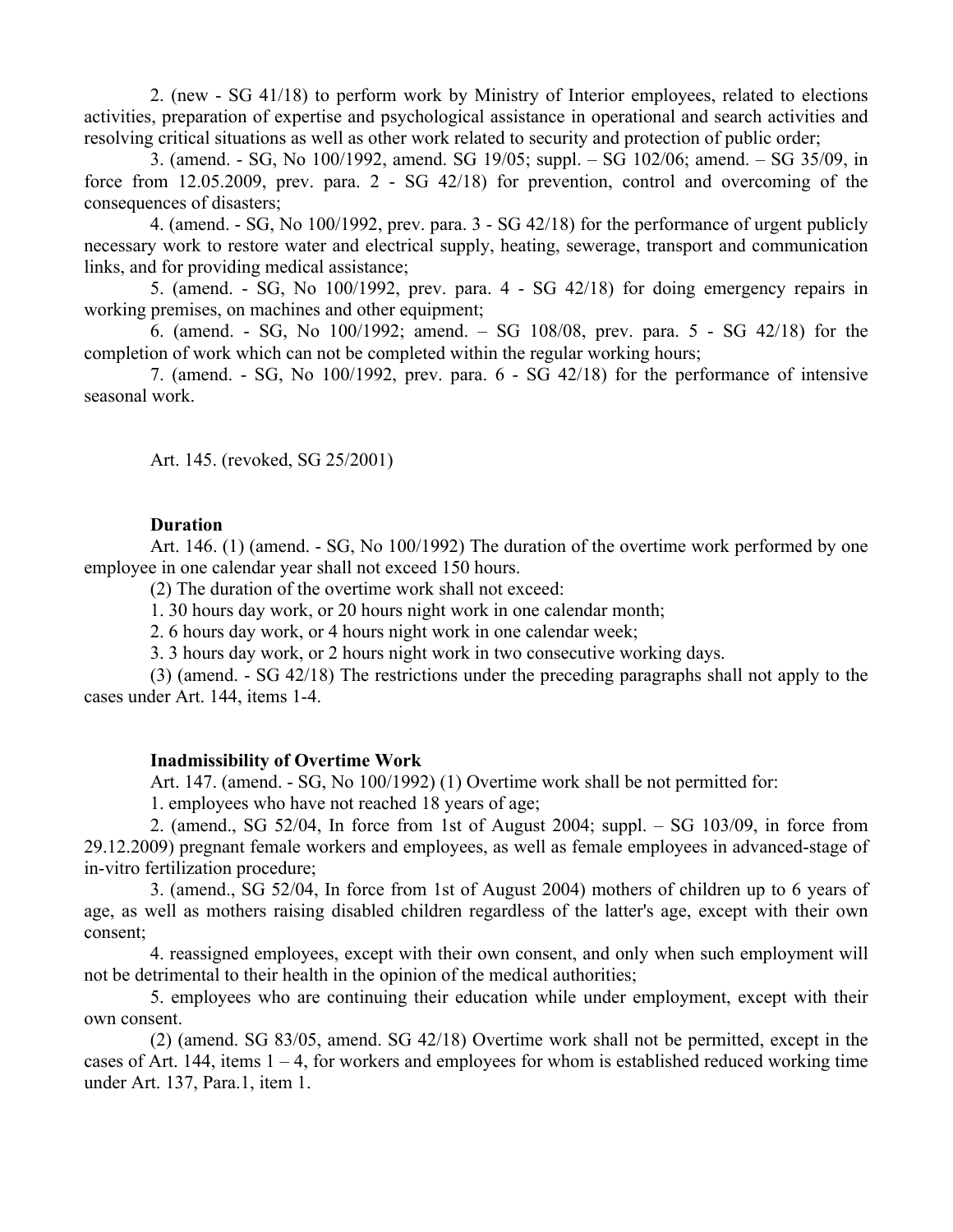### **Refusal to Work Overtime**

Art. 148. (amend. - SG, No 100/1992) The employee shall be entitled to refuse to work overtime, when the provisions of this Code, of another normative act, or of a collective contract are not observed.

### **Accounting for Overtime**

Art. 149. (amend. - SG, No 100/1992) (1) The employer shall keep a special register to account for overtime work.

(2) (amend. - SG, No 100/1992; amend. – SG 27/14) Overtime work performed during the calendar year shall be accounted for before the labour inspection by 31st of January of the next calendar year.

### **Payment of Overtime Work (amend., SG 52/04)**

Art. 150. (amend. - SG, No 100/1992; amend., SG 52/04, In force from 1st of August 2004) For overtime worked, remuneration shall be paid in an increased amount according to Art. 262.

## **Section III. REST**

#### **Rest during the Work Day**

Art. 151. (1) (amend. - SG, No 100/1992) The working hours of the employee shall be interrupted by one or several breaks. The employer shall provide the employee a rest for a meal which shall not be shorter than 30 minutes.

(2) The rest periods shall be not included in the working hours.

(3) (amend. - SG, No 100/1992; amend., SG 25/2001) In continuous production processes or in enterprises where the work is uninterrupted, the employer shall provide to the employee time for a meal during the working hours.

#### **Rest between Work Days**

Art. 152. (amend. - SG, No 100/1992) The worker or employee shall be entitled to an uninterrupted rest between work days which shall not be shorter than 12 hours.

### **Weekly Rest**

Art. 153. (1) (amend. - SG, No 100/1992) For a five-day working week the employee shall be entitled to a weekly rest of two consecutive days, one of which shall be Sunday on principle. In such cases, the worker or employee shall be ensured at least 48 hours of weekly rest at a stretch.

(2) (amend., SG 25/2001; amend., SG 52/04, In force from 1st of August 2004) For summarised calculation of working hours, the uninterrupted weekly rest shall be no less than 36 hours.

(3) (new, SG 52/04, In force from 1st of August 2004) For a change of the shifts in summarized calculation of the working hours the uninterrupted weekly rest may be of a shorter size than the rest under para 2, but not shorter than 24 hours in the cases where the actual and technical organization of the work in the enterprise so require.

(4) (new, SG 52/04, In force from 1st of August 2004) For overtime worked in the two days of the weekly rest, in daily calculation of the working time, the worker or employee shall have the right,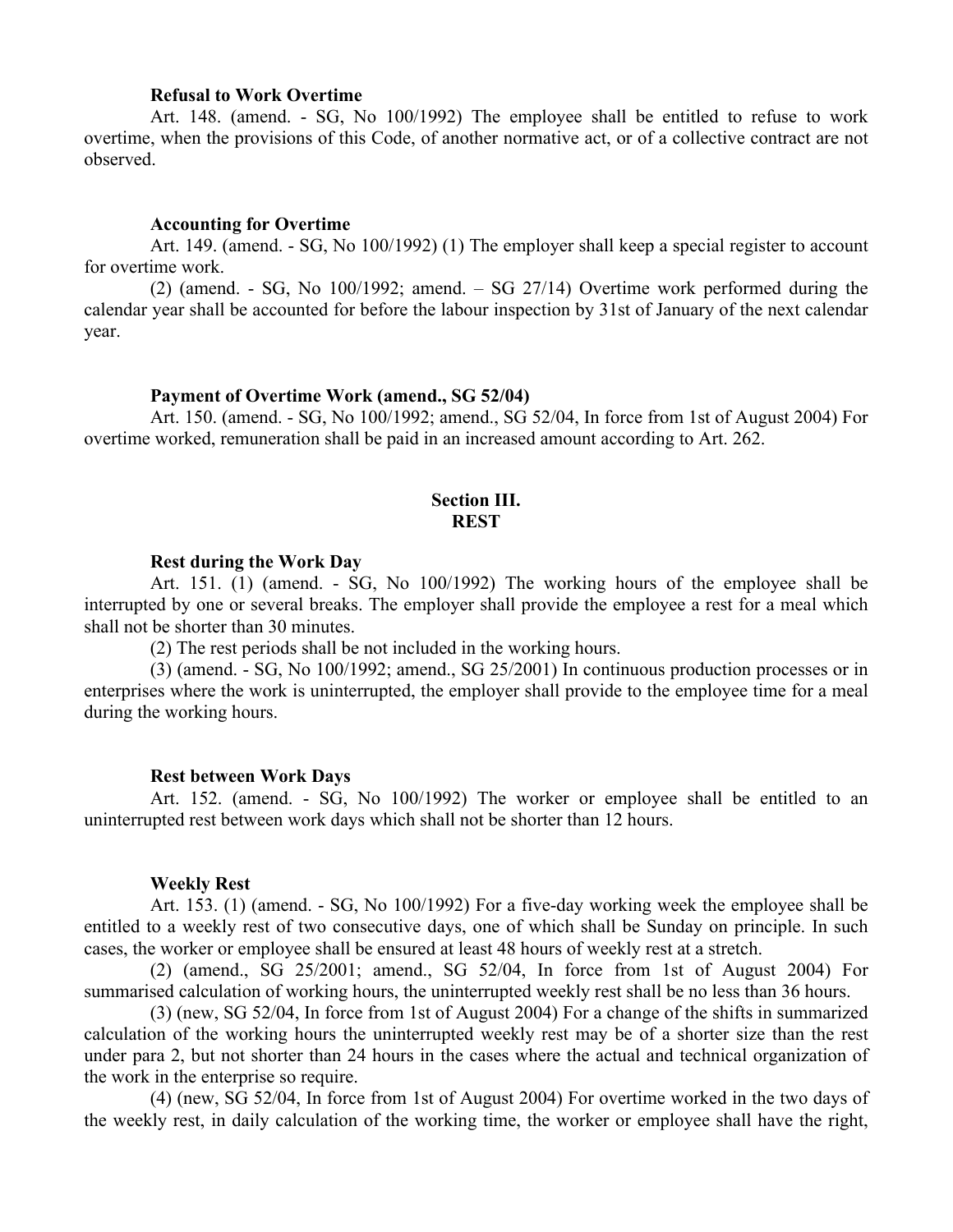besides to an increased payment of this labour, to uninterrupted rest as well during the next working week, amounting to no less than 24 hours.

## **Legal Holidays**

Art. 154. (1) (Amended - SG, Nos. 30/1990, 27 and 104 of 1991, No 88 0f 1992, No. 2/1996, 22 & suppl., No 22/1998, amend. and suppl., No 56/1998; suppl., No 108/1998; amend. – SG 15/10) The public holidays shall be:

January 1 - New Year;

March 3 - the Day of the Liberation of Bulgaria from Ottoman Domination - the National Day; May 1 - the Day of Labour and International Workers' Solidarity;

May 6 - St.George's - the Day of Valour - the Bulgarian Armed Forces Day

May 24 - the Day of Bulgarian Education and Culture and of Slavonic Letters;

September 6 - Unification Day;

September 22 - Bulgaria's Independence Day;

November 1 - the Day of the Leaders of the Bulgarian National Revival - a legal holiday for all educational establishments;

December 24 - Christmas Eve; December 25 and 26 - Christmas;

Good Friday, Holy Saturday and Easter - Sunday and Monday on which it is celebrated in the respective year.

(2) (New – SG, 105/16, in force from 01.01.2017). Where the official holidays under Para. 1, with the exception of Easter holidays coincide with Saturday and/or Sunday, the first 2 working days after them shall be non-working days.

(3) (suppl., SG 52/04, In force from 1st of August 2004; amend. – SG 15/10, former Para. 2, amend. – SG, 105/16, in force from 01.01.2017) The Council of Ministers may also declare once other days for non-working days for giving public respect to important historical, political, culctural or other especially important events, as well as for days of celebration of certain professions and days for giving gratitude.

## **Working time and rests at work of specific nature and/or labour organization**

Art. 154a. (new - SG 48/06, in force from 01.07.2006) Upon observance of the general rules for providing healthy and safe labour conditions the Council of Ministers can establish different duration of the of the daily, weekly and monthly working time, of the inter-day and inter-week rest, of the rests during the work day, of the night work for workers and employees, carrying out work of specific nature and/or labour organization.

### **Chapter eight. LEAVES**

# **Section I. TYPES OF LEAVES**

# **Regular and Extended Annual Paid Leave**

Art. 155. (amend. - SG, No 100/1992) (1) (amend., SG 52/04, In force from 1st of August 2004) Each employee shall have the right to an annual paid leave.

(2) (new, SG 52/04, In force from 1st of August 2004) In taking up office for the first time, the worker or employee may use his paid annual leave after at least 8 months of work.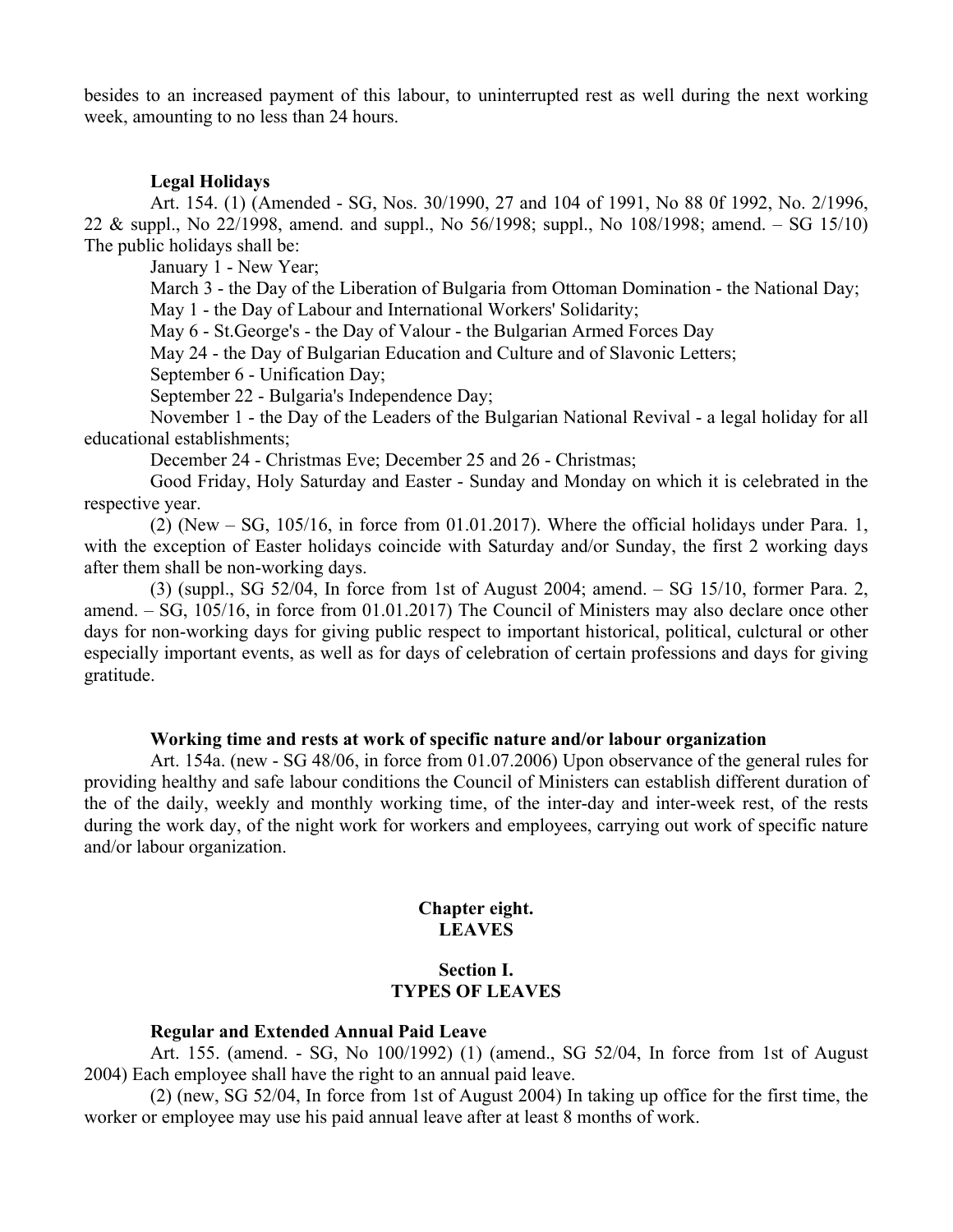(3) (new, SG 52/04, In force from 1st of August 2004) On termination of the legal terms of employment before acquiring 8 months of work, the worker or employee shall be entitled to indemnification for unused paid annual leave, calculated by the order of Art. 224, Para 1.

(4) (amend., SG 25/2001; prev. para  $2 - SG$  52/04, In force from 1st of August 2004) The duration of the regular annual paid leave shall be no less than 20 working days.

(5) (amend. - SG, No 100/1992; amend., SG 25/2001; prev. para 3 – amend., SG 52/04, In force from 1st of August 2004) Some categories of workers and employees, depending on the special nature of work, shall be entitled to an extended annual paid leave which shall include the leave under para 4. The categories of workers and employees and the minimum duration of such leave, shall be specified by the Council of Ministers.

## **Additional Annual Paid Leave**

Art. 156. (1) (amend. - SG, No 100/1992; amend., SG 52/04, In force from 1st of August 2004, prev. art. 156 – SG 83/05) Pursuant to Art. 155, Para. 2, the employee or worker shall be entitled to an additional annual paid leave:

1. (amend. SG 83/05) for work under specific conditions and risks for the life and the health which cannot be removed, restricted or reduced, regardless of the undertaken measures – not less than 5 working days;

2. for work on open-ended working hours - not less than 5 working days.

(2) (new – SG 83/05) The kinds of works, for which additional paid annual leave is established, shall be determined with ordinance of the Council of Ministers.

## **Negotiation of Longer Duration of the Leaves**

Art. 156a. (New, SG, No 100/1992) Longer duration of the leaves under Art. 155 and 156 may be agreed upon in a collective contract, as well as between the parties to the employment relationship.

## **Leave for the Performance of Civic, Public and Other Duties (amend., SG 52/04)**

Art. 157. (1) (amend. - SG, No 100/1992) The employer shall be obliged to release the employee from work in the following cases:

1. to be married - for 2 working days;

2. for blood donation - on the day of the medical check-up and donation, and one additional day;

3. (amend., SG 25/2001) in the event of the death of a parent, a child, a spouse, a brother, a sister, a parent of the spouse or other relatives in direct lineage - for 2 working days;

4. (amend., SG 25/2001) in case the employee has been called to appear in court or other bodies as a party, a witness or an expert;

5. (amend. - SG, No 100/1992) to attend sittings as a member of a representative state body;

5a. (new – SG 57/06, in force from the date of entry into action of the Treaty on the Accession of the Republic of Bulgaria to the European Union) for participation in sessions of a specialized authority for negotiations, European workers` council or representation body in European trade or cooperative company.

6. (deleted previous 7 - amend., SG, No 100/1992) in case the employer has given notice of termination of the employment relationship - for 1 hour each day for the period of the notice. This right shall not be exercised by an employee working for 7 or less hours.

7. (new – SG 19/05; amend. – SG 102/06) for the time of training and participation in the voluntary formations for protection in case of disasters.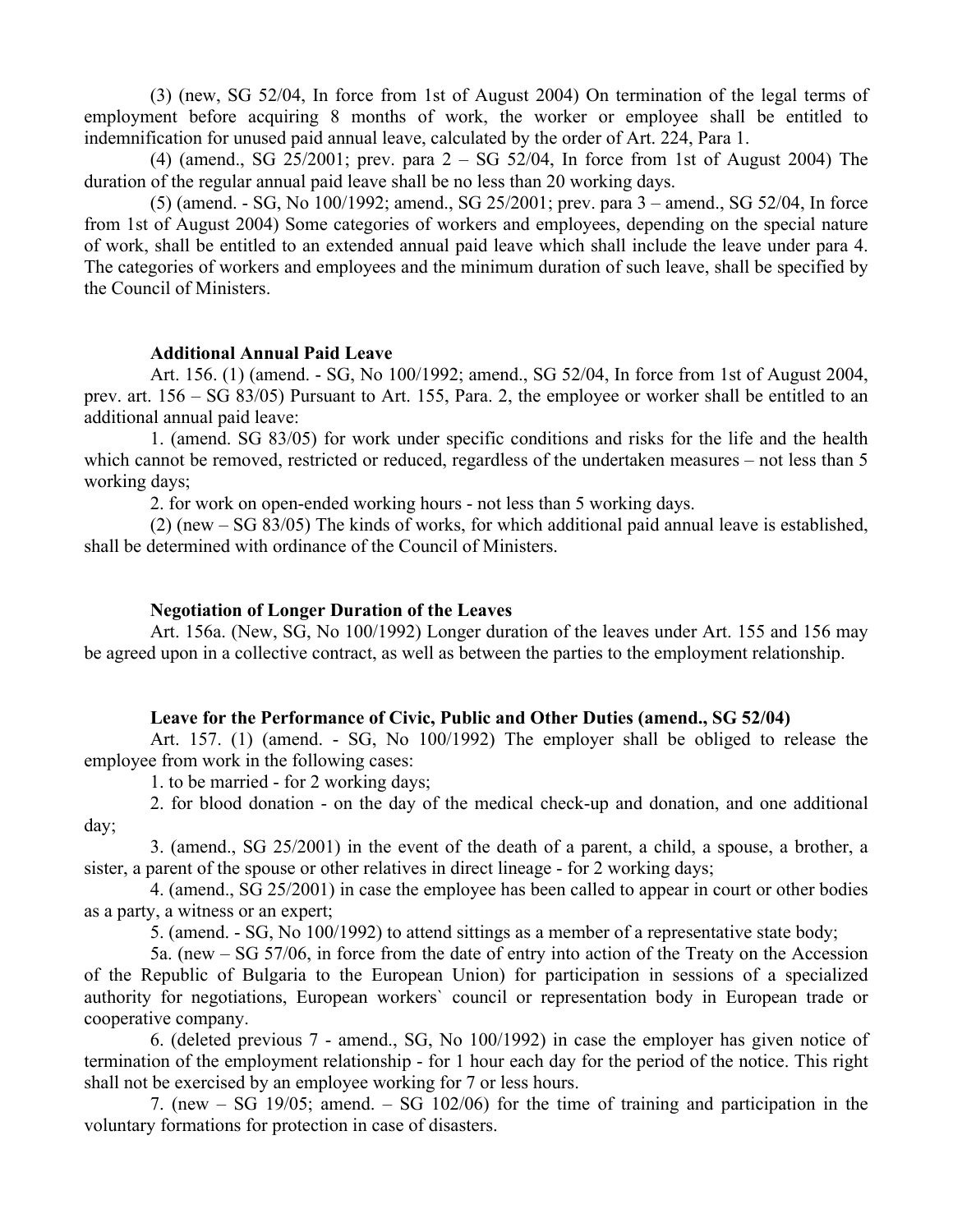(2) (new, SG 52/04, In force from 1st of August 2004; suppl. – SG 103/09, in force from 29.12.2009) The employer shall be obliged to release from work a pregnant worker as well as a female employee in advanced-stage of in-vitro fertilization procedure for medical examinations where it is necessary to have them during office hours. For this time the pregnant worker or female employee in advanced-stage of in-vitro fertilization procedure shall receive from the employer remuneration in the size under Art. 177.

(3) (Amend. No SG, No 100/1992, No 133/1998; amend., SG 25/2001; prev. para 2 – SG 52/04, In force from 1st of August 2004) For the period of the leave under Para. 1, remuneration shall be paid to the worker or employee as follows:

1. under item 1 - 3 - according to the provided in the collective employment contract or upon agreement between the worker or employee and the employer;

2. (amend. – SG 57/06, in force from the date of entry into action of the Treaty on the Accession of the Republic of Bulgaria to the European Union) under items 5a and 6 - by the employer, in the amount under Art. 177;

3. in the remaining cases - according to the provided by the special laws.

# **Leave During Active Service in the Volunteer Reserve (amend., SG 25/2001; amend. – SG 20/12, in force from 10.06.2012)**

Art. 158. (amend. - SG 20/12, in force from 10.06.2012) (1) An employee or worker called up for active service in the volunteer reserve shall be deemed to be on official leave for the duration of the event/service, including the days of travelling.

(2) Should the active service in the volunteer reserve last for 15 days or more, the worker or employee shall be entitled to two calendar days of unpaid leave before departure, and two more days following his return.

(3) For the duration of the leave under Para. 2, the worker or employee shall be paid a remuneration for the account of the budget of the Ministry of Defence.

# **Leave of Trade Union Functionaries**

Art. 159. (amend. - SG, No 100/1992) (1) For the performance of trade union activities, the unpaid members of national, sectional, and regional leaderships of trade union organisations, as well as the unpaid chairmen of the trade union leaderships in the enterprises shall be entitled to a paid leave of duration specified by the collective contracts, but not shorter than 25 hours for one calendar year.

(2) The leave under the preceding paragraph shall be paid pursuant to Art. 177, and is not to be compensated with cash.

(3) The trade union functionary shall choose when to use the leave under Para. 1 and shall notify the employer in a timely manner. The time and duration of the leave used shall be accounted for in a special register with the employer.

(4) The leave under Para. 1 shall not be postponed for the following calendar year.

## **Unpaid Leave**

Art. 160. (amend. - SG 100/1992) (1) Upon the request of the worker or employee, the employer may permit him an unpaid leave, regardless of the fact whether he has used his annual paid leave or not, and irrespective of his length of service.

(2) (new – SG 43/08) Employers shall be obliged to allow workers or employees one-time unpaid leave of up to one year, that is if they are in legal terms of employment with a European Union institution, apart from the cases referred to in Art. 120a, with the United Nations, the Organisation for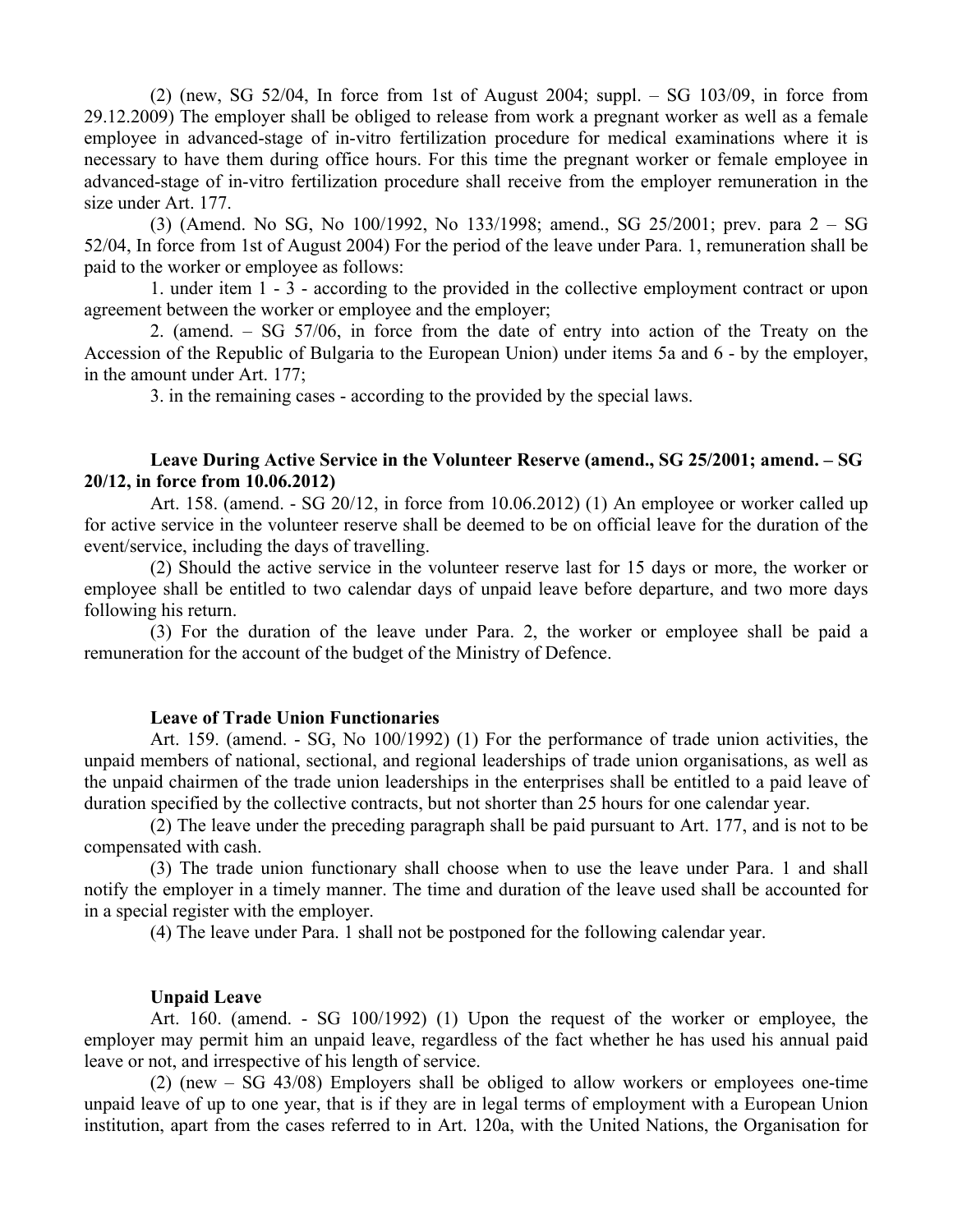Security and Cooperation in Europe, the North Atlantic Treaty Organisation or with other international governmental organizations.

(3) (prev. text of para  $2 - SG$  43/08) The unpaid leave of up to 30 working days for one calendar year shall be included in the length of service, and that of over 30 working days shall be recognised only if it is so provided in this Code, another law, or an act of the Council of Ministers.

### **Official and Creative Leaves**

Art. 161. (amend. - SG, No 100/1992;) (1) (amend., SG 25/2001) The worker or employee may be permitted a paid or unpaid official or creative leave under conditions and by an order established by the collective employment contract or by an agreement between the parties to the legal terms of employment.

(2) (new – SG, 54/2015, in force from 17.7.2015) The time of non-paid official or creative leave under Para. 1 shall be considered as legal term of employment

(3) (New, SG, No 100/1992, former Para. 2, - SG, 54/2015, in force from 17.7.2015) In the absence of another provision in the collective contract, the paid elected trade union functionaries shall be deemed to be on an unpaid leave for the period in which they hold the respective trade union position.

(4) (new – SG 57/06, in force from the date of entry into action of the Treaty on the Accession of the Republic of Bulgaria to the European Union, former Para. 3 – SGm 54/2015, in force from 17.7.2015) Any worker or employee, who is a member of a representation body in a European trade or cooperative company, shall have the right to a leave for studies, necessary for implementation of his functions. The duration of the leave and the remuneration, which is due during its using, shall be negotiated in a collective contract or in an agreement between the parties to the employment relationship.

### **Leave in Case of Temporary Disability**

Art. 162. (1) (amend. - SG, No 100/1992; suppl., SG 52/04, In force from 1st of August 2004) The worker or employee shall be entitled to a leave in case of temporary disability resulting from a general disease or an occupational disease, occupational injury, for sanatorium treatment or for urgent medical examinations or tests, quarantine, suspension from work prescribed by the medical authorities, for taking care of an ill or quarantined member of the family, for urgent need to accompany an ill member of the family to a medical check-up, test or treatment, and for taking care of a healthy child dismissed from a child-care facility because of quarantine imposed on that facility or on the child.

(2) The leave under the preceding paragraph shall be permitted by the medical authorities.

(3) (amend. - SG, No 100/1992) For the duration of the leave in case of temporary disability, the employee shall be paid a cash compensation within periods specified by a separate law.

#### **Leave due to pregnancy and childbirth (Title amend. - SG 30/18, in force since 01.07.2018)**

Art. 163. (1) (amend. - SG, No 100/1992, SG 110/99; amend., SG 52/04, In force from 1st of August 2004; amend. SG 68/06, in force from 01.01.2007; amend. – SG 109/08, in force from 02.01.2009) Female workers or employees shall be entitled to a leave for pregnancy and childbirth amounting to 410 days for each child, of which 45 days are to be obligatorily used before the childbirth.

(2) (revoked, SG 25/2001)

(3) Should the medical authorities err in predicting the date of childbirth and it occurs before the expiry of the 45 days from the beginning of the leave, the remainder of these 45 days shall be used after the childbirth.

(4) In case of still-birth, of infant death, or if the child is given up to a child-care establishment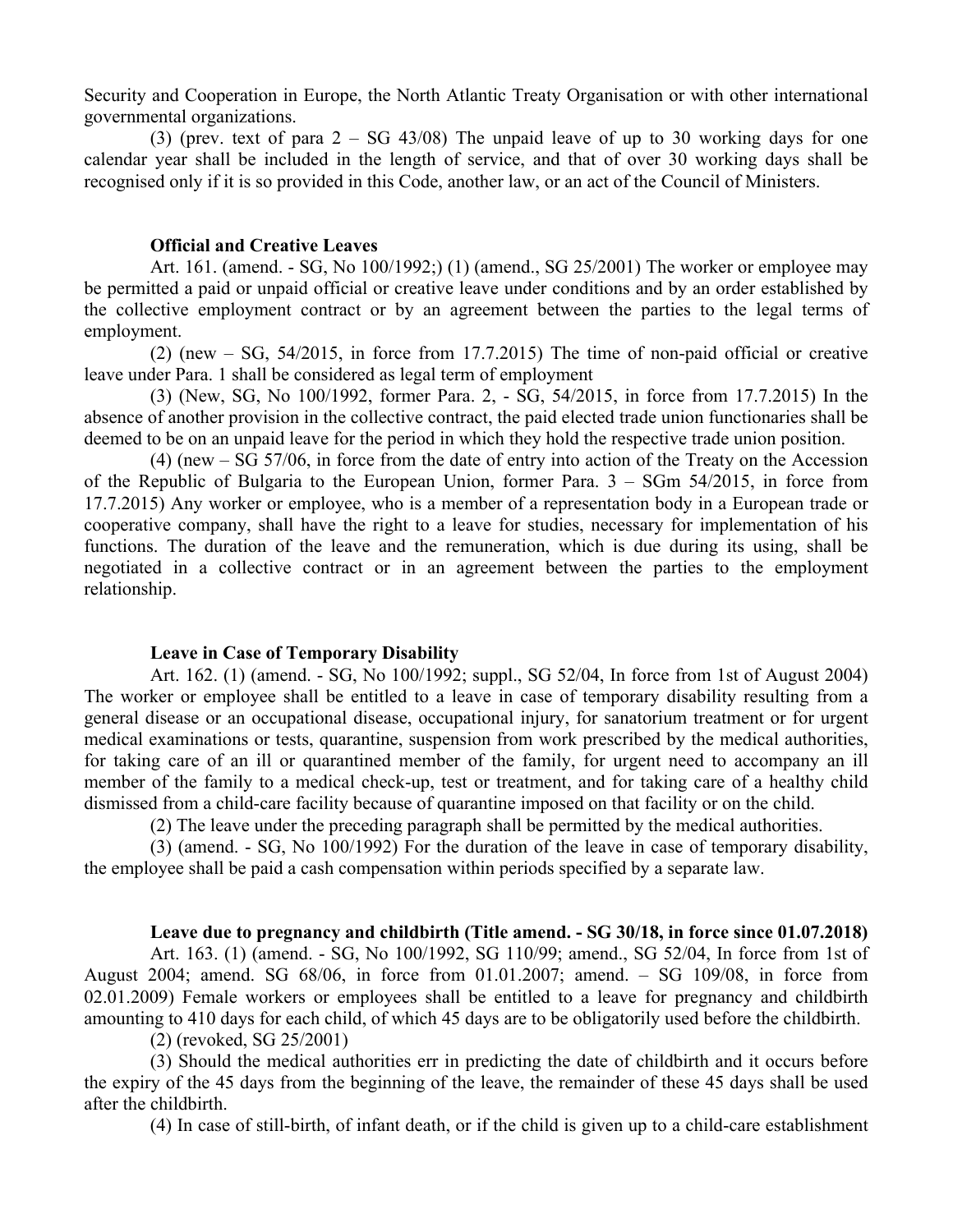in the entire care of the State, or for adoption, the mother shall be entitled to a leave of 42 days after the date of childbirth. The medical authorities may extend this period in the event they find the mother's ability to work has not been fully restored after the childbirth, up to her complete recovery. Up to the expiry of the term under Para. 1, such a leave shall be paid as a leave for pregnancy and birth.

(5) In case the child is given up for adoption, is placed in a child-care establishment in the entire care of the State, or dies after the 42-nd day from the birth, the leave under para 1 shall be terminated on the following day. In these cases, if the mother's ability to work has not been restored after the childbirth, clauses 2 and 3 of the preceding paragraph shall apply.

(6) (amend. - SG, No 100/1992; amend. - SG 48/06, in force from 01.07.2006, repealed - SG 30/18, in force from 01.07.2018)

(7) (new – SG 98/16, in force from 01.06. 2017, amend. - SG 30/18, in force from 01.07.2018) A female worker or employee, with whom a child is accommodated under Art. 26 of the Child Protection Act, shall be entitled to a leave under Para. 1 in the amount equal to the difference between the child's age on the day when it was accommodated until the expiration of the period of the leave due for childbirth. This leave cannot be used simultaneously with the leave under Para. 1.

(8) (new - SG 108/08, in force from 01.01.2009; prev. para 7 - SG 98/16, in force from 01.06. 2017) When the mother and the father are married or live in the same household, the father shall be entitled to 15-day leave for birth of a child as from the date of discharging the child from the medical establishment.

(9) (new - SG 98/16, in force from 01.06. 2017, repealed - SG 30/18, in force from 01.07.2018)

(10) (new - SG 108/08, in force from 01.01.2009; amend. - SG 109/08, in force from 02.01.2009; prev. para 8, suppl. - SG 98/16, in force from 01.06. 2017, amend. - SG 30/18, in force from 01.07.2018) With the consent of the mother, after the child has reached the age of 6 months, the father may use the remaining leave until 410 days instead of her. When the father is unknown, one of the mother's parents can use the leave. When the father is deceased, the leave can be used by one of one of the mother's parents or the father's parents.

(11) (new – SG 98/16, in force from 01.06. 2017, repealed - SG 30/18, in force from 01.07.2018)

(12) (new – SG 98/16, in force from 01.06. 2017) When the child is accommodated under Art. 26 of the Child Protection Act with spouses, with the consent of the female worker or employee, after the child has reached the age of 6 months, her husband may use the remaining leave until 410 days instead of her.

(13) (new - SG 108/08, in force from 01.01.2009; prev. para 9, amend. - SG 98/16, in force from 01.06. 2017, amend. - SG 30/18, in force from 01.07.2018) For the time the leave is used under Para 10 or 12, the leave of the mother or female employee, in whose family a child is accommodated under Art. 26 of the Child Protection Act, shall be interrupted.

(14) (amend. - SG, No 100/1992; prev. text of Para 07, amend. - SG 108/08; suppl. - SG 15/10; suppl. - SG 15/10; prev. para 10, amend. - SG 98/16, in force from 01.06. 2017, amend. - SG 30/18, in force from 01.07.2018) For the time of the leave under Para 1 - 12, the persons shall be paid pecuniary compensation under conditions and in amounts determined in another law. The time during which the leave is used shall be considered as length of service. The period during which the leave is used shall be considered as length of service.

(15) (new – SG 98/16, in force from 01.06. 2017, amend. - SG 30/18, in force from 01.07.2018) In cases when the leave under Para. 1 is not used, or the person under Para. 10 who uses such leave interrupts it, the mother, if she is working under an employment relationship, shall be paid a cash compensation by the State Public Insurance.

(16) (New - SG 68/06, in force from 01.01.2007, previous Para. 8 - SG 108/08, previous Para.11 - SG 98/16, in force from 01.06.2017, amend. - SG 30/18, in force from 01.07.2018) The order and the way of using the leave under Para. 1, 7, 8, 10 and 12 shall be determined by an ordinance of the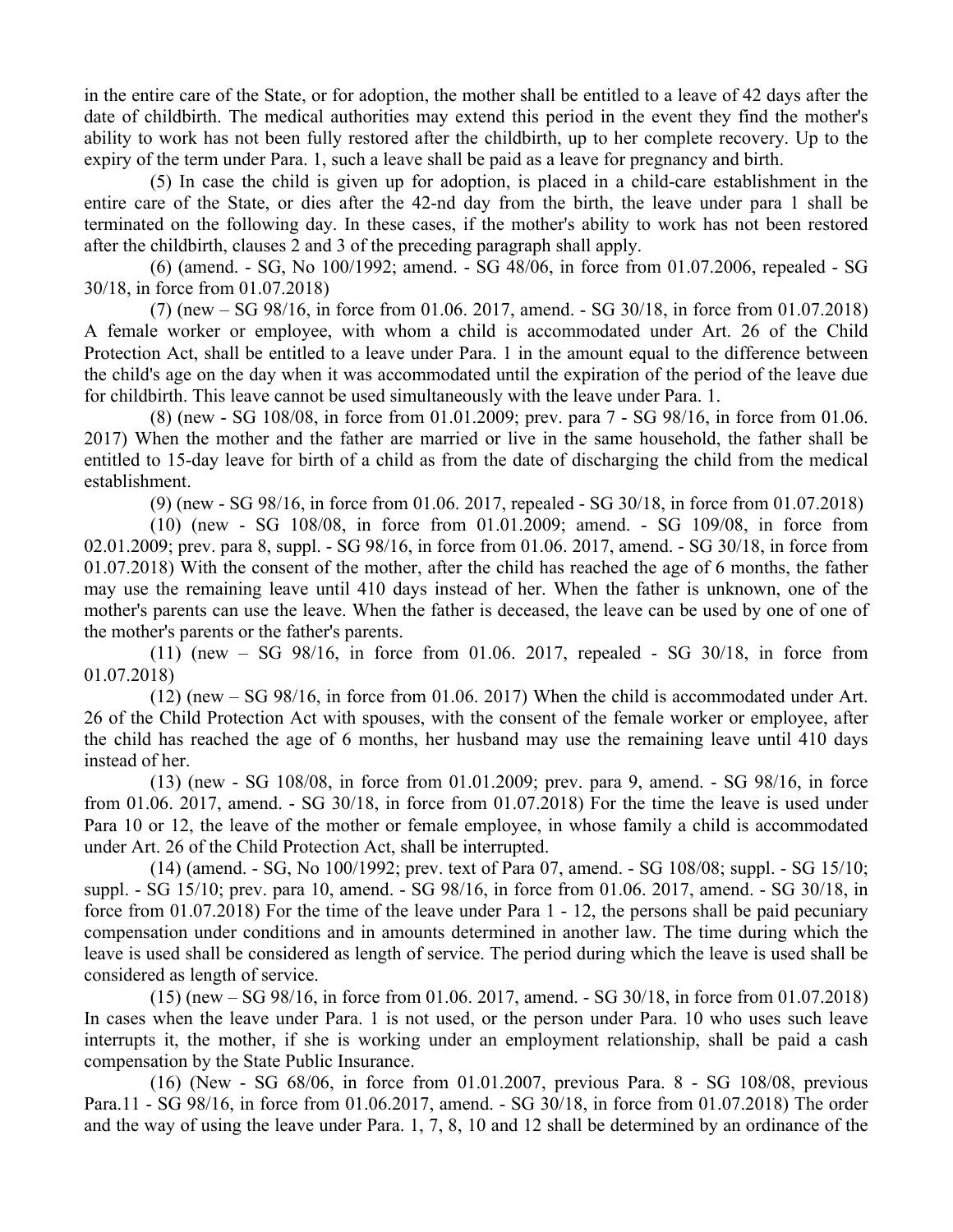Council of Ministers.

# **Paid Leave for Raising a Young Child up to 2 years of age (amend., SG 25/2001)**

Art. 164. (1) (amend. – SG, 54/2015, in force from 17/7/2015) After the use of leave for pregnancy, childbirth or adoption has been used, in case the child is not placed in a child-care establishment, the female worker or employee shall be entitled to an additional leave for raising a child until it reaches 2 years of age.

(2) (revoked, SG 25/2001)

(3) (amend., SG 25/2001) With the consent of the mother (adoptive mother), the leave under Para. 1 shall be granted to the father (adoptive father) or to one of their parents in case they work under an employment relationship.

(4) (amend. - SG, No 100/1992) For the time of the leave under the preceding paragraphs, the mother (adoptive mother) or the person who has taken over the raising of the child shall be paid a cash indemnity under terms and in amounts specified by a separate law. The time of the leave shall be recognized as length of service.

(5) (amend., SG 25/2001, SG 1/2002) In case the leave under Para. 1 is not used, or the person using such leave terminates its use, the mother (adoptive mother), if she is working under an employment relationship, shall be paid a cash compensation by the State Public Insurance.

# **Leave for Raising a Child Accommodated with Friends and Relatives or Foster Family (new, SG 52/04)**

Art. 164a. (new, SG 52/04, In force from 1st of August 2004) (1) Right to leave for raising a child until reaching 2 years of age shall have the persons, with whom a child is accommodated by the order of Art. 26 of the Child Protection Act.

(2) When the child is accommodated with spouses, the leave shall be used only by one of them.

(3) During the leave under Para. 1 and 2, cash indemnification shall be paid in terms and in sizes determined by an individual law. The leave shall be considered as length of service.

(4) (Suppl. - SG 30/18, in force since 01.07.2018) The leave under Para. 1 and 2 may not be used simultaneously with a leave under Art. 164 and Art. 164b.

# **Leave for adoption of a child up to 5 years of age (Amend. - SG 30/18, in force from 01.07.2018)**

Art. 164b. (New - SG 104/13, in force from 01.01.2014, amend. - SG 30/18, in force from 01.07.2018) (1) Any female worker or employee, who has adopted a child up to the age of 5, shall be entitled to take leave for a period of 365 days from the day the child was handed over for adoption, but not later than the child reaching 5 years of age.

(2) When the child is adopted by spouses, the leave under Para. 1, with the consent of the adoptive mother, may be used instead by the adoptive father after the expiration of 6 months from the date of handing over of the child for adoption, but no later than the child reaching the age of 5, where he is working under employment relationship. When the adoptive father has died, the leave may be used by one of the parents of the adoptive mother or of the adoptive father when working under employment relationship.

(3) With the consent of the female worker or employee who has adopted a child on her own, after expiration of the 6 months from the day the child is handed over for adoption, one of her parents may use the leave under Para. 1 when working under employment relationship.

(4) For the period during which the leave under Para. 2 or 3 is used, the leave of the adoptive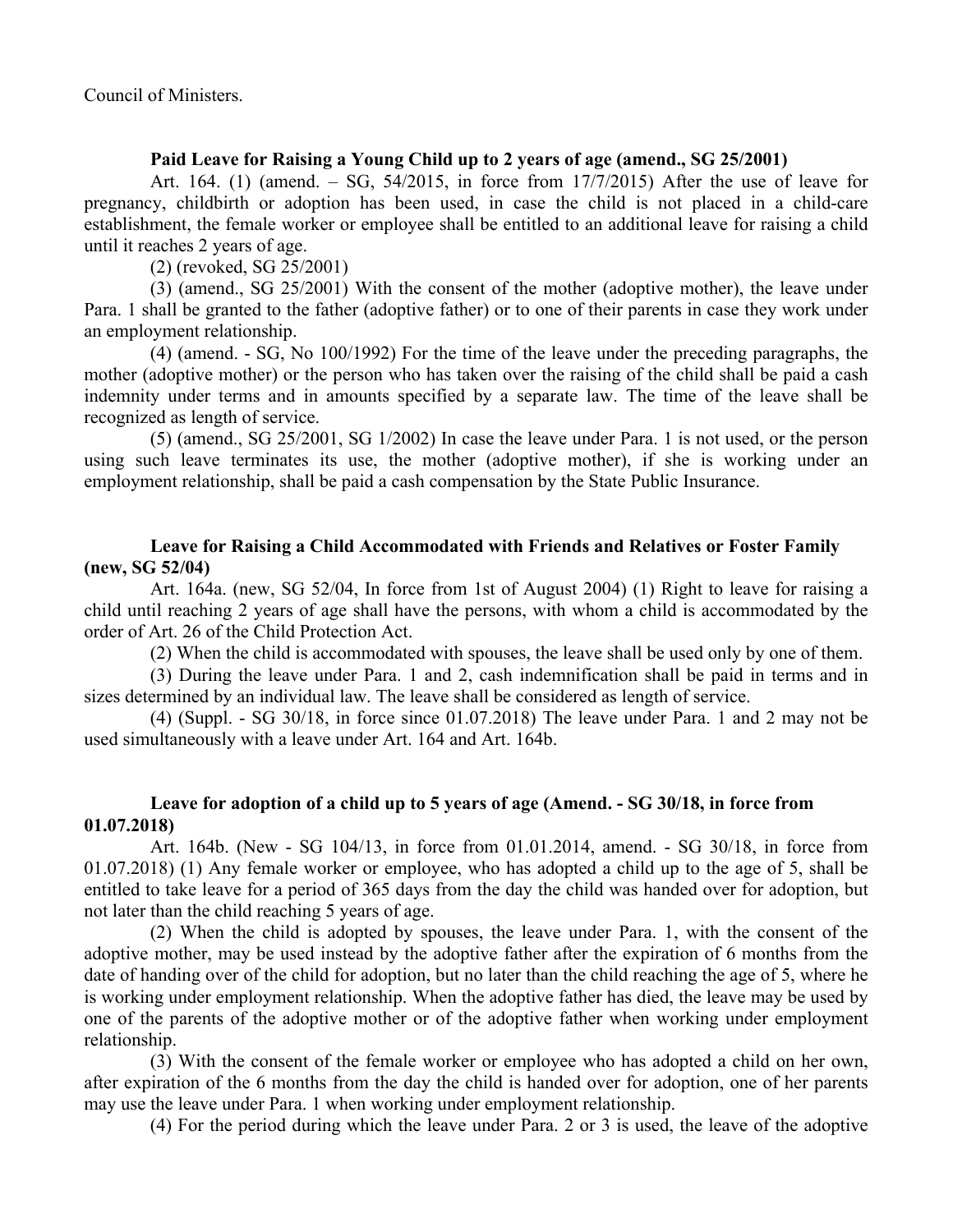mother shall be interrupted.

(5) Entitled to go on leave under the conditions and in the periods under Para. 1 shall also be the male worker or employee in the event where he has adopted the child on his own. Following his consent, after the expiration of 6 months from the day of handing over the child for adoption, one of his parents may use the leave under Para. 1 when working under employment relationship.

(6) In the cases where the leave under Para. 1 or 5 is not used, or the person who uses such leave discontinues its use, the adoptive mother or the adoptive father, when working under employment relationship, shall be paid a pecuniary compensation by the state public insurance.

(7) After using the leave under Para. 1, 2, 3 and 5, where the child has not reached the age of 2 and is not placed in a child care facility, the adoptive mother, the adoptive father or the person who has taken up the child shall be entitled to additional parental leave until the child has reached the age of 2 years of age under Art. 164.

(8) When the adoptive mother and the adoptive father are married, the adoptive father shall be entitled to a 15-day leave for the adoption of a child up to the age of 5, from the day the child is handed over for adoption, but no later than it reaching the age of 5.

(9) The leave under Para. 1, 2, 3, 5 and 8 shall not be used in the event of death of the child, upon termination of the adoption, and when the child attends a kindergarten, including a nursery or an educational establishment.

(10) The leave under Para. 1, 2, 3, 5 and 8 may not be used simultaneously with the leave under Art. 163, 164 and 164a.

(11) During the leave under Para. 1, 2, 3, 5 and 8, the persons shall be paid cash compensation under the conditions and in the amounts determined in a separate act. The time taken by the leave shall be recognized as length of service.

(12) The order and the way of using the leave under Para. 1, 2, 3, 5 and 8 shall be established in an ordinance by the Council of Ministers.

# **Unpaid Leave for Raising a Young Child up to 2 years of age (amend., SG 25/2001; amend., SG 52/04)**

Art. 165. (repealed – SG, 54/2015, in force from 17.7.2015)

# **Leave for Breast-feeding and Feeding a Young Child**

Art. 166. (1) (amend. - SG, No 100/1992) Any female worker or employee who breast-feeds her child shall be entitled to a paid leave for breast-feeding until the child reaches 8 months of age - 1 hour twice a day or, with her consent - 2 hours together. For a female employee who works at reduced working hours of 7 hours a day or less, this leave shall be 1 hour a day. After the child reaches 8 months, this leave shall be 1 hour a day and shall be granted to the employee only in case the medical authorities find that it is necessary for her to continue breast-feeding the child.

(2) (amend. - SG, No 100/1992) In case the female worker or employee has twins or a prematurely born child, the duration of the leave under the preceding paragraph shall be 3 hours a day until the child reaches 8 months, and 2 hours a day after the child reaches 8 months, as long as the medical authorities find that breast-feeding should continue. In such cases, in the event that the female employee works at reduced working hours - 7 or less, the initial duration of the leave for breast-feeding the child shall be 2 hours, and after the child reaches 8 months - 1 hour a day. The leave under this paragraph shall be used twice daily, and with the consent of the employee it can be used once daily.

(3) A leave under the terms and for the duration specified under this Article shall be also granted to the adoptive mother and to the step-mother.

(4) (amend. - SG, No 100/1992) The leave under the preceding paragraphs shall be paid by the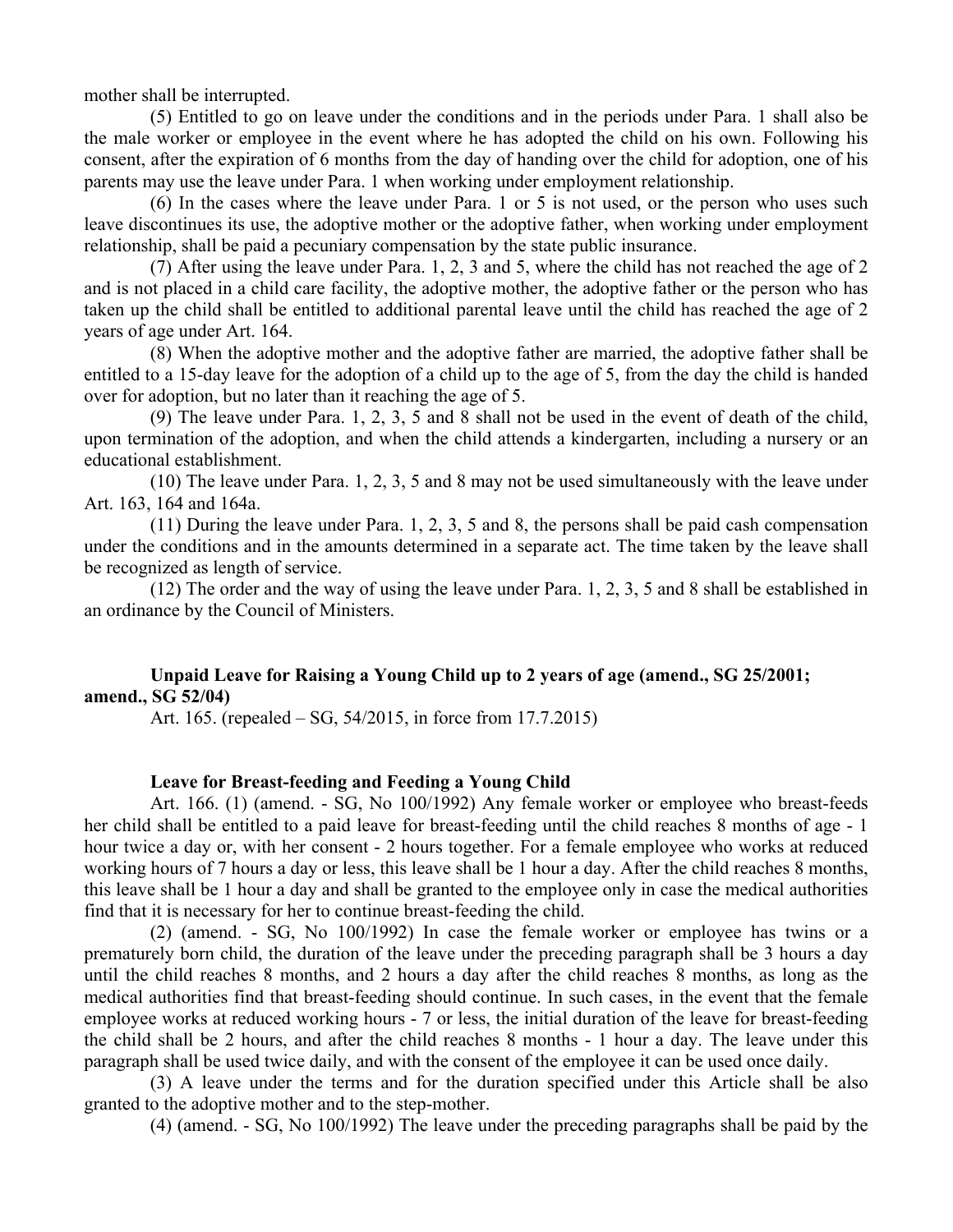employer.

# **Leave In Case of Death or Severe Illness of a Parent or adoptive parent (Title amend. - SG 30/18, in force from 01.07.2018)**

Art. 167. (1) (amend., SG 52/04, In force from 1st of August 2004; suppl. SG 98/16, in force from 01.06. 2017, amend. - SG 30/18, in force from 01.07.2018) Should the mother of a child under the age of 2, or the adoptive mother of a child up to 5 years old, die or become severely ill, with resulting inability to take care of the child, the balance of the leaves for childbirth, adoption, and raising a child may be used by the father (adoptive father). With his consent, these leaves may be used by either of his parents, or by either of the parents of the deceased or severely ill mother (adoptive mother), should the said person work under an employment relationship.

(2) (new - SG 98/16, in force from 01.06.2017, amend. - SG 30/18, in force from 01.07.2018) Should the mother of a child under the age of 2, or the adoptive mother of a child up to 5 years old, become severely ill, with resulting inability to take care of the child, and the father (adoptive father) has died, the balance of the leaves for childbirth, adoption, and raising a child may be used by one of the parents of the mother (adoptive mother) or of the father (adoptive father) when they are working under an employment relationship.

(3) (new - SG 98/16, in force from 01.06. 2017, amend. - SG 30/18, in force from 01.07.2018) Should the mother of a child under the age of 2, or the adoptive mother of a child from 2 to 5 years old, die or become severely ill, resulting in inability to take care of the child, and the father is unknown, the balance of the leaves for childbirth and raising a child may be used by one of her parents, if she works under an employment relationship.

(4) (new - SG 98/16, in force from 01.06. 2017, amend. - SG 30/18, in force from 01.07.2018) Where the person who has adopted on their own a child up to 5 years of age dies or becomes severely ill, resulting in inability to take care of the child, the balance of the leaves for adoption or raising a child up to the age of 2 may be used by one of their parents who works under an employment relationship.

(5) (amend., SG 52/04, In force from 1st of August 2004; prev. para 2 - SG 98/16, in force from 01.06. 2017, amend. - SG 30/18, in force from 01.07.2018) Should both parents of a child under the age of 2, or both the adoptive parents of a child up to the age of 5 die, and the child is not placed in a childcare facility, including a crиche or educational establishment, or in a state-run childcare facility, the corresponding part of the leave under Para. 1, 2, 3 and 4 shall be used by the guardian of the child and, with guardian's consent, by one of the parents of the mother or the father of the child, respectively, of the adoptive parents, when working under an employment relationship.

# **Unpaid Leave for raising a Child up to 8 Years of Age (new, SG 52/04)**

Art. 167a. (new, SG 52/04, In force from 1st of August 2004) (1) (suppl. – SG 7/12, amend. – SG, 54/2015, in force from 17.7.2015, suppl. - SG 30/18, in force from 01.07.2018) After using the leaves under Art. 164, Para. 1 and Art. 164b, Para. 1, 2, 3 and 5, each of the parents (adoptive parents), if they work under legal terms of employment and the child has not been placed in an establishment at full state support, shall have the right, on request, to use unpaid leave amounting to 6 months for raising a child until accomplishment of 8 years of age. Each of the parents (adoptive parents) may use up to 5 months of the leave of the other parent (adoptive parent), if the latter has given his/her consent thereto.

(2) (amend. - SG 98/16, in force from 01.06. 2017) In the cases of Art. 167, Para. 5 the guardian shall have the right to a leave under Para. 1 amounting to 12 months. With his consent a leave of up to 12 months or the remainder of the unused leave up to this size may be used by one of the parents of the mother or the father of the child.

(3) Where, upon the child reaching 2 years of age, both parents die, and they have not used a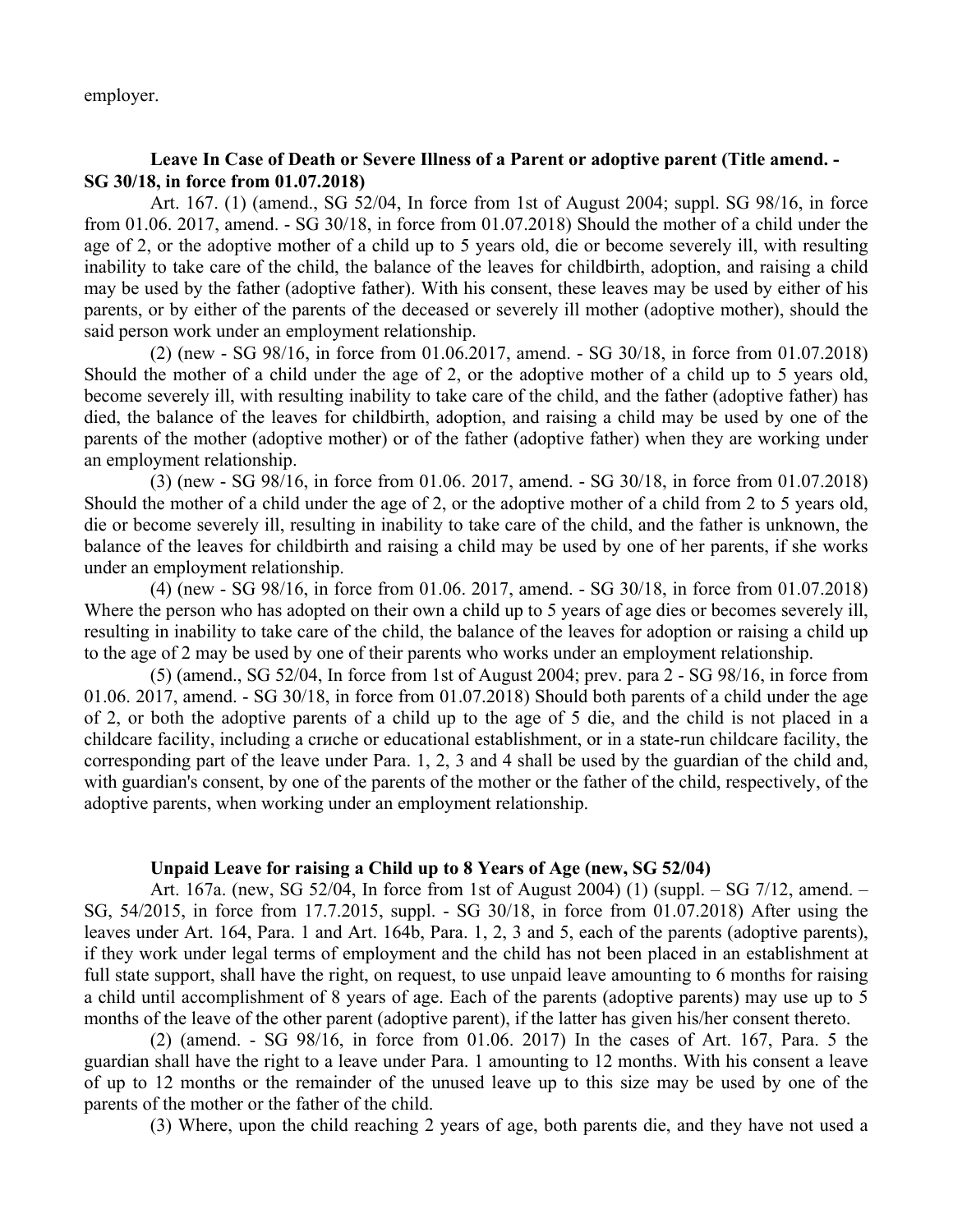leave under Para. 1, the guardian shall be entitled to such a leave, amounting to 12 months, and where the parents have used a part of the leave – to the remainder of the unused leave up to this size. With the consent of the guardian this leave may be used by one of the parents of the mother or of the father of the child.

(4) Any parent (adoptive parent) who alone raises the child shall be entitled to a leave under Para. 1 amounting to 12 months in the cases where:

1. he is not married to the other parent and does not live with him in one household;

2. the other parent has been deprived of parental rights by an enacted decision of the court;

3. the other parent is deceased.

(5) In the cases of Para. 4, item 1 and 2 the other parent shall not have the right to a leave under Para. 1.

(6) The leave under Para. 1 may be used one time or in parts. When it is used in parts its duration may not be less than 5 working days.

(7) The person wishing to use a leave under para 1 must inform about that his employer at least 10 working days in advance.

(8) The time during which the leave under Para. 1 is used shall be recognized as length of service.

(9) The order and the way of using the leave under Para.  $1 - 8$  shall be settled by an ordinance of the Council of Ministers.

## **Rights of workers or employees who return to work from leave**

Art. 167b. (new – SG 7/12) (1) Upon return to work after expiry of a leave under Art. 163-167a or interruption of taking such, the worker or employee may request from the employer changes to their working hours and/or patterns for a set period of time or other amendments in the employment relationship to facilitate his return to work.

(2) In order to promote better reconciliation as regards to employment and family obligations of workers and employees, the employer shall take into consideration the requests under Para. 1, where possible at the enterprise.

(3) The worker or employee and the employer may also agree to amend the employment relationship under Art. 119 during the use of leave under Art. 163-167a.

## **Additional Leave for Two and More Surviving Children**

Art. 168. (amend. - SG, No 100/1992) (1) (amend., SG 25/2001) If stipulated by a collective employment contract, any female worker or employee with 2 surviving children under the age of 18 shall be entitled to 2 working days, and any worker or employee with 3 or more surviving children under the age of 18 - to 4 working days paid leave for each calendar year. This leave shall be used when the employee wishes, and it shall not be compensated in cash, except in case of a termination of the employment relationship.

(2) The female employee shall be entitled to use the leave under the preceding paragraph, including for the calendar year in which one or all the children reach 18 years of age.

(3) (revoked, SG 25/2001)

(4) The use of leave under this Article may be postponed pursuant to Art. 176.

## **Paid Leave for Studies**

Art. 169. (amend. - SG, No 100/1992) (1) (amend., SG 25/2001) Any worker or employee studying at secondary school or higher education institution while remaining in employment, with the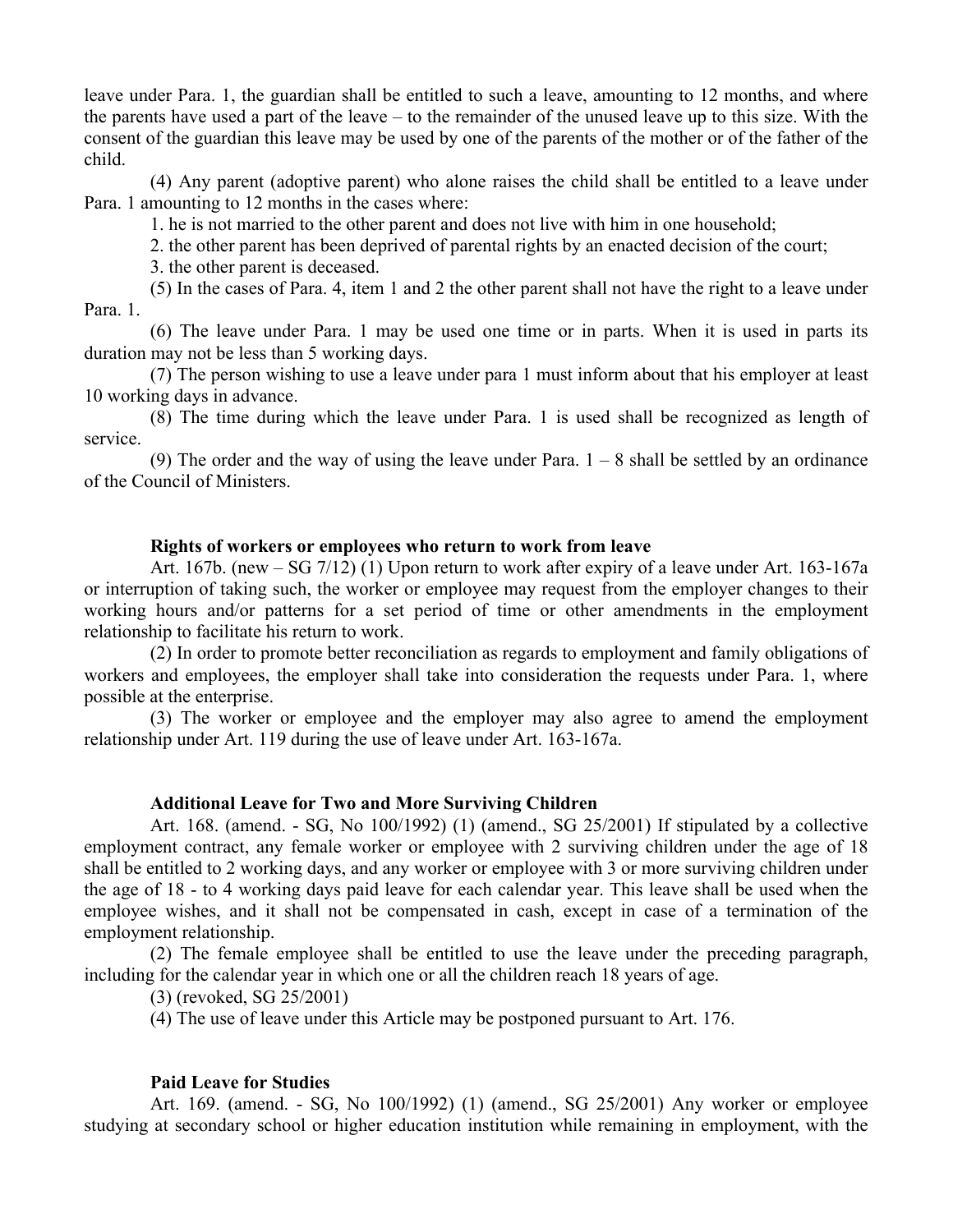consent of the employer, shall be entitled to a paid leave of 25 working days for each academic year.

(2) (amend. - SG, No 100/1992; amend., SG 25/2001) The leave under Para. 1 shall be used regardless of all other types of leave. It may be used in whole or in part, and shall not be granted to a worker or employee who is to repeat a school year for no valid reason.

(3) (amend. - SG, No 100/1992) The students under Para. 1 shall also be entitled to a one-time additional leave of 30 working days for reading and sitting for a matriculation or university-leaving examination, including the preparation and presentation of a diploma paper, diploma project or thesis.

(4) (amend. - SG, No 100/1992; suppl., SG 25/2001) Employees and workers registered as distance learning or correspondence post-graduate students shall be entitled to a one-time 6-month paid leave to prepare an M. Sc. degree, and to a 12-month paid leave to prepare a thesis for a Ph.D. academic degree. This right shall be exercised with the consent of the employer.

(5) (amend. - SG, No 100/1992; suppl., SG 25/2001) Employees and workers attending night school, with the consent of the employer, except those working at reduced working hours - 7 hours or less, shall be released from work an hour earlier on each day they have classes.

# **Leave for an Entrance Examination at an Educational Establishment**

Art. 170. (1) (amend. - SG, No 100/1992; amend., SG 25/2001) When, with the consent of the employer, the worker or employee applies in a school, admitting by examination the worker or employee shall be entitled to a paid leave as follows:

1. for applying in a secondary school - 6 working days;

2. for applying in a higher school or doctor's studies - 12 working days.

(2) (new, SG 25/2001) When a consent of the employer has not been given, the worker or employee shall be entitled to unpaid leave for the duration under Para. 1, reduced in half, which shall be recognised as length of service.

(3) (amend. - SG, No 100/1992; prev. Para. 2, amend SG 25/2001) Should an employee use the paid or unpaid leave under Para. 1 and 2 but fail to gain entrance to the respective educational establishment or post-graduate studies, for the following years he shall be entitled to unpaid leave for a duration equal to half of the leave under para 1 shall be recognised as length of service.

# **Unpaid Leave for Students**

Art. 171. (1) (amend., SG 25/2001) Workers and employees under Art. 169, Para. 1 shall also be entitled to unpaid leave for the following duration:

1. to prepare and sit for an examination - up to 20 working days for an academic year;

2. (amend., SG 25/2001) to prepare and sit for an entrance, matriculation or university-leaving examination, including the preparation and presentation of a diploma paper or a diploma project in secondary schools - up to 30 working days;

3. to prepare and sit for a university-leaving examination (state exam), including the preparation and presentation of a diploma paper or a diploma project in higher educational establishments - up to four months;

4. for distance learning or independent post-graduate students to prepare and present a thesis - up to four months.

(2) (new, SG 25/2001) When a consent of the employer is not given the worker or employee who studies in a secondary or higher school without leaving employment shall be entitled to unpaid leave for the duration under Para. 1, reduced by half.

(3) (prev. para 2 - amend., SG 25/2001) The unpaid leave under Para. 1 and 2 shall be recognised as length of service.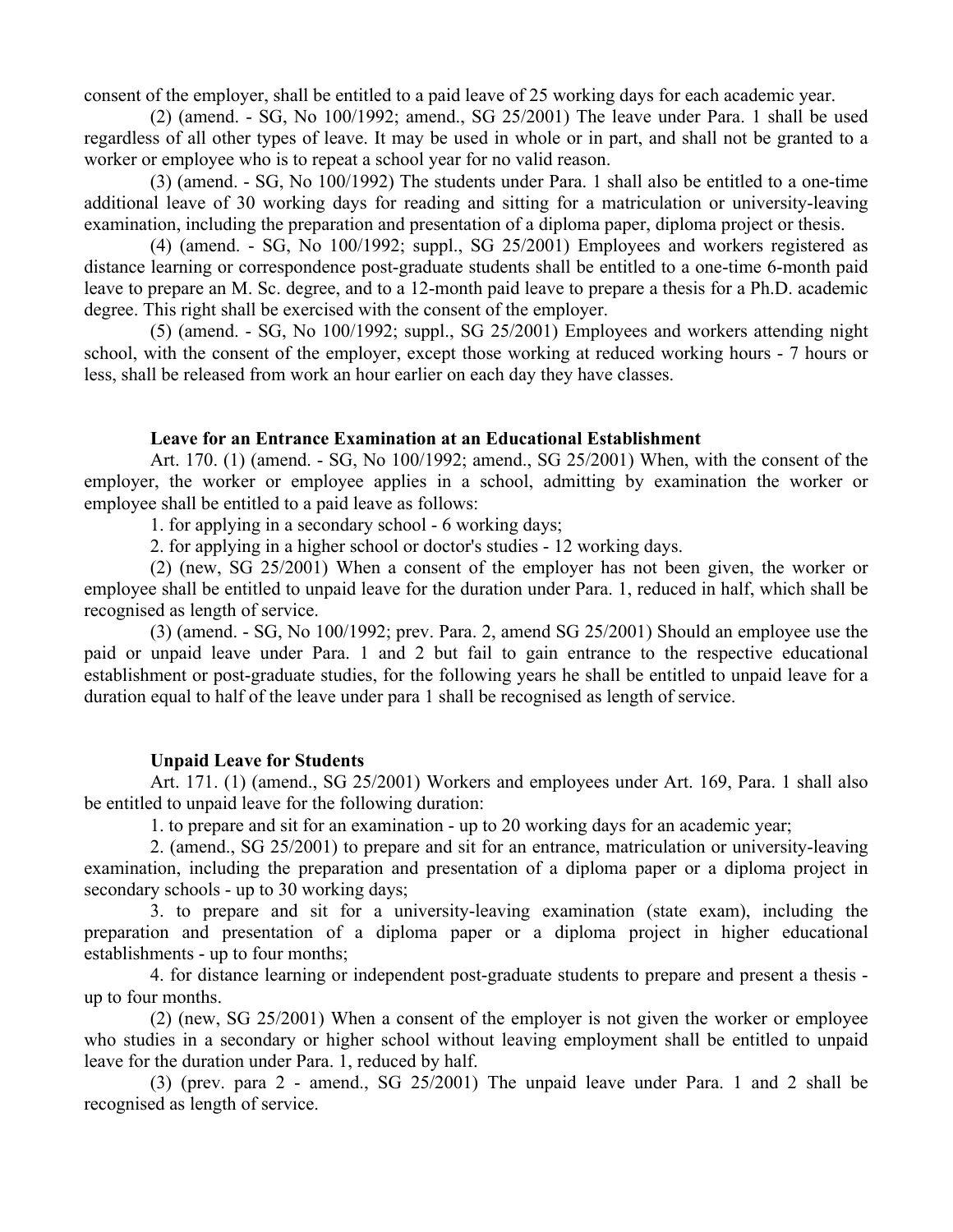### **Using Leave by the Students**

Art. 171a. (new, SG 25/2001) The leaves of the students under this section shall be used at a time determined by the worker or employee depending on the organisation of the academic process, upon written notification of the employer at least 7 days in advance.

## **Section II. USE OF THE ANNUAL PAID LEAVE**

#### **Manner of Using**

Art. 172. (amend. - SG, No 100/1992; amend., SG 25/2001; amend. – SG 58/10, in force from 30.07.2010, amend. – SG, 54/2015, in force from 17.7.2015) The annual paid leave shall be permitted to the worker or employee all at once or in parts.

### **Terms and Procedures of Using**

Art. 173. (amend. – SG 58/10, in force from 30.07.2010, amend. – SG, 54/2015, in force from 17.7.2015) (1) The paid annual leave shall be used by the worker or employee with a written permission by the employer.

(2) As regards to employees professing religion other than Eastern Orthodox, the employer shall authorize their choice of use of paid annual leave or unpaid leave under Art. 160, Para. 1 for the days of the respective religious holidays, but not more than the number of days for Orthodox religious festivals under Art. 154.

(3) The days for religious holidays of religions other than Orthodox shall be determined by Council of Ministers on a proposal from the official leadership of the respective religion.

(4) The employer shall have the right to provide the paid annual leave to the worker or employee without his consent during a stay of more than 5 working days while using the leave at the same time by all workers and employees, as well as in the cases, where the worker or employee after an invitation of the employer has not requested his leave by the end of the calendar year, for which it is due.

(5) The worker or employee shall use his paid annual leave by the end of the calendar year for which it refers. The employer shall be obliged to permit the paid annual leave of the worker or employee by the end of the relevant calendar year, unless its use has been postponed under Art. 176. In this case the worker or employee shall be provided by use of not less than the half of his paid annual leave, due for the calendar year.

### **Use of Leave by Underage Employees and by Mothers**

Art. 174. (amend. - SG, No 100/1992; amend. – SG 18/11, in force from 01.03.2011, amend. – SG, 54/2015, in force from 17.7.2015) Workers or employees who have not reached 18 years of age, and mothers of children under the age of 7 shall use their leave in summer, and if they so wish - at other times of the year, with the exception of the cases under Art. 173, Para. 4.

### **Interruption of the Use of the Leave**

Art. 175. (amend. - SG, No 100/1992) (1) Where, during the use of the annual paid leave, the worker or employee is granted another type of paid or unpaid leave, the use of the annual paid leave shall be, upon his request, interrupted and the remainder is to be used later following an agreement between him and the employer.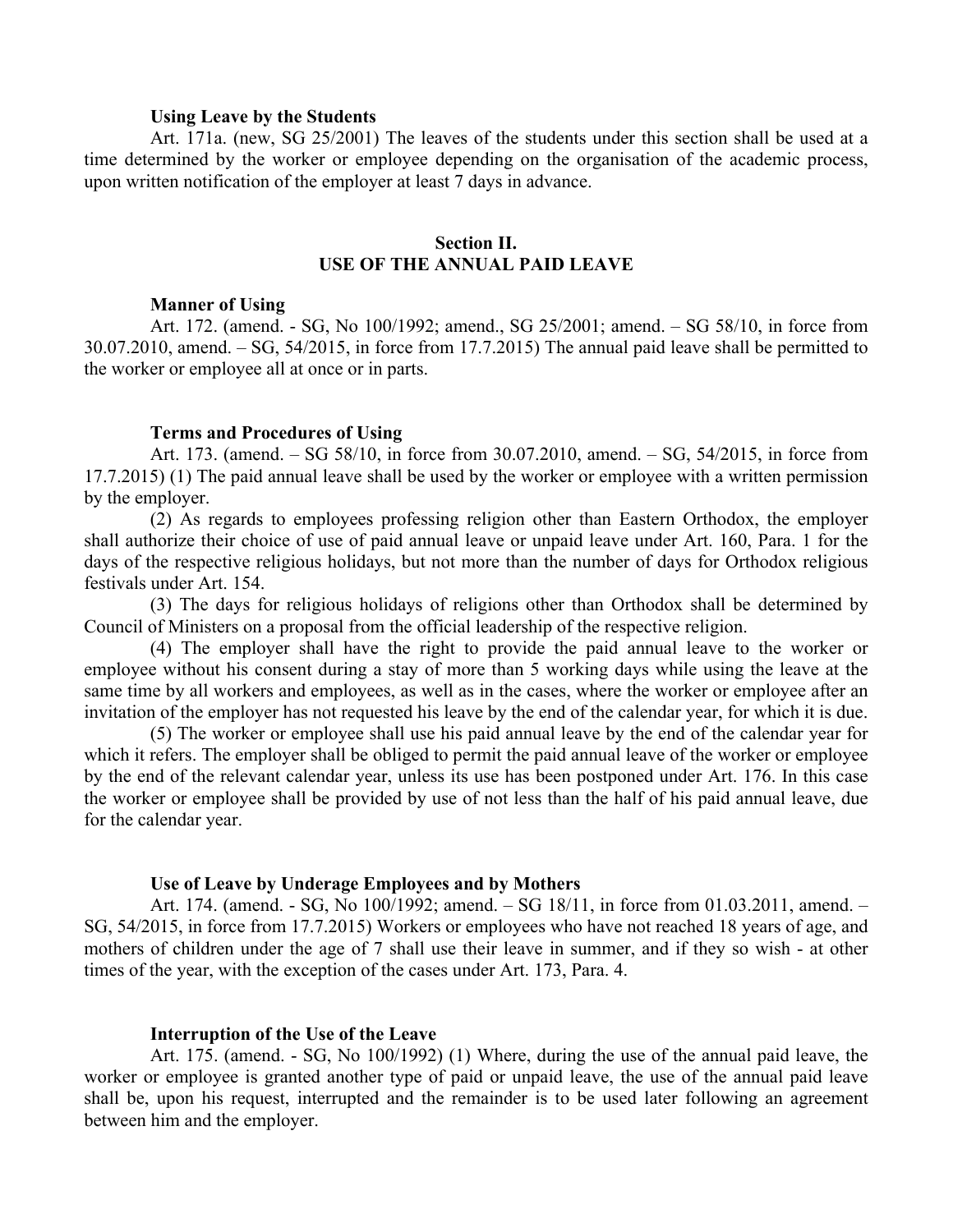(2) (New, SG, No 100/1992) Beyond the cases under the preceding paragraph, the employee's leave may be interrupted by mutual consent of the parties expressed in writing.

## **Postponement of the Use of the Leave**

Art. 176. (amend. - SG, No 100/1992; amend. – SG 58/10, in force from 30.07.2010, amend. – SG, 54/2015, in force from 17.7.2015) (1) Using the paid annual leave may be postponed for the following calendar year by:

1. the employer – because of important production reasons under the condition of Art. 173, Para. 5, sentence three;

2. the worker or employee - where another type of leave is used or upon his request with the consent of the employer.

(2) Where the leave has been postponed or has not been used by the end of the calendar year, for which it refers, the employer shall be obliged to provide its use during the following calendar year, but not later than 6 months, starting from the end of the calendar year, for which it refers.

(3) Where the employer has not permitted the use of the leave in the cases and terms under Para. 2, the worker or employee shall have the right himself to define the time of its use, by notifying about this in writing the employer at least 14 days in advance.

### **Limitation period of the right to use**

Art 176a. (new - SG 18/11, in force from 01.03.2011) (1) In those cases where the paid annual leave or a part thereof has not been used within two years from the end of the year to which it refers to, regardless of the reasons for this, the right to use it shall lapse.

(2) (amend. – SG, 54/2015, in force from 17.7.2015) Where the paid annual leave has been postponed according to the terms and the procedure of Art. 176, Para. 1, the right to use the leave of the worker or employee shall lapse after the expiration of two years from the end of the year in which the reason preventing them to use it has been removed.

### **Payment**

Art. 177. (1) (amend. - SG, No 100/1992; amend. – SG 108/08) For the time of the annual paid leave, the employer shall pay the employee a remuneration calculated from the average daily gross remuneration accrued by the same employer for the last calendar month preceding the use of the leave, during which the employee has worked for at least 10 days.

(2) (new – SG 108/08) Where in no month the employee has worked at least 10 working days for the same employer, the remuneration under Para. 1 shall be calculated from the basic and additional employment remuneration of constant character stipulated in the employment contract.

### **Prohibition of Cash Compensation**

Art. 178. It shall be prohibited to compensate for the annual paid leave in cash, except at the termination of the employment relationship.

## **Chapter nine. WORK DISCIPLINE**

## **Section I.**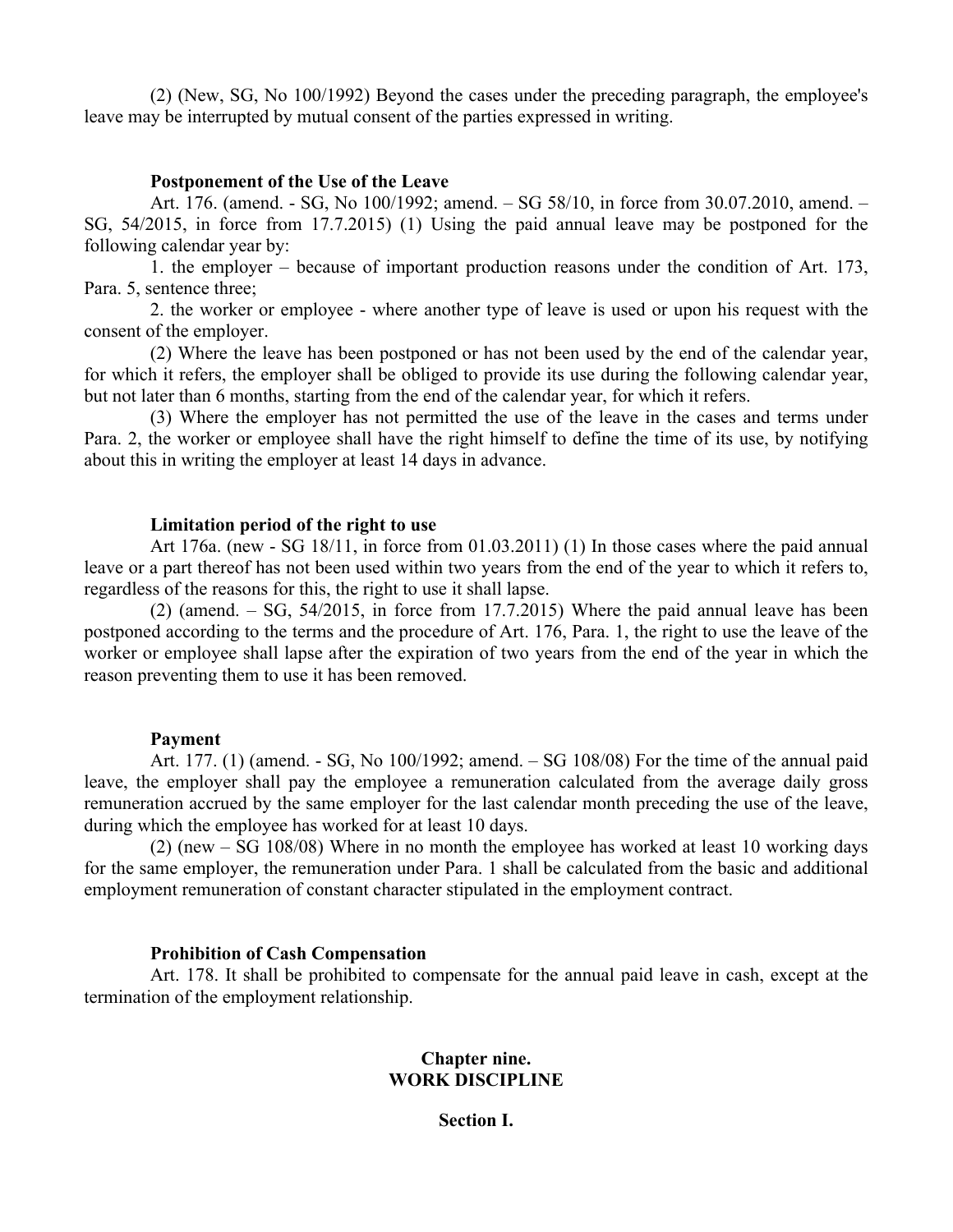## **GENERAL PROVISIONS**

Art. 179. (Revoked SG, No 100/1992)

Art. 180. (Revoked SG, No 100/1992)

### **Internal Labour Regulations**

Art. 181. (amend. - SG, No 100/1992; amend. – SG 108/08) (1) The employer shall be obliged to issue internal labour regulations which are to determine the rights and obligations of the workers and employees and of the employer pursuant to the employment relationship, and shall regulate the organisation of the work process in the enterprise according to the specific nature of its activities.

(2) The employer shall issue the internal labour regulations after initial consultations with representatives of the syndicates in the enterprise and with the representatives of the employees under Art. 7, Para 2.

Art. 182 - 185. (Revoked SG, No 100/1992)

# **Section III. DISCIPLINARY LIABILITY**

### **Work Discipline Violations**

Art. 186. The failure to fulfil one's employment obligations through one's fault shall constitute a violation of the work discipline. The offender shall be punished with disciplinary sanctions provided for in this Code irrespective of any financial, administrative or penal liability, if such exist.

### **Types of Work Discipline Violations**

Art. 187. (1) (Former text of Art. 187 – SG, 105/16, in force from 30.12.2016) Violations of the work discipline shall be:

1. late reporting to or early departure from work, absence from work, inefficient work during working hours;

2. (amend. - SG, No 100/1992) Reporting to work of the employee in a state not allowing him to fulfil the assigned job;

3. non-fulfilment of the assigned job, non-observance of the technical and technological regulations;

4. manufacture of sub-standard products;

5. non-observance of the safety and health work regulations;

6. (Repealed, SG, No 100/1992);

7. (amend. - SG, No 100/1992) failure to carry out the lawful orders of the employer;

8. abuse of confidence and injury to the good name of the enterprise, as well as divulging proprietary information of the enterprise;

9. (amend. - SG, No 100/1992) damage to the property of the employer and careless handling of resources, raw materials, energy and other means;

10. non-fulfilment of other employment obligations provided by the laws and regulations, by the internal labour regulations, the collective contract or arising from the employment relationship.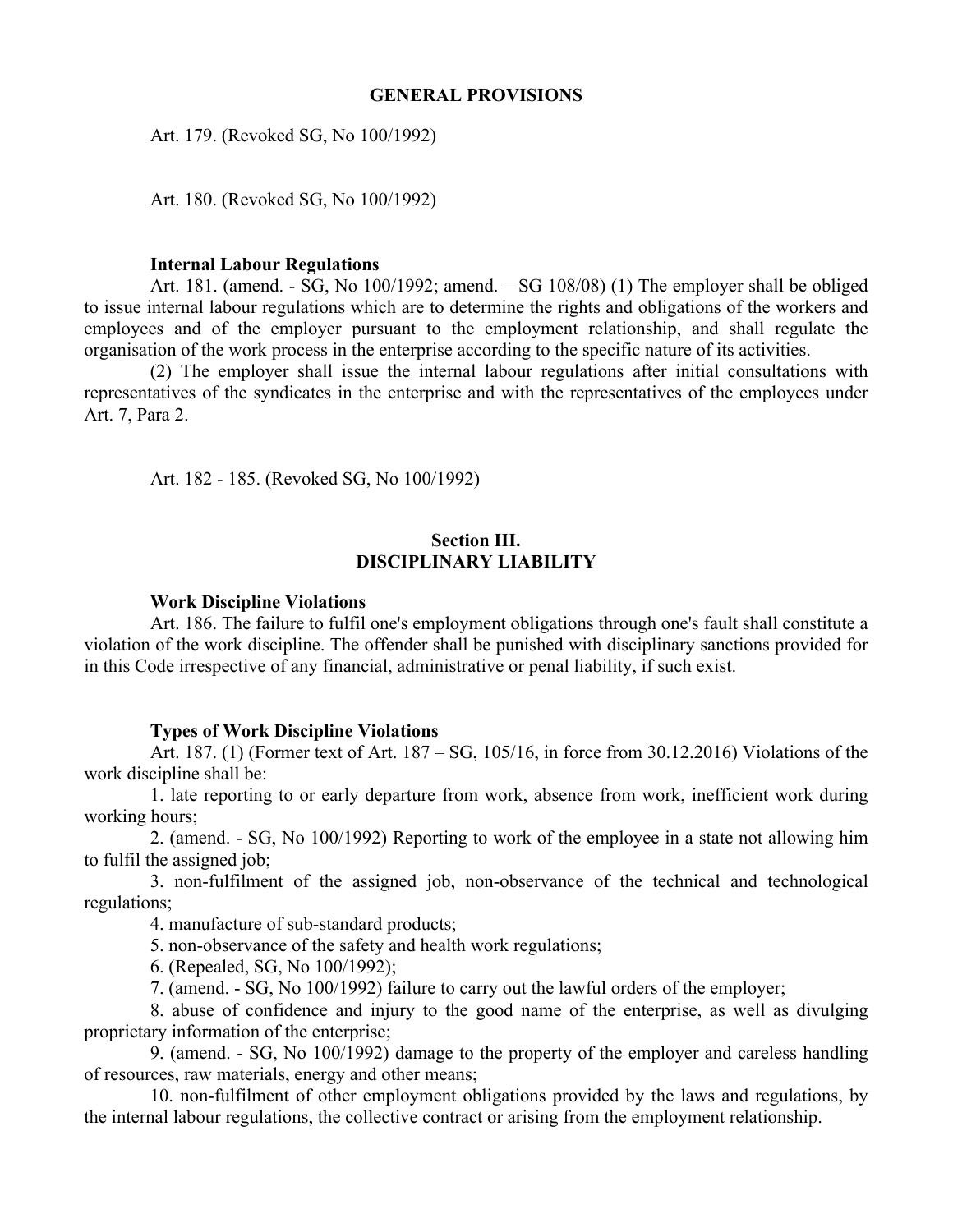(2) (new – SG, 105/16, in force from 30.12.2016, amend. – SG 15/18, in force from 16.02.2018) Sending a complaint, signalling with a letter or a communication to the Financial Supervision Commission for violation of the Act on Application of Measures against Market Abuse with Financial Instruments, of the Act on the Operation of Collective Investment Schemes and Other Collective Investment Undertakings, the Markets in Financial Instruments Act, the Insurance Code, the Code of Social Insurance, of Regulation (EU) No 596/2014 of the European Parliament and of the Council of 16 April 2014 on market abuse (market abuse regulation) and repealing Directive 2003/6/EC of the European Parliament and of the Council and Commission Directives 2003/124/EC, 2003/125/EC and 2004/72/EC (OJ, L 173/1 of 12 June 2014) of Regulation (EU) No 909/2014 of the European Parliament and of the Council of 23 July 2014 on improving securities settlement in the European Union and on central securities depositories and amending Directives 98/26/EC and 2014/65/EU and Regulation (EU) No 236/2012 (OJ 257/1 of 28 August 2014)o, f Regulation (EU) № 575/2013 of the European Parliament and of the Council of 26 June 2013 on prudential requirements for credit institutions and investment firms and amending Regulation (EU) № 648/2012 (OJ, L 176/1, 27 June 2013), of Regulation (EU) № 600/2014 of the European Parliament and of the Council of 15 May 2014 on markets in financial instruments and amending Regulation (EU) № 648/2012 (OJ, L 173, / 84 of 12 June 2014) or of acts on their implementation by a worker or employee shall not be a violation under Para. 1, item 8, except in cases, where he deliberately communicates false information. Sentence one shall also respectively apply to any worker or employee, against whom a report for breach has been filed.

### **Types of Disciplinary Sanctions**

Art. 188. (amend. - SG, No 100/1992) Disciplinary sanctions shall be:

1. reprimand;

2. caution against dismissal;

3. dismissal.

## **Criteria for Imposing and Singleness of the Disciplinary Sanction**

Art. 189. (1) (Previous para 2 - SG, No 100/1992) The choice of the disciplinary sanction shall be determined by the gravity of the infringement, the circumstances surrounding its occurrence and the behaviour of the worker or employee.

(2) (Previous para 3 - SG, No 100/1992) For the same violation of labor discipline, only one disciplinary sanction may be imposed.

## **Disciplinary Dismissal**

Art. 190. (amend. - SG, No 100/1992) (1) (prev. art. 190 - amend., SG 25/2001) A disciplinary dismissal shall be imposed after:

1. reporting to work late or early departure on three occasions, each no less than one hour, within one calendar month;

2. absence from work for two consecutive working days;

3. systematic violations of the work discipline;

4. (amend., SG 25/2001) abuse of employer's confidence or divulging proprietary information of the employer;

5. causing losses to other persons by employees or workers in the trade and services industries by fraud in the price, the weight, the quality of the item or service;

6. (New, SG, No 51/1999) participation in gambling games through telecommunication devices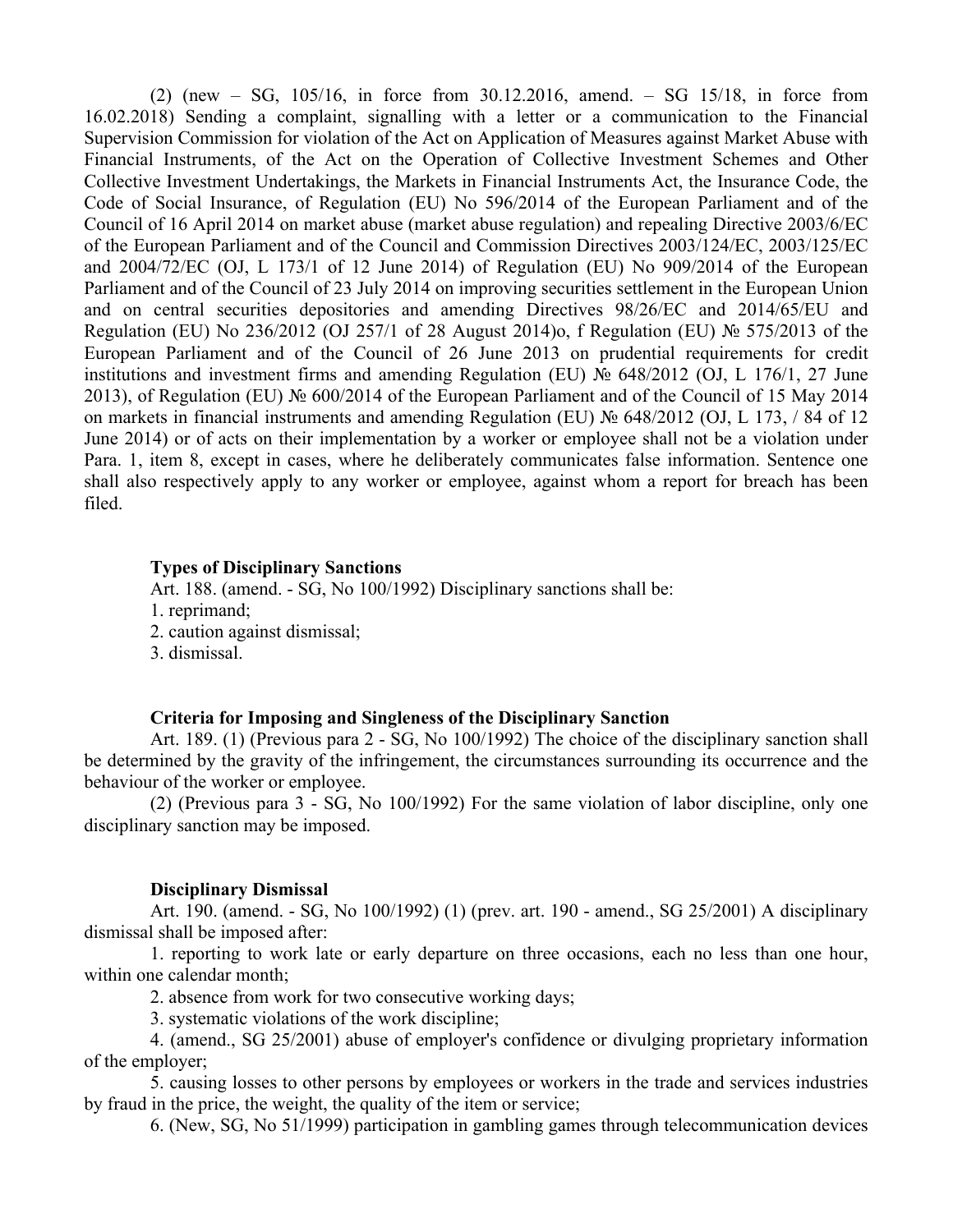of the enterprise and the expenses shall be reimbursed in full;

7. (New, SG, No 51/1999) other grave violations of the work discipline.

(2) (new, SG 25/2001) Disciplinary dismissal under Para. 1 shall be imposed in compliance with the criteria under Art. 189, Para. 1.

Art. 191 (Revoked SG, No 100/1992)

## **Organs Authorised To Impose Disciplinary Sanctions**

Art. 192. (1) (amend. - SG, No 100/1992, amend. – SG, 54/2015, in force from 17.7.2015) The disciplinary sanctions shall be imposed by the employer or a person authorised by him with managing functions, or by another organ authorised by the law.

(2) (amend. - SG, No 100/1992) The disciplinary sanctions upon the manager of the enterprise, as well as upon employees appointed by a higher authority shall be imposed by that authority.

(3) (Revoked, SG, No 100/1992)

## **Employer's Obligations Prior To Imposing A Disciplinary Sanction**

Art. 193. (1) (amend. - SG, No 21/1990; No 100/1992) Prior to imposing a disciplinary sanction, the employer shall hear the employee or accept a written statement and shall gather and assess the stated evidence.

(2) (amend. - SG, No 100/1992) Should the employer fail to hear the employee or worker, or to accept his written report prior to the imposition of the sanction, the court shall revoke the disciplinary sanction without reviewing the case on its merits.

(3) (amend. - SG, No 100/1992) The provisions of the preceding paragraph shall not apply if the employee was not heard or his report not received through his own fault.

## **Period of Imposing Disciplinary Sanctions**

Art. 194. (1) The disciplinary sanctions shall be imposed within two months of the discovery of the violation and no later than 1 year of its perpetration.

(2) For a disciplinary violation which is also a crime or administrative violation related to the assigned job and established with a sentence or penal enactment, the periods pursuant to the preceding paragraph shall start running on the day the sentence or the penal enactment become effective.

(3) (amend. - SG, No 100/1992; amend., SG 25/2001) The periods under para 1 shall not run during the lawful leave of the employee or participation in a strike.

(4) (Revoked SG No 100/1992)

## **Disciplinary Sanction Order**

Art. 195. (1) The disciplinary sanction shall be imposed by an order in writing stating reasons which shall state the identity of the violator, the violation, the date of perpetration, the sanction and the provision of the law pursuant to which the sanction is imposed.

(2) (amend. - SG, No 100/1992) The order imposing a disciplinary sanction shall be served to the employee, who shall sign it, and shall indicate the date of delivery. Where it is impossible for the order to be served to the employee, the employer shall send it by registered letter with a return receipt.

(3) (amend. - SG, No 100/1992) The disciplinary sanction shall be considered imposed from the date of serving of the order to the employee or from the date of receipt when sent by registered letter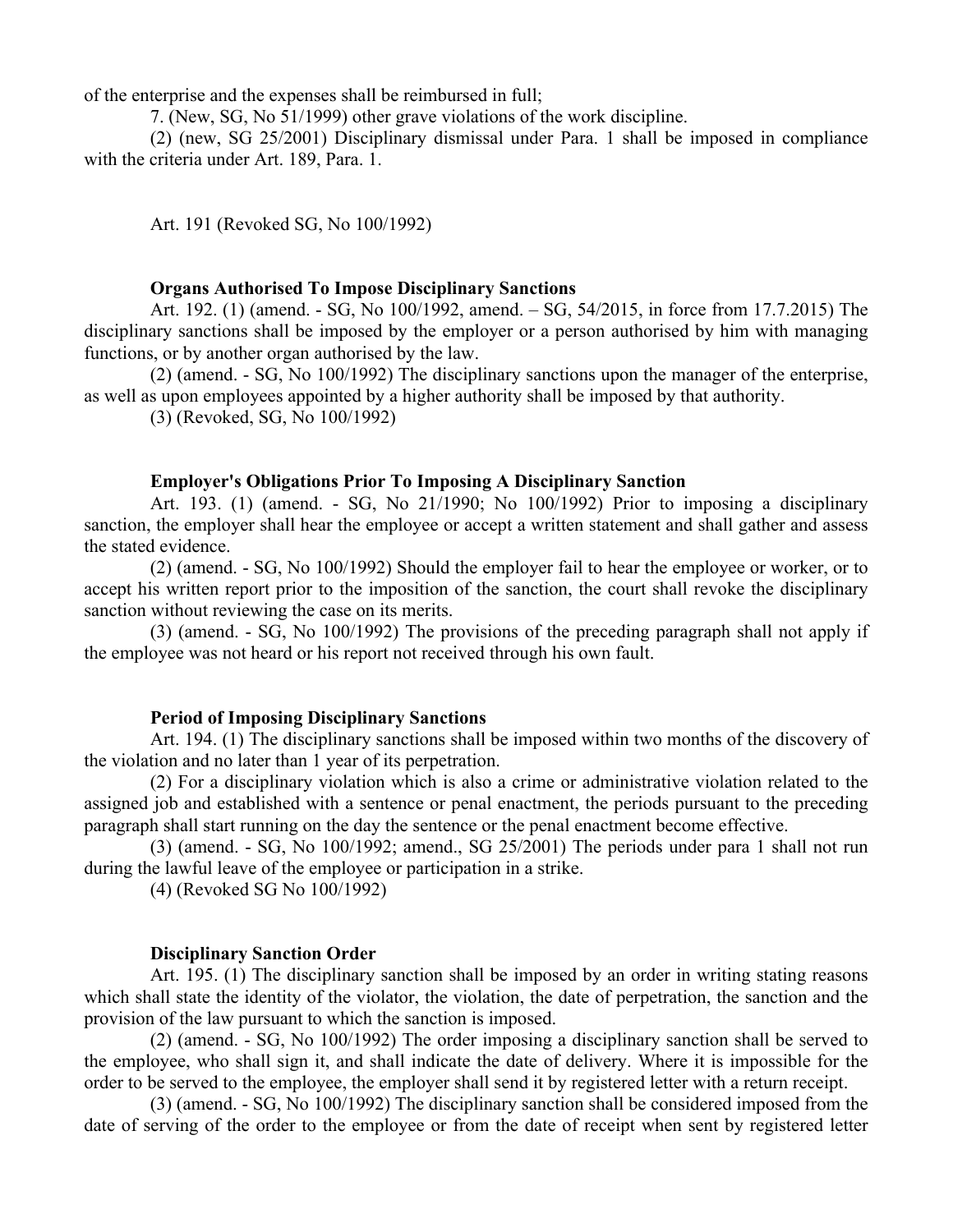(4) (Revoked, SG, No 100/1992)

Art. 196. (Revoked, No 100/1992)

# **Deletion of Disciplinary Sanctions**

Art. 197. (1) (amend. - SG, No 100/1992) The disciplinary sanctions shall be deleted with the expiry of one year of their imposition.

(2) (amend. - SG, No 100/1992) The deletion shall have effect for the future only. The deletion of a disciplinary dismissal shall not constitute grounds for reinstating of the employee in his former position.

## **Early Deletion of Disciplinary Sanctions**

Art. 198. (1) (amend. - SG, No 100/1992) Disciplinary sanctions, other than dismissal, may be deleted by the employer before the expiration of the term set in Para. 1 of the preceding article, if the employee or worker has not committed other violations of the work discipline. The deletion shall have effect for the future only.

(2) (amend. - SG, No 100/1992) The deletion of a sanction in accordance with the preceding paragraph shall be done with an order in writing stating reasons, which shall be served to the employee.

## **Temporary Suspension from Work**

Art. 199. (1) (amend. - SG, No 100/1992) The employer or the immediate superior may temporarily suspend from work a worker or employee who reports to work in a state preventing him from performing his work duties, takes alcoholic beverages or other strong intoxicating substances during working hours.

(2) (amend. - SG, No 100/1992) The suspension shall continue until the employee restores his ability to perform his assigned work.

(3) (amend. - SG, No 100/1992) During the time of suspension, the employee shall not receive labour remuneration.

# **Chapter ten. FINANCIAL LIABILITY AND OTHER TYPES OF COMPENSATION**

# **Section I. FINANCIAL LIABILITY OF THE EMPLOYER**

# **Financial Liability of the Employer in case of Death or Damages to the Employee's Health**

Art. 200. (1) (amend. - SG, No 100/1992; amend., SG 52/04, In force from 1st of August 2004; amend.  $-$  SG 41/09, in force from 01.07.2009; amend.  $-$  SG 15/10) In case of occupational injuries and diseases causing temporary disability, permanently reduced working capacity of 50 and over 50 percent or death of the worker or employee, the employer shall bear financial liability regardless of whether an organ under his authority or another employee is at fault for their occurrence.

(2) (amend. - SG, No 100/1992) The employer shall also be liable in cases where the occupational injury has been caused by force majeure during or in connection with the performance of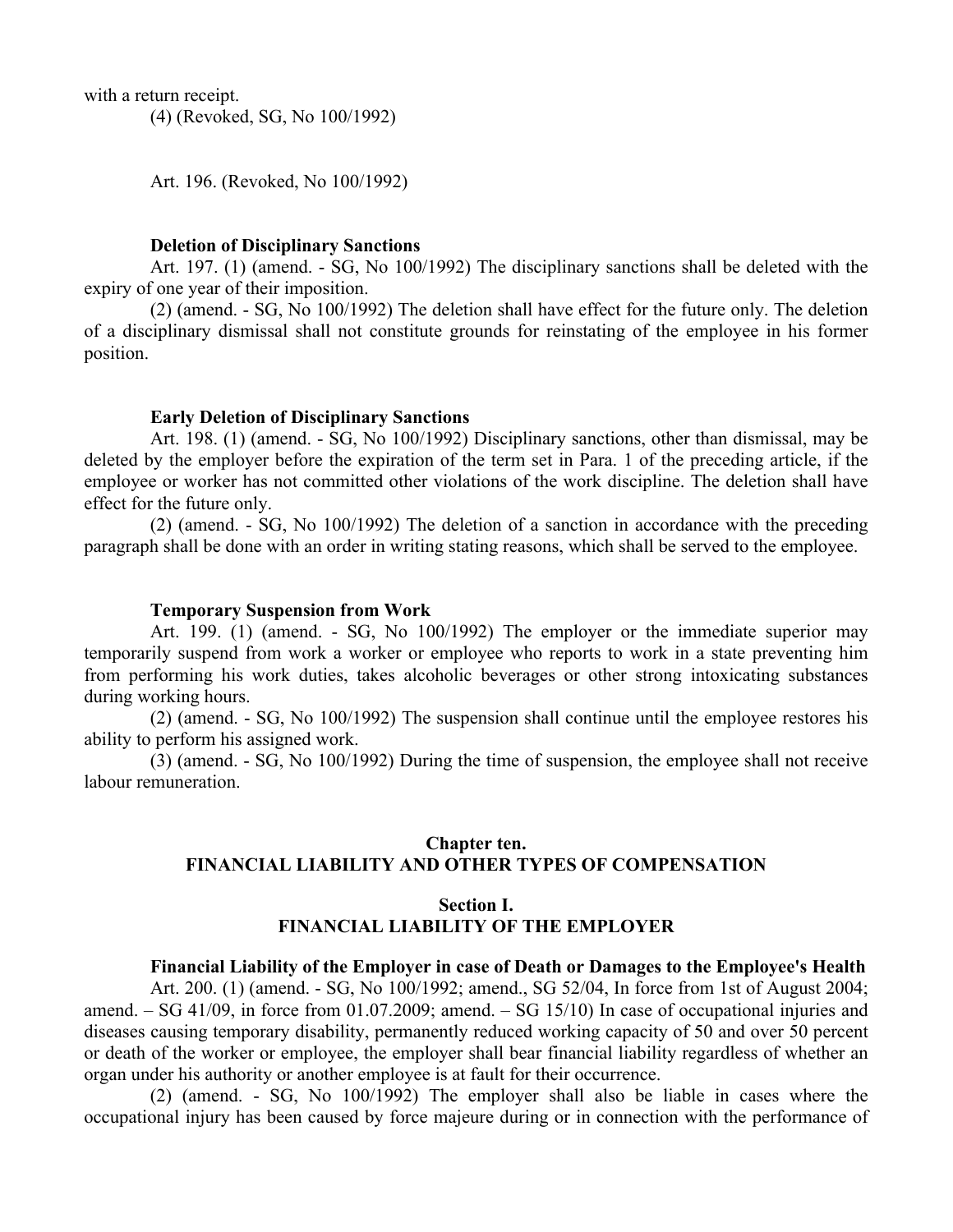the assigned work, or of any other work performed even without orders which, nevertheless, is in the employer's interest, as well as during a break spent within the enterprise.

(3) (amend. - SG, No 100/1992) The employer shall be liable for compensation for the difference between the loss, whether material or non-material, caused, including missed benefits, and the social security compensation and/or pension.

(4) (new – SG 83/05) The due indemnification of para 3 shall be reduced with the extent of the received sums under the concluded contracts for insuring of the workers and employees.

(5) (New, SG 100/92, prev. para. 4 – SG 83/05) The receiving of compensation pursuant to the preceding paragraph by the heirs of an employee who has died as a result of an occupational injury or disease shall not be deemed acceptance of the legacy.

## **Exclusion or Reduction of Liability**

Art. 201. (1) (amend. - SG, No 100/1992) The employer shall not be liable pursuant to the preceding paragraph, if the injured has caused the damage intentionally.

(2) The liability of the employer shall be subject to reduction, if the injured has contributed towards the occupational injury by gross negligence.

### **Recourse Action**

Art. 202. (amend. - SG, No 100/1992) The employer shall be entitled to an action against the workers or employees at fault, in accordance with the provisions of Section II of this Chapter, for recovering the compensation paid to the injured or to his heirs.

## **Section II.**

# **FINANCIAL LIABILITY OF THE WORKER OR EMPLOYEE (AMEND., SG, NO 100/1992)**

### **Scope of the Financial Liability**

Art. 203. (1) (amend. - SG, No 100/1992) The worker or employee shall be financially liable subject to the provisions of this Chapter for the damages caused to the employer as a result of negligence during or in connection with the performance of his employment obligations.

(2) The liability for damages caused intentionally or as a result of a crime or caused not during or in connection with the performance of employment obligations shall be determined by the civil laws.

(3) (amend. - SG, No 100/1992) The financial liability of workers or employees shall apply irrespective of the disciplinary, administrative and penal liability for the same action.

## **Exclusion of Liability**

Art. 204. (amend. - SG, No 100/1992) The workers or employees shall not be financially liable for damages caused by a normal manufacturing and business risk.

## **Losses Subject to Compensation**

Art. 205. (1) (amend. - SG, No 100/1992) The employees shall be liable for the losses inflicted, but not for missed benefits.

(2) The extent of the losses shall be determined as of the day of their occurrence; and if that day cannot be determined, as of the day of the discovery of the losses.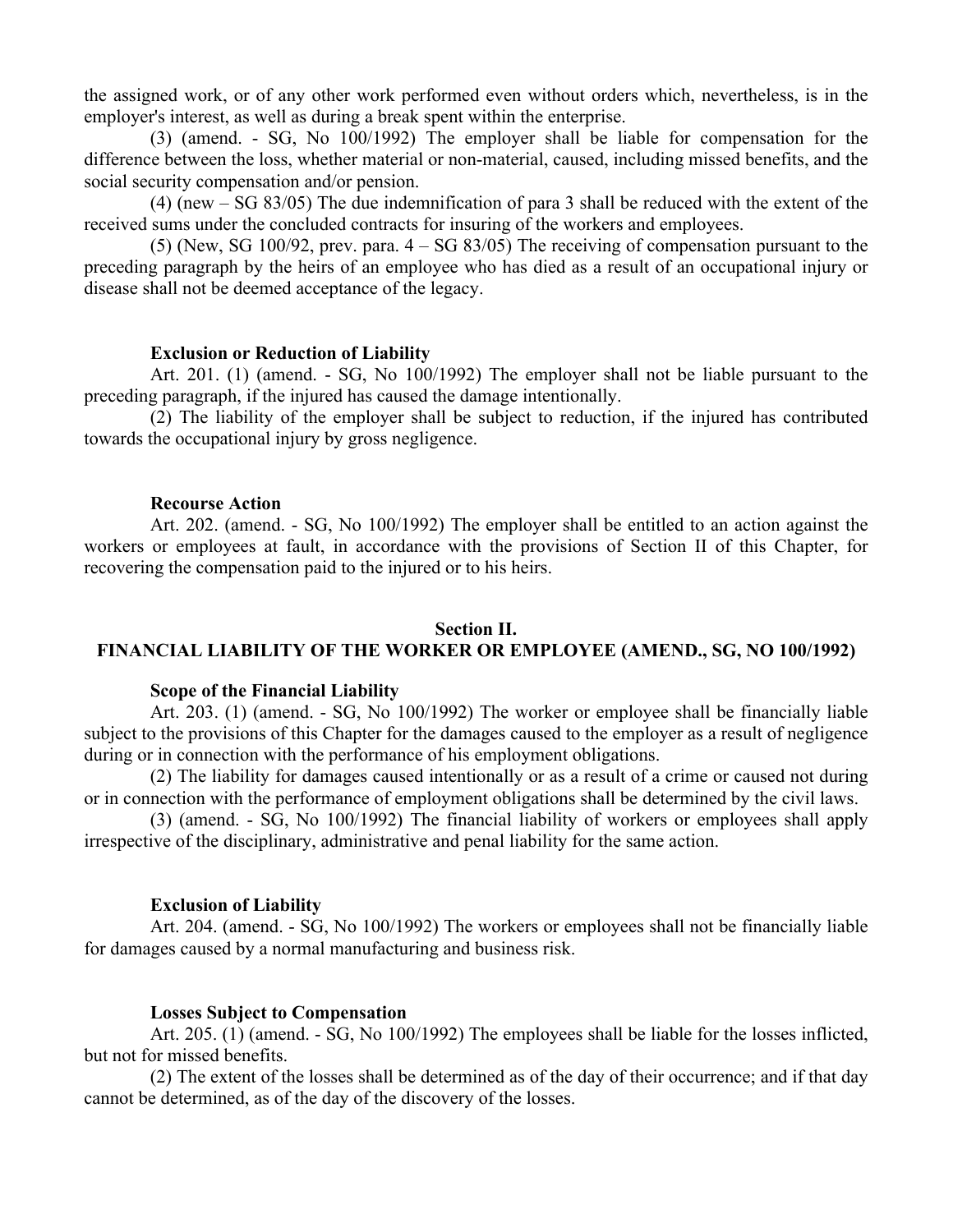### **Extent of Liability**

Art. 206. (amend. - SG, No 100/1992) (1) For damage caused to the employer by negligence during or in connection with the performance of the employment obligations, the employee shall be liable to the extent of the damage, but not more than the agreed monthly labour remuneration.

(2) Where the damage has been caused by a manager, including the immediate superior, during or in connection with the exercising of his managerial functions, the liability shall be to the extent of the damage, but not more than three times the agreed monthly labour remuneration.

(3) The liability shall also be within the extent established by the preceding paragraphs in cases where the employer has compensated third parties for losses caused by the employee under the same conditions.

## **Extent of Liability for Damage Caused By Accounting Activities**

Art. 207. (amend. - SG, No 100/1992) (1) Any worker or employee, to whom the collection, keeping, spending or accounting of money and material values has been assigned as an employment obligation, shall be liable to the employer:

1. to the extent of the loss but not more than three times the agreed monthly labour remuneration;

2. in case of shortage - in full, together with the statutory interest from the day of the causing of the loss, and if that cannot be established - from the day of the discovery of the shortage.

(2) Persons who have acquired benefits without grounds from the person causing the losses, or who have benefited from the incurred losses pursuant to item 1 of the preceding paragraph, shall owe, jointly and severally with the person causing the losses, the repayment of the acquired benefits up to the amount of the enrichment, except in the cases under Art. 271, Para. 1. The persons shall also owe the return of the benefits they have received as gifts from the person causing the losses when the gifts have come from sums derived from the losses caused.

(3) The statute of limitations for actions pursuant to Para. 1, item 2, and Para. 2 shall be 10 years from the date of causing the losses.

(4) Other cases of full financial liability may be established by law.

## **Liability For Losses Caused By Several Employees**

Art. 208. (amend. - SG, No 100/1992) Where the damage has been caused by several employees, they shall be held liable for:

1. (amend. - SG, No 100/1992) In the cases of limited liability - in proportion to the part of each of them in the causing of the losses; if each one's part cannot be established - proportionately to their agreed labour monthly remuneration. The total sum of the compensations they owe cannot exceed the value of the damage;

2. In case of full liability, jointly and severally.

## **Work-Team Liability**

Art. 209. (1) (amend. - SG, No 100/1992) The work-team liability for shortages may be undertaken by a contract in writing signed between the employer and employees who perform accounting activities together or in shifts. Where the specific person causing the losses cannot be identified, the compensation shall be distributed among the employees who have signed the contract, proportionately to the total gross salary received by each one, for the period of time corresponding to the established shortage.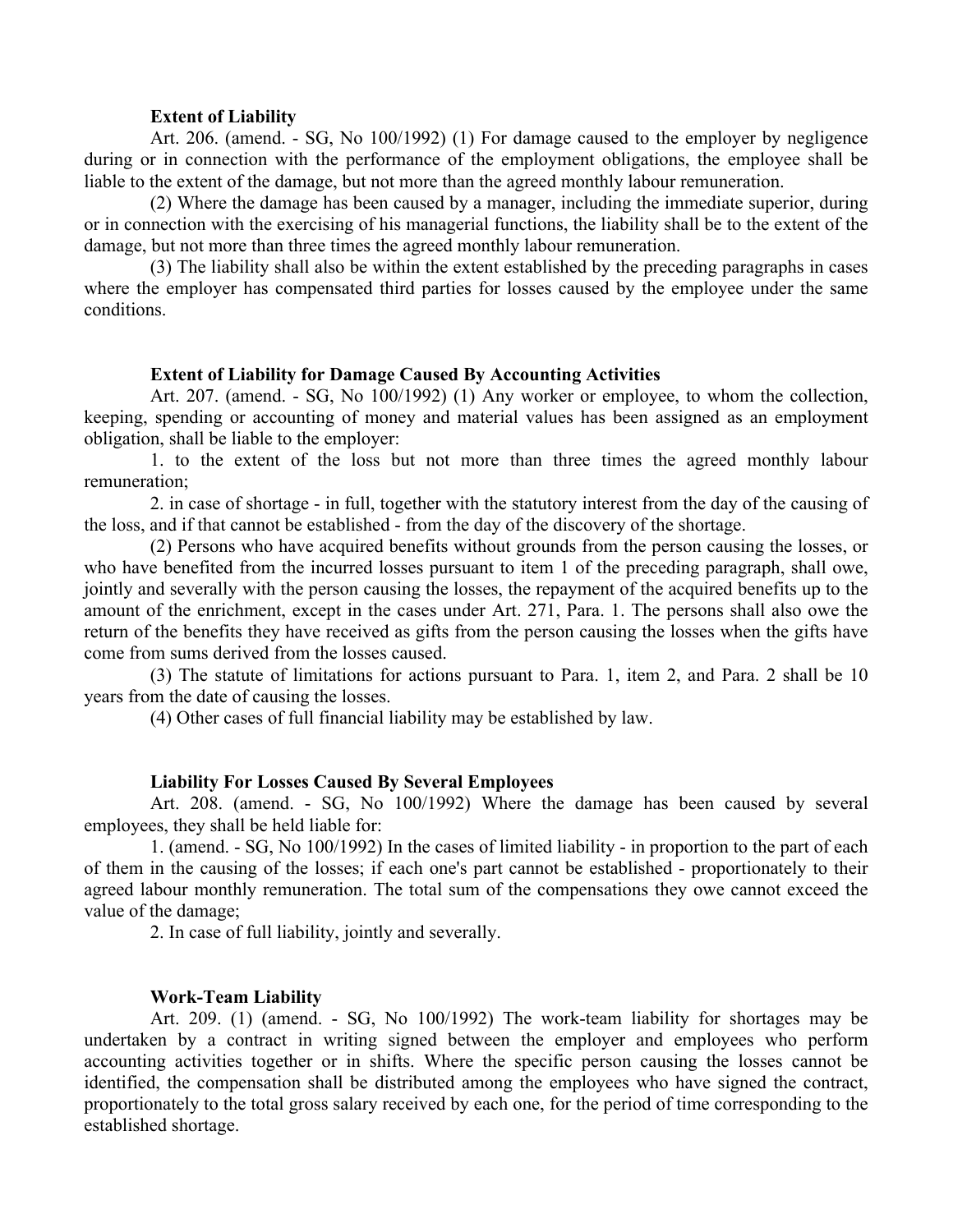(2) (Revoked, SG, No 100/1992)

## **Implementation of Limited Financial Liability**

Art. 210. (1) (amend. - SG, No 100/1992) In cases of limited financial liability, the employer shall issue an order which is to define the grounds for and the extent of the worker's or employee's liability. Where the loss has been caused by the manager of the enterprise, the order shall be issued by the respective superior body, and if no such body exists - by the collective body managing the enterprise.

(2) The order shall be issued within one month of the discovery of the loss or of the payment of the sum to a third party, but not later than one year of its causing; and within three months of its discovery, when the loss has been caused by a manager of the enterprise or in the process of performing accounting activities, but not later than 5 years of its causing. These time periods shall be suspended, if full financial liability proceedings have been undertaken, until the latter are pending.

(3) (amend. - SG, No 100/1992) If the worker or employee challenges in writing within one month of the date of serving of the order its grounds or the extent of the liability, the employer shall have the right to bring an action against him before the court.

(4) (amend. - SG, No 100/1992) If the employee does not challenge - within the period established in the preceding paragraph - the grounds or the extent of the liability, the employer shall deduct the amount due from his remuneration in the amounts provided for by the Civil Procedure Code.

(5) (amend. - SG, No 100/1992; amend. – SG 59/07, in force from 01.03.2008) In cases where, as a result of termination of employment or of other reasons, the amount due cannot be deducted in accordance with the preceding paragraph, pursuant to the order of the employer or the organ under sentence two of Para. 1, the employer may require issuing an enforcement order under Art. 410, Para. 1 of the Civil Procedure Code, regardless of the amount of the taking.

(6) (Revoked, SG, No 12/1996)

## **Implementation of Full Financial Liability**

Art. 211. Full financial liability shall be implemented by court order. In these cases, deduction shall be made only on the basis of a court decision in force.

### **Application of the Civil Law**

Art. 212. (Suppl. No 100/1992) Civil law shall apply for issues not treated in this chapter related to the financial liability of the employer in cases of death or occupational injuries of a worker or employee, as well as of financial liability of the employee to the employer.

# **Section III. OTHER FORMS OF COMPENSATION**

## **Compensation for Non-Admission to Work**

Art. 213. (1) (amend. - SG, No 100/1992) In case of unlawful non-admission to work of an employee with whom an employment relationship pursuant to the provisions of chapter five exists, the employer and the officials found guilty shall owe the worker or employee jointly and severally the full amount of the gross labour remuneration for the relevant position from the day of the employee's reporting for work until the day of his actual admission to work.

(2) (amend. - SG, No 100/1992) The employer and the guilty officials shall owe compensation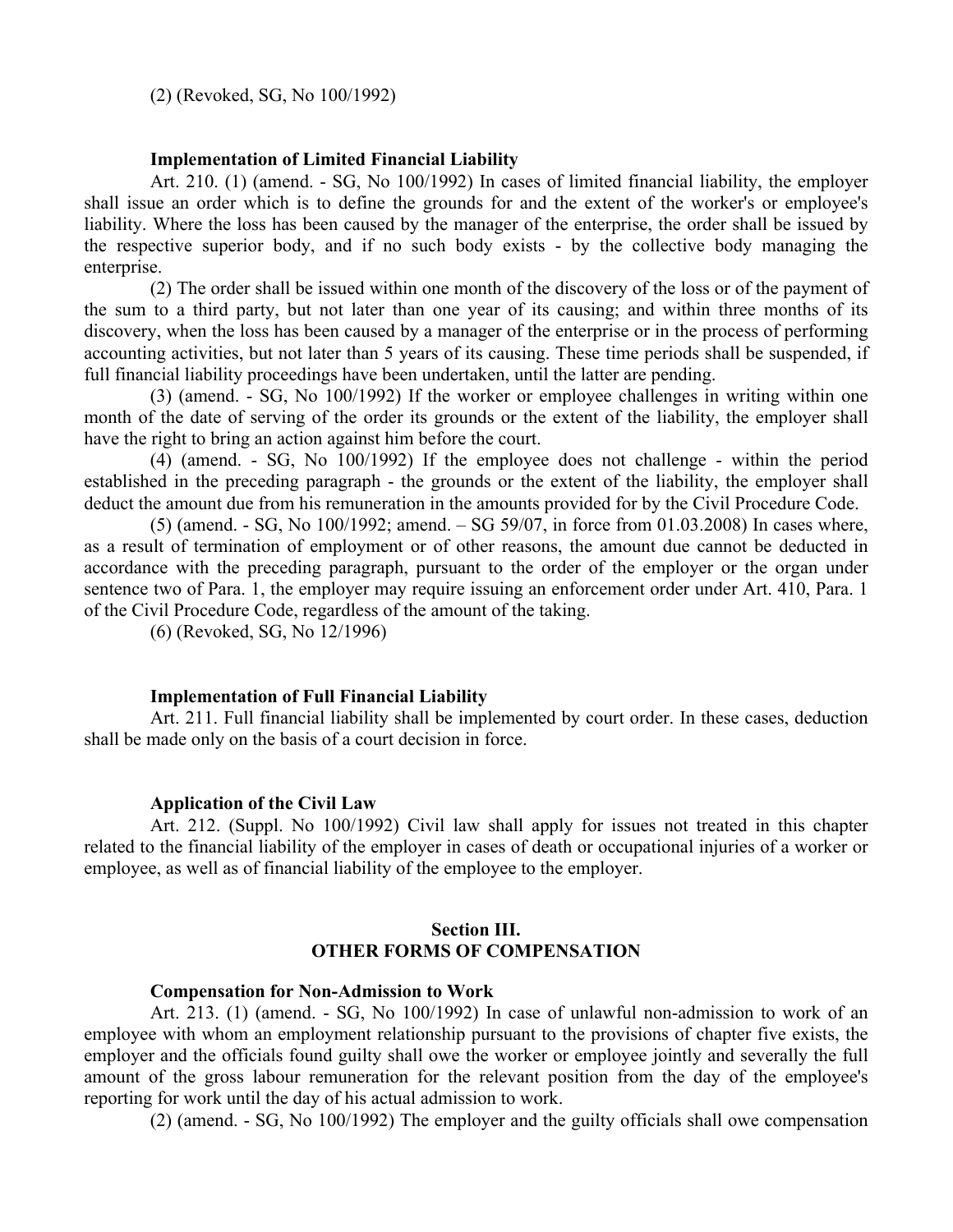jointly and severally to the employee who has unlawfully not been admitted to work for the duration of the performance of the employment relationship. The compensation shall amount to the gross labour remuneration of the employee for the period of unlawful non-admission to work.

## **Compensation For Temporary Suspension From Work**

Art. 214. (amend. - SG, No 100/1992) Any worker or employee who has been unlawfully suspended from work by his employer or immediate superior shall be entitled to a compensation to the extent of the gross labour remuneration for the period of his suspension. The compensation shall be due jointly and severally by the employer and the guilty officials.

(2) (Revoked, SG, No 100/1992)

#### **Business Travel Compensation**

Art. 215. (1) (amend. - SG, No 100/1992, former text of Art. 215, suppl. – SG 105/16, in force from 30.12.2016) When travelling on official business under Art. 121, Para. 1, the worker or employee shall be entitled, in addition to his gross labour remuneration, to travelling expenses, per diems and accommodation under terms and in an amount to be determined by the Council of Ministers.

(2) (New – SG, 105/16, in force from 30.12.2016) In case of sending to business trip under Art. 121a, Para. 1, item 1 and sending under Art. 121a, Para. 2, item 1, the worker or employee shall have the right to receive apart form his gross labour remuneration, also per diem for travelling under conditions, defined by the Ordinance under Art. 121a, Para. 8.

### **Reassignment Compensation**

Art. 216. (amend. - SG, No 100/1992) (1) Any employee who has been reassigned to work in another town shall, by agreement with the employer, be entitled to:

1. travelling expenses for him and his family;

2. expenses for removing of his household belongings;

3. remuneration for the days of travel plus two extra days.

(2) An employee whose employment relationship has been terminated not through his fault or upon his request by notice shall, by agreement with the employer, be entitled to the expenses pursuant to items 1 and 2 of the preceding paragraph for his and his family's return to their permanent place of residence.

(3) Any employee shall be entitled to the compensation pursuant to the preceding paragraphs when, pursuant to a procedure established by law, he is being or has been reassigned to a permanent position in another community not upon his own request. When the distance to the new community is over 100 km and the reassignment is for more than 1 year the employee shall be entitled to both the agreed monthly remuneration for the new job and a remuneration equal to the value of one fourth of the same amount for each member of his family dependent on the employee. The compensation shall be paid by the employer, to whom the employee is assigned.

## **Compensation in Case of Rehabilitation Reassignment**

Art. 217. (1) (amend. - SG, No 100/1992; amend. – SG 41/09, in force from 01.07.2009) The employer shall owe the employee subject to rehabilitation reassignment a compensation to the extent of his gross labour remuneration from the day of issuance of the ruling for rehabilitation reassignment till the day of its implementation.

(2) (amend. - SG, No 100/1992) Any worker or employee who refuses with no excusable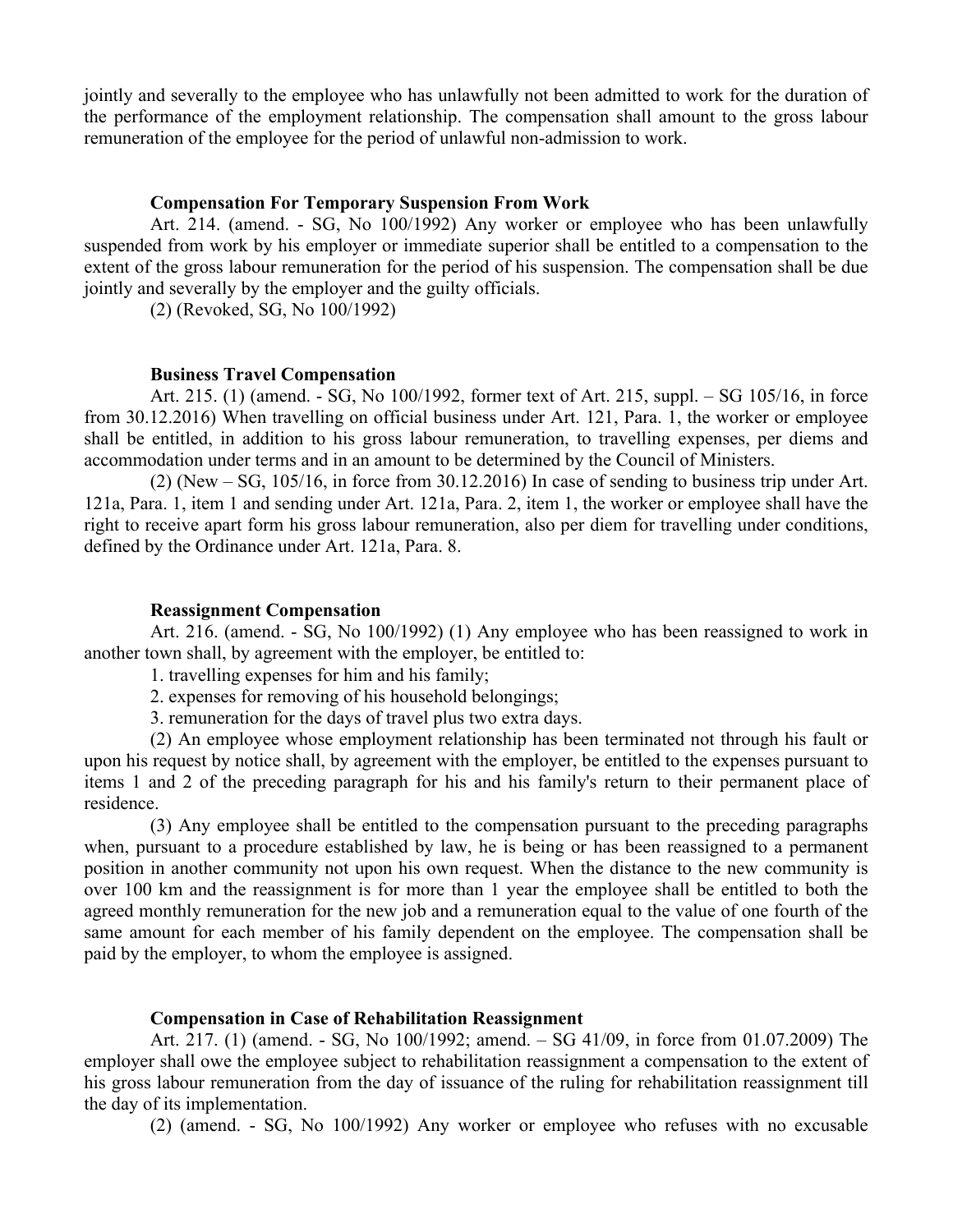grounds to accept the reassignment in the same or another enterprise shall not be entitled to the compensation pursuant to the preceding paragraph.

## **Compensation in Case of Disaster (Title amend. SG 19/05; amend. – SG 35/09, in force from 12.05.2009)**

Art. 218. (amend. - SG, No 100/1992) (1) (amend. - SG, No 100/1992, amend. SG 19/05; suppl. – SG 102/06) When, due to a disaster, the employee is unable to report to work, he shall be compensated to the extent of 50 percent of his gross labour remuneration for the period of inability but not less than 75 percent of the minimum work salary established for the country.

(2) (amend. - SG, No 100/1992, amend. SG 19/05; suppl. – SH 102/06; amend. – SG 35/09, in force from 12.05.2009) In those cases where the employee has taken part in the rescue operations during a disaster, he shall be entitled to the full amount of his gross labour remuneration.

(3) (amend. - SG, No 100/1992) The compensation pursuant to the preceding paragraphs shall be paid by the employer with whom the employee is working.

(4) (amend. - SG, No 100/1992) The reasons for non-reporting to work or participation in rescue operations shall be certified by the mayor's office, the municipal council or by any other state authority.

### **Compensation for Lawful Refusal of the Employee to Perform the Job**

Art. 219. (amend. - SG, No 100/1992) (1) Any worker or employee who has refused lawfully to perform, or has suspended performing his job on legitimate grounds because of a serious and direct threat to his life and health, shall be entitled to a compensation to the extent of his gross labour remuneration for the period of refusal or suspension.

(2) The right to compensation pursuant to the preceding paragraph shall be extended to employees who refuse to perform a job assigned to them, which does not fall within the admissible categories of unilateral change of place and nature of work, if the employee is prevented from performing his job under the existing conditions.

### **Compensation for Failure to Provide Notice**

Art. 220. (amend. - SG, No 100/1992) (1) The party entitled to terminate the labour relationship with notice may terminate it before the expiration of the notice period, in which case it shall owe the other party compensation equal to the amount of the employee's gross labour remuneration for the remainder of the notice period.

(2) The party which has received notice of termination of the employment contract may terminate it before the expiration of the notice period, in which case it shall owe the other party compensation equal to the amount of the employee's gross labour remuneration for the remainder of the notice period.

### **Compensation for Terminating the Employment Relationship without Notice**

Art. 221. (amend. - SG, No 100/1992) (1) (amend., SG 52/04, In force from 1st of August 2004 ; suppl. – SG 58/10, in force from 30.07.2010) When a worker or employee terminates the employment relationship without notice in the cases of Art. 327, Para. 1, items 2, 3 and 3a, the employer shall owe him a compensation to the extent of the gross labour remuneration for the notice period in case of an employment contract for an indefinite period; and to the amount of the real damages in case of an employment contract for a fixed term.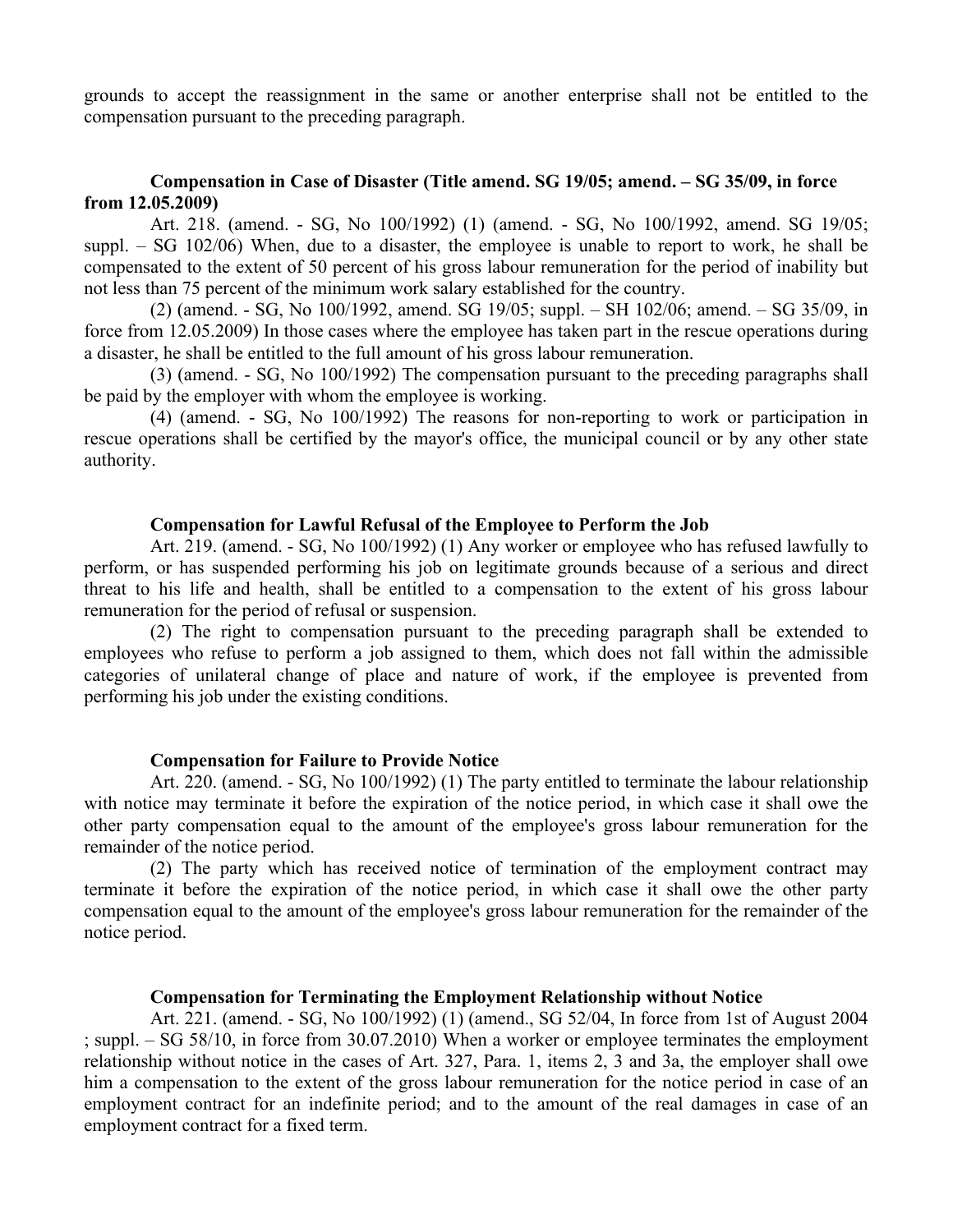(2) In case of disciplinary dismissal, the employee shall owe the employer compensation to the extent of his gross labour remuneration for the notice period in case of an employment contract for an indefinite period; and to the amount of the real damages in case of an employment contract for a fixed term.

(3) The preceding paragraph shall also apply in cases where the employee is dismissed pursuant to Art. 330, Para. 1 as a result of him being sentenced for a crime which at the same time constitutes a violation of his employment obligations.

(4) The actual losses pursuant to the preceding paragraphs shall be calculated on the basis of the gross labour remuneration of the worker or employee as follows:

1. in the cases of Para. 1 - for the period during which the employee was unemployed but not more than the remainder of the employment relationship;

2. in the cases of Para. 2 and 3 - for the period during which the employer has been left without an employee for the same position, but not more than the remainder of the employment relationship;

#### **Compensation for Dismissal on Other Grounds**

Art. 222. (1) (Amend. SG 100/92, SG 1/02; amend. – SG 108/08) Upon dismissal due to closing down of the enterprise or part of it, staff reduction, reduction of the volume of work, work stoppage for more than 15 working days, upon refusal of the employee to follow the enterprise or its unit, where he works, moving to another populated area or location, or when the position held by the employee has to be vacated to reinstate an illegally dismissed employee previously occupying it, the worker or employee shall be entitled to compensation from the employer. The compensation shall be in the amount of his gross labour remuneration for the period of unemployment but not for more than one month. A compensation for longer periods may be stipulated by an act of the Council of Ministers, by a collective contract or by the labour contract. If within this period the employee has started work with a lower remuneration, he shall be entitled to the difference for the said period.

(2) (Suppl., No 100/1992; suppl. – SG 58/10, in force from 30.07.2010; amend. – SG 7/12) Upon termination of the employment relationship due to illness (Art. 325, Para.1, item 9, and Art. 327, Para. 1, item 1), the employee shall be entitled to a compensation from the employer in the amount of his gross labour remuneration for a period of two months, provided his length of service is at least 5 years, and during the last 5 years of service he has not received any compensation on the same grounds.

(3) (Amended - SG, No 100/1992; No. 2/1996; amend., SG 25/2001) Upon termination of the employment relationship after the employee has acquired the right to a pension for insured service and age, irrespective of the grounds for the termination, he shall be entitled to compensation by the employer in the amount of his gross labour remuneration for a period of 2 months; and where the employee has worked with the same employer for the last 10 years of the length of service, the compensation shall equal his gross labour remuneration for a period of six months. Compensation pursuant to this paragraph shall be paid only once.

(4) (new - SG 98/15, in force from 01.01.2016) Para. 3 shall also apply where, upon termination of the employment relationship, the employee meets the requirements for granting an insurance service and age pension in reduced amount under Art. 68a of the Code of Social Insurance.

Art. 223. (Revoked, SG, No 100/1992)

#### **Compensation for Unused Paid Annual Leave**

Art. 224. (1) (amend. - SG, No 100/1992; amend. – SG 58/10, in force from 01.01.2012; pronounced anti-constitutional in the part "for the current calendar year in proportion to the time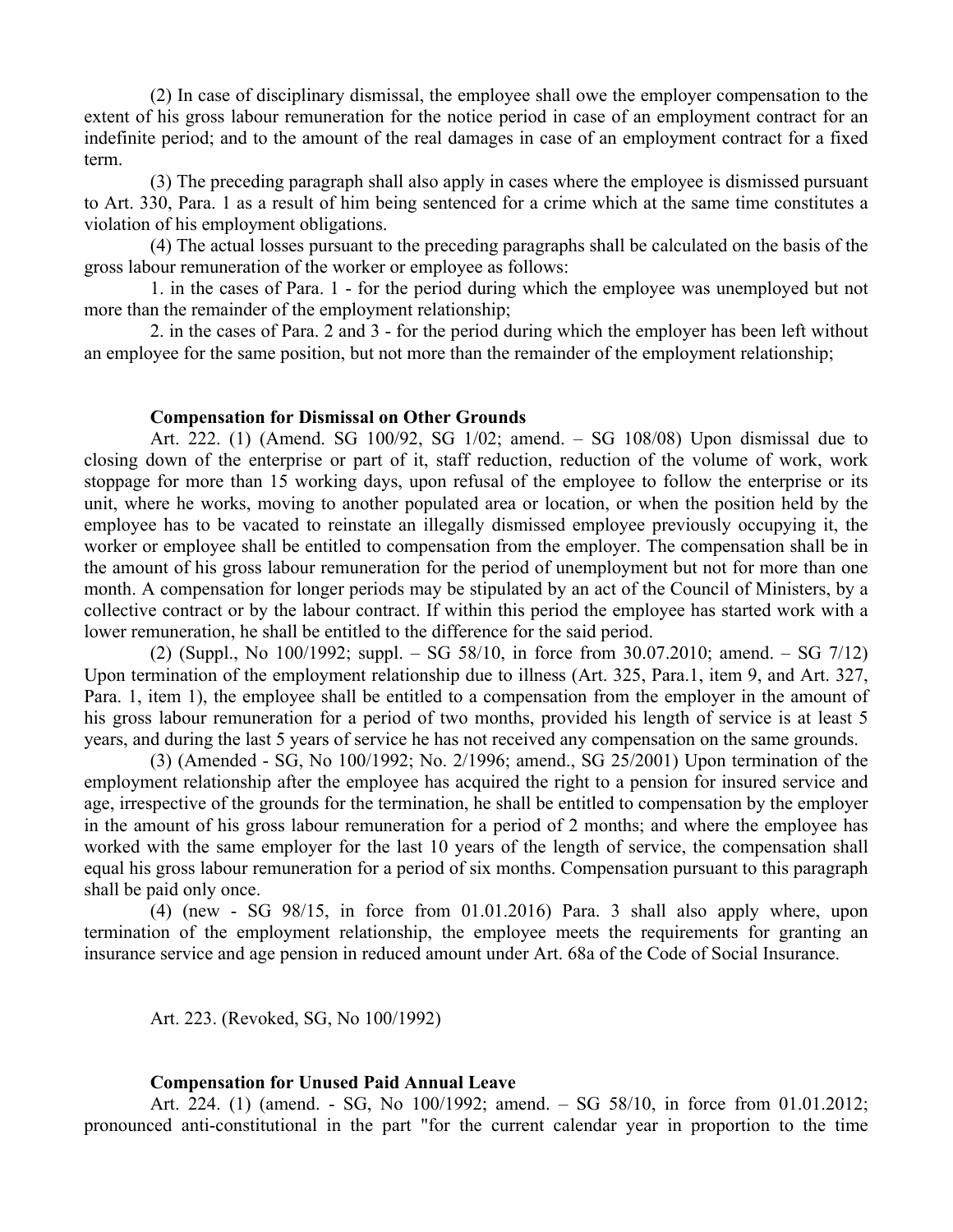recognised for length of service and for unused paid annual leave postponed pursuant to Art. 176" by DCC No  $12/10 - SG 91/10$ ) Upon termination of the employment relationship, the employee shall be entitled to a cash compensation for the unused paid annual leave for the current calendar year in proportion to the time recognised for length of service and for unused paid annual leave postponed pursuant to Art. 176, the right to which has not lapsed.

(2) (amend. - SG, No 100/1992) The compensation pursuant to the preceding paragraph shall be calculated in accordance with the provisions of Art. 177 as of the date of termination of the employment relationship.

(3) (amend. - SG, No 100/1992) The paid leave for the training of students and post-graduate students by correspondent courses, as well as for entrance examinations in educational institutions, when unused, shall not be compensated in cash.

# **Compensation for Unlawful Dismissal and for Non-Admission to Work of a Reinstated Employee**

Art. 225. (amend. - SG, No 100/1992) (1) In case of unlawful dismissal, the worker or employee shall be entitled to a compensation by the employer in the amount of his gross labour remuneration for the period of unemployment caused by that dismissal, but not for more than 6 months.

(2) (amend. - SG, No 100/1992) When during the period pursuant to the preceding paragraph the employee has worked on a lower paid job, he shall be entitled to the difference in the remuneration. The same right shall apply to unlawful reassignment of an employee on another job with lower pay.

(3) (amend. - SG, No 100/1992) When any unlawfully dismissed employee is reinstated and upon reporting to work to his former position he is prevented from taking that position, the employer and the guilty officials shall be liable jointly and severally to the employee in the amount of his gross labour remuneration from the day of reporting to work till the day of his actual admission to work.

## **Employer's Liability for Other Damages Caused to the Worker or Employee**

Art. 226. (Suppl., SG No 100/1992) (1) The employer and the guilty officials shall be jointly and severally liable for the damages caused to the worker or employee because of:

1. failure to issue or a delay in issuing documents certifying facts related to the employment relationship of the employee;

2. recording of false data in the said documents.

(2) The employer and the guilty officials shall be jointly liable to the employee for damages ensuing from the unlawful withholding of his employment record book after his employment relationship has been terminated.

(3) The compensation pursuant to Para. 1 shall comprise all damages caused to the employee, including the non-material ones. The compensation pursuant to Para. 2 shall be in the amount of his gross labour remuneration from the day of the termination of the employment relationship to the day of the handing over of the employment record book to the employee.

## **Recourse Liability**

Art. 227. (amend. - SG, No 100/1992) The officials through whose fault the compensations pursuant to Art. 213, 214, 225, Para. 3 and 226 were paid, shall owe the repayment of the sums to the employer in accordance with the rules of Section II of this Chapter.

## **Gross Labour Remuneration as Basis for Calculation of the Compensations and payment**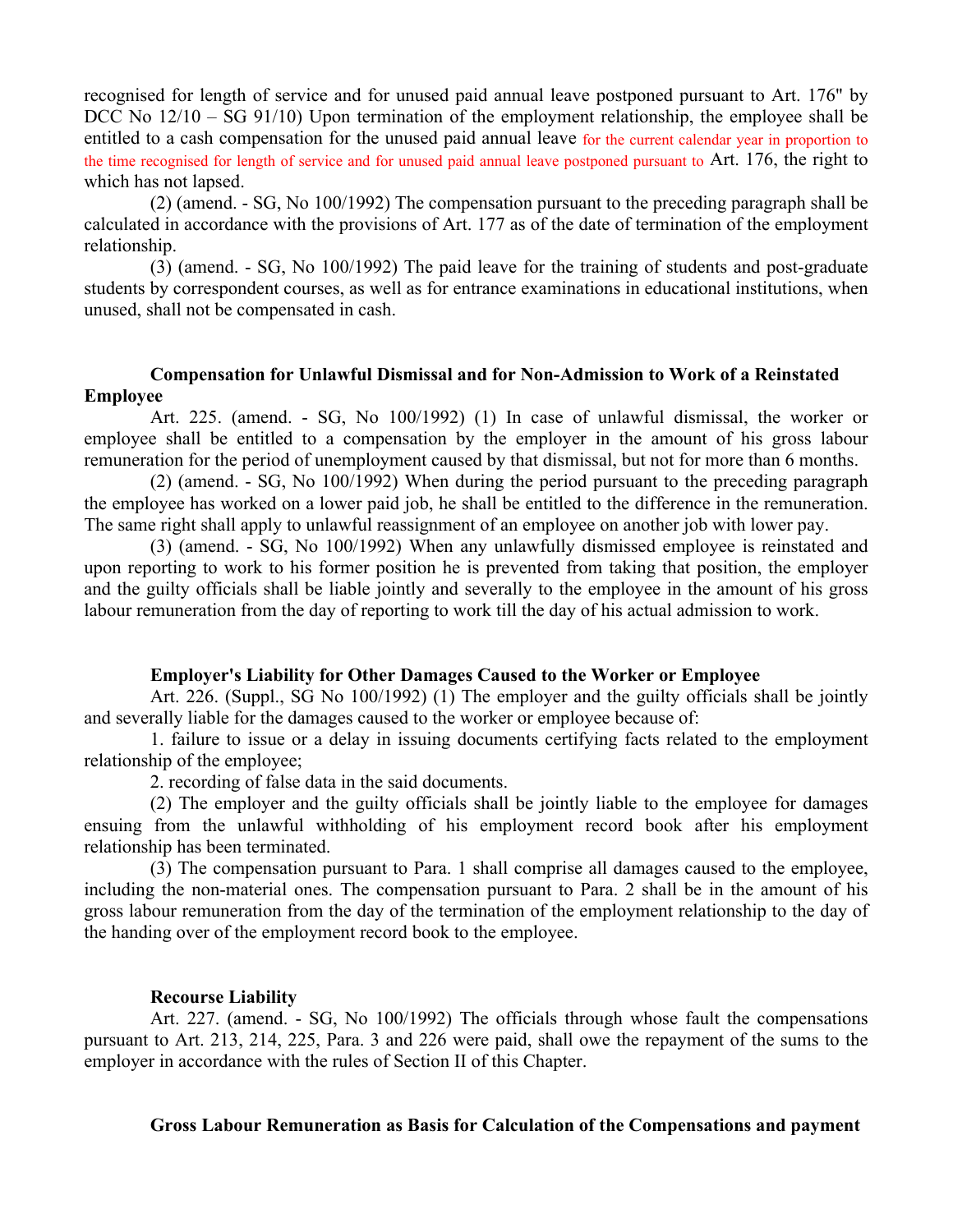## **due date (Title suppl. - SG 102/17, in force from 22.12.2017)**

Art. 228. (amend. - SG, No 100/1992) (1) The gross labour remuneration as a basis for the calculation of the compensations under this Section shall be the gross labour remuneration received by the employee in the month preceding the month of the arising of the grounds for the respective compensation, or the last monthly gross labour remuneration received by the employee, unless otherwise provided.

(2) (New, SG, No 100/1998) The amounts of the compensations pursuant to Art. 215, 218, 222 and 225 shall apply, insofar as no greater amounts have been provided in acts of the Council of Ministers, in collective contracts or in labour contracts.

(3) (New - SG 102/17, in force from 22.12.2017) The compensations under this section, due upon termination of the employment relationship, shall be paid not later than the last day of the month following the month, in which the legal relationship was terminated, unless another due date has been agreed in the collective agreement. Upon expiration of this term, the employer shall pay the due compensation together with the statutory interest.

## **Chapter eleven. PROFESSIONAL QUALIFICATION (AMEND. - SG 100/1992)**

## **Employer's duties to maintain and improve the professional qualification of the employees**

Art. 228a. (new – SG 108/08) (1) The employer shall be obliged to provide conditions for maintaining and improving the professional qualification of workers and employees for efficient performance of their duties under the employment relationship, in compliance with the requirements of the performed work and their future professional development.

(2) In case of long absence from work of the wroker or employee, the employer shall be obliged to provide conditions for him to get familiar with the work innovations that have occurred during his absence, and to achieve the necessary qualification level for efficient performance of his employment duties.

### **Employee's duty to maintain and improve his professional qualification**

Art. 228b. (new – SG 108/08) The worker or employee shall be obliged to participate in the forms of training organised or financed by the employer in order to maintain and improve his professional qualification, improve his professional skills, and also to make efforts to improve his qualification level in compliance with the performed work.

#### **Contract for Acquiring of Qualification**

Art. 229. (amend. - SG, No 100/1992) (1) The employer may conclude a contract with a person entering or having entered an educational institution to acquire certain qualification.

(2) The contract under the preceding paragraph shall bind the employer:

1. to support the trainee and other terms related to the training;

2. upon termination of the training, to employ the trainee as corresponding to his acquired qualification, for a period agreed by both parties, which cannot be longer than 6 years.

(3) The contract pursuant to Para. 1 shall bind the trainee:

1. to finish his training for the agreed qualification according to schedule;

2. to take up employment with the employer for the agreed period of time.

(4) For failure to perform the obligations under Para. 2 and 3 through a fault of one of the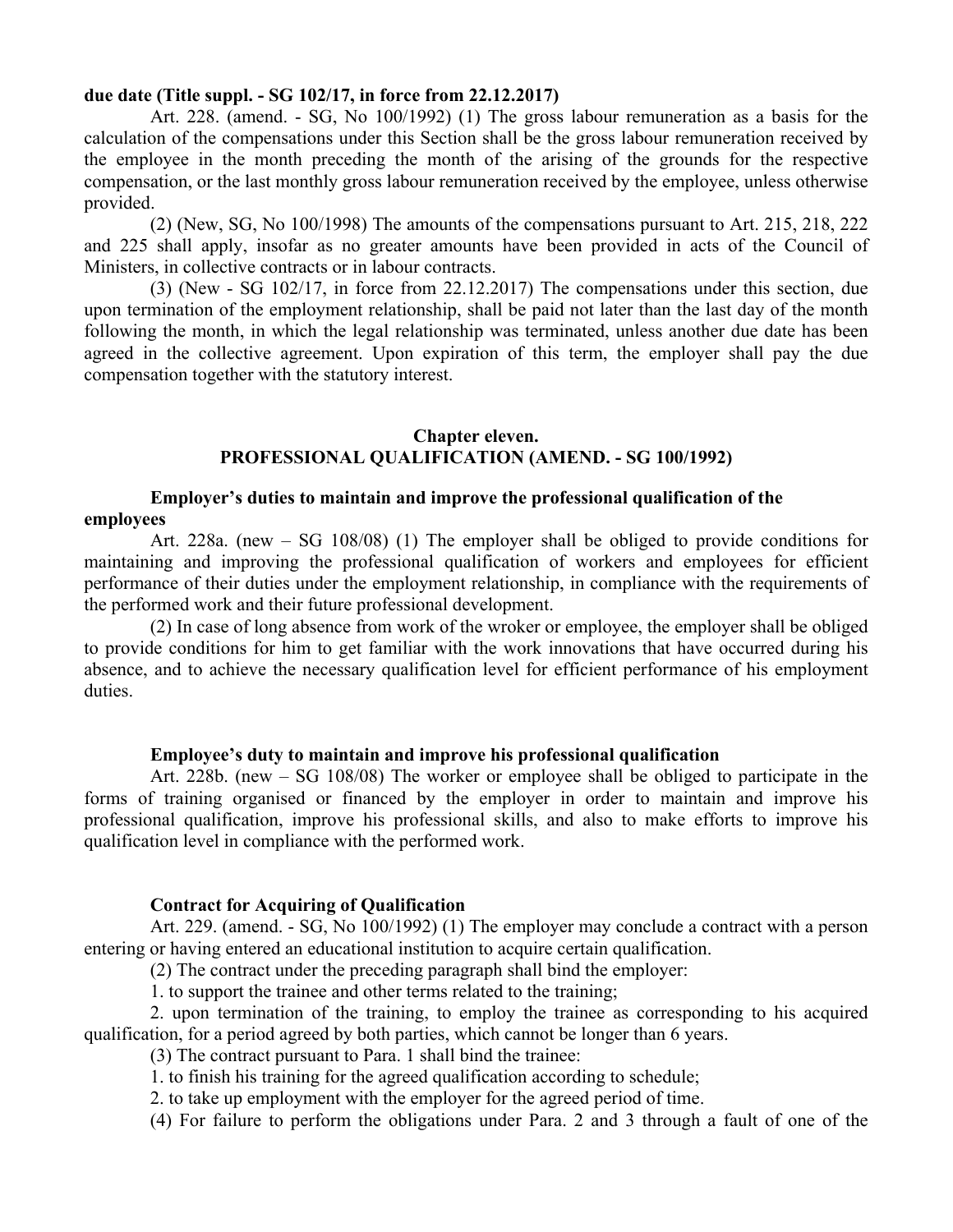parties, as long as no other provisions exist, the party at fault shall be held liable in accordance with civil law.

## **On-The-Job Training Employment Contract (title amend. – SG 27/14)**

Art. 230. (amend. - SG, No 100/1992) (1) (amend. - SG 27/14, amend. – SG, 54/2015, in force from 17.7.2015, suppl. - SG 92/18) By an on-the-job training employment contract, the employer undertakes to train the worker or employee while working in a specified profession or speciality; and the worker or employee undertakes to master it. Such a contract with the same worker or employee in the same undertaking for training in the same occupation shall only be concluded once, except in cases of on-the-job training (dual training system), organized under the conditions and by the order of the Vocational Education and Training Act.

(2) (amend. – SG 61/14, suppl. – SG, 54/2015, in force from 17.7.2015; amend. - SG 79/15, in force from 01.08.2016, amend. - SG 92/18) The contract shall specify the forms, the place and the duration of training, the compensation due by the parties in case of non-performance, as well as other issues related to the training. The duration of the training cannot exceed six months, except in the cases of learning through work (dual education system) organized under the terms and provisions of the Vocational Education and Training Act, in which the time shall be defined according to the respective educational plans.

(3) (new - SG - 54/2015, in force from 17.7.2015, amend. - SG 59/16, In force from 01.08.2016, amend. - SG 92/18) The on-the-job training employment contract for students in the case of on-the-job training (dual training system) shall be signed under Chapter 15, Section I.

(4) (amend. - SG 27/14, former Para. 3, amend. - SG - 54/2015, in force from 17.7.2015) With the contract, the parties shall also specify the period in which the worker or employee is to undertake to work with the employer after the successful completion of the training, and the employer shall provide work in accordance with the acquired qualification. That period shall not be longer than 3 years.

(5) (amend. - SG 27/14, former Para. 4, amend. - SG - 54/2015, in force from 17.7.2015) During training, the worker or employee shall receive labour remuneration in proportion to the work done, but not less than 90 percent of the minimum work salary set for the country.

(6) (New – SG 92/18) During the on-the-job training, the students in the dual training system shall receive remuneration in the amount: for the  $Xi^h$  grade - not less than twice, and for the  $XII^h$  grade not less than three times the maximum amount of the monthly scholarship, determined by the order of Art. 171, Para. 3 of the Preschool and School Education Act.

## **Completion of Training**

Art. 231. (amend. - SG, No 100/1992; amend. – SG 27/14) (1) (amend. – SG 54/2015, in force from 17.7.2015) The results of the training under the contract as per Art. 230, Para. 1 shall be established by a test of the worker or employee, conducted under terms and following a procedure defined by the employer. In case of training to acquire professional qualification, the test shall be held under the terms and provisions of the Vocational Education and Training Act.

(2) (suppl. – SG 61/14, amend. – SG, 54/2015, in force from 17.7.2015) Upon successful completion of the test, the worker or employee shall be given a document certifying the knowledge and skills acquired. In case of training for acquiring professional qualification, the results from it shall be certified under the terms and provisions of the Vocational Education and Training Act.

(3) (amend. – SG, 54/2015, in force from 17.7.2015) Upon completion of the training, the worker or employee shall be entitled to paid leave for preparation and sitting the exam, for a period agreed with the employer, but not less than 5 working days. Upon re-sitting the exam, the worker or employee shall be entitled to unpaid leave of 5 working days which shall be recognised as length of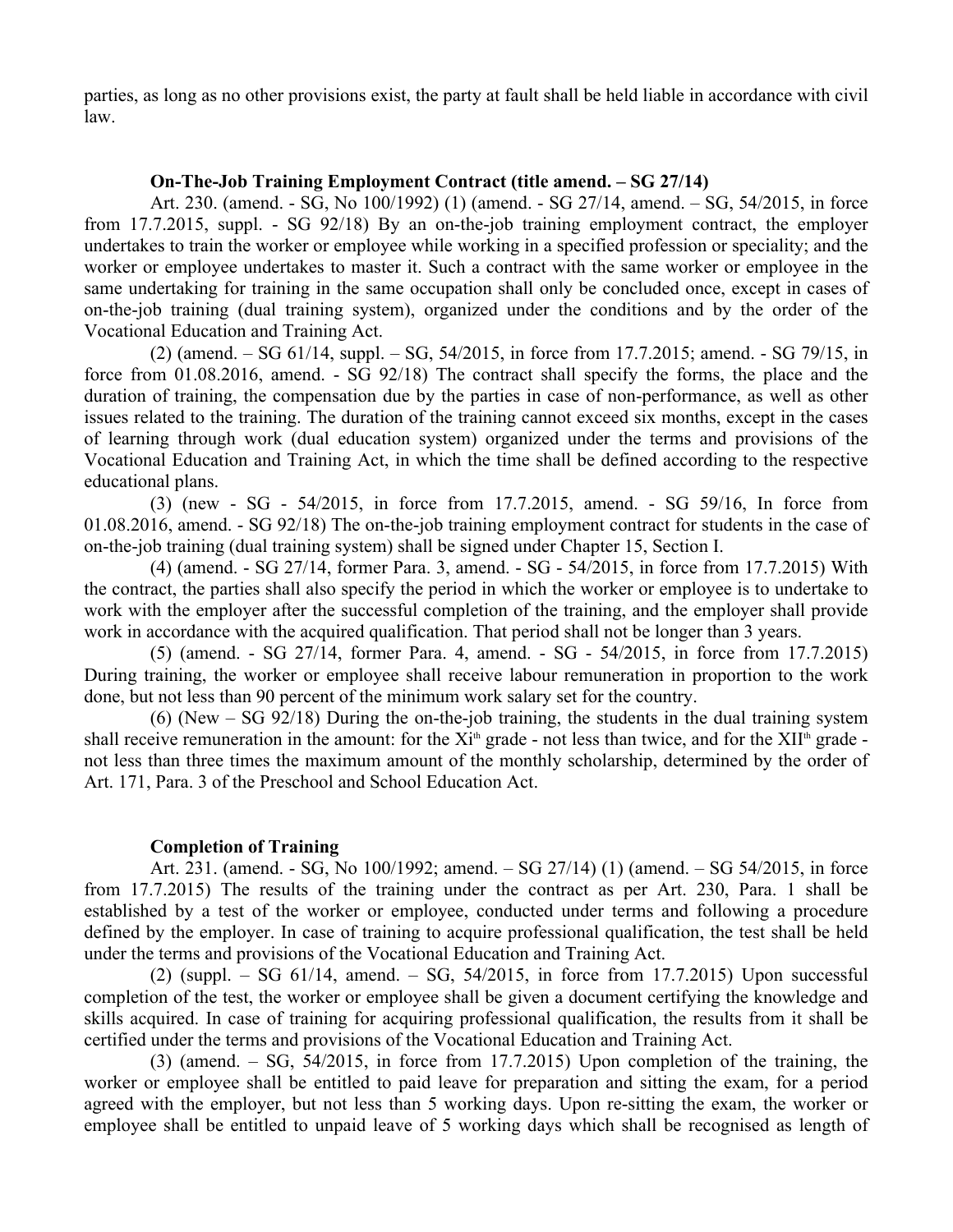service.

## **Obligation for Work and Liability in Case of Non-Performance of an On-The-Job Training Employment Contract (title amend. – SG 27/14)**

Art. 232. (amend. - SG, No 100/1992) (1) (amend. – SG 27/14, amend. – SG, 54/2015, in force from 17.7.2015; amend. - SG 79/15, in force from 01.08.2016) After successful completion of the training, the employer, in accordance with the contract under Art. 230, Para. 1, except in the cases of training through work (dual education system) organized under the terms and provisions of the Vocational Education and Training Act, must appoint the worker or employee to a job corresponding to the acquired qualification, and the worker or employee must take up the job and work during the agreed period.

 $(2)$  (amend. – SG 27/14, amend. – SG, 54/2015, in force from 17.7.2015) Where the employer fails to provide the worker or employee, who has successfully completed his training, with a job corresponding to the acquired qualification, he shall owe him the gross labour remuneration for the corresponding position for the period when such work was not provided to him, but for not more than 6 months, unless otherwise agreed upon.

(3) (amend. – SG 27/14, amend. – SG, 54/2015, in force from 17.7.2015) If the worker or employee fails to complete the training for no good reason, or fails, after completion of the training, to take up the job provided by the employer, or leaves the job prior to expiration of the agreed term, he shall owe the employer a compensation in proportion to the non-performance, in amount agreed upon by both parties, but not more than six times the size of the gross salary for the respective position.

(4) (new - SG, 61/2014, amend. - 79/15, in force from 01.08.2016) The provisions of Para. 2 and 3 shall not apply in contracts under Art. 230, Para. 1, signed for training through work (dual training), organized under the conditions and procedure of the Vocational Education and Training Act. In case of culpable non-performance of obligations, the defaulting party shall be liable under applicable law, unless otherwise agreed upon.

## **Applicability of Labour Laws to the On-the-job Training Employment Contract**

Art. 233. (amend. - SG, No 100/1992; amend. – SG 27/14) As regards the relations between the parties to the employment contract containing on-the-job training condition, the labour legislation in force shall apply.

## **Internship**

Art. 233a. (new - SG 27/14) (1) Internship means performance of work under the guidance of the employer or a person authorized by the latter (mentor) for the purpose of acquiring practical skills related to the respective profession or specialty.

(2) A mentor can be any person of the same undertaking who holds qualifications in the same or similar profession, in which internship will be held, and has not less than three years of length of service or professional experience in this profession.

(3) The relations between the employer and the mentor shall be governed by an addendum to the employment contract of the latter, which is to establish the distribution of working hours and other conditions related to mentoring.

## **Employment Contract with Internship Clause**

Art. 233b. (new - SG 27/14) (1) Employers may conclude employment contracts containing an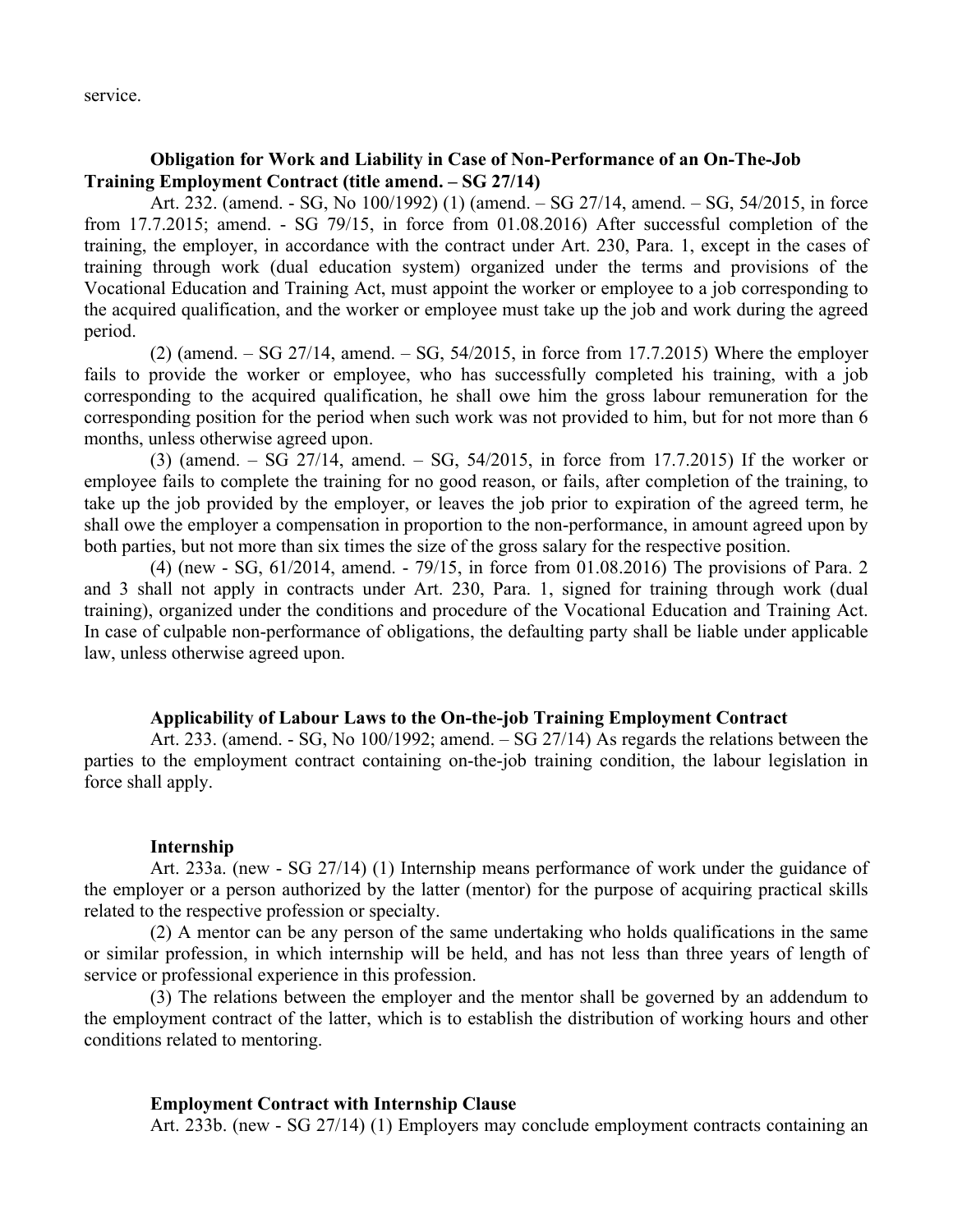internship clause with persons aged under 29 years, who have completed secondary or higher education and have no work or professional experience in their profession or specialty.

(2) The contract under Para. 1 shall be concluded for work on a position corresponding to the qualification of the person. Such a contract with one and the same person shall be concluded only once.

(3) In addition to the terms referred to in Art. 66, Para. 1, the contract under Para. 1 shall also establish the manner and the form in which are used the practical skills in the process of work performance, the name and position of the mentor, contract duration, which cannot be less than 6 and more than 12 months, as well as other conditions related to internship.

### **Certification of Training Results**

Art. 233c. (new - SG 27/14) Within 14 days from termination of the contract under Art. 233b, the employer shall issue to the person who has worked as an intern a recommendation, stating the results of the training to be used when applying for a job with another employer.

## **Contract for Higher Qualification Training and Re-Training**

Art. 234. (amend. - SG, No 100/1992) (1) The parties to the employment relationship may enter into a contract for higher qualification training of the worker or employee, or for training in another profession or speciality (re-training).

(2) The contract under the preceding paragraph shall stipulate:

1. profession and speciality in which the employee is to be trained;

2. place, form and duration of the training;

3. financial, living and other conditions during the period of training.

(3) The contract under Para. 1 may provide:

1. an obligation of the worker or employee to work with the employer for a fixed period, but not longer than 5 years;

2. liability for non-completion of training, as well as non-observance of the obligations under the preceding item.

## **Contract for Qualification With a Non-Working Person**

Art. 235. (amend. - SG, No 100/1992) A Contract for training for acquiring a higher qualification or for re-training may also be concluded between the employer and a person who is preparing to start work with the employer upon completion of training.

# **Termination of the Contract for Qualification**

Art. 236. (amend. - SG, No 100/1992) Each party may terminate the contract subject of this Chapter with a notice in writing before the end of the training period:

1. due to a culpable non-performance of the obligations of the other party, by giving the defaulting party an appropriate period to perform its obligations;

2. in other cases agreed upon in the contract.

# **Labour Contract After Training**

Art. 237. (amend. - SG, No 100/1992) Upon completion of training, on the basis of a contract subject of this Chapter, the employment relationship shall be governed by a labour contract or by an appropriate amendment of the labour contract.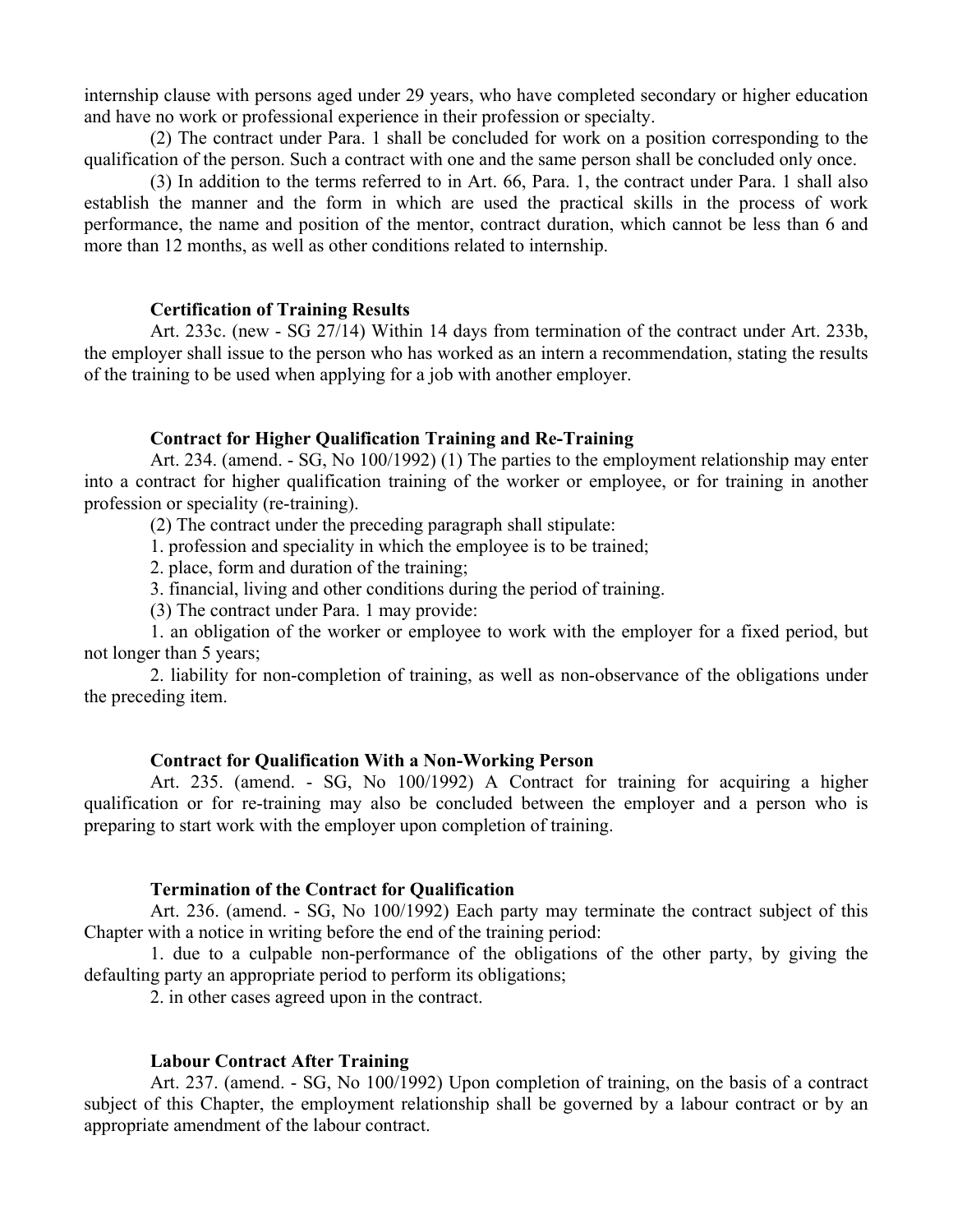Art. 238 - 241. (Revoked, SG, No 100/1992)

## **Chapter twelve. LABOUR REMUNERATION**

# **Section I. GENERAL PROVISIONS**

#### **Mandatory Consideration for Work Performed**

Art. 242. (amend. - SG, No 100/1992) Work performed under an employment relationship shall be compensated.

## **Right of Equal Remuneration**

Art. 243. (new, SG 25/2001) (1) Women and men shall have the right to equal remuneration for identical and equal work.

(2) Paragraph 1 shall apply to all payments under the employment relationship.

### **Regulation of the Minimum Labour Remuneration and Compensations**

Art. 244. (amend. - SG, No 100/1992) The Council of Ministers shall decree:

1. the minimum labour salary for the country;

2. the types and minimum amounts of the additional labour remuneration and compensations for employment relationships, insofar as they have not been defined in this Code.

## **Guarantee of Payment of the Labour remuneration**

Art. 245. (amend. - SG, No 100/1992; amend., SG 52/04, In force from 1st of August 2004) (1) Upon the bona fide performance of his employment obligations, the employee shall be guaranteed a monthly payment of a labour remuneration amounting to 60 percent of his gross labour remuneration, but no less than the minimal salary for the country.

(2) The difference to the full amount of the labour remuneration shall remain executable and is to be paid additionally together with the legal interest.

Art. 246. (Revoked, SG No 100/1992)

## **Section II. SYSTEMS OF LABOUR REMUNERATION (AMEND., SG, No 100/1992)**

### **Determination of the Amount of the Labour Remuneration**

Art. 247. (amend. - SG, No 100/1992) (1) The amount of the labour remuneration shall be determined in accordance with the duration of work or the results of work.

(2) The amount of the labour remuneration for a produced unit (labour norm) shall be agreed upon between the employee and the worker or employer and cannot be less than the one provided in the collective contract.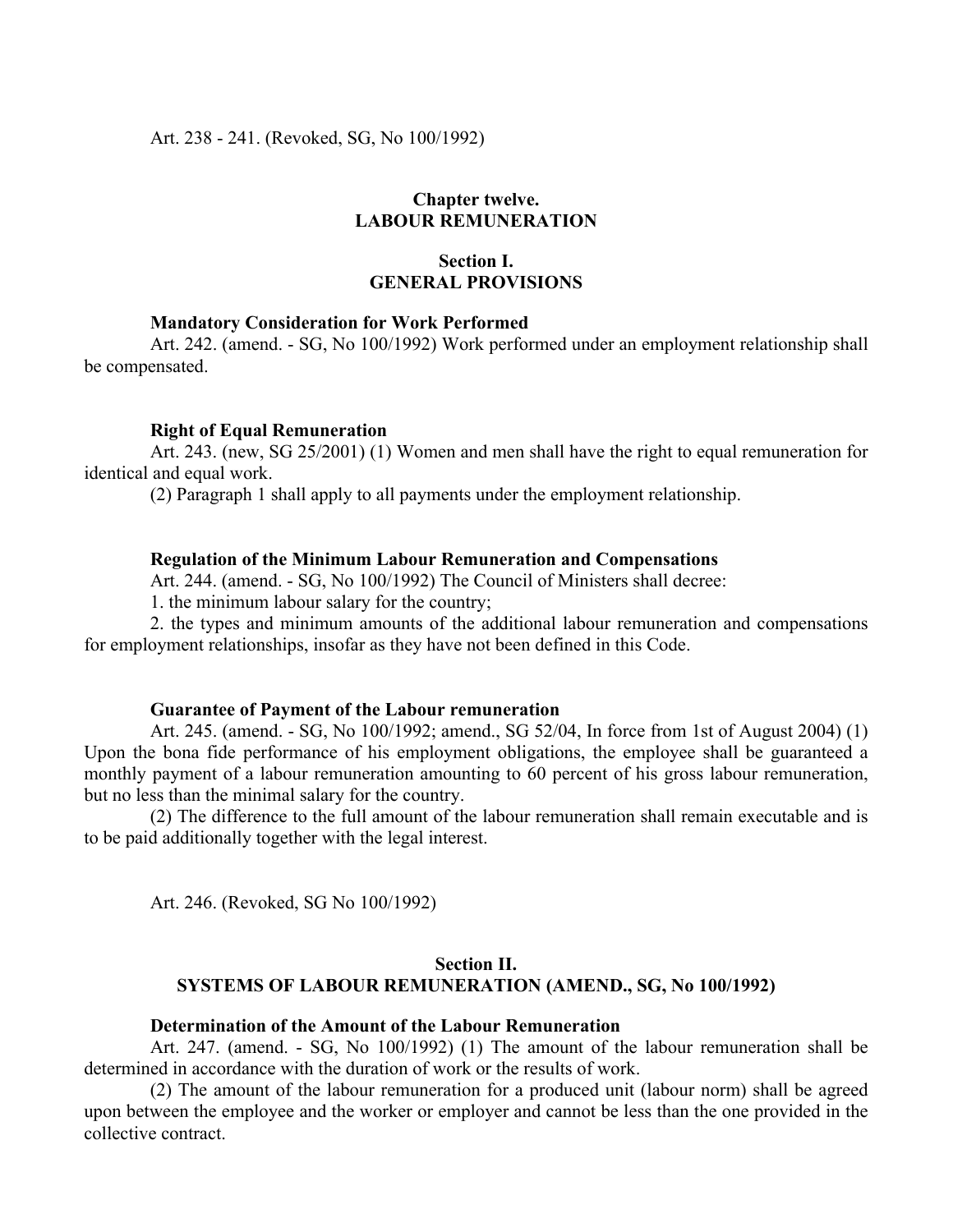Art. 248-249. (Revoked SG, No 100/1992)

#### **Setting and Revising Labour Norms**

Art. 250. (amend. - SG, No 100/1992) (1) Labour norms shall be set with a view to establish a normal intensity of work.

(2) Labour norms shall be set and revised by the employer after hearing the opinion of the interested workers and employees.

Art. 251-256. (Revoked, SG, No 100/1992)

## **Section III.**

# **ADDITIONAL AND OTHER LABOUR REMUNERATIONS (REVOKED PREVIOUS SECTION IV - SG, No 100/1992)**

Art. 257-258. (Revoked, SG No 100/1992)

### **Labour Remuneration for Internal Substitution**

Art. 259. (amend. - SG, No 100/1992) (1) Where an employee is to perform the job or work of an absent employee, he shall be entitled to the rights of said job or work, including the labour remuneration, if it proves more favourable for him. If at the same time he performs his own work or job, he shall be entitled to an additional labour remuneration agreed upon by the parties to the employment relationship.

(2) (amend. - SG, No 100/1992) The employee, whose position is deputy to the absent employee, shall not avail himself of the rights of the preceding paragraph.

(3) (amend. - SG, No 100/1992) Substitution pursuant to Para. 1 shall be carried out with the consent of the employer and the employee in writing. Lack of consent in writing shall not be an impediment for the employee to receive the substitution remuneration.

#### **Labour Remuneration for External Additional Work**

Art. 260. (amend. - SG, No 100/1992) Any worker or employee performing external additional work shall be entitled to the full amount of the labour remuneration for his basic work as well as a remuneration for the external additional work in accordance with the agreement between the parties.

### **Remuneration for Night Work**

Art. 261. (amend. - SG, No 100/1992) Night work performed shall be paid with an increase agreed upon by the parties to the employment relationship, but not less than the amounts set by the Council of Ministers.

### **Remuneration for Overtime Work**

Art. 262. (amend. - SG, No 100/1992) (1) Overtime work performed shall be remunerated with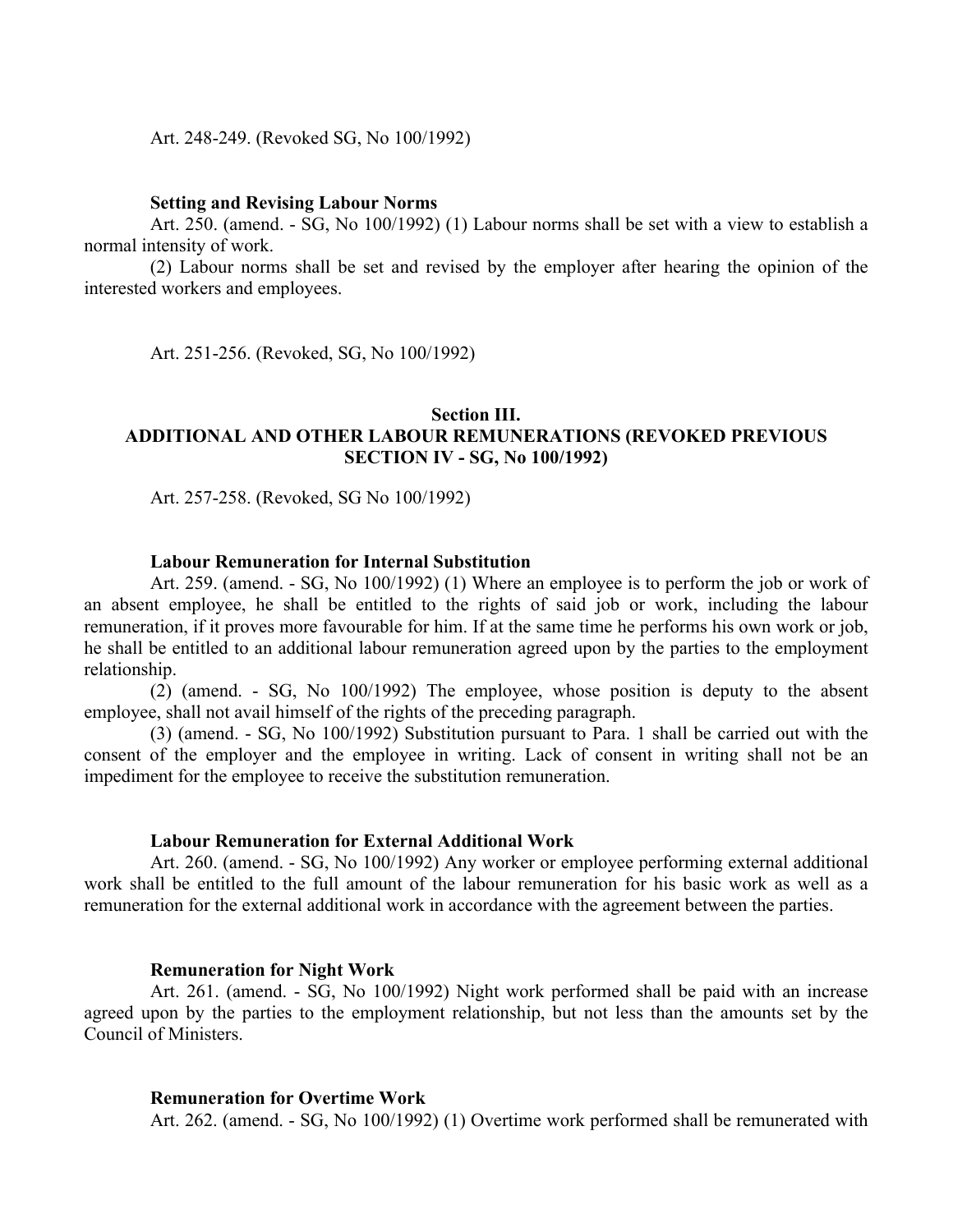an increase agreed upon by the employee and the employer, but not less than:

- 1. 50 percent for work on working days;
- 2. 75 percent for work on weekends;
- 3. 100 percent for work on official holidays;

4. 50 percent - for work with an accumulated calculation of the working time.

(2) Unless otherwise agreed, the increase under the preceding paragraph shall be calculated on the basis of the labour remuneration set in the labour contract.

### **Remuneration for Overtime Work in case of Open-Ended Working Hours**

Art. 263. (amend. - SG, No 100/1992) (1) (Amend. - SG 25/01) No additional labour remuneration shall be paid for overtime work on working days to workers and employees with openended working hours.

(2) Overtime work performed by employees with open-ended working hours on weekends and official holidays shall be remunerated pursuant to Art. 262, Para. 1, items 2 and 3.

### **Labour Remuneration for Work on Official Holidays**

Art. 264. (amend. - SG, No 100/1992) Work on official holidays, irrespective of whether it represents overtime work or not, shall be remunerated pursuant to the agreement, but not less than double the amount of the labour remuneration.

Art. 265. (Revoked, SG No 100/1992)

#### **Labour Remuneration in case of Non-fulfilment of Labour Norms**

Art. 266. (amend. - SG, No 100/1992) (1) Any employee who fails to fulfil his labour norms through no fault of his shall be remunerated according to the output, but not less than the agreed remuneration for full output.

(2) In case of non-fulfilment of the labour norms through the employee's fault, he shall be remunerated according to the output.

### **Labour Remuneration in case of Stoppage and Production Necessity**

Art. 267. (amend. - SG, No 100/1992) (1) The employee shall be entitled to his gross labour remuneration for stoppage through no fault of his.

(2) The worker or employee shall receive no labour remuneration for the duration of a work stoppage caused through a fault of his.

(3) For the time of performing other work due to production necessity, the employee shall be entitled to the labour remuneration for the work performed, but not less than the gross labour remuneration for his basic work.

## **Labour Remuneration for Low-Quality Output**

Art. 268. (amend. - SG, No 100/1992) (1) In case of output of entirely unfit products through the fault of the employee, he shall receive no remuneration.

(2) When through the fault of the worker or employee the products conform partially to the required quality standards (partial waste), the amount of his labour remuneration shall be reduced in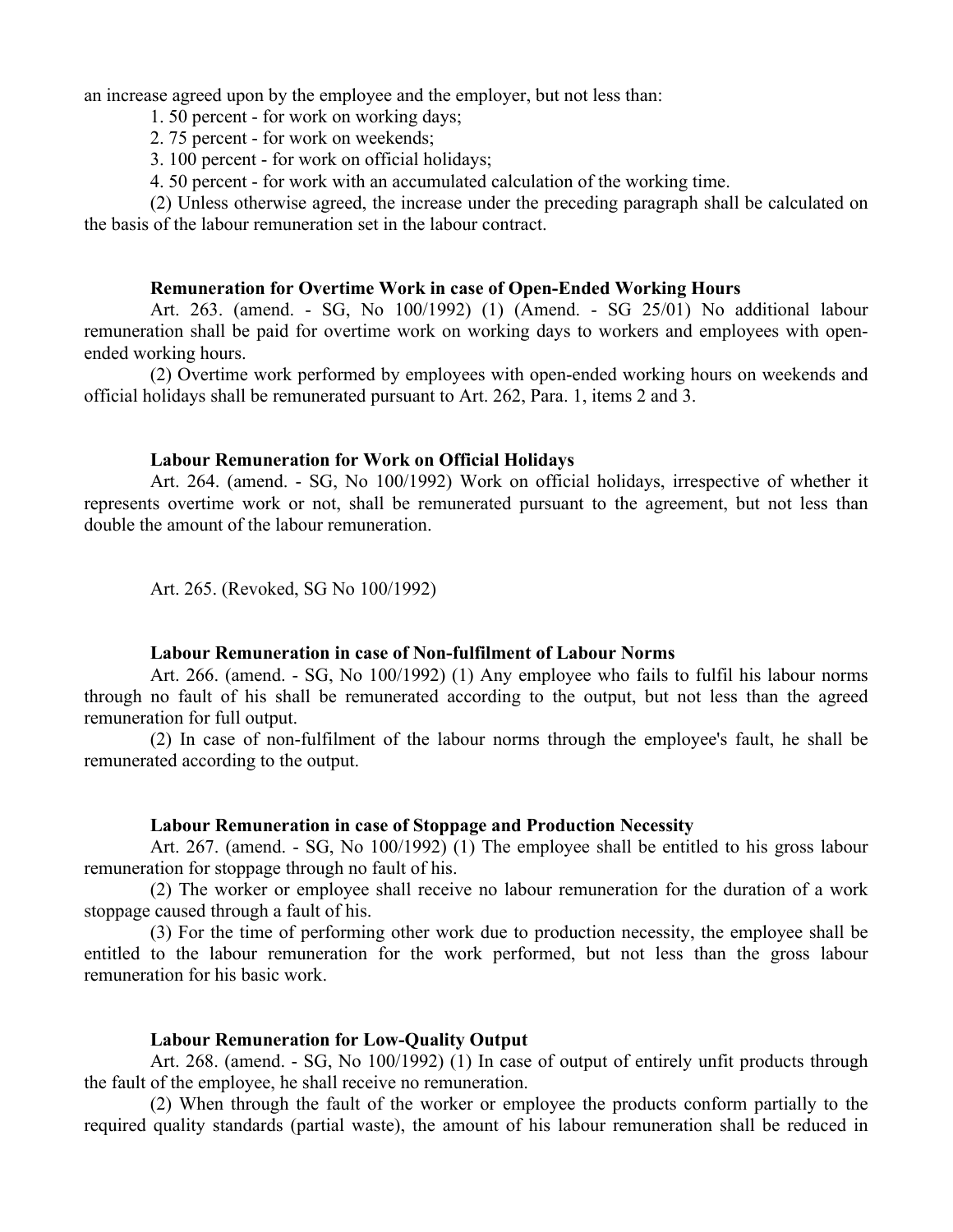accordance with the fitness of the products.

(3) In case of output of unfit products not through any fault of the employee, the latter shall be entitled to a labour remuneration equal to the remuneration for fit products.

## **Section IV.**

# **PAYMENT OF LABOUR REMUNERATION (Previous Section V - SG 100/1992)**

### **Payment in Cash and In Kind**

Art. 269. (1) Labour remuneration shall be paid in cash.

(2) (amend. - SG, No 100/1992) Additional labour remuneration, or part thereof, may be paid in kind, if this is provided in an act of the Council of Ministers, in a collective contract or in the labour contract.

### **Place and Periods of Payment**

Art. 270. (1) Labour remuneration shall be paid at the enterprise where the work has been performed.

(2) (amend. - SG, No 100/1992) Labour remuneration shall be paid in advance or as final payment twice a month, unless otherwise agreed upon.

(3) (amend. - SG, No 100/1992) Labour remuneration shall be paid to the worker or employee in person from a pay-roll or against receipt or, upon a request by the employee in writing, to his relatives. Upon the employee's request in writing, his labour remuneration shall be deposited in a bank chosen by him.

#### **Receiving Labour Remuneration in Good Faith**

Art. 271. (1) (amend. - SG, No 100/1992) The employee shall not be obliged to repay the labour remuneration and compensation he has received pursuant to an employment relationship in good faith.

(2) The officials at fault who have ordered or authorised payment without grounds of the sums under the preceding paragraph shall bear financial liability.

#### **Deductions from Labour Remuneration**

Art. 272. (1) (amend. - SG, No 100/1992) Without the consent of the worker or employee, no deductions shall be made from his labour remuneration, except for:

1. advance payments received;

2. excessive sums received due to technical error;

3. taxes deductible from the labour remuneration in accordance with specific laws;

4. (New - SG 28/1996, in force from 01.03.1996) insurance contributions which are paid by the worker or employee insured for all insurance cases;

5. (Previous item 4 - SG No 28/1996) attachments in accordance with established procedures;

6. (amend. - SG, No 100/1992, previous item 5 - SG No 28/1996) deductions in the case of Art. 210, Para. 4.

(2) The total amount of the monthly deductions under the preceding paragraph shall not exceed the amount set forth in the Civil Procedure Code.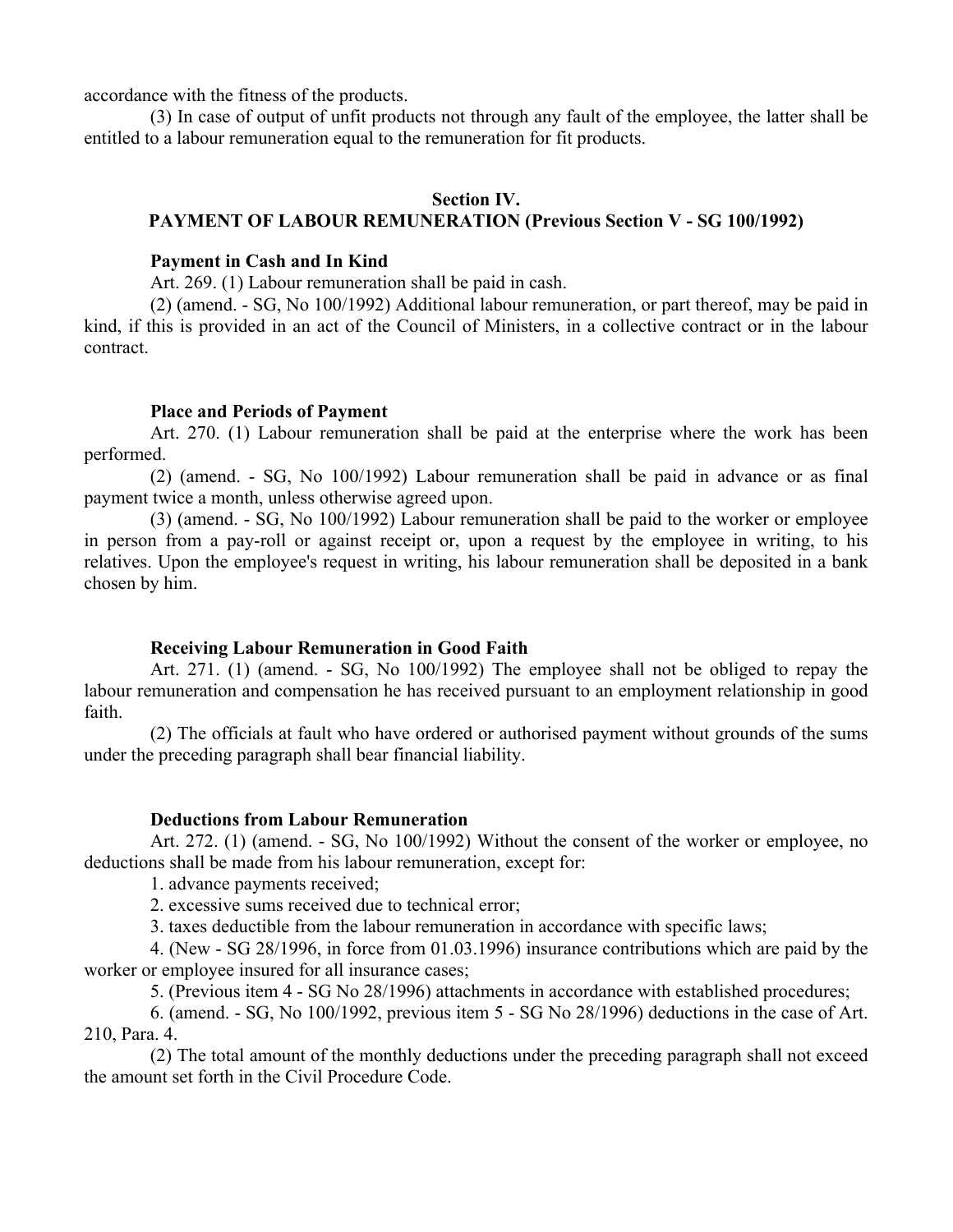## **Chapter thirteen. HEALTHY AND SAFE CONDITIONS OF WORK**

Art. 273 - 274. (Revoked, SG No 100/1992)

#### **Obligation to Provide Healthy and Safe Conditions of Work**

Art. 275. (amend. - SG, No 100/1992) (1) (amend., SG 25/2001) The employer shall be obliged to ensure healthy and safe conditions for work, so that any danger for the life and health of the worker or employee is to be eliminated, restricted or reduced.

(2) (amend., SG 25/2001) The bodies of the executive authority, within the scope of their competence, shall carry out the state policy regarding the provision of healthy and safe labour conditions.

### **Normative acts, unified and branch rules (amend., SG 25/2001, in force from 31.03.2001)**

Art. 276. (1) (amend. - SG, No 100/1992; amend,. SG 25/2001, in force from 31.03.2001) The Minister of Labour and Social Policy, independently or together with other ministers, shall issue acts for the provision of healthy and safe labour conditions. Where necessary, the Minister of Labour and Social Policy shall appoint the bodies and organisations which are to participate in the development of these acts.

(2) (amend. - SG, No 100/1992; amend., SG 25/2001) The Minister of Labour and Social Policy and the Minister of Health, independently or jointly, shall approve unified rules for providing healthy and safe labour conditions which are to be applied across all industries and branches.

(3) (amend. - SG, No 100/1992; amend. - SG 25/2001) The Ministers and the other bodies of the executive authority under Art. 19, Para. 4 of the Administration Act shall approve branch rules for providing healthy and safe labour conditions in the enterprises and industries of the respective branch.

(4) (revoked, SG 25/2001)

(5) (revoked, SG 25/2001)

(6) (New, SG No 28/1996; amend., SG 25/2001) The orders for approval of the rules under Para. 2 and 3 shall be promulgated in the State Gazette, and the rules shall be issued by the body which has approved them.

#### **Rules in the Enterprise (amend. - SG 25/2001)**

Art. 277. (repealed, - SG, 54/2015, in force from 17.7.2015)

Art. 278. (revoked, SG 25/2001)

Art. 279. (revoked, SG 25/2001)

Art. 280. (revoked, SG 25/2001)

#### **Instruction and Training**

Art. 281. (amend. - SG, No 100/1992) (1) (new, SG 25/2001) All workers and employees shall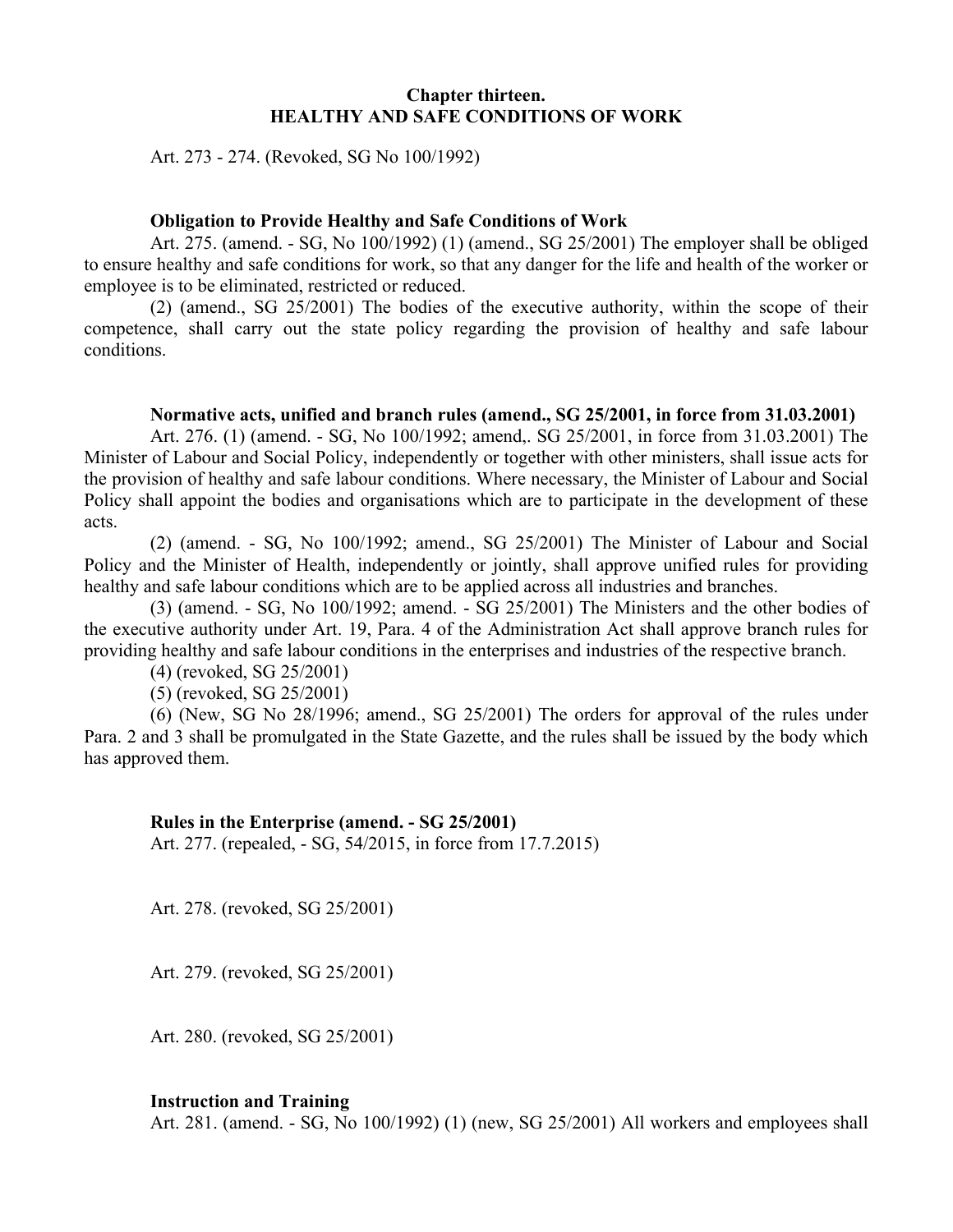be instructed and trained on the safe methods of work.

(2) (prev. para 1 - SG 25/2001) Workers and employees engaged in the use, servicing and maintenance of machines and other technical equipment, as well as those engaged in activities creating a threat to their health and life, shall receive mandatory instruction and training and are to sit an examination on the rules of healthy and safe labour conditions.

(3) (amend. - SG, No 100/1992; prev. para 2 - SG 25/2001) Hazardous machines, equipment and technological processes shall be serviced only by certified workers and employees. Their competence shall be certified by special regulations. The list of hazardous equipment and activities shall be approved by the respective administrative bodies.

(4) (prev. para 3 - Amend. and suppl., SG 25 - SG 25/2001) No persons without the necessary knowledge and skills provided by the rules for healthy and safe conditions of work shall be admitted to work in the enterprise.

(5) (amend. - SG, No 100/1992; prev. para 4 - amend., SG 25/2001) The employer shall be obliged to organise periodic training or instruction of the workers and employees on rules of healthy and safe conditions of work under conditions and by an order determined by an ordinance of the Minister of Labour and Social Policy.

### **Obligations to Provide Sanitation and Medical Service**

Art. 282. (amend. - SG, No 100/1992) The employer shall be obliged to provide sanitary and medical service to employees in accordance with the sanitary norms and requirements.

## **Refusal of the Employee to Perform an Assignment**

Art. 283. (amend. - SG, No 100/1992) The worker or employee shall have the right to refuse performance or to stop work when a serious and imminent danger arises for his life or health, informing without delay his immediate manager. In these cases, continuation of work shall be permitted only after the elimination of the danger, upon the order of the employer or the immediate manager.

### **Special Work Clothes and Personal Protective Means**

Art. 284. (1) (amend. - SG, No 100/1992) The employer shall provide free of charge special work clothes and personal protective means to the employees who work with or at hazardous machines, equipment, liquids, gases, melted metals, heated objects and the like.

(2) (amend. - SG 100/1992) Workers and employees shall be obliged to use special work clothes and personal protective means only in accordance with their functions, the use being confined only during working hours.

(3) (amend. - SG, No 100/1992, amend. - SG 25/2001, in force from 31.03.2001) The terms and procedures for providing special work clothes and personal protective means, as well as their type, shall be determined by the Minister of Labour and Social Policy and the Minister of Health.

(4) (New – SG 83/05) The exchange of personal protection means for their money equivalent shall be forbidden.

### **Free Food (amend., SG 25/01, amend. - SG 83/05)**

Art. 285. (amend. - SG, No 100/92, amend. SG 83/05, amend. SG 83/05) (1) The employers shall ensure free food and/or additives to the food to workers and employees who work in enterprises with specific character and labour organization.

(2) The conditions and the order under which are ensured the free food and/or the additives to it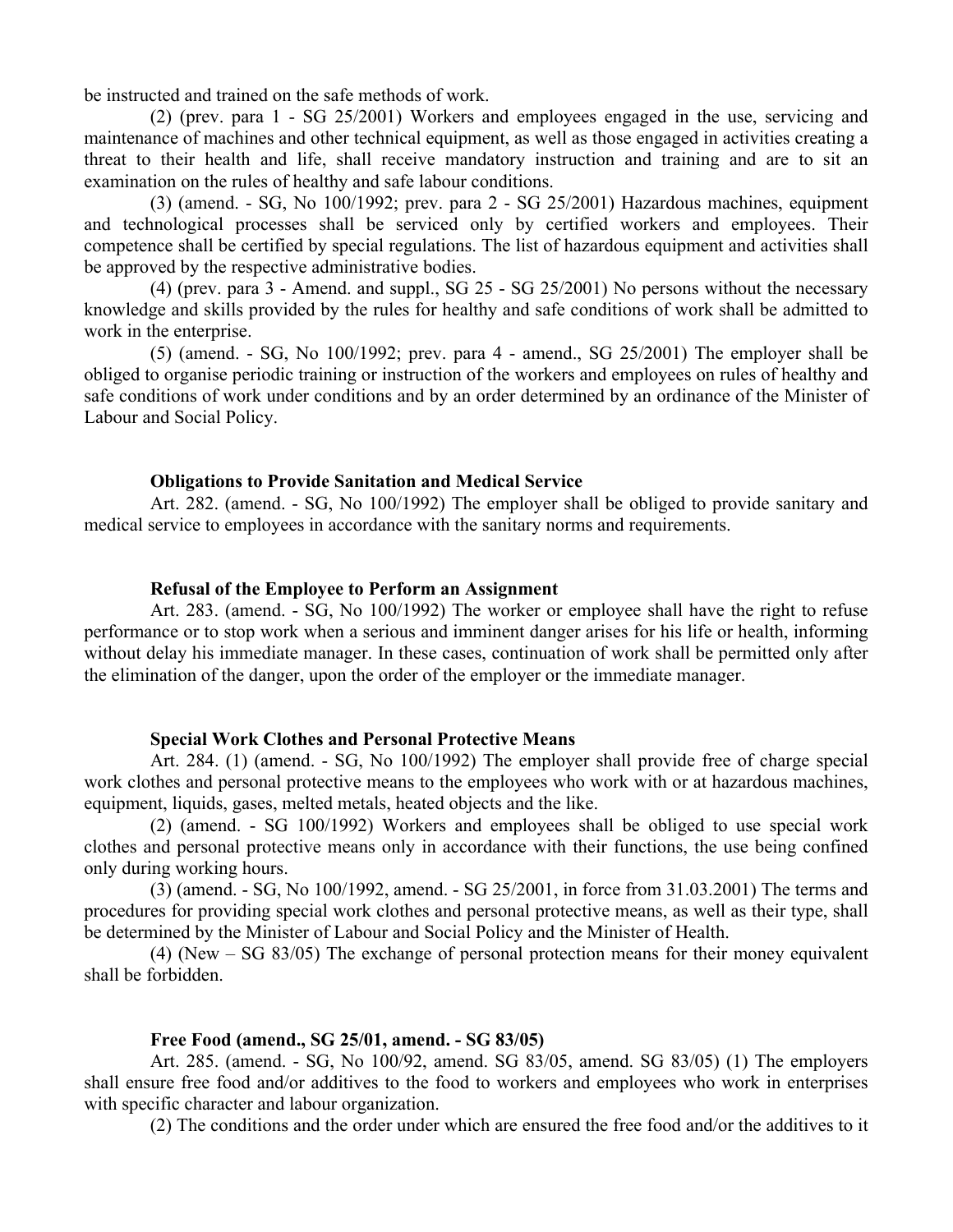of Para. 1 shall be determined with ordinance of the Minister of Labour and Social Policy and the Minister of Health.

#### **Limit the duration of work in harmful or hazardous environments**

Art. 286. (1) (amend. - SG, No 100/1992) A maximum number of years shall be determined for work in particularly hazardous types of production and work, upon the expiration of which the employee shall be transferred to other suitable work.

(2) (amend. - SG, No 100/1992, amend. – SG 25/01, in force from 31.03.2001) The list of productions and types of works and the maximum number of years permitted in accordance with the preceding paragraph shall be approved by the Council of Ministers upon proposal of the Minister of Health and the Minister of Labour and Social Policy.

## **Preliminary and Periodical Medical Check-Ups (title amend. – SG 82/11)**

Art. 287. (amend. - SG, No 100/1992) (1) (prev. art. 287 - SG 25/2001; amend. and suppl. – SG 82/11) All workers and employees shall be subject to mandatory preliminary and periodical medical check-ups. The terms of conducting preliminary and periodical check-ups shall be determined by the Minister of Health in accordance with the nature of work, the working conditions and age of employees.

(2) (new, SG 25/2001; amend. – SG 82/11) The preliminary medical examinations shall be at the expense of job applicants, while the periodical medical examinations shall be paid by employers.

(3) (new, SG 25/2001; amend. - SG 48/06, in force from 01.07.2006) The employer and the officials of the enterprise shall be obliged to keep in secret the data regarding the health condition of the workers and employees and the information from and about the respective medical examinations.

## **Data on Healthy and safe conditions of Labour**

Art. 288. (amend. - SG, No 100/1992; revoked, SG 18/03)

### **Prevention and Recording of Labour Accidents and Diseases**

Art. 289. (1) (amend. - SG, No 100/1992) The employer shall be obliged to take measures to prevent and reduce occupational injuries and general and occupational illnesses. (2) (revoked, SG 25/2001)

## **Legal Regulation of Occupational Injuries and Illnesses**

Art. 290. (amend. - SG 100/1992) Occupational injuries and general and professional illnesses, as well as the manner of their registration and effects, shall be governed by a special law.

## **Chapter fourteen. SOCIAL AND CULTURAL SERVICES IN THE ENTERPRISE**

Art. 291. (Revoked, SG No 100/1992)

#### **Financing**

Art. 292. (amend. - SG 100/1992) The social and cultural services in the enterprise shall be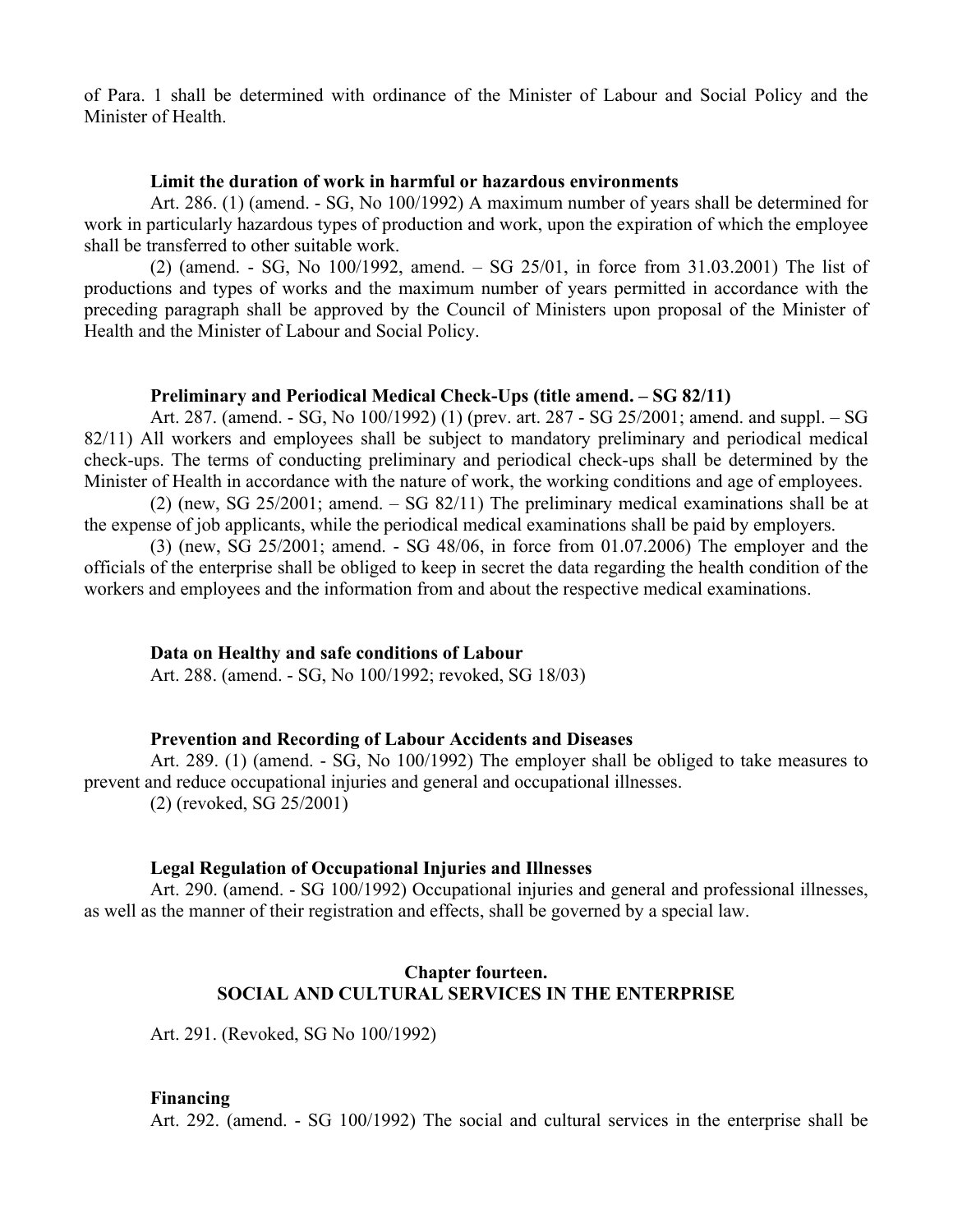financed by the employer and by other sources.

### **Distribution and Use of the Funds**

Art. 293. (amend. - SG, No 100/1992) (1) The manner of allocation of the funds for social and cultural services shall be decided by the general meeting of employees.

(2) The funds for social and cultural services shall not be diverted and used for other purposes.

### **Fulfilment of Social and Cultural Needs**

Art. 294. (amend. - SG, No 100/1992; amend. SG 25/2001) The employer can, independently or jointly with other bodies and organisations, provide to the workers and employees:

1. organised meals in accordance with rational norms and the specific conditions of work;

2. commercial and public services by building and maintaining commercial shops and service centres;

### 3. transportation from residences to the enterprise and back;

4. facilities for short and long-term rest, physical culture, sports and tourism;

5. (amend. - SG, No 100/1992) facilities for cultural activities, clubs, libraries etc.;

6. assistance to young and to newly appointed employees;

7. meeting of other social and cultural needs.

Art. 295. (Revoked, SG No 100/1992)

### **Working Clothes and Uniforms**

Art. 296. (amend. - SG, No 100/1992) (1) (prev. art. 296 - SG 25/2001) The employer shall provide to the workers and employees working clothes and uniforms free of charge and under terms and conditions to be approved by the Council of Ministers or laid down in the collective contract.

(2) (new, SG 25/2001) The worker or employee shall be obliged to wear the working or uniform clothes during the working time and protect it as a property of the employer.

#### **Housing and Workers Hostels**

Art. 297. (1) (amend. - SG, No 100/1992; amend., SG 25/2001) The employer can make efforts to provide housing to the employees and their families by using resources from his funds set aside specially for the purpose, and using the efforts of the workforce.

(2) (amend. - SG, No 100/1992) The housing units shall be allocated in accordance with criteria recorded in the collective contract.

(3) (amend. - SG, No 100/1992; amend., SG 25/2001) The employer can build with his own resources and maintain workers' hostels.

Art. 298. (Revoked, SG No 100/1992)

## **Care for the Employees' Families**

Art. 299. (amend. - SG, No 100/1992) (1) (amend., SG 25/2001) The employer can provide assistance for placing the employees' children in child-care establishments by maintaining, building or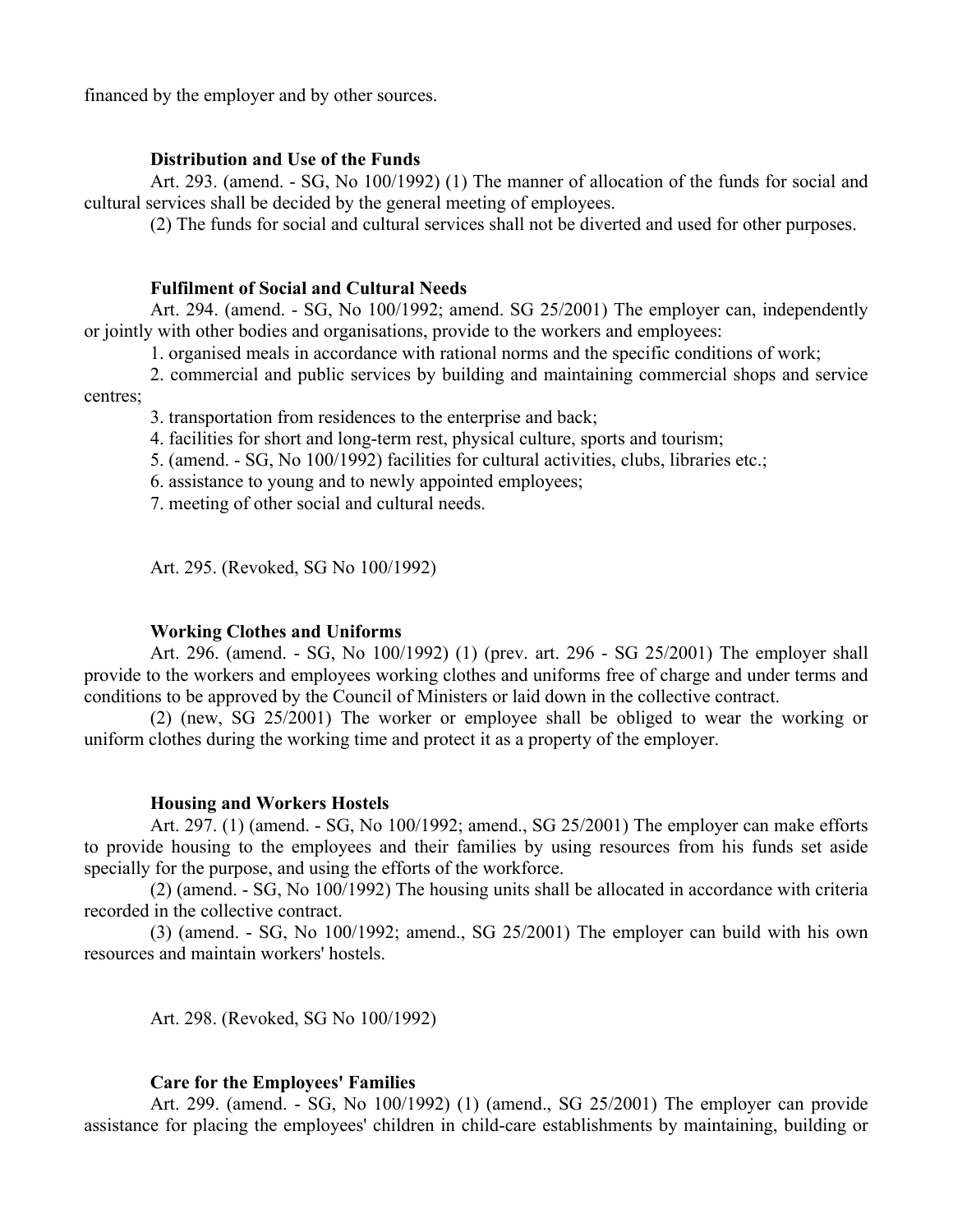taking part in the building and maintaining of such establishments with his own resources or jointly with other employers and the municipal councils.

(2) (amend., SG 25/2001) The employer can place at the disposal of the employees' children the available facilities for rest, physical culture, sports and tourism, youth and cultural activities.

(3) (amend. - SG, No 100/1992) The social funds and the forms of social services shall be used also by the employee's families upon decision of the general meeting (meeting of proxies) and in conformity with the collective contract.

### **Care For Retired Former Employees**

Art. 300. (amend. - SG, No 100/1992) Upon the decision of the general meeting of the employees, the social funds and the forms of social services shall also be used by pensioners having worked with the same employer.

## **Chapter fifteen. SPECIAL PROTECTION FOR SOME CATEGORIES OF WORKERS AND EMPLOYEES (AMEND., SG 100/1992)**

## **Section I. SPECIAL PROTECTION FOR THE ADOLESCENTS**

#### **Minimum Age For Employment**

Art. 301. (1) The minimum age for employment shall be 16. The employment of persons under 16 years of age is prohibited.

 $(2)$  (suppl. – SG 48/06, in force from 01.07.2006) As an exception, persons between 15 and 16 years of age may be employed to perform work of easy nature and not dangerous or harmful to their health and to their proper physical, mental and moral development, the implementation of which would not institute an obstacle to regular attending school or participating in programmes for professional orientation or training.

(3) (amend. - SG, No 100/1992) As an exception, the circuses may recruit on student jobs girls who have turned 14 years of age, and boys who have turned 13, and, for the participation in shooting of films, in the preparation and giving theatrical and other performances, persons under 15 years of age may be recruited under easier conditions and in conformity with the requirements for their proper physical, mental and moral development. The labour terms in these cases shall be determined by the Council of Ministers.

### **Employment of Persons Under 16 Years of Age**

Art. 302. (1) Persons under 16 shall be employed after a thorough medical examination and a medical ruling that they are fit to perform the respective job and that it would not impair their proper physical and mental development.

(2) (amend. - SG, No 100/1992) Persons under 16 shall be employed upon permission of the Labour Inspection in each separate case.

#### **Employment of Persons between 16 and 18 Years of Age**

Art. 303. (1) (amend. - SG 48/06, in force from 01.07.2006) Employment of persons between 16 and 18 years of age in jobs, which are heavy, dangerous or harmful to the health and to their regular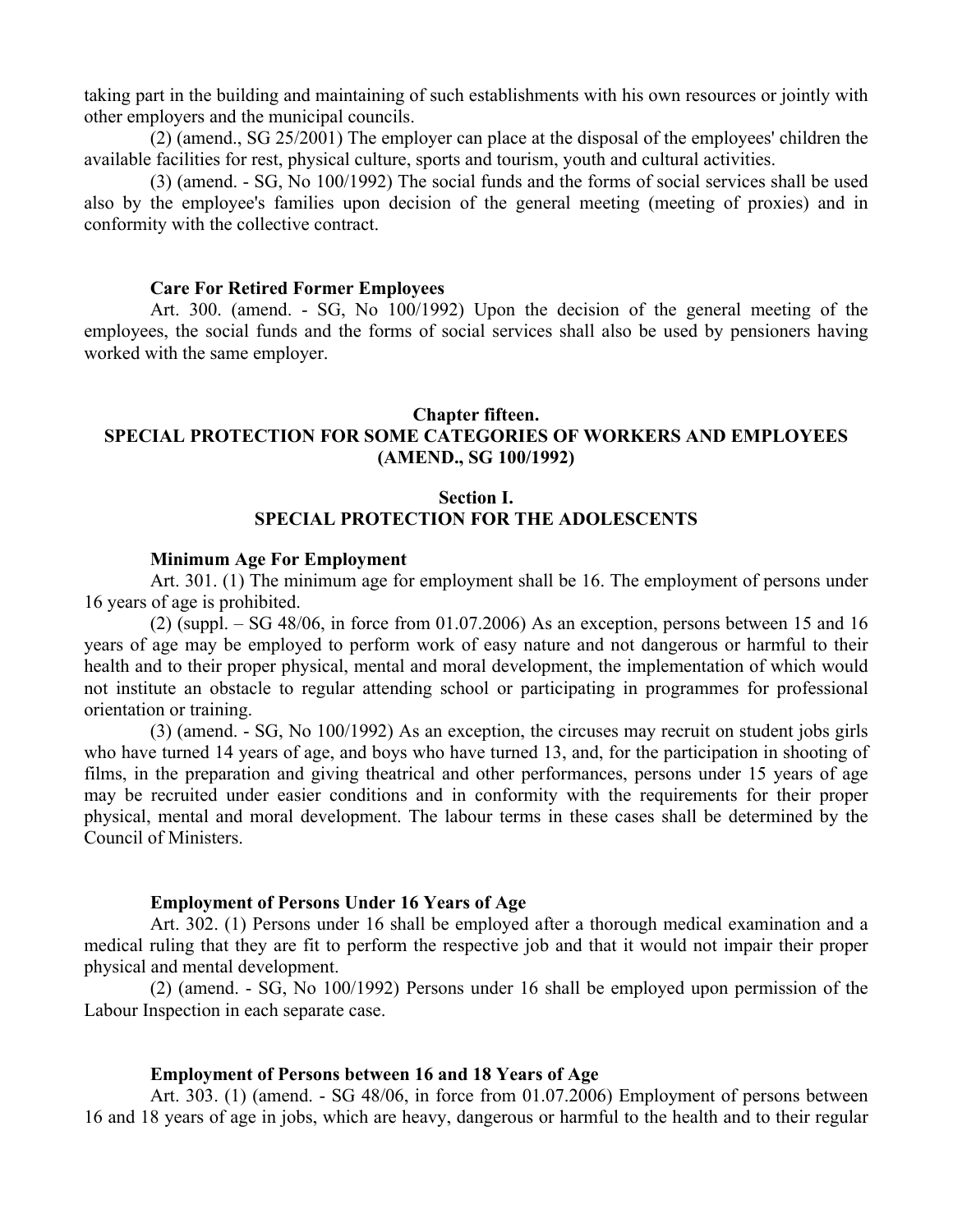physical, mental and moral development, shall be prohibited.

(2) Persons between 16 and 18 years of age shall be employed after a thorough preliminary medical examination and a medical ruling which certifies their fitness to perform the respective work.

(3) (amend. - SG, No 100/1992) Persons between 16 and 18 years of age shall be employed upon permission of the Labour Inspection in each separate case.

(4) (new, SG 18/03; amend. and suppl. - 48/06, in force from 01.07.2006) The conditions and the order of giving permit for work under Para. 3, permit for work to persons under 16 years of age, as well as the obligations of the employer for providing healthy and safe labour conditions for the persons, who have not reached 18 years of age, shall be settled by an ordinance of the Minister of Labour and Social Policy and the Minister of Health.

## **Employment for Persons Under 18 Years of Age**

Art. 304. (amend. - SG, No 100/1992; amend., SG 25/2001) (1) Prohibited for persons under 18 years of age shall be work which is:

1. beyond their physical or mental capacity;

2. to do with exposure to harmful physical, biological or chemical effect, especially toxic agents, cancerogenes, agents causing hereditary genetic or intrauterine damage;

3. related to harm which, in any other way whatsoever, has permanent unfavourable effect on the health;

4. in conditions of radiation;

5. at exceptionally low or high temperatures, noise or vibrations;

6. related to a risk of labour accidents for which it is supposed that they cannot be realised or avoided by the underage person due to his physical or mental immaturity.

(2) (revoked, SG 18/03)

### **Particular Care for Adolescents**

Art. 305. (1) (amend. - SG 100/1992) The employer shall take special care for the work of persons under 18 by providing alleviated working conditions and opportunities to acquire professional qualification and to raise the qualification level.

(2) (new, SG 25/2001) The employer shall be obliged to inform the underage workers and employees and their parents or guardians about the possible risks of the job and about the measures taken for providing healthy and safe labour conditions.

(3) (amend. - SG, No 100/1992; amend., SG 25/2001; suppl. – SG 48/06, in force from 01.07.2006) The working hours of employees under 18 shall be 35 working hours weekly and 7 hours daily for 5-day work week. In their weekly working hours shall also be included the time for acquiring professional qualification and for its development, in case this is implemented in the course of the work.

(4) (amend.  $-SG$ , No  $100/1992$ ; suppl.  $-SG$   $108/08$ ) Employees under 18 shall be entitled to a basic paid annual leave of not less than 26 working days, including during the calendar year when they turn 18 years of age.

## **Section II. SPECIAL PROTECTION FOR WOMEN**

Art. 306. (Revoked, SG No 100/1992)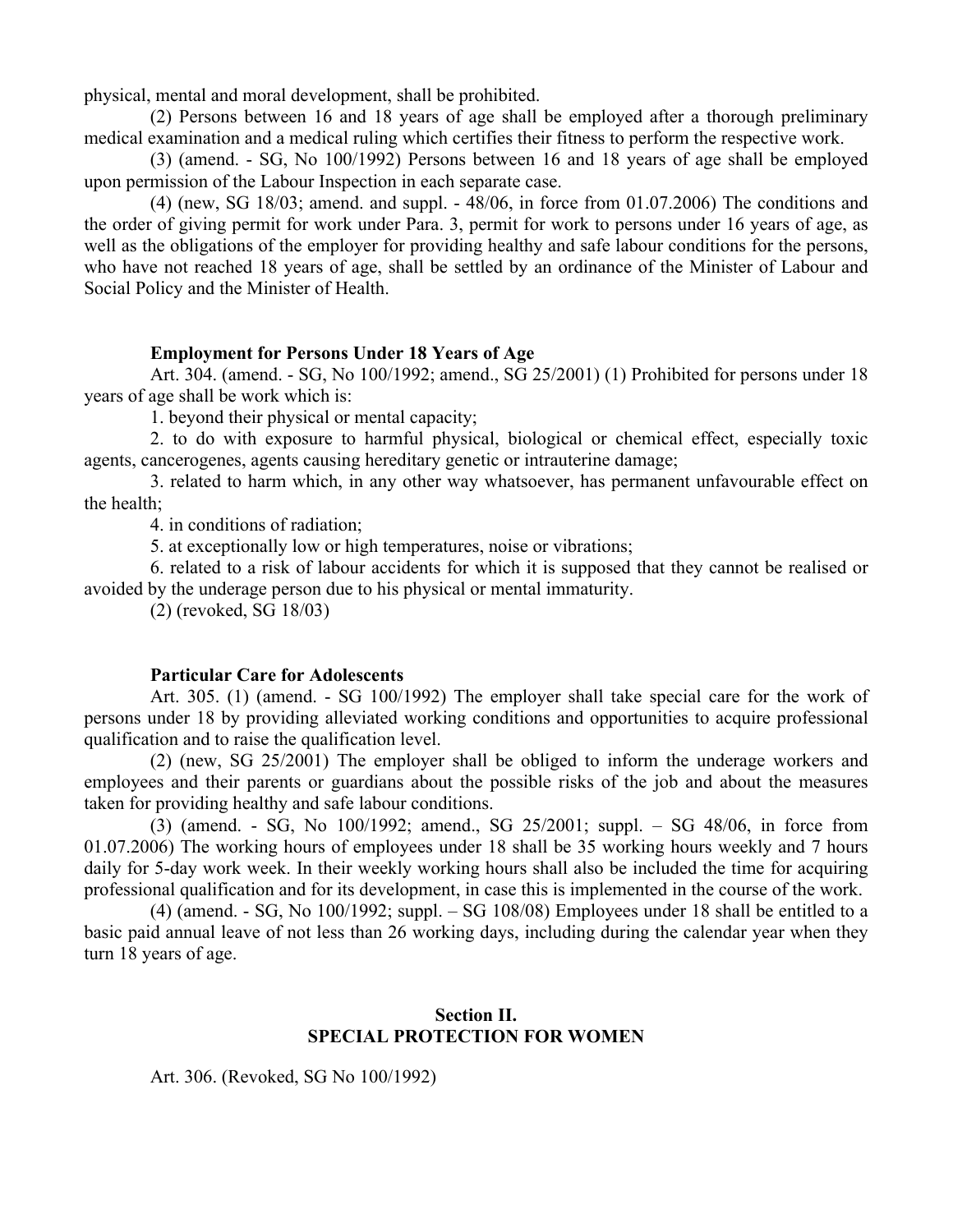#### **Protecting Pregnant Women and Nursing Women (amend., SG 52/04)**

Art. 307. (amend., SG 52/04, In force from 1st of August 2004; suppl. – SG 103/09, in force from 29.12.2009) (1) The employer may not assign, as well as oblige pregnant women and nursing women, as well as female employees in advanced stage of in-vitro fertilization procedure, to perform any work which exposes to danger or threatens their safety and health.

(2) (suppl. – SG 103/09, in force from 29.12.2009) Any pregnant woman or nursing woman, or female employee in advanced stage of in-vitro fertilization procedure, may refuse work defined as harmful for the health of the mother or the child, or for which, upon assessment of the risk, it has been determined that it poses a substantial risk for the health of the mother or her child.

(3) The list of jobs and conditions of labour under Para. 1 shall be determined by an ordinance of the Minister of Labour and Social Policy and by the Minister of Health.

#### **Women's Rooms**

Art. 308. (amend. - SG, No 100/1992; suppl. – SG 103/09, in force from 29.12.2009) Employers employing 20 or more women shall provide rooms for personal hygiene of the women, and rooms for rest of pregnant women and female employees in advanced stage of in-vitro fertilization procedures, established by the Minister of Health.

## **Job Reassignment for Pregnant Women and Nursing Mothers**

Art. 309. (1) (amend. - SG, No 100/1992; amend., SG 52/04, In force from 1st of August 2004; amend. and suppl. – SG 103/09, in force from 29.12.2009) Where a pregnant woman or a nursing mother, or a female employee in advanced stage of in-vitro fertilization, performs a job unsuitable for her condition, the employer shall undertake the necessary measures for temporary adaptation of the conditions of labour on the working place and/or working hours, in view of removing the risk for their safety and health. If the adaptation of the conditions of labour on the working place and/or of the working hours is technically and/or objectively impossible, or it is unfounded to require it for valid reasons, the employer shall undertake the necessary measures for moving the worker or employee to another appropriate job.

(2) (amend. - SG, No 100/1992; suppl., SG 52/04, In force from 1st of August 2004; amend. – SG 103/09, in force from 29.12.2009) The health authorities' prescription shall be mandatory for any pregnant woman, nursing woman or female worker or employee in advanced stage of in-vitro fertilization procedure, and for the employer. Until the fulfilment of the prescription for moving, she shall be released from the obligation of doing the job unsuitable for her state, and the employer shall pay her an indemnification amounting to the received gross labour remuneration for the month preceding the day of issuance of the prescription.

(3) (amend. - SG, No 100/1992; amend., SG 52/04, In force from 1st of August 2004) In the cases of Para. 1, the worker or employee shall receive labour remuneration for the fulfilled job. When it is lower than the labour remuneration for the previous job, she shall be entitled to a monetary indemnification for the difference in the labour remunerations according to a separate law.

(4) (amend. - SG, No 100/1992; suppl. – SG 103/09, in force from 29.12.2009) The employer, jointly with the health authorities, shall annually designate positions and jobs suitable for pregnant women and nursing mothers, as well as female employees in advanced stage of in-vitro fertilization procedure.

## **Commissioning of Pregnant Women and Mothers**

Art. 310. (amend. - SG, No 100/1992; amend., SG 25/2001; amend., SG 52/04, In force from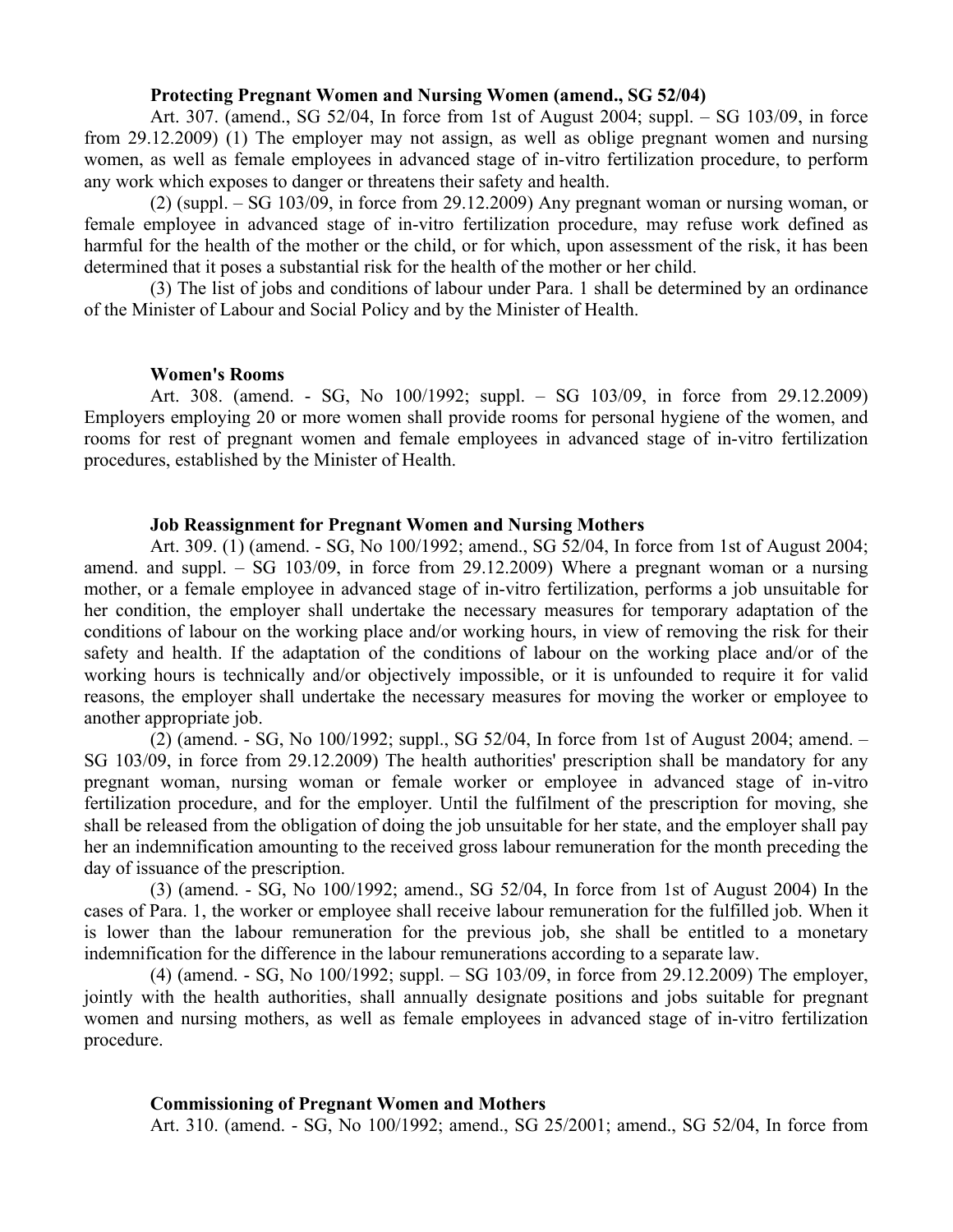1st of August 2004; suppl. – SG 103/09, in force from 29.12.2009) The employer shall not commission any pregnant woman, female worker or employee in advanced stage of in-vitro fertilization procedure and mother of a child under 3 years of age without her written consent.

Art. 311. (Revoked, SG No 100/1992)

#### **Work to be done at Home**

Art. 312. (1) (amend. - SG, No 100/1992) Any female employee who is the mother of a small child shall be entitled to work at home with the same or another employer until the child reaches the age of 6.

(2) (amend. - SG, No 100/1992) Where a female employee under the preceding paragraph is reassigned to work at home with the same employer, he shall be obliged to provide her, upon ceasing the work at home but not later than the child turning 6, the job she performed before reassignment at home, and if the position has been closed - another job, after obtaining her consent.

(3) (amend. - SG, No 100/1992) Where the female employee under Para. 1 begins work at home for another employer, her employment relationship with the employer, with whom she had worked prior to her reassignment, shall not be terminated, but she is to be given unpaid leave. When she ceases to work at home, but not later than the child turning 6, the unpaid leave shall be terminated. If the position has been closed, the employer shall provide her with another job following her consent.

### **Use of Mother's Rights by the Father**

Art. 313. (amend. - SG 100/1992) The rights of the mother pursuant to Article 310 and 312 may be used by the father, if the mother is not in a position to use them.

#### **Obligation for notification (new, SG 52/04)**

Art. 313a. (new, SG 52/04, In force from 1st of August 2004) (1) (suppl. – SG 103/09, in force from 29.12.2009) Any pregnant female worker or employee, as well as female employees in advancedstage of in-vitro fertilization procedure shall exercise rights under Art. 140, Para. 4, item 2, Art. 147, Para. 1, item 2, Art. 157, Para. 2, Art. 307, 309, 310 and Art. 333, Para. 5 after certifying her state before the employer by a valid document issued by the competent health bodies.

(2) On terminating the pregnancy the worker or employee under para 1 shall be obliged, within 7 days, to notify the employer.

(3) The employer and the officials in the enterprise shall be obliged to keep secret the circumstances under Para. 1 and 2.

#### **Section III.**

## **SPECIAL PROTECTION OF PERSONS WITH PARTIAL INCAPACITY (Title amend. - SG 25/2001, in force from 31. 03. 2001)**

### **Grounds for Reassignment**

Art. 314. (amend. - SG, No 100/1992) Any worker or employee who, after an illness or occupational accident, is not able to continue with his former job, but who is able to perform with no harm to his health another suitable job or the same job under alleviated conditions, shall be reassigned to another job or to the same job with alleviated conditions upon prescription of the health authorities.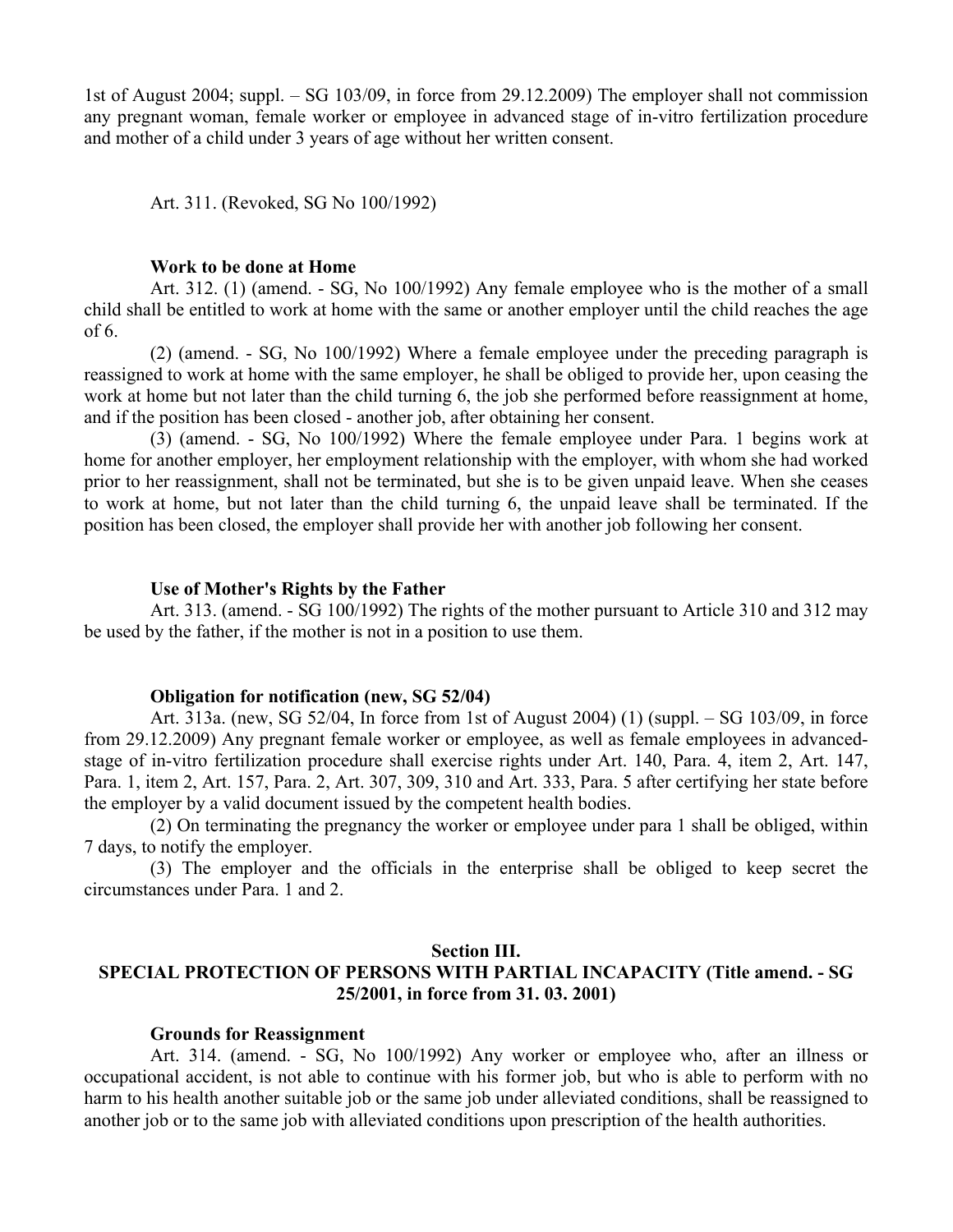#### **Jobs by Reassignment**

Art. 315. (1) (Amended - SG, No. 100/1992 and No 2/1996; amend. – SG 41/09, in force from 01.07.2009) Any employer with more than 50 employees shall be obliged to provide annually jobs suitable for reassignment, their number being 4 to 10 percent of the total number of jobs depending on the business activity.

(2) (new – SG 61/11) When specifying the total number of workers and employees mentioned in Para. 1, the seafarers working at the enterprise shall not be taken into account.

(3) (amend. - SG, No 100/1992; amend. – SG 15/10; prev. text of para 2 – SG 61/11) The portion of the total number of employees under Para. 1 by business activities shall be specified by the Minister of Labour and Social Policy and by the Minister of Health.

## **Specialised Enterprises and Workshops for Persons with Permanently Reduced Working Capacity (amend., SG 25/2001; amend. – SG 41/09, in force from 01.07.2009)**

Art. 316. (1) (Amended - SG, No. 100/1992 and No 2/1996; amend. – SG 41/09, in force from 01.07.2009) The Ministers, the Heads of other agencies and the municipal councils shall be obliged to set up special state (municipal) enterprises, and the employers with more than 300 employees shall set up workshops and other units designed for persons with permanently reduced working capacity.

(2) (amend. - SG, No 100/1992) The activities of the specialised enterprises, workshops and units under the preceding paragraph shall be planned and accounted for separately, and the employees working there shall enjoy special rules for output rates, accounting and labour remuneration under a procedure to be determined by the Council of Ministers.

## **Reassignment of Partially Incapacitated Workers and Employees**

Art. 317. (1) (amend. - SG, No 100/1992; amend. – SG 41/09, in force from 01.07.2009) The necessity of reassignment of an employee to another suitable job or to the same job with alleviated working conditions, the character of the work done, the work conditions and the period of reassignment shall be set in accordance with a prescription of the health authorities.

(2) (amend. - SG, No 100/1992) The reassignment prescription issued by the health authorities shall oblige the employee not to perform the job from which he is to be reassigned, and the employer - not to admit him to this job.

(3) (amend. - SG, No 100/1992) The employer shall be obliged to reassign the employee to a suitable work in accordance with the prescription of the health authorities within 7 days of its receipt.

(4) (Para 4 revoked, previous para 5 - SG, No 100/1992) Failure to perform the prescription of the health authorities by the employer shall oblige him to compensate the employee in accordance with Article 217.

Art. 318. (Revoked, SG No 100/1992)

#### **Paid Annual Leave**

Art. 319. (amend. - SG, No 100/1992; amend., SG 25/2001; suppl. – SG 108/08; amend. – SG 41/09, in force from 01.07.2009) Workers and employees with permanently reduced working capacity of 50 and over 50 percent shall be entitled to a basic paid annual leave of not less than 26 working days.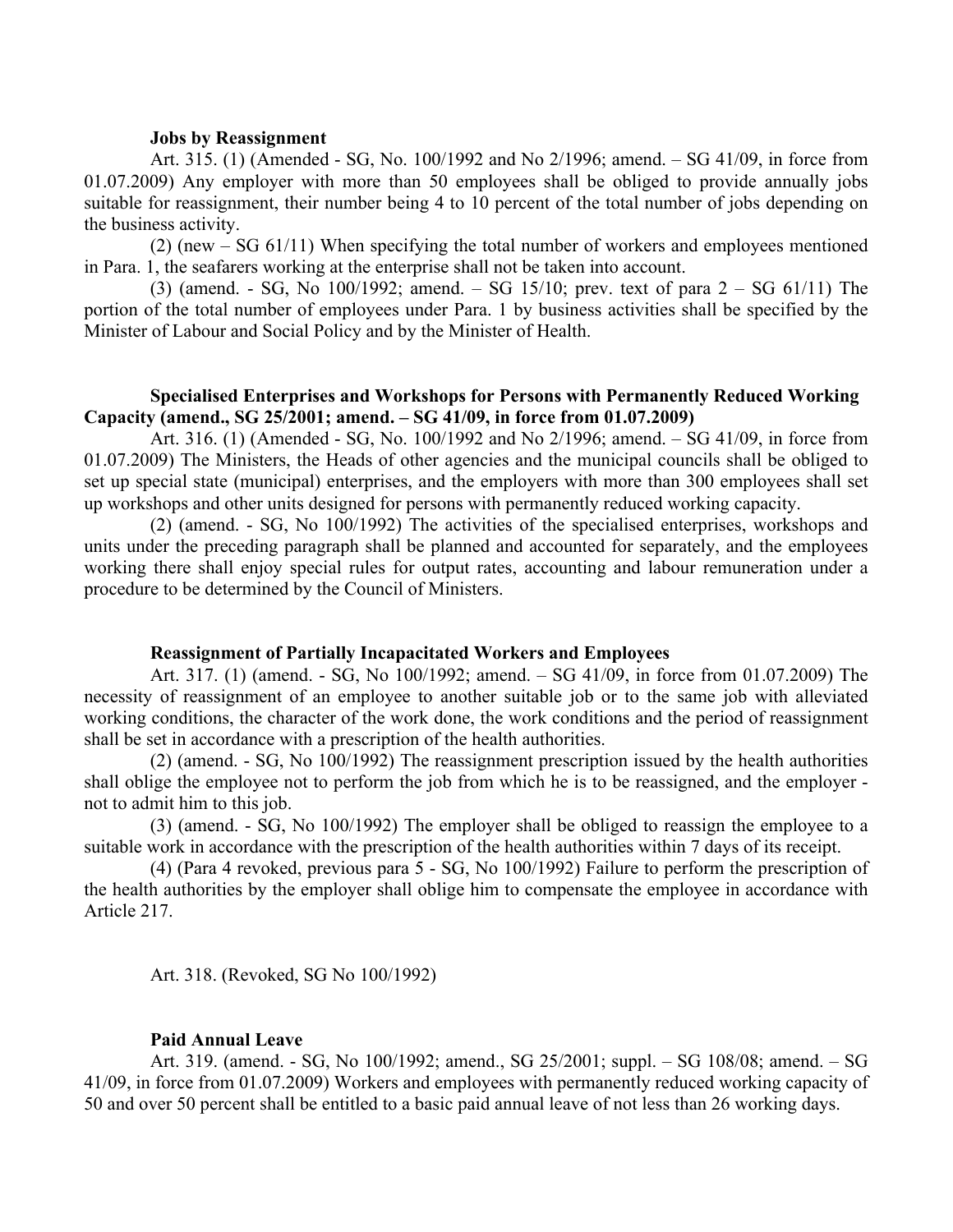#### **Labour Remuneration**

Art. 320. (amend. - SG, No 100/1992) (1) Any worker or employee who is reassigned in accordance with this Section shall be remunerated for the work done.

(2) (amend., SG 25/2001; amend. – SG 41/09, in force from 01.07.2009) Any worker or employee with permanently reduced working capacity under 50 percent, who is reassigned for a fixed period and receives at his new job a labour remuneration lower than the remuneration for the former job, shall be entitled to a cash compensation for the difference between remuneration in accordance with a separate law.

Art. 321. (Revoked, SG No 100/1992)

## **Section IV. Special protection of working pensioners (Revoked, SG No 100/1992)**

Art. 322-324. (Revoked, SG No 100/1992)

# **Chapter sixteen. TERMINATION OF EMPLOYMENT RELATIONSHIP**

## **Section I. TERMINATION OF EMPLOYMENT CONTRACT**

## **General Grounds for Termination of Contract of Employment**

Art. 325. (amend. - SG, No 100/1992; prev. text of Art. 325 – SG 7/12) A contract of employment shall be terminated without notice due from either party in the following cases:

1. By mutual consent of the parties, expressed in writing. The party to which the proposal is addressed shall inform the other party of its position within 7 days of receipt of the proposal. Failure to do so shall be deemed refusal to accept the proposal;

2. (amend. - SG, No 100/1992) When the dismissal of the worker or employee is found unlawful, or he is reinstated to his previous job by ruling of the court, but he does not report to work within the term stipulated under Art. 345, Para. 1;

3. Upon expiry of the contractual term;

4. Until the completion of some specified work;

5. Upon return of the substituted employee to work;

6. (amend. - SG, No 100/1992) When a position is listed to be occupied by a pregnant employee or an employee reassigned for rehabilitation, and a candidate entitled to that position appears;

7. (Revoked, SG No 100/1992)

8. (amend. - SG, No 100/1992) Upon the appointment of an employee who has been elected or has passed a competitive examination for the position;

9. (amend. - SG, No 100/1992; amend. – SG 41/09, in force from 01.07.2009) In case of inability of the employee to perform the assigned job because of illness resulting in permanently reduced working capacity, or because of health contraindications established by an expert medical commission. In such a case the contract of employment shall not be terminated whenever the employer can provide another job, suitable to the employee's health status, and he consents to perform it;

10. (amend. - SG, No 100/1992) Upon the death of the person with whom the employee has concluded a contract of employment with consideration to his personality;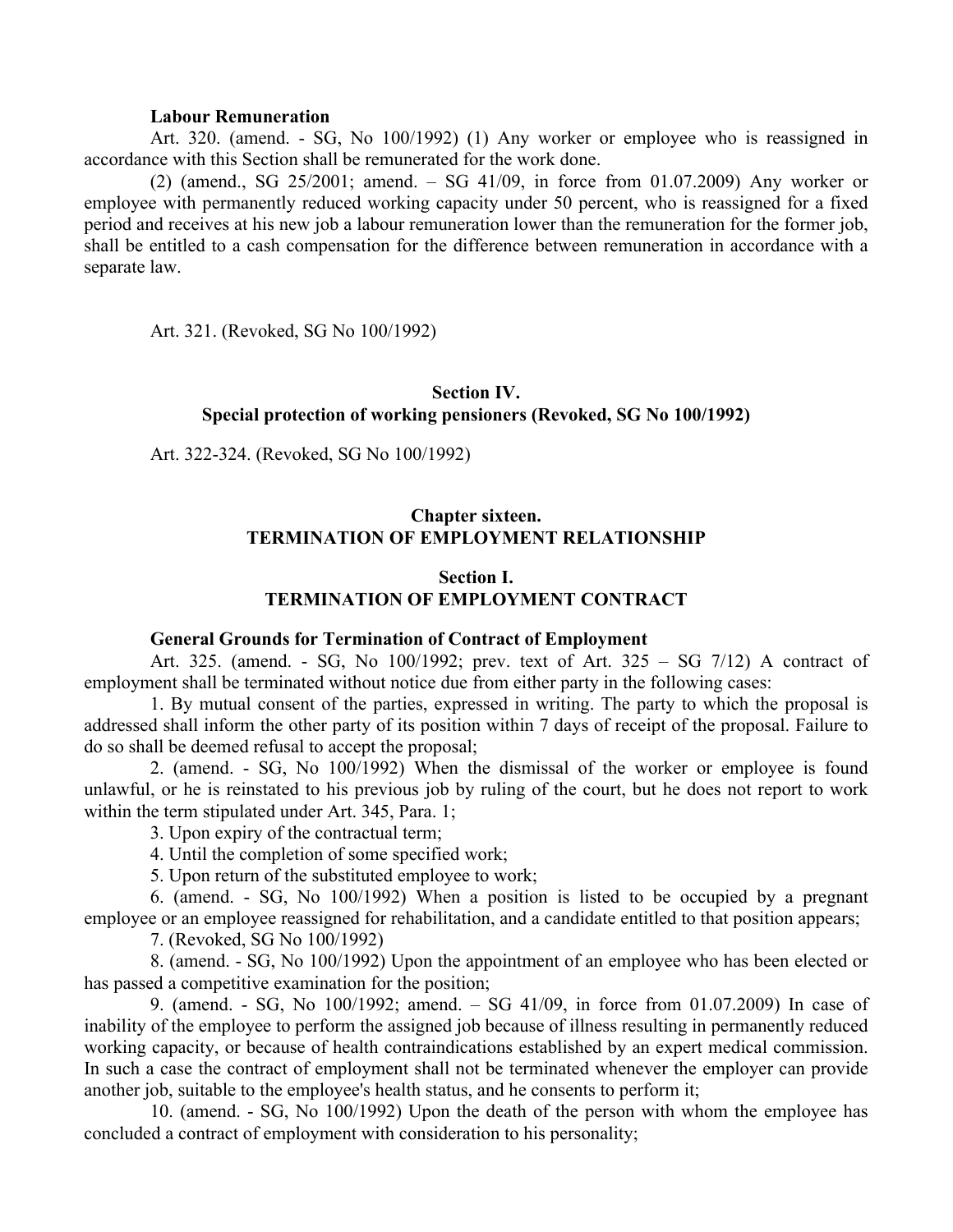11. (amend. - SG, No 100/1992) Upon the death of the worker or employee.

12. (New, SG 67/99) Upon determining the position to be taken by a civil servant.

(2) (new – SG 7/12) The employment contract under Art. 68, para 6 shall be terminated at the moment the long-term business trip pursuant to the Diplomatic Service Act ends, provided that none of the parties has to give an advance notice to the other one.

## **Termination of Contract of Employment by the Employee With Notice**

Art. 326. (1) (amend. - SG, No 100/1992) Any employee may terminate a contract of employment by giving the employer a notice in writing.

(2) (amend.  $-SG$ , No 100/1992; suppl.  $-SG$  108/08) The notice period for termination of an employment contract of unlimited duration shall be 30 days, unless a longer period has been agreed by the parties, but not longer than 3 months. In a collective employment contract, the term for the notice of dismissal under Art. 328, Para 1, Items  $1 - 4$  and Item 11 may be set to depend on the duration of service of the employee for the same employer. The notice period for termination of an employment contract of an indefinite period shall be 3 months, but not more than the remaining period of the contract.

(3) (amend. - SG, No 100/1992) Workers and employees accountable for assets, whenever unable to hand over the assets within the 30-day period under Para. 2, shall have that period extended, but by no more than 2 months, including the notice period.

(4) (amend. - SG, No 100/1992) The notice period shall begin on the day following receipt of the notice. A notice shall be considered withdrawn upon the employee's request to do so before or at the time of its receipt. With the consent of the employer, a notice may also be withdrawn before the period has expired.

(5) (Revoked, SG No 100/1992)

## **Termination of Employment Contract by Employee Without Notice**

Art. 327. (amend. - SG, No 100/1992; prev. text of Art. 327 – SG 58/10, in force from 30.07.2010) Any employee may terminate his employment contract in writing without notice, in the following circumstances:

1. (amend. - SG, No 100/1992) should he be unable to perform the assigned job because of illness, and where the employer has failed to provide him with suitable work as per the prescription of the medical authorities;

2. (amend. - SG, No 100/1992) should the employer delay the payment of remuneration or compensation pursuant to this Code or for social security;

3. (amend. - SG, No 100/1992) should the employer change the place or character of work or the agreed remuneration, except in cases where entitled to make such changes, and also where he has failed to meet other obligations stipulated in the employment contract or the collective contract, or established by a normative act;

3a. (new. SG 52/04, In force from 1st of August 2004; suppl. – SG 108/08) as a result of an introduced change under Art. 123, Para. 1 and Art. 123a, Para. 1, the conditions of labour have substantially deteriorated with the new employer.

4. (amend. - SG, No 100/1992) should he assume a paid elective office or begin research work on the basis of a competitive examination;

5. (revoked – SG 46/07, in force from 01.01.2008)

6. (amend. - SG 25/2001, in force from 31.03.2001) should he continue his education as a regular student at an educational establishment, or as a postgraduate student;

7. (amend. - SG, No 100/1992; amend. – SG 108/08) Should he be employed under a temporary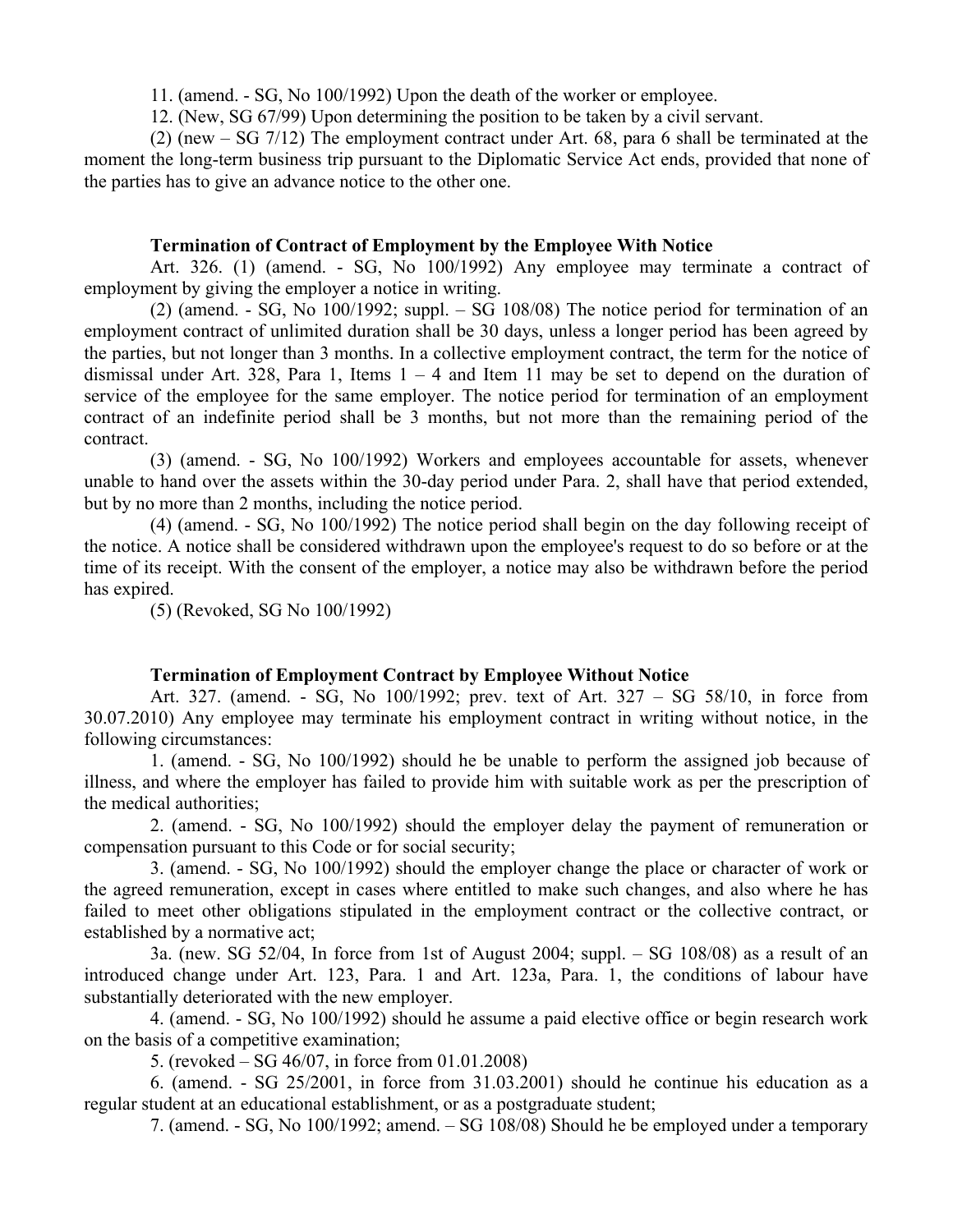employment contract as referred to in Art. 68, Para. 1, Items 1 or 3 and take up employment elsewhere under a contract of employment for an indefinite term;

7a. (new – SG 7/12) works under an employment contract with a temporary work agency and concludes an employment agreement with another employer which is not a temporary work agency.

8. should he be reinstated in the established manner to work as a result of finding his dismissal unlawful, in order to perform the work to which he is reinstated.

9. (New, SG 67/99) starts civil service;

10. (new – SG 58/10, in force from 30.07.2010) the employer discontinues their activity;

11. (new – SG 58/10, in force from 30.07.2010) the employer has provided non-paid leave to the worker or employee without his/her consent.

12. (new- SG, 54/2015, in force from 17.7.2015) has acquired the right to pension for security length of service and age.

(2) (new – SG 58/10, in force from 30.07.2010; amend. and suppl. – SG 27/14, amend. - SG 85/17) In the cases referred to in Para. 1, item 10, where the worker or employee is not able to submit their written application for employment termination for the reason that the employer, or their representative, or the person assigned to receive the employer's correspondence, cannot be found at the address specified in the employment contract, the application may be submitted at the Labour inspection at the seat or registered office of the employer. The application may be forwarded to the labour inspection by registered letter with acknowledgment of receipt, or by electronic means signed with an advanced electronic signature, advanced electronic signature based on a certificate for electronic signature or qualified electronic signature as required by Regulation (EU) № 910/2014 of the European Parliament and of the Council of 23 July 2014 on electronic identification and trust services for electronic transactions in the internal market and repealing Directive 1999/93/EC (OJ, L 257/73 of 28 August 2014). and of the Electronic Document and Electronic Trust Services Act. If, following an inspection conducted by the control bodies of the Labour Inspection, the National Social Security Institute and the National Revenue Agency, it is established that the employer has really discontinued their activity, the employment agreement shall be considered terminated from the date the application has been received at the Labour Inspection at the seat or registered office of the employer.

(3) (new – SG 58/10, in force from 30.07.2010) The terms for conducting the inspection under Para. 2 shall be specified by an ordinance of the Minister of Labour and Social Policy, in coordination with the Manager of the National Social Security Institute and the Executive Director of the National Revenue Agency.

## **Termination of Contract of Employment by Employer with Notice**

Art. 328. (1) (Amend. SG, No 21/1990 and No 100/1992) Any employer may terminate a contract of employment by giving a notice in writing to the employee in observance of the terms of Art. 326, Para. 2, in the following cases:

1. closing down of the enterprise;

2. partial closing down of the enterprise or staff cuts;

3. reduction of the volume of work;

4. (amend., SG 25/2001) work stoppage for more than 15 working days;

5. when an employee lacks the qualities for efficient work performance;

6. when an employee does not have the necessary education or vocational training for the assigned work;

7. when the employee refuses to follow the enterprise or a division thereof, in which he is employed, when it is relocated to another community or locality;

8. when the position occupied by the employee should be vacated for reinstatement of an unlawfully dismissed employee, who had previously occupied the same position;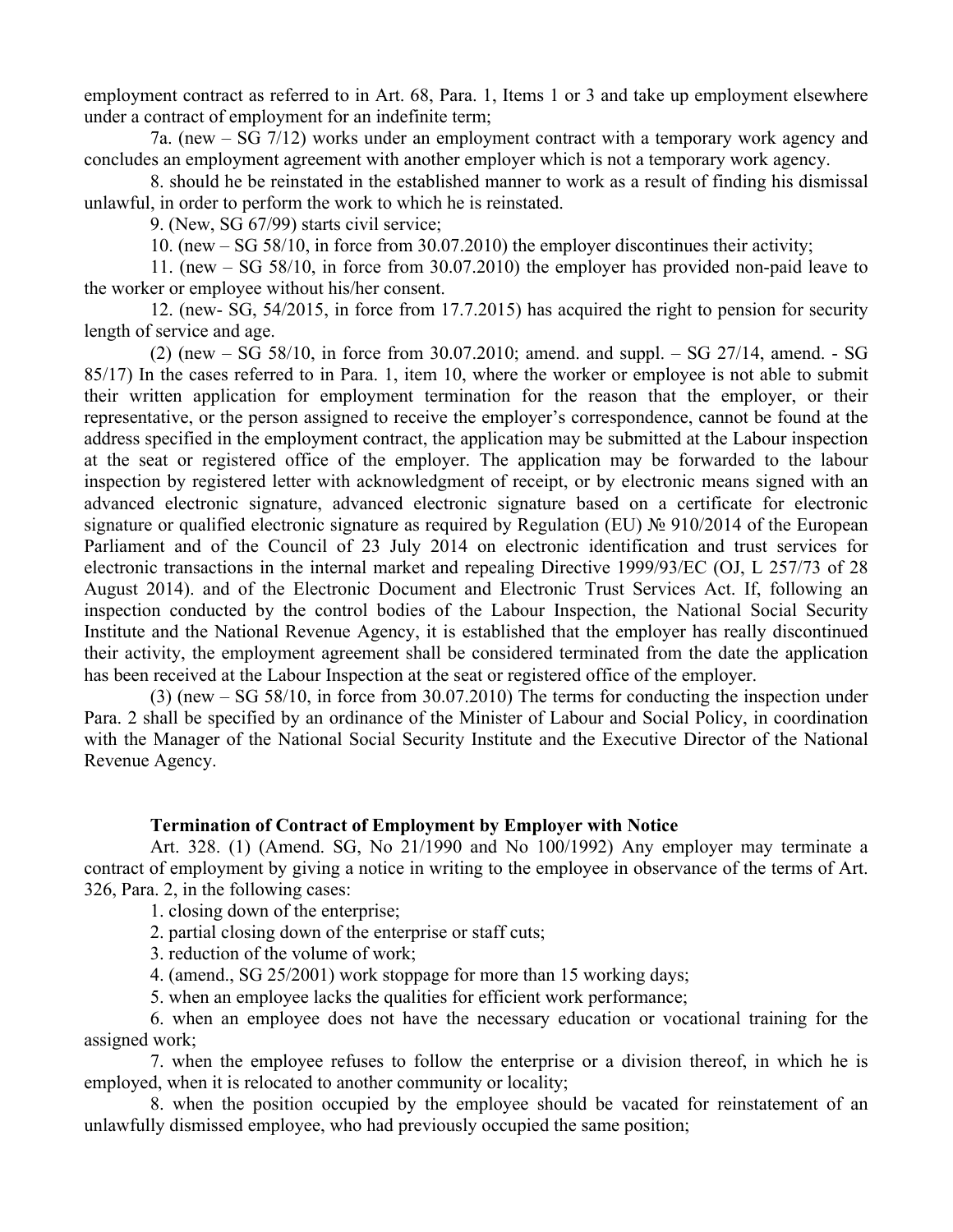9. (revoked – SG 46/07, in force from 01.01.2008)

10. (Amended - SG, No. 2 & 28/1996; amend., SG 25/2001; amend. – SG 101/10; amend. – SG 7/12, amend. – SG, 54/2015, in force from 17.7.2015) when professors, associate professors and doctors of science when acquiring the right to pension for security length of service and age, when reaching 65 years of age, apart from the cases of § 11 of the Transitional and Final Provisions of the Higher Education Act;

10a. (new - SG 98/15, in force from 01.01.2016) where the employee was granted an insurance service and age pension in reduced amount under Art. 68a of the Code of Social Insurance;

10b. (new – SG 46/10, in force from 18.06.2010; amend. – SG 100/10, in force from 01.01.2011; prev. text of Item 10a - SG 98/15, in force from 01.01.2016) provided that the employment legal relations have occurred after the worker or employee has acquired or exercised his/her pension rights for insurance period of service and age;

10c. (new - SG 98/15, in force from 01.01.2016) where the labour relationship has arisen with an employee, after he was granted an insurance service and age pension in reduced amount under Art. 68a of the Code of Social Insurance;

11. where the requirements for the job have been changed and the employee does not qualify for it:

12. when it is objectively impossible to implement the contract of employment.

(2) (suppl., SG 25/2001) In addition to the cases under Para. 1, enterprise management employees may be dismissed by advance notice as per the terms under Art. 326, Para. 2, and by reason of conclusion of an enterprise management contract. The dismissal can be completed after the commencement of the fulfilment under the contract for management but not later than 9 months.

(3) (new – SG 46/10, in force from 18.06.2010; suppl. - SG 98/15, in force from 01.01.2016) In the cases referred to in Para. 1, item 10a, 10b and 10c, the employer is entitled to receive information ex officio from the National Social Security Institute whether the worker or employee has acquired or exercised his/her pension rights. The National Social Security Institute shall provide the said information free of charge within 14 days term from receiving the request thereof.

**Termination of an Employment Contract with Persons in Management Positions** Art. 328bis (amend. - SG, No 100/1992; Revoked - SG, No. 2/1996)

**Termination of an Employment Contract with Persons Working in the Field of Culture** Art. 328ter (amend. - SG, No 100/1992; Revoked - SG, No. 2/1996)

## **Right to Selection**

Art. 329. (amend. - SG, No 100/1992) (1) In case of partial closing down of an enterprise, as well as in case of staff cuts or reduction of the volume of work, the employer shall be entitled to selection and in the interest of production or business may dismiss employees whose positions have not been made redundant, in order to retain employees of higher qualifications and better performance.

(2) (revoked, SG 25/2001) (3) (revoked, SG 25/2001) (4) (revoked, SG 25/2001)

## **Termination of Employment Contract by Employer Without Notice**

Art. 330. (1) (amend. - SG, No 100/1992) An employer may terminate without notice an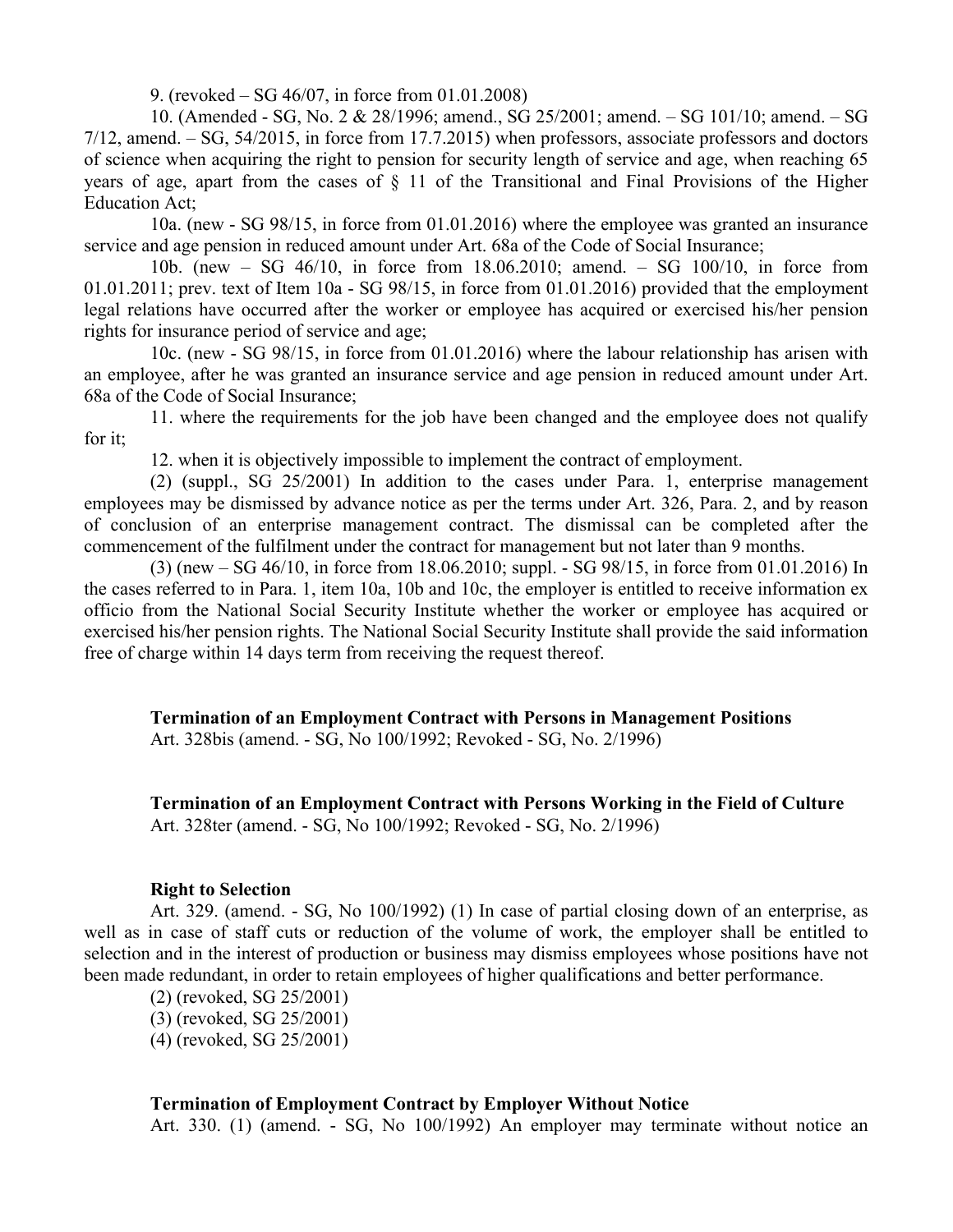employment contract of an employee who has been detained for execution of a sentence.

(2) (amend. - SG, No 100/1992) The employer shall terminate an employment contract without notice in the following cases:

1. (revoked, previous item 2 - SG No 100/1992) Whenever an employee has been divested by sentence of the court or by an administrative order of the right to practice a profession or to occupy the position to which he has been appointed;

2. (previous item  $3 - SG$ , No  $100/1992$ ; amend.  $- SG 101/10$ ) Whenever an employee is divested of his academic degree, if the contract of employment has been concluded in view of his holding the degree;

3. (New, SG No. 83/1998, suppl. SG 46/05, amend. SG 76/05; amend. SG 75/06, amend. - SG 91/18) the employee has been deleted from the registers of the professional organizations under the Act on Professional Organisations of Physicians and Dental Practitioners, from the register of the professional organization of the master–pharmacists under the Act on the Professional Organization of Master Pharmacists or from the registry of the respective professional organization under the Act on the Professional Organization of the Nurses, the Midwifes and the Associated Medical Specialists, dental practitioners and assistant-pharmacicsts.

4. (Previous item 4 - SG No 100/1992, previous item 3 - SG No 83/1998; revoked, SG 52/04, In force from 1st of August 2004)

5. (Previous item 5 - SG No 100/1992, previous item 4 - SG No 83/1998) Whenever the worker or employee refuses to take up the suitable job offered to him in case of medically prescribed reassignment;

6. (Previous item 6 - SG No 100/1992, previous item 5 - SG No 83/1998) In case of disciplinary dismissal of the worker or employee.

7. (new – SG 95/03) the worker or employee does not fulfil the obligation for notification under Art. 126, item 12;

8. (new – SG 95/03) there is incompatibility in the cases of Art. 107a, Para. 1.

9. (new – SG 94/08, in force from 01.01.2009, amend. – SG 7/18) if conflict of interests under the Act on Counteracting Corruption and on Seizure of Illegally Acquired Property has been established by an act which has entered into force;

10. (amend. - SG 79/15, in force from 01.08.2016) an expert within meaning of the Preschool and School Education Act has been convicted of a crime of general nature, regardless of rehabilitation.

11. (new – SG 7/18) the worker or the employee has not passed the integrity check provided for in the Act on Counteracting Corruption and on Seizure of Illegally Acquired Property.

## **Termination of the Employment Contract by Initiative of the Employer against Agreed Indemnification**

Art. 331 (new, SG 25/2001) (1) The employer can propose, at his initiative, to the worker or employee termination of the employment contract against indemnification. If the worker or employee makes no comment in writing on the proposal within 7 days, it shall be considered rejected.

(2) If the worker or employee accepts the proposal under Para. 1, the employer shall owe him an indemnification amounting to no less than the quadruple size of the last received monthly gross remuneration, except if the parties have agreed upon a larger size of the indemnification.

(3) If the indemnification under Para. 2 is not paid within one month from the date of termination of the employment contract, the grounds for its termination shall be considered dropped.

Art. 332. (Revoked, SG No 100/1992)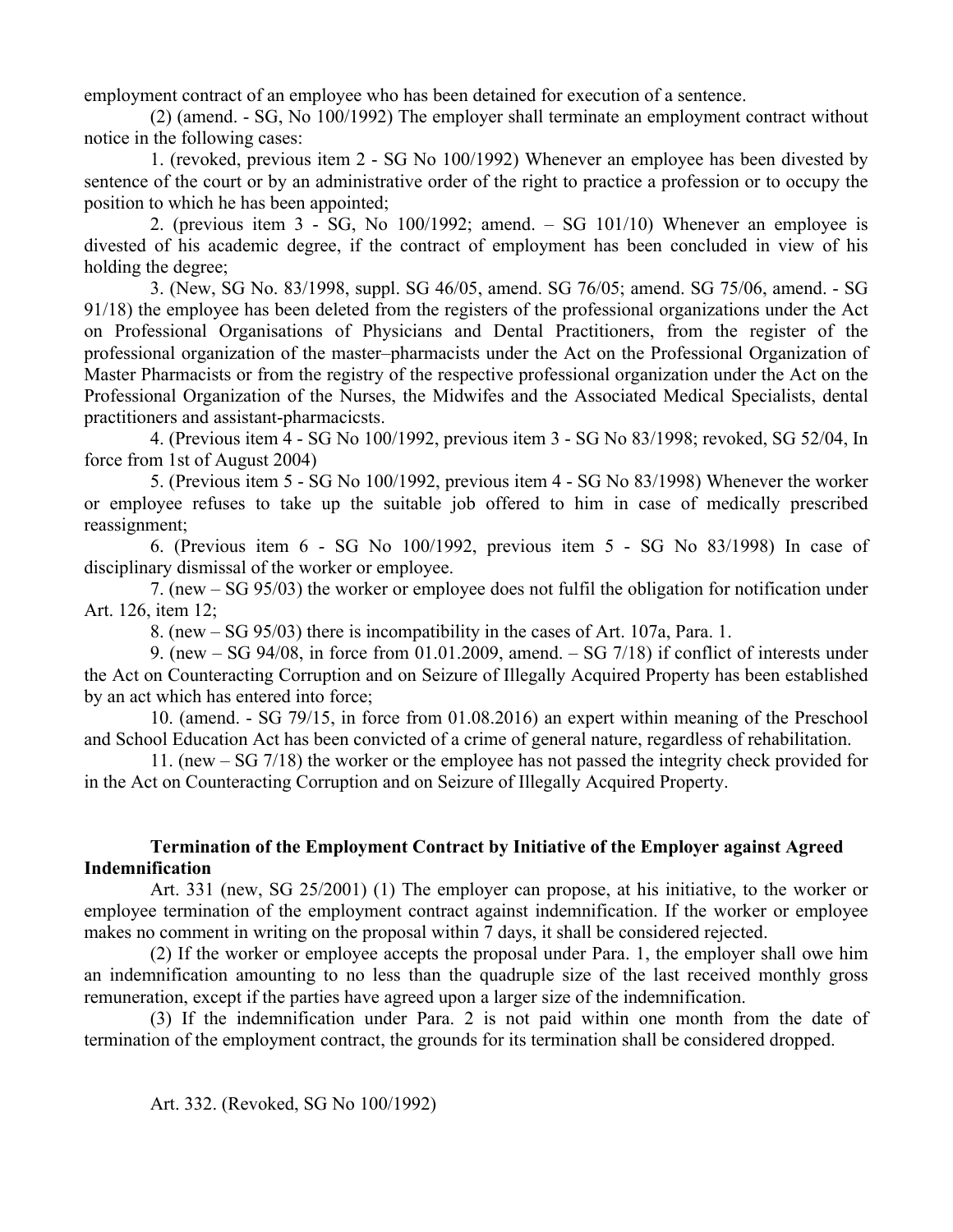## **Protection Against Dismissal**

Art. 333. (amend. - SG, No 100/1992, SG 110/99) (1) (amend., SG 25/2001) In the cases under Art. 328, Para. 1, items 2, 3, 5, 11 and Art. 330, Para. 2, item 6, the employer may dismiss only with prior consent of the labour inspection for each specific case:

1. (amend., SG 52/04, In force from 1st of August 2004; amend. – SG 108/08) Mothers of children younger than 3 years of age;

2. Employees who have been reassigned due to reasons of health;

3. Employees suffering from certain diseases, listed in a Regulation of the Minister of Health;

4. Workers or employees who have commenced a period of permitted leave;

5. (new - SG 48/06, in force from 01.07.2006) any worker or employee who is elected as a representative of the workers and employees under Art. 7, Para. 2 and Art. 7a for the period during which he/she has that capacity;

5a. (new - SG 27/14) any worker or employee who is elected to represent workers on health and safety at work by the General Assembly or by the assembly of the proxies in accordance with Art. 6 for the time while in this capacity;

6. (new – SG 57/06, in force from 01.01.2007) Any worker or employee who is a member of a specialized authority for negotiations, European workers' council or of a representation body in a European trade or cooperative company, for the time of implementation of his/her functions.

(2) In the cases under items 2 and 3 of the preceding paragraph, prior to dismissal, the opinion of an expert medical commission shall also be considered.

(3) (amend., SG 110/99; amend., SG 25/2001) In the cases under Art. 328, Para. 1, items 2, 3, 5, 11, and Art. 330, Para. 2, item 6, the employer may dismiss an employee who is a member of the enterprise trade union leadership belonging to a territorial, industrial or national elected trade union body, throughout the period of occupation of the trade union position and not earlier than 6 months after that, only with prior consent of the trade union body, specified by decision of the central leadership of the respective trade union organisation.

(4) When provided for in the collective contract, any employer may dismiss an employee due to staff cuts or reduction of the volume of work after obtaining prior consent from the respective trade union body of the enterprise.

 $(5)$  (suppl. – SG 103/09, in force from 29.12.2009) Any pregnant female worker or employee, as well as female worker or employee in advanced stage of in-vitro fertilization procedure, can be dismissed with prior notice only on the grounds of Art. 328, para. 1, items 1, 7, 8 and 12, as well as without prior notice only on the grounds of Art. 330, Para. 1 and Para. 2, item 6. In the cases of Art. 330, Para. 2, item 6, the dismissal may be carried out only following an advance permission by the Labour Inspection.

(6) (new, SG 25/2001; prev. para  $5 - SG$  52/04, In force from 1st of August 2004; amend.  $-SG$ 108/08) Any worker or employee using a leave under Art. 163 can be dismissed only pursuant to Art. 328, Para. 1, item 1.

(7) (prev. para 5 - SG 25/2001; prev. para 6 – SG 52/04, In force from 1st of August 2004) Protection under this Article shall apply at the time of service of the dismissal order.

## **Termination of Employment Contract for Additional Work**

Art. 334. (amend. - SG, No 100/1992) (1) (amend. – SG 27/14) In addition to cases provided for by this Code, an employment contract for additional work (Articles 110, 111 and 114) and any employment contract with an internship clause under Art. 233b, Para. 1, may be terminated by the employee or by the employer also with a 15-day notice.

(2) Article 333 shall not apply in case of dismissal under the preceding paragraph.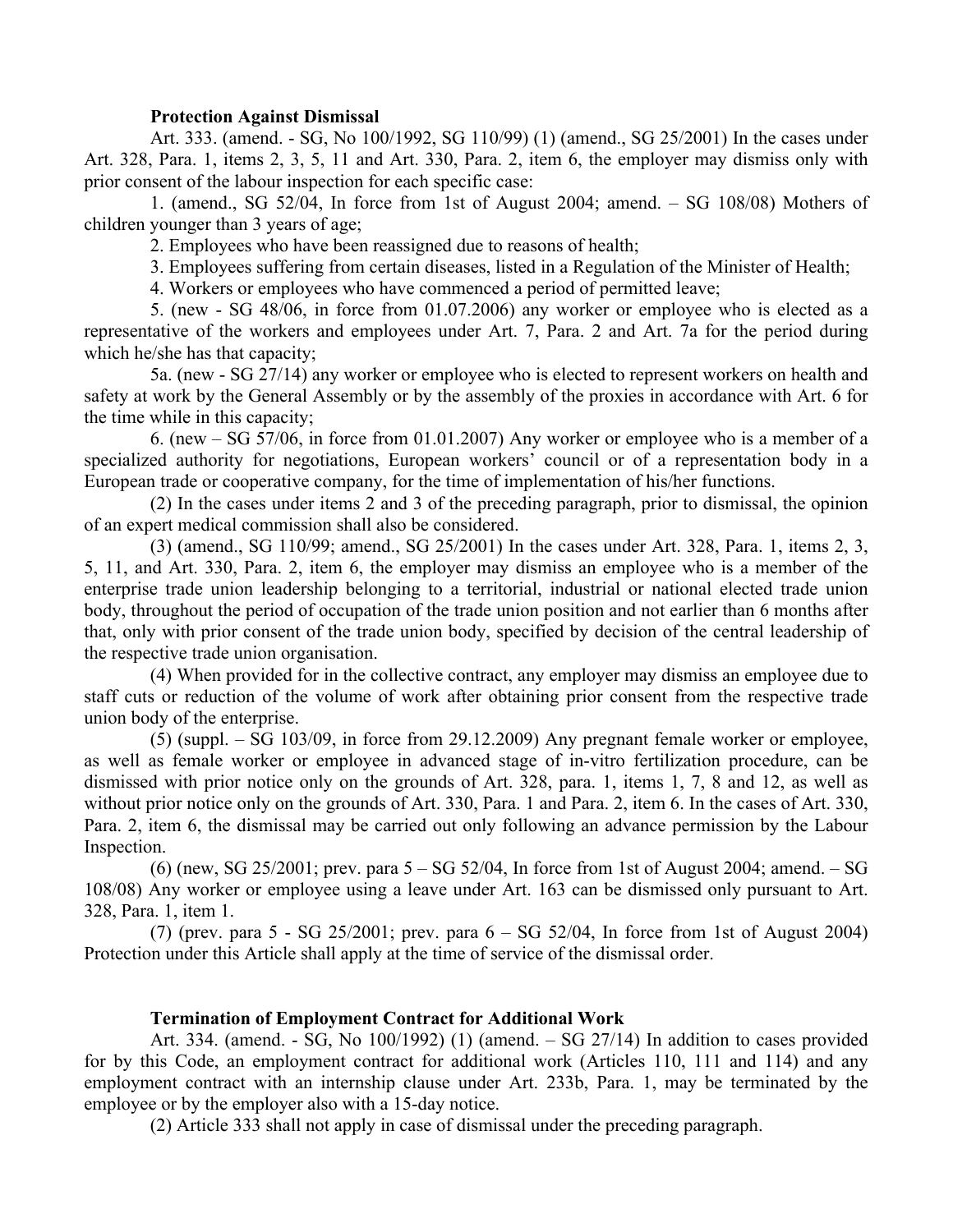## **Form and Moment of Termination of an Employment Contract (amend., SG 25/2001)**

Art. 335. (amend. - SG, No 100/1992) (1) (new, SG 25/2001) The employment contract shall be terminated in writing.

(2) (prev. art. 335 - SG 25/2001) The employment contract shall be terminated:

1. upon expiry of the notice period - in case of termination with notice;

2. upon expiry of the respective part of the notice period - in case where the period has not been observed;

3. as from the date of receipt of a written statement for termination of a contract - in case of termination without notice.

### **Applicability of Provisions for Termination of Employment Contract**

Art. 336. (amend. - SG, No 100/1992) The provisions of this Section shall also apply to the termination of employment relationships resulting from competitive examination.

### **Section II.**

# **TERMINATION OF EMPLOYMENT RELATIONSHIPS RESULTING FROM AN ELECTION**

### **Termination of Employment Relationships On Expiry Of The Term**

Art. 337. Employment relationships resulting from an election shall be terminated upon expiry of the term for which the person has been elected. Should no new election be provided upon expiry of the term, the employment relationship shall be extended until such election is held.

### **Recall**

Art. 338. (amend. - SG, No 100/1992) Employment relationships resulting from an election may be terminated without notice by the respective electoral body.

#### **Applicability of Provisions for Termination of Employment Contract**

Art. 339. (amend. - SG, No 100/1992) (1) The grounds for termination of an employment contract, except for termination in case of disciplinary dismissal, shall also apply mutatis mutandis for termination of employment relationships resulting from an election.

(2) In the cases under the preceding paragraph, where for termination of an employment relationship a binding statement by the employer is required, it shall be substituted for by a decision of the electoral body.

## **Non-applicability of Protection Against Dismissal**

Art. 339a. (New, SG No 100/1992) Art. 333 shall not apply to termination of an employment relationship resulting from an election.

### **Termination of an Election Employment Relationship by Reason of Other Normative Acts or Statute**

Art. 340. (amend. - SG, No 100/1992) The provisions of this Section shall apply, insofar as an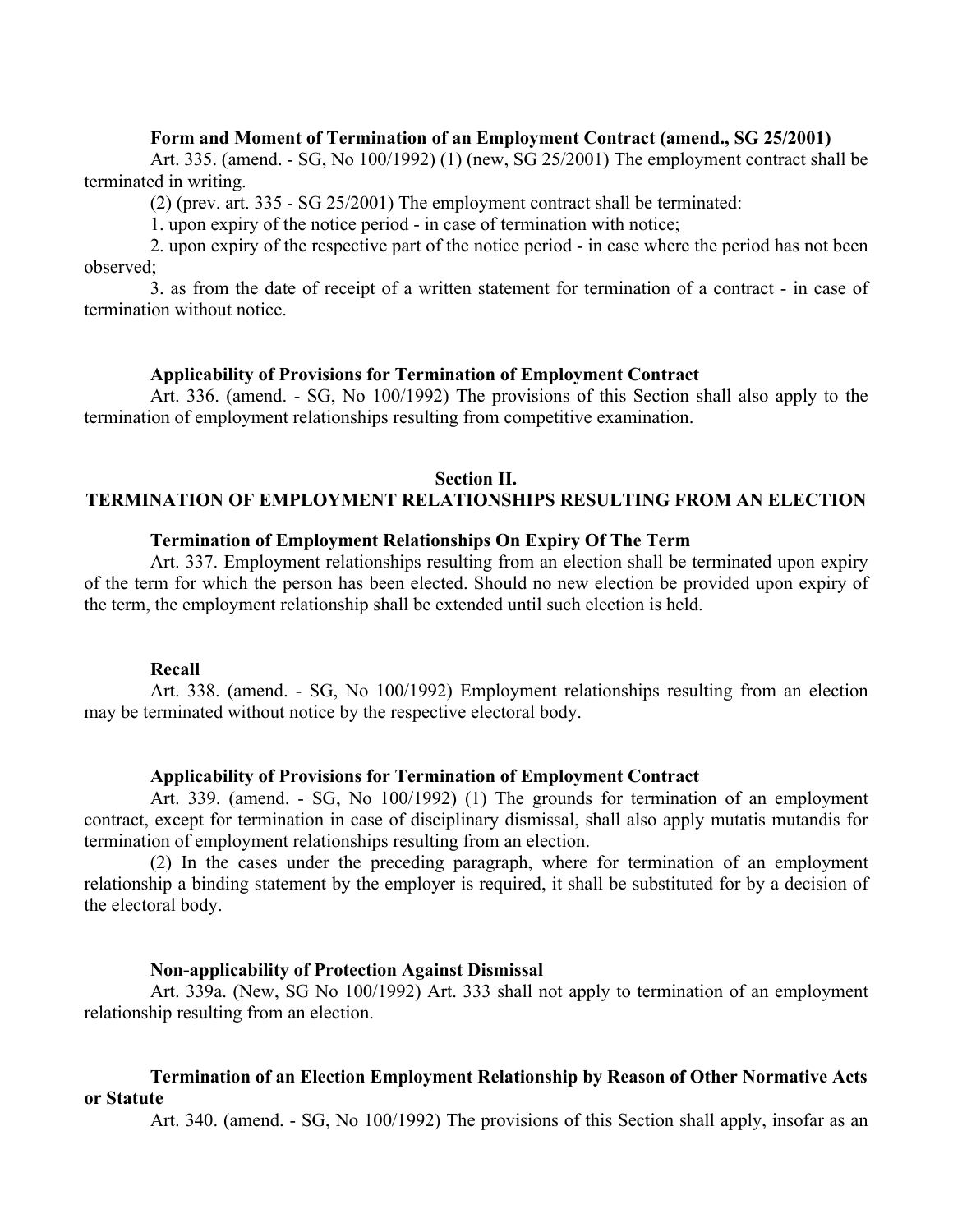act, another regulation or a Statute do not provide otherwise.

# **Section III.**

## **Termination of employment relationship as a result of cooperation membership (Revoked, SG No 100/1992)**

Art. 341-343. (Revoked, SG No 100/1992)

## **Section IV. PROTECTION AGAINST UNLAWFUL DISMISSAL**

## **Contest of Lawfulness of Dismissal**

Art. 344. (amend. - SG, No 100/1992) (1) Any worker or employee shall be entitled to contest the lawfulness of dismissal before the employer or in court, and demand:

1. recognition of dismissal as unlawful and its repeal;

2. reinstatement to his previous position;

3. compensation for the period of unemployment due to dismissal;

4. correction of the grounds for dismissal, entered in his employment record book or other documents.

(2) The employer may, on his own initiative, repeal the dismissal order prior to the employee lodging a claim before the court.

(3) In cases where, for dismissal, a prior consent of the labour inspection or a trade union body is required, and no such consent has been asked for or given before the dismissal, the court shall cancel the dismissal order as unlawful on these grounds only, without considering the merits of the labour dispute.

(4) (New - SG, No. 2/1996) Labour disputes under Para. 1 shall be considered by the district court within three months following the receipt of the claim, and by the regional court - within one month following the receipt of the appeal.

### **Reinstatement to the Previous Position**

Art. 345. (amend. - SG, No 100/1992) (1) Following the reinstatement of the employee to his previous position by the employer or the court, he may assume the position provided he reports to work within 2 weeks of receipt of the reinstatement notice, unless this term be exceeded for valid reasons only.

(2) Any worker or employee dismissed pursuant to Art. 330, Para. 1, shall be reinstated to his previous position pursuant to the preceding paragraph on the grounds of a verdict of acquittal which is in effect.

## **Entering the Annulment of the Dismissal**

Art. 346. (amend. - SG, No 100/1992) (1) Should the employee's dismissal be found to be unlawful by the employer or a court, or should the grounds for termination of an employment relationship be revised, the revisions shall be entered in the employment record book of the worker or employee.

(2) The entry in the employment record book shall be made by the employer with whom the employment relationship has been terminated; should the employer refuse to do so, the entry shall be made by the labour inspection.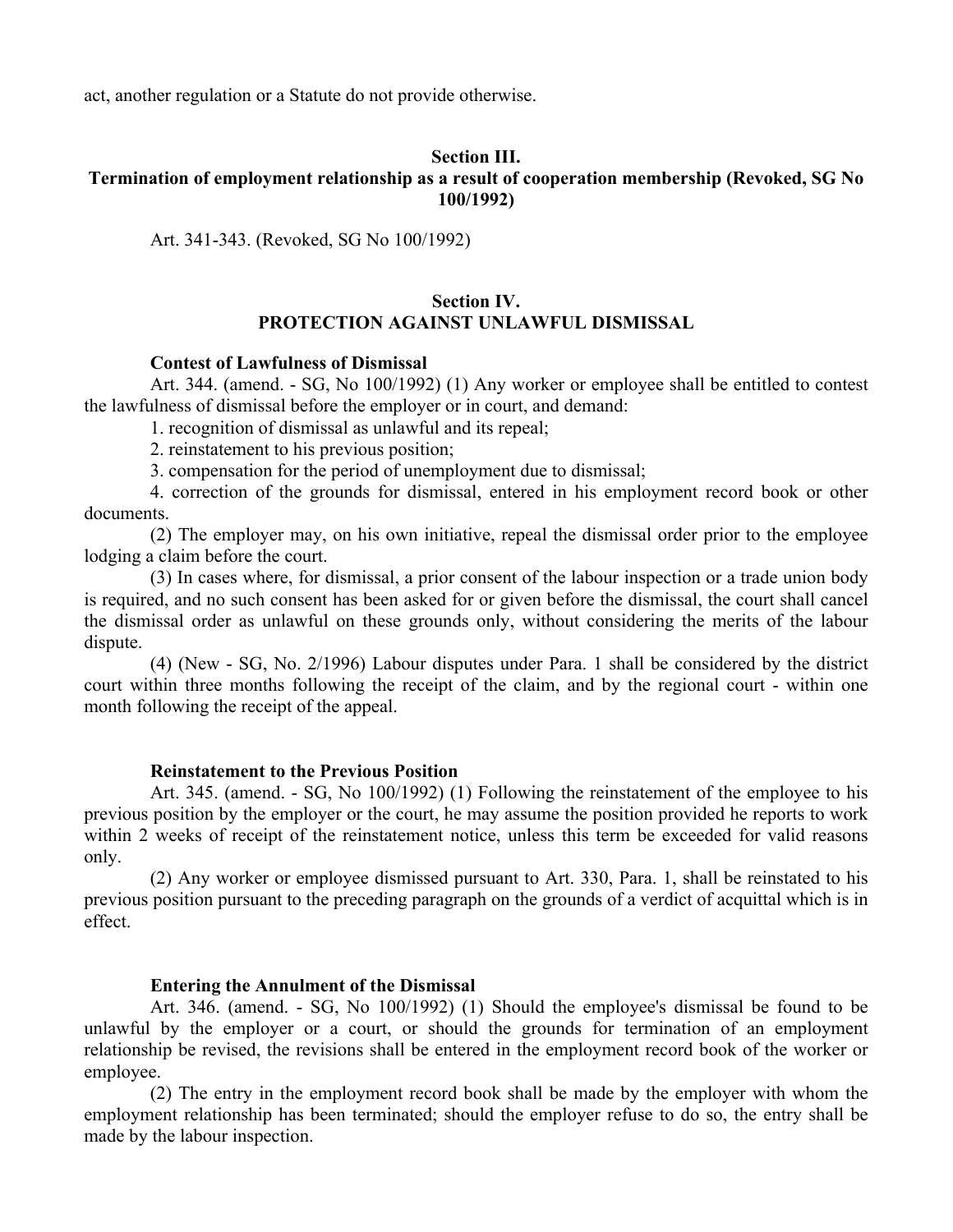## **Chapter seventeen. EMPLOYMENT RECORD BOOK AND LENGTH OF SERVICE**

# **Section I. EMPLOYMENT RECORD BOOK**

## **Purpose**

Art. 347. (amend. - SG, No 100/1992) The employment record book is an official document certifying of circumstances entered therein related to the labour activities of the employee.

## **Presentation, Issuance and Storing (amend., SG 25/2001)**

Art. 348. (amend. - SG, No 100/1992) (1) Upon entering into employment, the employee shall be obliged to present his employment record book to the employer.

(2) (amend. – SG 108/08) Where an employee enters into employment for the first time, the employer shall be obliged to provide him with an employment record book within 5 days from starting work. The employee shall verify by a written declaration that this is his first ever employment.

(3) The employment record book shall be kept by the employee, who shall be obliged to present it to the employer upon request, as well as for entry of new circumstances therein.

## **Contents**

Art. 349. (amend. - SG, No 100/1992) (1) The following data about the employee shall be entered in the employment record book:

1. Name, date and place of birth;

2. Address;

3. (amend., SG 25/2001) Number of the personal card or other identification document and civil ID number;

4. Education, profession, speciality;

5. Position occupied and organisational unit where employed (department, workshop, office);

6. Agreed remuneration;

7. Date of starting work;

8. Date and grounds for termination of employment relationship (article, paragraph, item and letter under this Code);

9. Duration of period recognised as length of service, as well as period not recognised as length of service;

10. Compensations paid upon termination of employment relationship;

11. (amend. – SG 59/07, in force from 01.03.2008, amend. - SG 86/17) Notices of attachments provided by Art. 512, Para. 5 of the Civil Procedure Code.

(2) The employer shall be obliged to enter precisely and on time in the employment record book the data listed under the preceding paragraph and any changes therein.

(3) (new – SG 58/10, in force from 30.07.2010) In the cases referred to in Art. 327, Para.2, the date and the reason for termination of the employment relationship shall be entered in the employment record book by the Labour inspection where the application has been submitted.

## **Record of Dismissal and Restoration of Lost Employment Record Book**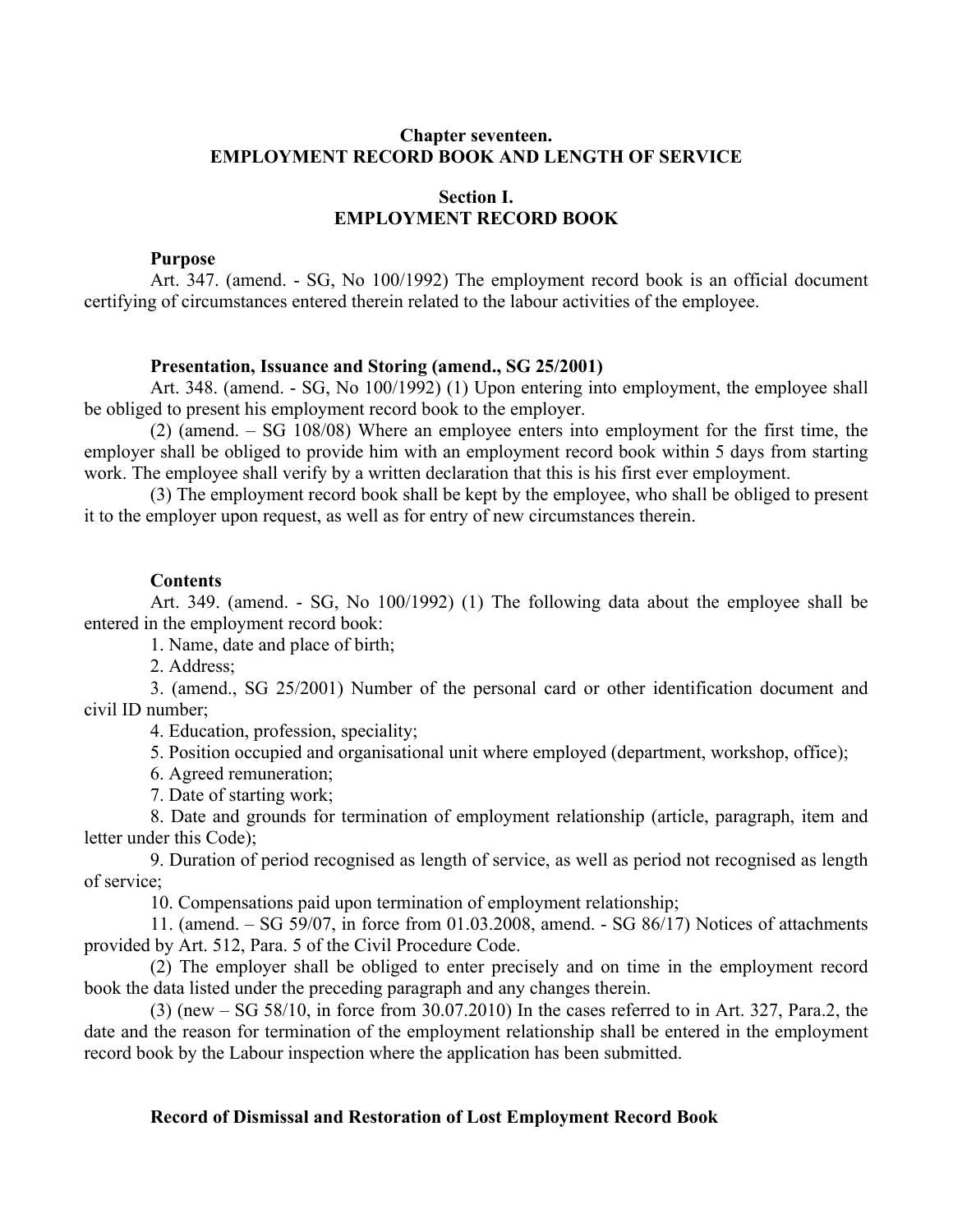Art. 350. (amend. - SG, No 100/1992) (1) Upon termination of the employment relationship, the employer shall enter in the employment record book the data relevant to the termination, and submit it immediately to the worker or employee.

(2) Where the employment record book has been lost by fault of the employer, upon request of the employee a new employment record book shall be issued by the respective labour inspection. In such case, the employer shall provide the labour inspection with the necessary data from previous employers.

(3) Where the employment record book has been lost by the worker or employee, the labour inspection shall issue a new employment record book based on veritable data provided by the employee.

#### **Entry of employment service on the basis of a judicial decision**

Art. 350a. (new – SG 108/08) The length of employment service established in a judicial decision shall be entered by the employer in the employment record book, or in case of refusal, or where impossible – by the Labour Inspection at the seat or address of the employer.

## **Section II. LENGTH OF SERVICE**

### **Length of Service Under Employment Relationship**

Art. 351. (1) (amend. - SG, No 100/1992; amend. SG 67/99; prev. text of Art. 351 – SG 15/10, in force from 28.08.2010) For the purposes of this Code, length of service shall be the time period during which the worker or employee has worked under an employment relationship, unless otherwise provided for by this Code or another law, as well as the time during which the person has worked as a civil servant.

(2) (new – SG 15/10, in force from 28.08.2010) Length of service shall also be considered the time period during which the person has worked as a civil servant or under employment contract according to the legislation of another Member State of the European Union, a state – party to the Agreement on European Economic Area or Confederation Switzerland, as well as the time during which the person has held a position at a European Union institution, acknowledged by an act of initiation and termination of the legal relations.

## **Period of Employment Relationship Considered as Length of Service Without Actual Work on the Part of the Worker or Employee**

Art. 352. (1) (amend. - SG, No 100/1992; prev. text of Art. 354 – SG 15/10, in force from 28.08.2010) Periods under an employment relationship during which the worker or employee has done no actual work shall be recognised as length of service in the following cases:

1. days off and holidays;

2. (amend. - SG 30/18, in force from 01.07.2018) paid leave used, regardless of the grounds and method of payment;

3. (amend. - SG 30/18, in force from 01.07.2018) unpaid leave used, as established by this Code or other normative acts, whenever explicitly provided for;

4. (suppl. – SG 15/10, in force from 28.08.2010, amend. - SG 30/18, in force from 01.07.2018) the used unpaid leave for temporary incapacity for work, for pregnancy and childbirth, and for adoption of a child up to 5 years of age;

5. time spent at courses, schools and other forms of vocational training and retraining off the job;

6. periods throughout which an employee has not worked because of unlawful refusal to be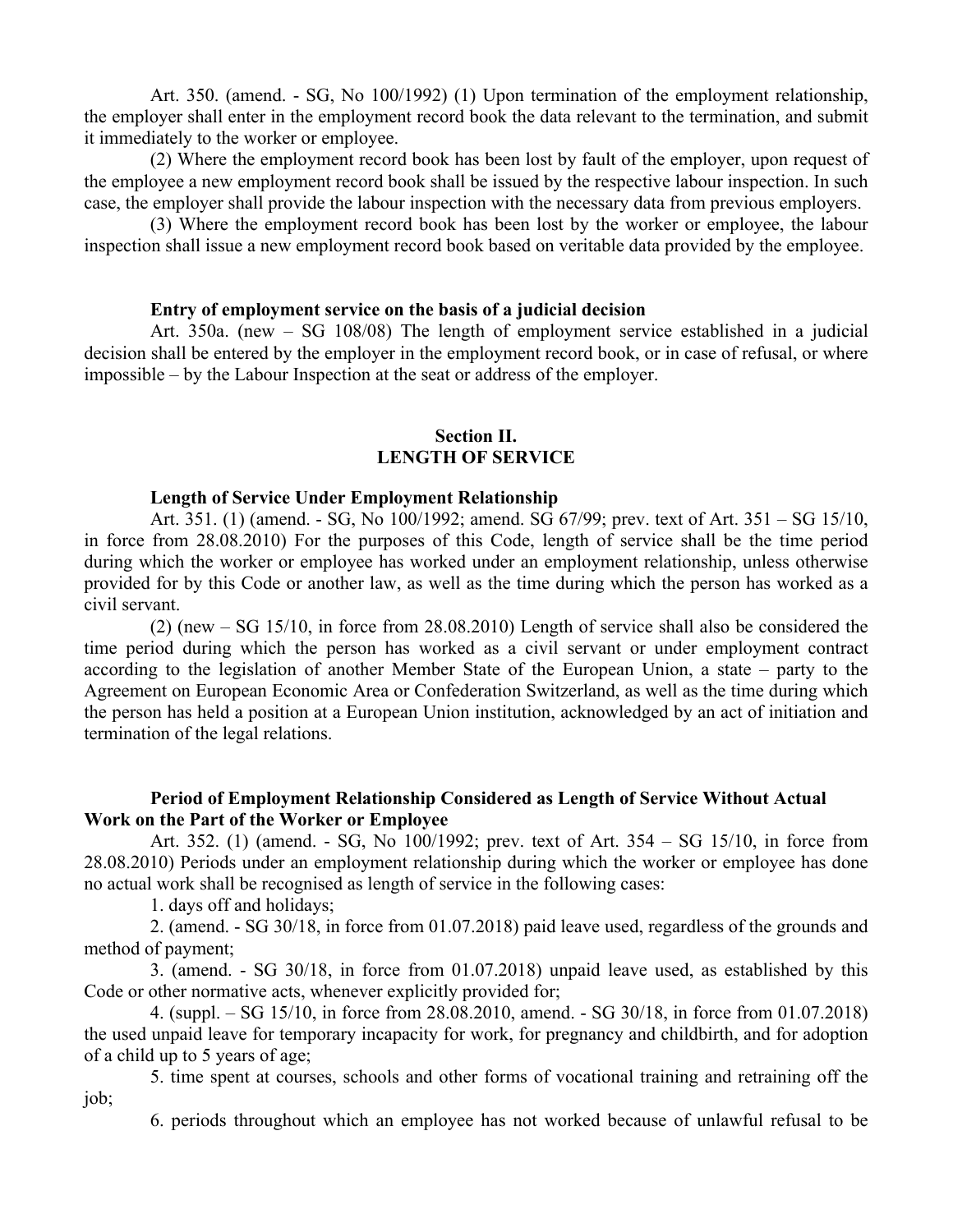admitted to work;

7. the period of suspension from work pursuant to Art. 33, Para. 2 - 4 of the 1951 Labour Code for a crime committed in connection with the employee's job, if the employee has not been indicted pursuant to relevant procedures;

8. the period of suspension from work pursuant to Art. 33, para. 2 - 4 of the 1951 Labour Code after an employee has been indicted, as well as the period of suspension from work pursuant to the provisions of the Penal Procedure Code, provided the employee has been acquitted or the criminal prosecution has been terminated on the grounds that the employee has not committed the act or that the act does not constitute a criminal offence;

9. in other cases specified by the Council of Ministers.

(2) (new  $-$  SG 15/10, in force from 28.08.2010) The provision of Para. 1 shall also apply to legal relationships under Art. 351, Para. 2.

## **Length of Service Under a Void Employment Relationship**

Art. 353. (Suppl., SG No 100/1992; amend. – SG 15/10, in force from 28.08.2010) The time period prior to the declaring of an employment relationship void during which the person has worked in the state or in another Member State of the European Union, in a state–party to the Agreement on European Economic Area or in Confederation Switzerland, shall be recognised as length of service, provided that the worker or employee has acted in good faith at its initiation.

## **Periods Recognised as Length of Service Without an Existing Employment Relationship**

Art. 354. (1) (amend. - SG, No 100/1992; prev. text of Art. 354 – SG 15/10) Periods throughout which no employment relationship existed shall be recognised as length of service in the following cases:

1. when an employee has been unemployed as a result of dismissal which has subsequently been found to be unlawful by the competent authorities - as from the date of dismissal till the date of reinstatement to work;

2. when an employee dismissed because of detention by the authorities has remained unemployed as a result of that dismissal, provided he has not been indicted, he has been acquitted or the criminal prosecution has been terminated on the grounds that he has not committed the act or that the act does not constitute a criminal offence;

3. when the person has served a sentence of imprisonment which has subsequently been found pursuant to established procedures to have been imposed without grounds;

4. when an employee, to whom reassignment due to health reasons has been prescribed, or a pregnant female employee, do not work due to failure of the employer to provide such employees with a suitable job in compliance with prescriptions of the medical authorities;

5. when the worker or employee has stayed unemployed due to unlawful retention of his employment record book;

6. (amend. - SG, No 100/1992) when a mother, a father or an adoptive parent has been raising a child under the age of 3;

7. (Amended - SG, No. 100/1992 and No 2/1996) when an employee has remained out of job and has received unemployment benefits or has been enrolled in schools or courses for retraining;

8. in other cases specified by the Council of Ministers.

(2) (new  $-$  SG 15/10, in force from 28.08.2010) The provisions of Para. 1, items 1 through 7 shall also apply respectively in those cases where these circumstances take place in another Member State of the European Union, in another state – party to the Agreement on the European Economic Area or in Confederation Switzerland.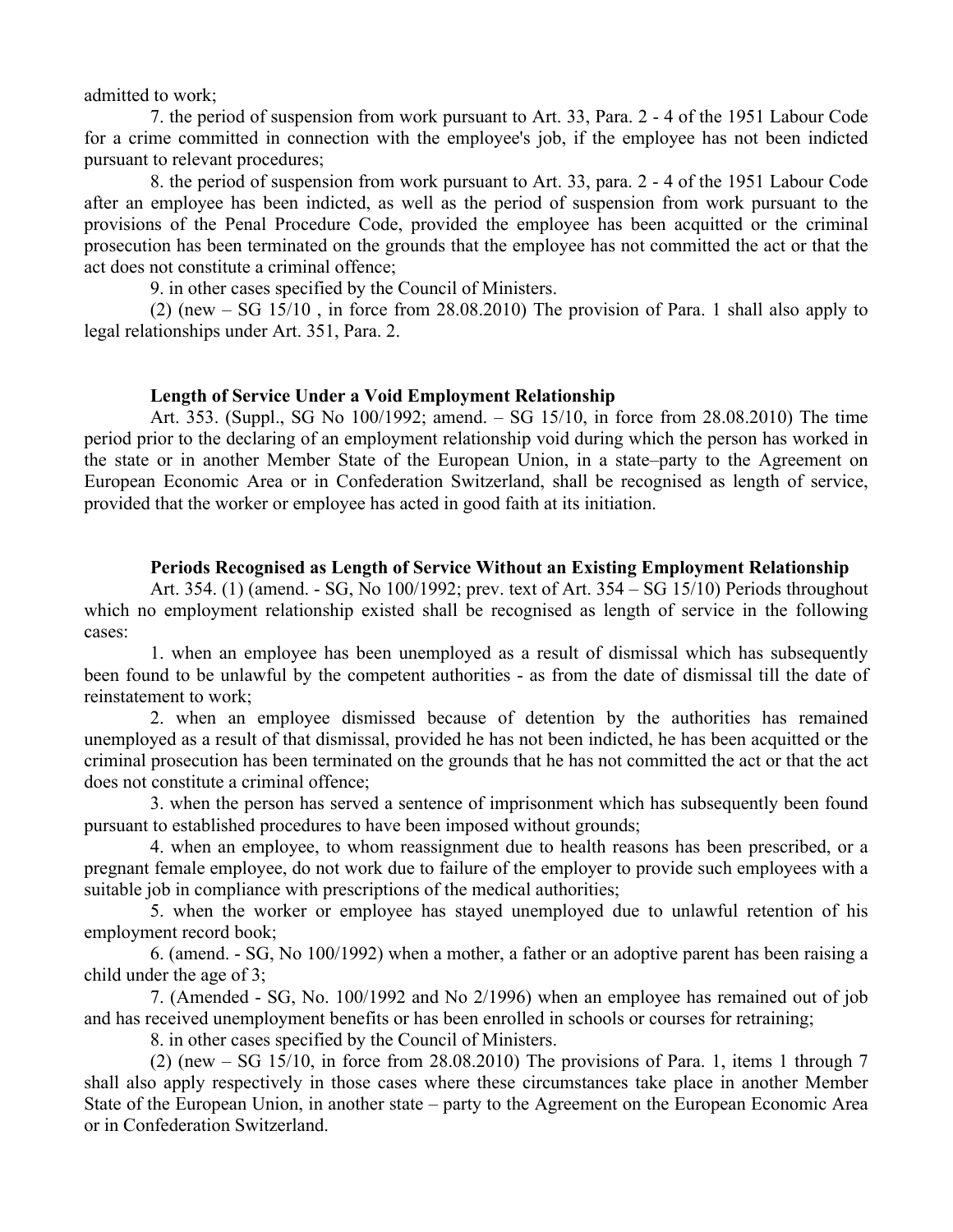### **Calculation of the Length of Service**

Art. 355. (1) The length of service shall be calculated in days, months and years.

(2) (amend. - SG, No 100/1992) One day's length of service shall be recognised whenever the worker or employee has worked for at least one half of the legally established working hours for that day under one or several employment relationships.

(3) (amend., SG 25/2001) One month's length of service shall be recognised whenever throughout the calendar month an employee has worked not less than 21 days in a five-day working week.

(4) As one year's length of service shall be recognised 12 months of service, calculated by the method established in the preceding paragraph.

(5) (amend. - SG, No 100/1992) Under this Labour Code, the time served in excess of the actual time served under an employment relationship, which is to be recognised for retirement pension eligibility, as well as the extra time resulting from transformation of work of one category into another in calculating an employee's retirement eligibility, shall not be recognised as length of service.

## **Secondary Legislation**

Art. 356. (amend. - SG, No 100/1992) The Council of Ministers shall issue a regulation to implement this Chapter.

### **Chapter eighteen. LABOUR DISPUTES**

#### **Definition**

Art. 357. (1) (amend. - SG, No 100/1992; suppl., SG 25/2001; prev. text of art. 357 - 48/06, in force from 01.07.2006) Labour disputes shall be disputes between a worker or employee and an employer on the creation, existence, implementation and termination of employment relationships, as well as disputes on implementation of collective contracts and the establishment of the length of service.

(2) (new - SG 48/06, in force from 01.07.2006) Labour disputes shall also be considered the disputes between the representatives of the workers and employees elected by the procedure of Art. 7, Para. 2 and Art. 7a, and the employer, in case of violation of their rights.

(3) (new – SG 7/12) Considered as labour disputes shall also be the ones between workers and employees sent by a temporary work agency, and the user enterprise – in those cases where their rights have been infringed.

(4) (New – SG, 105/16, in force from 30.12.2016). Labour disputes shall also be those between the workers or employees who are, or have been sent to business trip on the territory of the Republic of Bulgaria under Art. 121a, Para. 1, item 2 and Para. 2, item 2 and their employer in the cases, wher they have suffered harms because of non-observance of the work conditions under Art. 121a, Para. 5, including after termination of the labour legal relations. Where the employer is a subcontractor, the claims for minimum remunerations not paid to the worker or employee may be lodged against the contractor as well, to whom the employer is a direct subcontractor, or solidarily against the employer and contractor. The contractor's liability shall be limited to the rights of the employee resulting from the contractual relationship between the contractor and the employer.

**Statute of Limitation**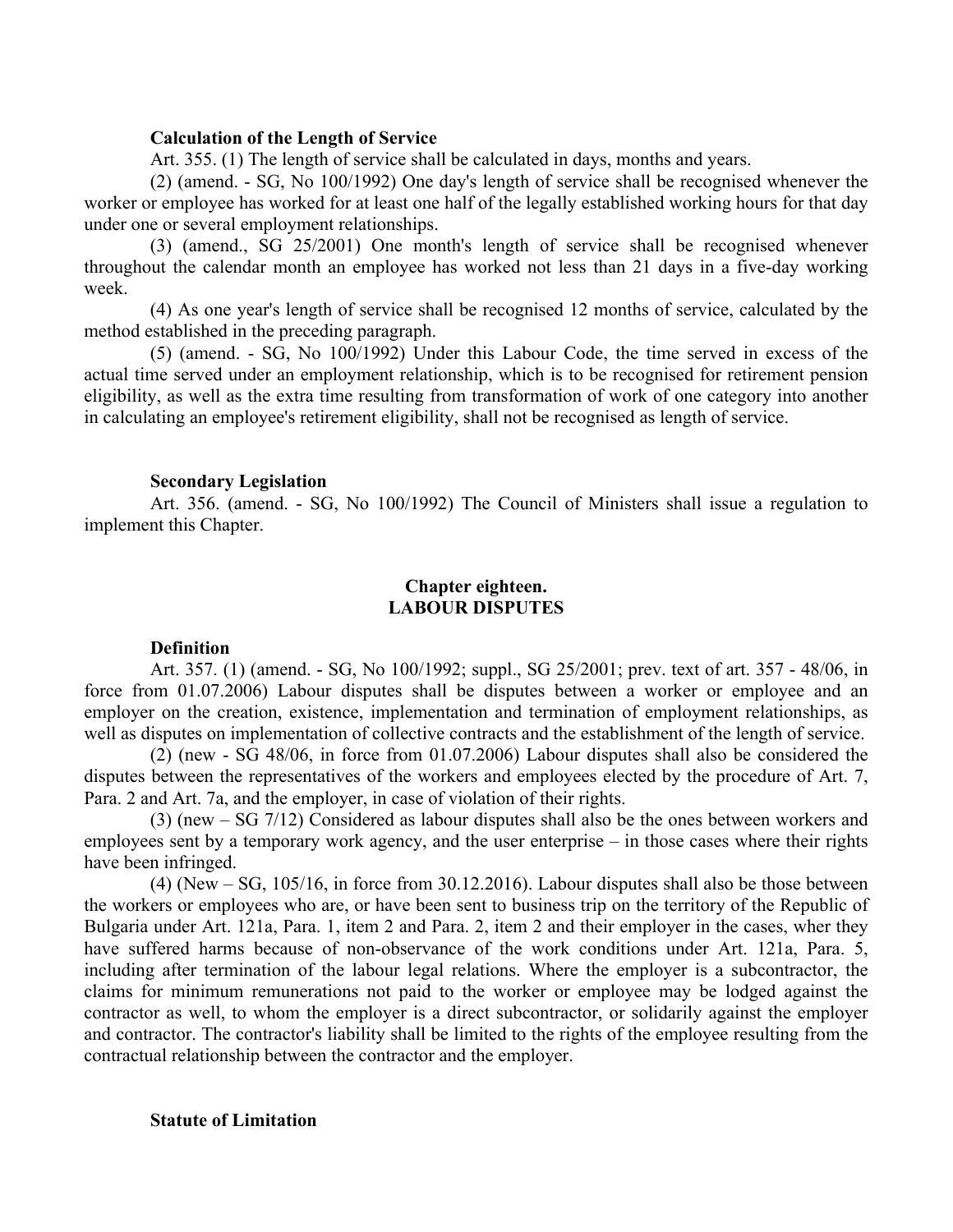Art. 358. (amend. - SG, No 100/1992) (1) Labour dispute actions shall be brought within the following terms:

1. (amend. - SG 48/06, in force from 01.07.2006) one month for disputes on limited financial liability of a worker or employee, for repeal of the administrative sanction "reprimand" and in the cases under Art. 357, Para. 2;

2. (amend, SG 25/2001) two months for disputes on the repeal of the disciplinary sanction "dismissal notice", changes in the location and nature of work, and termination of employment relationship;

3. three years for all other labour disputes.

(2) The periods under the preceding paragraph shall commence as follows:

1. for actions to repeal a disciplinary sanction and on changes in the location and nature of work - as from the date on which the respective order has been served on the employee, and for actions on termination of an employment relationship - as from the date of termination;

2. for other actions - as from the date on which the right subject of the action has become executable or exercisable. For claims in cash, the executability shall be considered in effect on the date on which payment should have been properly made.

(3) The term under Para. 1 shall not be deemed expired, if, prior to expiry, the action has been brought with a body not competent to examine it. In such case, the action shall be forwarded ex officio to the court.

## **Free Proceedings in Labour Cases**

Art. 359. (amend. - SG, No 100/1992; amend., SG 25/2001) Proceedings in labour cases shall be free of charge for workers and employees. They shall not pay fees and expenses for proceedings, including for applications for repeal of effective rulings on labour cases.

## **Jurisdiction**

Art. 360. (amend. - SG, No 100/1992) (1) Labour disputes shall be examined by the courts. Disputes shall be examined pursuant to the rules of the Civil Procedure Code, unless otherwise provided for by this Code.

(2) (Declared anti-constitutional by Decision No 12 of 1995 of the Constitutional Court in its part regarding the words "or in an act of the Council of Ministers" (the amendment in SG No 100/1992) - SG, No 69 of 1995, Amended - SG, No. 2/1996) The courts shall not examine disputes on dismissal of:

1. (amend., SG 25/2001) elected employees of the bodies of the executive authority, of public organisations and of political parties and movements;

2. (amend. - SG 25/2001) the employees under Art. 28, Para. 2 of the Administration Act.

### **Jurisdiction over Labour Disputes with Foreign Nationals**

Art. 361. (1) (amend. - SG No 100/1992; prev. text of art. 361 - 48/06, in force from 01.07.2006) Labour disputes between employees who are foreign citizens and employers who are foreign nationals or joint ventures with a domicile in the Republic of Bulgaria, when the work has been performed in this country, shall fall under the jurisdiction of the respective court of domicile of the employer, unless otherwise agreed upon between the parties.

(2) (new - SG 48/06, in force from 01.07.2006, amend. – SG, 105/16, in force from 31.12.2016) Labour disputes for provision of conditions of work for the workers or employees sent to business trip in the Republic of Bulgaria under Art. 121a, Para. 1, item 2 and Para. 2, item 2 shall be tried in the court of the place, where the worker or employee is temporarily performing, or has performed, his work.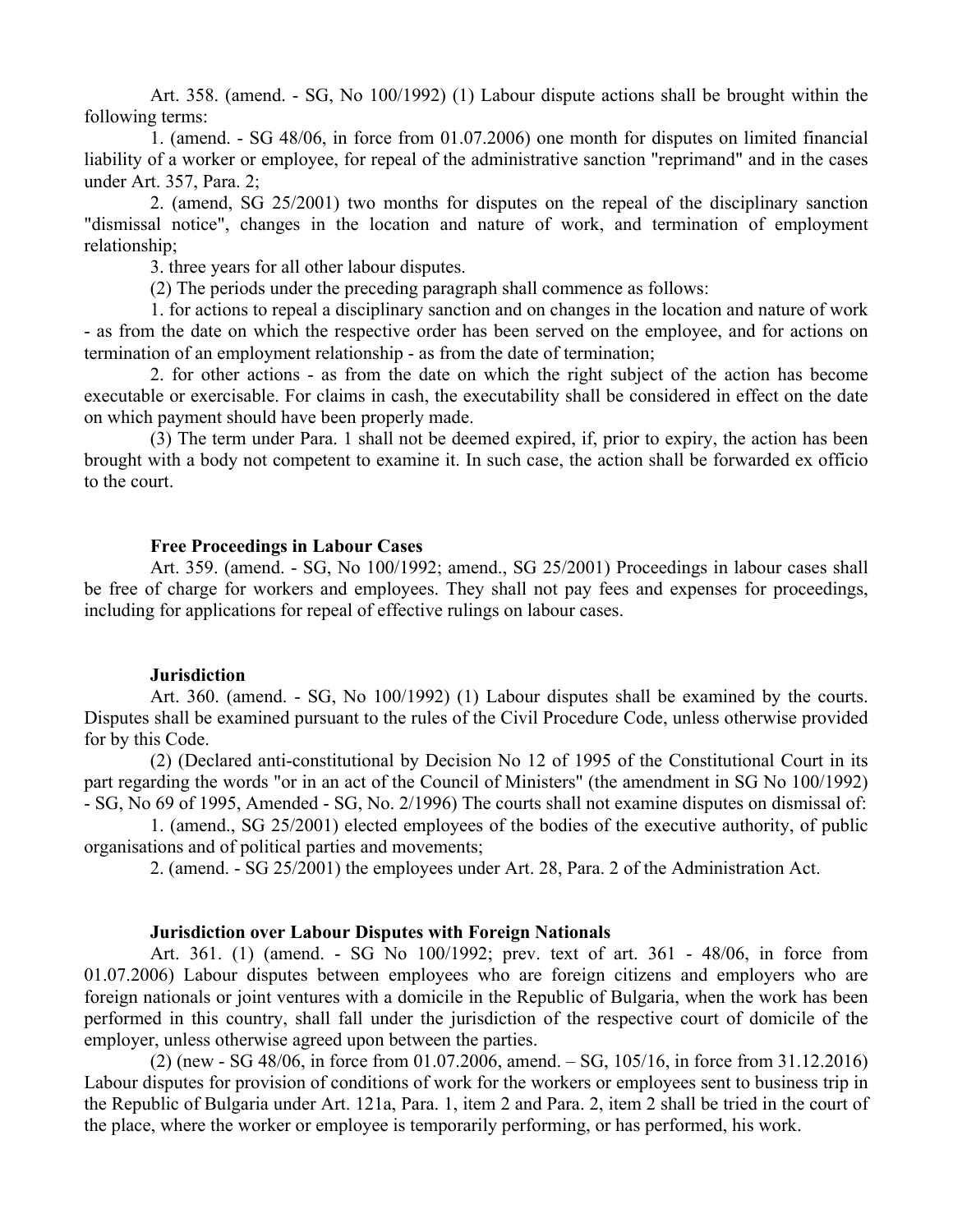## **Jurisdiction over Labour Disputes of Bulgarian Employees Abroad**

Art. 362. (amend. - SG No 100/1992) Labour disputes between employees who are Bulgarian citizens working abroad and Bulgarian employers abroad shall fall under the jurisdiction of the proper court in Sofia and, in case the employee is a defendant, under the jurisdiction of the proper court of the employee's domicile in this country.

## **Rulings of the Court not Subject to Cassation Appeal (amend., SG 25/2001)**

Art. 363. (amend. - SG No 100/1992; amend., SG 25/2001; Revoked, SG 105/02)

Art. 364-398. (Revoked, SG No 100/1992)

# **Chapter nineteen. CONTROL OVER OBSERVANCE OF LABOUR LEGISLATION AND ADMINISTRATIVE PENAL LIABILITY FOR VIOLATIONS THEREOF**

# **Section I. CONTROL OVER OBSERVANCE OF LABOUR LEGISLATION**

## **Executive Agency "General labour inspectorate" (amend., SG 25/2001)**

Art. 399. (amend. - SG No 100/1992; previous text of Art. 399 – SG 77/10, suppl. - SG 102/17, in force from 22.12.2017) Overall control over observance of labour legislation in all sectors and activities, including the payment of unpaid remunerations and compensations after termination of employment relationships, shall be exercised by the Executive Agency "General labour inspectorate" at the Minister of Labour and Social Policy.

(2) (new – SG 77/10) The Executive Agency "General Labour Inspectorate" shall also execute the specialized control activity on the observance of the legal frame, connected with the exercising of state service and of the rights and obligations of the parties to a service legal relationship.

(3) (New - SG 102/17, in force from 31.03.2018) The Executive Agency "General Labour Inspectorate" shall submit a written request according to Art. 625 of the Commerce Act.

## **External Departmental Control**

Art. 400. (amend. - SG No 100/1992) Other state authorities, in addition to those mentioned under the preceding Article, shall exercise overall or special control over observance of labour legislation by force of law or an act of the Council of Ministers.

## **Internal Departmental Control**

Art. 401. (amend. - SG No 100/1992) Ministers, Heads of other agencies and local government authorities shall exercise control over the observance of labour legislation through their own special bodies.

## **Rights of Controlling Bodies**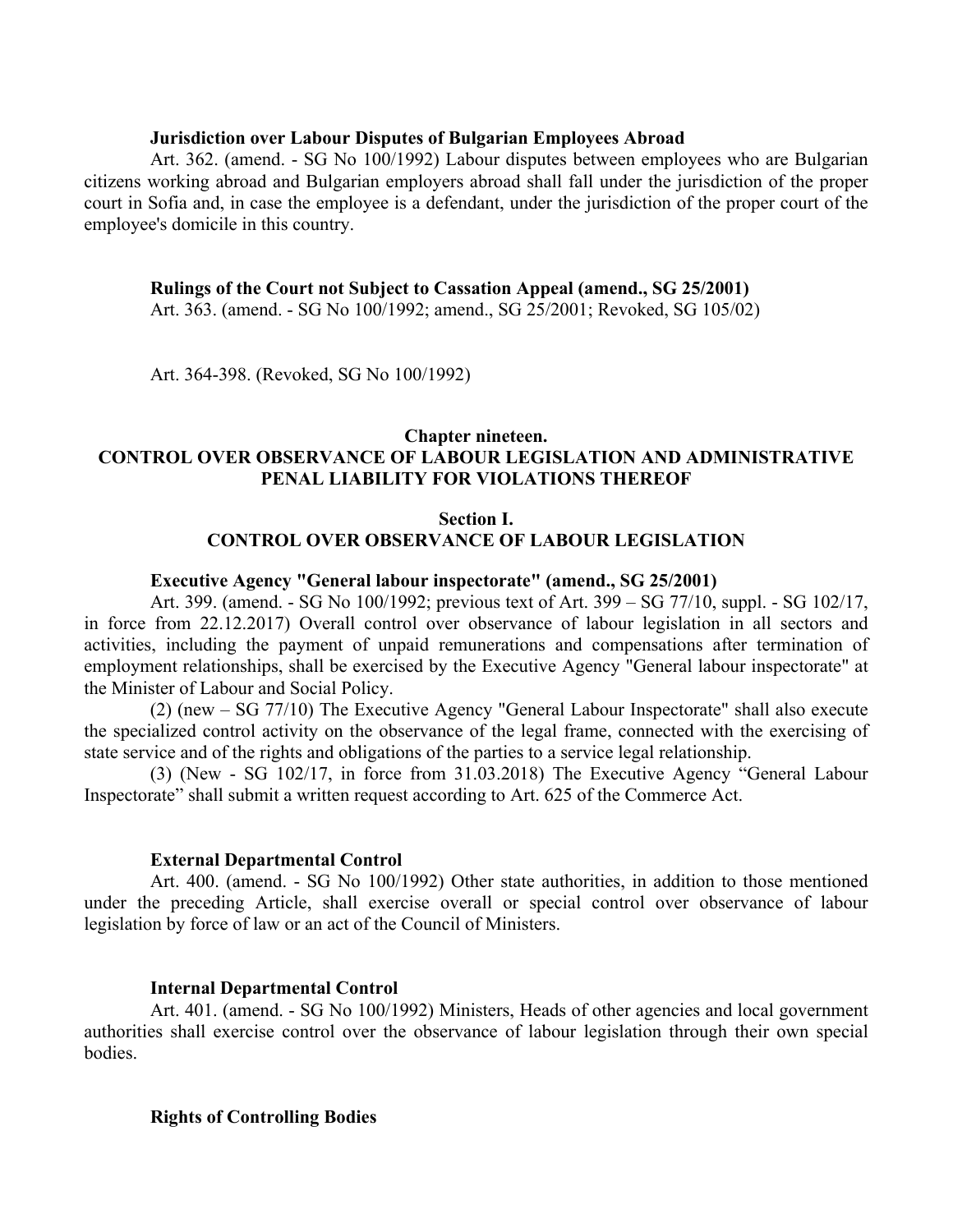Art. 402. (amend. - SG No 100/1992) (1) (amend. – SG 108/08) Within the framework of their competence, controlling bodies shall have the following rights:

1. to visit at all times ministries, other agencies, enterprises and the places of work, as well as the premises used by employees, and also to request from the persons on their territory to present identity documents;

2. (suppl. – SG 77/10) to demand from the employer, respectively from the appointing body, explanations, information and presentation of all necessary documents, papers and certified copies thereof with reference to the exercise of control;

3. (suppl. – SG 77/10) to obtain information directly from employees on all issues related to the exercise of control, and also to request them to declare in writing facts and circumstances related to exercising the labour activity, respectively related to the execution of state service, including information regarding the payment of labour;

4. to take specimens, samples and other similar materials for lab tests and analysis, to use technical means and apparatus and to measure factors of the working environment related to exercising control on the labour activity;

5. to establish the reasons and circumstances of occupational injuries.

(2) (suppl. – SG 77/10) Employers, appointing bodies, officials, workers and employees shall be obliged to cooperate with controlling bodies in the performance of their functions.

(3) (new – 27/14, amend. – SG, 54/2015, in force from 17.7.2015) The General Labour Inspectorate Executive Agency shall notify the National Revenue Agency of any ex officio deletions of notifications of concluded employment contract sent, where an employer or an official has not implemented an effective mandatory instruction under Art. 404, para 1, item 11 in due time, or in the cases referred to in Art. 404, para 5.

(4) (new - SG 48/06, in force from 01.07.2006; suppl. – SG 77/10; prev. text of para 3 – SG 27/14) The National Revenue Agency shall present to the control bodies under Art. 399 the required tax and insurance information about the objectives of the control over the observance of the labour legislation and the legislation on related to the state service.

(5) (amend. - SG 25/2001; prev. text of par. 3 - 48/06, in force from 01.07.2006; suppl. – SG 77/10; prev. text of para 4 – SG 27/14) The control bodies under Art. 399, 400 and 401 shall exercise their rights in cooperation with the employers, with the employees and their organisations, as well as with the civil servants.

## **Obligations of the Control Bodies**

Art. 403. (amend. - SG No 100/1992) (1) The control bodies shall have the following obligations:

1. to keep secret all classified and confidential information that has come to their knowledge in the course of exercising control, and not to use such information in business activities of their own;

2. (suppl. – SG 77/10) to keep in secret the source of information about violation of labour legislation or of legislation related to the state service;

(2) (revoked, SG 25/2001)

(3) (suppl. – SG 77/10) Any control over observance of labour legislation and of the legislation related to the state serviced shall not be exercised by persons who have direct or indirect interest in the activities of the controlled sites.

## **Duties of Employers in Relation to Control over the Observing of Employment Legislation Framework**

Art. 403a. (new – SG 58/10, in force from 30.07.2010) (1) (suppl. – SG 7/12) Employers shall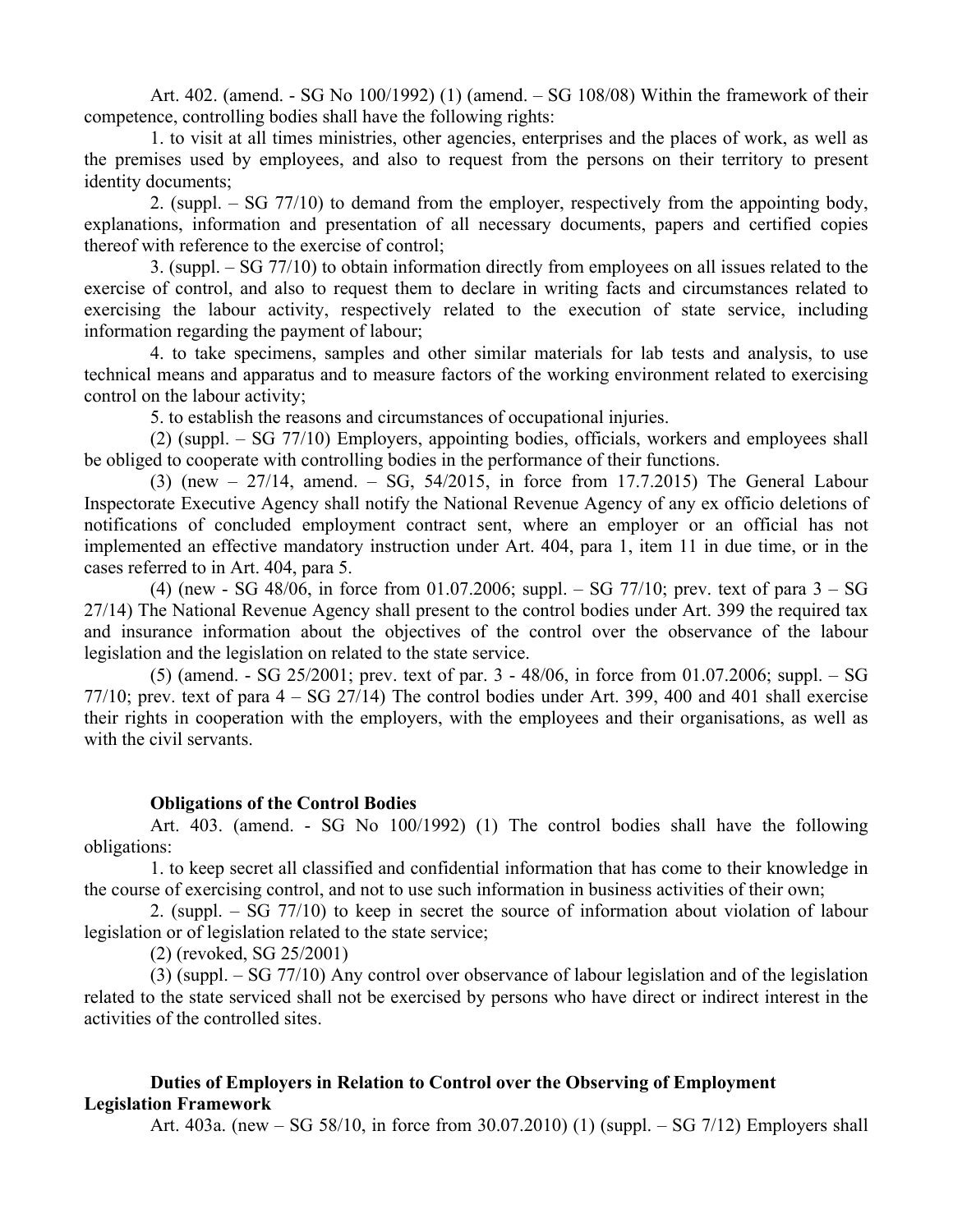be obliged to keep available for the control bodies at the undertaking, in its units, sites and workstations as well as other places where employment activity is carried out a copy of the Internal Labour Regulations, a list of the workers or employees sent by a temporary work agency, and documents related to working time distribution as well as to the organization of work, such as: orders for overtime, duties, for the time spent on call, for introduction of part-time and time tables by names regarding the time periods for which summed calculation of working hours is introduced.

(2) Employers shall be obliged to assign officials at the undertaking, its units, sites and workstations as well as other places where any employment activity takes place who shall represent them before the control bodies of the Labour inspection.

## **Compulsory Administrative Measures**

Art. 404. (amend. - SG 100/1992) (1) (amend. – SG 108/08; suppl. – SG 77/10) For prevention and termination of violations of labour legislation, or of the legislation related to the public service, as well as for prevention and elimination of damages resulting thereof, the control bodies of the Labour Inspection, as well as the bodies under Articles 400 and 401, by their own initiative or by proposal of the trade union organisations, may apply the following compulsory administrative measures:

1. (suppl. – SG 57/06, in force from the date of entry into action of the Treaty on the Accession of the Republic of Bulgaria to the European Union; suppl. – SG  $77/10$ ; suppl. – SG  $7/12$ ) to issue mandatory instructions to the employers, user enterprises and appointing bodies and to the officials for elimination of violations of labour legislation, of the legislation, related to the state service, including their obligations with respect to social and community services for employees, as well as for elimination of flaws in providing safe and healthy working environment and for the obligations for informing and consulting the workers and the employees under this code and under the Act on Informing and Consulting Workers and Employees in Multinational Undertakings, Groups of Undertakings and European Companies;

2. (amend. – SG 108/08) to suspend commissioning of buildings, machines and facilities, production lines and projects, which violate the regulations for healthy and safe working environment and social services;

3. (suppl. – SG, 54/2015, in force from 17.7.2015) to halt the operation of enterprises, production lines and projects, including construction or overhaul thereof, as well as machines, facilities and work stations, whenever the violation of the regulations for healthy and safe working environment are hazardous to the life and health of people, to place a special sign indicating the applied compulsory administrative measure, where in cases of unpermitted removal, administrative penal liability shall be born;

4. (amend. – SG 108/08; suppl. – SG 77/10) to cancel the implementation of unlawful decisions or orders of employers, of appointing bodies and officials;

5. (suppl. – SG 108/08) to suspend from work workers and employees who are not familiar with the regulations for healthy and safe work environment and do not have proper qualifications, and also employees under 18 years of age, in respect of whom the permission to be employed under Art. 302, Para 2 and Art. 303, Para 3 has been withdrawn;

6. (new, SG 25/2001) to give prescriptions for introduction of a special regime of safe work in case of a serious and immediate danger for the life and health of the employees where it is impossible to apply item 3;

7. (new, SG 25/2001) for repeated violation of art. 62, Para. 1, to stop the activity of the working premises or of the enterprise until the removal of the discrepancy;

8. (new – SG 108/08; suppl. – SG 77/10) to give compulsory prescriptions to employers, to the appointing bodies and to the officials for ceasing offence related to recording salaries in amounts lower than the amount paid by the employer, respectively by the appointing body, to the employee for his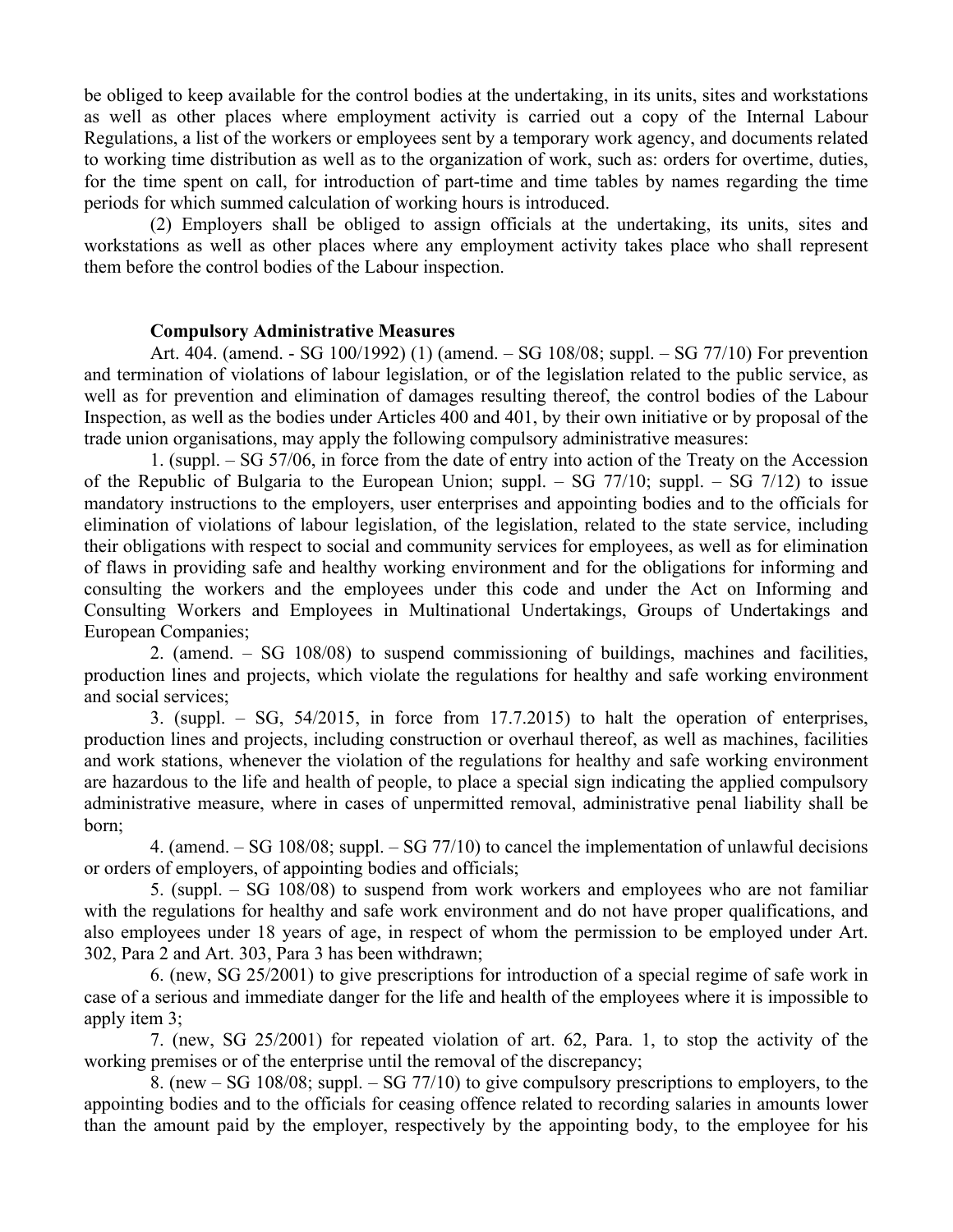work; in case the prescription is not complied with within the time limit indicated therein or in case of a repeated offence, the control bodies of the Labour Inspection may suspend the activity of the enterprise until the offence is ceased;

9. (new – SG 7/12) Where the circumstances referred to in Art. 138, para 4 are present – to issue mandatory instructions to employers, assignment authorities and officials concerning amendment of the part-time employment contract to a normal working hours employment contract;

10. (new - SG 27/14) to provide mandatory instructions to employers or to officials authorized by the latter to send notifications of concluded employment contracts in case they find that the deadline for sending thereof under Art. 62, para 3 has not been observed;

11. (new - SG 27/14) to provide mandatory instructions to employers or to officials authorized by the latter to send notices of deletion of notifications of concluded employment contracts under Art. 62, para 3, which have been sent beforehand, in case they find that there is no evidence available for the existence of employment legal relation;

12. (new - SG 102/17, in force from 22.12.2017) to give mandatory instructions to the employer and the appointing authority for the payment of unpaid labour remunerations and compensations after termination of the employment relationship.

(2) (new – SG, 54/2015, in force from 17.7.2015) The Minister of Labour and Social Policy shall define by an Ordinance the rules for placement and graphic image of the sign under Para. 1 item 3

(3) (suppl. – SG 77/10, former Para. 2, amend. – SG, 54/2015, in force from 17.7.2015, suppl. - SG 102/17, in force from 22.12.2017) Where the mandatory instruction under Para. 1, item 1 and/or item 12 refers to remedying offenses of the labour legislation and respectively of the legislation related to public service, it may be issued upon request of the employee prior to bringing an action before the court; after the action has been brought, the issue may only be settled in court.

(4) (former Para. 3, amend – SG, 54/2015, in force from 17.7.2015) Whenever, pursuant to the preceding Para. 3, on the same issue there are both a mandatory instruction issued and an effective court ruling which contradict each other, the ruling of the court shall be valid.

(5) (new - SG 27/14, former Para. 4, amend – SG, 54/2015, in force from 17.7.2015) Mandatory instructions under Para. 1, item 11 shall be considered delivered on the date of issuance thereof, where the employer, their representative or the person authorized to receive employer's correspondence cannot be found at the registered address of the employer.

(6) (new – SG 102/17, in force from 22.12.2017) A copy of the effective instruction under Para. 1, item 12 shall be provided by the control bodies to the worker or employee upon the latter's request.

(7) (New - SG 108/08; prev. text of para 4 – SG 27/14, amend – SG, 54/2015, in force from 17.7.2015, previous Para. 6. - SG 102/17, in force from 22.12.2017) In enforcing the compulsory administrative measures, the control bodies of the Labour Inspection shall not be liable for any damages caused.

### **Appeal of Compulsory Administrative Measures**

Art. 405. (amend. - SG No 100/1992, amend. - SG 30/06, in force from 12.07.2006) Compulsory administrative measures under Para. 1 of the preceding Article may be appealed pursuant to the Administrative Procedure code. An appeal shall not suspend the execution of the compulsory administrative measure.

### **Notifying the Existence of Employment Relation**

Art. 405a (New - SG, No. 2/1996; amend., SG 25/2001, in force from 31.03.2001; amend. – SG 108/08) (1) Should it be established that labour force is provided in violation of Art. 1, Para. 2, the existence of an employment relationship shall be announced in a decree issued by the control bodies of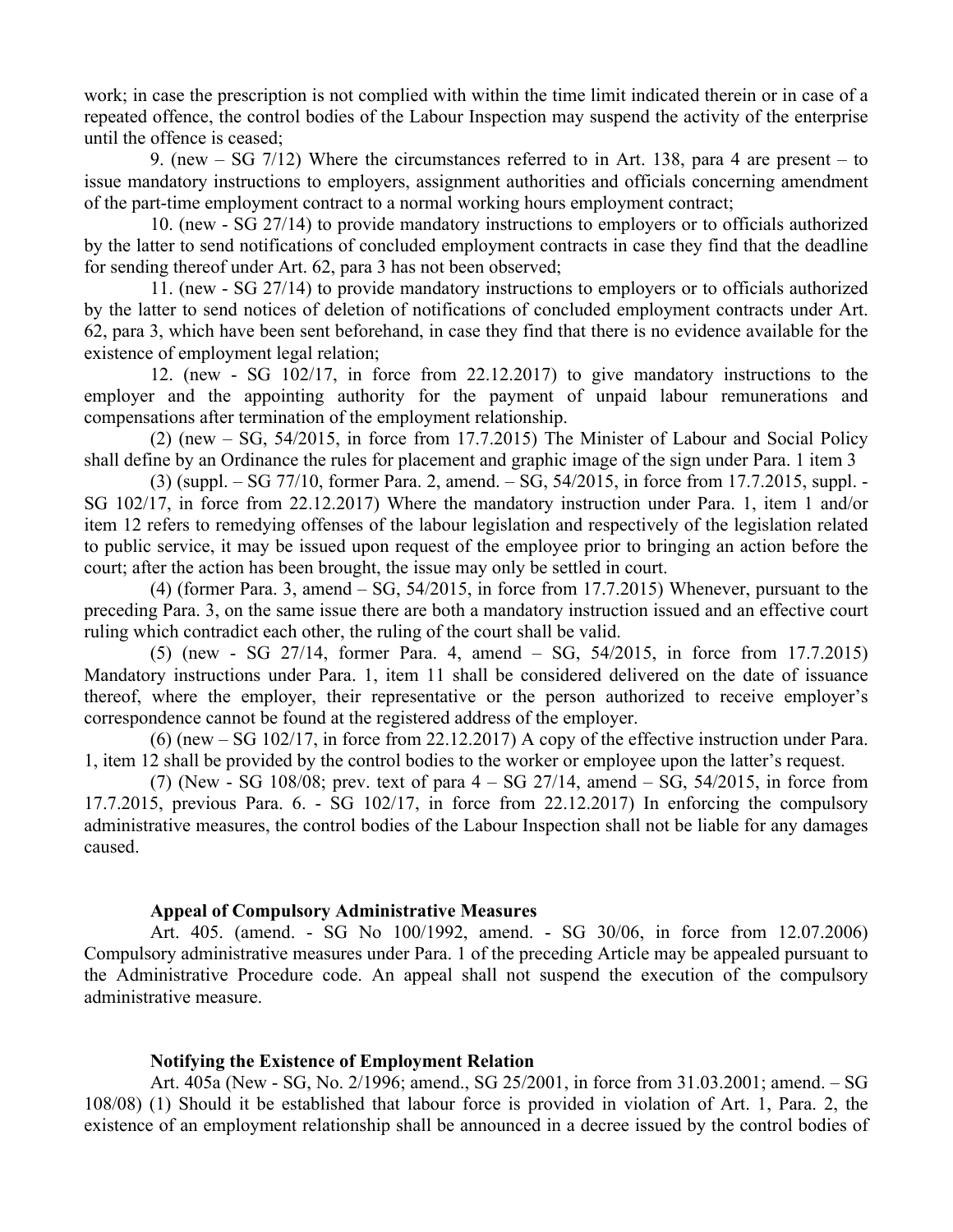the Labour Inspection. In these cases, the existence of an employment relationship may be established with all means of evidence. In the decree shall be determined the initial date of arising of the employment relationship.

(2) The decree under Para. 1 shall be issued also in case of death of the worker or employee, which has occurred before establishing the violation of Art. 1, Para 2.

(3) The relations between the parties until the issuance of the decree under Para. 1 shall be regulated as under a valid employment contract, provided the worker or employee has acted in good faith when taking up his duties.

(4) Based on the decree under Para. 1, the control bodies of the Labour Inspection shall instruct the employer to offer the employee to conclude an employment contract. In the cases of Para 1, third sentence, the employment contract shall be concluded as from the date of initiation of the employment relationship determined in the decree. If it was not determined, the employment contract shall be concluded as from the date of issuing the decree.

(5) The employer shall not be issued an instruction under Para 4 in case of death of the worker or employee.

(6) In the cases under Para 4, when no employment contract is concluded between the parties, the decree under Para 1 shall replace the employment contract and it shall be deemed concluded for unspecified term for a 5-day working week and an 8-hour working day.

(7) The employer may appeal the instruction under Para 4, respectively the decree under Para 2 under the order of the Administrative Procedure Code before the administrative court at his seat or permanent address, within 14 days of its delivery. The appeal shall not stop the execution of the act.

(8) Should the court repeal the appealed act, the employer may terminate unilaterally the employment contract without prior notice.

#### **Notifying Function of Trade Union Organisations**

Art. 406. (amend. - SG No 100/1992) (1) Trade union organisations shall have the power to notify controlling bodies about violations of labour legislation, and to demand enforcement of administrative sanctions against the offenders.

(2) (new, SG 25/2001) In fulfilment of their functions under Para. 1, the representatives of the trade union organisations shall have the right:

1. to visit, at any time, the enterprises and the other places where the job is fulfilled, as well as premises used by the workers and employees;

2. to require from the employer explanations and presentation of the necessary information and documents;

3. to be informed directly by the workers and employees on all issues related to the observation of the labour legislation.

(3) (new, SG 25/2001) The representatives of the trade union organisations, in fulfilment of their notifying function, shall be obliged to observe the conditions under Art. 403, Para. 1.

(4) (prev. para 2 - SG 25/2001) The control bodies shall be obliged to inform the trade union organisations within one month of the measures undertaken.

### **Notifying Function of Controlling Bodies**

Art. 407. (amend. - SG No 100/1992) Whenever control bodies establish violations containing information about a criminal offence or other violations of the law, they must inform the public prosecutor's office.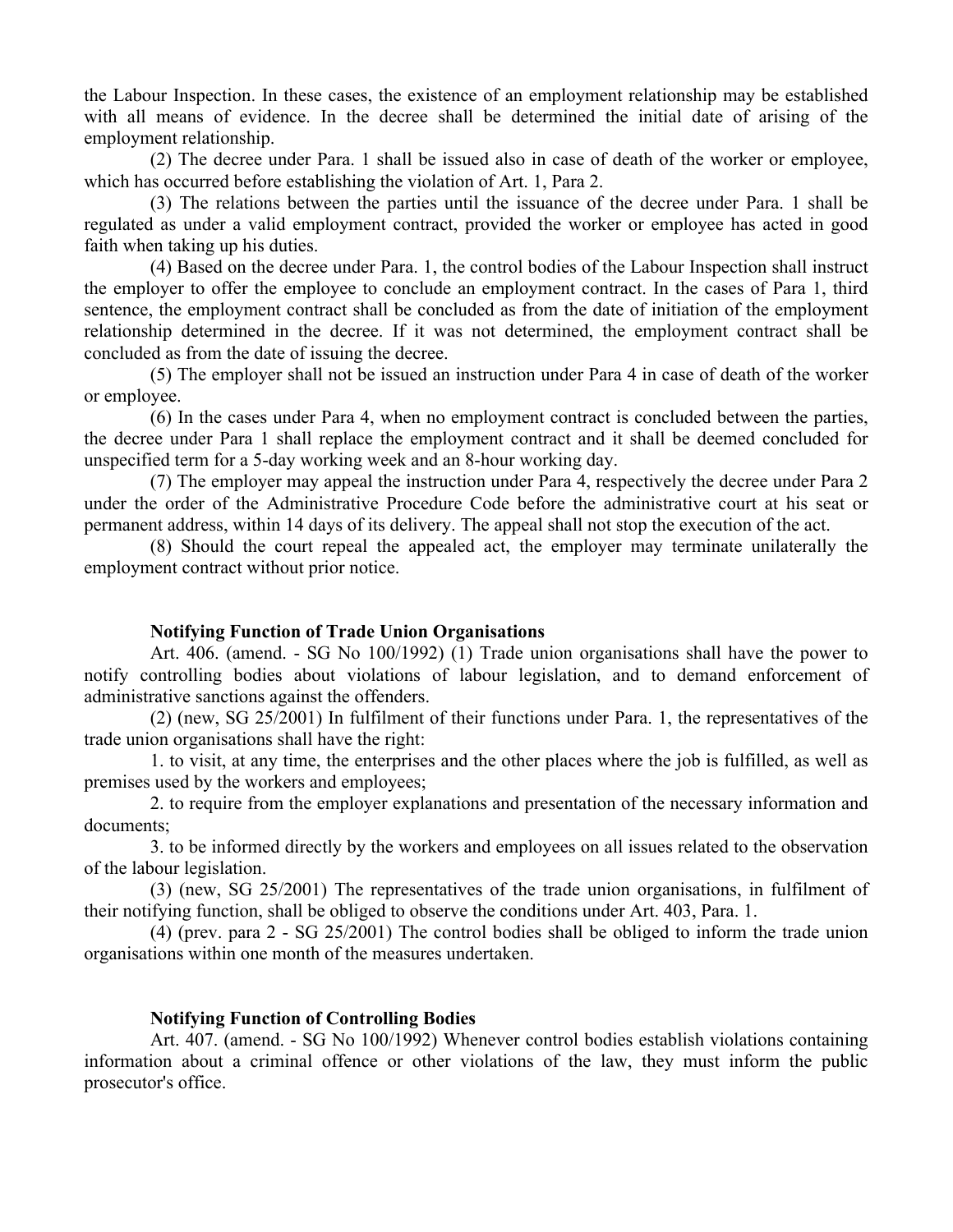**Inspection Book** Art. 408. (amend. - SG No 100/1992; amend. – SG 108/08; revoked – SG 27/14)

Art. 409 - 412. (Revoked, SG No 100/1992)

#### **Section II.**

#### **ADMINISTRATIVE PENAL LIABILITY FOR VIOLATIONS OF LABOUR LEGISLATION**

#### **Types of administrative penalties**

Art. 412a. (new – SG 108/08) For violations of the labour legislation, the following types of administrative penalties shall be imposed:

1. a fine – to natural persons;

2. (suppl. - SG 102/17, in force from 22.12.2017) a proprietary sanction – to legal persons and sole entrepreneurs, and of companies set up under the Obligations and Contracts Act.

### **Liability for Violation of Normative Requirements for Healthy and Safe Working Conditions (amend, SG 25/2001)**

Art. 413. (1) (Amended - SG, No. 100/1992 and No 2/1996; amend., SG 25/2001; amend. – SG 108/08) Whoever violates the regulations for provision of a healthy and safe work environment shall be fined with BGN 100 to 500, unless liable to a heavier sanction.

(2) (amend. - SG No 100/1992; amend., SG 25/2001; amend. - SG 48/06, in force from 01.07.2006; amend. – SG 108/08; amend. – SG 58/10, in force from 30.07.2010) Any employer who fails to perform his obligations to provide a healthy and safe work environment shall be punished with a property sanction amounting from BGN 1 500 to 15 000 and the guilty official, unless subject to a more severe penalty - with fine amounting from BGN 1 000 to 10 000.

(3) (amend. - SG 25/2001) For repeated violations the penalties shall be:

1. (amend. – SG 108/08) under para 1 - a fine of BGN 500 to 1000;

2. (amend. - SG 48/06, in force from 01.07.2006; amend. – SG 108/08) under Para. 2 - a property sanction or a fine amounting from BGN 20 000 to 30 000, respectively a fine amounting from BGN 5 000 to 20 000.

#### **Liability for Violation of Other Provisions of the Labour Legislation**

Art. 414. (amend. - SG 25/2001, SG 120/02) (1) (amend. - SG 48/06, in force from 01.07.2006; amend. – SG  $108/08$ ; amend. – SG  $58/10$ , in force from  $30.07.2010$ ) Any employer who violates the provisions of the labour legislation except for the rules for ensuring healthy and safe working conditions, if not subject to a heavier penalty, shall be punished with a property sanction or a fine amounting from BGN 1500 to 15 000, and the guilty official, if not subject to heavier penalty – with a fine amounting from BGN 1 000 to 10 000.

(2) (amend. - SG 48/06, in force from 01.07.2006; amend. – SG 108/08) For repeated violation under Para. 1, the sanction shall be a property sanction or a fine amounting from BGN 20 000 to 30 000, respectively a fine amounting from BGN 5 000 to 20 000.

(3) (amend. - SG 48/06, in force from 01.07.2006; amend. – SG 108/08; amend. – SG 58/10, in force from 30.07.2010; suppl. – SG 7/12) Any employer who violates the provisions of Art. 61, Para. 1, Art. 62, Para. 1 or 3, and Art. 63, Para. 1 or 2, shall be punished with a property sanction or fine amounting from BGN 1500 to 15 000, and the guilty official – with a fine in the amount from BGN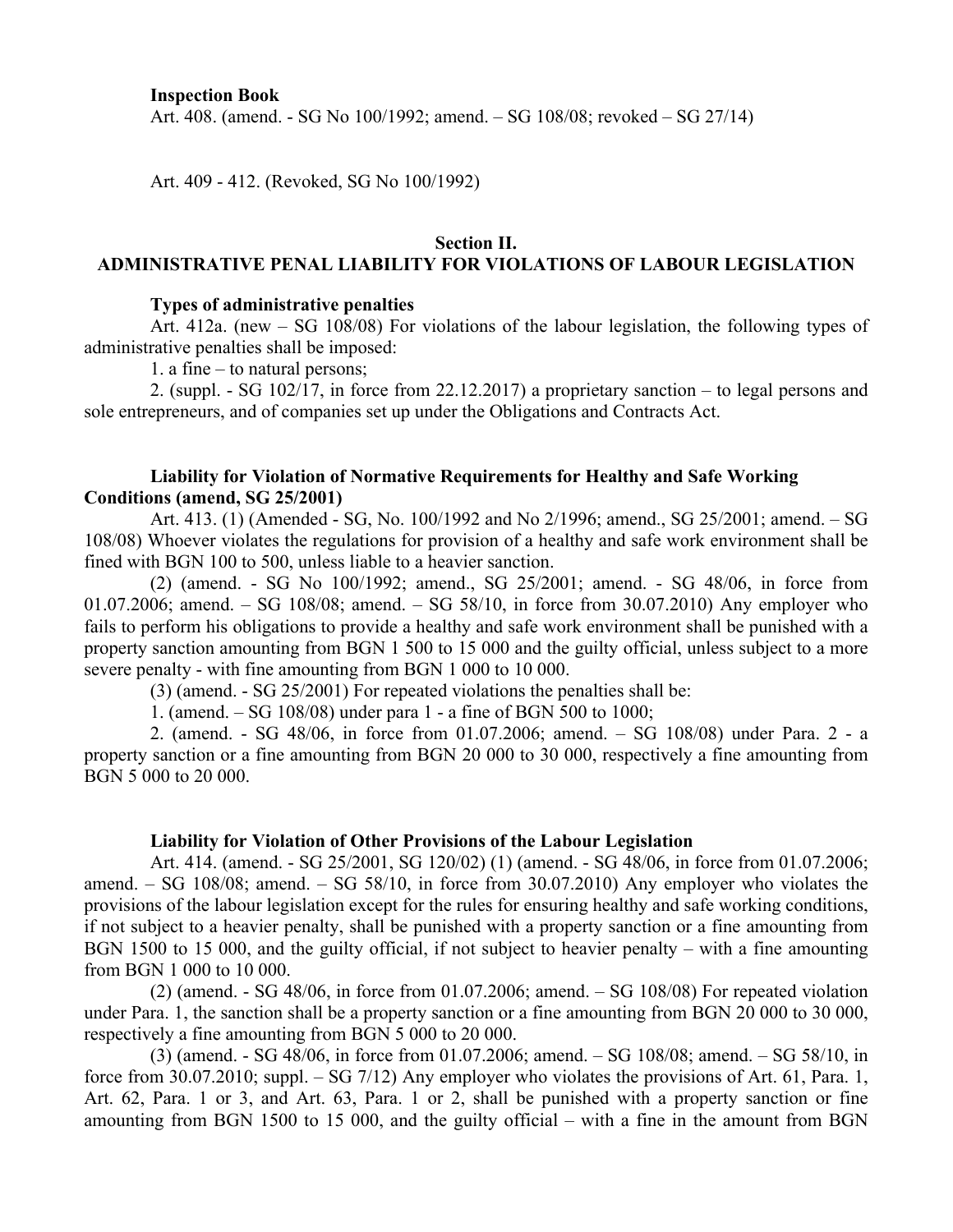1000 to 10 000, for each separate violation.

(4) (new – SG 7/12) In the cases referred to in Para. 3, the insurance installments due by the employer to the person shall be deducted from the paid propriety sanction or fine that has been imposed on the employer or the culpable official and shall be deposited at the respective insurance funds.

(5) (new - SG 48/06, in force from 01.07.2006; prev. text of para 4 – SG 7/12) Any employer who violates the provisions of Art. 130a, Para. 1 and 2, Art. 130b, Para. 1 and 2, and Art. 130c, Para. 1 and 2, shall be punished with property sanction or fine amounting from BGN 1 500 to 5 000, and the guilty official – with fine amounting from BGN 250 to 1 000, for each separate violation.

### **Liability of workers or employees for provision of workforce with no employment contract concluded**

Art. 414a. (new – SG 7/12; declared unconstitutional by a decision of the Constitutional Court No 7 of 2012 - SG 49/12) Whoever provides their workforce with no concluded employment contract, shall be punishable by a fine three times the size of the individual contributions for compulsory social and health insurance, calculated on the basis of the minimum insurance income for the job carried out depending on the relevant business activity or profession.

(2) The fine paid under Para. 1 shall be transferred to the state public insurance funds and the National Health Insurance Fund according to a procedure set out by the Minister of Labour and Social Policy and the Minister of Finance.

#### **Liability for Not Implementing Instructions and Obstructing Controlling Bodies**

Art. 415. (1) (Amended - SG, Nos. 100/1992, 2/1996; 124/1997; amend., SG 25/2001; amend. – SG 108/08; amend. – SG 58/10, in force from 30.07.2010) Whoever fails to implement a mandatory instruction of control bodies for observing the labour legislation, shall be punished with a fine or a property sanction amounting from BGN 1 500 to 10 000.

(2) (Amended - SG, Nos. 100/1992, 2/1996; 124/1997; amend., SG 25/2001; amend. - SG 48/06, in force from 01.07.2006; amend. – SG 108/08) Any employer who unlawfully obstructs a control body on compliance with labour legislation in implementing their duties, shall be punished with a property sanction or fine of BGN 20 000, if not subject to a heavier penalty, and the guilty official – with a fine of BGN 10 000, if not subject to a heavier penalty.

#### **Duty to pay proprietary sanctions and fines under penal decrees**

Art. 415a. (new – SG 108/08) Any employer, official or employee shall be obliged to pay the proprietary sanction or fine imposed on him within one month from entry into force of the penal decree.

### **Liability for failure to pay proprietary sanctions and fines under penal decrees**

Art. 415b. (new – SG 108/08) Any employer, official or employee who fails to pay the proprietary sanction or fine imposed to him within one month from entry into force of the penal decree, shall owe interest amounting to the basic interest rate of the Bulgarian National Bank for the period plus 20 points.

#### **Liability for minor violation**

Art. 415c. (new – SG 108/08 ; amend. – SG 58/10, in force from 30.07.2010; prev. text of Art. 415c – SG 7/12) (1) For any violation which can be remedied immediately after having been established under the order stipulated in this Code, and which has not caused harmful consequences to employees, the employer shall be subject to a fine or proprietary sanction amounting from BGN 100 to 300, and the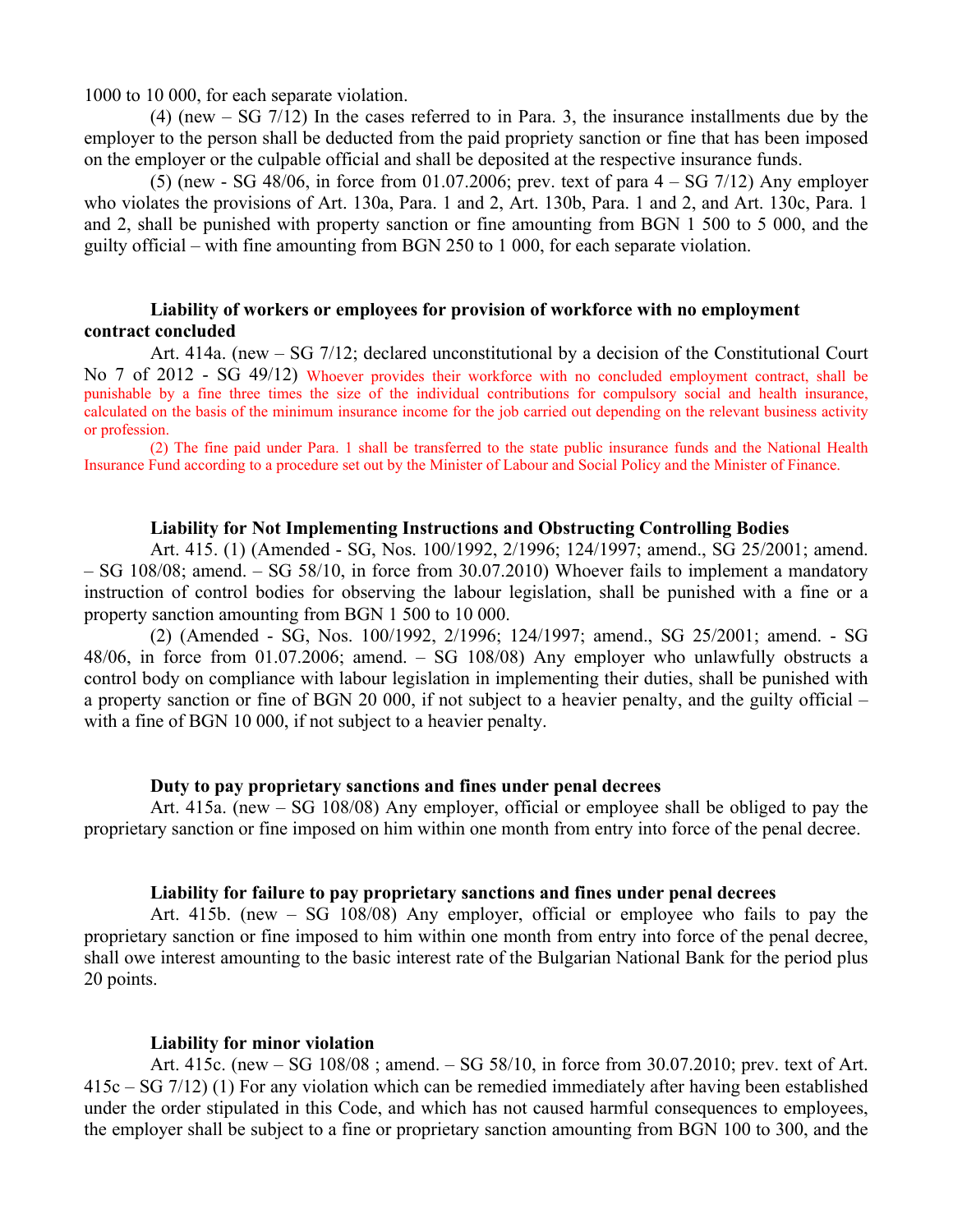guilty official shall be punished by a fine amounting from BGN 50 to 100.

(2) Violations of Art. 61, Para. 1, Art. 62, Para. 1 and 3, and Art. 63, Para. 1 and 2, shall not be considered minor.

### **Agreement in the administrative-penal procedure**

Art. 415d. (new – SG 108/08) (1) Before issuing the penal decree and within 30 days from drawing up the act for establishing an administrative offence, the administrative-penal authority and the offender may reach an agreement unless the act constitutes a crime.

(2) The agreement shall be drawn up in writing and shall contain the consent of the administrative penal authority and of the violator on the following questions:

1. was the act committed, was it committed by the violator, is he guilty and does it constitute an administrative violation;

2. what should be the type and size of the penalty.

(3) In the agreement may not be determined:

1. a type penalty other than the type specified by the law for that particular administrative violation;

2. a size of the fine or the proprietary sanction lower than the minimum prescribed for the particular administrative offence.

(4) The agreement shall be signed by the administrative penal authority and by the violator or his explicitly authorised representative.

(5) Within 14 days from signing the agreement, the Executive Director of Executive Agency "General Labour Inspection", or an official authorised by him, shall issue a decision.

(6) The agreement shall be approved, if:

1. the requirements of the law have been observed;

2. the fine or proprietary sanction specified in it is paid or secured in an account of the control authority.

(7) The decision under Para. 5 shall not be subject to appeal.

(8) The agreement shall enter into force from the date of its approval. The agreement shall have the consequences of a penal decree in force.

(9) In case the agreement was not approved, the administrative-penal authority shall issue a penal decree.

#### **Rescheduling of debts**

Art. 415e. (new – SG 108/08) (1) Upon request of the offender, or his explicitly authorised representative, the receivables from penal decrees in force, issued by the Executive Director of Executive Agency "General Labour Inspection" or a person authorised by him, a rescheduling of the due amounts according to an approved payment plan may be allowed.

(2) Rescheduling shall be admitted, when it is found that the available funds of the offender are not sufficient to pay his debts from penal decrees in force, but a reasonable assumption can be made, that the difficulties are temporary and upon rescheduling of the debts the debtor will be able to pay them.

(3) For the period of rescheduling, the violator shall owe interest amounting to the basic interest rate of the Bulgarian National Bank plus 20 points.

(4) Rescheduling shall not be allowed to an employer, in respect of whom there is a decision for termination with liquidation or bankruptcy procedure has been initiated, as well as after determining the method of sale under Art. 238 of the Tax-Insurance Procedure Code.

(5) With the request referred to in Para. 1 shall be annexed: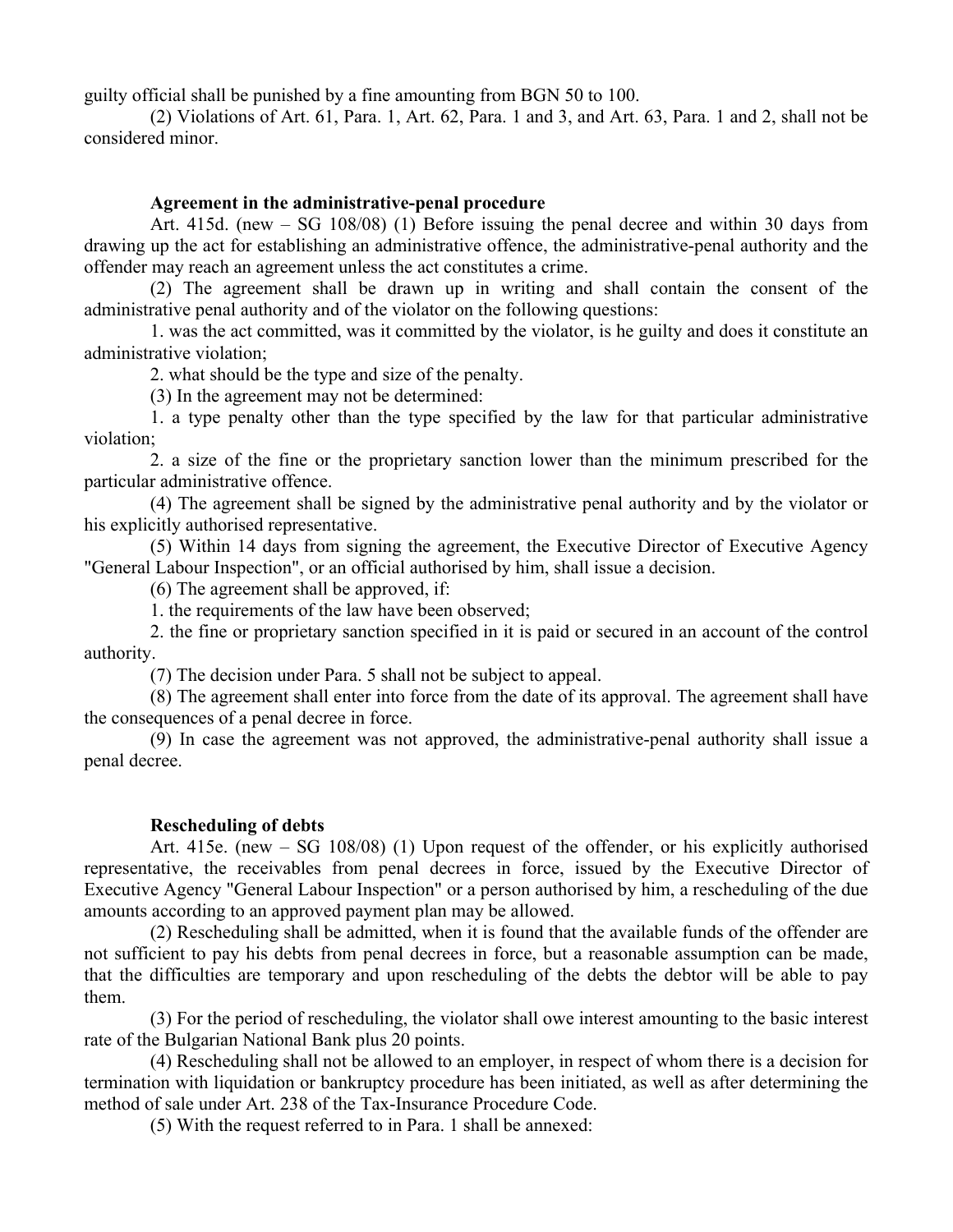1. a declaration regarding the family and property state and regarding the annual income of the debtor for 12 months before the request – in case of a natural person;

2. a declaration for all other public debts, including the related interests, and all debts to private creditors and the related interests;

3. payment plan for rescheduling the debt;

4. evidence for financial-economic state of the debtor and perspective programme for development – in case of a sole entrepreneur, legal person or equalled to it;

5. an account for the income and expenses of the violator for the preceding account financial year – in case of a sole entrepreneur, legal person or equalled to it;

6. a balance for the preceding account year and for the last account period - in case of a sole entrepreneur, legal person or equalled to it.

(6) The decision for rescheduling shall be issued by:

1. the Director of Directorate "Labour Inspection" – for debts from proprietary sanctions up to BGN 5 000 – for a term of up to one year, and for debts from fines up to BGN 5 000 – for a term of up to two years;

2. the Executive Director of Executive Agency "General Labour Inspectorate" – for debts over BGN 5000 – for a term of up to three years.

(7) In the decision for rescheduling shall be determined the term, the instalments and other conditions, including the consequences of the failure to comply.

(8) For the rescheduling term the limitation for the debts from the penal decrees in force shall be suspended.

(9) The refusal for rescheduling shall not be subject to appeal.

### **Applicability of administrative penal liability for violations of the labour laws**

Art. 415f. (new – SG 108/08) The provisions of this Chapter shall also be applied respectively to user enterprises.

### **Establishing Violations, Issuing, Appealing and Executing Penal Decrees**

Art. 416. (amend. – SG 108/08) (1) Violations of labour legislation shall be established by acts, prepared by state controlling bodies. The acts drawn up in compliance with this code shall have evidential power before proven otherwise.

(2) (revoked - SG 27/14)

(3) The act for establishing an administrative violation shall be handed over to the violator personally against a signature, and should it be impossible to hand it over to him, it shall be sent by registered mail with delivery receipt. If the person is not found on the administrative address, on his permanent address or at the working place, the serving shall be done by placing a notification for the act subject to serving on the notification board and on the website of the respective authority under Art. 399, 400 and 401.

(4) (amend. - SG 27/14) In the cases of Para 3, sentence two, the act for establishing an administrative offence shall be deemed served upon expiration of 7 days from placing the notification.

(5) Penal decrees shall be issued by the Head of the respective authority under Art. 399, 400 and 401, or by officials authorised by him, in accordance with the departmental subordination of the authors of the decrees.

(6) Establishing of violations, issuing, appealing and enforcement of penal decrees shall be effected pursuant to the stipulations of the Administrative Violations and Penalties Act, unless another order is specified in this Code.

(7) (revoked - SG 77/12, in force from 09.10.2012)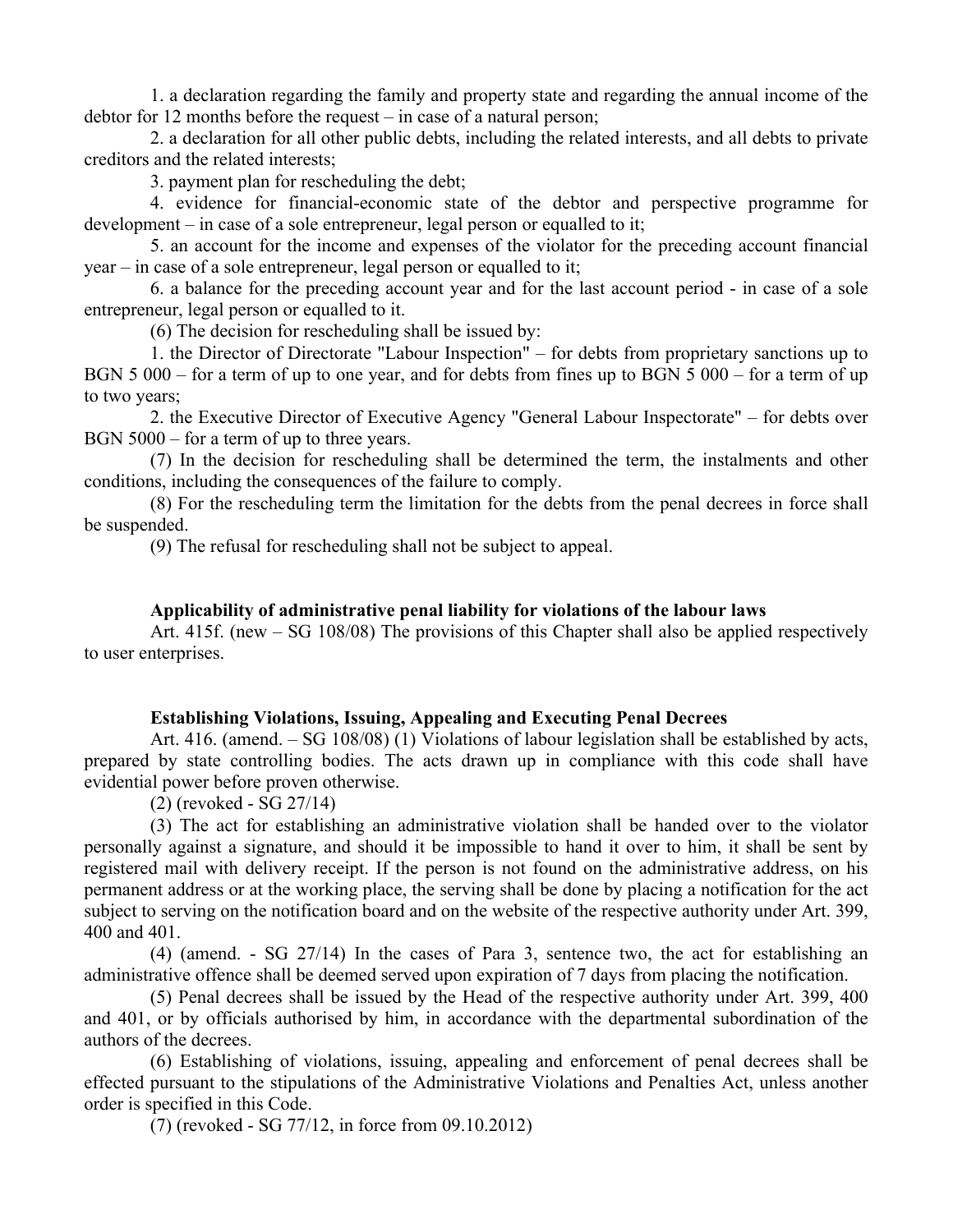(8) A violation shall be considered repeated when committed within 1 year of the entry into force of the penal decree by which the offender has been sanctioned for the same type of violation.

(9) (revoked – SG 38/12, in force from 01.07.2012)

(10) (revoked – SG 38/12, in force from 01.07.2012)

#### **Chapter twenty.**

# **ADMINISTRATIVE COOPERATION THROUGH THE INFORMATION SYSTEM OF THE INTERNAL MARKET AND TRANS-BORDER IMPLEMENTATION OF IMPOSED FINANCIAL ADMINISTRATIVE SANCTIONS AND FINES, INCLUDING FEES AND CHARGES (NEW – SG 105/16, IN FORCE FROM 30.12.2016)**

### **Competent Body**

Art. 417. (New – SG, N 105/16, in force from 30.12.2016) (1) The "General Labour Inspectorate" Executive Agency shall perform free of charge administrative cooperation through the Information system of the internal market with the competent bodies of the other EU Member States, of states – parties to the EEA Agreement, or of the Swiss Confederation.

(2) The General Labour Inspectorate Executive Agency shall receive through the Information system of the internal market claims for collecting public receivables under Art. 162, Para. 7 of the Tax-Security Procedure Code.

(3) The General Labour Inspectorate Executive Agency shall sned through the Information system of the internal market claims for collecting receivables on imposed property sanctions or fines, including interests on imposed property sanctions or fines for violations of the labour legislation on sending to business trips workers or employees in the frames of provision of services, whose fulfillment cannot be performed on the territory of the Republic of Bulgaria.

### **Types of Administrative Cooperation**

Art. 418. (New  $-$  SG, 105/16, in force from 30.12.2016) (1) The administrative cooperation under Art. 417, Para. 1 shall include:

1. provision of information on working conditions in the case of posting or posting in the framework of the provision of services;

2. sending motivatied requests for information and checks to the control bodies of other states;

3. replies to motivated requests of the competent bodies of other states in the cases of:

- a) hiring workers or employees in the frames of provision of services;
- b) established violations of the regimes of sending to business trips;
- 4. sending and receiving copes of documents;
- 5. delivery of documents sent by the control bodies of another state;

6. sending documents to control bodies of another state for their serving on employers who send to business trips workers or employees on the territory of the Republic of Bulgaria;

7. notifying about an act, by which a financial administrative sanction or fine is imposed, or about a document related to collecting receivables in relation to such sanction or fine of an employer, who sends to business trips workers or employees under Art. 121a, Para. 1, item 1 and Para. 2, item 1;

8. sending a request for notification for penal decree, by which a property sanction or fine is imposed, or for a document, related to collecting receivables in relation to such a sanction or fine to an employer who sends to business trips workers or employees under Art. 121a, Para. 1, item 2 and Para. 2, item 2;

9. performing checks in relation to the cases of posting workers or employees and sending information by them.

(2) In case of difficulties in performing the aadministrative cooperation under Para. 1, the General Labour Inspectorate Executive Agency shall inform immediately the competent bodies of the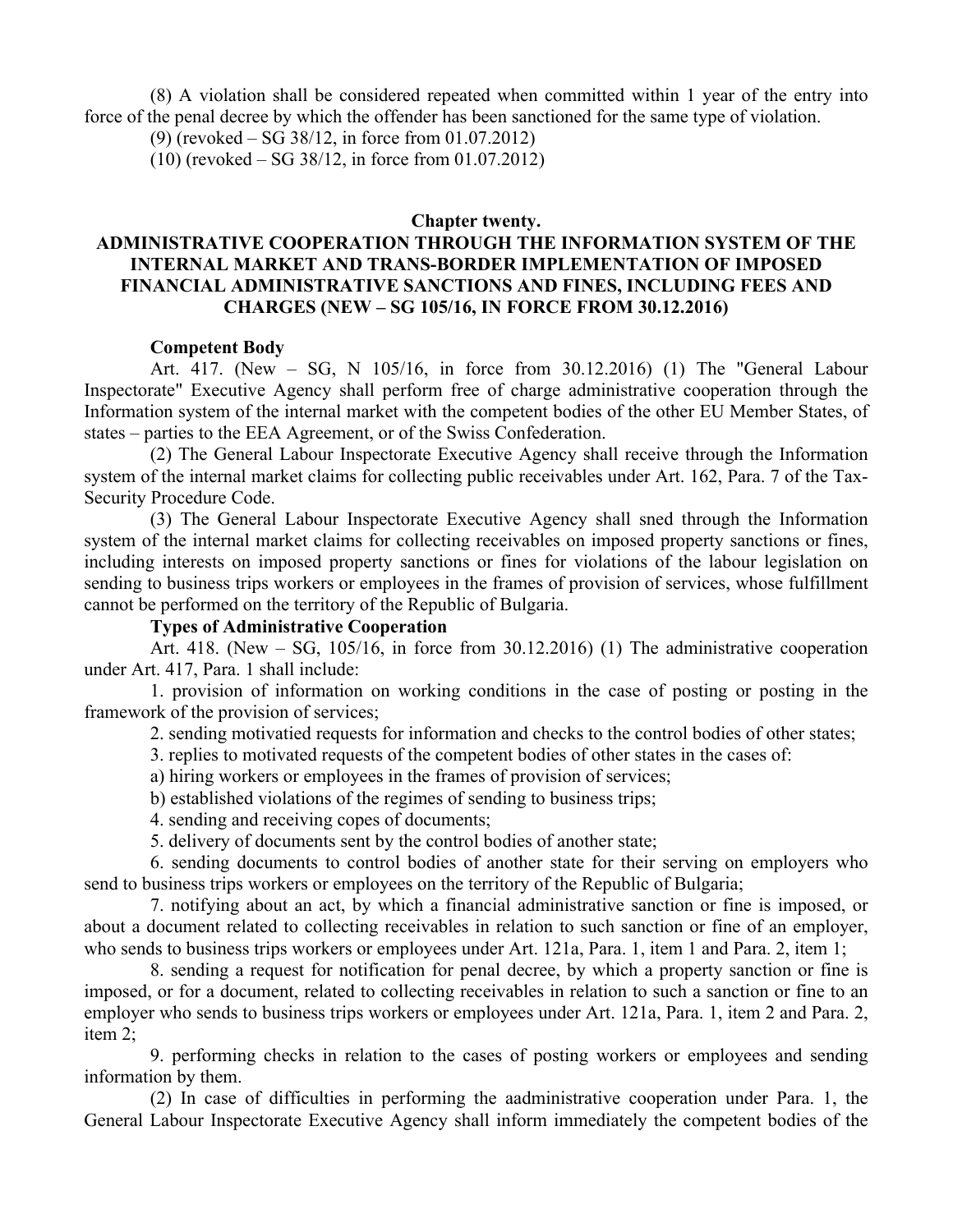other state.

(3) The information under Para. 1 required by the competent bodies of other states or by the European Commission shall be provided through the Information system of the internal market in the following terms:

1. in urgent cases, which impose only making references in public registers or confirmation o the registration under the Value Added Tax Act of an employer under Art. 121a, Para. 1, item 1 and Para. 2, item 1 – within 2 working days starting from the date of receiving the request;

2. in the other cases – up to 25 working days from the date or receiving the request.

(4) With a received request for notification under Art. 418, Para. 1, item 7, the General Labour Inspectorate Executive Agency shall undertake actions of delivery of the document within one month from its receiving under the provision of the Bulgarian legislation.

(5) For performing the administrative cooperation under Para. 1, the General Labour Inspectorate Executive Agency may require receiving of assistance and information from bodies and institutions according ot their competence.

### **Implementation of enforced acts, sent through the Information system of the internal market**

Art. 419. (New – SG, 105/16, inforce from 30.12.2016) (1) The enforced acts, sent with a request for collecting of receivables through the Information system of the internal market, by which the competent bodies of another EU Member State, of a state – party of the EEA Agreement, or the Swiss Confederation impose financial administrative sanctions or fines, including fees and charges, to an employer under Art. 121a, Para. 1, item 1, and Para. 2, item 1 for violations of the labour legislation concerning the secondment or posting of workers or employees, shall be subject to collection under the Tax-Insurance Procedure Code.

(2) The General Labour Inspectorate Executive Agency shall undertake actions on notifying the employer about a received request under Para. 1 up to one month from its receiveing.

(3) The employer shall be obliged within one month from receiving the notification under Para. 2 to pay the receivable under Para. 1.

(4) Where, within the term of Para. 3, the public receivable has not been paid, the General Labour Inspectorate Executive Agency shall send the request and the attached documents, inlcduing the implementation reason, translated in Bulgarian language, as well as data for the performed notification under Para. 2, to the National Revenue Agency.

(5) The General Labour Inspectorate Executive Agency shall notify through the Information system of the internal market the competent body of the other state about the undertaken actions under Para.  $2 - 4$ .

(6) The procedure for exchange of information between the General Labour Inspectorate Executive Agency and the National Revenue Agency shall be provided by an agreement between the executive directors of the two institutions.

#### **Reasons for Refusal**

Art. 420. (New – SG, 105/16, in force from 31.12.2016) (1) The General Labour Inspectorate Executive Agency may refuse to perform actions on notification for, or on implementation of an enforced act, by which the competent bodies of another EU Member State, of a state – party to the EEA Agreement or of the Swiss Confederation impose financial administrative sanctions or fines, including fees and charges, on an employer, who sends to business trip workers or employees in the frames of providing services, where the request does not contain data about:

1. the name, known address or other data of the employer related to his identification, such as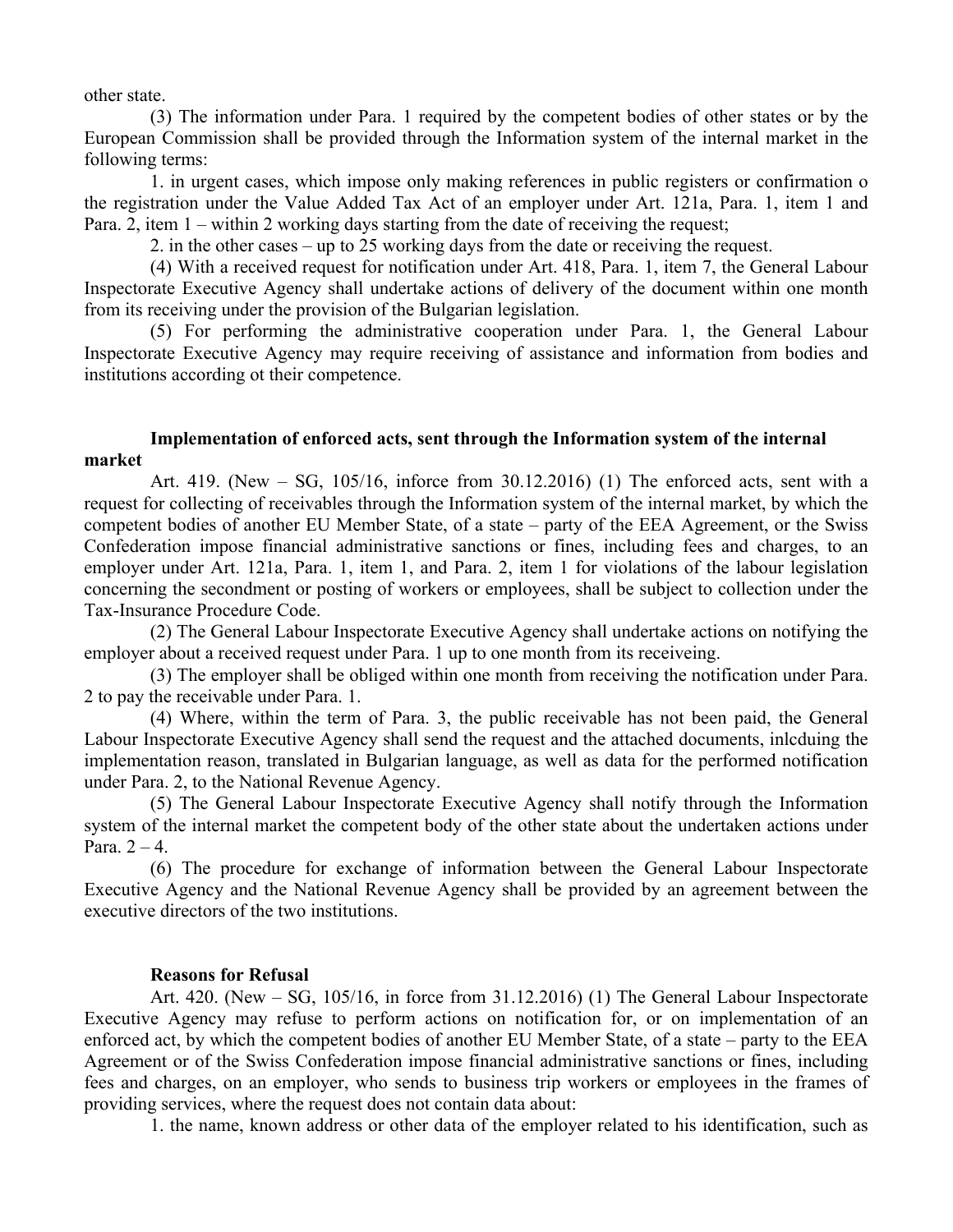data about the single identification code, BULSTAT code, UCN of a natural person, etc.;

2. the facts and circumstances related to the violation, property sanction or fine and the grounds on which it is imposed;

3. the act allowing the implementation of collecting receivables in the state, in which it is issued, and any other information or documents in relation to the imposed property sanctions or fine;

4. the name, address and other data for contacts with the body competent to impose property sanction or fine and in case it is different form the body having submitted the request through the Information system of the internal market – the competent institution, from which additional information may be received on the property sanction or fine, as well as for the options for their appeal;

5. the purpose of notification under Art. 418, Para. 1, item 7 and the term in which it is to be made;

6. the date on which the act under Art. 419, Para. 1 has been enforced; the amount of the property sanction or fine; the dates of significance for the process of implementation, including if, and in what way the act has been delivered to the employer or it has been decreed in his absence; confirmation, that the property sanction or fine are not subject to appeal; the basic claim in relation to which the request has been made.

(2) Apart form the cases under Para. 1, the General Labour Inspectorate Executive Agency may refuse performing actions on the implementation in the following cases:

1. where the costs needed for the collection of receivables are incompatible with the sum subject to collection, or said costs would cause substantial difficulties;

2. where the amount of the imposed property sanction or fine is smaller than EUR 350 or their equivalent in BGN;

3. where the right to protection of the employer has been violated under Art. 121a, Para. 1, item 1 and Para. 2, item 1.

(3) In the cases under Para. 1 and 2, the General Labour Inspectorate Executive Agency shall notify through the Information system of the internal market the competent body of the other state about the grounds for the refusal.

#### **Termination of the Procedure**

Art. 421. (new – SG, 105/16, in force from 30.12.2016) (1) With a received notification through the Information system of the internal market for appeal of the act, by which the competent bodies of another EU Member State, of a state – party of the EEA Agreement or the Confederation Switzerland impose financial administrative sanctions or fines, including fees and charges, the General Labour Inspectorate Executive Agency shall terminate the implementation of the actions under this Chapter by ordering a decision on the dispute from the relevant competent institution or body in the state, where the act has been issued.

(2) The act, by which the General Labour Inspectorate Executive Agency stops and resumes the implementation, shall be submitted within 7 days form its issuance to the competent territorial directorate/office of the National Revenue Agency, where the act being appealed has been sent for enforcement.

#### **Submitting a request for collection of sums on imposed administrative punishments**

Art. 422. (New  $-$  SG, 105/16, in force from 31.12.2016) (1) The enforced penal decrees which impose fines or property sanctions to an employer under Art. 121a, Para. 1, item 2 and Para. 2, item 2 for violations of the labour legislation concerning secondment of workers or employees in the frames of provision of services, whose implementation cannot be performed on the territory of the Republic of Bulgaria, shall be send together with the collected sums from the General Labour Inspectorate Executive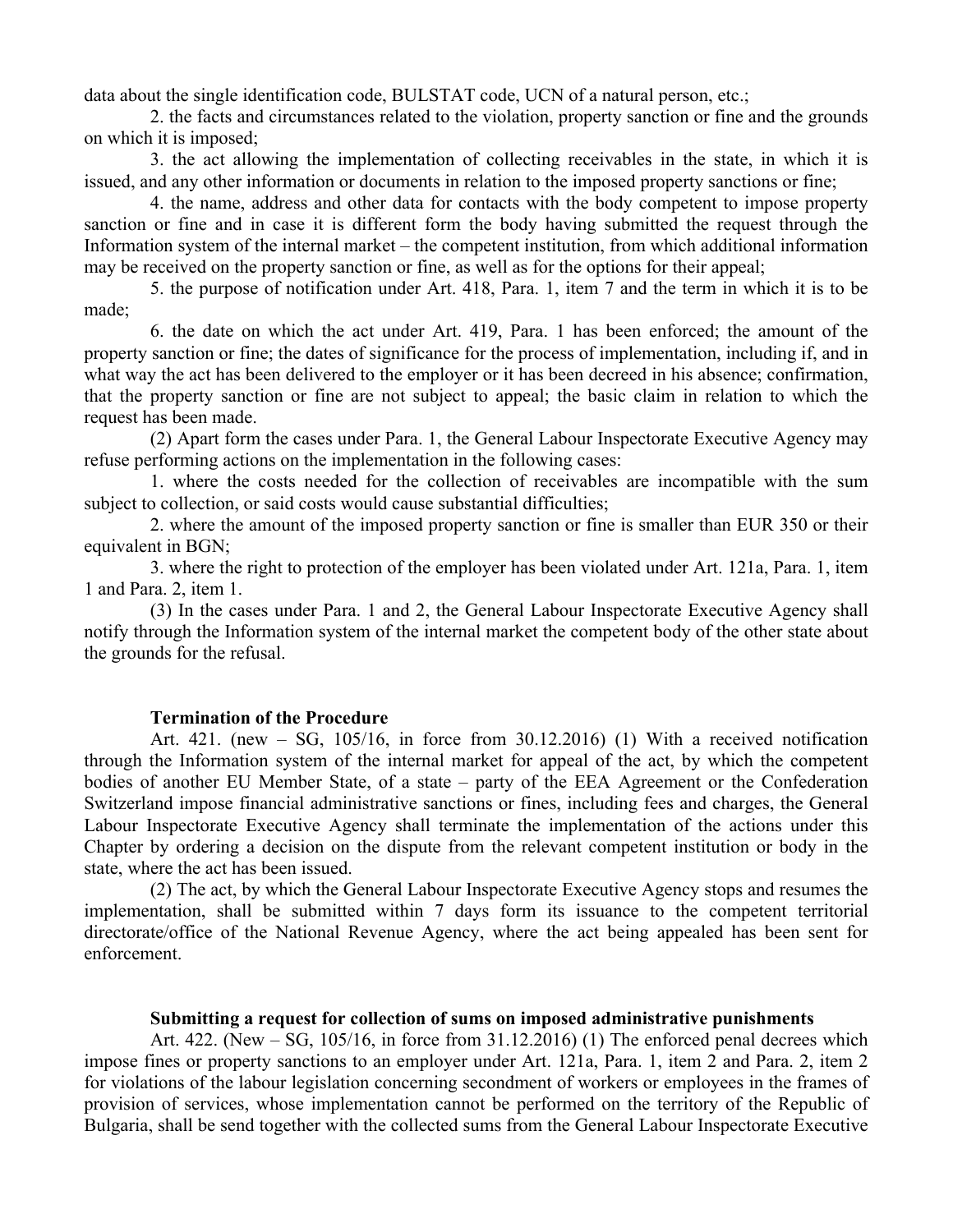Agency to the competent body of the state of registration of the employer or the undertaking providing temporary work, with the request for collection through the Information system of the internal market.

(2) The request under Para. 1 shall contain:

1. the name, known address or other data of the employer, related to his identification;

2. facts and circumstances, related to the violation, property sanction or fine and the grounds on which it is imposed;

3. the enforced penal decree and any other information or documents related to the imposed property sanction or fine;

4 the name, address and other contact details with the General Labour Inspectorate Executive Agency;

5. the purpose of notification about an enforced penal decree and the term in which it must be implemented;

6. the date on which the penal decree has been enforced; the dates relevant to the enforcement process, including whether and how the act was served on the employer or was ordered in his absence; confirmation that the property sanction or fine is not subject to appeal, the basic claim in relation to which the request is made under Para. 1;

7. the amount of the property sanction or fine, including the amount of the interest due from the date of the enforcement of the penal decree by its submission to the other state;

8, the amount of the collected sum under item 7 and the remaining which is due to collection.

(3) In case of appealing the penal decree under Para. 1, the General Labour Inspectorate Executive Agency shall notify immediately the competent body of the state of registration of the employer or undertaking, which provides temporary work through the Information system of the internal market for termination of the actions on collection of the receivables.

### **Additional provisions**

#### **Explanation of some words:**

Explanation of some words:

§ 1. For the purposes of this Code:

1. (amend. - No 100/1992; suppl. - SG 33/11; amend. – SG 82/11; amend. – SG 7/12) "Employer" shall be any natural person, body corporate or division thereof, as well as any other organisationally and economically autonomous entity (enterprise, office, organisation, cooperative, farm, establishment, household, association and the like), that independently hires employees under employment relationships, including outwork and remote work as well as sending on assignment at a user enterprise;

2. (amend. - No 100/1992) "Enterprise" shall be any place - enterprise, office, organisation, cooperative, establishment, project and the like, where work against payment is done;

2a. (new – SG, 105/16, in force from 30.12.2016) "group of undertakings" under Art. 121a, Para. 1, p. 1, letter "b" is a notion in the meaning of § 1, p. 5 of the Additional Provision of the Act on the Labour Migration and Labour Mobility.

3. (amend. - No 100/1992) "Enterprise management" shall be the manager of the enterprise, his deputies and other persons entrusted with management of the work process, within the enterprise and its divisions, as well as the collective elected management bodies (business council, management board, executive board, operative bureau and the like);

4. (Item 4 - 6 - revoked, previous item 7 - (amend. - No 100/1992; suppl. - SG 33/11; amend. – SG 82/11; suppl. – SG 7/12) "Work place" shall be any premises, workshop, room, location of a machine, facility or another similar territorially defined place in an enterprise, where an employee on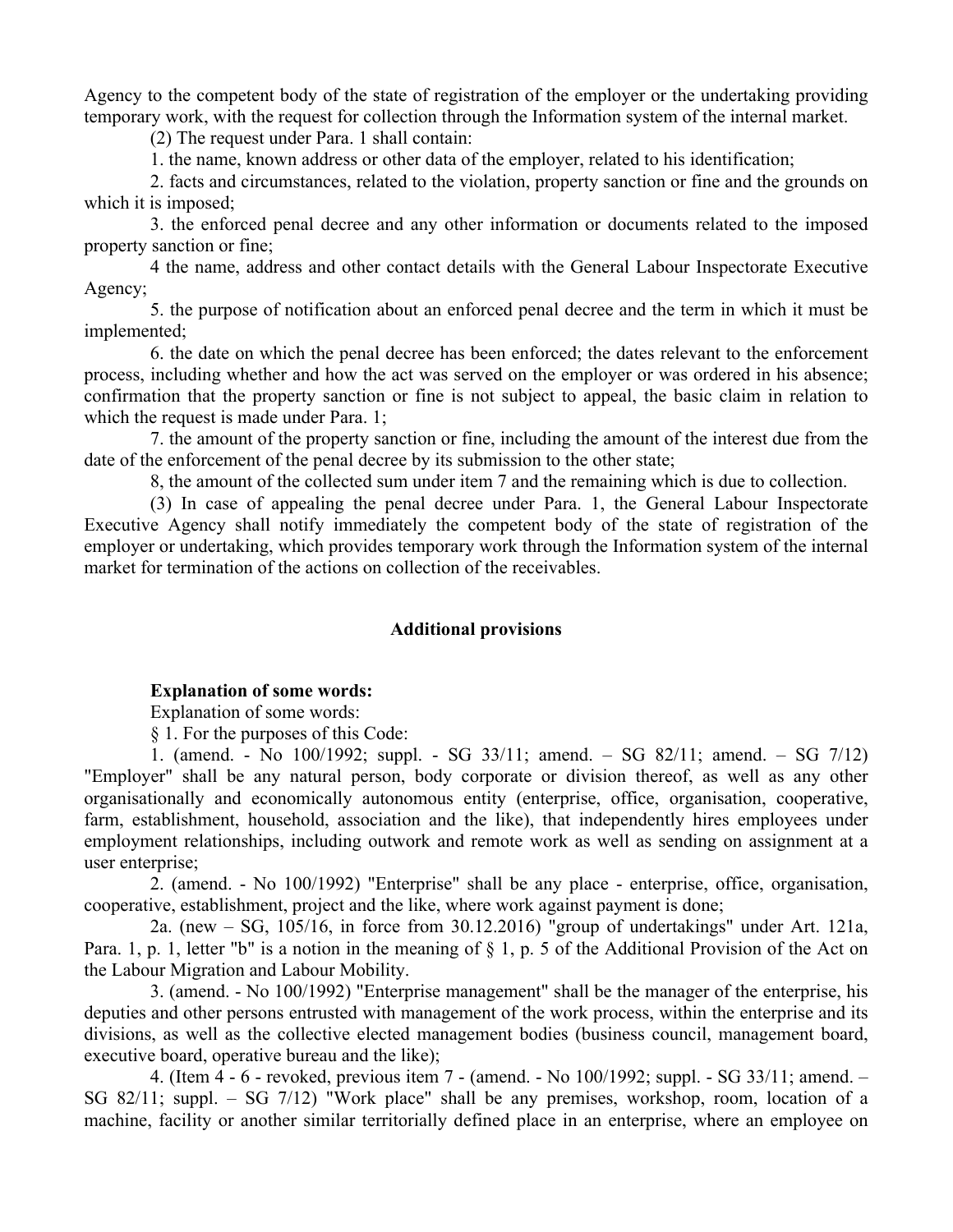assignment from the employer works in performance of his duties under an employment relationship as well as any premises determined by a user enterprise. In those cases where outwork or remote work is carried out, as workplace shall be regarded the home of the worker or employee or other premises chosen by them outside the enterprise;

5. (Previous item 8, amend. - No 100/1992 ) "Official" shall be an employee assigned to manage the work process in an enterprise, in its divisions and lower level units, as well as an employee who works as a specialist in the functional service units of the enterprise;

6. (New - SG No 100/1992) "Trade union leadership" shall be the president and the secretary of the respective trade union organisation.

7. (new, SG 25/2001, revoked – SG 86/03)

8. (new, SG 25/2001; amend. - SG 48/06, in force from 01.07.2006) "Exception" in the context of art. 68, para 4 shall be present in concrete economic, technological, financial, market and other objective reasons of similar nature existing by the moment of conclusion of the employment contract stipulated by it and substantiating its term of validity.

9. (new, SG 52/04; amend. - SG 48/06, in force from 01.07.2006) "Mass discharge" is the discharge on one or more grounds, carried out by the decision of the employer and by reasons, which are not related to the definite worker or employee, where the number of the discharged is:

a) at least 10 in enterprises where the number of personnel hired in the month preceding the mass discharge has been more than 20 and less than 100 workers and employees for a period of 30 days;

b) at least 10 percent of the number of workers and employees in enterprises where the number of hired in the month preceding the mass discharge has been at least 100, but not more than 300 workers and employees for a period of 30 days;

c) at least 30 in enterprises where the number of the hired in the month preceding the mass discharge has been at least 300 or more workers and employees for a period of 30 days;

d) (revoked  $-$  SG 15/10)

(amend. - SG 48/06, in force from 01.07.2006) In case in the periods under letters "a" – "c" the employer has discharged at least 5 workers and employees, each subsequent termination of the employment relationship, implemented by the decision of the employer on other grounds and by reasons, not related to the definite worker or employee, shall be taken into consideration when determining the number of the discharge under letters "a" – "c".

10. (new, SG 52/04) "Data for the parties" under art. 66, para 1, item 1 include:

a) (amend. – SG 108/08) for an employer – a corporate body or sole entrepreneur – the name, the seat and the address of registration of the corporate body or sole entrepreneur, UIC according to the BULSTAT register/UIC, the name(s) of the person(s) who represent him, the UCC (personal number of a foreigner);b) for an employer – individual – the name of the person, the permanent address, the UCC (personal number of a foreigner);

c) for a worker or employee – the name of the person, the permanent address, the UCC (personal number of a foreigner), the kind and degree of education, as well as data for the possessed scientific degree if it is related to the work performed by him.

11. (new - SG 48/06, in force from 01.07.2006) "Working hours/time" is every period, during which the worker or employee is obliged to perform the work he/she has agreed to do.

12. (new - SG 48/06, in force from 01.07.2006) "Primary employment relationship" is every employment relationship, which, regardless of the ground from which it originates, has existed before the conclusion of the employment contract for additional work.

13. (new – SG 103/09, in force from 29.12.2009) "Female workers and employees in advancedstage of in-vitro fertilization procedure" are female workers and employees who are in a stage of fertilization procedure by assisted reproduction techniques, including the period from the follicular puncture to the embryo transfer, however not exceeding 20 days.

14. (new – SG 58/10, in force from 30.07.2010) "Discontinuance of the activity" means the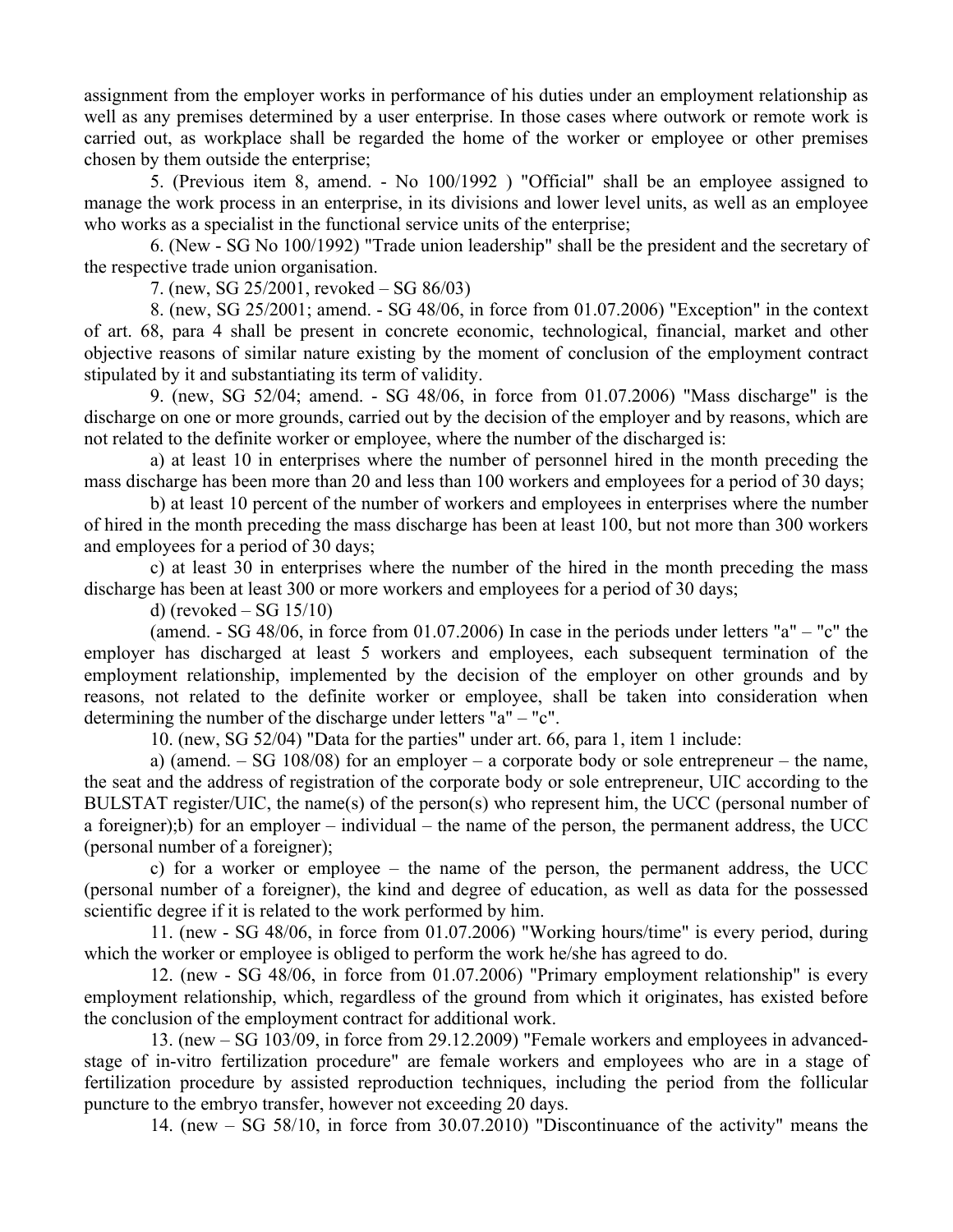factual discontinuance of the production and/or business activity of the undertaking for a period of more than 15 working days, provided that stay or suspension of work due to technological reasons or production necessity is not announced.

15. (new - SG 61/11) "Seafarer" means a natural person holding a position under legal terms of employment as a crew member of a ship entered in the register of ships of a Member State of the European Union, regardless whether on a ship or on the coast, holding a legal capacity certificate or a certificate for additional and/or special training, acquired by the order of the ordinance referred to in Art. 87, Para 1 of the Merchant Shipping Code.

16. (new – SG 82/11, repealed – SG, 105/16, in force from 30.12.2016).

17. (new – SG 7/12) "Temporary work agency" means any natural or legal person that carries out business activity and concludes employment contracts workers or employees in order to assign them to user enterprises to work there temporarily under their supervision and direction following a registration at the National Employment Agency;

18. (new – SG 7/12) "User enterprise" means any natural or legal person that carries out business activity and under the supervision and direction of whom a worker or employee, who has been sent by a temporary work agency, works;

19. (new – SG 7/12) "Enterprises related to the national security and defence of the country" means enterprises specified by a resolution of the Council of Ministers.

20. (new – SG 7/12) "Basic working and employment conditions" means working and employment conditions laid down by legislation, acts of secondary legislation, administrative provisions, collective labour agreements and/or other binding general provisions in force in the user enterprise relating to the duration of working time, overtime, breaks, rest periods, night work, holidays and public holidays, protection of minors and women as well as relating to pay.

21. (New – SG, 105/16, in force from 30.12.2016) "Information system of the internal market" is an electronic multi-language information system for mutual assistance and exchange of information between the competent bodies of the EU Member States and of states – parties of the EEA Agreement, established under Regulation (EU) No 1024/2012 of the European Parliament and of the Council of 25 October 2012 on administrative cooperation through the Internal Market Information System and repealing Commission Decision 2008/49/EC ( 'the IMI Regulation' ) (OJ L 316/1 of 14 November 2014).

### **Applicability to Employment Relationship of Members of Cooperatives**

§ 2. (amend. - No 100/1992) The provisions of this Code shall apply mutatis mutandis to employment relationships of members of cooperatives, unless otherwise provided by an act or a Statute.

### **Applicability to Employment Relationship in Micro-undertakings and the Small Undertakings**

§ 2a. (New – SG, 54/2015, in force from 17.7.2015; revoked - SG 61/15, in force from 17.07.2015)

#### **Transitional provisions**

§ 3. (1) (Revoked SG No 100/1992)

(2) Pending cases before conciliation committees shall be presented for examination by committees on labour disputes pursuant to the regulations of this Code.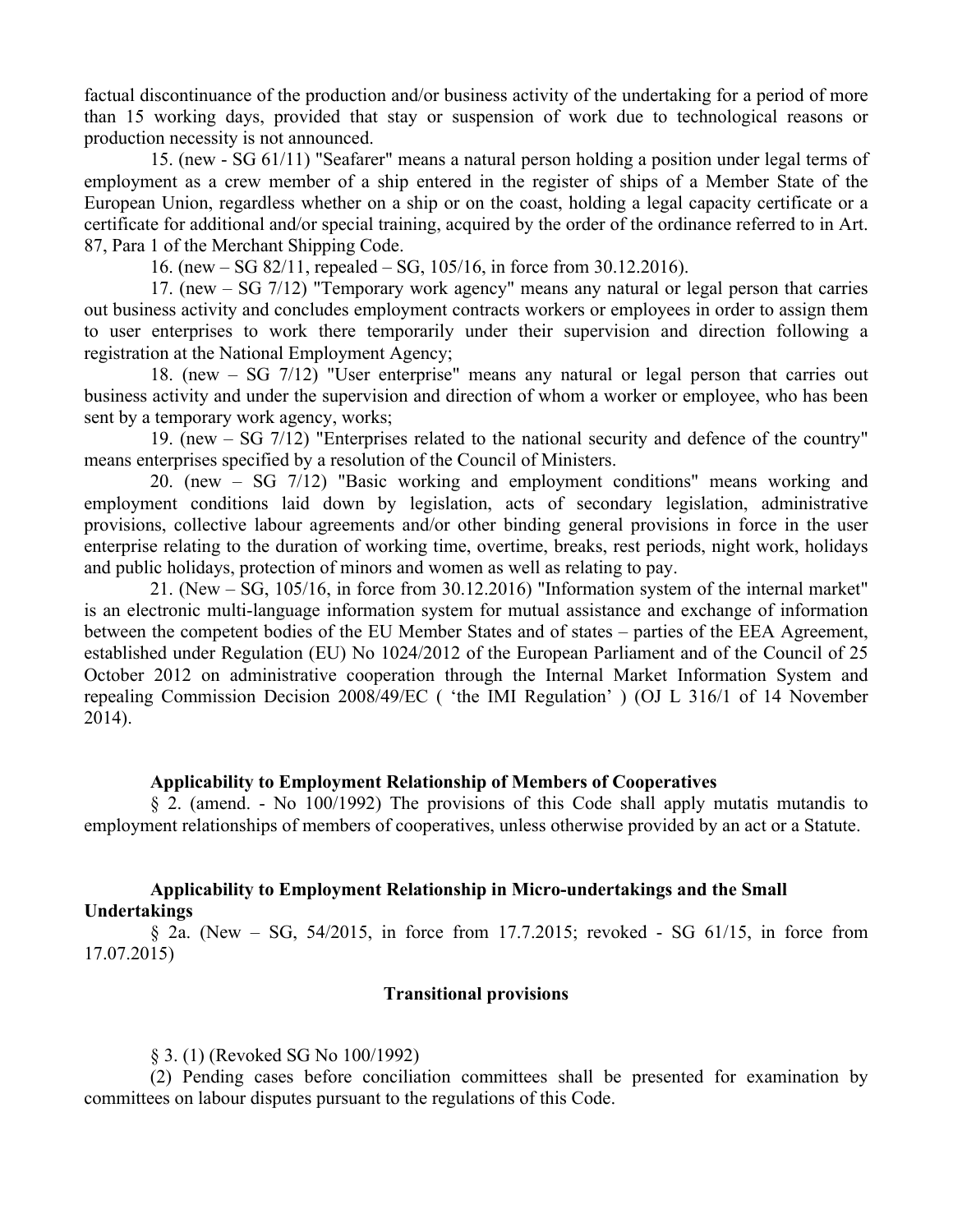$\S$  3a. (new – SG 105/06, in force from 01.01.2007). (1) Women-workers or employees, whose leave for pregnancy and delivery of 135 calendar days has not expired as of 1 January 2007, after this date shall be entitled to the leave under Art. 163, par. 1 for the balance up to 315 days.

(2) Women-workers or employees, whose leave for pregnancy and delivery of 135 calendar days has not expired before 1 January 2007, after this date shall be entitled to the leave under Art. 163, par. 1 in an amount equal to the difference between 315 calendar days and the sum of the already used leave for pregnancy and delivery and the already used or the due leave for taking care of a child for the period up to 31 December 2006.

(3) In cases of par. 1 and 2 the leave shall be permitted on the grounds of a written request by the woman-worker or employee to the enterprise.

(4) During the leave under par. 1 and 2 the woman-worker or employee shall get paid a financial compensation under Art. 49 of the Social Insurance Code.

(5) As from the day of permitting the leave under par. 2 the leave of the woman-worker or employee under Art. 164 shall be terminated.

§ 3b. (new – SG 109/08, in force from 01.01.2009; amend. – SG 103/09, in force from 29.12.2009; amend. – SG 58/10, in force from 30.07.2010) (1) From 1 January by 31 December 2009, upon initial coordination with the representatives of the syndicates and with the representatives of employees under Art. 7, Para 2, the period for introducing the short hours under Art. 138a, Para 1 may be extended with the more months, provided that the employer uses employment retention measures, financed by the budget of the Republic and/or by the Operative Programme Human Resources Development.

(2) If, in the cases referred to in para 1, during the month following the period for which parttime has been introduced the employment legal relation of the worker/employee is terminated, indemnifications under Art. 220, Art. 221, para 1, Art.222 and 224 shall be specified in accordance with the basic remuneration and the supplementary benefits of permanent nature.

§ 3c. (new – SG 109/08, in force from 02.01.2009) (1) The female employees, whose leave for pregnancy and childbirth amounting to 315 calendar days has not expired by 2 January 2009, shall be entitled after that date to a leave under Art. 163, Para 1 for the remainder until 410 calendar days.

(2) The female employees, whose leave for pregnancy and childbirth amounting to 315 calendar days has expired before 2 January 2009, shall be entitled after that date to a leave under Art. 163, Para 1 amounting to the difference between 410 calendar days and the sum of the leave for pregnancy and childbirth they have used and the leave for looking after a child they have used or they are entitled to for the period by 1 January 2009.

(3) In the cases under Para 1 and 2 the leave shall be granted upon a written application of the female employee to the enterprise.

(4) During the leave under Para 1 and 2 the female employee shall be paid a pecuniary compensation under Art. 49 of the Social Insurance Code.

(5) From the day of granting the leave under Para 2 the leave of the female employee under Art. 164 shall be terminated.

§ 3d. (new – SG 58/10, in force from 30.07.2010) (1) Till December the 31st 2011 the time period during which the employer is entitled to assign temporarily to workers or employees other activities at the same or another undertaking, however in the same settlement or location as per Art. 120,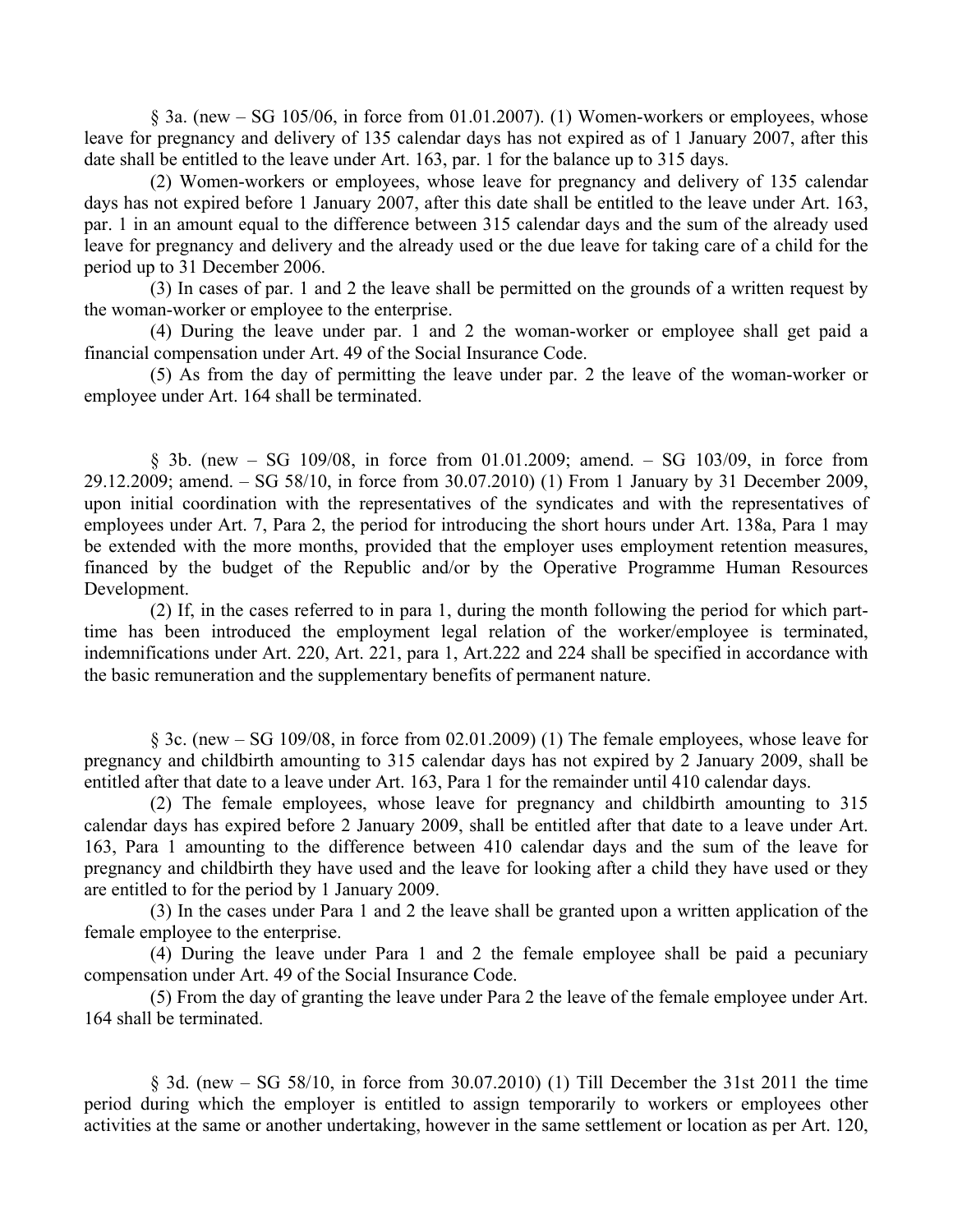para 1 may be prolonged by 45 working days throughout a calendar year.

(2) In the cases referred to in para 1, after the 45-day period expires, the consent of the worker or employee is required.

§ 3e. (new – SG 58/10, in force from 30.07.2010) (1) Till the 31st of December 2010 upon reduction of the volume of work employers shall be entitled to grant unpaid leave of up to 60 days during a calendar year even without the consent of the worker or employee, on the condition that throughout the unpaid leave are applied employment retention measures, financed by the budget of the Republic and/or by the Operative Programme Human Resources Development and that part time as per Art. 138a, para 1 and § 36, para 1 has been introduced beforehand and during this period have been applied employment retention measures, financed by the budget of the Republic and/or by the Operative Programme Human Resources Development.

(2) In the cases referred to in para 1 the unpaid leave shall be recognized as length of service.

(3) Where during the unpaid leave or during the month following the period in which has been granted the leave under para 1, the employment legal relation of the worker or employee is terminated, indemnifications as per Art. 220, Art. 221, para 1, Art. 222 and Art. 224 shall be calculated according to the basic remuneration and supplementary benefits of permanent nature set out in the employment agreement.

§ 3f. (new – SG 58/10, in force from 30.07.2010; pronounced anti-constitutional by DCC No 12 of 2010 – SG 91/10) The paid annual leave for previous years which has not been used by January the 1st 2010 shall be used till the 31st of December 2011.

§ 3g. (new – SG 18/11, in force from 01.03.2011) The paid leave for the year 2010 or a part of it which has not been used, including the one which has been postponed according to Art. 176, para 1, can be used till December the 31st 2012.

§ 3h. (new – SG 18/11, in force from 01.03.2011) The time-table for the paid leave for the year 2011 shall be approved pursuant to Art. 173, para 1 by March the 1st 2011.

§ 3h. (new – SG 1/14, in force from 01.01.2014) The person who has adopted a child from 2 to 5 years of age prior to January 1, 2014 shall be entitled to a leave under Art. 164b for the remainder of 365 days as of the date of delivery of the child for adoption.

#### **Concluding provisions**

§ 4. This Code shall revoke:

1. Article 1 through 144 and Article 171 through 185 of the Labour Code (promulgated in "Izvestia" No.91 of 1951; as amended No.93 of 1951; as amended No.92 of 1957; State Gazette No.No.24, 36 and 92 of 1963, No.No.1, 61, 90 and 99 of 1965, No.No.15 and 33 of 1968, No.68 of 1970, No.No.53, 81, of 1973, No.27 of 1975, No.63 of 1976, No.32 of 1977, No.57 of 1981 and No.44 of 1984);

2. Providing Control over Labour Safety to Bulgarian Trade Unions Act (SG, No.53 of 1973);

3. Articles 23, 29 and 30 of the Closer Relations Between Education and Life and Further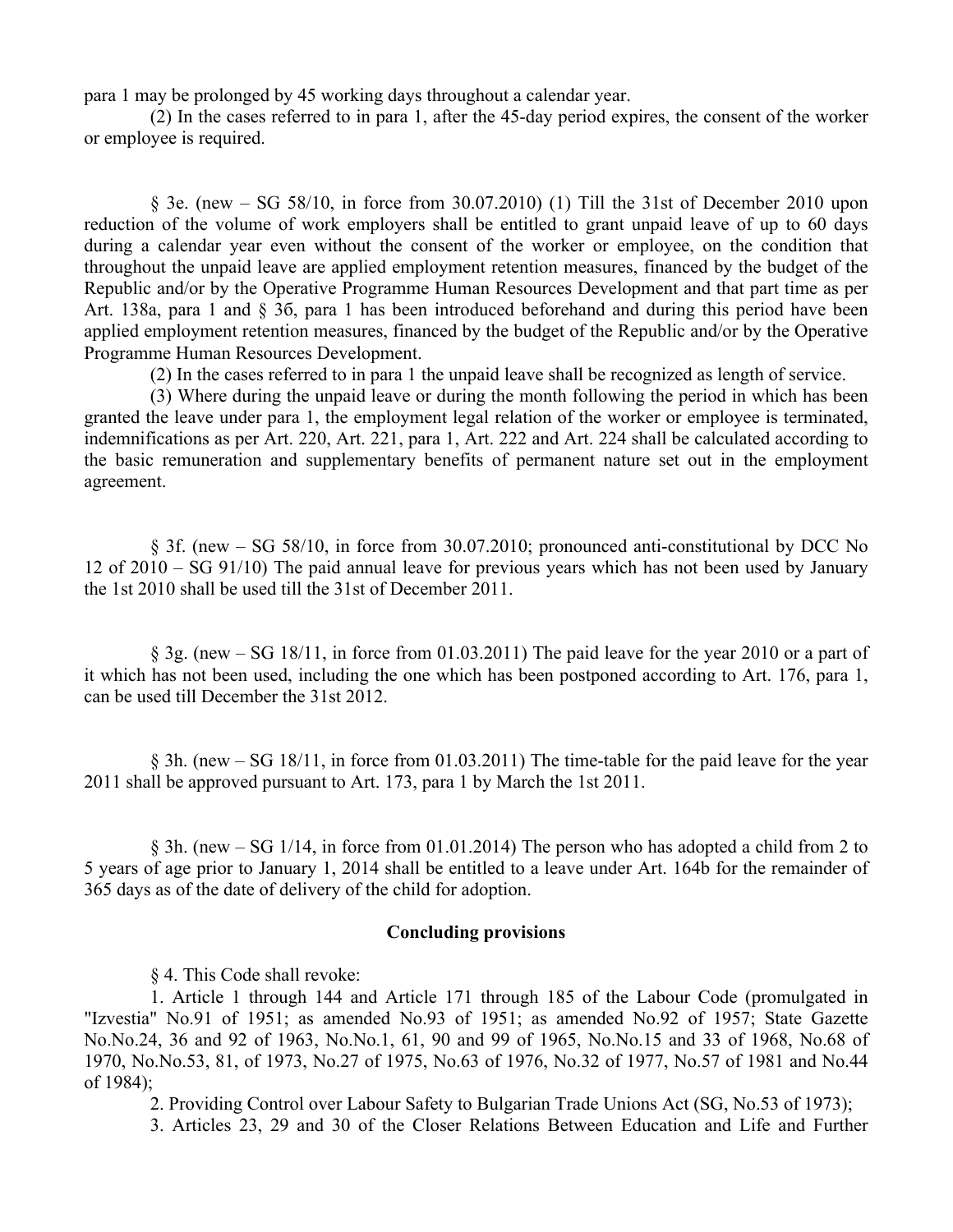Development of People's Education in the People's Republic of Bulgaria Act (prom. "Izvestia", No.54 of 1959; as amended SG No.99 of 1963 and No.36 of 1979);

4. Decree to Implement Certain Provisions of the Labour Code with Respect to the Administrative, Engineering and Technical Personnel and Machinery Operators in Cooperative Farms ("Izvestia" No.65 of 1961);

5. Decree to Implement Provisions of the Labour Code concerning Technical Safety and Labour Hygiene with Respect to Members of Cooperative Farms ("Izvestia" No.100 of 1962);

6. Decree on Introduction of a Five-Day Work Week (SG, No.1 of 1968);

7. Articles 5, 10, 12, 15, para 2, 19 and 20 of the Decree on Mutual Insurance of Members of Producer Cooperatives (prom. in "Izvestia" No.63 of 1953; as amended No.82 of 1953; as amended No.17 of 1955, No.69 of 1956, No.62 of 1958, as amended No.82 of 1958, as amended No.68 of 1960, No.38 of 1962; SG No.50 of 1963, No.21 of 1964 and No.32 of 1968).

§ 5. Sections III and IV of the 1951 Labour Code shall be amended as follows:

1. In Article 155bis the text "as provided by Article 118 and 118bis" shall read "as provided by Article 309 of the 1986 Labour Code".

2. In Article 156:

a) in para 1, sentence 1, the text "within the periods under Article 60, para 1, 2 and 3 of this Code" shall read "within the periods under Article 163, para 1 through 6 of the 1986 Labour Code";

b) in para 3 the text "under Article 60, para 4 or 5" shall read "under Article 164, para 1 or 2 of the 1986 Labour Code";

c) in para 4, sentence 1, the text "under Article 60, para 4 or 5" shall read "under Article 164, para 1 or 2 of the 1986 Labour Code", and in sentence 2 the text "under Article 60, para 6" shall read "under Article 164, para 3 of the 1986 Labour Code";

d) in para 6 the text "under Article 119, para 2" shall read "under Article 313, para 3 of the 1986 Labour Code".

3. In Article 162, para 1 the text "in the event of death (Article 29, (f))" shall read "in the event of death of employee (Article 325, item 11 of the 1986 Labour Code)".

4. - revoked.

§ 6. In Article 27 of the Mines and Quarries Act (prom. "Izvestia" No.92 of 1957, as amended No.17 of 1957, as amended No.68 of 1959, No.104 of 1960; SG No.84 of 1963, No.27 of 1973, No.36 of 1979) the text "for violation of labour safety regulations" shall be repealed.

§ 7. In Article 99, para 1 of the Public Health Act (prom. SG, No.88 of 1973, as amended No.63 of 1976, No.28 of 1983 and No.66 of 1985) after the digit 9 the following text shall be inserted: "with the exception of those related to labour hygiene", and after the digit of 13 - "with the exception of those related to noise intensity within hygiene standards in the enterprise".

§ 8. The Financial Control Act (prom. "Izvestia" No.91 of 1960; as amended SG, No.32 of 1977 and No.57 of 1978) shall be amended as follows:

1. In Article 15, para 1 shall be amended to read:

"(1) For violations of financial discipline, established by the financial control bodies of the Ministry of Finance, for failure to carry out mandatory instructions issued by the Minister of Finance, or for refusing to provide information or testify before a controlling body, the Minister of Finance shall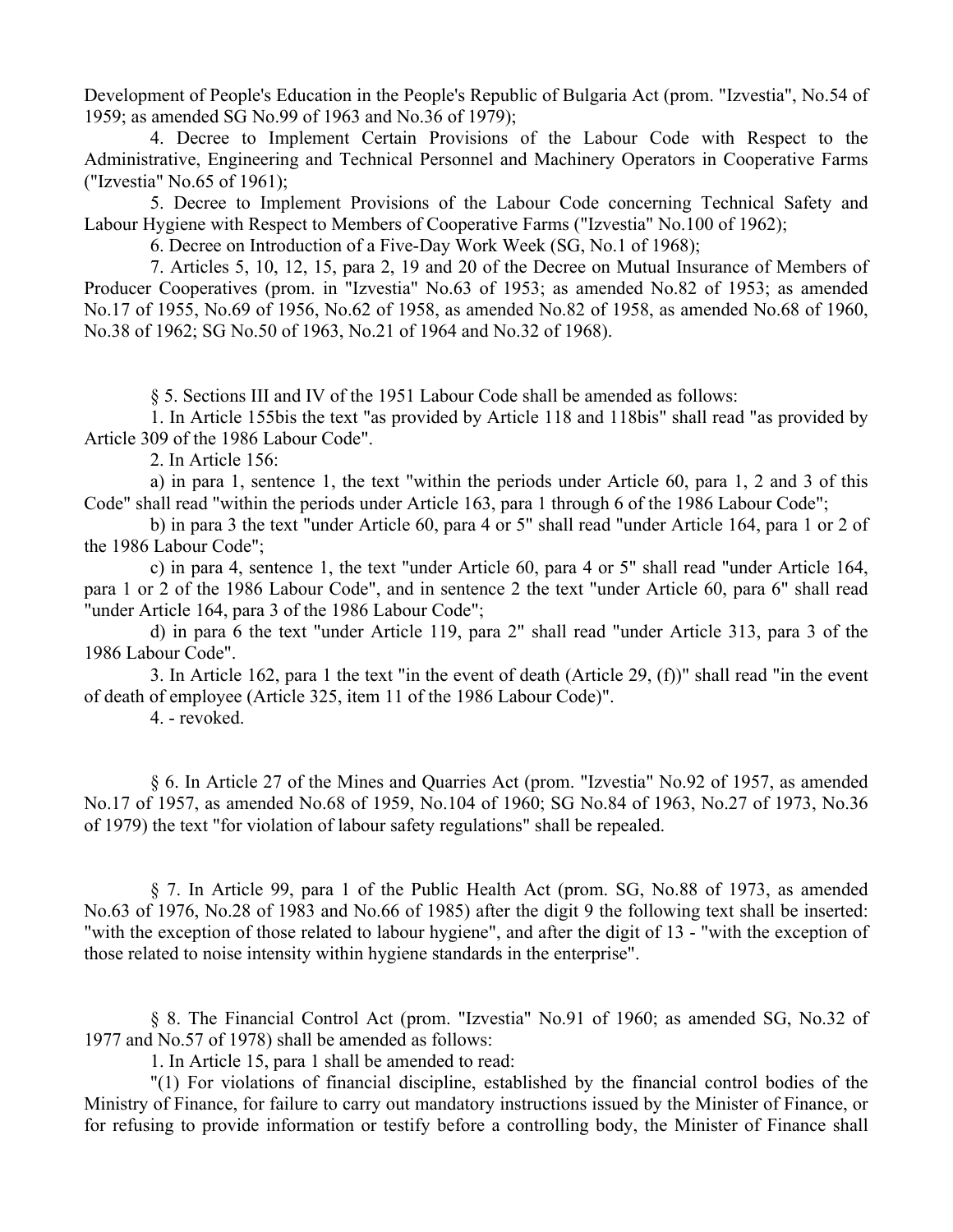impose on offenders disciplinary penalties pursuant to Article 188, para 1 of the Labour Code. Any demotion to a lower paid job, or demotion in qualifications degree or dismissal shall be cleared with the respective minister, head of another agency or Chairman of the Executive Committee of a people's council. For violations committed by persons holding elective office the penalties shall be imposed by the respective body by proposal of the Minister of Finance. Disciplinary penalties shall be imposed within 3 months of establishing the violation, but not later than 3 years from the date on which it was committed."

2. In Article 17, para 3 shall be repealed.

3. In Article 18, the text "for the reasons of para 3 of the preceding Article" shall read "for the reasons of Article 207, para 2 of the Labour Code".

4. Article 19 shall be repealed.

5. In Article 20, para 1, (d), and in para 2 the text "under Article 17 para 3" shall read "under Article 207, para 2 of the Labour Code".

6. Article 23 shall be revoked.

7. In Article 32 the text "Article 82 of the Labour Code" shall read "Article 271 para 1 of the Labour Code".

8. Article 24 shall be revoked.

9. Article 29 shall be amended as follows:

a) para 1 shall read:

"(1) Where the damage inflicted on institutions, enterprises or organisations is not covered by the causes listed under Article 17, para 2 and Article 18 of this Act, or under Article 206 and 209 of the Labour Code, limited financial liability shall be applied, pursuant to Article 207, para 1, item 1 of the Labour Code";

b) para 2 shall be revoked;

c) para 3 shall become para 2 and shall read:

"(2) The limited financial liability pursuant to the preceding paragraph shall be sought regardless of the persons' liability under Article 207, para 2, of the Labour Code, and shall not be taken into account in determining the liability of persons who have availed themselves thereof."

10. Article 17 shall be amended as follows:

a) the following sentence shall be appended to end of para 1:

"These deductions shall be to the amount determined by the Civil Procedure Code";

b) para 2 shall be repealed.

§ 9. The State and Public Control Act (prom. SG No 54 of 1974, as amended No 64 of 1976, No 32 of 1977, No 57 of 1978 and No 49 of 1981) shall be amended as follows:

1. In Article 1, para 2 the text "and the State Council of the People's Republic of Bulgaria" shall read "the State Council and the Council of Ministers of the People's Republic of Bulgaria".

2. Article 8 shall be amended as follows:

a) sentence 2 of para 1 shall read: "it shall work under the direct leadership of the Council of Ministers and shall report to it";

b) para 2 shall be revoked.

3. In Article 9 para 2 sentence 2 shall read: "The Deputy Chairmen of the Committee shall be appointed by the State Council and its members shall be approved by the Council of Ministers upon proposal by the Chairman of the Committee for State and Public Control.

4. Article 17 shall be amended as follows:

a) in item 6 the text "State Council" shall read "Council of Ministers";

b) in item 7 the text "the National Meeting and its standing committees, the State Council and" shall be repealed.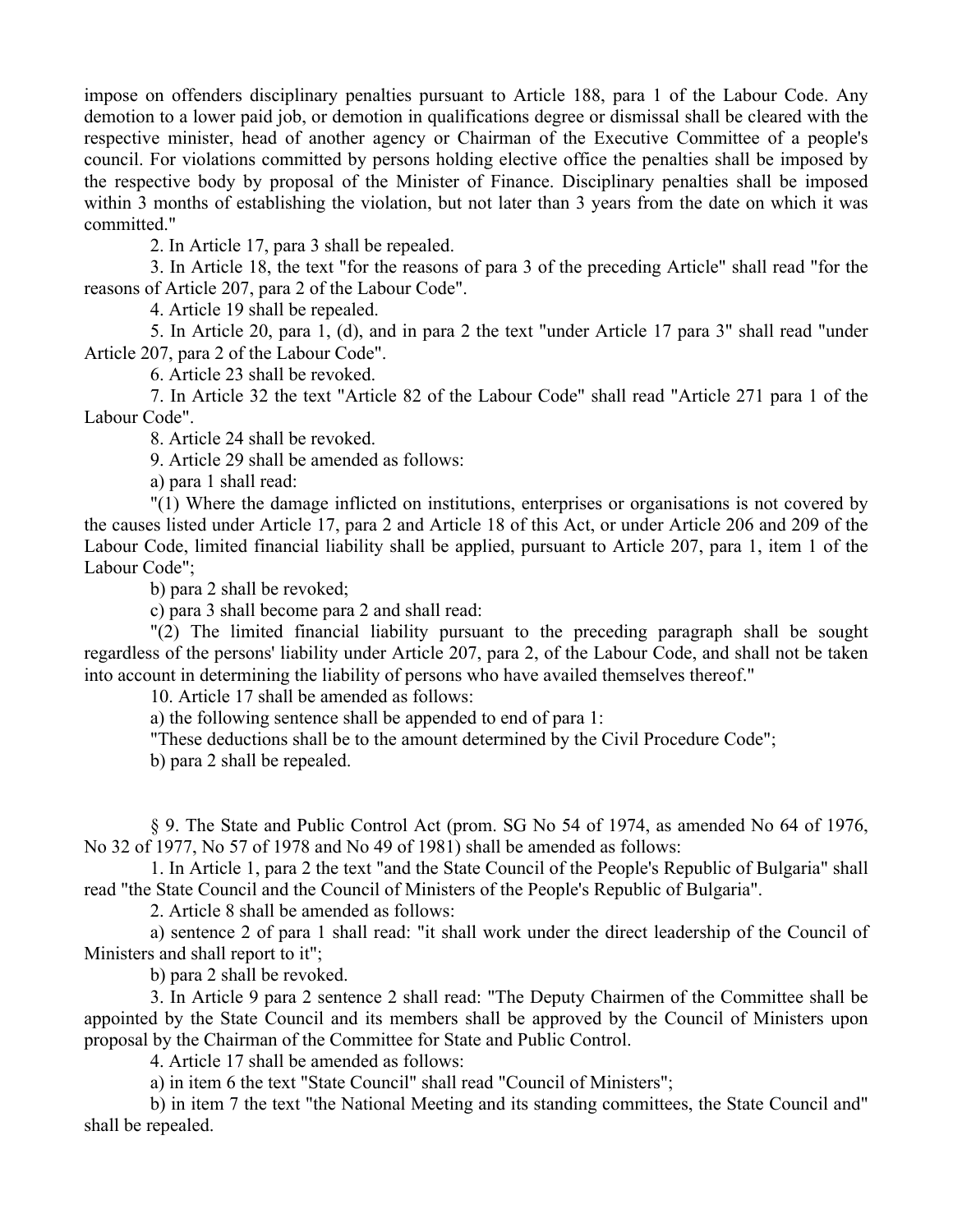5. In Article 20, item 6 shall read:

"6. The offenders shall receive disciplinary sanctions pursuant to Article 188 para 1 of the Labour Code".

6. In Article 23, para 2, the text "or demotion to a less-paid job" shall be repealed.

7. Article 24 shall be amended as follows:

a) in para 1, the text "three years" shall read "two years";

b) para 3 shall read as follows:

"(3) The deletion of the sanction 'dismissal' shall not entail an obligation to reinstate the person to his previous job."

8. Article 25 shall be amended as follows:

a) para 1 shall read:

"(1) Whenever a committee for state and public control established damage which might provide grounds for limited material liability pursuant to Article 206, para 1 of the Labour Code, the committee shall levy a cash sanction; should there be evidence entailing full material liability, the committee shall draw up a statement of deficiency in accounts and shall demand that an audit be performed by the bodies of financial control.";

b) para 2 and 3 shall be revoked;

c) para 4 shall become para 2.

9. In Article 26 para 2 the text "reassignment or demotion to a lower paid job" shall read "demotion to a lower paid job or demotion in qualifications degree".

10. Article 28 shall read:

"Article 28. The Labour Code shall be applied whenever this Act contains no special stipulations as to the disciplinary penalties pursuant to Article 20, para 6 and as to limited or full material liability for the reasons of Art. 25; likewise, the Financial Control Law shall be applied in drawing up statements of deficiency in accounts."

§ 10. In Article 20, para 2 of the Civil Procedure Code, the text "Article 5 para 2 of the Labour Code" shall read "Article 45 of the Labour Code".

§ 11. A new Article 23a shall be appended to the Prosecutor's Office Act (SG No. 87 of 1980) and shall read as follows:

"Dismissal of Prosecutors"

"Article 23bis

(1) In addition to the reasons cited in the Labour Code, Prosecutors may be dismissed also for reasons of unfitness, pursuant to Article 21, item 6.

(2) Orders for dismissal and imposing disciplinary penalties on prosecutors may not be subject to appeal before labour dispute committees or courts."

§ 12. In Article 136 para 2 of the Punishment Execution Act (prom. SG No 30 of 1968; as amended No 34 of 1974, No 84 of 1977, No 36 of 1979 and No 28 of 1982) the text "under Article 58 para 1" shall read "under Article 160".

§ 13. In Article 81, para 3 of the Courts Structure Law (prom. SG No. 23 of 1976; as amended No. 36 of 1979 and No. 91 of 1982) the text "under Article 91 para 1 and 2 of the Labour Code, provided they have the uninterrupted length of service required by these provisions" shall read "under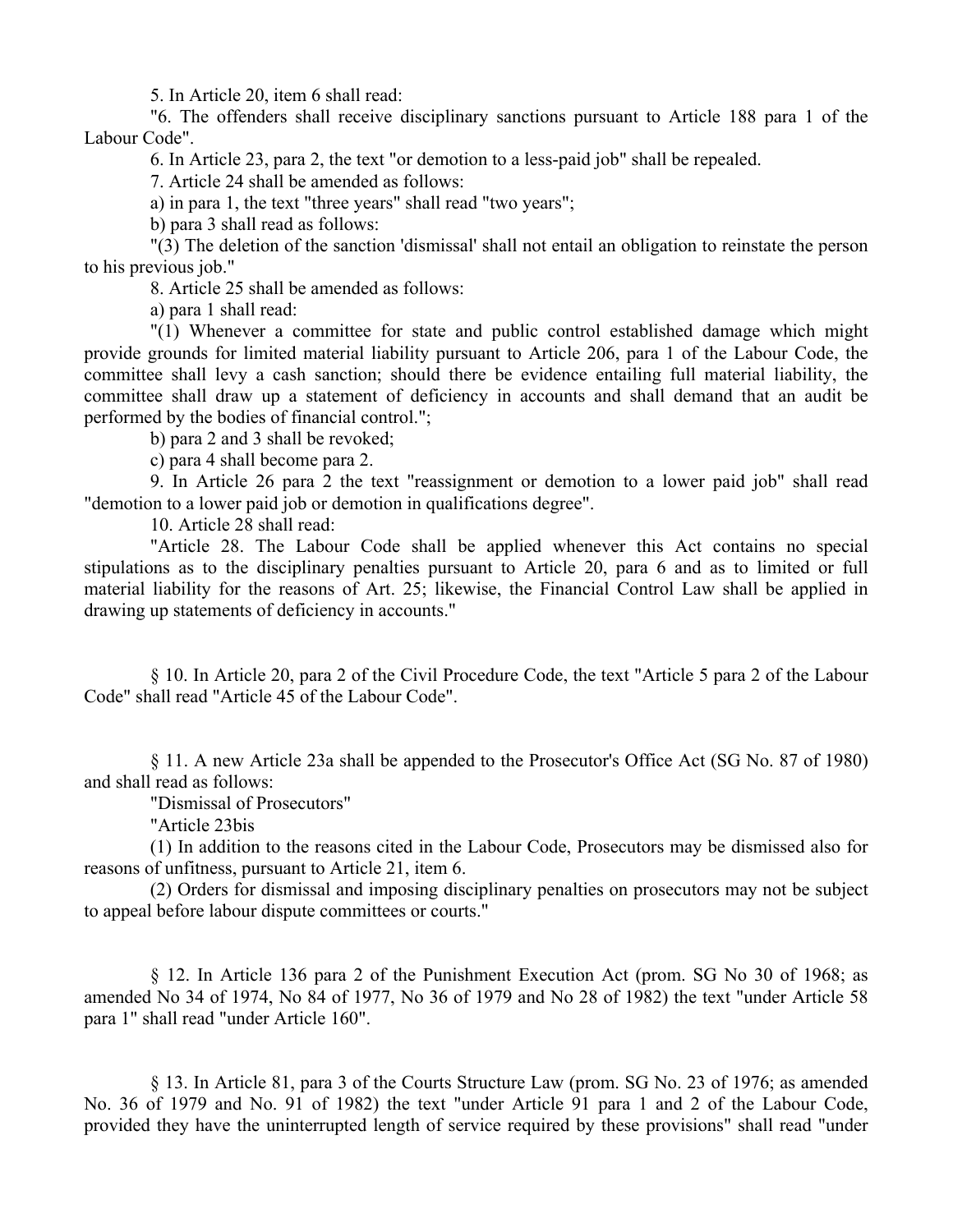Article 222 of the Labour Code, provided they have the length of service required by this provision".

§ 14. In Article 12 para 1, sentence 1 of the Comrades' Courts Act (prom. "Izvestia" No. 50 of 1961; as amended SG No. 101 of 1966, No. 27 of 1975 and No. 36 of 1979) the text "under Articles 95 and 96" shall read "Article 206".

§ 15. In Article 53, para 2 of the People's Deputies and People's Councillors Law (prom. SG No. 32 of 1977; as amended No. 72 of 1981) the text "under Article 30, para 1" shall read "under Article 326, para 2".

§ 16. revoked.

§ 17. This Code shall come into force as from 1 January 1987. Items 1 - 4 of 9 shall come into force as from the date of promulgation in the State Gazette.

§ 18. The implementation of this Code is hereby assigned to the Chairman of the Council of Ministers.

#### **Concluding provisions**

#### **PROVISIONS TO THE AMENDMENT ACT ON THE LABOUR CODE** TEMPORARY PROVISIONS

§ 256. (1) Pending labour disputes before labour dispute committees and superior administrative bodies shall be forwarded immediately for examination by a competent court, and the parties shall be informed thereof in writing.

(2) Pending labour cases of the second instance before district courts shall be completed pursuant to the regulations in force so far.

§ 257. (1) Existing trade unions may retain their capacity of legal persons, by submitting an application for registration pursuant to Article 49 within 6 months following the coming into force of this Act.

(2) Providing the term under the preceding paragraph has been observed, trade unions shall retain their capacity of legal person until the court ruling for registration comes into force.

§ 258. Holidays and compensations which have only minimum amounts pursuant to the amendments to the Labour Code by this Act, until regulated by an act of the Council of Ministers shall be used or paid, accordingly, in compliance with their amounts so far, established for each specific case.

#### **Concluding provisions**

§ 259. The following amendments shall be made to the 1951 Labour Code (prom. "Izvestia", No. 91 of 1951, as amended No 93 of 1951, as amended No 91 and 92 of 1957, SG No 24, 36 and 92 of 1963, No 1, 61, 90 and 99 of 1965, No 15 of 1968, as amended No 33 of 1968, as amended No. 68 of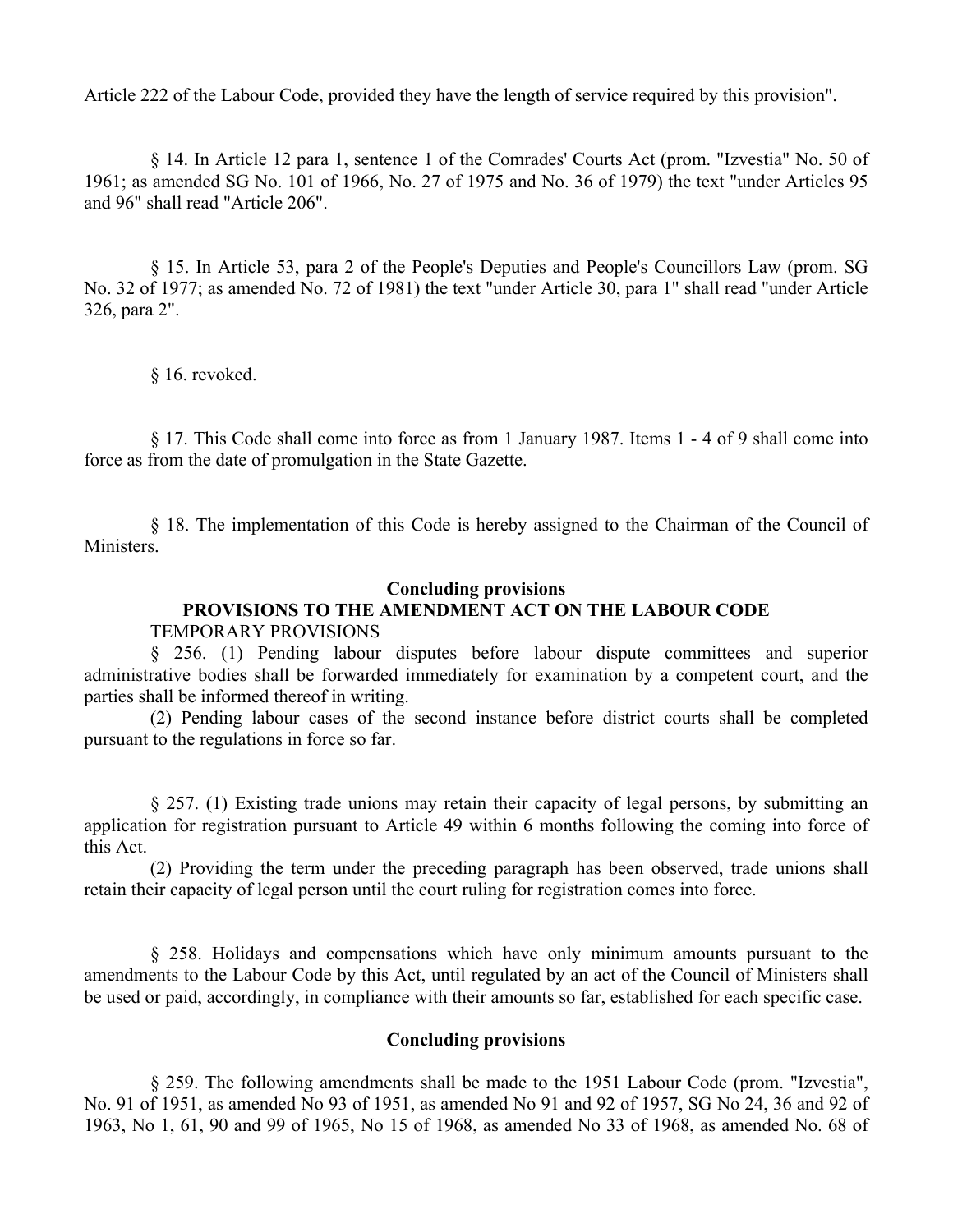1970, No 53 and 81 of 1973, No. 27 of 1975, No. 63 of 1976, No 32 of 1977, No 57 of 1981, No 44 of 1984, No 27 of 1986, No 46 of 1989, No 52 of 1992):

1. In Article 150, para 1 the text "uninterrupted length" shall read "length" and in para 3 the text "uninterrupted" shall be repealed.

2. In Article 151 the text "uninterrupted" shall be revoked.

3. In Article 152, para 2 the text "with exception of dismissals, indicated under Article 177, para 2" shall be revoked.

4. In Article 156, para 6 the text "Article 313, para 3" shall read "Article 333".

§ 260. In sentence 2 of Article 15, para 1, of the Financial Control Act (prom. SG No. 91 of 1960, as amended No. 32 of 1977 and No. 57 of 1978, as amended No. 27 of 1986) the text "Demotion to a lower paid job or demotion in qualifications degree and dismissals shall be effected in coordination" shall read "Demotion shall be coordinated".

§ 261. In Article 23 a, para 2 of the Prosecutor's Office Law (prom. SG No. 87 of 1980, as amended No. 27 of 1986, No. 91 of 1988, No. 46 of 1991) the text "before labour dispute committees and" shall be revoked.

§ 262. In Article 81, para 3 of the Courts Structure Law (prom. SG No. 23 of 1976, as amended No. 36 of 1979, No. 91 of 1982, No. 27 and 29 of 1986, No. 91 of 1988, No. 31 of 1990 and No. 46 of 1991) shall read:

"(3) Judges from district and regional courts and the Supreme Court with terminated employment relationships shall be entitled to the rights under Articles 220 - 222 of the Labour Code pursuant to the regulations and terms provided therein."

§ 263. Article 9, para 2 of Decree 9 on the Functions of the Management and Executive Staff in the Railway Transport (SG No. 3 of 1981) shall read:

"(2) Disciplinary penalties shall be:

1. Reprimand;

- 2. Dismissal notice;
- 3. Demotion in rank;
- 4. Dismissal."

§ 264. The Higher Education Act (prom. "Izvestia" No. 12 of 1958, as amended SG No. 99 of 1963, No 36 and 65 of 1972, as amended No. 81 of 1972, as amended No 58 of 1978, No 68 of 1988, No 82 of 1989 and No 10 of 1990) shall be amended as follows:

1. Article 18 shall read:

"Article 18. Disciplinary penalties shall be:

1. Reprimand;

2. Dismissal notice;

3. Dismissal."

2. Article 20, para 1 shall read:

"(1) Disciplinary penalties "reprimand" and "dismissal notice" shall be imposed by the rector." 3. Article 23 shall be revoked.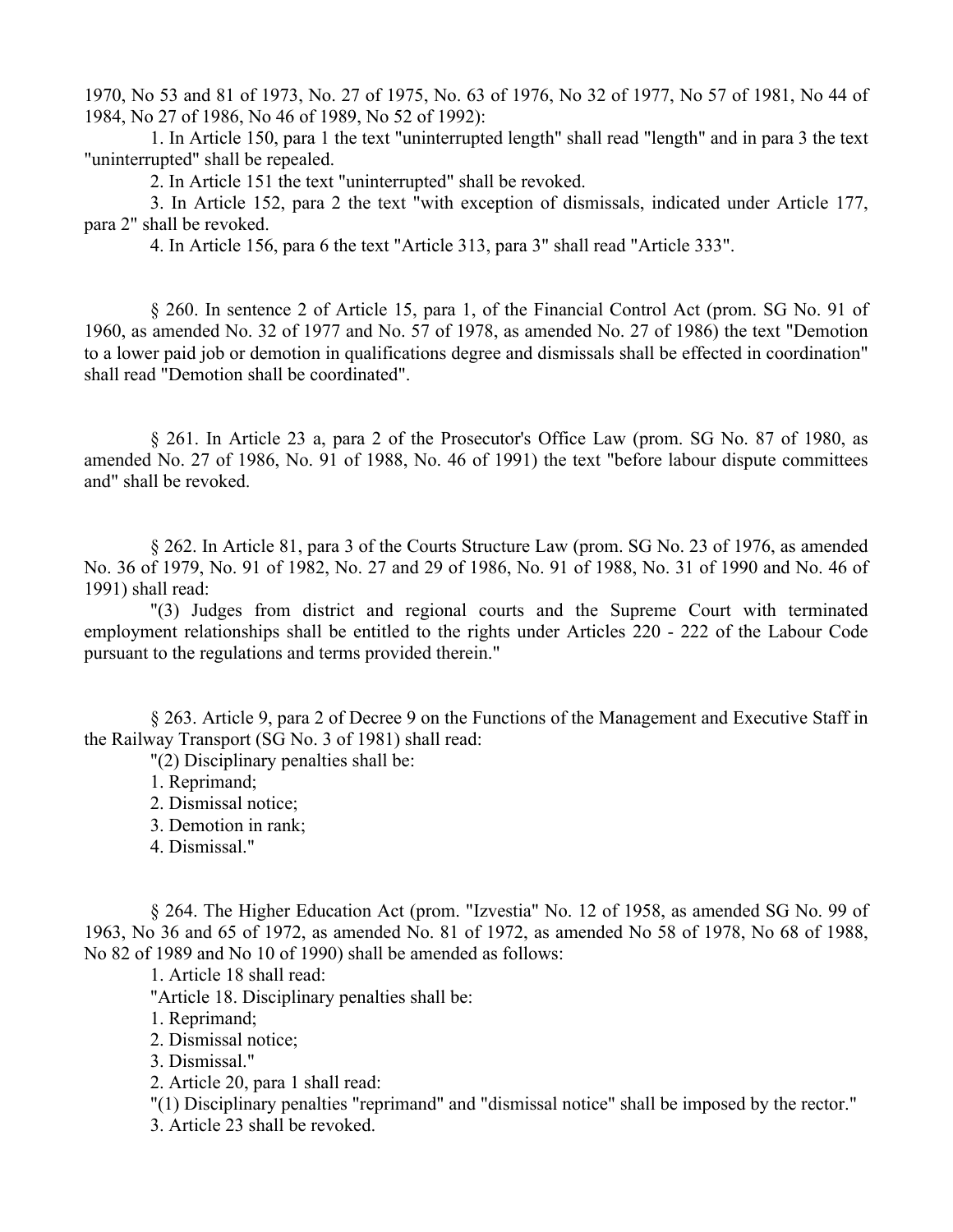§ 265. Decree No 2227 On the Discipline of Employees in the Civil Aviation (SG No 55 of 1985) shall be amended as follows:

1. In Article 3 the text "Disciplinary By-Laws, approved by the Council of Ministers" shall read "Labour Code".

2. Article 4 shall read:

"Article 4. Disciplinary penalties, except dismissal, may be appealed only before superior bodies. A disciplinary dismissal may be appealed in court in the established manner."

3. In Article 6 the figure "131" shall be replaced by "194".

4. Articles 7 and 8 shall be revoked.

5. The Concluding Provisions shall be amended as follows:

a) a new § 1 shall read:

"§ 1. Specific discipline issues of employees in the civil aviation shall be governed by Disciplinary By-Laws, approved by the Council of Ministers."

b) the existing paragraphs 1 and 2 shall become 2 and 3, accordingly.

§ 266. The Act shall come into force as from 1 January 1993.

§ 267 The implementation of this Act is hereby assigned to the Council of Ministers.

### **Transitional and concluding provisions (SG 25/2001)**

§ 116. (1) Workers and employees who, until the enactment of this Act have exercised rights related to work during not fixed working hours shall continue to exercise these rights until the definition of the occupations under art. 139, para 4 by the employer.

(2) Within 3 months from the enactment of this Act the employers shall be obliged to define the occupations and the jobs fulfilled under the conditions of a fixed working day.

§ 117. The students found by the enactment of this Act can use leaves under art. 169, para 1 and art. 171, para 1 if the employer gives consent for continuation of the education.

§ 118. By March 31, 2002, upon mutual written consent between the parties to the legal terms of employment, the paid annual leaves not used by January 1, 2001 or parts of them can be compensated by indemnification determined by the order of art. 177, regardless of the fact that the legal terms of employment have not been terminated.

§ 119. The claims on labour disputes laid by the workers and employees whose legal terms of employment have been terminated before the enactment of this Act can be laid within the term under art. 358, para 1, item 2 before its amendment.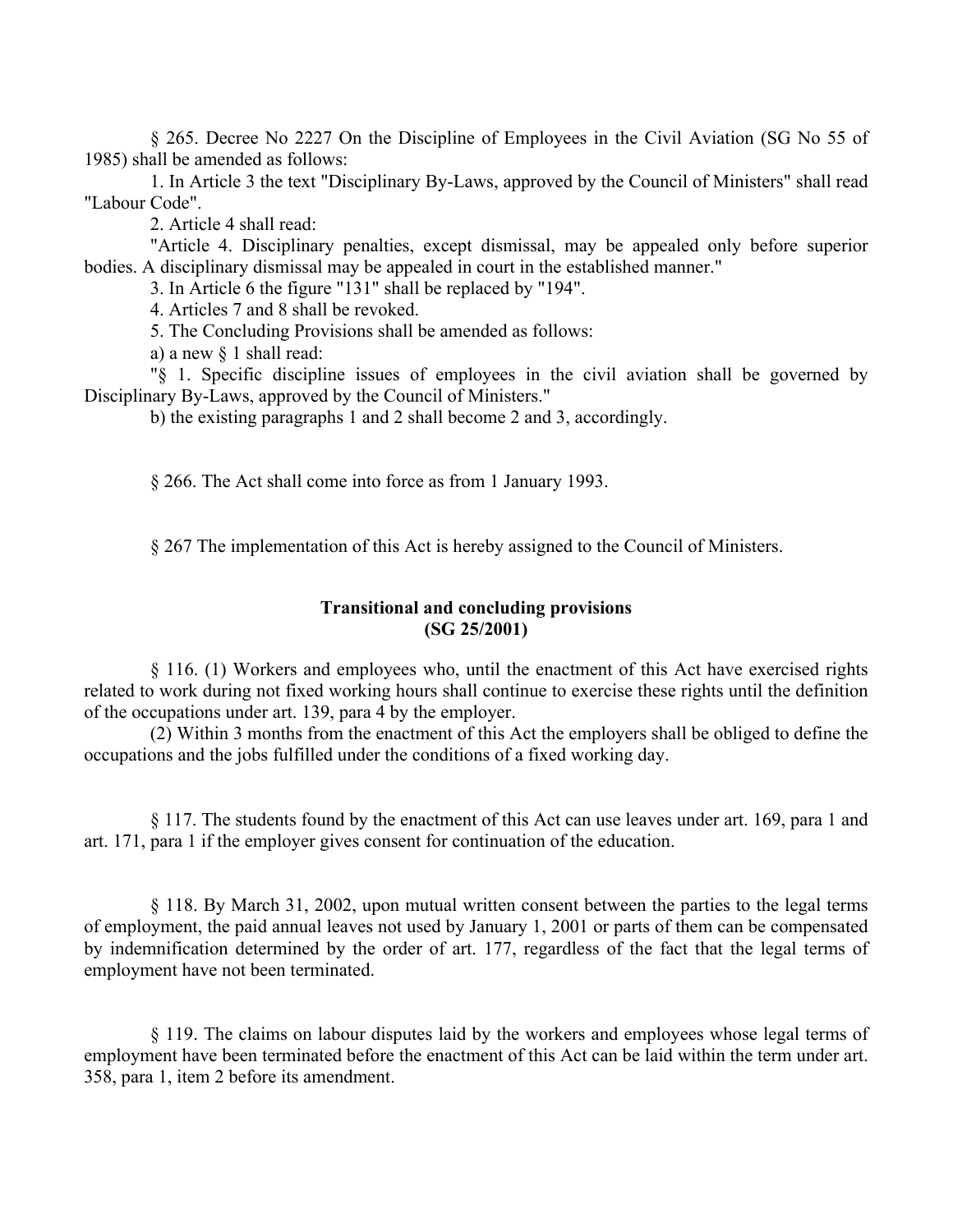§ 120. The persons who, by the enactment of this Act have begun the using of a leave according to the revoked para 2 of art. 164 shall use the leave in the size before its revoking.

§ 121. Normative acts for the implementation of the Labour Code, unless provided otherwise by it, shall be issued by the Council of Ministers.

§ 122. The Act shall be enacted on March 31, 2001 with exception of § 109, § 110 and § 112 which shall be enacted on September 1, 2000.

### **Transitional and concluding provisions of the Law of amendment and supplement of the Labour Code – SG 120 2002**

§ 11. The employers shall be obliged till April 30, 2003 to send written notifications to the territorial divisions of the National insurance institute about the concluded employment contracts, found by the time this Act enters into force.

§ 12. The employers, who have accepted to work workers or employees under the conditions of the revoked para 2 of art. 62, shall be obliged till April 30, 2003 to conclude written employment contracts and to send notifications about this to the respective territorial divisions of the National insurance institute.

§ 13. In art. 33 of the Code for obligatory public insurance (prom. SG110/99, SG 55/00 – Decision No 5 of the Constitutional Court of 2000, amend. and suppl. SG 64/00, SG 1, 35, 41/01; SG 1, 10, 45, 74, 112/02) the following supplements shall be made:

1. In para 3 shall be created item 10:

"10. create and maintain information system about the persons, who work with legal relation of employment."

2. Para 5 shall be created:

"(5) The information of para 3, item 10 can be conceded to Executive agency "Chief inspectorate of labour", the control bodies of the Ministry of Finance, the bodies of the Ministry of Interior and to the bodies of the judicial power by order, determined by the manager of the National insurance institute."

The Act was passed by the 39th National Assembly on December 20, 2002 and is affixed with the official seal of the National Assembly.

### **Transitional and concluding provisions (SG 52/04)**

………………………………………….

§ 37. Where the leave for raising a child up to 3 years of age, for the time after the accomplishment of 2 years of age of the child, according to the previous art. 165, para 1, has not been used the leave under art. 167a may be used until the accomplishment of 8 years of age of the child. Where only a part of the leave has been used for the time after the accomplishment of 2 years of age of the child the leave under art. 167a may be used in the size of the unused part until the accomplishment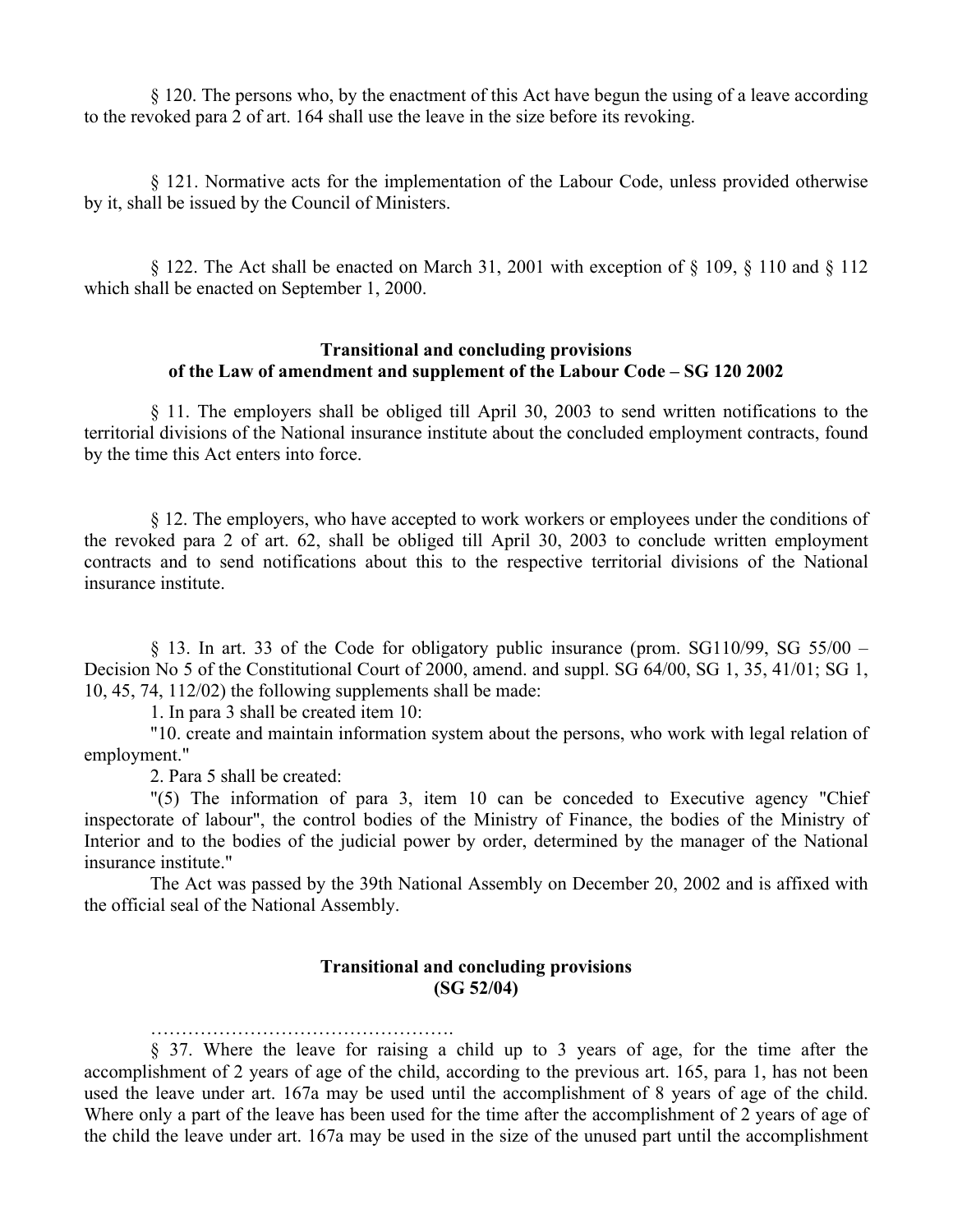of 8 years of age of the child.

§ 38. Where the leave for raising a child up to 3 years of age according to the previous art. 165, para 1 has been used up in full the provision of art. 167a shall not apply.

§ 39. By December 31, 2006 the leave under art. 167a, para 1, with the consent of one of the parents, may be used in full by the other parent.

…………………………………………. § 42. The Act shall enter into force on August 1, 2004.

### **Transitional and concluding provisions (SG 83/05)**

§ 7. Workers and employees who till this Act enters into force have used rights under the previous Art. 137, para 1, item 1, Art. 156, item 1 and Art. 285 shall continue to use these rights till the issuing of the acts of secondary legislation under Art. 137, para 2, art. 156, para 2 and Art. 285, para 2.

§ 8. Within 6 months of entry into force of this Act, the Council of Ministers shall approve the acts of secondary legislation of Art. 137, para 2 and Art. 156, para 2, and the Minister of Labour and Social Policy and the Minister of Health shall issue the ordinance of Art. 285, para 2.

### **Transitional and concluding provisions TO THE TAX-INSURANCE PROCEDURE CODE**

(PROM. – SG 105/05, IN FORCE FROM 01.01.2006)

§ 88. The code shall enter in force from the 1st of January 2006, except Art. 179, Para 3, Art. 183, Para 9, § 10, item 1, letter "e" and item 4, letter "c", § 11, item 1, letter "b" and § 14, item 12 of the transitional and concluding provisions which shall enter in force from the day of promulgation of the code in the State Gazette.

### **Transitional and concluding provisions TO THE ADMINISTRATIVE PROCEDURE CODE**

(PROM. – SG 30/06, IN FORCE FROM 12.07.2006)

§ 142. The code shall enter into force three months after its promulgation in State Gazette, with the exception of:

1. division three, § 2, item 1 and § 2, item 2 – with regards to the repeal of chapter third, section II "Appeal by court order",  $\&$  9, item 1 and 2,  $\&$  15 and  $\&$  44, item 1 and 2,  $\&$  51, item 1,  $\&$  53, item 1,  $\&$ 61, item 1, § 66, item 3, § 76, items 1 – 3, § 78, § 79, § 83, item 1, § 84, item 1 and 2, § 89, items 1 - 4, § 101, item 1, § 102, item 1, § 107, § 117, items 1 and 2, § 125, § 128, items 1 and 2, § 132, item 2 and §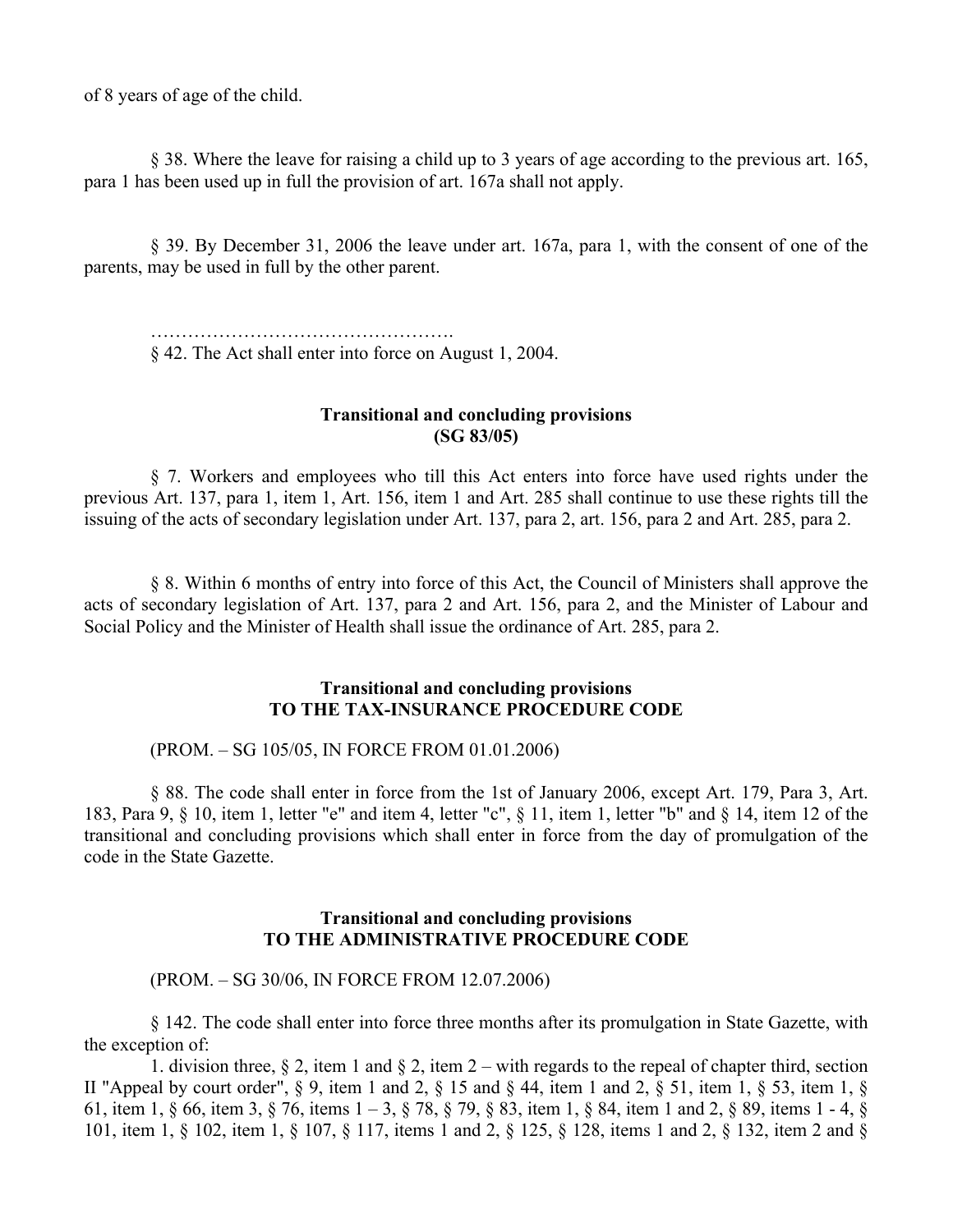136, item 1, as well as § 34, § 35, item 2, § 43, item 2, § 62, item 1, § 66, items 2 and 4, § 97, item 2 and § 125, item 1 – with regard to the replacement of the word "the regional" with the "administrative" and the replacement of the word "the Sofia City Court" with "the Administrative court - Sofia", which shall enter into force from the 1st of May 2007;

2. paragraph 120, which shall enter into force from the 1st of January 2007;

3. paragraph 3, which shall enter into force from the day of the promulgation of the code in State Gazette.

### **Transitional and concluding provisions TO THE ACT AMENDING AND SUPPLEMENTING THE LABOUR CODE**

#### (PROM. – SG 48/06, IN FORCE FROM 01.07.2006)

§ 42. The representatives of the workers and employees under art. 7, par. 2, chosen prior to the entry into force of this Act, shall preserve their position and functions till the election of new representatives, for not more than one year from the date of entry into force of this Act.

§ 43. The provision of art. 7a shall be applied till the 23rd of March 2008 at enterprises with 100 and more workers and employees, as well as at organizationally and economically separated units of enterprises with 50 and more workers and employees.

. . . . . . . . . . . . . . . . . . . . . . . . . . . . . . . . . . .

§ 48. The Act shall enter into force from the 1st of July 2006, with the exception of § 48, item 6, which shall enter into force from the date of entry into action of the Treaty on the Accession of the Republic of Bulgaria to the European Union.

### **Transitional and concluding provisions TO THE ACT ON INFORMING AND CONSULTING WORKERS AND EMPLOYEES IN MULTINATIONAL UNDERTAKINGS, GROUPS OF UNDERTAKINGS AND EUROPEAN COMPANIES**

(PROM. – SG 57/06)

§ 4. The Act shall enter into force from the date on which the Treaty on the Accession of the Republic of Bulgaria to the European Union becomes effective.

### **Transitional and concluding provisions TO THE ACT AMENDING AND SUPPLEMENTING THE CODE OF SOCIAL INSURANCE**

(PROM. - SG 68/06, IN FORCE shall enter into force)

§ 11. Paragraph 1, item 2 and § 6 shall enter into force from the 1st of May 2006, and § 1, item 1 and § 3 and 9 shall enter into force from the 1st of January 2007.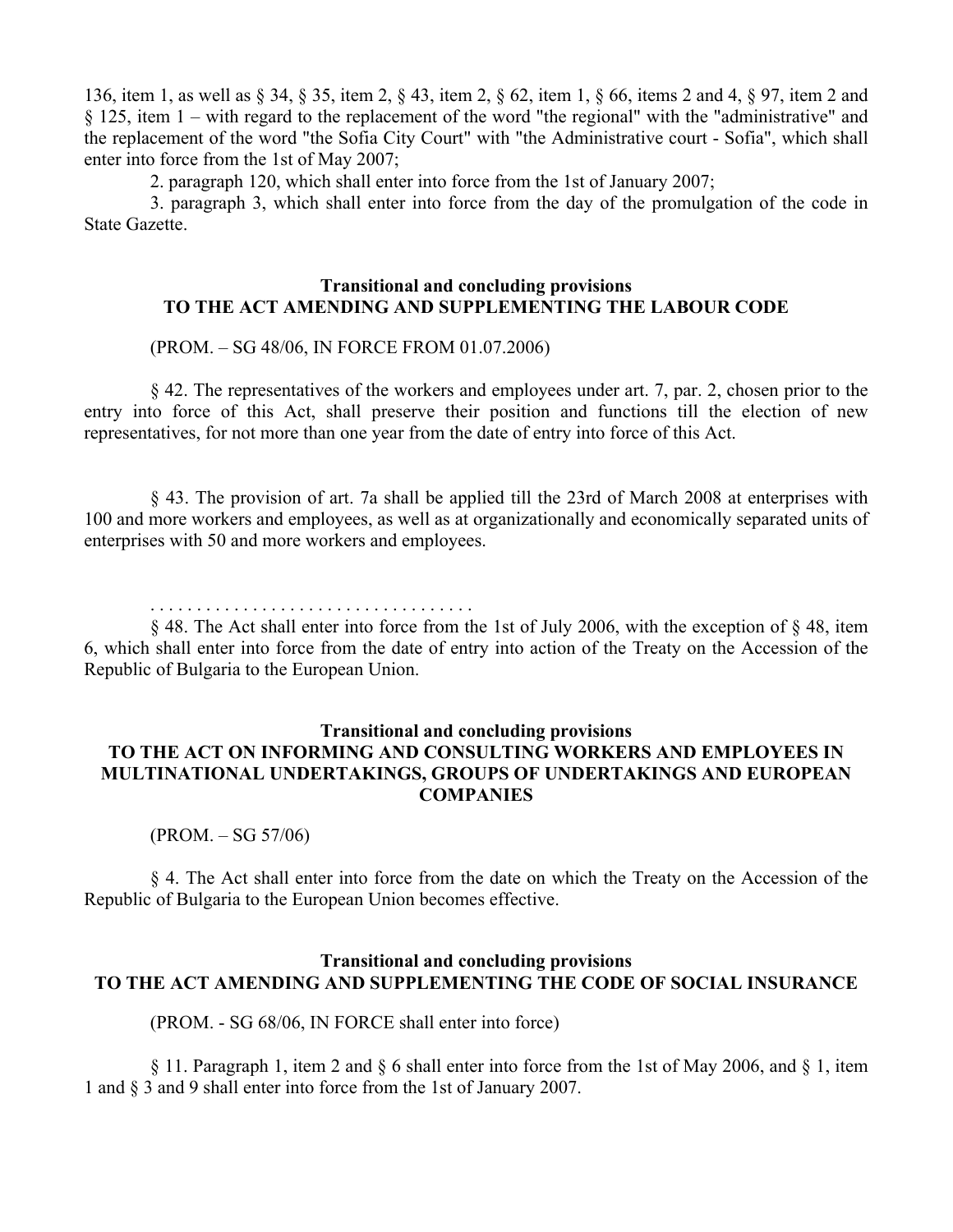### **Transitional and concluding provisions TO THE ACT AMENDING AND SUPPLEMENTING THE STATE SOCIAL INSURANCE FOR 2007**

(PROM. - SG 105/06, IN FORCE FROM 01.01.2007)

§ 9. Тhe Act shall enter in force from 1 January 2007.

### **Transitional provisions TO THE ACT AMENDING AND SUPPLEMENTING THE LABOUR CODE**

(PROM. – SG 40/07; amend. – SG 64/07)

§ 5. (1) The chairman of the National Council for Tripartite Partnership shall announce in State Gazette the initiation of the procedure for recognition of representativeness in seven-day term from the entry into force of this Act.

(2) (amend. – SG 64/07) The organisations of the workers and the employees and of the employers, wishing to be recognised as representative on a national level, shall file their requests till 28 September 2007.

(3) (amend. – SG 64/07) The Council of Ministers shall pronounce on the submitted requests not later than 28 December 2007.

§ 6. The organisations of the workers and the employees and of the employers, recognised as representative on a national level by a decision of the Council of Ministers prior to the entry into force of this Act, which have submitted requests for recognition of representativeness as per § 5, para 2, shall retain their representativeness till the conclusion of the procedure.

#### **Transitional and concluding provisions**

# **TO THE ACT AMENDING AND SUPPLEMENTING THE ACT ON THE DEFENCE AND ARMED FORCES OF THE REPUBLIC OF BULGARIA**

(PROM. - SG 46/07, IN FORCE FROM 01.01.2008)

§ 77. This Act shall enter into force from 1 January 2008 except:

1. Paragraph 1, § 2, Item 1, § 4, Item 1, Letter "a" and Item 2, § 5, 13, 15, 32, 33, 34, 35, 36, 37, § 38, Item 1, Letter "a" and Item 2, § 40, 43, 44, 46, 55, 59 and 75 which shall enter into force three days after its promulgation in the State Gazette.

2. Paragraph 2, Item 2, § 3, § 4, Item 1, Letter "b", § 6, 7, 60, 61 (regarding addition of the words "and 309b") and 63, which shall enter into force 6 months after its promulgation in the State Gazette.

### **Transitional and concluding provisions TO THE ACT AMENDING AND SUPPLEMENTING THE CIVIL SERVANT ACT**

(PROM. - SG 43/08)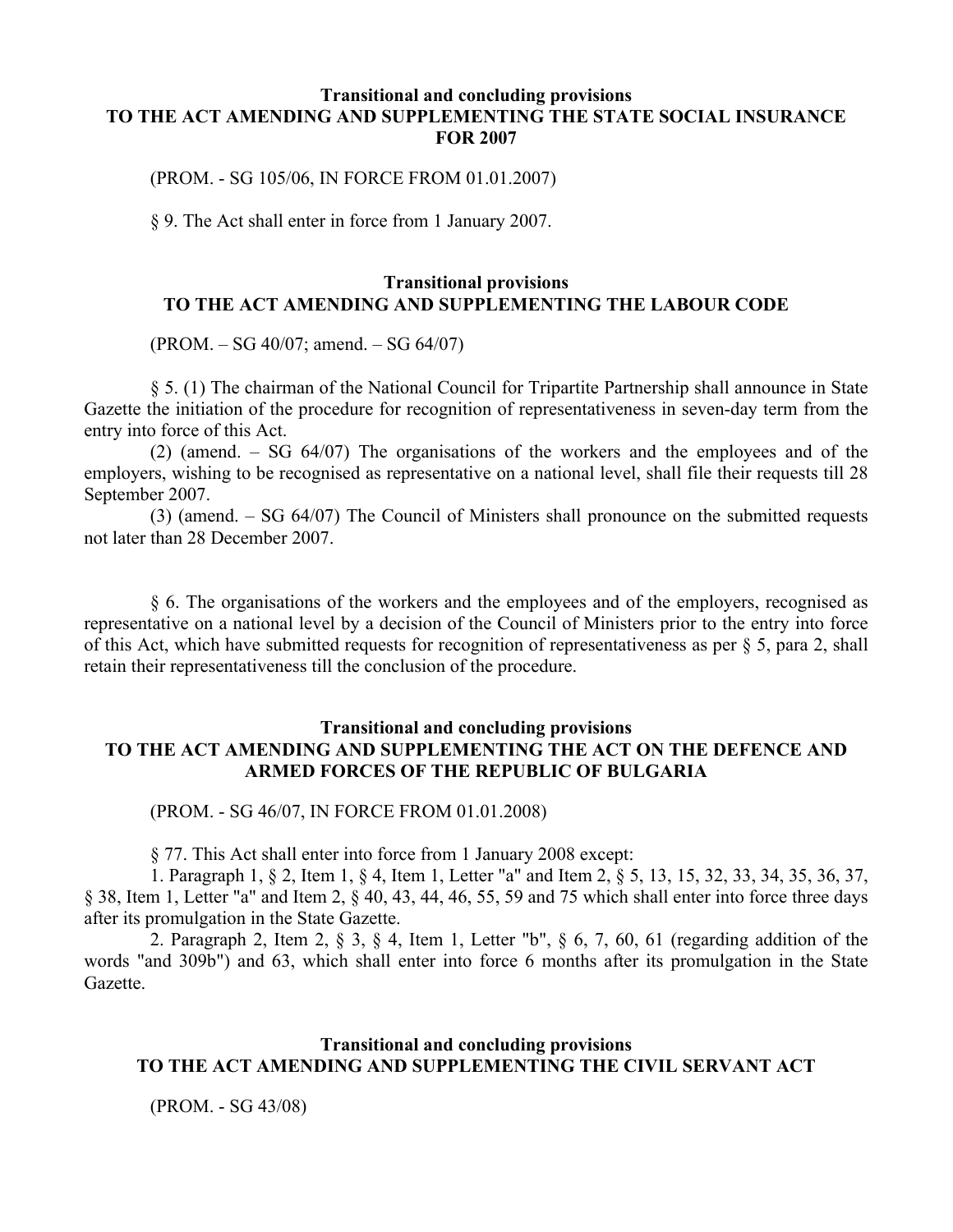§ 26. The ordinance referred to in Art. 81s, para 6 of the Act and in Art. 120a, para 5 of the Labour code shall be issued in three-month term after this Act has entered into force.

### **Transitional and concluding provisions TO THE ACT ON PREVENTION AND FINDINGS OF CONFLICT OF INTERESTS**

(PROM. – SG 94/08, IN FORCE FROM 01.01.2009)

§ 14. The Act shall enter into force from 1 January 2009, except for § 3 and 4, which shall enter into force from the date of promulgation of the State Gazette Act.

### **Concluding provisions TO THE ACT AMENDING AND SUPPLEMENTING THE LABOUR CODE** (PROM. – SG 108/08)

§ 37. The provision of § 12 regarding Art. 163 shall enter into force from 1 January 2009.

### **Transitional and concluding provisions TO THE ACT ON THE DEFENCE AND ARMED FORCES OF THE REPUBLIC OF BULGARIA**

(PROM. - SG 35/09, IN FORCE FROM 12.05.2009)

§ 46. The Act shall enter into force from the date of its promulgation in the State Gazette.

### **Transitional and concluding provisions TO THE ACT AMENDING AND SUPPLEMENTING THE HEALTH ACT**

(PROM. - SG 41/09, IN FORCE FROM 02.06.2009)

§ 96. The Act shall enter into force from the date of its promulgation in the State Gazette, except for:

1. paragraphs 3, 5, 6 and 9, which shall enter into force from 1 January 2009;

2. paragraphs 26, 36,38, 39, 40, 41, 42, 43, 44, 65, 66, 69, 70, 73, 77, 78, 79, 80, 81, 82, 83, 88, 89 and 90, which shall enter into force from 1 July 2009;

3. paragraph 21, which shall enter into force from 1 June 2010.

#### **Concluding provisions**

**TO THE LAW ON AMENDMENT AND SUPPLEMENTATION OF THE LABOUR CODE** (PROM. – SG 103/09, IN FORCE FROM 29.12.2009)

§ 15. The Act shall enter into force from the date of its promulgation in the State Gazette.

### **Concluding provisions**

**TO THE LAW ON AMENDMENT AND SUPPLEMENTATION OF THE LABOUR CODE**  $(PROM. – SG 15/10)$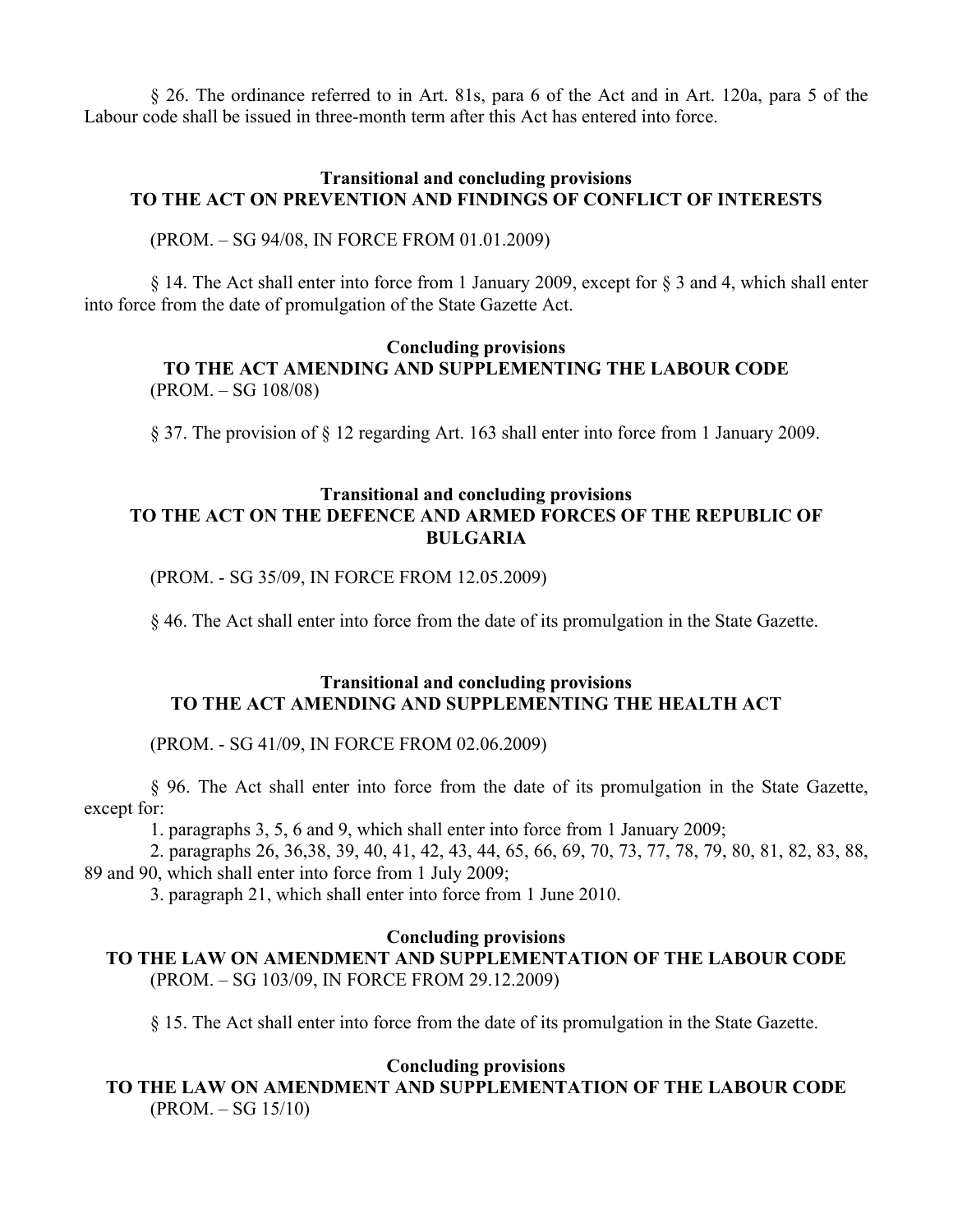§ 18. Paragraphs 6, 11, 12, 13 and 14 shall enter into force 6 months after the entry into force of this Act.

#### **Concluding provisions**

### **TO THE ACT AMENDING AND SUPPLEMENTING THE CIVIL SERVANT ACT** (Prom. – SG 46/10, IN FORCE FROM 18.06.2010)

§ 3. The Law shall enter into force from the date of its promulgation in the State Gazette.

#### **Concluding provisions**

#### **TO THE ACT AMENDING AND SUPPLEMENTING THE LABOUR CODE**

(PROM. – SG 58/10, IN FORCE FROM 30.07.2010; AMEND. – SG 18/11, IN FORCE FROM 01.03.2011)

§ 25. The Law shall enter into force from the date of its promulgation in the State Gazette, except for the following:

1. paragraph 21, item 1, which shall enter into force from the 1st of January 2011;

2. (revoked – SG 18/11, in force from 01.03.2011)

### **Transitional and concluding provisions TO THE ACT AMENDING AND SUPPLEMENTING THE SOCIAL INSURANCE CODE**

(PROMULGATED – SG 100/10, IN FORCE FROM 01.01.2011)

§ 65. This Act shall enter into force from 1st of January 2011, except for § 32, 33, 36 and 51, which shall enter into force from 1st of January 2012.

#### **TO THE ACT AMENDING AND SUPPLEMENTING THE LABOUR CODE**

(PROM. - SG 18/11, IN FORCE FROM 01.03.2011)

§ 8. The Law shall enter into force from the date of its promulgation in the State Gazette.

#### **Transitional provisions TO THE ACT AMENDING AND SUPPLEMENTING THE LABOUR CODE**

(PROM. - SG 61/11)

§ 4. The organizations of the workers and the employees and of the employers acknowledged as representative on a national level by resolutions of the Council of Ministers as of December the 14th 2007 shall retain their status or representative organizations till June 13th 2012 inclusive.

#### **Additional provisions**

TO THE ACT AMENDING AND SUPPLEMENTING THE LABOUR CODE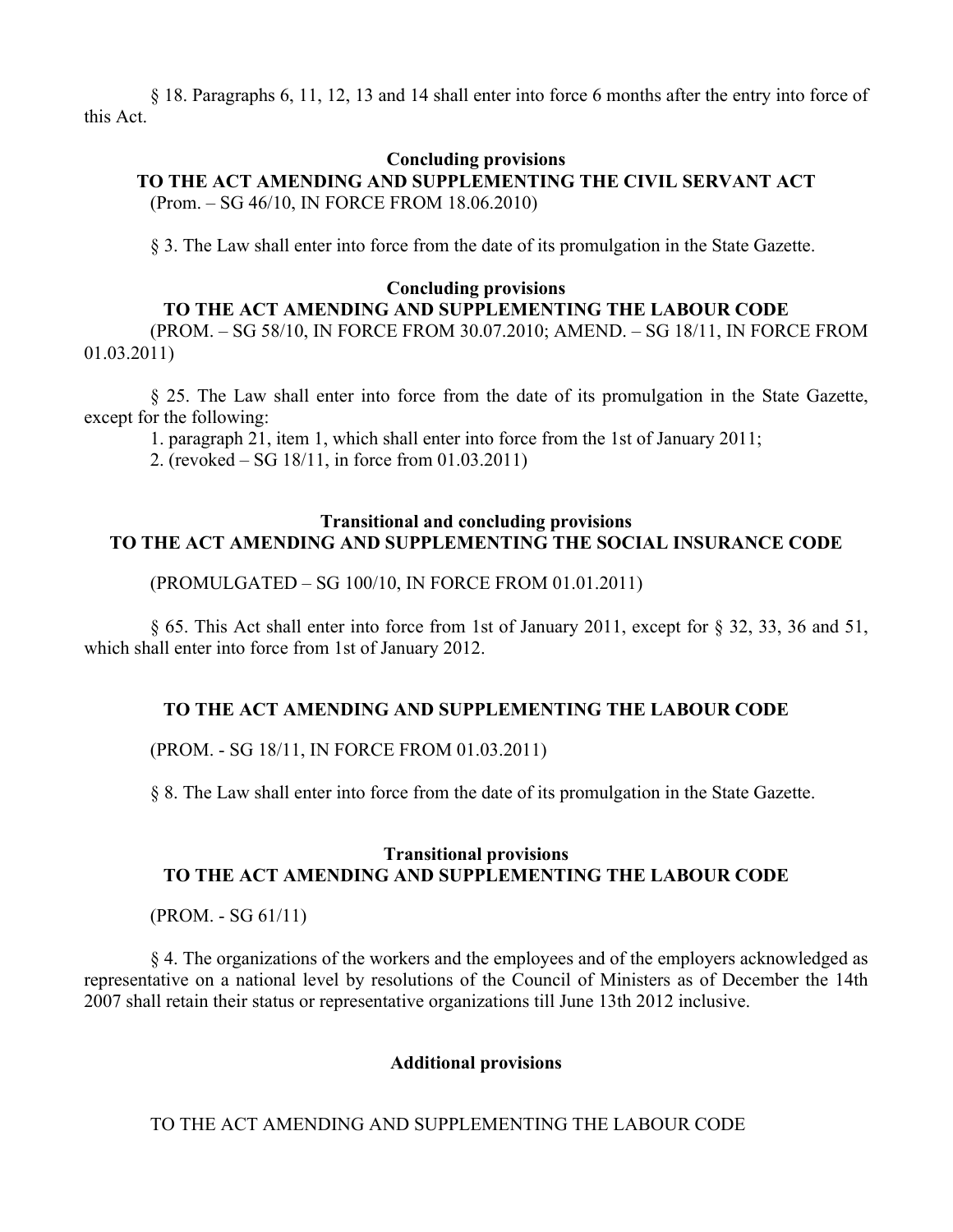(PROM. - SG 7/12)

§ 25. This Act introduces the requirements of DIRECTIVE 2008/104/EC OF THE EUROPEAN PARLIAMENT AND OF THE COUNCIL of 19 November 2008 on temporary agency work and COUNCIL DIRECTIVE 2010/18/EU of 8 March 2010 implementing the revised Framework Agreement on parental leave concluded by BUSINESSEUROPE, UEAPME, CEEP and ETUC and repealing Directive 96/34/EC.

### **Transitional provisions TO THE ACT AMENDING AND SUPPLEMENTING THE LABOUR CODE**

(PROM. - SG 7/12)

§ 26. By December 5, 2011, following consultations with the organizations of employers and the ones of workers and employees, acknowledged as representative organizations on a national level, the Minister of Labour and Social Policy shall review the prohibitions and restrictions on workers and employees sent by a temporary work agency in order to establish whether they are well-grounded with respect to common interest, the proper functioning of the labour market and prevention of abuse. The results of the said review shall be forwarded to the European Commission.

. . . . . . . . . . . . . . . . . . . . . . . . . . . . . . . . . . .

§ 31. Paragraph 5 and § 30, item 1, items 6 - 10, 12 and 14 shall enter into force from December 5, 2011.

### **Transitional provisions ACT ON RESERVE OF THE ARMED FORCES OF THE REPUBLIC OF BULGARIA**

(PROM. - SG 20/12, In FORCE FROM 10.06.2012)

§ 12. The Act shall enter into force three months from its promulgation in the State Gazette, except for the provisions of Art. 56, 57, 58 and 59, which shall enter into force from September 1, 2013.

#### **Transitional and concluding provisions TO THE ACT AMENDING AND SUPPLEMENTING THE CIVIL SERVANTS ACT**

(PROM. - SG 38/12, IN FORCE FROM 01.07.2012)

§ 84. (In force from 18.05.2012) Within one month from the promulgation of the Act in the State Gazette:

1. the Council of Ministers shall bring the Classifier of Administration Positions in compliance with this Act:

2. the competent authorities shall bring the statutory rules of the respective administration in compliance with this Act.

§ 85. (1) Legal relations with the persons from administrations under the Radio and Television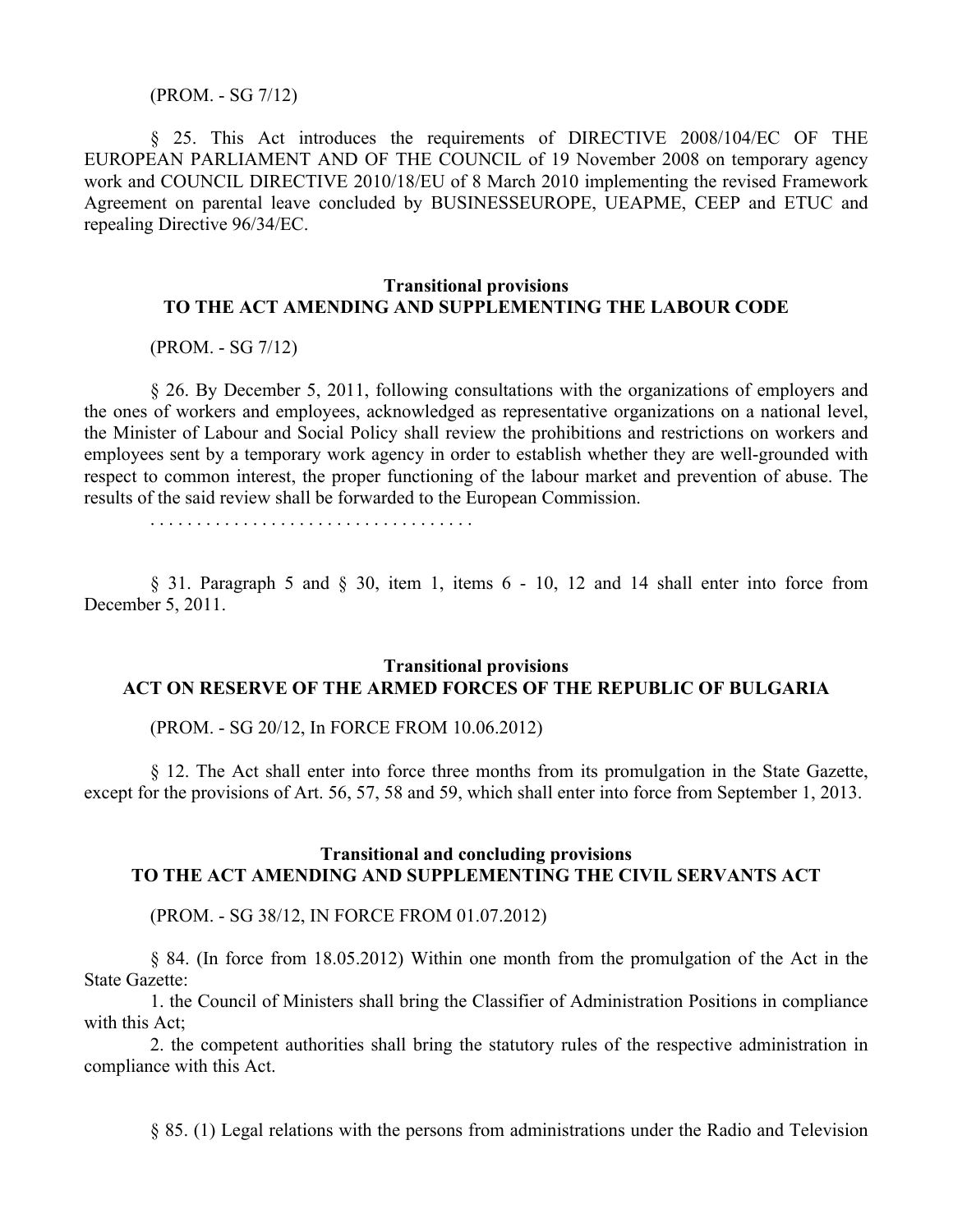Act, the Independent Financial Audit Act, the Electronic Communications Act and the Financial Supervision Commission Act, Act on Access to and Disclosure of the Documents and Announcing Affiliation of Bulgarian Citizens with the State Security Service and the Intelligence Services of the Bulgarian Popular Army, Confiscation by the State of Proceeds of Crime, Act on Prevention and Findings of Conflict of Interests, Code of Social Insurance, Health Insurance Act, Agricultural Producers Assistance Act and the Roads Act shall be regulated under the terms and following the procedure of § 36 of the Transitional and Final provisions of the Act Amending and Supplementing the State Servant Act (SG 24/06).

(2) By the act appointing the civil servant shall be:

1. awarded the minimum rank for the position occupied defined in the Classifier of Administration Positions, unless the civil servant has a higher rank;

2. determined the individual basic monthly salary.

(3) The funds additionally needed for insurance installments of the persons referred to in para 2 shall be provided within the costs for salaries, remuneration and insurance installments of the budgets of the respective budget credit spending units.

(4) The Council of Ministers shall carry out the changes required in the extra-budgetary account of State Fund Agriculture according to this Act.

(5) The managing bodies of the National Insurance Institute and the National Health Insurance Fund shall carry out the changes requires according to this Act in the respective budgets.

(6) Unused leaves under employment relationships shall be retained and may not be compensated by cash benefits.

§ 86. (1) Within one month from entry into force of this Act the individual basic monthly salary of the employee shall be determined in such a manner as to ensure that the said salary, reduced by the tax due and the mandatory insurance installments at the expense of the insured person, if they were due, is not lower than the gross monthly salary received hitherto, reduced by the mandatory insurance installments due at the expense of the insured person, if they were due, as well as by the tax due.

(2) The gross salary under para 1 shall include:

1. the basic monthly salary or basic monthly remuneration;

2. bonuses paid regularly along with the basic monthly salary or basic monthly remuneration due, which are related solely to the hours worked off.

§ 87. The Act shall enter into force from July 1, 2012 except for § 84, which shall enter into force from the date of its promulgation in the State Gazette.

### **Concluding provisions**

# **TO THE ACT AMENDING AND SUPPLEMENTING THE ADMINISTRATIVE VIOLATIONS AND PENALTIES ACT**

(PROM. - SG 77/12, IN FORCE FROM 09.10.2012)

§ 19. The Act shall enter into force from the date of its promulgation in the State Gazette.

#### **Concluding provisions**

# **TO THE LAW AMENDING AND SUPPLEMENTING THE LAW ON ADMINISTRATION** (PROM. – SG 82/2012)

§ 16. The Council of Ministers and the Ministers shall bring the adopted, respectively – the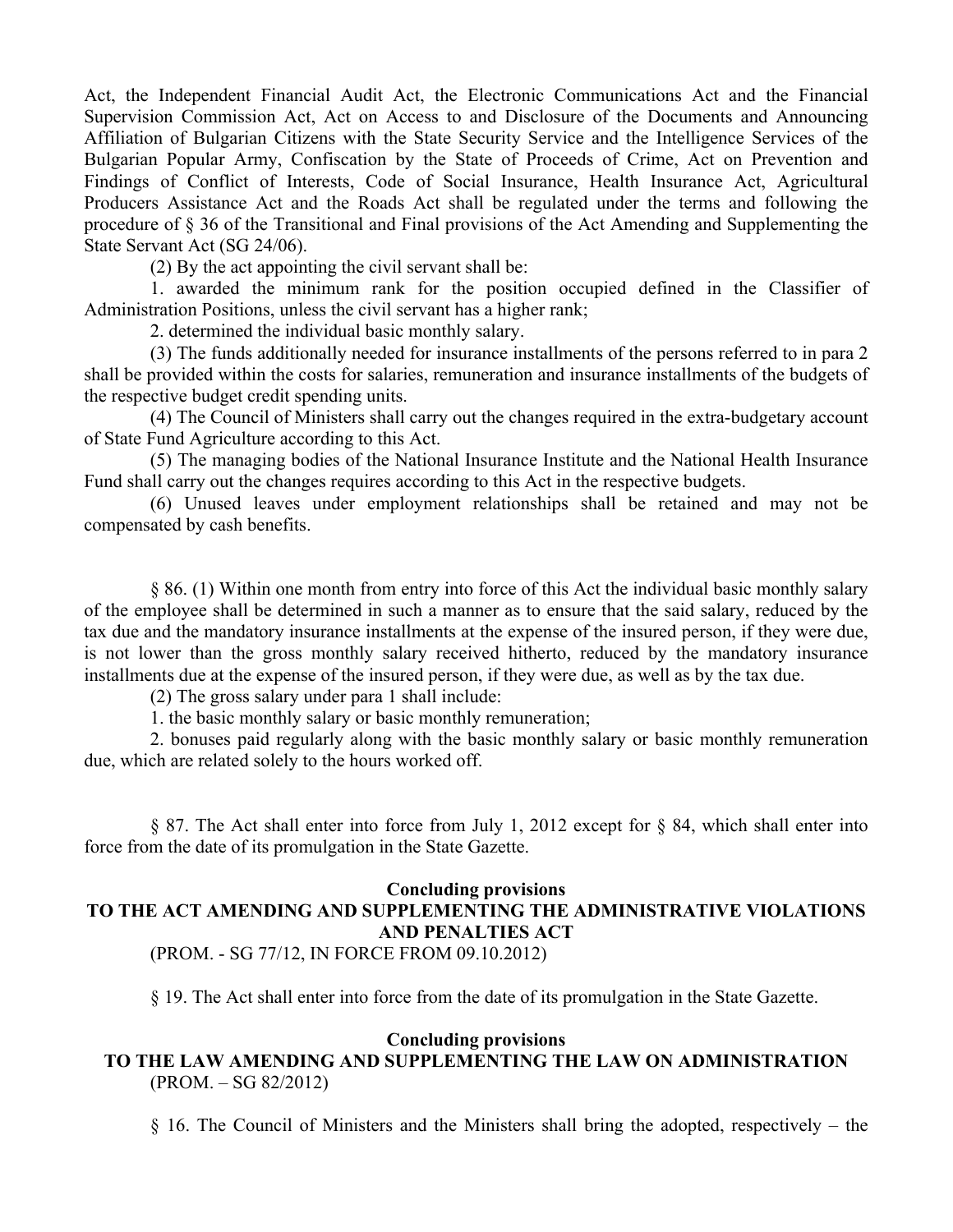issued by them secondary legislative acts, into accordance with this Act within one month from its entry into force.

### **Transitional and concluding provisions TO THE ACT ON THE PUBLIC FINANCES**

(PROM. - SG 15/13, IN FORCE FROM 01.01.2014)

§ 123. The Act shall enter into force from January 1, 2014 except for § 115, which shall enter into force from January 1, 2013 and § 18, § 114, § 120, § 121 and § 122, which shall enter into force from February 1, 2013.

### **Transitional and concluding provisions TO THE ACT AMENDING AND SUPPLEMENTING THE CODE OF SOCIAL INSURANCE**

(PROM. - SG 1/14, IN FORCE FROM 01.01.2014)

§ 12. The Act shall enter into force from January 1, 2014.

### **Concluding provisions TO THE ACT, AMENDING AND SUPPLEMENTING THE LABOUR CODE** (PUBL. – SG, 54/2015, IN FORCE FROM 17.7.2015)

§ 30. The act shall come into force from the day of its publication in the State Gazette.

### **Transitional and concluding provisions TO THE ACT AMENDING AND SUPPLEMENTING THE CODE OF SOCIAL INSURANCE**

(PROM. - SG 61/15, IN FORCE FROM 17.07.2015)

§ 60. This Act shall enter into force on 1 January 2016 with the exception of:

1. Paragraph 3 on art. 4a para. 3 pt. 6, § 4, § 7 on art. 6 para. 3, p. 10, § 8 pt. 2 on the amendment in Art. 9, para. 6, § 16, § 25 pt. 5-9, § 31-36, § 47-51, § 54, § 55, § 56 pt. 2 on the amendment in Art. 40 para. 3 pt. 9, which shall enter into force three days after its promulgation in the "State Gazette"

2. Paragraph 45, which shall enter into force 12 months after its promulgation in the "State Gazette"

3. Paragraph 57, which came into force on April 1, 2015;

4. Paragraph 58, which comes into force on July 17, 2015.

### **Transitional and concluding provisions TO THE PRESCHOOL AND SCHOOL EDUCATION ACT**

(PROM. - SG 79/15, in force from 01.08.2016)

§ 60. The Act shall enter into force from August 1, 2016, except for:

1. Art. 22, para 2, items 3, 4 and 13 and para 3, Chapter Six, Sections I, II and III and § 58, which shall enter into force a month after promulgation of the Act in the State Gazette;

2. Chapter Seven, which shall enter into force two months after promulgation of the Act in the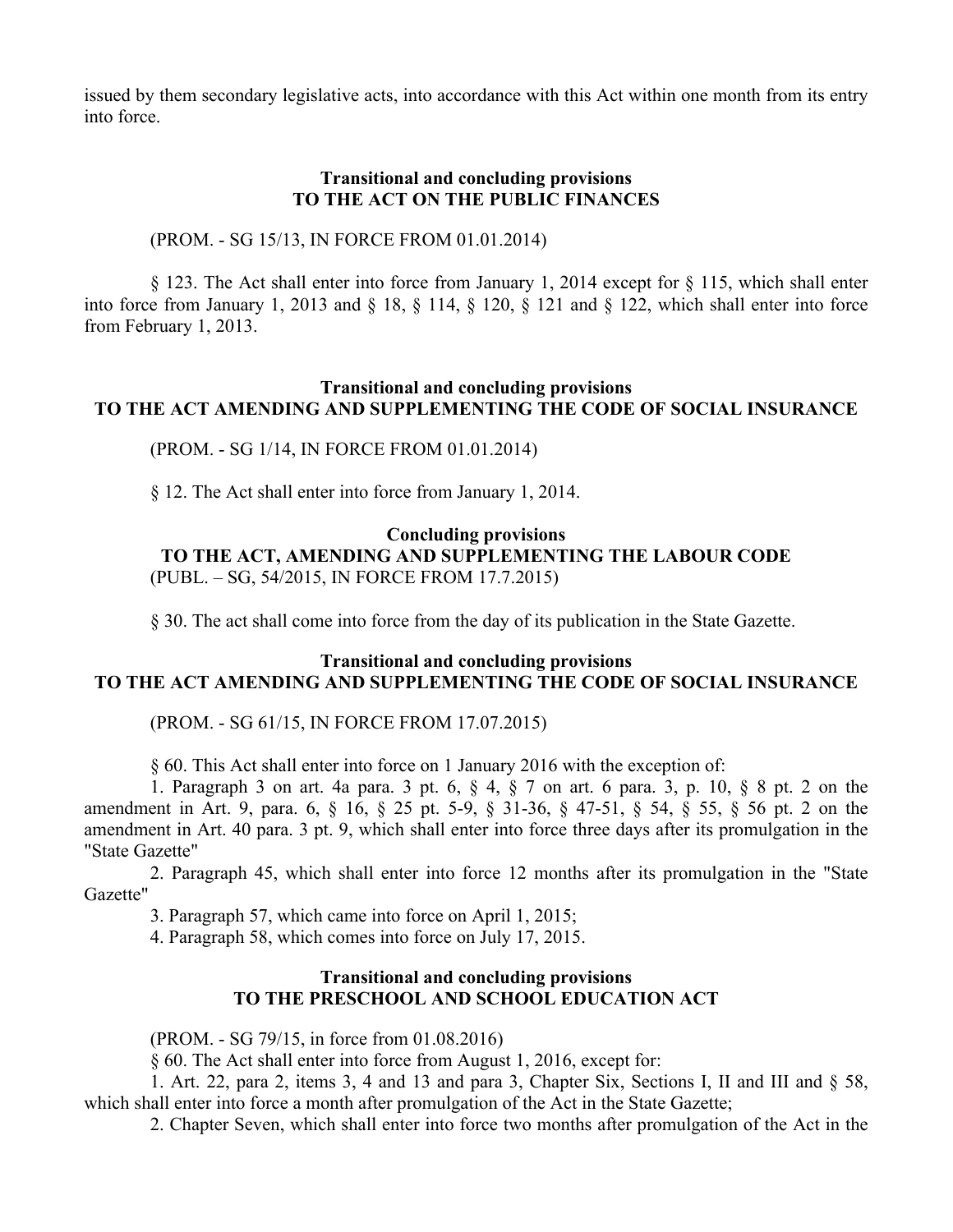State Gazette;

3. Chapter Sixteen, which shall enter into force as of January 1, 2017;

4. paragraph 46, item 1, letter "a"q, which shall enter into force from August 1, 2022.

### **Transitional and concluding provisions TO THE ACT ON THE BUDGET OF THE STATE SOCIAL INSURANCE FOR 2016**

(PROM. - SG 98/15, in force from 01.01.2016)

§ 7. This Act shall enter into force from 1 January 2016, except § 3, Items 15, 16 and 20, which shall enter into force from 15 August 2015.

# **Transitional and concluding provisions TO THE ACT ON THE AMENDMENT AND SUPPLEMENTATION OF THE LABOUR CODE**

(PROM. - SG 08/16, in force from 29.01.2016)

§ 3. This Act shall enter into force from the day of its promulgation in the State Gazette.

# **Transitional and concluding provisions TO THE ACT AMENDING AND SUPPLEMENTING THE VOCATIONAL EDUCATION AND TRAINING ACT**

(PROM. - SG 59 OF 2016, IN FORCE FROM 01.08.2016) § 86. This Act shall enter into force on August 1, 2016.

# **Transitional and concluding provisions TO THE ACT ON THE BUDGET OF STATE PUBLIC INSURANCE FOR 2017**

# (PROM. - SG 98/16, IN FORCE FROM 01.01.2017)

§ 12. The Act shall enter into force on 1 of January 2017, except for:

1. Para 5, which shall enter into force on 9 of August 2016;

2. Para 3, items 13 - 15 and § 8, which shall enter into force on 1 of June 2017;

3. Para 3, item 2, which shall enter into force on 1 of January 2018.

# **Additional provisions TO THE ACT, AMENDING AND SUPPLEMENTING THE LABOUR CODE**

(PUBL. – SG, 105/16, IN FORCE FROM 30.12.2016)

§. 13. This act shall introduce the requirements of Directive 96/71/EC of the European Parliament and of the Council of 16 December 1996 concerning the posting of workers in the framework of the provision of services (OJ L 18/1 of 21 January 1997) and Directive 2014/67/EU of the European Parliament and of the Council of 15 May 2014 on the enforcement of Directive 96/71/EC concerning the posting of workers in the framework of the provision of services and amending Regulation (EU) No 1024/2012 on administrative cooperation through the Internal Market Information System ( 'the IMI Regulation' ) (OJ, L 159/11 of 28 May 214).

# **Transitional and concluding provisions TO THE ACT, AMENDING AND SUPPLEMENTING THE LABOUR CODE**

(PUBL. – SG. 105/16, IN FORCE FROM 30.12.2016)

§. 14. The administrative procedures, formed by the enforcement of this act for violation under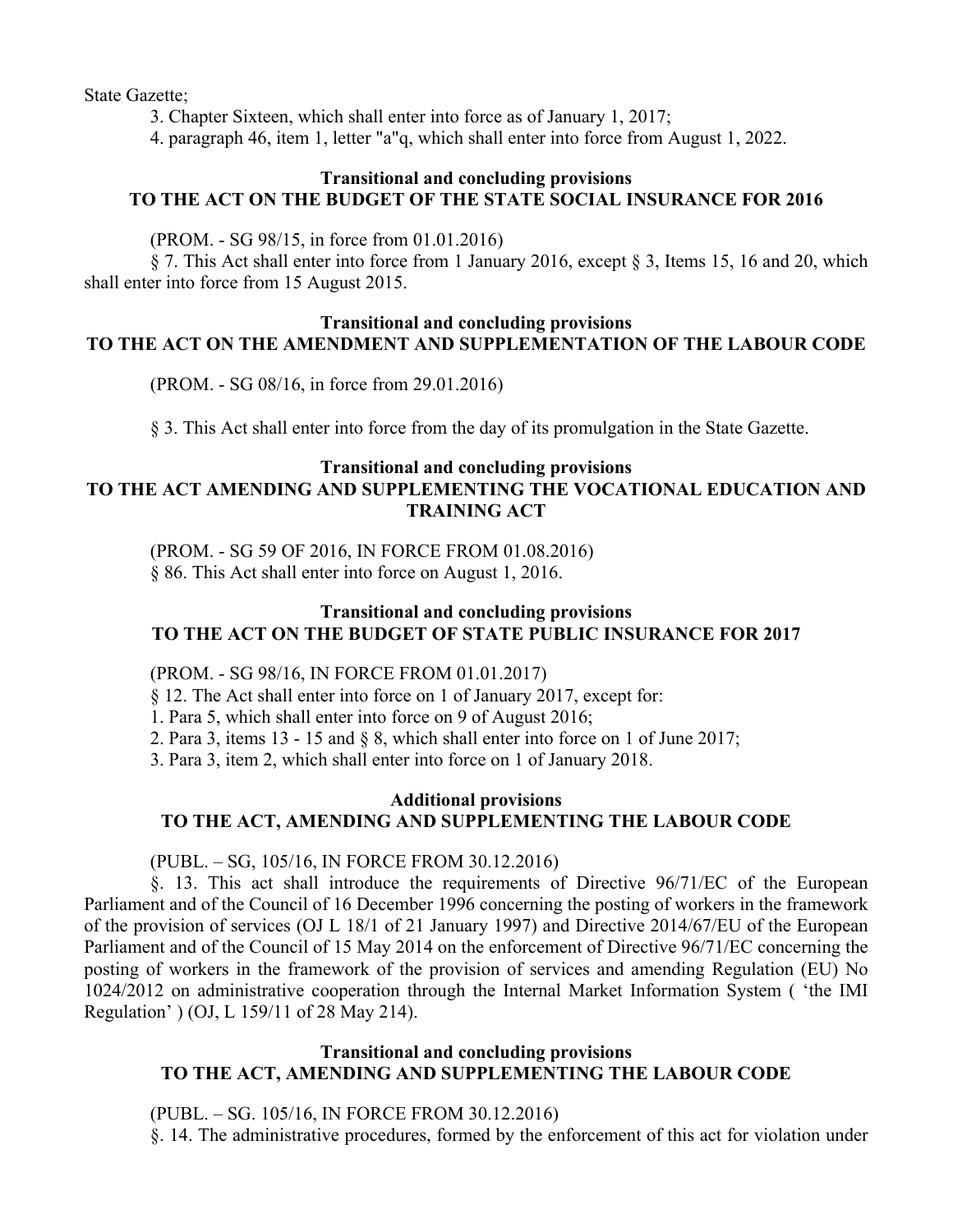Art. 121, Para. 3 and 4 shall be finalized under the current procedure.

..........................................................

§. 22. The act shall come into formce from the day of its publicatioin in the State Gazette with the exceptioin of § 5,6,17,18,19 and 20, which shall come into force from 1 Januart 2017.

#### **Transitional and concluding provisions TO THE CONCESSIONS ACT**

(PROM. - SG 96 OF 2017, IN FORCE FROM 02.01.2018)

§ 41. The act shall enter into force within one month from its promulgation in the State Gazette, with the exception of:

1. Article 45, Para. 5, which enters into force within 12 months of the promulgation of the act in the State Gazette;

2. Article 191, Para. 2-5, Art. 192 and 193 which shall enter into force on 31 January 2019.

### **Concluding provisions**

# **TO THE ACT AMENDING AND SUPPLEMENTING THE LABOUR CODE**

(PROM. - SG 102/17, IN FORCE FROM 22.12.2017)

§ 9. This Act shall enter into force on the day of its promulgation in the State Gazette, with the exception of § 2, item 2 and § 6, items 3, 4 and 5, which shall enter into force on 31 March 2018.

### **Transitional and concluding provisions TO THE MARKETS IN FINANCIAL INSTRUMENTS ACT**

### (PROM. - 15 OF 2018, IN FORCE FROM 16.02.2018)

§ 42. This Act shall enter into force on the day of its promulgation in the State Gazette, with the exception of:

1. Article 222, Para. 1-3, which shall enter into force on 3 September 2019;

2. paragraph 13, item 12, letter a, which shall enter into force on 1 January 2018;

3. paragraph 13, item 12, letter b, which shall enter into force on 21 November 2017;

4. paragraph 17, item 37 concerning Art. 264a and item 39 regarding Art. 273b, which shall enter into force on 1 January 2020.

# **Transitional and concluding provisions TO THE ACT AMENDING AND SUPPLEMENTING THE LABOUR CODE**

(SG - 30 OF 2018, IN FORCE FROM 01.07.2018)

§ 7. (1) Female workers and employees or persons, whose leave due to adoption of a child under the repealed Para. 6 and 11 of Art. 163 and Para. 10 in its version until the entry into force of this Act, or under Art. 164, has not expired before 1 July 2018 inclusive, from that date shall be entitled to leave under Art. 164b, Para. 1, 2 and 3 for the remainder up to 365 days, but no later than the child's 5 years of age.

(2) Female workers and employees or persons, whose leave due to adoption of a child under the repealed Para. 6 and 11 of Art. 163 and Para. 10 in its version until the entry into force of this Act, or under Art. 164, has expired until 1 July 2018 inclusive, from that date they shall be entitled to leave under Art. 164b, Para. 1, 2 and 3 in the amount of the difference between 365 days and the sum of the leaves used or due because of pregnancy and childbirth, and for raising a child up to the age of 2, but not later than the child reaching 5 years of age.

(3) In the cases under Para. 1 and 2, leave shall be granted on the basis of a written request from